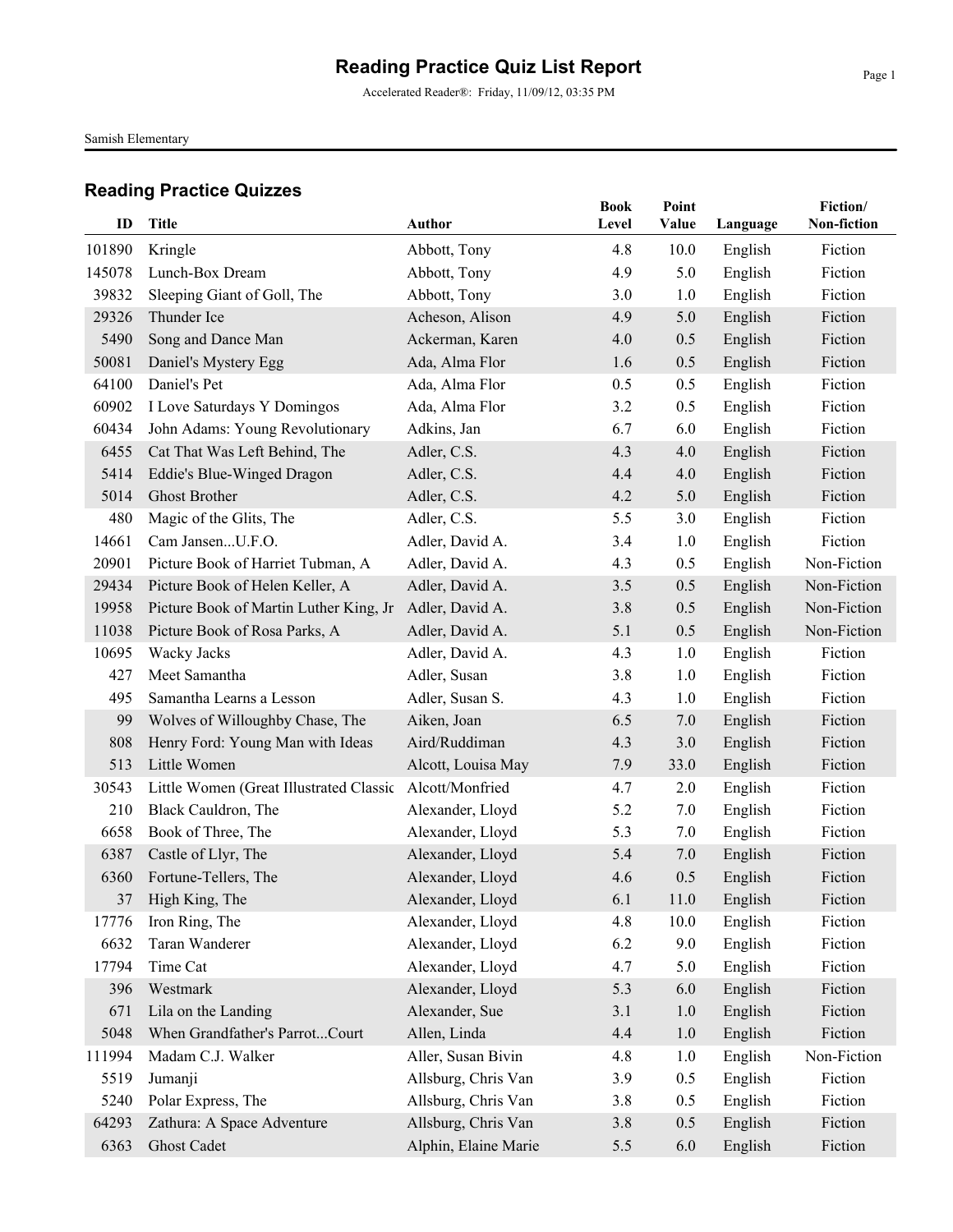Accelerated Reader®: Friday, 11/09/12, 03:35 PM

Samish Elementary

| 116972<br>Alsenas, Linas<br>Fiction<br>Peanut<br>1.6<br>0.5<br>English<br>Fiction<br>43515<br>Alvarez, Julia<br>4.8<br>4.0<br>English<br>How Tía Lola Came to (Visit) Stay<br>127752<br>Return to Sender<br>Alvarez, Julia<br>5.5<br>English<br>Fiction<br>11.0<br>77707<br>Snarf Attack, UnderfoodleThe Riot B<br>Amato, Mary<br>3.4<br>2.0<br>English<br>Fiction<br>Fiction<br>48342<br>Word Eater, The<br>Amato, Mary<br>4.5<br>4.0<br>English<br>48526<br>Good Fight: How World War II Was W<br>Ambrose, Stephen E.<br>8.2<br>English<br>Non-Fiction<br>2.0<br>Fiction<br>69250<br>Last Treasure, The<br>Anderson, Janet S.<br>4.1<br>9.0<br>English<br>109466<br>May Bird Among the Stars<br>Anderson, Jodi Lynn<br>5.4<br>English<br>Fiction<br>9.0<br>101829<br>May Bird and the Ever After<br>Fiction<br>Anderson, Jodi Lynn<br>5.1<br>English<br>12.0<br>118016<br>May Bird, Warrior Princess<br>Fiction<br>Anderson, Jodi Lynn<br>5.8<br>9.0<br>English<br>62571<br>Thank You, Sarah: The Woman Who S<br>Anderson, Laurie Halse<br>English<br>Non-Fiction<br>3.7<br>0.5<br>86253<br>Whales on Stilts!<br>Anderson, M.T.<br>4.6<br>3.0<br>English<br>Fiction<br>Catnapping Caper, The<br>4.1<br>English<br>Fiction<br>463<br>Anderson, Mary<br>2.0<br>58771<br>Let's Clean Up!<br>Fiction<br>1.1<br>0.5<br>English<br>Anderson, Peggy Perry<br>Hatshepsut, His Majesty, Herself<br>Non-Fiction<br>Andronik, Catherine M.<br>1.0<br>English<br>51217<br>7.7<br>Door in the Wall, The<br>Angeli, Marguerite de<br>6.2<br>4.0<br>English<br>Fiction<br>25<br>Fiction<br>5263<br>Don't Rent My Room!<br>Angell, Judie<br>3.6<br>5.0<br>English<br>27501<br><b>Bat Jamboree</b><br>Appelt, Kathi<br>3.3<br>English<br>Fiction<br>0.5<br>5.2<br>Fiction<br>122589<br>Underneath, The<br>Appelt, Kathi<br>9.0<br>English<br>Fiction<br>46317<br>Absolute, The<br>Applegate, K.A.<br>3.7<br>3.0<br>English<br>18951<br>Alien, The<br>Applegate, K.A.<br>4.0<br>English<br>Fiction<br>3.7<br>42582<br>Arrival, The<br>Applegate, K.A.<br>4.2<br>3.0<br>English<br>Fiction<br>33626<br>Attack, The<br>Applegate, K.A.<br>4.2<br>4.0<br>English<br>Fiction<br>Fiction<br>50418<br>Beginning, The<br>Applegate, K.A.<br>4.8<br>4.0<br>English<br>Capture, The<br>Fiction<br>18956<br>Applegate, K.A.<br>3.6<br>4.0<br>English<br>18961<br>Decision, The<br>Applegate, K.A.<br>4.0<br>English<br>Fiction<br>4.5<br>Fiction<br>20384<br>Departure, The<br>Applegate, K.A.<br>3.8<br>4.0<br>English<br>26641<br>Discovery, The<br>Applegate, K.A.<br>3.8<br>English<br>Fiction<br>4.0<br>Encounter, The<br>Fiction<br>18964<br>Applegate, K.A.<br>3.8<br>4.0<br>English<br>3.9<br>English<br>Fiction<br>18976 Message, The<br>Applegate, K.A.<br>4.0<br>Fiction<br>18983<br>Predator, The<br>Applegate, K.A.<br>English<br>3.6<br>4.0<br>Fiction<br>42592<br>Reunion, The<br>Applegate, K.A.<br>4.0<br>3.0<br>English<br>18986<br>Secret, The<br>Applegate, K.A.<br>3.9<br>4.0<br>English<br>Fiction<br>42593<br>Separation, The<br>Applegate, K.A.<br>English<br>Fiction<br>3.3<br>3.0<br>42594<br>Sickness, The<br>Applegate, K.A.<br>3.0<br>English<br>Fiction<br>3.7<br>18996<br>Visitor, The<br>Applegate, K.A.<br>4.0<br>English<br>Fiction<br>3.7<br>18998<br>Warning, The<br>Fiction<br>Applegate, K.A.<br>3.9<br>4.0<br>English<br>Arden, William<br>8923<br>Mystery of the Headless Horse, The<br>6.0<br>English<br>Fiction<br>5.1<br>Arkin, Alan<br>Fiction<br>276<br>Lemming Condition, The<br>4.3<br>English<br>1.0 | ID    | <b>Title</b> | <b>Author</b> | <b>Book</b><br>Level | Point<br>Value | Language | Fiction/<br>Non-fiction |
|----------------------------------------------------------------------------------------------------------------------------------------------------------------------------------------------------------------------------------------------------------------------------------------------------------------------------------------------------------------------------------------------------------------------------------------------------------------------------------------------------------------------------------------------------------------------------------------------------------------------------------------------------------------------------------------------------------------------------------------------------------------------------------------------------------------------------------------------------------------------------------------------------------------------------------------------------------------------------------------------------------------------------------------------------------------------------------------------------------------------------------------------------------------------------------------------------------------------------------------------------------------------------------------------------------------------------------------------------------------------------------------------------------------------------------------------------------------------------------------------------------------------------------------------------------------------------------------------------------------------------------------------------------------------------------------------------------------------------------------------------------------------------------------------------------------------------------------------------------------------------------------------------------------------------------------------------------------------------------------------------------------------------------------------------------------------------------------------------------------------------------------------------------------------------------------------------------------------------------------------------------------------------------------------------------------------------------------------------------------------------------------------------------------------------------------------------------------------------------------------------------------------------------------------------------------------------------------------------------------------------------------------------------------------------------------------------------------------------------------------------------------------------------------------------------------------------------------------------------------------------------------------------------------------------------------------------------------------------------------------------------------------------------------------------------------------------------------------------------------------------------------------------------------------------------------------------------------------------------------------------------------------------------------------------------------------------------------------------------------------------------------------------------------------------------------------------------------------------------------------------------------------------|-------|--------------|---------------|----------------------|----------------|----------|-------------------------|
|                                                                                                                                                                                                                                                                                                                                                                                                                                                                                                                                                                                                                                                                                                                                                                                                                                                                                                                                                                                                                                                                                                                                                                                                                                                                                                                                                                                                                                                                                                                                                                                                                                                                                                                                                                                                                                                                                                                                                                                                                                                                                                                                                                                                                                                                                                                                                                                                                                                                                                                                                                                                                                                                                                                                                                                                                                                                                                                                                                                                                                                                                                                                                                                                                                                                                                                                                                                                                                                                                                                            |       |              |               |                      |                |          |                         |
|                                                                                                                                                                                                                                                                                                                                                                                                                                                                                                                                                                                                                                                                                                                                                                                                                                                                                                                                                                                                                                                                                                                                                                                                                                                                                                                                                                                                                                                                                                                                                                                                                                                                                                                                                                                                                                                                                                                                                                                                                                                                                                                                                                                                                                                                                                                                                                                                                                                                                                                                                                                                                                                                                                                                                                                                                                                                                                                                                                                                                                                                                                                                                                                                                                                                                                                                                                                                                                                                                                                            |       |              |               |                      |                |          |                         |
|                                                                                                                                                                                                                                                                                                                                                                                                                                                                                                                                                                                                                                                                                                                                                                                                                                                                                                                                                                                                                                                                                                                                                                                                                                                                                                                                                                                                                                                                                                                                                                                                                                                                                                                                                                                                                                                                                                                                                                                                                                                                                                                                                                                                                                                                                                                                                                                                                                                                                                                                                                                                                                                                                                                                                                                                                                                                                                                                                                                                                                                                                                                                                                                                                                                                                                                                                                                                                                                                                                                            |       |              |               |                      |                |          |                         |
|                                                                                                                                                                                                                                                                                                                                                                                                                                                                                                                                                                                                                                                                                                                                                                                                                                                                                                                                                                                                                                                                                                                                                                                                                                                                                                                                                                                                                                                                                                                                                                                                                                                                                                                                                                                                                                                                                                                                                                                                                                                                                                                                                                                                                                                                                                                                                                                                                                                                                                                                                                                                                                                                                                                                                                                                                                                                                                                                                                                                                                                                                                                                                                                                                                                                                                                                                                                                                                                                                                                            |       |              |               |                      |                |          |                         |
|                                                                                                                                                                                                                                                                                                                                                                                                                                                                                                                                                                                                                                                                                                                                                                                                                                                                                                                                                                                                                                                                                                                                                                                                                                                                                                                                                                                                                                                                                                                                                                                                                                                                                                                                                                                                                                                                                                                                                                                                                                                                                                                                                                                                                                                                                                                                                                                                                                                                                                                                                                                                                                                                                                                                                                                                                                                                                                                                                                                                                                                                                                                                                                                                                                                                                                                                                                                                                                                                                                                            |       |              |               |                      |                |          |                         |
|                                                                                                                                                                                                                                                                                                                                                                                                                                                                                                                                                                                                                                                                                                                                                                                                                                                                                                                                                                                                                                                                                                                                                                                                                                                                                                                                                                                                                                                                                                                                                                                                                                                                                                                                                                                                                                                                                                                                                                                                                                                                                                                                                                                                                                                                                                                                                                                                                                                                                                                                                                                                                                                                                                                                                                                                                                                                                                                                                                                                                                                                                                                                                                                                                                                                                                                                                                                                                                                                                                                            |       |              |               |                      |                |          |                         |
|                                                                                                                                                                                                                                                                                                                                                                                                                                                                                                                                                                                                                                                                                                                                                                                                                                                                                                                                                                                                                                                                                                                                                                                                                                                                                                                                                                                                                                                                                                                                                                                                                                                                                                                                                                                                                                                                                                                                                                                                                                                                                                                                                                                                                                                                                                                                                                                                                                                                                                                                                                                                                                                                                                                                                                                                                                                                                                                                                                                                                                                                                                                                                                                                                                                                                                                                                                                                                                                                                                                            |       |              |               |                      |                |          |                         |
|                                                                                                                                                                                                                                                                                                                                                                                                                                                                                                                                                                                                                                                                                                                                                                                                                                                                                                                                                                                                                                                                                                                                                                                                                                                                                                                                                                                                                                                                                                                                                                                                                                                                                                                                                                                                                                                                                                                                                                                                                                                                                                                                                                                                                                                                                                                                                                                                                                                                                                                                                                                                                                                                                                                                                                                                                                                                                                                                                                                                                                                                                                                                                                                                                                                                                                                                                                                                                                                                                                                            |       |              |               |                      |                |          |                         |
|                                                                                                                                                                                                                                                                                                                                                                                                                                                                                                                                                                                                                                                                                                                                                                                                                                                                                                                                                                                                                                                                                                                                                                                                                                                                                                                                                                                                                                                                                                                                                                                                                                                                                                                                                                                                                                                                                                                                                                                                                                                                                                                                                                                                                                                                                                                                                                                                                                                                                                                                                                                                                                                                                                                                                                                                                                                                                                                                                                                                                                                                                                                                                                                                                                                                                                                                                                                                                                                                                                                            |       |              |               |                      |                |          |                         |
|                                                                                                                                                                                                                                                                                                                                                                                                                                                                                                                                                                                                                                                                                                                                                                                                                                                                                                                                                                                                                                                                                                                                                                                                                                                                                                                                                                                                                                                                                                                                                                                                                                                                                                                                                                                                                                                                                                                                                                                                                                                                                                                                                                                                                                                                                                                                                                                                                                                                                                                                                                                                                                                                                                                                                                                                                                                                                                                                                                                                                                                                                                                                                                                                                                                                                                                                                                                                                                                                                                                            |       |              |               |                      |                |          |                         |
|                                                                                                                                                                                                                                                                                                                                                                                                                                                                                                                                                                                                                                                                                                                                                                                                                                                                                                                                                                                                                                                                                                                                                                                                                                                                                                                                                                                                                                                                                                                                                                                                                                                                                                                                                                                                                                                                                                                                                                                                                                                                                                                                                                                                                                                                                                                                                                                                                                                                                                                                                                                                                                                                                                                                                                                                                                                                                                                                                                                                                                                                                                                                                                                                                                                                                                                                                                                                                                                                                                                            |       |              |               |                      |                |          |                         |
|                                                                                                                                                                                                                                                                                                                                                                                                                                                                                                                                                                                                                                                                                                                                                                                                                                                                                                                                                                                                                                                                                                                                                                                                                                                                                                                                                                                                                                                                                                                                                                                                                                                                                                                                                                                                                                                                                                                                                                                                                                                                                                                                                                                                                                                                                                                                                                                                                                                                                                                                                                                                                                                                                                                                                                                                                                                                                                                                                                                                                                                                                                                                                                                                                                                                                                                                                                                                                                                                                                                            |       |              |               |                      |                |          |                         |
|                                                                                                                                                                                                                                                                                                                                                                                                                                                                                                                                                                                                                                                                                                                                                                                                                                                                                                                                                                                                                                                                                                                                                                                                                                                                                                                                                                                                                                                                                                                                                                                                                                                                                                                                                                                                                                                                                                                                                                                                                                                                                                                                                                                                                                                                                                                                                                                                                                                                                                                                                                                                                                                                                                                                                                                                                                                                                                                                                                                                                                                                                                                                                                                                                                                                                                                                                                                                                                                                                                                            |       |              |               |                      |                |          |                         |
|                                                                                                                                                                                                                                                                                                                                                                                                                                                                                                                                                                                                                                                                                                                                                                                                                                                                                                                                                                                                                                                                                                                                                                                                                                                                                                                                                                                                                                                                                                                                                                                                                                                                                                                                                                                                                                                                                                                                                                                                                                                                                                                                                                                                                                                                                                                                                                                                                                                                                                                                                                                                                                                                                                                                                                                                                                                                                                                                                                                                                                                                                                                                                                                                                                                                                                                                                                                                                                                                                                                            |       |              |               |                      |                |          |                         |
|                                                                                                                                                                                                                                                                                                                                                                                                                                                                                                                                                                                                                                                                                                                                                                                                                                                                                                                                                                                                                                                                                                                                                                                                                                                                                                                                                                                                                                                                                                                                                                                                                                                                                                                                                                                                                                                                                                                                                                                                                                                                                                                                                                                                                                                                                                                                                                                                                                                                                                                                                                                                                                                                                                                                                                                                                                                                                                                                                                                                                                                                                                                                                                                                                                                                                                                                                                                                                                                                                                                            |       |              |               |                      |                |          |                         |
|                                                                                                                                                                                                                                                                                                                                                                                                                                                                                                                                                                                                                                                                                                                                                                                                                                                                                                                                                                                                                                                                                                                                                                                                                                                                                                                                                                                                                                                                                                                                                                                                                                                                                                                                                                                                                                                                                                                                                                                                                                                                                                                                                                                                                                                                                                                                                                                                                                                                                                                                                                                                                                                                                                                                                                                                                                                                                                                                                                                                                                                                                                                                                                                                                                                                                                                                                                                                                                                                                                                            |       |              |               |                      |                |          |                         |
|                                                                                                                                                                                                                                                                                                                                                                                                                                                                                                                                                                                                                                                                                                                                                                                                                                                                                                                                                                                                                                                                                                                                                                                                                                                                                                                                                                                                                                                                                                                                                                                                                                                                                                                                                                                                                                                                                                                                                                                                                                                                                                                                                                                                                                                                                                                                                                                                                                                                                                                                                                                                                                                                                                                                                                                                                                                                                                                                                                                                                                                                                                                                                                                                                                                                                                                                                                                                                                                                                                                            |       |              |               |                      |                |          |                         |
|                                                                                                                                                                                                                                                                                                                                                                                                                                                                                                                                                                                                                                                                                                                                                                                                                                                                                                                                                                                                                                                                                                                                                                                                                                                                                                                                                                                                                                                                                                                                                                                                                                                                                                                                                                                                                                                                                                                                                                                                                                                                                                                                                                                                                                                                                                                                                                                                                                                                                                                                                                                                                                                                                                                                                                                                                                                                                                                                                                                                                                                                                                                                                                                                                                                                                                                                                                                                                                                                                                                            |       |              |               |                      |                |          |                         |
|                                                                                                                                                                                                                                                                                                                                                                                                                                                                                                                                                                                                                                                                                                                                                                                                                                                                                                                                                                                                                                                                                                                                                                                                                                                                                                                                                                                                                                                                                                                                                                                                                                                                                                                                                                                                                                                                                                                                                                                                                                                                                                                                                                                                                                                                                                                                                                                                                                                                                                                                                                                                                                                                                                                                                                                                                                                                                                                                                                                                                                                                                                                                                                                                                                                                                                                                                                                                                                                                                                                            |       |              |               |                      |                |          |                         |
|                                                                                                                                                                                                                                                                                                                                                                                                                                                                                                                                                                                                                                                                                                                                                                                                                                                                                                                                                                                                                                                                                                                                                                                                                                                                                                                                                                                                                                                                                                                                                                                                                                                                                                                                                                                                                                                                                                                                                                                                                                                                                                                                                                                                                                                                                                                                                                                                                                                                                                                                                                                                                                                                                                                                                                                                                                                                                                                                                                                                                                                                                                                                                                                                                                                                                                                                                                                                                                                                                                                            |       |              |               |                      |                |          |                         |
|                                                                                                                                                                                                                                                                                                                                                                                                                                                                                                                                                                                                                                                                                                                                                                                                                                                                                                                                                                                                                                                                                                                                                                                                                                                                                                                                                                                                                                                                                                                                                                                                                                                                                                                                                                                                                                                                                                                                                                                                                                                                                                                                                                                                                                                                                                                                                                                                                                                                                                                                                                                                                                                                                                                                                                                                                                                                                                                                                                                                                                                                                                                                                                                                                                                                                                                                                                                                                                                                                                                            |       |              |               |                      |                |          |                         |
|                                                                                                                                                                                                                                                                                                                                                                                                                                                                                                                                                                                                                                                                                                                                                                                                                                                                                                                                                                                                                                                                                                                                                                                                                                                                                                                                                                                                                                                                                                                                                                                                                                                                                                                                                                                                                                                                                                                                                                                                                                                                                                                                                                                                                                                                                                                                                                                                                                                                                                                                                                                                                                                                                                                                                                                                                                                                                                                                                                                                                                                                                                                                                                                                                                                                                                                                                                                                                                                                                                                            |       |              |               |                      |                |          |                         |
|                                                                                                                                                                                                                                                                                                                                                                                                                                                                                                                                                                                                                                                                                                                                                                                                                                                                                                                                                                                                                                                                                                                                                                                                                                                                                                                                                                                                                                                                                                                                                                                                                                                                                                                                                                                                                                                                                                                                                                                                                                                                                                                                                                                                                                                                                                                                                                                                                                                                                                                                                                                                                                                                                                                                                                                                                                                                                                                                                                                                                                                                                                                                                                                                                                                                                                                                                                                                                                                                                                                            |       |              |               |                      |                |          |                         |
|                                                                                                                                                                                                                                                                                                                                                                                                                                                                                                                                                                                                                                                                                                                                                                                                                                                                                                                                                                                                                                                                                                                                                                                                                                                                                                                                                                                                                                                                                                                                                                                                                                                                                                                                                                                                                                                                                                                                                                                                                                                                                                                                                                                                                                                                                                                                                                                                                                                                                                                                                                                                                                                                                                                                                                                                                                                                                                                                                                                                                                                                                                                                                                                                                                                                                                                                                                                                                                                                                                                            |       |              |               |                      |                |          |                         |
|                                                                                                                                                                                                                                                                                                                                                                                                                                                                                                                                                                                                                                                                                                                                                                                                                                                                                                                                                                                                                                                                                                                                                                                                                                                                                                                                                                                                                                                                                                                                                                                                                                                                                                                                                                                                                                                                                                                                                                                                                                                                                                                                                                                                                                                                                                                                                                                                                                                                                                                                                                                                                                                                                                                                                                                                                                                                                                                                                                                                                                                                                                                                                                                                                                                                                                                                                                                                                                                                                                                            |       |              |               |                      |                |          |                         |
|                                                                                                                                                                                                                                                                                                                                                                                                                                                                                                                                                                                                                                                                                                                                                                                                                                                                                                                                                                                                                                                                                                                                                                                                                                                                                                                                                                                                                                                                                                                                                                                                                                                                                                                                                                                                                                                                                                                                                                                                                                                                                                                                                                                                                                                                                                                                                                                                                                                                                                                                                                                                                                                                                                                                                                                                                                                                                                                                                                                                                                                                                                                                                                                                                                                                                                                                                                                                                                                                                                                            |       |              |               |                      |                |          |                         |
|                                                                                                                                                                                                                                                                                                                                                                                                                                                                                                                                                                                                                                                                                                                                                                                                                                                                                                                                                                                                                                                                                                                                                                                                                                                                                                                                                                                                                                                                                                                                                                                                                                                                                                                                                                                                                                                                                                                                                                                                                                                                                                                                                                                                                                                                                                                                                                                                                                                                                                                                                                                                                                                                                                                                                                                                                                                                                                                                                                                                                                                                                                                                                                                                                                                                                                                                                                                                                                                                                                                            |       |              |               |                      |                |          |                         |
|                                                                                                                                                                                                                                                                                                                                                                                                                                                                                                                                                                                                                                                                                                                                                                                                                                                                                                                                                                                                                                                                                                                                                                                                                                                                                                                                                                                                                                                                                                                                                                                                                                                                                                                                                                                                                                                                                                                                                                                                                                                                                                                                                                                                                                                                                                                                                                                                                                                                                                                                                                                                                                                                                                                                                                                                                                                                                                                                                                                                                                                                                                                                                                                                                                                                                                                                                                                                                                                                                                                            |       |              |               |                      |                |          |                         |
|                                                                                                                                                                                                                                                                                                                                                                                                                                                                                                                                                                                                                                                                                                                                                                                                                                                                                                                                                                                                                                                                                                                                                                                                                                                                                                                                                                                                                                                                                                                                                                                                                                                                                                                                                                                                                                                                                                                                                                                                                                                                                                                                                                                                                                                                                                                                                                                                                                                                                                                                                                                                                                                                                                                                                                                                                                                                                                                                                                                                                                                                                                                                                                                                                                                                                                                                                                                                                                                                                                                            |       |              |               |                      |                |          |                         |
|                                                                                                                                                                                                                                                                                                                                                                                                                                                                                                                                                                                                                                                                                                                                                                                                                                                                                                                                                                                                                                                                                                                                                                                                                                                                                                                                                                                                                                                                                                                                                                                                                                                                                                                                                                                                                                                                                                                                                                                                                                                                                                                                                                                                                                                                                                                                                                                                                                                                                                                                                                                                                                                                                                                                                                                                                                                                                                                                                                                                                                                                                                                                                                                                                                                                                                                                                                                                                                                                                                                            |       |              |               |                      |                |          |                         |
|                                                                                                                                                                                                                                                                                                                                                                                                                                                                                                                                                                                                                                                                                                                                                                                                                                                                                                                                                                                                                                                                                                                                                                                                                                                                                                                                                                                                                                                                                                                                                                                                                                                                                                                                                                                                                                                                                                                                                                                                                                                                                                                                                                                                                                                                                                                                                                                                                                                                                                                                                                                                                                                                                                                                                                                                                                                                                                                                                                                                                                                                                                                                                                                                                                                                                                                                                                                                                                                                                                                            |       |              |               |                      |                |          |                         |
|                                                                                                                                                                                                                                                                                                                                                                                                                                                                                                                                                                                                                                                                                                                                                                                                                                                                                                                                                                                                                                                                                                                                                                                                                                                                                                                                                                                                                                                                                                                                                                                                                                                                                                                                                                                                                                                                                                                                                                                                                                                                                                                                                                                                                                                                                                                                                                                                                                                                                                                                                                                                                                                                                                                                                                                                                                                                                                                                                                                                                                                                                                                                                                                                                                                                                                                                                                                                                                                                                                                            |       |              |               |                      |                |          |                         |
|                                                                                                                                                                                                                                                                                                                                                                                                                                                                                                                                                                                                                                                                                                                                                                                                                                                                                                                                                                                                                                                                                                                                                                                                                                                                                                                                                                                                                                                                                                                                                                                                                                                                                                                                                                                                                                                                                                                                                                                                                                                                                                                                                                                                                                                                                                                                                                                                                                                                                                                                                                                                                                                                                                                                                                                                                                                                                                                                                                                                                                                                                                                                                                                                                                                                                                                                                                                                                                                                                                                            |       |              |               |                      |                |          |                         |
|                                                                                                                                                                                                                                                                                                                                                                                                                                                                                                                                                                                                                                                                                                                                                                                                                                                                                                                                                                                                                                                                                                                                                                                                                                                                                                                                                                                                                                                                                                                                                                                                                                                                                                                                                                                                                                                                                                                                                                                                                                                                                                                                                                                                                                                                                                                                                                                                                                                                                                                                                                                                                                                                                                                                                                                                                                                                                                                                                                                                                                                                                                                                                                                                                                                                                                                                                                                                                                                                                                                            |       |              |               |                      |                |          |                         |
|                                                                                                                                                                                                                                                                                                                                                                                                                                                                                                                                                                                                                                                                                                                                                                                                                                                                                                                                                                                                                                                                                                                                                                                                                                                                                                                                                                                                                                                                                                                                                                                                                                                                                                                                                                                                                                                                                                                                                                                                                                                                                                                                                                                                                                                                                                                                                                                                                                                                                                                                                                                                                                                                                                                                                                                                                                                                                                                                                                                                                                                                                                                                                                                                                                                                                                                                                                                                                                                                                                                            |       |              |               |                      |                |          |                         |
|                                                                                                                                                                                                                                                                                                                                                                                                                                                                                                                                                                                                                                                                                                                                                                                                                                                                                                                                                                                                                                                                                                                                                                                                                                                                                                                                                                                                                                                                                                                                                                                                                                                                                                                                                                                                                                                                                                                                                                                                                                                                                                                                                                                                                                                                                                                                                                                                                                                                                                                                                                                                                                                                                                                                                                                                                                                                                                                                                                                                                                                                                                                                                                                                                                                                                                                                                                                                                                                                                                                            |       |              |               |                      |                |          |                         |
|                                                                                                                                                                                                                                                                                                                                                                                                                                                                                                                                                                                                                                                                                                                                                                                                                                                                                                                                                                                                                                                                                                                                                                                                                                                                                                                                                                                                                                                                                                                                                                                                                                                                                                                                                                                                                                                                                                                                                                                                                                                                                                                                                                                                                                                                                                                                                                                                                                                                                                                                                                                                                                                                                                                                                                                                                                                                                                                                                                                                                                                                                                                                                                                                                                                                                                                                                                                                                                                                                                                            |       |              |               |                      |                |          |                         |
|                                                                                                                                                                                                                                                                                                                                                                                                                                                                                                                                                                                                                                                                                                                                                                                                                                                                                                                                                                                                                                                                                                                                                                                                                                                                                                                                                                                                                                                                                                                                                                                                                                                                                                                                                                                                                                                                                                                                                                                                                                                                                                                                                                                                                                                                                                                                                                                                                                                                                                                                                                                                                                                                                                                                                                                                                                                                                                                                                                                                                                                                                                                                                                                                                                                                                                                                                                                                                                                                                                                            |       |              |               |                      |                |          |                         |
|                                                                                                                                                                                                                                                                                                                                                                                                                                                                                                                                                                                                                                                                                                                                                                                                                                                                                                                                                                                                                                                                                                                                                                                                                                                                                                                                                                                                                                                                                                                                                                                                                                                                                                                                                                                                                                                                                                                                                                                                                                                                                                                                                                                                                                                                                                                                                                                                                                                                                                                                                                                                                                                                                                                                                                                                                                                                                                                                                                                                                                                                                                                                                                                                                                                                                                                                                                                                                                                                                                                            |       |              |               |                      |                |          |                         |
| Historic and Famous Cities (The Rourk Armentrout, David/Patrici                                                                                                                                                                                                                                                                                                                                                                                                                                                                                                                                                                                                                                                                                                                                                                                                                                                                                                                                                                                                                                                                                                                                                                                                                                                                                                                                                                                                                                                                                                                                                                                                                                                                                                                                                                                                                                                                                                                                                                                                                                                                                                                                                                                                                                                                                                                                                                                                                                                                                                                                                                                                                                                                                                                                                                                                                                                                                                                                                                                                                                                                                                                                                                                                                                                                                                                                                                                                                                                            | 52467 |              |               | 5.9                  | 1.0            | English  | Non-Fiction             |
| Historic Sites and Monuments (The Ro Armentrout, David/Patrici<br>Non-Fiction<br>52468<br>6.3<br>English<br>1.0                                                                                                                                                                                                                                                                                                                                                                                                                                                                                                                                                                                                                                                                                                                                                                                                                                                                                                                                                                                                                                                                                                                                                                                                                                                                                                                                                                                                                                                                                                                                                                                                                                                                                                                                                                                                                                                                                                                                                                                                                                                                                                                                                                                                                                                                                                                                                                                                                                                                                                                                                                                                                                                                                                                                                                                                                                                                                                                                                                                                                                                                                                                                                                                                                                                                                                                                                                                                            |       |              |               |                      |                |          |                         |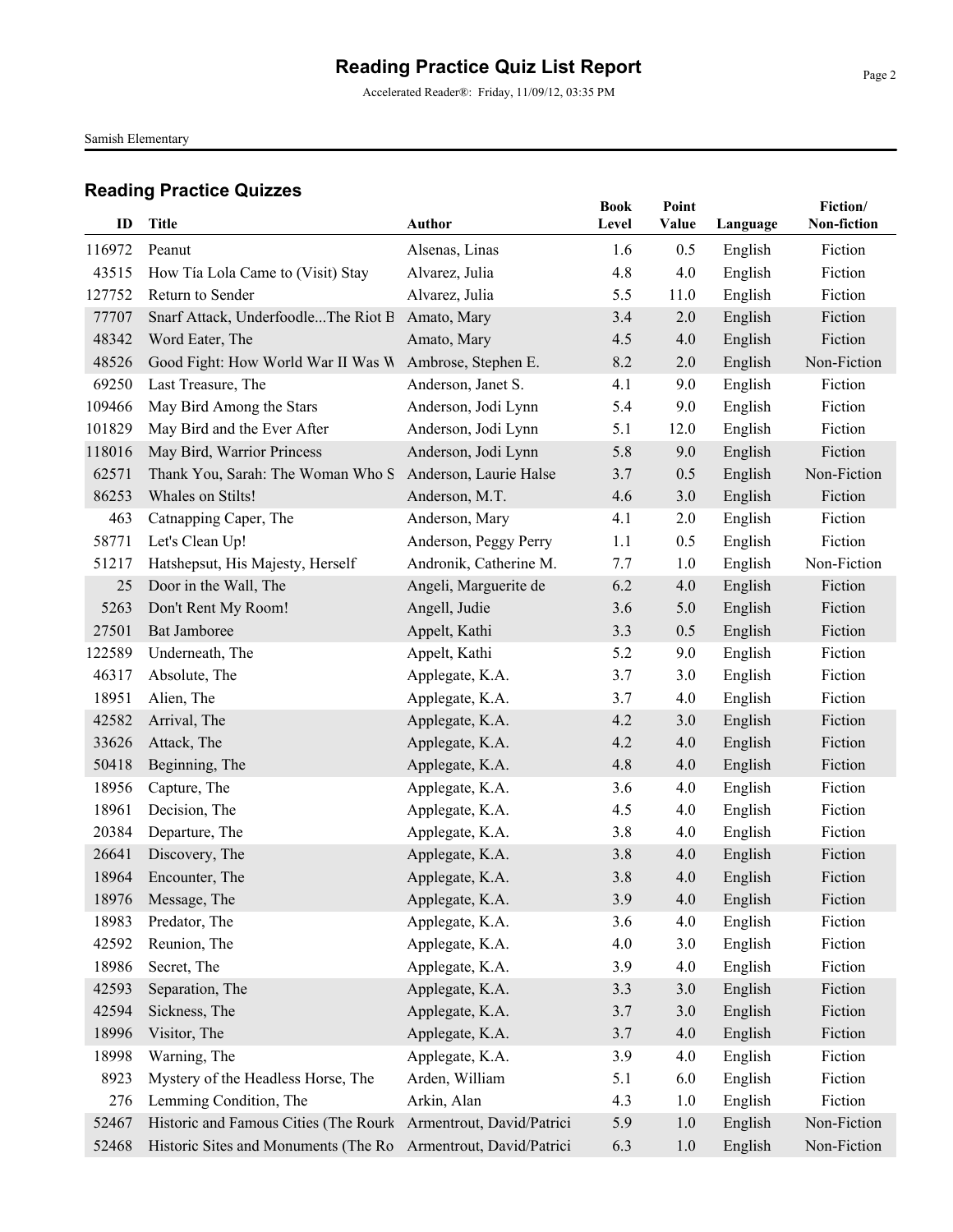Accelerated Reader®: Friday, 11/09/12, 03:35 PM

Samish Elementary

| ID     | Title                                  | Author                    | <b>Book</b><br>Level | Point<br>Value | Language | Fiction/<br>Non-fiction |
|--------|----------------------------------------|---------------------------|----------------------|----------------|----------|-------------------------|
| 52470  | Important and Famous People (The Ro    | Armentrout, David/Patrici | 5.4                  | 1.0            | English  | Non-Fiction             |
| 52493  | State Seals (The Rourke Guide to State | Armentrout, David/Patrici | 5.3                  | 1.0            | English  | Non-Fiction             |
| 74540  | Waterless Mountain                     | Armer, Laura Adams        | 5.6                  | 8.0            | English  | Fiction                 |
| 101956 | Whittington                            | Armstrong, Alan W.        | 4.9                  | 5.0            | English  | Fiction                 |
| 84     | Sounder                                | Armstrong, William H.     | 5.3                  | 3.0            | English  | Fiction                 |
| 103778 | Killer Whale's World, A                | Arnold, Caroline          | 3.9                  | 0.5            | English  | Non-Fiction             |
| 13843  | Heart of a Tiger                       | Arnold, Marsha            | 4.3                  | 0.5            | English  | Fiction                 |
| 139497 | Buzz Boy and Fly Guy                   | Arnold, Tedd              | 1.3                  | 0.5            | English  | Fiction                 |
| 84412  | Catalina Magdalena                     | Arnold, Tedd              | 2.8                  | 0.5            | English  | Fiction                 |
| 145162 | Fly Guy vs. the Flyswatter!            | Arnold, Tedd              | 2.1                  | 0.5            | English  | Fiction                 |
| 122340 | Fly High, Fly Guy!                     | Arnold, Tedd              | 1.4                  | 0.5            | English  | Fiction                 |
| 101305 | Hi, Fly Guy!                           | Arnold, Tedd              | 1.5                  | 0.5            | English  | Fiction                 |
| 126340 | Hooray for Fly Guy!                    | Arnold, Tedd              | 1.6                  | 0.5            | English  | Fiction                 |
| 133847 | I Spy Fly Guy!                         | Arnold, Tedd              | 1.5                  | 0.5            | English  | Fiction                 |
| 110407 | Shoo, Fly Guy!                         | Arnold, Tedd              | 1.7                  | 0.5            | English  | Fiction                 |
| 104778 | Super Fly Guy                          | Arnold, Tedd              | 1.7                  | 0.5            | English  | Fiction                 |
| 116920 | There Was an Old Lady Who Swallow      | Arnold, Tedd              | 1.6                  | 0.5            | English  | Fiction                 |
| 65030  | Like a Windy Day                       | Asch, Frank               | 2.3                  | 0.5            | English  | Fiction                 |
| 36008  | Moongame                               | Asch, Frank               | 2.6                  | 0.5            | English  | Fiction                 |
| 7289   | Popcorn                                | Asch, Frank               | 2.3                  | 0.5            | English  | Fiction                 |
| 58     | Mr. Popper's Penguins                  | Atwater, Richard/Florence | 5.6                  | 3.0            | English  | Fiction                 |
| 71390  | Poultrygeist                           | Auch, Mary Jane/Herm      | 3.1                  | 0.5            | English  | Fiction                 |
| 108313 | Crispin: At the Edge of the World      | Avi                       | 4.8                  | 7.0            | English  | Fiction                 |
| 58513  | Crispin: The Cross of Lead             | Avi                       | 5.0                  | 7.0            | English  | Fiction                 |
| 75014  | Emily Upham's Revenge                  | Avi                       | 4.3                  | 4.0            | English  | Fiction                 |
| 41390  | Ereth's Birthday                       | Avi                       | 4.7                  | 5.0            | English  | Fiction                 |
| 71689  | Mayor of Central Park, The             | Avi                       | 4.1                  | 4.0            | English  | Fiction                 |
| 34516  | Midnight Magic                         | Avi                       | 4.7                  | 6.0            | English  | Fiction                 |
| 34832  | Perloo the Bold                        | Avi                       | 4.9                  | 7.0            | English  | Fiction                 |
|        | 41629 Ragweed                          | Avi                       | 4.4                  | 5.0            | English  | Fiction                 |
| 494    | Romeo and Juliet Together (and Alive)  | Avi                       | 5.4                  | 3.0            | English  | Fiction                 |
| 52625  | Secret School, The                     | Avi                       | 4.1                  | 3.0            | English  | Fiction                 |
| 121299 | Seer of Shadows, The                   | Avi                       | 5.2                  | 6.0            | English  | Fiction                 |
| 5093   | True Confessions of Charlotte Doyle, T | Avi                       | 5.3                  | 8.0            | English  | Fiction                 |
| 446    | Who Stole the Wizard of Oz?            | Avi                       | 3.6                  | $2.0\,$        | English  | Fiction                 |
| 6447   | Who Was That Masked Man, Anyway?       | Avi                       | 2.7                  | 3.0            | English  | Fiction                 |
| 5099   | Windcatcher                            | Avi                       | 4.0                  | 3.0            | English  | Fiction                 |
| 7256   | Catch Me, Catch Me!                    | Awdry, Rev. W.            | 0.7                  | 0.5            | English  | Fiction                 |
| 7220   | Happy Birthday, Thomas!                | Awdry, Rev. W.            | 1.1                  | 0.5            | English  | Fiction                 |
| 7295   | Thomas and the School Trip             | Awdry, Rev. W.            | 1.1                  | 0.5            | English  | Fiction                 |
| 43529  | Tale of Tricky Fox, The                | Aylesworth, Jim           | 3.9                  | 0.5            | English  | Fiction                 |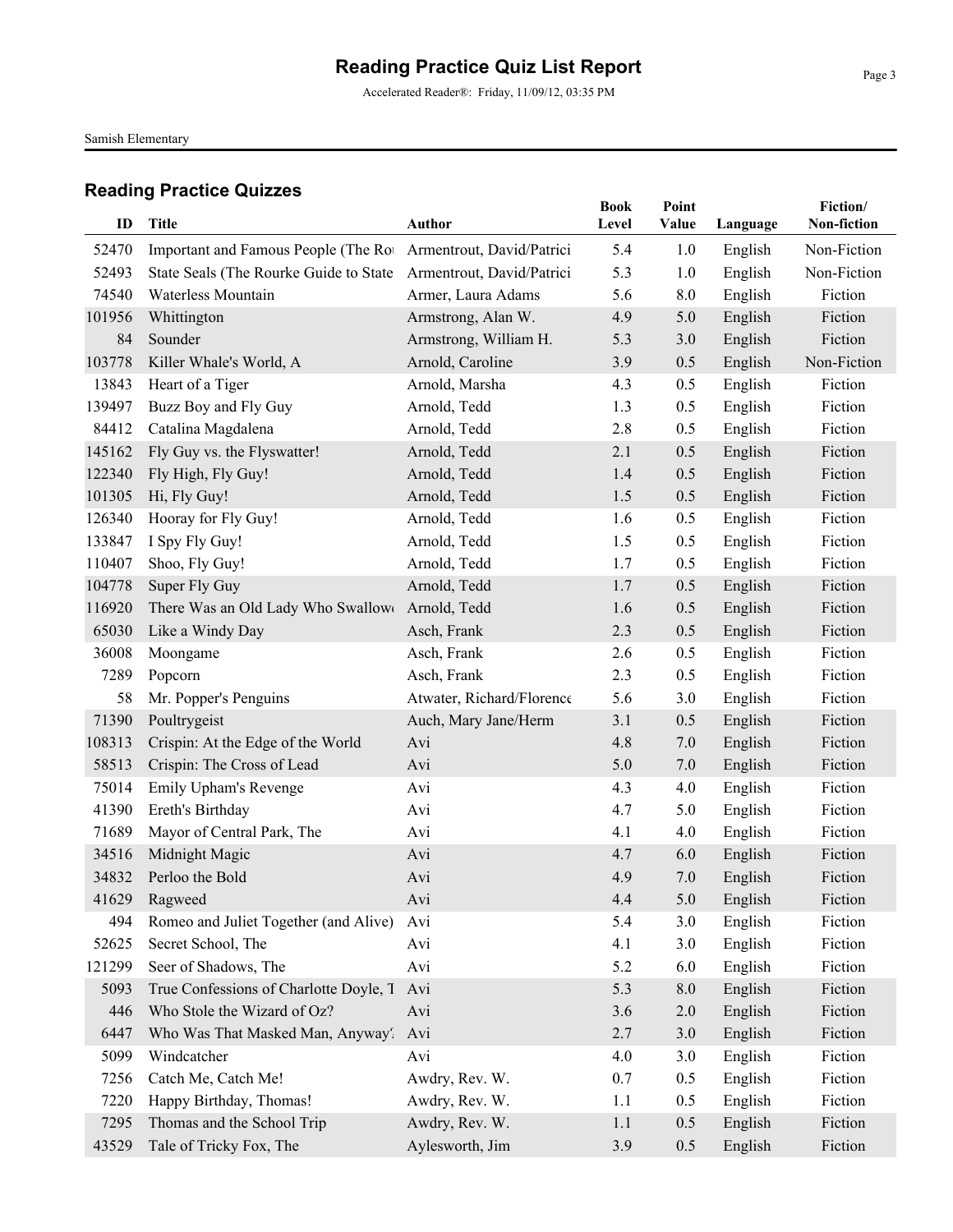Accelerated Reader®: Friday, 11/09/12, 03:35 PM

Samish Elementary

| ID     | <b>Title</b>                           | <b>Author</b>           | <b>Book</b><br>Level | Point<br>Value | Language | Fiction/<br>Non-fiction |
|--------|----------------------------------------|-------------------------|----------------------|----------------|----------|-------------------------|
| 236    | Kneeknock Rise                         | Babbitt, Natalie        | 4.4                  | 2.0            | English  | Fiction                 |
| 5042   | Search for Delicious, The              | Babbitt, Natalie        | 5.4                  | 4.0            | English  | Fiction                 |
| 247    | <b>Tuck Everlasting</b>                | Babbitt, Natalie        | 5.0                  | 4.0            | English  | Fiction                 |
| 23612  | This Is the Way We Go to School        | Baer, Edith             | 2.2                  | 0.5            | English  | Non-Fiction             |
| 57133  | Foals in the Field                     | Baglio, Ben M.          | 3.8                  | 3.0            | English  | Fiction                 |
| 540    | National Velvet                        | Bagnold, Enid           | 5.5                  | 11.0           | English  | Fiction                 |
| 126    | Miss Hickory                           | Bailey, Carolyn Sherwin | 5.9                  | 4.0            | English  | Fiction                 |
| 18608  | Digby and Kate and the Beautiful Day   | Baker, Barbara          | 1.9                  | 0.5            | English  | Fiction                 |
| 691    | Third Grade is Terrible                | Baker, Barbara          | 2.7                  | 1.0            | English  | Fiction                 |
| 7329   | Little Runner of the Longhouse         | Baker, Betty            | 2.7                  | 0.5            | English  | Fiction                 |
| 68474  | Frog Princess, The                     | Baker, E.D.             | 4.8                  | 7.0            | English  | Fiction                 |
| 6417   | First Woman Doctor, The                | Baker, Rachel           | 7.8                  | 10.0           | English  | Non-Fiction             |
| 5437   | Quest for Queenie, The                 | Ball, Brian             | 4.1                  | 1.0            | English  | Fiction                 |
| 6723   | <b>Exploring the Bismarck</b>          | Ballard, Robert D.      | 6.6                  | 2.0            | English  | Non-Fiction             |
| 122452 | Calder Game, The                       | Balliett, Blue          | 5.8                  | 8.0            | English  | Fiction                 |
| 78186  | <b>Chasing Vermeer</b>                 | Balliett, Blue          | 5.4                  | 6.0            | English  | Fiction                 |
| 105862 | Wright 3, The                          | Balliett, Blue          | 5.7                  | 7.0            | English  | Fiction                 |
| 112260 | Looking for Bapu                       | Banerjee, Anjali        | 3.8                  | 5.0            | English  | Fiction                 |
| 29508  | When Sophie Gets Angry--Really, Rea    | Bang, Molly             | 1.4                  | 0.5            | English  | Fiction                 |
| 109414 | Max's Words                            | Banks, Kate             | 2.6                  | 0.5            | English  | Fiction                 |
| 231    | Indian in the Cupboard, The            | Banks, Lynne Reid       | 4.6                  | 6.0            | English  | Fiction                 |
| 33006  | Key to the Indian, The                 | Banks, Lynne Reid       | 4.8                  | 8.0            | English  | Fiction                 |
| 8541   | Mystery of the Cupboard, The           | Banks, Lynne Reid       | 4.9                  | 7.0            | English  | Fiction                 |
| 383    | Return of the Indian, The              | Banks, Lynne Reid       | 4.6                  | 5.0            | English  | Fiction                 |
| 5044   | Secret of the Indian, The              | Banks, Lynne Reid       | 5.2                  | 5.0            | English  | Fiction                 |
| 29341  | Abraham's Battle                       | Banks, Sara Harrell     | 5.3                  | 2.0            | English  | Fiction                 |
| 56550  | Washington: The Evergreen State        | Barenblat, Rachel       | 8.6                  | 2.0            | English  | Non-Fiction             |
| 5463   | Cloudy with a Chance of Meatballs      | Barrett, Judi           | 4.3                  | 0.5            | English  | Fiction                 |
| 517    | Peter Pan                              | Barrie, James M.        | 7.2                  | 8.0            | English  | Fiction                 |
| 20800  | Fires of Merlin, The                   | Barron, T.A.            | $5.0\,$              | 9.0            | English  | Fiction                 |
| 17998  | Lost Years of Merlin, The              | Barron, T.A.            | 5.1                  | 12.0           | English  | Fiction                 |
| 32741  | Mirror of Merlin, The                  | Barron, T.A.            | 5.4                  | 9.0            | English  | Fiction                 |
| 28468  | Seven Songs of Merlin, The             | Barron, T.A.            | 5.2                  | 12.0           | English  | Fiction                 |
| 45219  | Wings of Merlin, The                   | Barron, T.A.            | 5.8                  | 14.0           | English  | Fiction                 |
| 105488 | Ivy and Bean                           | Barrows, Annie          | 3.2                  | 1.0            | English  | Fiction                 |
| 110580 | Ivy and Bean and the Ghost That Had t  | Barrows, Annie          | 3.6                  | 1.0            | English  | Fiction                 |
| 129029 | Ivy and Bean Bound to Be Bad           | Barrows, Annie          | 3.2                  | 1.0            | English  | Fiction                 |
| 117709 | Ivy and Bean Break the Fossil Record   | Barrows, Annie          | 3.1                  | 1.0            | English  | Fiction                 |
| 134788 | Ivy and Bean Doomed to Dance           | Barrows, Annie          | 3.6                  | 1.0            | English  | Fiction                 |
| 122599 | Ivy and Bean Take Care of the Babysitt | Barrows, Annie          | 3.1                  | 1.0            | English  | Fiction                 |
| 140845 | Ivy and Bean What's the Big Idea?      | Barrows, Annie          | 3.9                  | 1.0            | English  | Fiction                 |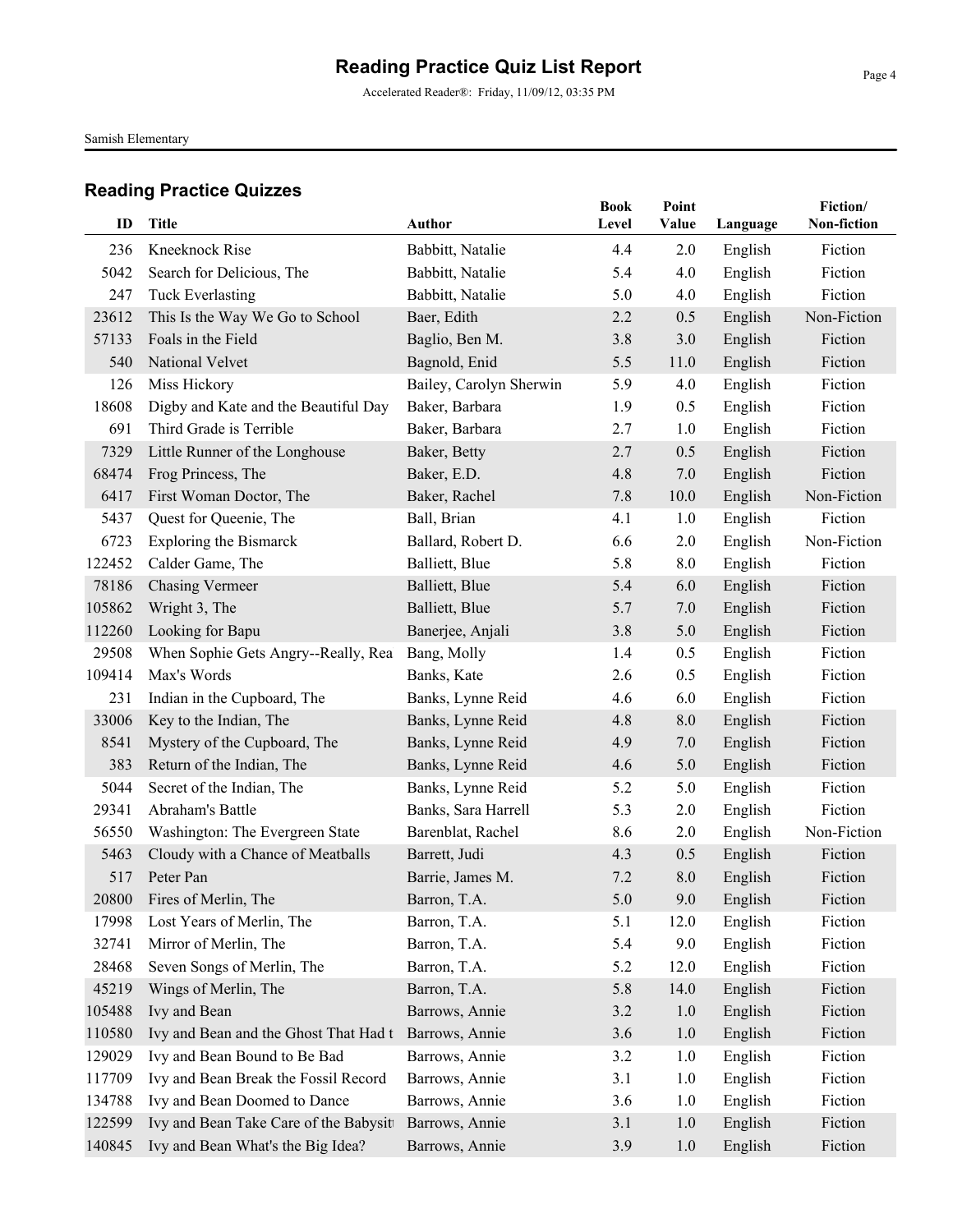Accelerated Reader®: Friday, 11/09/12, 03:35 PM

Samish Elementary

| ID     | Title                                                  | Author                    | <b>Book</b><br>Level | Point<br>Value |          | Fiction/<br>Non-fiction |
|--------|--------------------------------------------------------|---------------------------|----------------------|----------------|----------|-------------------------|
|        |                                                        |                           |                      |                | Language |                         |
| 119446 | Magic Half, The                                        | Barrows, Annie            | 4.1                  | 5.0            | English  | Fiction                 |
| 118702 | Peter and the Secret of Rundoon                        | Barry, Dave               | 5.6                  | 14.0           | English  | Fiction                 |
| 107536 | Peter and the Shadow Thieves                           | Barry, Dave               | 5.3                  | 16.0           | English  | Fiction                 |
| 83056  | Peter and the Starcatchers                             | Barry, Dave               | 5.2                  | 13.0           | English  | Fiction                 |
| 134177 | Peter and the Sword of Mercy                           | Barry, Dave               | 5.2                  | 15.0           | English  | Fiction                 |
| 124490 | Ellie McDoodle: New Kid in School                      | Barshaw, Ruth McNally     | 3.2                  | 2.0            | English  | Fiction                 |
| 42429  | Coal Miner's Bride: The Diary of Anetl                 | Bartoletti, Susan Campbel | 5.5                  | 6.0            | English  | Fiction                 |
| 87191  | Hitler Youth: Growing Up in Hitler's S.                | Bartoletti, Susan Campbel | 7.8                  | 6.0            | English  | Non-Fiction             |
| 7214   | Dinosaurs, Dinosaurs                                   | Barton, Byron             | 2.9                  | 0.5            | English  | Non-Fiction             |
| 9646   | Peppe the Lamplighter                                  | Bartone, Elisa            | 3.3                  | 0.5            | English  | Fiction                 |
| 5912   | Urban Roosts: Where Birds Nest in the                  | Bash, Barbara             | 5.6                  | 0.5            | English  | Non-Fiction             |
| 42280  | Dragon's Tapestry, The                                 | Bates, Martine            | 6.1                  | 8.0            | English  | Fiction                 |
| 143080 | Close to Famous                                        | Bauer, Joan               | 3.6                  | 6.0            | English  | Fiction                 |
| 18632  | If You Were Born a Kitten                              | Bauer, Marion Dane        | 2.8                  | 0.5            | English  | Fiction                 |
| 128    | On My Honor                                            | Bauer, Marion Dane        | 4.7                  | 2.0            | English  | Fiction                 |
| 62567  | Runt                                                   | Bauer, Marion Dane        | 4.8                  | 3.0            | English  | Fiction                 |
| 525    | Wizard of Oz, The                                      | Baum, L. Frank            | 7.0                  | 7.0            | English  | Fiction                 |
| 5454   | Amigo                                                  | Baylor, Byrd              | 3.6                  | 0.5            | English  | Fiction                 |
| 29518  | Twister                                                | Beard, Darleen Bailey     | 2.5                  | 0.5            | English  | Fiction                 |
| 559    | Charley Skedaddle                                      | Beatty, Patricia          | 5.2                  | 7.0            | English  | Fiction                 |
| 6377   | Sarah and Me and the Lady from the St Beatty, Patricia |                           | 4.7                  | 6.0            | English  | Fiction                 |
| 17577  | Meriwether Lewis: Boy Explorer                         | Bebenroth, Charlotta M.   | 4.3                  | 4.0            | English  | Non-Fiction             |
| 131335 | Tango: The Tale of an Island Dog                       | Beha, Eileen              | 4.8                  | 6.0            | English  | Fiction                 |
| 9873   | Curse of the Blue Figurine, The                        | Bellairs, John            | 5.1                  | 8.0            | English  | Fiction                 |
| 8911   | Figure in the Shadows, The                             | Bellairs, John            | 4.8                  | 5.0            | English  | Fiction                 |
| 8917   | Letter, the Witch, and the Ring, The                   | Bellairs, John            | 4.7                  | 6.0            | English  | Fiction                 |
| 573    | Mummy, the Will, and the Crypt, The                    | Bellairs, John            | 5.3                  | 6.0            | English  | Fiction                 |
| 8543   | Revenge of the Wizard's Ghost, The                     | Bellairs, John            | 5.8                  | 5.0            | English  | Fiction                 |
| 8546   | Spell of the Sorcerer's Skull, The                     | Bellairs, John            | 5.6                  | 6.0            | English  | Fiction                 |
|        | 9898 Treasure of Alpheus Winterborn, The               | Bellairs, John            | 5.2                  | 7.0            | English  | Fiction                 |
| 5478   | Madeline                                               | Bemelmans, Ludwig         | 3.1                  | 0.5            | English  | Fiction                 |
| 11377  | Madeline and the Bad Hat                               | Bemelmans, Ludwig         | 3.6                  | 0.5            | English  | Fiction                 |
| 7378   | Madeline and the Gypsies                               | Bemelmans, Ludwig         | 3.8                  | 0.5            | English  | Fiction                 |
| 7578   | Madeline in London                                     | Bemelmans, Ludwig         | 3.2                  | 0.5            | English  | Fiction                 |
| 7283   | Madeline's Christmas                                   | Bemelmans, Ludwig         | 3.2                  | 0.5            | English  | Fiction                 |
| 21259  | Madeline's Rescue                                      | Bemelmans, Ludwig         | 3.2                  | 0.5            | English  | Fiction                 |
| 7314   | Ghost Named Fred, A                                    | Benchley, Nathaniel       | 2.4                  | 0.5            | English  | Fiction                 |
| 7337   | Oscar Otter                                            | Benchley, Nathaniel       | 2.6                  | 0.5            | English  | Fiction                 |
| 29749  | Sam the Minuteman                                      | Benchley, Nathaniel       | 2.9                  | 0.5            | English  | Fiction                 |
| 86526  | Not Norman: A Goldfish Story                           | Bennett, Kelly            | 2.4                  | 0.5            | English  | Fiction                 |
| 159    | Case of the Elevator Duck, The                         | Berends, Polly            | 4.0                  | 1.0            | English  | Fiction                 |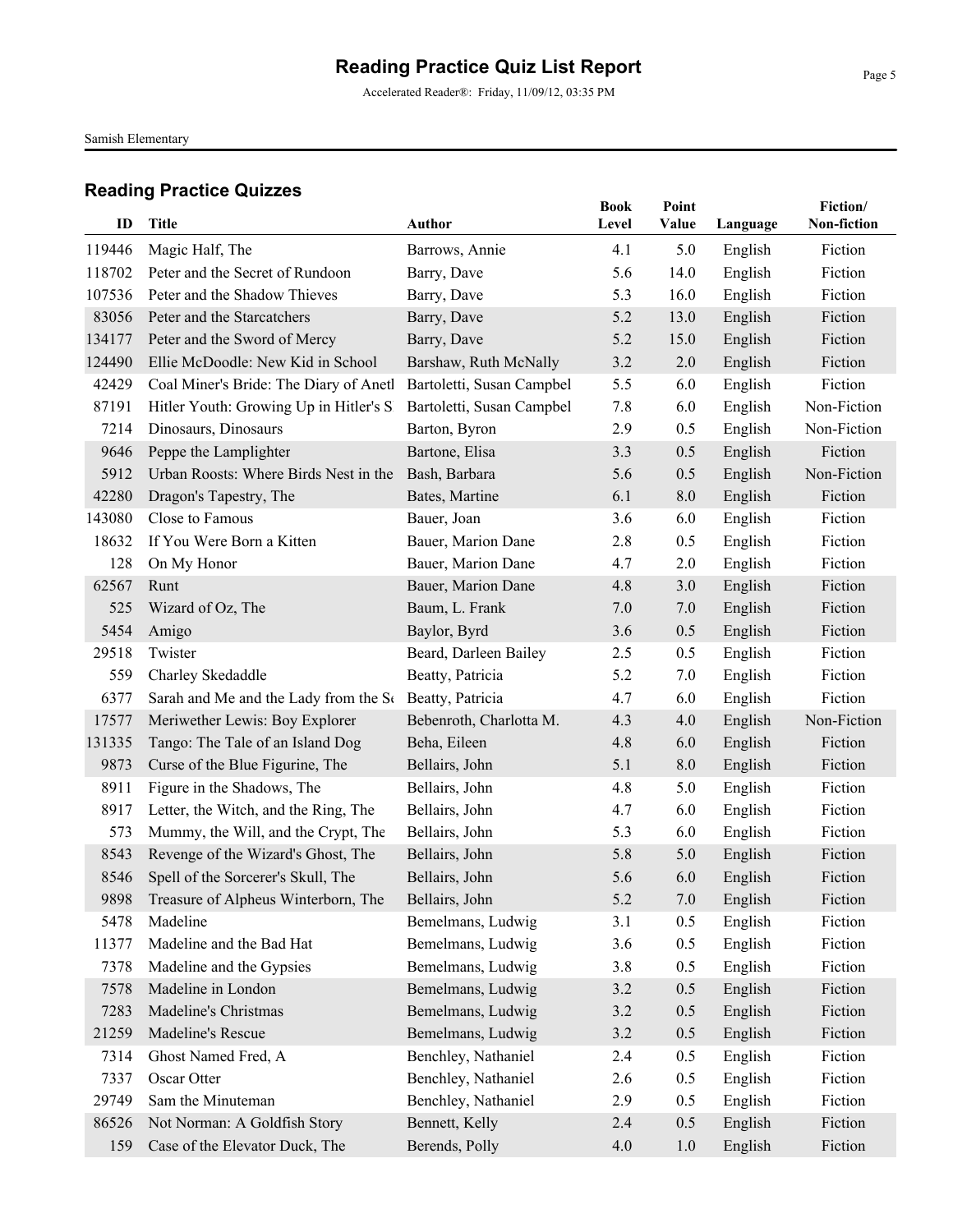Accelerated Reader®: Friday, 11/09/12, 03:35 PM

Samish Elementary

|       |                                                            |                      | <b>Book</b> | Point |          | Fiction/    |
|-------|------------------------------------------------------------|----------------------|-------------|-------|----------|-------------|
| ID    | <b>Title</b>                                               | <b>Author</b>        | Level       | Value | Language | Non-fiction |
| 7253  | Biggest Dinosaurs, The                                     | Berenstain, Michael  | 3.2         | 0.5   | English  | Non-Fiction |
| 7451  | B. Bears Accept No Substitutes, The                        | Berenstain, Stan/Jan | 3.7         | 1.0   | English  | Fiction     |
| 7452  | B. Bears and Mama's New Job, The                           | Berenstain, Stan/Jan | 3.9         | 0.5   | English  | Fiction     |
| 7453  | B. Bears and the Bad Dream, The                            | Berenstain, Stan/Jan | 3.2         | 0.5   | English  | Fiction     |
| 7454  | B. Bears and the Bad Habit, The                            | Berenstain, Stan/Jan | 3.9         | 0.5   | English  | Fiction     |
| 7455  | B. Bears and the Big Road Race, The                        | Berenstain, Stan/Jan | 1.7         | 0.5   | English  | Fiction     |
| 7456  | B. Bears and the Bully, The                                | Berenstain, Stan/Jan | 3.4         | 0.5   | English  | Fiction     |
| 7457  | B. Bears and the Double Dare, The                          | Berenstain, Stan/Jan | 3.1         | 0.5   | English  | Fiction     |
| 10653 | B. Bears and the Dress Code, The                           | Berenstain, Stan/Jan | 4.2         | 1.0   | English  | Fiction     |
| 7458  | B. Bears and the Drug Free Zone, The                       | Berenstain, Stan/Jan | 4.4         | 1.0   | English  | Fiction     |
| 7459  | B. Bears and the Female Fullback, The                      | Berenstain, Stan/Jan | 4.1         | 1.0   | English  | Fiction     |
| 9254  | B. Bears and the Galloping Ghost, The                      | Berenstain, Stan/Jan | 4.4         | 1.0   | English  | Fiction     |
| 7460  | B. Bears and the Ghost of the Forest, T.                   | Berenstain, Stan/Jan | 2.8         | 0.5   | English  | Fiction     |
| 9255  | B. Bears and the Giddy Grandma, The                        | Berenstain, Stan/Jan | 3.9         | 1.0   | English  | Fiction     |
| 7461  | B. Bears and the In-Crowd, The                             | Berenstain, Stan/Jan | 4.3         | 0.5   | English  | Fiction     |
| 7462  | B. Bears and the Messy Room, The                           | Berenstain, Stan/Jan | 4.1         | 0.5   | English  | Fiction     |
| 9009  | B. Bears and the Missing Dinosaur Bor                      | Berenstain, Stan/Jan | 1.8         | 0.5   | English  | Fiction     |
| 7463  | B. Bears and the Missing Honey, The                        | Berenstain, Stan/Jan | 2.6         | 0.5   | English  | Fiction     |
| 7464  | B. Bears and the Nerdy Nephew, The                         | Berenstain, Stan/Jan | 3.9         | 1.0   | English  | Fiction     |
| 7465  | B. Bears and the New Girl in Town, Th                      | Berenstain, Stan/Jan | 3.8         | 1.0   | English  | Fiction     |
| 7466  | B. Bears and the Prize Pumpkin, The                        | Berenstain, Stan/Jan | 4.2         | 0.5   | English  | Fiction     |
| 7467  | B. Bears and the Red-Handed Thief, Th                      | Berenstain, Stan/Jan | 3.7         | 1.0   | English  | Fiction     |
| 7468  | B. Bears and the School Scandal Sheet,                     | Berenstain, Stan/Jan | 4.4         | 1.0   | English  | Fiction     |
| 7469  | B. Bears and the Sitter, The                               | Berenstain, Stan/Jan | 3.4         | 0.5   | English  | Fiction     |
| 7470  | B. Bears and the Slumber Party, The                        | Berenstain, Stan/Jan | 4.2         | 0.5   | English  | Fiction     |
| 9046  | B. Bears and the Spooky Old Tree, The                      | Berenstain, Stan/Jan | 1.1         | 0.5   | English  | Fiction     |
| 7471  | B. Bears and the Trouble with Friends,                     | Berenstain, Stan/Jan | 3.5         | 0.5   | English  | Fiction     |
| 7472  | B. Bears and the Trouble with Grownu                       | Berenstain, Stan/Jan | 3.9         | 0.5   | English  | Fiction     |
| 7473  | B. Bears and the Truth, The                                | Berenstain, Stan/Jan | 3.6         | 0.5   | English  | Fiction     |
| 7474  | B. Bears and the Week at Grandma's, T Berenstain, Stan/Jan |                      | 3.8         | 0.5   | English  | Fiction     |
| 7475  | B. Bears and the Wheelchair Command                        | Berenstain, Stan/Jan | 3.8         | 1.0   | English  | Fiction     |
| 7476  | B. Bears and Too Much Birthday, The                        | Berenstain, Stan/Jan | 3.6         | 0.5   | English  | Fiction     |
| 7477  | B. Bears and Too Much Pressure, The                        | Berenstain, Stan/Jan | 3.9         | 0.5   | English  | Fiction     |
| 653   | B. Bears and Too Much TV, The                              | Berenstain, Stan/Jan | 3.8         | 0.5   | English  | Fiction     |
| 7478  | B. Bears and Too Much Vacation, The                        | Berenstain, Stan/Jan | 3.8         | 0.5   | English  | Fiction     |
| 9257  | B. Bears at Camp Crush, The                                | Berenstain, Stan/Jan | 4.2         | 1.0   | English  | Fiction     |
| 7479  | B. Bears Blaze a Trail, The                                | Berenstain, Stan/Jan | 2.3         | 0.5   | English  | Fiction     |
| 7480  | B. Bears Don't Pollute (Anymore), The                      | Berenstain, Stan/Jan | 4.5         | 0.5   | English  | Fiction     |
| 7481  | B. Bears Forget Their Manners, The                         | Berenstain, Stan/Jan | 4.3         | 0.5   | English  | Fiction     |
| 7482  | B. Bears Get in a Fight, The                               | Berenstain, Stan/Jan | 3.7         | 0.5   | English  | Fiction     |
| 7483  | B. Bears Get Stage Fright, The                             | Berenstain, Stan/Jan | 3.8         | 0.5   | English  | Fiction     |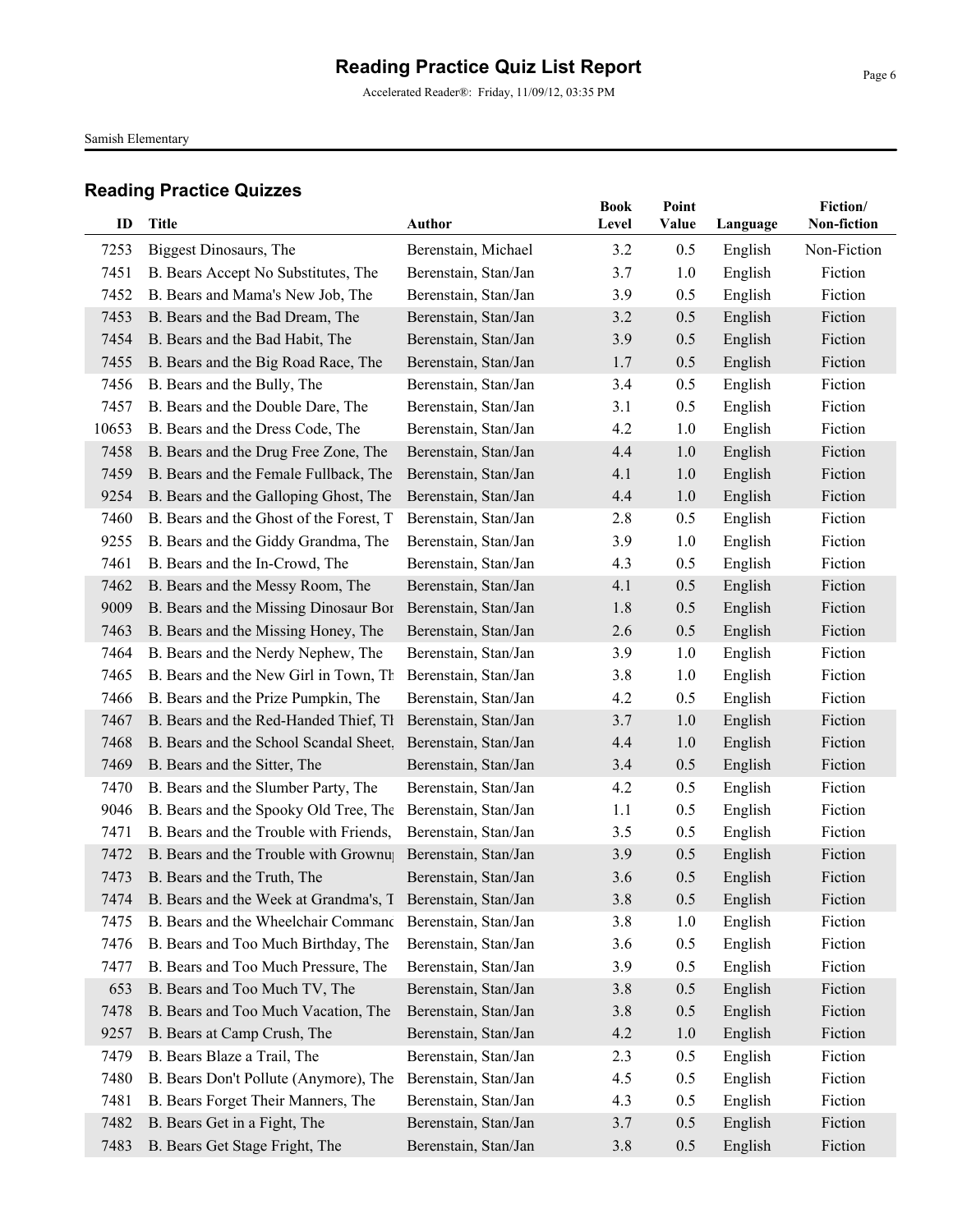Accelerated Reader®: Friday, 11/09/12, 03:35 PM

Samish Elementary

| ID     | Title                                | Author               | <b>Book</b><br>Level | Point<br>Value | Language | Fiction/<br>Non-fiction |
|--------|--------------------------------------|----------------------|----------------------|----------------|----------|-------------------------|
|        |                                      |                      |                      |                |          |                         |
| 7484   | B. Bears Get the Gimmies, The        | Berenstain, Stan/Jan | 3.6                  | 0.5            | English  | Fiction                 |
| 7485   | B. Bears Go Out for the Team, The    | Berenstain, Stan/Jan | 4.0                  | 0.5            | English  | Fiction                 |
| 7486   | B. Bears Go to Camp, The             | Berenstain, Stan/Jan | 4.0                  | 0.5            | English  | Fiction                 |
| 7487   | B. Bears Go to School, The           | Berenstain, Stan/Jan | 3.2                  | 0.5            | English  | Fiction                 |
| 7488   | B. Bears Go to the Doctor, The       | Berenstain, Stan/Jan | 3.2                  | 0.5            | English  | Fiction                 |
| 7489   | B. Bears Gotta Dance!, The           | Berenstain, Stan/Jan | 3.6                  | 1.0            | English  | Fiction                 |
| 7490   | B. Bears in the Dark, The            | Berenstain, Stan/Jan | 3.8                  | 0.5            | English  | Fiction                 |
| 7491   | B. Bears Learn about Strangers, The  | Berenstain, Stan/Jan | 3.6                  | 0.5            | English  | Fiction                 |
| 10654  | B. Bears' Media Madness, The         | Berenstain, Stan/Jan | 4.4                  | 1.0            | English  | Fiction                 |
| 7492   | B. Bears Meet Santa Bear, The        | Berenstain, Stan/Jan | 4.1                  | 0.5            | English  | Fiction                 |
| 7493   | B. Bears' Moving Day, The            | Berenstain, Stan/Jan | 3.7                  | 0.5            | English  | Fiction                 |
| 9256   | B. Bears' New Neighbors, The         | Berenstain, Stan/Jan | 3.4                  | 0.5            | English  | Fiction                 |
| 7494   | B. Bears: No Girls Allowed, The      | Berenstain, Stan/Jan | 3.7                  | 0.5            | English  | Fiction                 |
| 7495   | B. Bears on the Job, The             | Berenstain, Stan/Jan | 2.5                  | 0.5            | English  | Fiction                 |
| 7239   | B. Bears Ready, Get Set, Go!, The    | Berenstain, Stan/Jan | 1.2                  | 0.5            | English  | Fiction                 |
| 7496   | B. Bears Trick or Treat, The         | Berenstain, Stan/Jan | 4.0                  | 0.5            | English  | Fiction                 |
| 7497   | B. Bears' Trouble at School, The     | Berenstain, Stan/Jan | 4.0                  | 0.5            | English  | Fiction                 |
| 7498   | B. Bears' Trouble with Money, The    | Berenstain, Stan/Jan | 4.0                  | 0.5            | English  | Fiction                 |
| 7499   | B. Bears' Trouble with Pets, The     | Berenstain, Stan/Jan | 3.6                  | 0.5            | English  | Fiction                 |
| 7500   | B. Bears Visit the Dentist, The      | Berenstain, Stan/Jan | 3.6                  | 0.5            | English  | Fiction                 |
| 9004   | Bear Detectives, The                 | Berenstain, Stan/Jan | 2.2                  | 0.5            | English  | Fiction                 |
| 9005   | Bear Scouts, The                     | Berenstain, Stan/Jan | 2.3                  | 0.5            | English  | Fiction                 |
| 9006   | Bears' Christmas, The                | Berenstain, Stan/Jan | 1.9                  | 0.5            | English  | Fiction                 |
| 9008   | Bears' Picnic, The                   | Berenstain, Stan/Jan | 1.9                  | 0.5            | English  | Fiction                 |
| 9007   | Bears' Vacation, The                 | Berenstain, Stan/Jan | 2.0                  | 0.5            | English  | Fiction                 |
| 9010   | Big Honey Hunt, The                  | Berenstain, Stan/Jan | 1.7                  | 0.5            | English  | Fiction                 |
| 9011   | Bike Lesson, The                     | Berenstain, Stan/Jan | 1.6                  | 0.5            | English  | Fiction                 |
| 44237  | Growl! A Book About Bears            | Berger, Melvin       | 2.8                  | 0.5            | English  | Non-Fiction             |
| 6485   | Samuel's Choice                      | Berleth, Richard     | 4.4                  | 1.0            | English  | Fiction                 |
|        | 59916 Goose's Story                  | Best, Cari           | 2.7                  | 0.5            | English  | Fiction                 |
| 19901  | I Want a Pony                        | Betancourt, Jeanne   | 4.2                  | 2.0            | English  | Fiction                 |
| 19906  | Too Many Ponies                      | Betancourt, Jeanne   | 3.8                  | 1.0            | English  | Fiction                 |
| 1745   | Arnold Schwarzenegger: Man of Action | Bial, Daniel         | 7.0                  | 2.0            | English  | Non-Fiction             |
| 64582  | Sacagawea                            | Birchfield, D.L.     | 5.6                  | 1.0            | English  | Non-Fiction             |
| 88005  | Penderwicks: A Summer Tale of Four!  | Birdsall, Jeanne     | 4.7                  | 8.0            | English  | Fiction                 |
| 143702 | Penderwicks at Point Mouette, The    | Birdsall, Jeanne     | 5.6                  | 10.0           | English  | Fiction                 |
| 121474 | Penderwicks on Gardam Street, The    | Birdsall, Jeanne     | 5.3                  | 10.0           | English  | Fiction                 |
| 10239  | Soap! Soap! Don't Forget the Soap!   | Birdseye, Tom        | 3.6                  | 0.5            | English  | Fiction                 |
| 18795  | <b>Tarantula Shoes</b>               | Birdseye, Tom        | 4.3                  | 4.0            | English  | Fiction                 |
| 128373 | Adventure According to Humphrey      | Birney, Betty G.     | 4.4                  | 4.0            | English  | Fiction                 |
| 86277  | Friendship According to Humphrey     | Birney, Betty G.     | 4.0                  | 4.0            | English  | Fiction                 |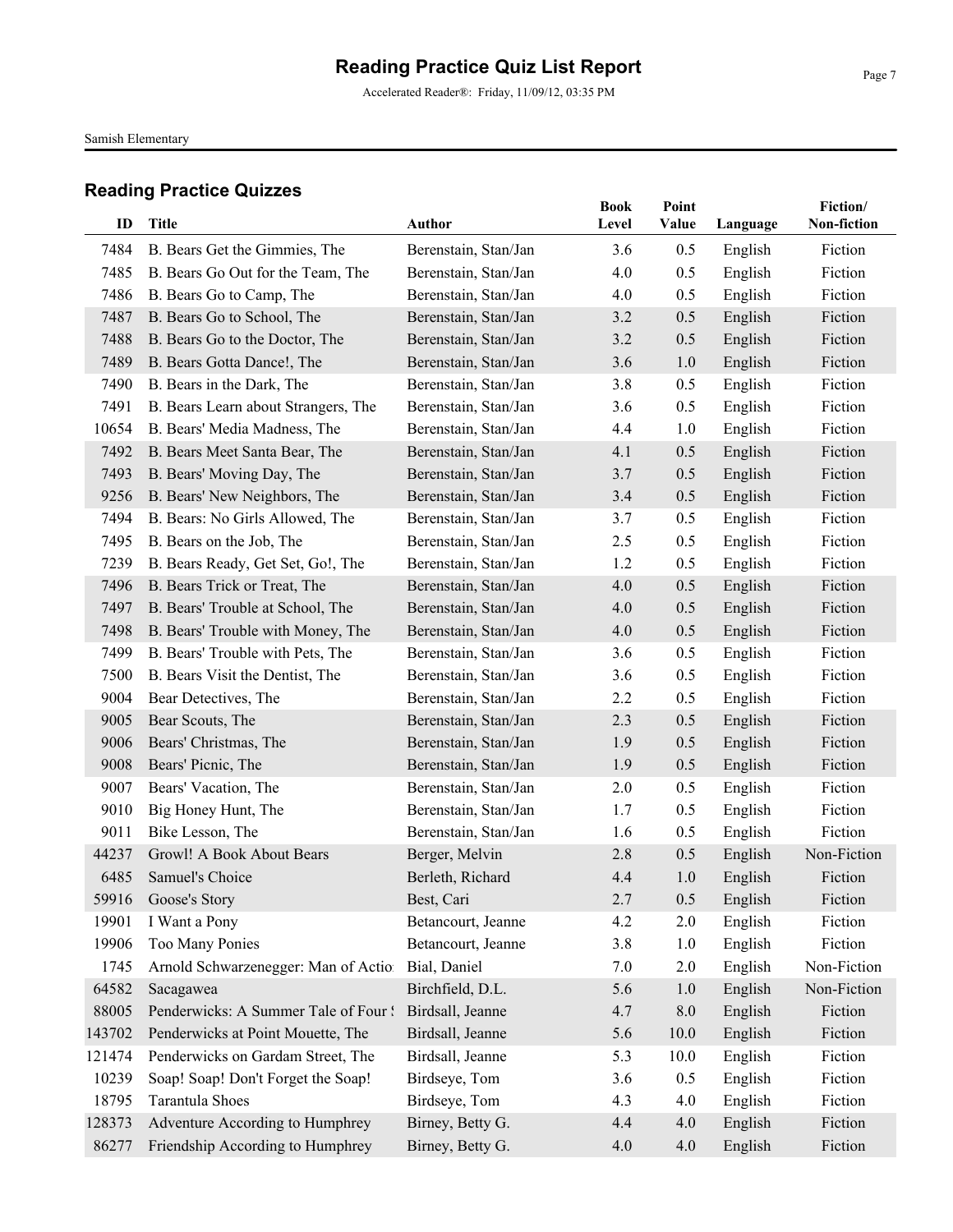Accelerated Reader®: Friday, 11/09/12, 03:35 PM

Samish Elementary

| ID     | Title                                   | Author             | <b>Book</b><br>Level | Point<br>Value | Language | Fiction/<br>Non-fiction |
|--------|-----------------------------------------|--------------------|----------------------|----------------|----------|-------------------------|
|        |                                         |                    |                      |                |          |                         |
| 145592 | School Days According to Humphrey       | Birney, Betty G.   | 4.1                  | 4.0            | English  | Fiction                 |
| 136792 | Summer According to Humphrey            | Birney, Betty G.   | 4.3                  | 5.0            | English  | Fiction                 |
| 120833 | Surprises According to Humphrey         | Birney, Betty G.   | 4.4                  | 4.0            | English  | Fiction                 |
| 113356 | Trouble According to Humphrey           | Birney, Betty G.   | 4.3                  | 5.0            | English  | Fiction                 |
| 77182  | World According to Humphrey, The        | Birney, Betty G.   | 4.2                  | 4.0            | English  | Fiction                 |
| 200    | Twenty and Ten                          | Bishop, Claire     | 4.0                  | 2.0            | English  | Fiction                 |
| 86108  | Forest Explorer: A Life-Size Field Guid | Bishop, Nic        | 5.1                  | 1.0            | English  | Non-Fiction             |
| 104858 | Home for the Holidays                   | Black, Sonia W.    | 1.2                  | 0.5            | English  | Fiction                 |
| 27701  | Akiak: A Tale from the Iditarod         | Blake, Robert J.   | 3.3                  | 0.5            | English  | Fiction                 |
| 59496  | Togo                                    | Blake, Robert J.   | 3.8                  | 0.5            | English  | Fiction                 |
| 35031  | Wolf!                                   | Bloom, Becky       | 3.5                  | 0.5            | English  | Fiction                 |
| 6318   | Heroine of the Titanic, The             | Blos, Joan         | 4.9                  | 1.0            | English  | Fiction                 |
| 5061   | Brothers of the Heart                   | Blos, Joan W.      | 6.0                  | 6.0            | English  | Fiction                 |
| 221    | Gathering of Days, A                    | Blos, Joan W.      | 6.7                  | 5.0            | English  | Fiction                 |
| 106071 | My Father, the Dog                      | Bluemle, Elizabeth | 2.5                  | 0.5            | English  | Fiction                 |
| 6322   | Jumbo                                   | Blumberg, Rhoda    | 4.8                  | 0.5            | English  | Fiction                 |
| 46291  | Shipwrecked! The True Adventures of     | Blumberg, Rhoda    | 7.4                  | 2.0            | English  | Non-Fiction             |
| 5055   | Are You There God? It's Me, Margaret    | Blume, Judy        | 3.6                  | 4.0            | English  | Fiction                 |
| 6453   | Blubber                                 | Blume, Judy        | 3.8                  | 4.0            | English  | Fiction                 |
| 61267  | Double Fudge                            | Blume, Judy        | 3.6                  | 5.0            | English  | Fiction                 |
| 262    | Freckle Juice                           | Blume, Judy        | 3.1                  | 0.5            | English  | Fiction                 |
| 5220   | Fudge-a-Mania                           | Blume, Judy        | 3.3                  | 3.0            | English  | Fiction                 |
| 5022   | Iggie's House                           | Blume, Judy        | 3.5                  | 3.0            | English  | Fiction                 |
| 5274   | It's Not the End of the World           | Blume, Judy        | 3.4                  | 4.0            | English  | Fiction                 |
| 679    | One in the Middle is a Green Kangaroo   | Blume, Judy        | 2.5                  | 0.5            | English  | Fiction                 |
| 488    | Otherwise Known as Sheila the Great     | Blume, Judy        | 3.5                  | 4.0            | English  | Fiction                 |
| 6381   | Starring Sally J. Freedman as Herself   | Blume, Judy        | 4.4                  | 8.0            | English  | Fiction                 |
| 443    | Superfudge                              | Blume, Judy        | 3.4                  | 4.0            | English  | Fiction                 |
| 294    | Tales of a Fourth Grade Nothing         | Blume, Judy        | 3.3                  | 3.0            | English  | Fiction                 |
| 281    | My Friend the Vampire                   | Bodenburg, Angela  | 4.2                  | 4.0            | English  | Fiction                 |
| 30503  | Bold Journey: West with Lewis and Cla   | Bohner, Charles    | 5.5                  | 6.0            | English  | Fiction                 |
| 7366   | Dolphins!                               | Bokoske, Sharon    | 2.8                  | 0.5            | English  | Non-Fiction             |
| 154    | Bear Called Paddington, A               | Bond, Michael      | 4.7                  | 4.0            | English  | Fiction                 |
| 140    | String in the Harp, A                   | Bond, Nancy        | 5.2                  | 17.0           | English  | Fiction                 |
| 7203   | And I Mean It, Stanley                  | Bonsall, Crosby    | 0.9                  | 0.5            | English  | Fiction                 |
| 7308   | Case of the Double Cross, The           | Bonsall, Crosby    | 2.6                  | 0.5            | English  | Fiction                 |
| 13707  | Harry Houdini: Young Magician           | Borland/Speicher   | 4.7                  | 4.0            | English  | Non-Fiction             |
| 7232   | Little Gorilla                          | Bornstein, Ruth    | 2.6                  | 0.5            | English  | Fiction                 |
| 10675  | Meet the Molesons                       | Bos, Burny         | 2.4                  | 0.5            | English  | Fiction                 |
| 5064   | Children of Green Knowe, The            | Boston, L.M.       | 5.3                  | 6.0            | English  | Fiction                 |
| 389    | Stranger at Green Knowe, A              | Boston, L.M.       | 6.4                  | 7.0            | English  | Fiction                 |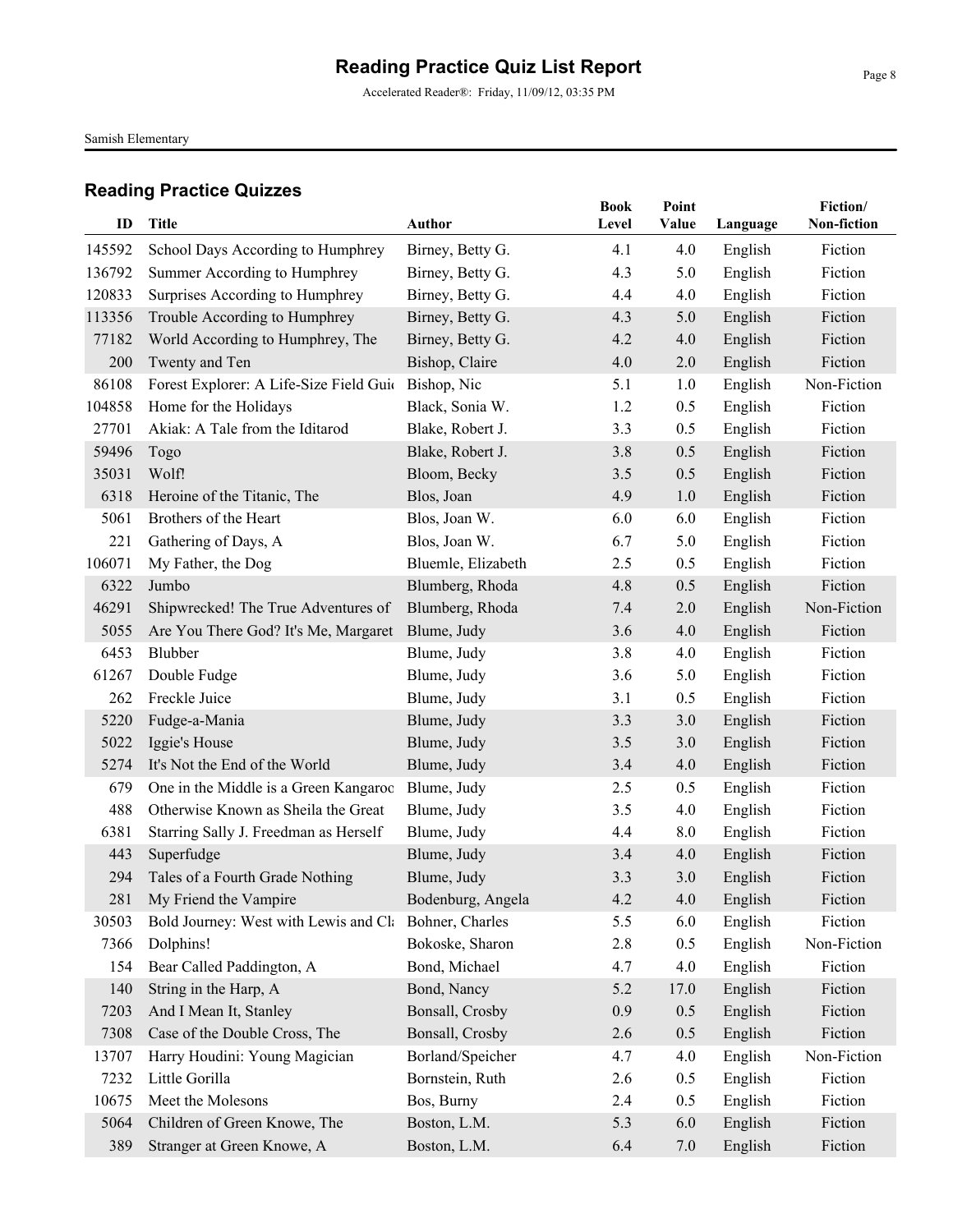Accelerated Reader®: Friday, 11/09/12, 03:35 PM

Samish Elementary

| ID     | Title                                | <b>Author</b>         | <b>Book</b><br>Level | Point<br>Value | Language | Fiction/<br>Non-fiction |
|--------|--------------------------------------|-----------------------|----------------------|----------------|----------|-------------------------|
|        |                                      |                       |                      |                |          |                         |
| 18610  | Finders Keepers for Franklin         | Bourgeois, Paulette   | 2.8                  | 0.5            | English  | Fiction                 |
| 45579  | Franklin and Harriet                 | Bourgeois, Paulette   | 2.5                  | 0.5            | English  | Fiction                 |
| 18612  | Franklin and the Tooth Fairy         | Bourgeois, Paulette   | 2.6                  | 0.5            | English  | Fiction                 |
| 18613  | Franklin Fibs                        | Bourgeois, Paulette   | 2.7                  | 0.5            | English  | Fiction                 |
| 18614  | Franklin Goes to School              | Bourgeois, Paulette   | 2.9                  | 0.5            | English  | Fiction                 |
| 18615  | Franklin Has a Sleepover             | Bourgeois, Paulette   | 2.6                  | 0.5            | English  | Fiction                 |
| 18616  | Franklin in the Dark                 | Bourgeois, Paulette   | 2.5                  | 0.5            | English  | Fiction                 |
| 18617  | Franklin Is Bossy                    | Bourgeois, Paulette   | 2.2                  | 0.5            | English  | Fiction                 |
| 18618  | Franklin Is Lost                     | Bourgeois, Paulette   | 2.6                  | 0.5            | English  | Fiction                 |
| 18619  | Franklin Is Messy                    | Bourgeois, Paulette   | 2.8                  | 0.5            | English  | Fiction                 |
| 18620  | Franklin Plays the Game              | Bourgeois, Paulette   | 2.8                  | 0.5            | English  | Fiction                 |
| 16877  | Franklin Rides a Bike                | Bourgeois, Paulette   | 2.6                  | 0.5            | English  | Fiction                 |
| 18622  | Franklin's Blanket                   | Bourgeois, Paulette   | 3.0                  | 0.5            | English  | Fiction                 |
| 30709  | Franklin's Class Trip                | Bourgeois, Paulette   | 2.5                  | 0.5            | English  | Fiction                 |
| 18623  | Franklin's Halloween                 | Bourgeois, Paulette   | 2.7                  | 0.5            | English  | Fiction                 |
| 18624  | Franklin's New Friend                | Bourgeois, Paulette   | 2.7                  | 0.5            | English  | Fiction                 |
| 18625  | Franklin's School Play               | Bourgeois, Paulette   | 3.0                  | 0.5            | English  | Fiction                 |
| 18621  | Franklin Wants a Pet                 | Bourgeois, Paulette   | 2.5                  | 0.5            | English  | Fiction                 |
| 18628  | Hurry Up, Franklin                   | Bourgeois, Paulette   | 2.8                  | 0.5            | English  | Fiction                 |
| 50233  | Franklin's Bicycle Helmet            | Bourgeois/Moore       | 2.8                  | 0.5            | English  | Fiction                 |
| 15504  | Back of Beyond: A Story About Lewis  | Bowen, Andy Russell   | 6.8                  | 1.0            | English  | Non-Fiction             |
| 46268  | Shipwrecked Sailor: An Egyptian Tale | Bower, Tamara         | 4.5                  | 0.5            | English  | Fiction                 |
| 80738  | Millions                             | Boyce, Frank Cottrell | 4.0                  | 6.0            | English  | Fiction                 |
| 29971  | Toliver's Secret                     | Brady, Esther Wood    | 4.7                  | 4.0            | English  | Fiction                 |
| 41748  | Snow Is Falling                      | Branley, Franklyn M.  | 2.7                  | 0.5            | English  | Non-Fiction             |
| 13834  | What Makes Day and Night             | Branley, Franklyn M.  | 2.8                  | 0.5            | English  | Non-Fiction             |
| 7206   | <b>Beef Stew</b>                     | Brenner, Barbara      | 1.8                  | 0.5            | English  | Fiction                 |
| 27476  | Wagon Wheels                         | Brenner, Barbara      | 2.6                  | 0.5            | English  | Fiction                 |
| 11151  | Abe Lincoln's Hat                    | Brenner, Martha       | 2.6                  | 0.5            | English  | Non-Fiction             |
|        | 11155 Armadillo Rodeo                | Brett, Jan            | 3.4                  | 0.5            | English  | Fiction                 |
| 30521  | Beauty and the Beast                 | Brett, Jan            | 5.3                  | 0.5            | English  | Fiction                 |
| 34613  | Gingerbread Baby                     | Brett, Jan            | 3.5                  | 0.5            | English  | Fiction                 |
| 39897  | Goldilocks and the Three Bears       | Brett, Jan            | 4.4                  | 0.5            | English  | Fiction                 |
| 26639  | Hat, The                             | Brett, Jan            | 2.6                  | 0.5            | English  | Fiction                 |
| 44037  | Hedgie's Surprise                    | Brett, Jan            | 3.5                  | 0.5            | English  | Fiction                 |
| 6131   | Mitten, The                          | Brett, Jan            | 3.9                  | 0.5            | English  | Fiction                 |
| 117605 | Three Snow Bears, The                | Brett, Jan            | 3.1                  | 0.5            | English  | Fiction                 |
| 11398  | Town Mouse, Country Mouse            | Brett, Jan            | 4.0                  | 0.5            | English  | Fiction                 |
| 7595   | Trouble with Trolls                  | Brett, Jan            | 3.1                  | 0.5            | English  | Fiction                 |
| 63633  | Who's That Knocking on Christmas Ev  | Brett, Jan            | 4.3                  | 0.5            | English  | Fiction                 |
| 6100   | Wild Christmas Reindeer, The         | Brett, Jan            | 4.1                  | 0.5            | English  | Fiction                 |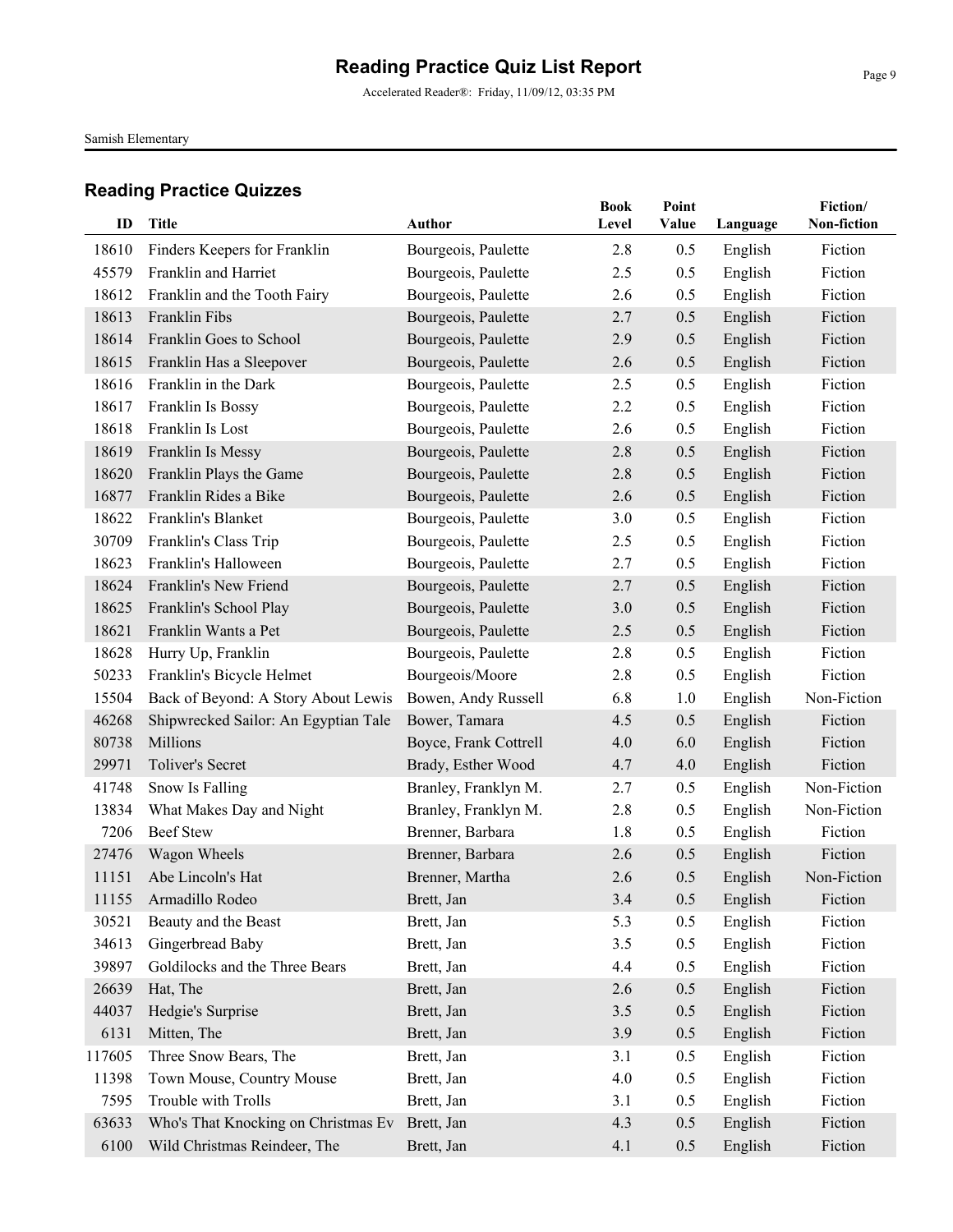Accelerated Reader®: Friday, 11/09/12, 03:35 PM

Samish Elementary

| ID     | <b>Title</b>                          | Author              | <b>Book</b><br>Level | Point<br>Value | Language | Fiction/<br>Non-fiction |
|--------|---------------------------------------|---------------------|----------------------|----------------|----------|-------------------------|
| 5254   | All Together Now                      | Bridgers, Sue Ellen | 5.7                  | 10.0           | English  | Fiction                 |
| 36565  | Through My Eyes                       | Bridges, Ruby       | 5.9                  | 2.0            | English  | Non-Fiction             |
| 19215  | Clifford and the Big Parade           | Bridwell, Norman    | 2.4                  | 0.5            | English  | Fiction                 |
| 59499  | Clifford and the Halloween Parade     | Bridwell, Norman    | 0.9                  | 0.5            | English  | Fiction                 |
| 41848  | Clifford Gets a Job                   | Bridwell, Norman    | 1.8                  | 0.5            | English  | Fiction                 |
| 42139  | Clifford Grows Up                     | Bridwell, Norman    | 1.9                  | 0.5            | English  | Fiction                 |
| 7257   | Clifford's Christmas                  | Bridwell, Norman    | 1.9                  | 0.5            | English  | Fiction                 |
| 7258   | Clifford's Puppy Days                 | Bridwell, Norman    | 1.9                  | 0.5            | English  | Fiction                 |
| 14613  | Clifford's Sports Day                 | Bridwell, Norman    | 1.8                  | 0.5            | English  | Fiction                 |
| 7259   | Clifford's Thanksgiving Visit         | Bridwell, Norman    | 2.1                  | 0.5            | English  | Fiction                 |
| 17518  | Clifford's Tricks                     | Bridwell, Norman    | 1.8                  | 0.5            | English  | Fiction                 |
| 36693  | Clifford to the Rescue                | Bridwell, Norman    | 1.6                  | 0.5            | English  | Fiction                 |
| 42161  | Oops, Clifford!                       | Bridwell, Norman    | 1.9                  | 0.5            | English  | Fiction                 |
| 18646  | Snowman Storybook, The                | Briggs, Raymond     | 2.5                  | 0.5            | English  | Fiction                 |
| 464    | Cory Coleman, Grade 2                 | Brimner, Larry Dane | 2.9                  | 1.0            | English  | Fiction                 |
| 7368   | Fireflies!                            | Brinckloe, Julie    | 3.2                  | 0.5            | English  | Fiction                 |
| 14     | Caddie Woodlawn                       | Brink, Carol Ryrie  | 6.0                  | 8.0            | English  | Fiction                 |
| 12484  | Wanda's Roses                         | Brisson, Pat        | 3.8                  | 0.5            | English  | Fiction                 |
| 10636  | Shape-Changer                         | Brittain, Bill      | 4.0                  | 3.0            | English  | Fiction                 |
| 499    | Wish Giver, The                       | Brittain, Bill      | 4.4                  | 4.0            | English  | Fiction                 |
| 125321 | Masterpiece                           | Broach, Elise       | 4.8                  | 8.0            | English  | Fiction                 |
| 101237 | Shakespeare's Secret                  | Broach, Elise       | 4.0                  | 6.0            | English  | Fiction                 |
| 6464   | Godmother Tree, The                   | Brodeur, Ruth       | 5.5                  | 3.0            | English  | Fiction                 |
| 49776  | Come What May                         | Brooke, Lauren      | 4.5                  | 5.0            | English  | Fiction                 |
| 43733  | Coming Home                           | Brooke, Lauren      | 4.3                  | 4.0            | English  | Fiction                 |
| 53789  | One Day You'll Know                   | Brooke, Lauren      | 4.5                  | 6.0            | English  | Fiction                 |
| 6358   | Everywhere                            | Brooks, Bruce       | 5.2                  | 2.0            | English  | Fiction                 |
| 775    | Moves Make the Man, The               | Brooks, Bruce       | 5.4                  | 11.0           | English  | Fiction                 |
| 10891  | What Hearts                           | Brooks, Bruce       | 6.1                  | 6.0            | English  | Fiction                 |
| 66942  | Phantom Menace: Episode I, The        | Brooks, Terry       | 6.7                  | 14.0           | English  | Fiction                 |
| 13392  | Flat Stanley (Unabridged)             | Brown, Jeff         | 4.0                  | 1.0            | English  | Fiction                 |
| 18637  | Mucky Pup                             | Brown, Ken          | 2.5                  | 0.5            | English  | Fiction                 |
| 20004  | Arthur and the Scare-Your-Pants-Off C | Brown, Marc         | 3.1                  | 1.0            | English  | Fiction                 |
| 16965  | Arthur and the True Francine          | Brown, Marc         | 2.3                  | 0.5            | English  | Fiction                 |
| 6102   | <b>Arthur Babysits</b>                | Brown, Marc         | 2.4                  | 0.5            | English  | Fiction                 |
| 16966  | Arthur Goes to Camp                   | Brown, Marc         | 2.9                  | 0.5            | English  | Fiction                 |
| 66524  | Arthur, It's Only Rock 'n' Roll       | Brown, Marc         | 2.8                  | 0.5            | English  | Fiction                 |
| 34903  | Arthur Lost and Found                 | Brown, Marc         | 2.6                  | 0.5            | English  | Fiction                 |
| 20005  | Arthur Makes the Team                 | Brown, Marc         | 2.9                  | 1.0            | English  | Fiction                 |
| 6051   | Arthur Meets the President            | Brown, Marc         | 3.2                  | 0.5            | English  | Fiction                 |
| 10451  | Arthur's April Fool                   | Brown, Marc         | 2.7                  | 0.5            | English  | Fiction                 |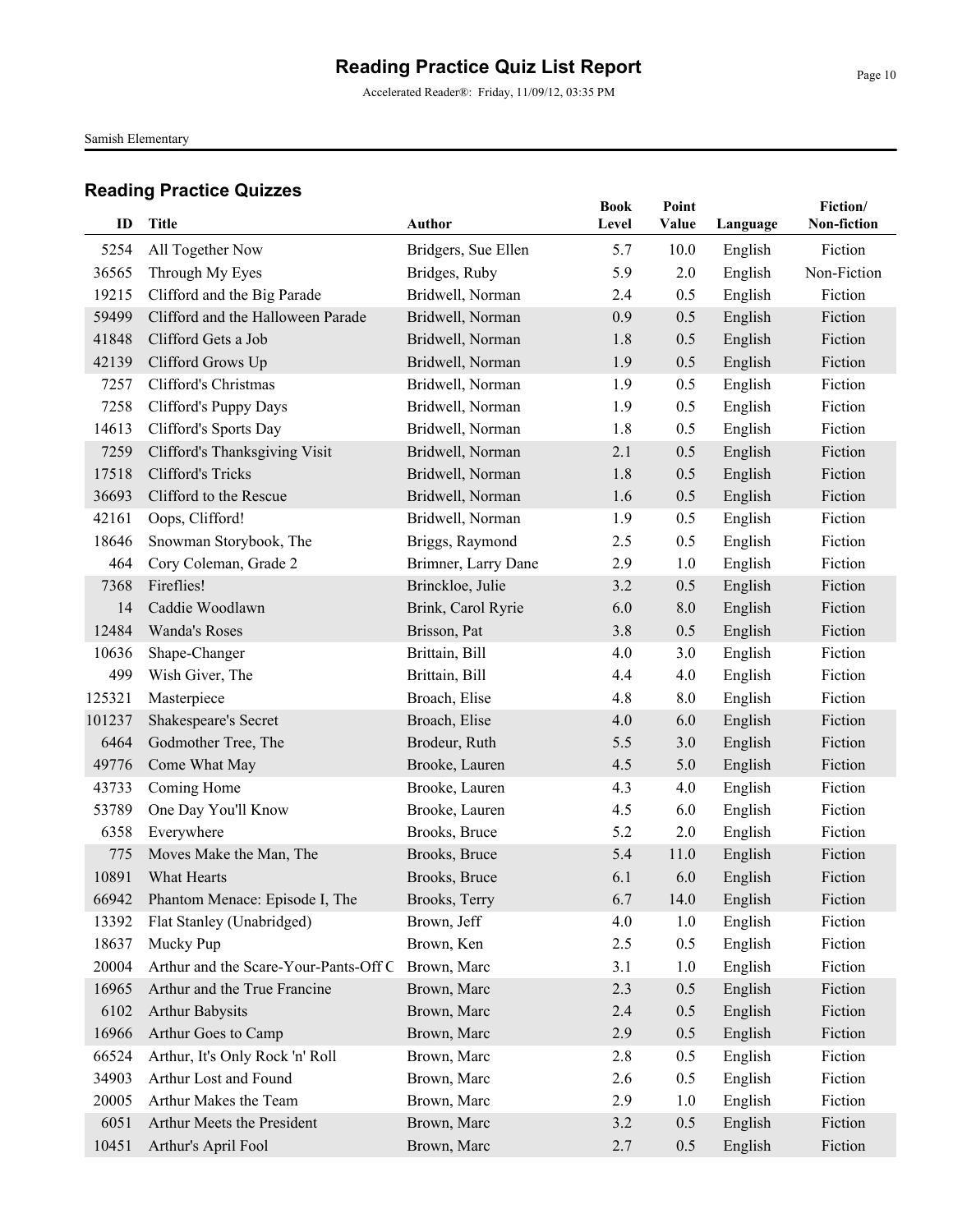Accelerated Reader®: Friday, 11/09/12, 03:35 PM

Samish Elementary

| ID     | <b>Title</b>                         | Author               | <b>Book</b> | Point |          | Fiction/<br>Non-fiction |
|--------|--------------------------------------|----------------------|-------------|-------|----------|-------------------------|
|        |                                      |                      | Level       | Value | Language |                         |
| 16967  | Arthur's Baby                        | Brown, Marc          | 2.2         | 0.5   | English  | Fiction                 |
| 16968  | Arthur's Birthday                    | Brown, Marc          | 2.3         | 0.5   | English  | Fiction                 |
| 9106   | Arthur's Chicken Pox                 | Brown, Marc          | 2.9         | 0.5   | English  | Fiction                 |
| 10452  | Arthur's Christmas                   | Brown, Marc          | 3.0         | 0.5   | English  | Fiction                 |
| 16973  | Arthur's Computer Disaster           | Brown, Marc          | 2.4         | 0.5   | English  | Fiction                 |
| 9755   | Arthur's Eyes                        | Brown, Marc          | 2.2         | 0.5   | English  | Fiction                 |
| 9051   | Arthur's Family Vacation             | Brown, Marc          | 2.7         | 0.5   | English  | Fiction                 |
| 12759  | Arthur's First Sleepover             | Brown, Marc          | 2.7         | 0.5   | English  | Fiction                 |
| 16969  | Arthur's Halloween                   | Brown, Marc          | 2.8         | 0.5   | English  | Fiction                 |
| 11157  | Arthur's New Puppy                   | Brown, Marc          | 2.7         | 0.5   | English  | Fiction                 |
| 16970  | Arthur's Nose                        | Brown, Marc          | 1.6         | 0.5   | English  | Fiction                 |
| 44362  | Arthur's Perfect Christmas           | Brown, Marc          | 2.4         | 0.5   | English  | Fiction                 |
| 21260  | Arthur's Reading Race                | Brown, Marc          | 1.5         | 0.5   | English  | Fiction                 |
| 44363  | Arthur's Teacher Moves In            | Brown, Marc          | 2.4         | 0.5   | English  | Fiction                 |
| 13948  | Arthur's Teacher Trouble             | Brown, Marc          | 2.7         | 0.5   | English  | Fiction                 |
| 10453  | Arthur's Thanksgiving                | Brown, Marc          | 3.1         | 0.5   | English  | Fiction                 |
| 5502   | Arthur's Tooth                       | Brown, Marc          | 2.8         | 0.5   | English  | Fiction                 |
| 16972  | Arthur's TV Trouble                  | Brown, Marc          | 2.6         | 0.5   | English  | Fiction                 |
| 10454  | Arthur's Valentine                   | Brown, Marc          | 2.5         | 0.5   | English  | Fiction                 |
| 16974  | Arthur Writes a Story                | Brown, Marc          | 2.6         | 0.5   | English  | Fiction                 |
| 16975  | D.W. All Wet                         | Brown, Marc          | 1.4         | 0.5   | English  | Fiction                 |
| 16976  | D.W. Flips                           | Brown, Marc          | 1.5         | 0.5   | English  | Fiction                 |
| 36595  | D.W., Go to Your Room!               | Brown, Marc          | 2.4         | 0.5   | English  | Fiction                 |
| 16978  | D.W. Rides Again                     | Brown, Marc          | 2.2         | 0.5   | English  | Fiction                 |
| 53532  | D.W.'s Library Card                  | Brown, Marc          | 2.5         | 0.5   | English  | Fiction                 |
| 16979  | D.W. Thinks Big                      | Brown, Marc          | 2.4         | 0.5   | English  | Fiction                 |
| 25212  | Locked in the Library!               | Brown, Marc          | 3.1         | 1.0   | English  | Fiction                 |
| 5491   | Stone Soup                           | Brown, Marcia        | 3.3         | 0.5   | English  | Fiction                 |
| 7218   | Goodnight Moon                       | Brown, Margaret Wise | 1.8         | 0.5   | English  | Fiction                 |
|        | 7292 Runaway Bunny, The              | Brown, Margaret Wise | 2.7         | 0.5   | English  | Fiction                 |
| 109411 | Chowder                              | Brown, Peter         | 4.9         | 0.5   | English  | Fiction                 |
| 18607  | Cry Baby                             | Brown, Ruth          | 1.9         | 0.5   | English  | Fiction                 |
| 20002  | Arthur Accused!                      | Brown/Krensky        | 3.1         | 1.0   | English  | Fiction                 |
| 51891  | Arthur and the Best Coach Ever       | Brown/Krensky        | 3.3         | 1.0   | English  | Fiction                 |
| 39789  | Arthur and the Big Blow-Up           | Brown/Krensky        | 3.3         | $1.0$ | English  | Fiction                 |
| 34560  | Arthur and the Cootie-Catcher        | Brown/Krensky        | 3.1         | $1.0$ | English  | Fiction                 |
| 20003  | Arthur and the Crunch Cereal Contest | Brown/Krensky        | 3.0         | 1.0   | English  | Fiction                 |
| 32080  | Arthur and the Lost Diary            | Brown/Krensky        | 3.2         | 1.0   | English  | Fiction                 |
| 39790  | Arthur and the Perfect Brother       | Brown/Krensky        | 3.3         | 1.0   | English  | Fiction                 |
| 34563  | Arthur and the Poetry Contest        | Brown/Krensky        | 3.4         | 1.0   | English  | Fiction                 |
| 32919  | Arthur and the Popularity Test       | Brown/Krensky        | 3.5         | 1.0   | English  | Fiction                 |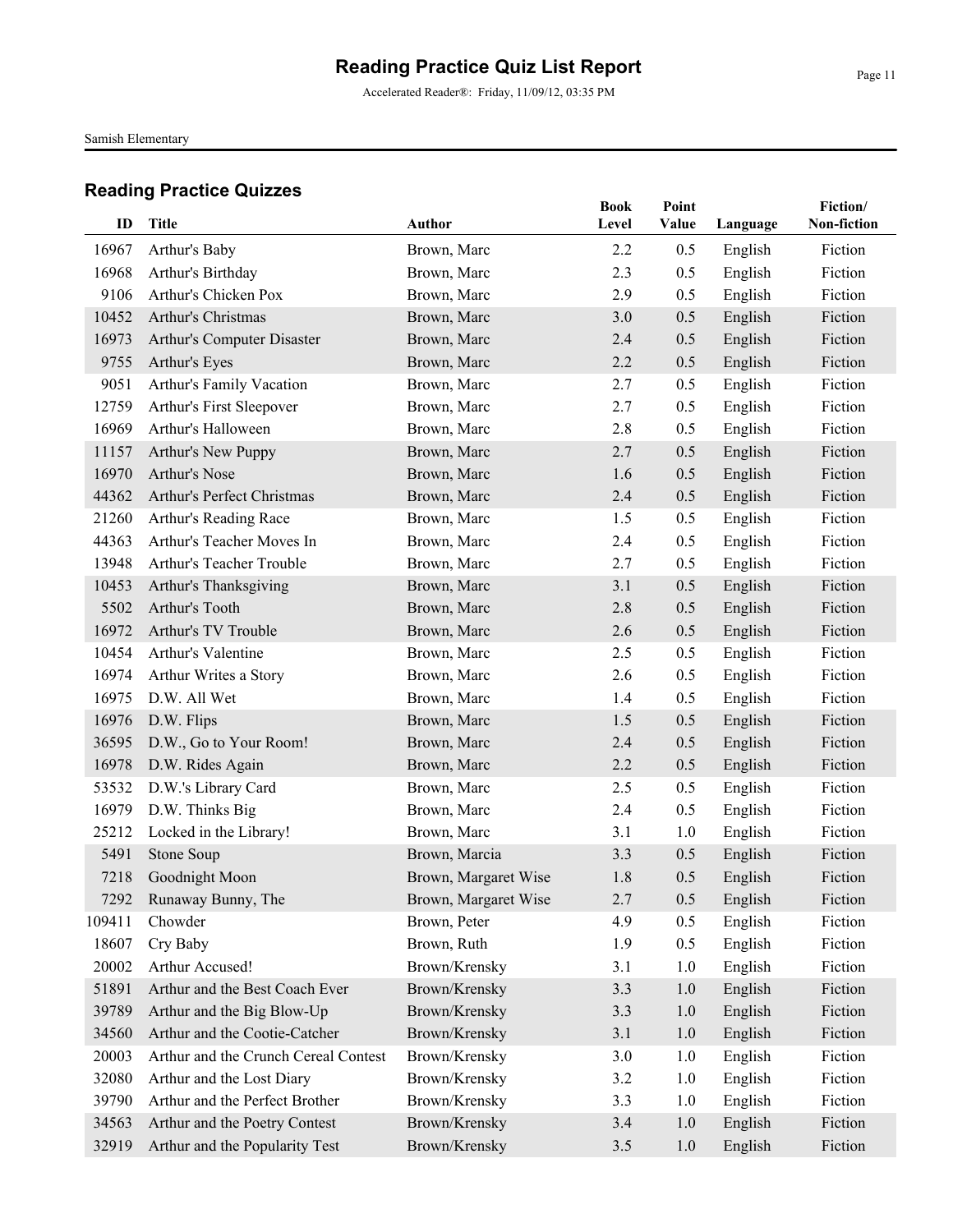Accelerated Reader®: Friday, 11/09/12, 03:35 PM

Samish Elementary

| ID     | Title                                   | Author               | <b>Book</b><br>Level | Point<br>Value |          | Fiction/<br>Non-fiction |
|--------|-----------------------------------------|----------------------|----------------------|----------------|----------|-------------------------|
|        |                                         |                      |                      |                | Language |                         |
| 49397  | Arthur and the Race to Read             | Brown/Krensky        | 3.4                  | 1.0            | English  | Fiction                 |
| 50940  | Arthur and the Recess Rookie            | Brown/Krensky        | 3.1                  | 1.0            | English  | Fiction                 |
| 49523  | Arthur and the Seventh-Inning Stretche  | Brown/Krensky        | 3.3                  | 1.0            | English  | Fiction                 |
| 32920  | Arthur Rocks with BINKY                 | Brown/Krensky        | 3.4                  | 1.0            | English  | Fiction                 |
| 20006  | Arthur's Mystery Envelope               | Brown/Krensky        | 3.0                  | 1.0            | English  | Fiction                 |
| 25213  | Buster's Dino Dilemma                   | Brown/Krensky        | 3.2                  | 1.0            | English  | Fiction                 |
| 34559  | Francine, Believe It or Not             | Brown/Krensky        | 3.2                  | 1.0            | English  | Fiction                 |
| 43118  | Francine the Superstar                  | Brown/Krensky        | 3.6                  | 1.0            | English  | Fiction                 |
| 34558  | King Arthur                             | Brown/Krensky        | 3.8                  | 1.0            | English  | Fiction                 |
| 25214  | Mystery of the Stolen Bike, The         | Brown/Krensky        | 3.1                  | 1.0            | English  | Fiction                 |
| 30615  | Eagle Song                              | Bruchac, Joseph      | 4.3                  | 2.0            | English  | Fiction                 |
| 32018  | Flying with the Eagle, Racing the Grea  | Bruchac, Joseph      | 5.3                  | 5.0            | English  | Non-Fiction             |
| 52617  | Skeleton Man                            | Bruchac, Joseph      | 4.8                  | 3.0            | English  | Fiction                 |
| 42614  | Squanto's Journey: The Story of the Fir | Bruchac, Joseph      | 4.2                  | 0.5            | English  | Fiction                 |
| 107533 | Who Is Melvin Bubble?                   | Bruel, Nick          | 2.8                  | 0.5            | English  | Fiction                 |
| 7353   | Babar and the Ghost                     | Brunhoff, Laurent de | 2.1                  | 0.5            | English  | Fiction                 |
| 7306   | <b>Babar Learns to Cook</b>             | Brunhoff, Laurent de | 3.6                  | 0.5            | English  | Fiction                 |
| 7204   | Babar's Little Circus Star              | Brunhoff, Laurent de | 1.5                  | 0.5            | English  | Fiction                 |
| 7205   | <b>Babar's Picnic</b>                   | Brunhoff, Laurent de | 1.2                  | 0.5            | English  | Fiction                 |
| 7321   | Isabelle's New Friend                   | Brunhoff, Laurent de | 2.3                  | 0.5            | English  | Fiction                 |
| 7330   | Meet Babar and His Family               | Brunhoff, Laurent de | 2.8                  | 0.5            | English  | Fiction                 |
| 31586  | Oh, Cats!                               | Buck, Nola           | 0.4                  | 0.5            | English  | Fiction                 |
| 5209   | Big Wave, The                           | Buck, Pearl S.       | 5.2                  | 2.0            | English  | Fiction                 |
| 104622 | Sisters Grimm: The Fairy-Tale Detectiv  | Buckley, Michael     | 5.2                  | 9.0            | English  | Fiction                 |
| 65071  | Snowmen at Night                        | Buehner, Caralyn     | 3.0                  | 0.5            | English  | Fiction                 |
| 76675  | Superdog: The Heart of a Hero           | Buehner, Caralyn     | 3.5                  | 0.5            | English  | Fiction                 |
| 114925 | Would I Ever Lie to You?                | Buehner, Caralyn     | 3.1                  | 0.5            | English  | Fiction                 |
| 255    | Chalk Box Kid, The                      | Bulla, Clyde Robert  | 2.7                  | 1.0            | English  | Fiction                 |
| 7362   | Daniel's Duck                           | Bulla, Clyde Robert  | 2.0                  | 0.5            | English  | Fiction                 |
| 672    | Lion to Guard Us, A                     | Bulla, Clyde Robert  | 2.9                  | 2.0            | English  | Fiction                 |
| 7393   | Singing Sam                             | Bulla, Clyde Robert  | 2.2                  | 0.5            | English  | Fiction                 |
| 7351   | 20,000 Baseball Cards Under the Sea     | Buller, Jon          | 2.5                  | 0.5            | English  | Fiction                 |
| 6357   | Day Before Christmas, The               | Bunting, Eve         | 3.0                  | 0.5            | English  | Fiction                 |
| 5267   | Face at the Edge of the World           | Bunting, Eve         | 4.2                  | 6.0            | English  | Fiction                 |
| 45411  | I Am the Mummy Heb-Nefert               | Bunting, Eve         | 4.2                  | 0.5            | English  | Fiction                 |
| 6007   | Our Sixth-Grade Sugar Babies            | Bunting, Eve         | 3.9                  | 4.0            | English  | Fiction                 |
| 34858  | Scary, Scary Halloween                  | Bunting, Eve         | 2.6                  | 0.5            | English  | Fiction                 |
| 10202  | <b>Smoky Night</b>                      | Bunting, Eve         | 2.4                  | 0.5            | English  | Fiction                 |
| 14492  | <b>SOS</b> Titanic                      | Bunting, Eve         | 4.5                  | 6.0            | English  | Fiction                 |
| 10491  | St. Patrick's Day in the Morning        | Bunting, Eve         | 2.7                  | 0.5            | English  | Fiction                 |
| 6096   | Turkey for Thanksgiving, A              | Bunting, Eve         | 2.5                  | 0.5            | English  | Fiction                 |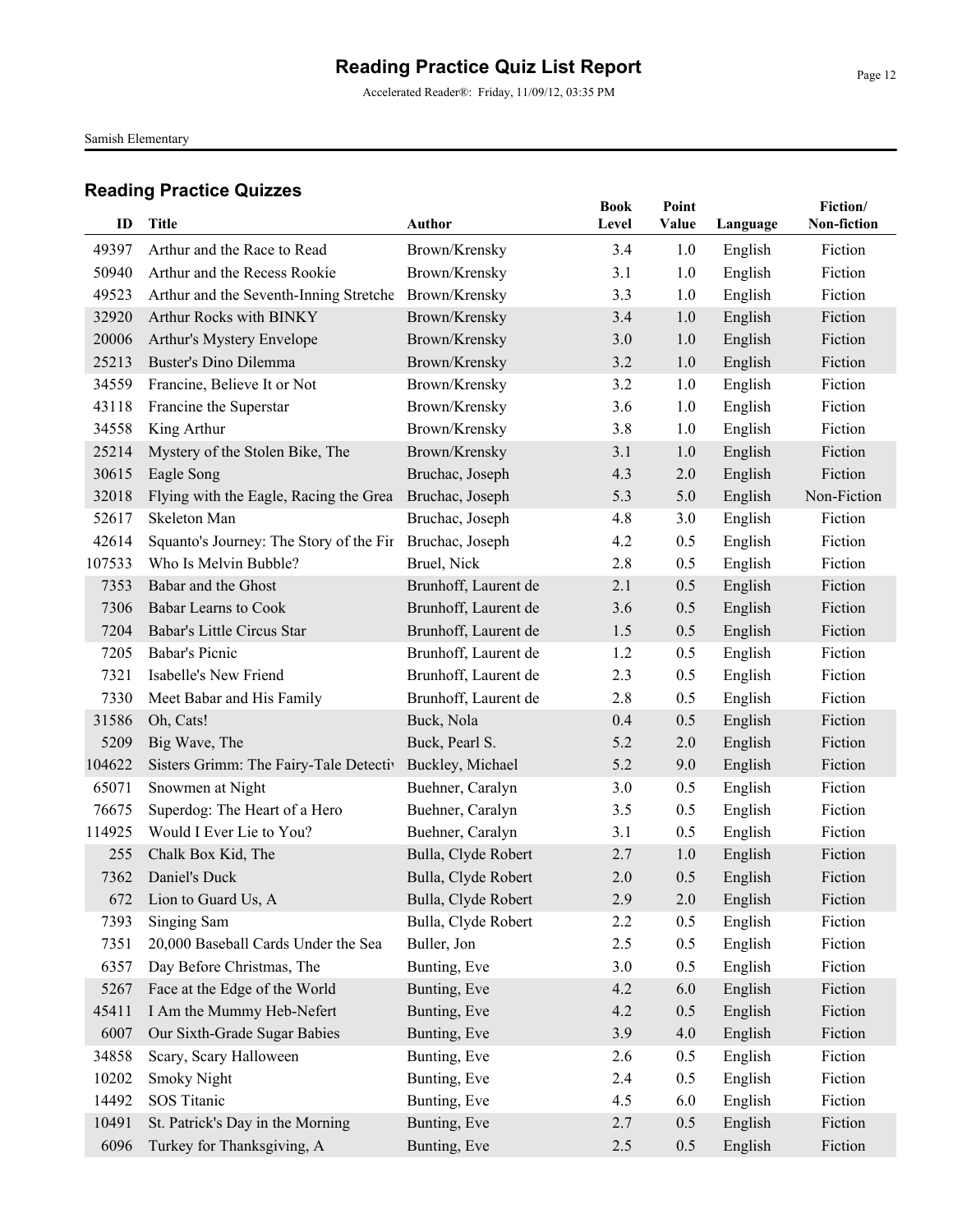Accelerated Reader®: Friday, 11/09/12, 03:35 PM

Samish Elementary

| ID     | Title                                                           | Author                       | <b>Book</b><br>Level | Point<br>Value | Language           | Fiction/<br>Non-fiction |
|--------|-----------------------------------------------------------------|------------------------------|----------------------|----------------|--------------------|-------------------------|
| 32248  | Wall, The                                                       | Bunting, Eve                 | 2.4                  | 0.5            | English            | Fiction                 |
| 6457   | Christmas With Ida Early                                        | Burch, Robert                | 5.1                  | 5.0            | English            | Fiction                 |
| 666    | Ida Early Comes Over the Mountain                               | Burch, Robert                | 4.8                  | 4.0            | English            | Fiction                 |
| 133    | Queenie Peavy                                                   | Burch, Robert                | 5.6                  | 5.0            | English            | Fiction                 |
| 53568  | John Glenn: Young Astronaut                                     | Burgan, Michael              | 4.3                  | 4.0            | English            | Fiction                 |
| 54261  | Copper Treasure, The                                            | Burgess, Melvin              | 4.6                  | 2.0            | English            | Fiction                 |
| 65     | Old Mother West Wind                                            | Burgess, Thornton            | 5.2                  | 3.0            | English            | Fiction                 |
| 5904   | Flight                                                          | Burleigh, Robert             | 3.5                  | 0.5            | English            | Non-Fiction             |
| 124    | Little Princess, A                                              | Burnett, Frances             | 6.0                  | 11.0           | English            | Fiction                 |
| 78     | Secret Garden, The                                              | Burnett, Frances             | 6.3                  | 13.0           | English            | Fiction                 |
| 230    | Incredible Journey, The                                         | Burnford, Sheila             | 7.6                  | 5.0            | English            | Fiction                 |
| 5470   | Hey! Get Off Our Train                                          | Burningham, John             | 2.4                  | 0.5            | English            | Fiction                 |
| 5484   | Mike Mulligan and His Steam Shovel                              | Burton, Virginia Lee         | 4.4                  | 0.5            | English            | Fiction                 |
| 661    | 18th Emergency, The                                             | Byars, Betsy                 | 4.7                  | 4.0            | English            | Fiction                 |
| 5403   | Animal, the Vegetable and John D. Jon Byars, Betsy              |                              | 4.6                  | 4.0            | English            | Fiction                 |
| 18603  | Ant Plays Bear                                                  | Byars, Betsy                 | 1.6                  | 0.5            | English            | Fiction                 |
| 6352   | Beans on the Roof                                               |                              | 2.4                  | 1.0            |                    | Fiction                 |
| 5002   |                                                                 | Byars, Betsy<br>Byars, Betsy | 4.3                  | 4.0            | English<br>English | Fiction                 |
| 5059   | Bingo Brown and the Language of Lov<br>Bingo Brown, Gypsy Lover |                              | 4.5                  | 3.0            | English            | Fiction                 |
| 461    | Blossom Promise, A                                              | Byars, Betsy<br>Byars, Betsy | 4.1                  | 4.0            | English            | Fiction                 |
| 211    | Burning Questions of Bingo Brown, Th                            | Byars, Betsy                 | 4.1                  | 4.0            | English            | Fiction                 |
| 215    | Cracker Jackson                                                 | Byars, Betsy                 | 4.2                  | 4.0            | English            | Fiction                 |
| 411    | Cybil War, The                                                  | Byars, Betsy                 | 4.2                  | 3.0            | English            | Fiction                 |
| 41446  | Golly Sisters Go West, The                                      |                              | 2.1                  | 0.5            |                    | Fiction                 |
| 6466   | Good-bye, Chicken Little                                        | Byars, Betsy<br>Byars, Betsy | 4.4                  | 3.0            | English<br>English | Fiction                 |
| 5471   | Hooray for the Golly Sisters!                                   | Byars, Betsy                 | 2.4                  | 0.5            | English            | Fiction                 |
| 11479  | McMummy                                                         | Byars, Betsy                 | 4.2                  | 4.0            | English            | Fiction                 |
| 39876  | Me Tarzan                                                       | Byars, Betsy                 | 4.6                  | 2.0            | English            | Fiction                 |
| 483    | Midnight Fox, The                                               | Byars, Betsy                 | 4.9                  | 4.0            | English            | Fiction                 |
|        | 378 Night Swimmers, The                                         | Byars, Betsy                 | 4.3                  | 3.0            | English            | Fiction                 |
| 240    | Not-Just-Anybody Family, The                                    | Byars, Betsy                 | 4.6                  | 4.0            | English            | Fiction                 |
| 242    | Pinballs, The                                                   | Byars, Betsy                 | 3.8                  | 3.0            | English            | Fiction                 |
| 87     | Summer of the Swans, The                                        | Byars, Betsy                 | 4.9                  | 4.0            | English            | Fiction                 |
| 199    | TV Kid, The                                                     | Byars, Betsy                 | 4.3                  | 3.0            | English            | Fiction                 |
| 5095   | WantedMud Blossom                                               | Byars, Betsy                 | 4.2                  | 4.0            | English            | Fiction                 |
| 300    | Winged Colt of Casa Mia, The                                    | Byars, Betsy                 | 4.6                  | 4.0            | English            | Fiction                 |
| 69127  | Molly Moon's Incredible Book of Hypr                            | Byng, Georgia                | 5.5                  | 12.0           | English            | Fiction                 |
| 121665 | Moving Day                                                      | Cabot, Meg                   | 5.0                  | 6.0            | English            | Fiction                 |
| 44873  | Princess Diaries, The                                           | Cabot, Meg                   | 5.7                  | 9.0            | English            | Fiction                 |
| 18649  | Why So Sad, Brown Rabbit?                                       | Cain, Sheridan               | 2.6                  | 0.5            | English            | Fiction                 |
| 49740  | Cross-Country Cat                                               | Calhoun, Mary                | 3.9                  | 0.5            | English            | Fiction                 |
|        |                                                                 |                              |                      |                |                    |                         |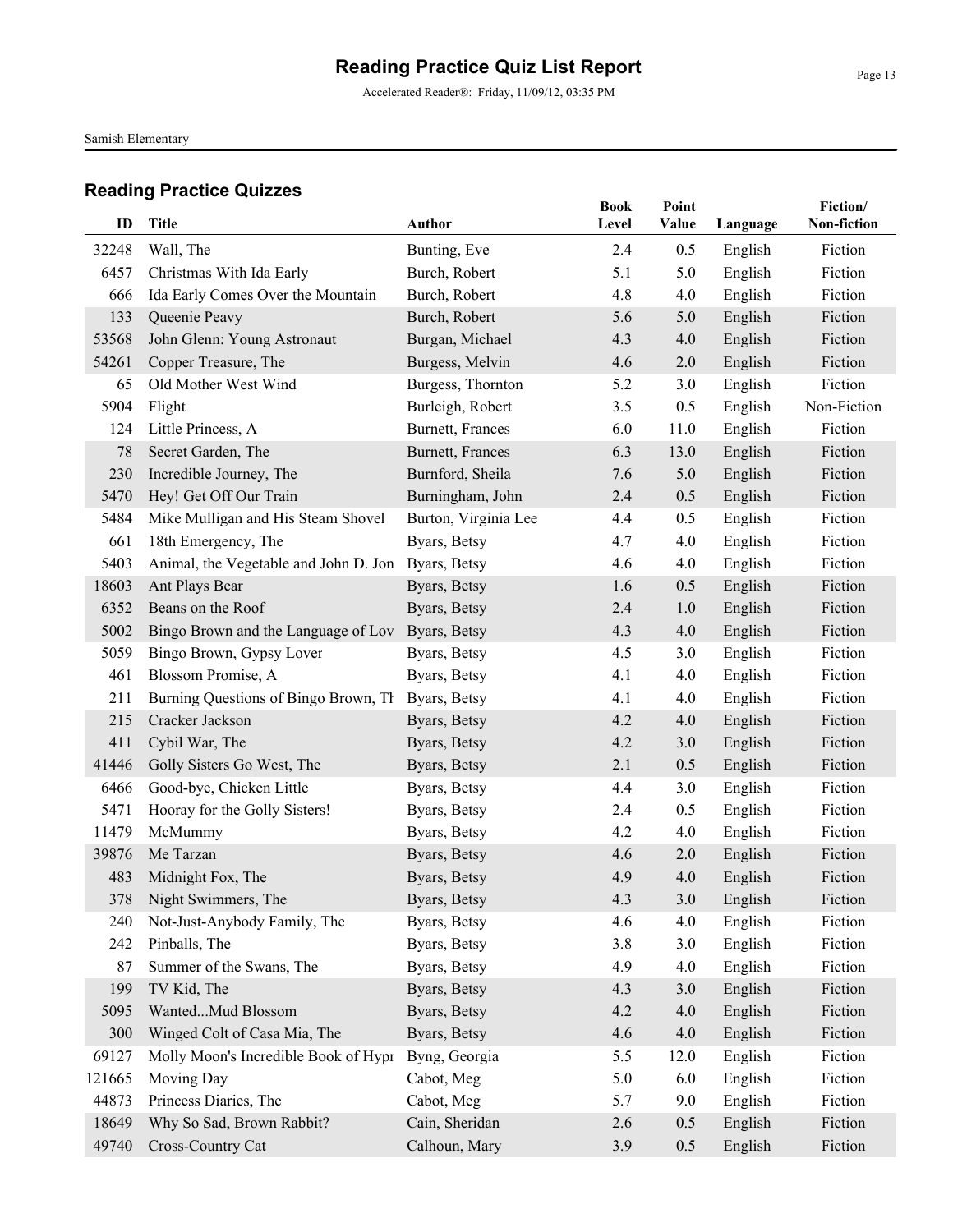Accelerated Reader®: Friday, 11/09/12, 03:35 PM

Samish Elementary

| ID     | <b>Title</b>                             | Author                  | <b>Book</b><br>Level | Point<br>Value |          | Fiction/<br>Non-fiction |
|--------|------------------------------------------|-------------------------|----------------------|----------------|----------|-------------------------|
|        |                                          |                         |                      |                | Language |                         |
| 11367  | Henry the Sailor Cat                     | Calhoun, Mary           | 2.8                  | 0.5            | English  | Fiction                 |
| 6695   | Hot-Air Henry                            | Calhoun, Mary           | 3.6                  | 0.5            | English  | Fiction                 |
| 50     | Katie John                               | Calhoun, Mary           | 4.2                  | 4.0            | English  | Fiction                 |
| 139    | Snowbird, The                            | Calvert, Patricia       | 5.2                  | 7.0            | English  | Fiction                 |
| 58515  | Gloria Rising                            | Cameron, Ann            | 3.9                  | 1.0            | English  | Fiction                 |
| 667    | Julian, Dream Doctor                     | Cameron, Ann            | 2.9                  | 1.0            | English  | Fiction                 |
| 273    | Julian's Glorious Summer                 | Cameron, Ann            | 3.1                  | 1.0            | English  | Fiction                 |
| 423    | Julian, Secret Agent                     | Cameron, Ann            | 3.1                  | 1.0            | English  | Fiction                 |
| 676    | Most Beautiful Place in the World, The   | Cameron, Ann            | 4.2                  | 1.0            | English  | Fiction                 |
| 44252  | Crickwing                                | Cannon, Janell          | 4.2                  | 0.5            | English  | Fiction                 |
| 7193   | Stellaluna                               | Cannon, Janell          | 3.5                  | 0.5            | English  | Fiction                 |
| 14443  | Verdi                                    | Cannon, Janell          | 3.4                  | 0.5            | English  | Fiction                 |
| 85987  | Missing!                                 | Capeci, Anne            | 4.1                  | 3.0            | English  | Fiction                 |
| 27484  | <b>Bathtime for Biscuit</b>              | Capucilli, Alyssa Satin | 1.1                  | 0.5            | English  | Fiction                 |
| 31587  | <b>Biscuit</b>                           | Capucilli, Alyssa Satin | 1.4                  | 0.5            | English  | Fiction                 |
| 84976  | Biscuit and the Baby                     | Capucilli, Alyssa Satin | 0.9                  | 0.5            | English  | Fiction                 |
| 43663  | <b>Biscuit Finds a Friend</b>            | Capucilli, Alyssa Satin | 0.8                  | 0.5            | English  | Fiction                 |
| 61032  | <b>Biscuit Goes to School</b>            | Capucilli, Alyssa Satin | 0.9                  | 0.5            | English  | Fiction                 |
| 70783  | <b>Biscuit's Big Friend</b>              | Capucilli, Alyssa Satin | 0.8                  | 0.5            | English  | Fiction                 |
| 49399  | <b>Biscuit's New Trick</b>               | Capucilli, Alyssa Satin | 1.0                  | 0.5            | English  | Fiction                 |
| 106265 | Biscuit Visits the Big City              | Capucilli, Alyssa Satin | 1.0                  | 0.5            | English  | Fiction                 |
| 45490  | <b>Biscuit Wants to Play</b>             | Capucilli, Alyssa Satin | 0.9                  | 0.5            | English  | Fiction                 |
| 75643  | <b>Biscuit Wins a Prize</b>              | Capucilli, Alyssa Satin | 0.9                  | 0.5            | English  | Fiction                 |
| 53066  | Happy Birthday, Biscuit!/Biscuit's Birtl | Capucilli, Alyssa Satin | 1.2                  | 0.5            | English  | Fiction                 |
| 105021 | Little Spotted Cat                       | Capucilli, Alyssa Satin | 1.6                  | 0.5            | English  | Fiction                 |
| 46293  | <b>Storm Warriors</b>                    | Carbone, Elisa          | 5.5                  | 6.0            | English  | Fiction                 |
| 8931   | Secret of the Haunted Mirror, The        | Carey, M.V.             | 4.8                  | 5.0            | English  | Fiction                 |
| 5514   | Grouchy Ladybug, The                     | Carle, Eric             | 2.8                  | 0.5            | English  | Fiction                 |
| 44052  | Mixed-Up Chameleon, The                  | Carle, Eric             | 1.8                  | 0.5            | English  | Fiction                 |
|        | 17546 Rooster's Off to See the World     | Carle, Eric             | 3.3                  | 0.5            | English  | Fiction                 |
| 36015  | Very Busy Spider, The                    | Carle, Eric             | 1.3                  | 0.5            | English  | Fiction                 |
| 34578  | Very Clumsy Click Beetle, The            | Carle, Eric             | 2.8                  | 0.5            | English  | Fiction                 |
| 5496   | Very Hungry Caterpillar, The             | Carle, Eric             | 2.9                  | 0.5            | English  | Fiction                 |
| 13776  | Very Lonely Firefly, The                 | Carle, Eric             | 2.4                  | 0.5            | English  | Fiction                 |
| 36523  | Very Quiet Cricket, The                  | Carle, Eric             | 3.0                  | 0.5            | English  | Fiction                 |
| 1959   | Bunnies and Their Hobbies                | Carlson, Nancy          | 2.3                  | 0.5            | English  | Fiction                 |
| 4197   | Harriet and the Roller Coaster           | Carlson, Nancy          | 1.7                  | 0.5            | English  | Fiction                 |
| 4198   | Harriet and Walt                         | Carlson, Nancy          | 1.7                  | 0.5            | English  | Fiction                 |
| 4199   | Harriet's Halloween Candy                | Carlson, Nancy          | 1.8                  | 0.5            | English  | Fiction                 |
| 4200   | Harriet's Recital                        | Carlson, Nancy          | 1.8                  | 0.5            | English  | Fiction                 |
| 32245  | Look out Kindergarten, Here I Come!      | Carlson, Nancy          | 2.3                  | 0.5            | English  | Fiction                 |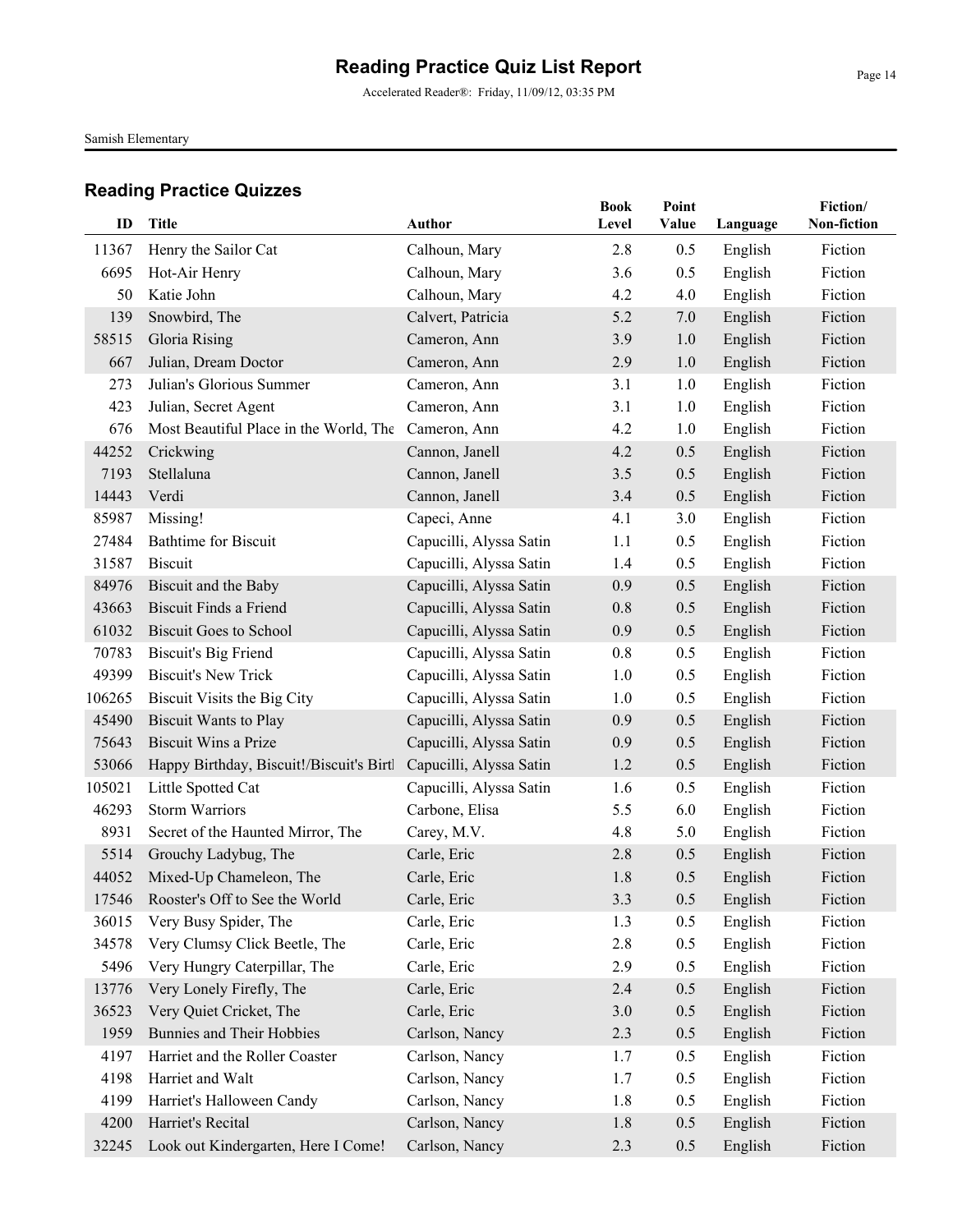Accelerated Reader®: Friday, 11/09/12, 03:35 PM

Samish Elementary

|        |                                                      |                         | <b>Book</b> | Point |          | Fiction/    |
|--------|------------------------------------------------------|-------------------------|-------------|-------|----------|-------------|
| ID     | Title                                                | <b>Author</b>           | Level       | Value | Language | Non-fiction |
| 4188   | Louanne Pig in the Mysterious Valentii               | Carlson, Nancy          | 2.6         | 0.5   | English  | Fiction     |
| 4190   | Louanne Pig in the Perfect Family                    | Carlson, Nancy          | 3.0         | 0.5   | English  | Fiction     |
| 4187   | Louanne Pig in Witch Lady                            | Carlson, Nancy          | 2.6         | 0.5   | English  | Fiction     |
| 4189   | Louanne PigMaking the Team                           | Carlson, Nancy          | 2.1         | 0.5   | English  | Fiction     |
| 4191   | Louanne PigTalent Show                               | Carlson, Nancy          | 2.0         | 0.5   | English  | Fiction     |
| 4192   | Loudmouth George and the Big Race                    | Carlson, Nancy          | 2.4         | 0.5   | English  | Fiction     |
| 4196   | Loudmouth George and the Cornet                      | Carlson, Nancy          | 2.5         | 0.5   | English  | Fiction     |
| 4193   | Loudmouth George and the Fishing Tri                 | Carlson, Nancy          | 2.3         | 0.5   | English  | Fiction     |
| 4195   | Loudmouth George and the Sixth-Grad                  | Carlson, Nancy          | 3.1         | 0.5   | English  | Fiction     |
| 467    | Family Under the Bridge, The                         | Carlson, Natalie        | 4.7         | 3.0   | English  | Fiction     |
| 171    | Grandmother for the Orphelines, A                    | Carlson, Natalie        | 4.7         | 2.0   | English  | Fiction     |
| 101196 | Beyond the Valley of Thorns                          | Carman, Patrick         | 6.2         | 8.0   | English  | Fiction     |
| 132348 | Black Circle, The                                    | Carman, Patrick         | 4.7         | 5.0   | English  | Fiction     |
| 86676  | Dark Hills Divide, The                               | Carman, Patrick         | 6.1         | 10.0  | English  | Fiction     |
| 129141 | <b>Skeleton Creek</b>                                | Carman, Patrick         | 4.8         | 4.0   | English  | Fiction     |
| 125597 | Stargazer                                            | Carman, Patrick         | 5.6         | 10.0  | English  | Fiction     |
| 106296 | Tenth City, The                                      | Carman, Patrick         | 5.5         | 7.0   | English  | Fiction     |
| 5489   | Patrick's Dinosaurs                                  | Carrick, Carol          | 3.3         | 0.5   | English  | Fiction     |
| 5420   | Hedgehogs in the Closet                              | Carris, Joan            | 4.2         | 4.0   | English  | Fiction     |
| 503    | Alice in Wonderland and Through the I Carroll, Lewis |                         | 7.8         | 10.0  | English  | Fiction     |
| 54911  | One Day at Wood Green Animal Shelt Casey, Patricia   |                         | 2.8         | 0.5   | English  | Fiction     |
| 554    | Behind the Attic Wall                                | Cassedy, Sylvia         | 4.9         | 9.0   | English  | Fiction     |
| 256    | Chocolate Touch, The                                 | Catling, Patrick        | 4.7         | 2.0   | English  | Fiction     |
| 5092   | Tree of Freedom                                      | Caudill, Rebecca        | 6.1         | 10.0  | English  | Fiction     |
| 82179  | Assassin                                             | Cavendish, Grace        | 5.8         | 6.0   | English  | Fiction     |
| 82839  | Betrayal                                             | Cavendish, Grace        | 5.5         | 5.0   | English  | Fiction     |
| 86069  | Conspiracy                                           | Cavendish, Grace        | 6.0         | 6.0   | English  | Fiction     |
| 101826 | Deception                                            | Cavendish, Grace        | 5.7         | 6.0   | English  | Fiction     |
| 106042 | Exile                                                | Cavendish, Grace        | 5.4         | 6.0   | English  | Fiction     |
|        | 101292 Perfect Pumpkin Pie, The                      | Cazet, Denys            | 2.9         | 0.5   | English  | Fiction     |
| 31725  | Willie's Wonderful Pet                               | Cebulash, Mel           | 1.5         | 0.5   | English  | Fiction     |
| 900    | Star Wars Episode 1: Anakin's Fate                   | Cerasini, Marc          | 3.0         | 0.5   | English  | Fiction     |
| 64512  | Summerland                                           | Chabon, Michael         | 6.3         | 22.0  | English  | Fiction     |
| 268    | How Yossi Beat the Evil Urge                         | Chaikin, Miriam         | 3.7         | 1.0   | English  | Fiction     |
| 270    | I Should Worry, I Should Care                        | Chaikin, Miriam         | 3.7         | 3.0   | English  | Fiction     |
| 137856 | Wolves, Boys, and Other Things That I                | Chandler, Kristen       | 3.9         | 10.0  | English  | Fiction     |
| 32179  | Shaman's Apprentice: A Tale of the An                | Cherry/Plotkin          | 5.1         | 0.5   | English  | Fiction     |
| 61749  | That Pesky Rat                                       | Child, Lauren           | 3.2         | 0.5   | English  | Fiction     |
| 67821  | Ella Sarah Gets Dressed                              | Chodos-Irvine, Margaret | 2.6         | 0.5   | English  | Fiction     |
| 74909  | Al Capone Does My Shirts                             | Choldenko, Gennifer     | 3.5         | 7.0   | English  | Fiction     |
| 117602 | Louder, Lili                                         | Choldenko, Gennifer     | 2.7         | 0.5   | English  | Fiction     |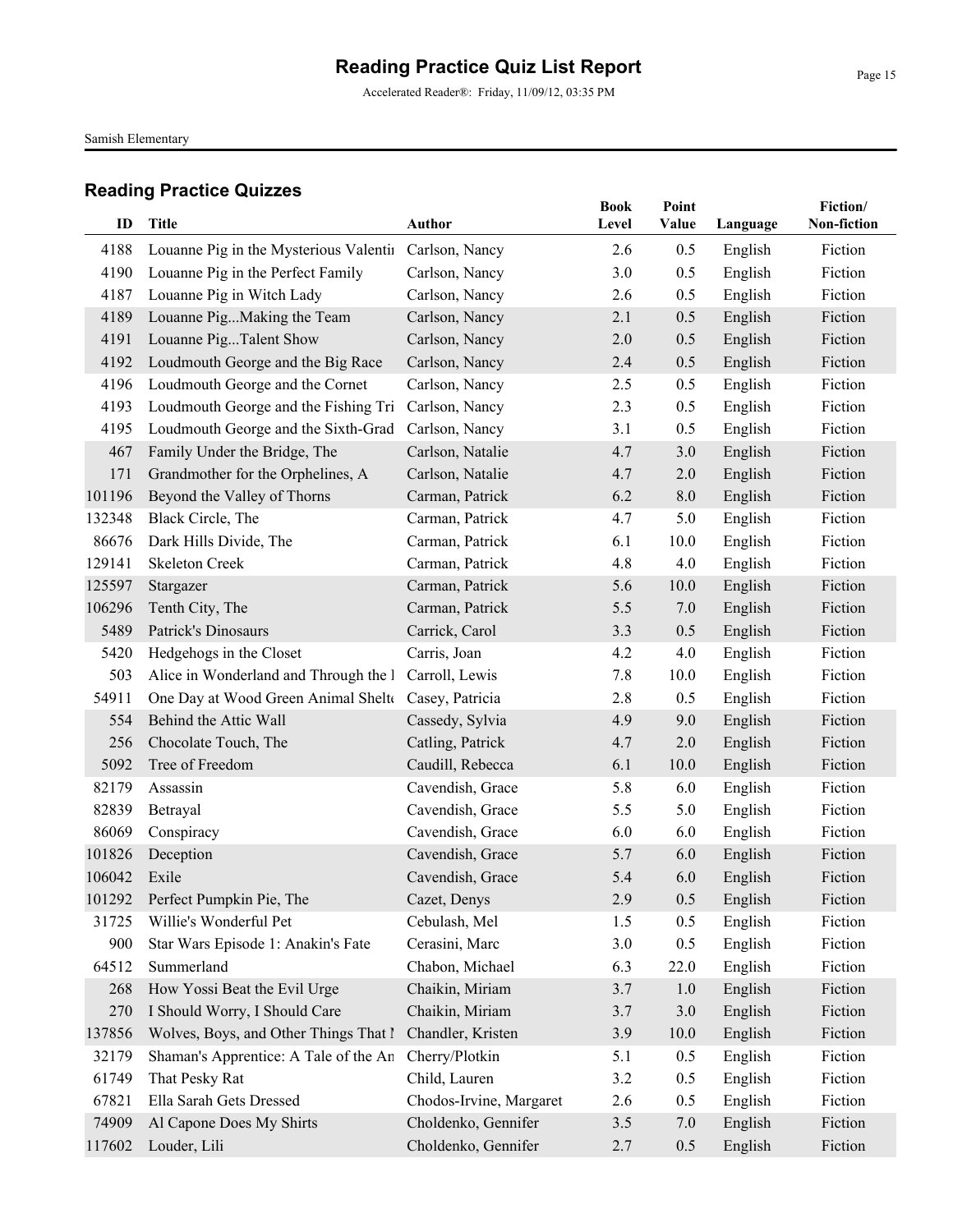Accelerated Reader®: Friday, 11/09/12, 03:35 PM

Samish Elementary

| ID    | Title                                 | Author                 | <b>Book</b><br>Level | Point<br>Value | Language | Fiction/<br>Non-fiction |
|-------|---------------------------------------|------------------------|----------------------|----------------|----------|-------------------------|
| 43014 | Don't Wake Up Mama!                   | Christelow, Eileen     | 1.9                  | 0.5            | English  | Fiction                 |
| 43228 | Five Little Monkeys Sitting in a Tree | Christelow, Eileen     | 1.7                  | 0.5            | English  | Fiction                 |
| 43609 | Five Little Monkeys Wash the Car      | Christelow, Eileen     | 2.2                  | 0.5            | English  | Fiction                 |
| 7388  | Penrod Again                          | Christian, Mary Blount | 2.0                  | 0.5            | English  | Fiction                 |
| 7389  | Penrod's Pants                        | Christian, Mary Blount | 1.8                  | 0.5            | English  | Fiction                 |
| 6661  | City of Gold and Lead, The            | Christopher, John      | 6.5                  | 8.0            | English  | Fiction                 |
| 11548 | Pool of Fire, The                     | Christopher, John      | 7.0                  | 8.0            | English  | Fiction                 |
| 11746 | When the Tripods Came                 | Christopher, John      | 5.2                  | 5.0            | English  | Fiction                 |
| 397   | White Mountains, The                  | Christopher, John      | 6.2                  | 7.0            | English  | Fiction                 |
| 10652 | <b>Baseball Flyhawk</b>               | Christopher, Matt      | 3.6                  | 2.0            | English  | Fiction                 |
| 6310  | Diamond Champs, The                   | Christopher, Matt      | 4.5                  | 2.0            | English  | Fiction                 |
| 216   | Dirt Bike Racer                       | Christopher, Matt      | 4.0                  | 4.0            | English  | Fiction                 |
| 218   | Fox Steals Home, The                  | Christopher, Matt      | 4.5                  | 4.0            | English  | Fiction                 |
| 5368  | Hockey Machine, The                   | Christopher, Matt      | 4.8                  | 3.0            | English  | Fiction                 |
| 421   | Ice Magic                             | Christopher, Matt      | 4.8                  | 2.0            | English  | Fiction                 |
| 477   | Johnny Long Legs                      | Christopher, Matt      | 4.0                  | 2.0            | English  | Fiction                 |
| 6476  | Long Stretch at First Base            | Christopher, Matt      | 3.5                  | 2.0            | English  | Fiction                 |
| 35573 | On the Field withEmmitt Smith         | Christopher, Matt      | 6.3                  | 3.0            | English  | Non-Fiction             |
| 684   | Red-Hot Hightops                      | Christopher, Matt      | 4.2                  | 3.0            | English  | Fiction                 |
| 11437 | Return of the Home Run Kid            | Christopher, Matt      | 4.7                  | 4.0            | English  | Fiction                 |
| 5386  | Soccer Halfback                       | Christopher, Matt      | 4.6                  | 4.0            | English  | Fiction                 |
| 498   | <b>Tight End</b>                      | Christopher, Matt      | 4.3                  | 4.0            | English  | Fiction                 |
| 693   | Tough to Tackle                       | Christopher, Matt      | 4.2                  | 2.0            | English  | Fiction                 |
| 12493 | Winning Stroke, The                   | Christopher, Matt      | 4.9                  | 4.0            | English  | Fiction                 |
| 447   | Year Mom Won the Pennant, The         | Christopher, Matt      | 4.0                  | 2.0            | English  | Fiction                 |
| 79    | Secret of the Andes                   | Clark, Ann Nolan       | 4.7                  | 5.0            | English  | Fiction                 |
| 29996 | Freedom Crossing                      | Clark, Margaret Goff   | 4.6                  | 5.0            | English  | Fiction                 |
| 29762 | Martin Luther King: The Peaceful War  | Clayton, Ed            | 7.0                  | 2.0            | English  | Non-Fiction             |
| 304   | <b>Beezus and Ramona</b>              | Cleary, Beverly        | 4.8                  | 3.0            | English  | Fiction                 |
| 24    | Dear Mr. Henshaw                      | Cleary, Beverly        | 4.9                  | 3.0            | English  | Fiction                 |
| 5009  | Ellen Tebbits                         | Cleary, Beverly        | 4.9                  | 3.0            | English  | Fiction                 |
| 266   | Henry and Beezus                      | Cleary, Beverly        | 4.6                  | 4.0            | English  | Fiction                 |
| 417   | Henry and Ribsy                       | Cleary, Beverly        | 4.6                  | 3.0            | English  | Fiction                 |
| 418   | Henry and the Clubhouse               | Cleary, Beverly        | 5.1                  | 4.0            | English  | Fiction                 |
| 663   | Henry and the Paper Route             | Cleary, Beverly        | 5.3                  | 4.0            | English  | Fiction                 |
| 34    | Henry Huggins                         | Cleary, Beverly        | 4.7                  | 3.0            | English  | Fiction                 |
| 6336  | Mitch and Amy                         | Cleary, Beverly        | 6.2                  | 6.0            | English  | Fiction                 |
| 182   | Mouse and the Motorcycle, The         | Cleary, Beverly        | 5.1                  | 3.0            | English  | Fiction                 |
| 429   | Muggie Maggie                         | Cleary, Beverly        | 4.5                  | 1.0            | English  | Fiction                 |
| 6482  | Otis Spofford                         | Cleary, Beverly        | 4.6                  | 4.0            | English  | Fiction                 |
| 336   | Ralph S. Mouse                        | Cleary, Beverly        | 5.1                  | 3.0            | English  | Fiction                 |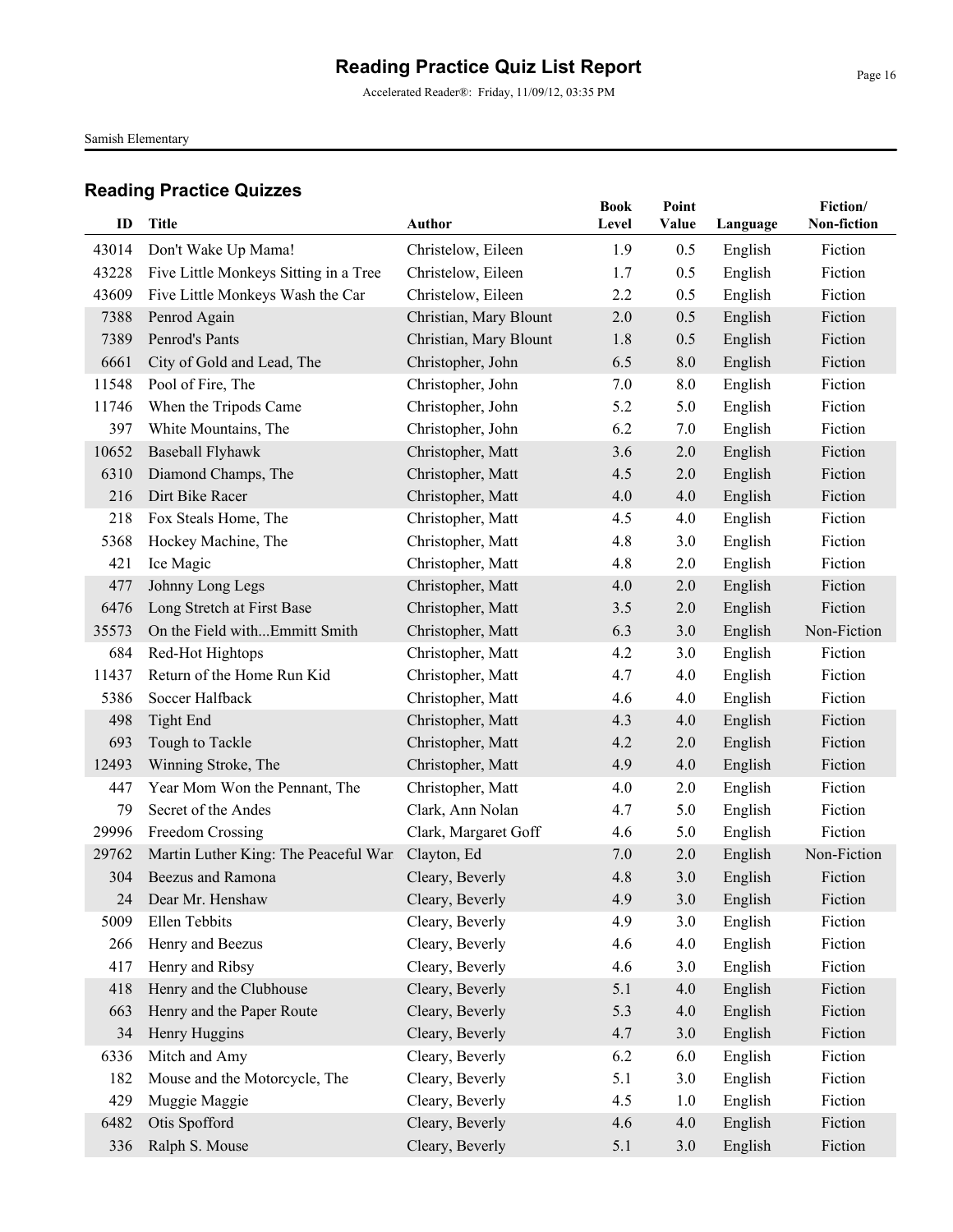Accelerated Reader®: Friday, 11/09/12, 03:35 PM

Samish Elementary

| ID     | <b>Title</b>                           | <b>Author</b>         | <b>Book</b> | Point |          | Fiction/<br>Non-fiction |
|--------|----------------------------------------|-----------------------|-------------|-------|----------|-------------------------|
|        |                                        |                       | Level       | Value | Language |                         |
| 72     | Ramona and Her Father                  | Cleary, Beverly       | 5.2         | 3.0   | English  | Fiction                 |
| 491    | Ramona and Her Mother                  | Cleary, Beverly       | 4.8         | 4.0   | English  | Fiction                 |
| 186    | Ramona Forever                         | Cleary, Beverly       | 4.8         | 4.0   | English  | Fiction                 |
| 134    | Ramona Quimby, Age 8                   | Cleary, Beverly       | 5.6         | 3.0   | English  | Fiction                 |
| 32142  | Ramona's World                         | Cleary, Beverly       | 4.8         | 4.0   | English  | Fiction                 |
| 285    | Ramona the Brave                       | Cleary, Beverly       | 4.9         | 3.0   | English  | Fiction                 |
| 492    | Ramona the Pest                        | Cleary, Beverly       | 5.1         | 4.0   | English  | Fiction                 |
| 7745   | Ribsy                                  | Cleary, Beverly       | 5.0         | 4.0   | English  | Fiction                 |
| 5041   | Runaway Ralph                          | Cleary, Beverly       | 5.3         | 4.0   | English  | Fiction                 |
| 190    | Socks                                  | Cleary, Beverly       | 5.2         | 2.0   | English  | Fiction                 |
| 5442   | Strider                                | Cleary, Beverly       | 4.8         | 3.0   | English  | Fiction                 |
| 145    | Where the Lilies Bloom                 | Cleaver, Vera         | 5.2         | 6.0   | English  | Fiction                 |
| 6254   | Big Al                                 | Clements, Andrew      | 3.8         | 0.5   | English  | Fiction                 |
| 130571 | Extra Credit                           | Clements, Andrew      | 5.3         | 5.0   | English  | Fiction                 |
| 16637  | Frindle                                | Clements, Andrew      | 5.4         | 2.0   | English  | Fiction                 |
| 50946  | Jake Drake, Bully Buster               | Clements, Andrew      | 3.5         | 1.0   | English  | Fiction                 |
| 60714  | Jake Drake, Class Clown                | Clements, Andrew      | 3.4         | 1.0   | English  | Fiction                 |
| 51897  | Jake Drake, Know-It-All                | Clements, Andrew      | 4.1         | 2.0   | English  | Fiction                 |
| 54845  | Jake Drake, Teacher's Pet              | Clements, Andrew      | 4.3         | 2.0   | English  | Fiction                 |
| 31641  | Landry News, The                       | Clements, Andrew      | 6.0         | 4.0   | English  | Fiction                 |
| 82274  | Last Holiday Concert, The              | Clements, Andrew      | 5.4         | 4.0   | English  | Fiction                 |
| 123158 | Lost and Found                         | Clements, Andrew      | 5.0         | 4.0   | English  | Fiction                 |
| 88626  | Lunch Money                            | Clements, Andrew      | 5.2         | 6.0   | English  | Fiction                 |
| 115396 | No Talking                             | Clements, Andrew      | 5.0         | 4.0   | English  | Fiction                 |
| 77860  | Report Card, The                       | Clements, Andrew      | 4.9         | 5.0   | English  | Fiction                 |
| 106750 | Room One: A Mystery or Two             | Clements, Andrew      | 5.1         | 4.0   | English  | Fiction                 |
| 50395  | School Story, The                      | Clements, Andrew      | 5.2         | 5.0   | English  | Fiction                 |
| 63085  | Week in the Woods, A                   | Clements, Andrew      | 5.5         | 7.0   | English  | Fiction                 |
| 172    | Harvey's Horrible Snake Disaster       | Clifford, Eth         | 4.4         | 3.0   | English  | Fiction                 |
|        | 6317 Harvey's Wacky Parrot Adventure   | Clifford, Eth         | 4.3         | 3.0   | English  | Fiction                 |
| 472    | Help! I'm a Prisoner in the Library    | Clifford, Eth         | 4.0         | 2.0   | English  | Fiction                 |
| 288    | Remembering Box, The                   | Clifford, Eth         | 4.1         | 1.0   | English  | Fiction                 |
| 181    | Lucky Stone, The                       | Clifton, Lucille      | 4.4         | 1.0   | English  | Fiction                 |
| 6344   | Three Wishes                           | Clifton, Lucille      | 3.3         | 0.5   | English  | Fiction                 |
| 880    | Herbert Hoover: Thirty-First President | Clinton, Susan        | 8.2         | $2.0$ | English  | Non-Fiction             |
| 17     | Cat Who Went to Heaven, The            | Coatsworth, Elizabeth | 5.9         | $2.0$ | English  | Fiction                 |
| 88561  | Diary of a Fairy Godmother             | Codell, Esmé Raji     | 4.9         | 5.0   | English  | Fiction                 |
| 70099  | Sahara Special                         | Codell, Esmé Raji     | 4.2         | 4.0   | English  | Fiction                 |
| 87331  | Sing a Song of Tuna Fish: Hard to Swa  | Codell, Esmé Raji     | 5.4         | 3.0   | English  | Fiction                 |
| 7357   | Big Balloon Race, The                  | Coerr, Eleanor        | 2.6         | 0.5   | English  | Fiction                 |
| 10527  | Josefina Story Quilt, The              | Coerr, Eleanor        | 2.7         | 0.5   | English  | Fiction                 |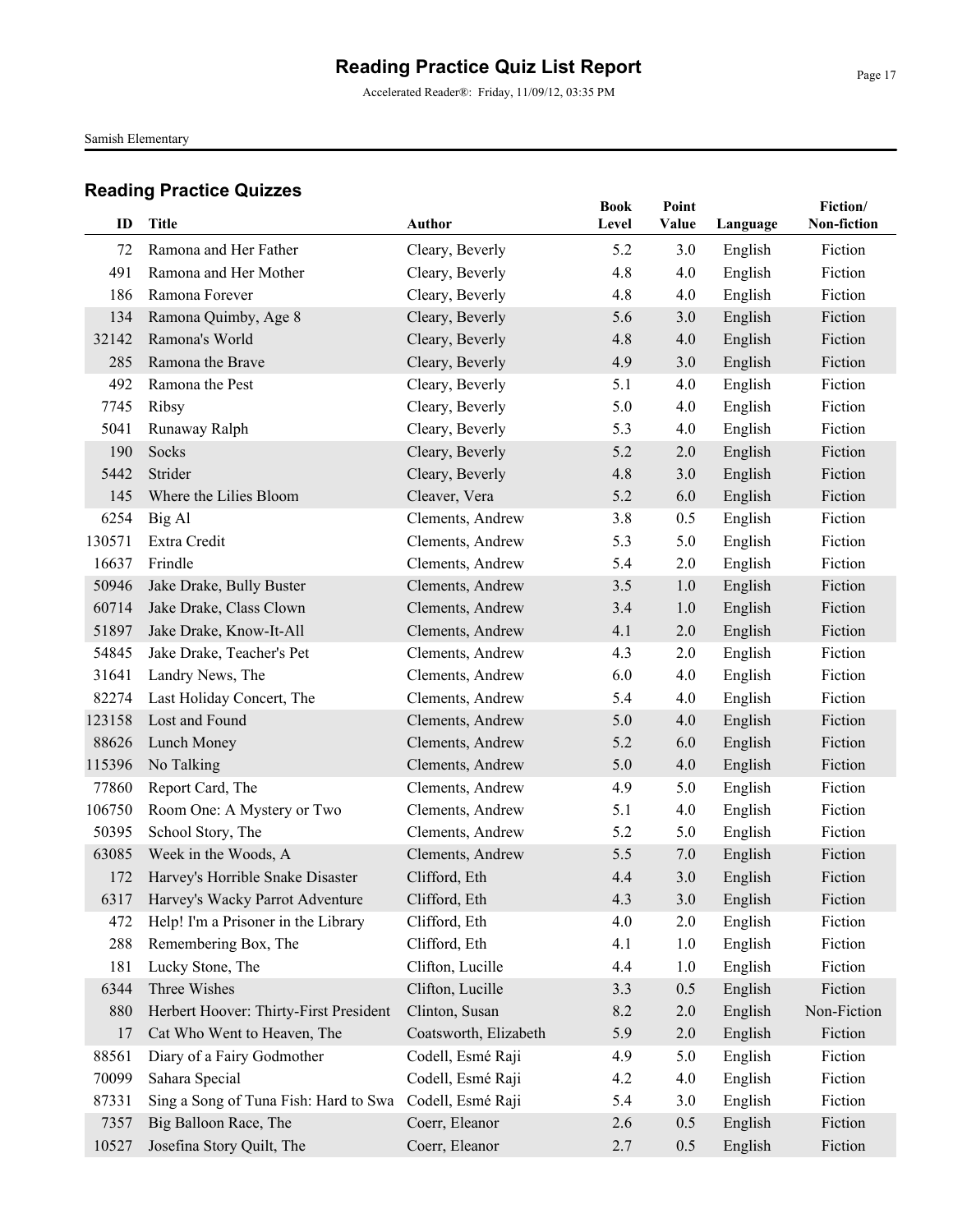Accelerated Reader®: Friday, 11/09/12, 03:35 PM

Samish Elementary

| ID     | <b>Title</b>                           | <b>Author</b>        | <b>Book</b><br>Level | Point<br>Value | Language | Fiction/<br>Non-fiction |
|--------|----------------------------------------|----------------------|----------------------|----------------|----------|-------------------------|
|        |                                        |                      |                      |                |          |                         |
| 436    | Sadako and the Thousand Paper Cranes   | Coerr, Eleanor       | 4.1                  | 1.0            | English  | Fiction                 |
| 462    | Carp in the Bathtub, The               | Cohen, Barbara       | 3.9                  | 0.5            | English  | Fiction                 |
| 5029   | Molly's Pilgrim                        | Cohen, Barbara       | 3.0                  | 0.5            | English  | Fiction                 |
| 24921  | Don't Eat Too Much Turkey!             | Cohen, Miriam        | 2.9                  | 0.5            | English  | Fiction                 |
| 7235   | No Good in Art                         | Cohen, Miriam        | 2.8                  | 0.5            | English  | Fiction                 |
| 7248   | When Will I Read?                      | Cohen, Miriam        | 2.3                  | 0.5            | English  | Fiction                 |
| 129428 | Abraham Lincoln                        | Colbert, David       | 8.6                  | 3.0            | English  | Non-Fiction             |
| 128812 | Anne Frank                             | Colbert, David       | 6.7                  | 3.0            | English  | Non-Fiction             |
| 128817 | Martin Luther King Jr.                 | Colbert, David       | 7.9                  | 3.0            | English  | Non-Fiction             |
| 7360   | <b>Bully Trouble</b>                   | Cole, Joanna         | 2.0                  | 0.5            | English  | Fiction                 |
| 32286  | Magic School Bus and the Electric Fiel | Cole, Joanna         | 4.4                  | 0.5            | English  | Fiction                 |
| 5479   | Magic School Bus at the Waterworks,    | Cole, Joanna         | 3.7                  | 0.5            | English  | Fiction                 |
| 32287  | Magic School Bus Explores the Senses   | Cole, Joanna         | 4.3                  | 1.0            | English  | Fiction                 |
| 32288  | Magic School Bus in the Rain Forest, T | Cole, Joanna         | 3.5                  | 0.5            | English  | Fiction                 |
| 9597   | Magic School Bus in the Time of Dinos  | Cole, Joanna         | 3.8                  | 0.5            | English  | Fiction                 |
| 15114  | Magic School Bus Inside a Beehive, Th  | Cole, Joanna         | 3.9                  | 0.5            | English  | Fiction                 |
| 10880  | Magic School Bus Inside a Hurricane,   | Cole, Joanna         | 4.3                  | 0.5            | English  | Fiction                 |
| 5480   | Magic School Bus Inside the Earth, The | Cole, Joanna         | 3.6                  | 0.5            | English  | Fiction                 |
| 5481   | Magic School Bus Inside the Human B    | Cole, Joanna         | 4.6                  | 0.5            | English  | Fiction                 |
| 5482   | Magic School Bus Lost in the Solar Sy  | Cole, Joanna         | 3.7                  | 0.5            | English  | Fiction                 |
| 7381   | Missing Tooth, The                     | Cole, Joanna         | 1.9                  | 0.5            | English  | Fiction                 |
| 7386   | Norma Jean, Jumping Bean               | Cole, Joanna         | 2.2                  | 0.5            | English  | Fiction                 |
| 7350   | Who Put the Pepper in the Pot?         | Cole, Joanna         | 2.9                  | 0.5            | English  | Fiction                 |
| 14631  | Magic School Bus Gets Ants in Its Pan  | Cole/Beech           | 3.1                  | 0.5            | English  | Fiction                 |
| 10531  | Magic School Bus in the Haunted Muse   | Cole/Beech           | 3.3                  | 0.5            | English  | Fiction                 |
| 21656  | Magic School Bus Makes a Rainbow, 7    | Cole/Bloom/Stevenson | 4.3                  | 1.0            | English  | Fiction                 |
| 53499  | Giant Germ, The                        | Cole/Capeci          | 4.7                  | 1.0            | English  | Fiction                 |
| 15107  | Magic School Bus Blows Its Top, The    | Cole/Herman          | 3.7                  | 0.5            | English  | Fiction                 |
| 54496  | Magic School Bus Taking Flight, The    | Cole/Herman          | 3.1                  | 0.5            | English  | Fiction                 |
| 53501  | Great Shark Escape, The                | Cole/Johnston        | 4.0                  | $1.0$          | English  | Fiction                 |
| 18373  | Magic School Bus Goes Upstream, The    | Cole/Krulik          | 3.6                  | 1.0            | English  | Fiction                 |
| 15110  | Magic School Bus Going Batty, The      | Cole/Krulik          | 3.5                  | 1.0            | English  | Fiction                 |
| 53508  | Search for the Missing Bones, The      | Cole/Moore           | 4.4                  | 1.0            | English  | Fiction                 |
| 53495  | Space Explorers                        | Cole/Moore           | 4.2                  | 1.0            | English  | Fiction                 |
| 53509  | Truth About Bats, The                  | Cole/Moore           | 3.7                  | 1.0            | English  | Fiction                 |
| 53511  | Wild Whale Watch, The                  | Cole/Moore           | 4.0                  | $1.0$          | English  | Fiction                 |
| 11379  | Magic School Bus Inside Ralphie, The   | Cole/Nadler          | 3.5                  | 0.5            | English  | Fiction                 |
| 18374  | Magic School Bus Gets Planted, The     | Cole/Notkin          | 3.7                  | 1.0            | English  | Fiction                 |
| 15111  | Magic School Bus out of This World, T  | Cole/Posner          | 4.2                  | 0.5            | English  | Fiction                 |
| 18372  | Magic School Bus Shows and Tells, Th   | Cole/Posner          | 4.3                  | 1.0            | English  | Fiction                 |
| 15109  | Magic School Bus Gets Eaten, The       | Cole/Relf            | 3.2                  | 0.5            | English  | Fiction                 |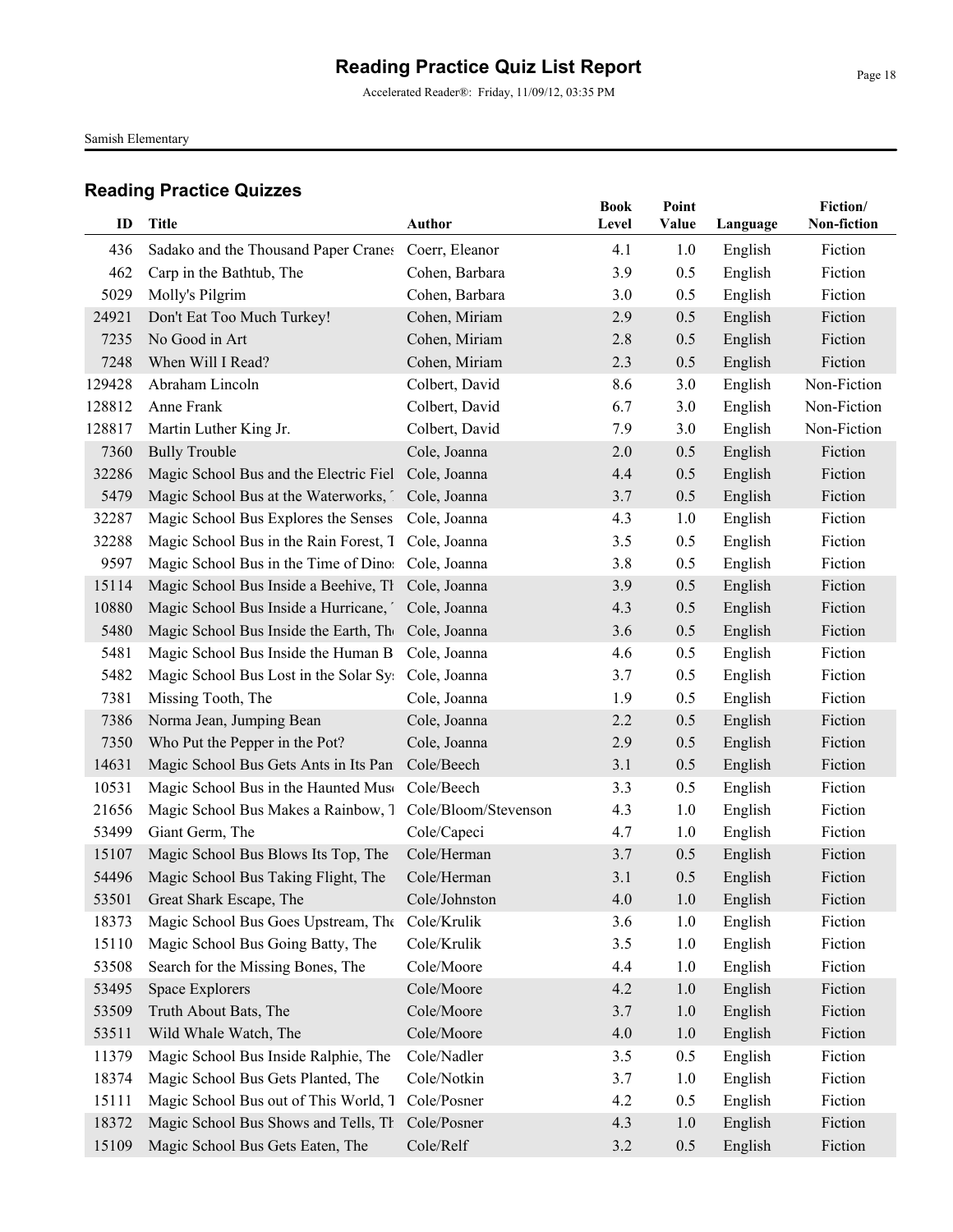Accelerated Reader®: Friday, 11/09/12, 03:35 PM

Samish Elementary

|        |                                                |                            | <b>Book</b> | Point |          | Fiction/    |
|--------|------------------------------------------------|----------------------------|-------------|-------|----------|-------------|
| ID     | <b>Title</b>                                   | <b>Author</b>              | Level       | Value | Language | Non-fiction |
| 11381  | Magic School Bus Plants Seeds, The             | Cole/Relf                  | 3.1         | 0.5   | English  | Fiction     |
| 32285  | Magic School Bus in the Arctic, The            | Cole/Schreiber             | 4.1         | 0.5   | English  | Fiction     |
| 53512  | <b>Twister Trouble</b>                         | Cole/Schreiber             | 3.9         | 1.0   | English  | Fiction     |
| 59503  | <b>Dinosaur Detectives</b>                     | Cole/Stamper               | 3.9         | 1.0   | English  | Fiction     |
| 55251  | Penguin Puzzle                                 | Cole/Stamper               | 3.8         | 1.0   | English  | Fiction     |
| 21658  | Magic School Bus Gets Cold Feet: A B           | Cole/West                  | 3.2         | 0.5   | English  | Fiction     |
| 21659  | Magic School Bus Spins a Web, The              | Cole/West                  | 3.1         | 0.5   | English  | Fiction     |
| 52167  | Magic School Bus Explores the World            | Cole/White                 | 4.2         | 0.5   | English  | Fiction     |
| 34857  | Magic School Bus Gets a Bright Idea, 1         | Cole/White                 | 3.8         | 0.5   | English  | Fiction     |
| 34856  | Magic School Bus Gets Programmed, 1 Cole/White |                            | 4.3         | 0.5   | English  | Fiction     |
| 54494  | Magic School Bus Kicks up a Storm, T           | Cole/White                 | 3.4         | 0.5   | English  | Fiction     |
| 54495  | Magic School Bus Sees Stars, The               | Cole/White                 | 3.3         | 0.5   | English  | Fiction     |
| 32284  | Magic School Bus Takes a Dive, The             | Cole/White                 | 4.4         | 0.5   | English  | Fiction     |
| 54675  | Artemis Fowl                                   | Colfer, Eoin               | 5.0         | 9.0   | English  | Fiction     |
| 59973  | Artemis Fowl: The Arctic Incident              | Colfer, Eoin               | 5.0         | 9.0   | English  | Fiction     |
| 139060 | Artemis Fowl: The Atlantis Complex             | Colfer, Eoin               | 6.2         | 12.0  | English  | Fiction     |
| 68990  | Artemis Fowl: The Eternity Code                | Colfer, Eoin               | 5.0         | 10.0  | English  | Fiction     |
| 109333 | Artemis Fowl: The Lost Colony                  | Colfer, Eoin               | 5.3         | 13.0  | English  | Fiction     |
| 87709  | Artemis Fowl: The Opal Deception               | Colfer, Eoin               | 5.7         | 12.0  | English  | Fiction     |
| 123436 | Artemis Fowl: The Time Paradox                 | Colfer, Eoin               | 5.6         | 13.0  | English  | Fiction     |
| 87214  | Legend of Spud Murphy, The                     | Colfer, Eoin               | 3.8         | 1.0   | English  | Fiction     |
| 114834 | Legend of the Worst Boy in the World           | Colfer, Eoin               | 4.4         | 1.0   | English  | Fiction     |
| 127    | My Brother Sam is Dead                         | Collier, Christopher/James | 4.9         | 7.0   | English  | Fiction     |
| 114627 | Gregor and the Code of Claw                    | Collins, Suzanne           | 5.0         | 12.0  | English  | Fiction     |
| 88381  | Gregor and the Curse of the Warmbloo           | Collins, Suzanne           | 4.8         | 10.0  | English  | Fiction     |
| 106347 | Gregor and the Marks of Secret                 | Collins, Suzanne           | 5.0         | 9.0   | English  | Fiction     |
| 82278  | Gregor and the Prophecy of Bane                | Collins, Suzanne           | 4.7         | 8.0   | English  | Fiction     |
| 71754  | Gregor the Overlander                          | Collins, Suzanne           | 4.8         | 8.0   | English  | Fiction     |
| 123740 | Hunger Games, The                              | Collins, Suzanne           | 5.3         | 15.0  | English  | Fiction     |
| 87623  | When Charlie McButton Lost Power               | Collins, Suzanne           | $3.8$       | 0.5   | English  | Fiction     |
| 53627  | Girls: A History of Growing up Female          | Colman, Penny              | 7.4         | 6.0   | English  | Non-Fiction |
| 278    | Mishmash                                       | Cone, Molly                | 4.2         | 2.0   | English  | Fiction     |
| 5406   | Case for Jenny Archer, A                       | Conford, Ellen             | 3.0         | 1.0   | English  | Fiction     |
| 29329  | Crush                                          | Conford, Ellen             | 4.1         | 3.0   | English  | Fiction     |
| 36484  | Diary of a Monster's Son                       | Conford, Ellen             | 2.9         | 1.0   | English  | Fiction     |
| 5023   | Job for Jenny Archer, A                        | Conford, Ellen             | 3.1         | 1.0   | English  | Fiction     |
| 5082   | Royal Pain, A                                  | Conford, Ellen             | 4.7         | 5.0   | English  | Fiction     |
| 5290   | Seven Days to a Brand-New Me                   | Conford, Ellen             | 4.9         | 4.0   | English  | Fiction     |
| 6488   | What's Cooking, Jenny Archer?                  | Conford, Ellen             | 3.2         | 1.0   | English  | Fiction     |
| 8513   | Crazy Lady!                                    | Conly, Jane Leslie         | 3.8         | 5.0   | English  | Fiction     |
| 6008   | R-T, Margaret & the Rats of NIMH               | Conly, Jane Leslie         | 4.2         | 7.0   | English  | Fiction     |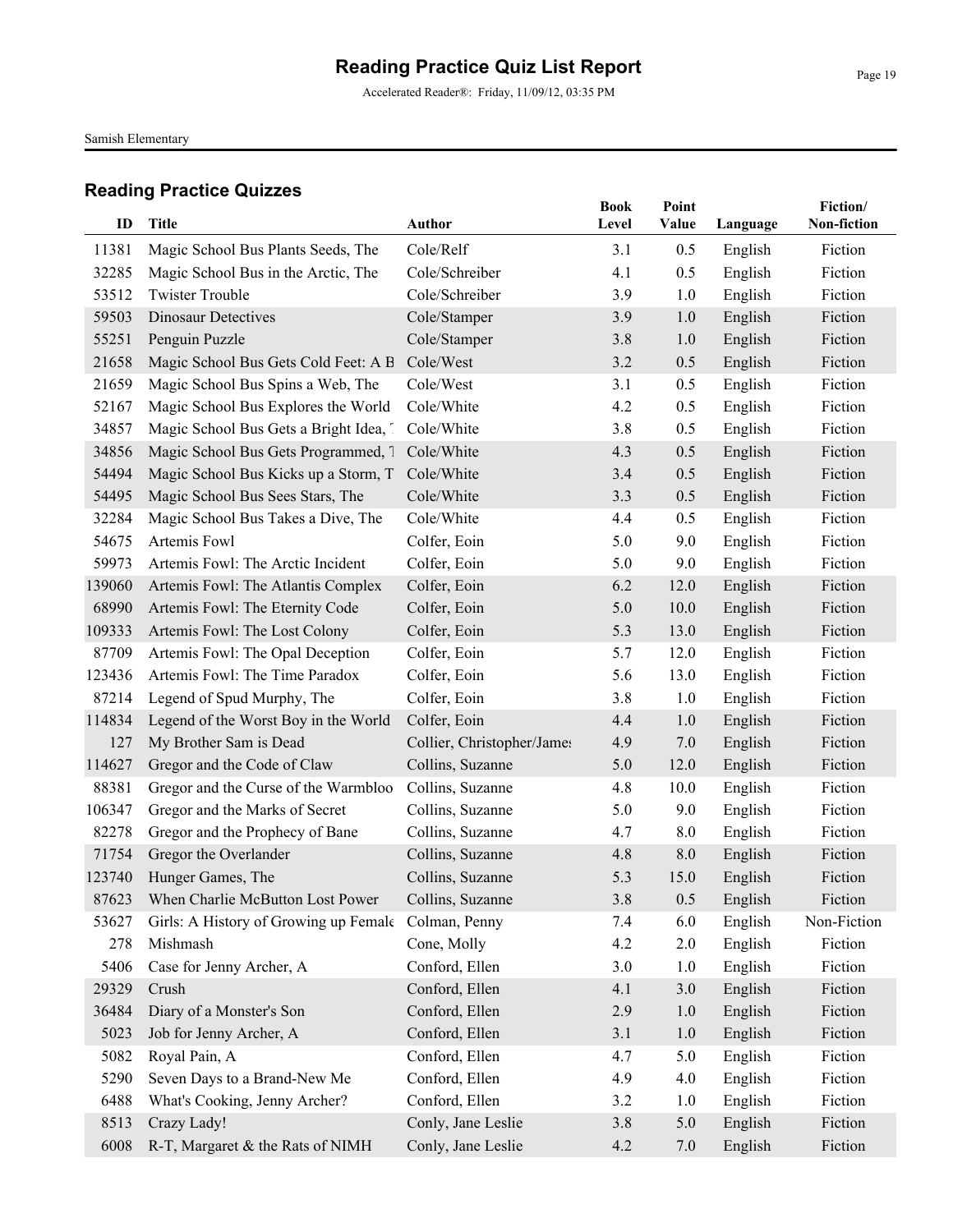Accelerated Reader®: Friday, 11/09/12, 03:35 PM

Samish Elementary

| ID     | <b>Title</b>                                      | <b>Author</b>       | <b>Book</b><br>Level | Point<br>Value | Language | Fiction/<br>Non-fiction |
|--------|---------------------------------------------------|---------------------|----------------------|----------------|----------|-------------------------|
| 683    | Racso and the Rats of NIMH                        | Conly, Jane Leslie  | 5.0                  | 8.0            | English  | Fiction                 |
| 490    | Prairie Songs                                     | Conrad, Pam         | 5.3                  | 5.0            | English  | Fiction                 |
| 7273   | I Like Ketchup Sandwiches                         | Conway, Lisa        | 1.7                  | 0.5            | English  | Fiction                 |
| 5024   | Kidnapping of Courtney Van Allen & V              | Cool, Joyce         | 5.0                  | 6.0            | English  | Fiction                 |
| 5019   | Hattie and the Wild Waves                         | Cooney, Barbara     | 4.6                  | 0.5            | English  | Fiction                 |
| 5028   | Miss Rumphius                                     | Cooney, Barbara     | 3.8                  | 0.5            | English  | Fiction                 |
| 5268   | Face on the Milk Carton, The                      | Cooney, Caroline B. | 4.8                  | 6.0            | English  | Fiction                 |
| 5261   | Choosing Sides                                    | Cooper, Ilene       | 4.4                  | 6.0            | English  | Fiction                 |
| 5049   | Winning of Miss Lynn Ryan, The                    | Cooper, Ilene       | 4.6                  | 3.0            | English  | Fiction                 |
| 24436  | Birds (Rourke Guide to State Symbols)             | Cooper, Jason       | 4.7                  | 1.0            | English  | Non-Fiction             |
| 24437  | Flags (Rourke Guide to State Symbols)             | Cooper, Jason       | 6.6                  | 1.0            | English  | Non-Fiction             |
| 24438  | Flowers (Rourke Guide to State Symbo              | Cooper, Jason       | 5.5                  | 1.0            | English  | Non-Fiction             |
| 24439  | Trees (Rourke Guide to State Symbols)             | Cooper, Jason       | 5.7                  | 1.0            | English  | Non-Fiction             |
| 7042   | Boggart, The                                      | Cooper, Susan       | 6.1                  | 8.0            | English  | Fiction                 |
| 109    | Dark Is Rising, The                               | Cooper, Susan       | 6.2                  | 13.0           | English  | Fiction                 |
| 101203 | Dawn of Fear                                      | Cooper, Susan       | 6.0                  | 6.0            | English  | Fiction                 |
| 11466  | Greenwitch                                        | Cooper, Susan       | 5.3                  | 6.0            | English  | Fiction                 |
| 33     | Grey King, The                                    | Cooper, Susan       | 6.2                  | 9.0            | English  | Fiction                 |
| 34721  | King of Shadows                                   | Cooper, Susan       | 6.2                  | 8.0            | English  | Fiction                 |
| 129    | Over Sea, Under Stone                             | Cooper, Susan       | 5.4                  | 12.0           | English  | Fiction                 |
| 6682   | Silver on the Tree                                | Cooper, Susan       | 6.0                  | 14.0           | English  | Fiction                 |
| 65738  | Milly and the Macy's Parade                       | Corey, Shana        | 3.6                  | 0.5            | English  | Fiction                 |
| 5260   | Chocolate War, The                                | Cormier, Robert     | 5.4                  | 8.0            | English  | Fiction                 |
| 5270   | I Am the Cheese                                   | Cormier, Robert     | 5.2                  | 7.0            | English  | Fiction                 |
| 32742  | Getting Near to Baby                              | Couloumbis, Audrey  | 5.1                  | 6.0            | English  | Fiction                 |
| 101209 | Misadventures of Maude March, or, Tro             | Couloumbis, Audrey  | 5.1                  | 11.0           | English  | Fiction                 |
| 5339   | Aliens Ate My Homework                            | Coville, Bruce      | 4.8                  | 5.0            | English  | Fiction                 |
| 20645  | Aliens Stole My Body                              | Coville, Bruce      | 5.2                  | 6.0            | English  | Fiction                 |
| 32173  | Attack of the Two-Inch Teacher, The               | Coville, Bruce      | 4.9                  | 3.0            | English  | Fiction                 |
| 32371  | Dinosaur That Followed Me Home, Th Coville, Bruce |                     | 4.2                  | 3.0            | English  | Fiction                 |
| 42574  | Don't Fry My Veeblax!                             | Coville, Bruce      | 5.4                  | 3.0            | English  | Fiction                 |
| 14879  | Dragonslayers, The                                | Coville, Bruce      | 4.6                  | 3.0            | English  | Fiction                 |
| 51842  | Farewell to Earth                                 | Coville, Bruce      | 5.4                  | 4.0            | English  | Fiction                 |
| 28525  | Fortune's Journey                                 | Coville, Bruce      | 5.5                  | 8.0            | English  | Fiction                 |
| 29997  | Goblins in the Castle                             | Coville, Bruce      | 4.5                  | 5.0            | English  | Fiction                 |
| 33036  | I Left My Sneakers in Dimension X                 | Coville, Bruce      | 5.5                  | 5.0            | English  | Fiction                 |
| 51845  | I Lost My Grandfather's Brain                     | Coville, Bruce      | 5.3                  | 3.0            | English  | Fiction                 |
| 32022  | I Was a Sixth Grade Alien                         | Coville, Bruce      | 4.7                  | 4.0            | English  | Fiction                 |
| 5918   | Jeremy Thatcher, Dragon Hatcher                   | Coville, Bruce      | 4.9                  | 4.0            | English  | Fiction                 |
| 54106  | Monsters of Morley Manor, The                     | Coville, Bruce      | 5.3                  | 7.0            | English  | Fiction                 |
| 11482  | My Teacher Flunked the Planet                     | Coville, Bruce      | 5.0                  | 5.0            | English  | Fiction                 |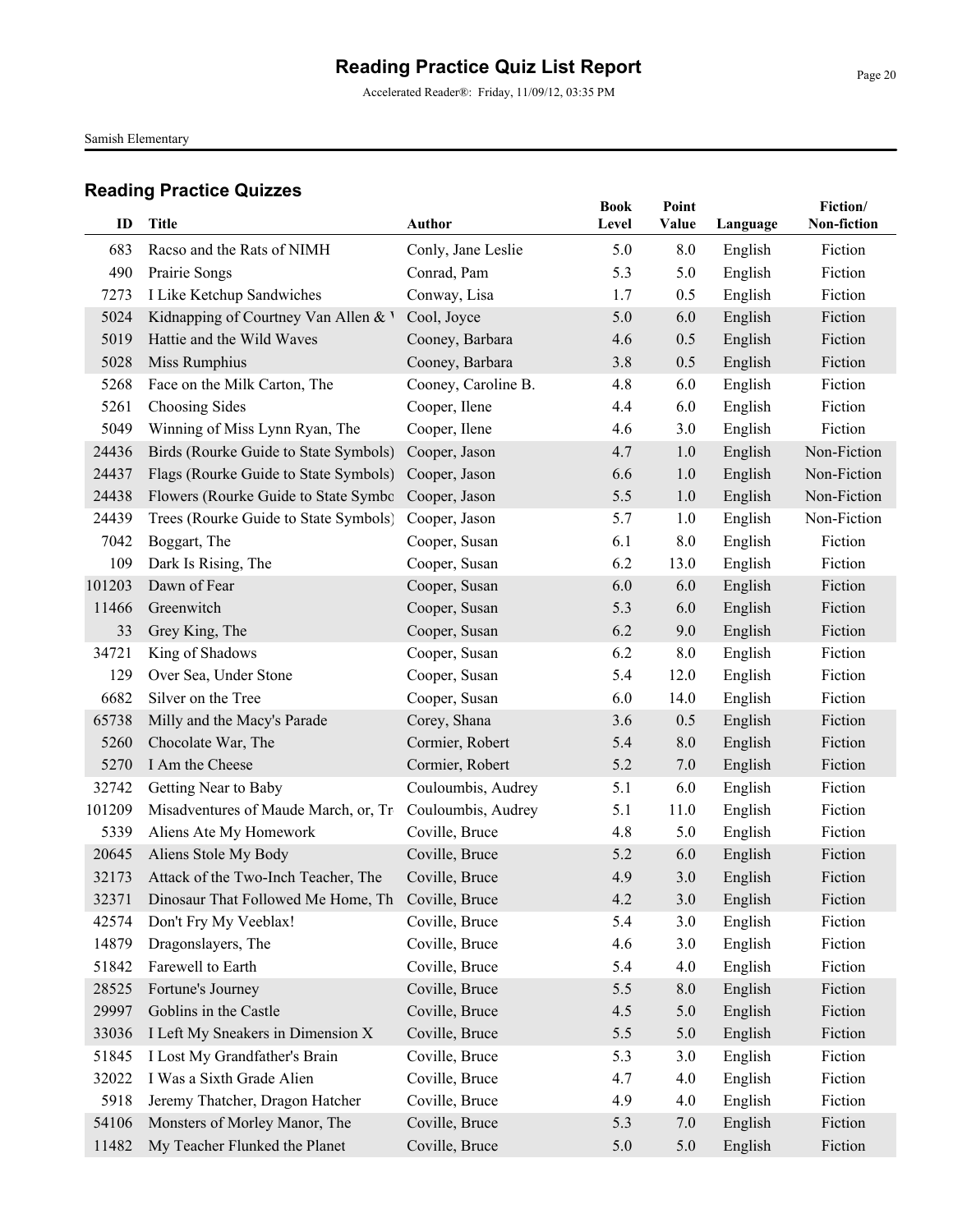Accelerated Reader®: Friday, 11/09/12, 03:35 PM

Samish Elementary

| ID     | <b>Title</b>                           | <b>Author</b>    | <b>Book</b><br>Level | Point<br>Value |          | Fiction/<br>Non-fiction |
|--------|----------------------------------------|------------------|----------------------|----------------|----------|-------------------------|
|        |                                        |                  |                      |                | Language |                         |
| 11483  | My Teacher Fried My Brains             | Coville, Bruce   | 4.8                  | 4.0            | English  | Fiction                 |
| 11484  | My Teacher Glows in the Dark           | Coville, Bruce   | 4.9                  | 4.0            | English  | Fiction                 |
| 5433   | My Teacher Is an Alien                 | Coville, Bruce   | 5.3                  | 3.0            | English  | Fiction                 |
| 51851  | Peanut Butter Lover Boy                | Coville, Bruce   | 5.2                  | 3.0            | English  | Fiction                 |
| 51866  | Revolt of the Miniature Mutants, The   | Coville, Bruce   | 5.3                  | 3.0            | English  | Fiction                 |
| 32376  | Search for Snout, The                  | Coville, Bruce   | 5.6                  | 6.0            | English  | Fiction                 |
| 16732  | Skull of Truth, The                    | Coville, Bruce   | 4.7                  | 6.0            | English  | Fiction                 |
| 51855  | Snatched from Earth                    | Coville, Bruce   | 5.9                  | 5.0            | English  | Fiction                 |
| 7691   | Space Brat                             | Coville, Bruce   | 3.7                  | 1.0            | English  | Fiction                 |
| 902    | Space Brat 3: The Wrath of Squat       | Coville, Bruce   | 2.7                  | 1.0            | English  | Fiction                 |
| 901    | Space Brat 4: Planet of the Dips       | Coville, Bruce   | 2.9                  | 1.0            | English  | Unknown                 |
| 55833  | There's an Alien in My Backpack        | Coville, Bruce   | 5.3                  | 3.0            | English  | Fiction                 |
| 48086  | There's an Alien in My Underwear       | Coville, Bruce   | 5.3                  | 3.0            | English  | Fiction                 |
| 51868  | Too Many Aliens                        | Coville, Bruce   | 5.5                  | 4.0            | English  | Fiction                 |
| 42596  | <b>UFOs</b>                            | Coville, Bruce   | 5.4                  | 8.0            | English  | Fiction                 |
| 51870  | Zombies of the Science Fair            | Coville, Bruce   | 5.2                  | 3.0            | English  | Fiction                 |
| 27703  | My Life with the Wave                  | Cowan, Catherine | 4.2                  | 0.5            | English  | Fiction                 |
| 106247 | How to Speak Dragonese                 | Cowell, Cressida | 6.5                  | 5.0            | English  | Fiction                 |
| 78100  | How to Train Your Dragon               | Cowell, Cressida | 6.6                  | 5.0            | English  | Fiction                 |
| 123531 | How to Twist a Dragon's Tale           | Cowell, Cressida | 6.9                  | 5.0            | English  | Fiction                 |
| 86031  | Don't Be Silly, Mrs. Millie!           | Cox, Judy        | 2.0                  | 0.5            | English  | Fiction                 |
| 36573  | Big Egg                                | Coxe, Molly      | 0.4                  | 0.5            | English  | Fiction                 |
| 14619  | Great Snake Escape, The                | Coxe, Molly      | 2.3                  | 0.5            | English  | Fiction                 |
| 18644  | R Is for Radish                        | Coxe, Molly      | 2.6                  | 0.5            | English  | Fiction                 |
| 41125  | Red Badge of Courage, The              | Crane/Burgan     | 4.9                  | 4.0            | English  | Fiction                 |
| 30554  | Red Badge of Courage (Great Illustrate | Crane/Vogel      | 5.4                  | 3.0            | English  | Fiction                 |
| 5271   | I Heard the Owl Call My Name           | Craven, Margaret | 6.0                  | 6.0            | English  | Fiction                 |
| 11577  | Absolutely Normal Chaos                | Creech, Sharon   | 4.7                  | 7.0            | English  | Fiction                 |
| 34713  | Bloomability                           | Creech, Sharon   | 5.2                  | 7.0            | English  | Fiction                 |
| 17762  | <b>Chasing Redbird</b>                 | Creech, Sharon   | 5.0                  | $7.0\,$        | English  | Fiction                 |
| 53195  | Fine, Fine School, A                   | Creech, Sharon   | 3.3                  | 0.5            | English  | Fiction                 |
| 71135  | Granny Torrelli Makes Soup             | Creech, Sharon   | 4.2                  | $2.0\,$        | English  | Fiction                 |
| 77515  | Heartbeat                              | Creech, Sharon   | 5.0                  | 2.0            | English  | Fiction                 |
| 52616  | Love That Dog                          | Creech, Sharon   | 4.5                  | 1.0            | English  | Fiction                 |
| 101800 | Replay                                 | Creech, Sharon   | 4.2                  | 4.0            | English  | Fiction                 |
| 58208  | Ruby Holler                            | Creech, Sharon   | 4.3                  | 6.0            | English  | Fiction                 |
| 10299  | Walk Two Moons                         | Creech, Sharon   | 4.9                  | 9.0            | English  | Fiction                 |
| 36678  | Wanderer, The                          | Creech, Sharon   | 5.2                  | 6.0            | English  | Fiction                 |
| 380    | Ordinary Jack                          | Cresswell, Helen | 5.6                  | 8.0            | English  | Fiction                 |
| 44367  | Don't Need Friends                     | Crimi, Carolyn   | 2.6                  | 0.5            | English  | Fiction                 |
| 88729  | Henry & the Buccaneer Bunnies          | Crimi, Carolyn   | 3.8                  | 0.5            | English  | Fiction                 |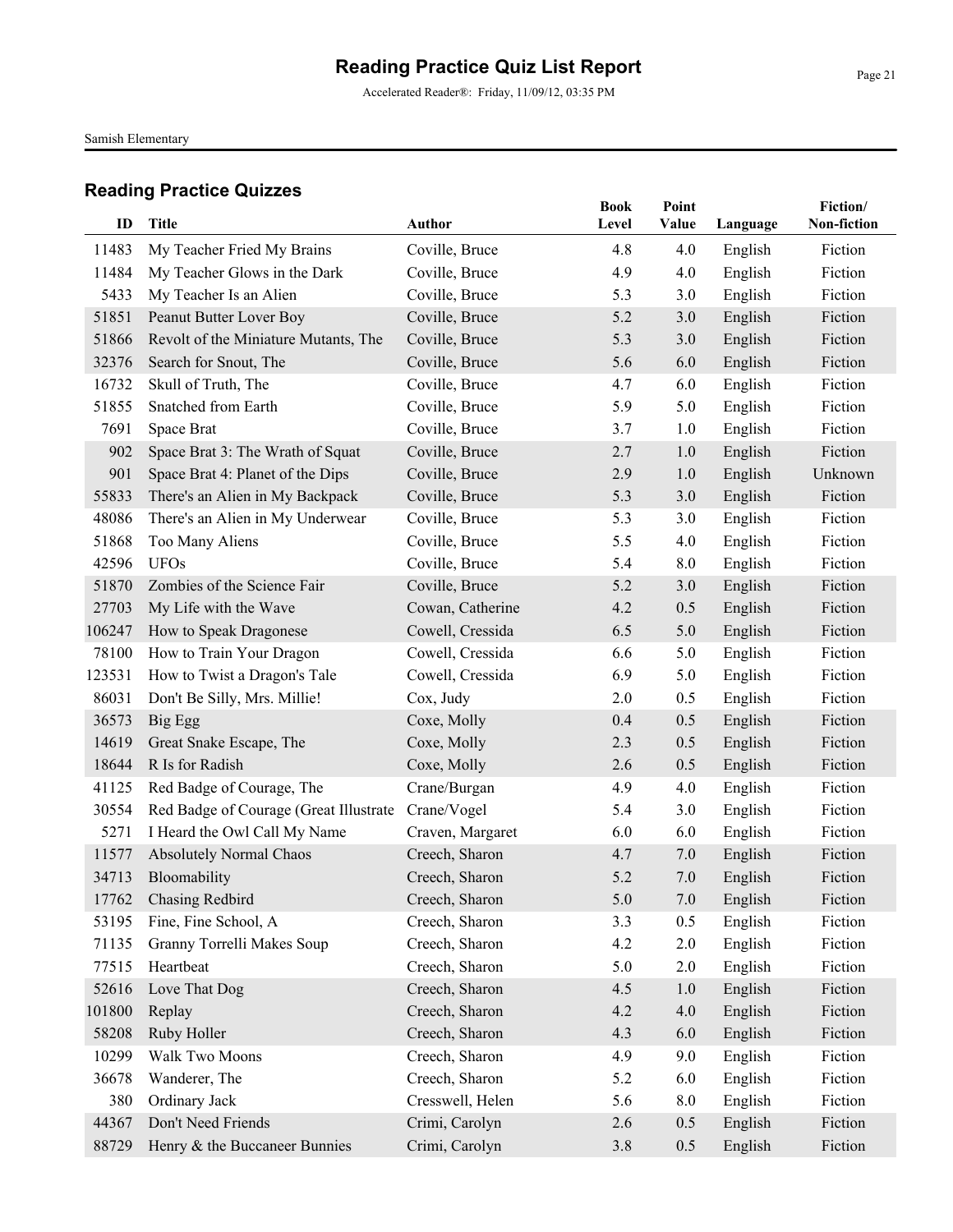Accelerated Reader®: Friday, 11/09/12, 03:35 PM

Samish Elementary

| ID     | <b>Title</b>                          | Author                   | <b>Book</b><br>Level | Point<br>Value | Language           | Fiction/<br>Non-fiction |
|--------|---------------------------------------|--------------------------|----------------------|----------------|--------------------|-------------------------|
| 77713  | White Star: A Dog on the Titanic      | Crisp, Marty             | 4.7                  | 4.0            |                    | Fiction                 |
| 7354   | Baseball Ballerina                    | Cristaldi, Kathryn       | 2.2                  | 0.5            | English<br>English | Fiction                 |
| 72276  | Diary of a Worm                       | Cronin, Doreen           | 2.8                  | 0.5            | English            | Fiction                 |
| 77201  | Duck for President                    | Cronin, Doreen           | 3.9                  | 0.5            | English            | Fiction                 |
| 65636  | Ananse and the Lizard: A West Africar | Cummings, Pat            | 4.0                  | 0.5            | English            | Fiction                 |
| 29554  | Bud, Not Buddy                        | Curtis, Christopher Paul | 5.0                  | 8.0            | English            | Fiction                 |
| 117751 | Elijah of Buxton                      | Curtis, Christopher Paul | 5.4                  | 12.0           | English            | Fiction                 |
| 101363 | Mr. Chickee's Funny Money             | Curtis, Christopher Paul | 5.3                  | 5.0            | English            | Fiction                 |
| 11552  | Watsons Go to Birmingham-1963, The    | Curtis, Christopher Paul | 5.0                  | 8.0            | English            | Fiction                 |
| 7352   | Aunt Eater Loves a Mystery            | Cushman, Doug            | 2.4                  | 0.5            | English            | Fiction                 |
| 136589 | Alchemy and Meggy Swann               | Cushman, Karen           | 5.6                  | 6.0            | English            | Fiction                 |
| 14989  | Ballad of Lucy Whipple, The           | Cushman, Karen           | 5.8                  | 7.0            | English            | Fiction                 |
| 8693   | Catherine, Called Birdy               | Cushman, Karen           | 6.4                  | 8.0            | English            | Fiction                 |
| 11553  | Midwife's Apprentice, The             | Cushman, Karen           | 6.0                  | 3.0            | English            | Fiction                 |
| 68142  | Rodzina                               | Cushman, Karen           | 4.8                  | 6.0            | English            | Fiction                 |
| 5444   | Vampires Don't Wear Polka Dots        | Dadey, Debbie            | 3.8                  | 1.0            | English            | Fiction                 |
| 10651  | Aliens Don't Wear Braces              | Dadey/Jones              | 3.7                  | 1.0            | English            | Fiction                 |
| 10659  | Cupid Doesn't Flip Hamburgers         | Dadey/Jones              | 3.6                  | 1.0            | English            | Fiction                 |
| 10689  | Dracula Doesn't Drink Lemonade        | Dadey/Jones              | 3.6                  | 1.0            | English            | Fiction                 |
| 10666  | Frankenstein Doesn't Plant Petunias   | Dadey/Jones              | 3.7                  | 1.0            | English            | Fiction                 |
| 10667  | Genies Don't Ride Bicycles            | Dadey/Jones              | 3.6                  | 1.0            | English            | Fiction                 |
| 10669  | Ghosts Don't Eat Potato Chips         | Dadey/Jones              | 3.4                  | 1.0            | English            | Fiction                 |
| 10670  | Gremlins Don't Chew Bubble Gum        | Dadey/Jones              | 3.7                  | 1.0            | English            | Fiction                 |
| 10672  | Leprechauns Don't Play Basketball     | Dadey/Jones              | 3.8                  | 1.0            | English            | Fiction                 |
| 10676  | Monsters Don't Scuba Dive             | Dadey/Jones              | 3.6                  | 1.0            | English            | Fiction                 |
| 10685  | Pirates Don't Wear Pink Sunglasses    | Dadey/Jones              | 3.9                  | 1.0            | English            | Fiction                 |
| 10690  | Skeletons Don't Play Tubas            | Dadey/Jones              | 3.8                  | 1.0            | English            | Fiction                 |
| 10697  | Werewolves Don't Go to Summer Cam     | Dadey/Jones              | 3.8                  | 1.0            | English            | Fiction                 |
| 10700  | Witches Don't Do Backflips            | Dadey/Jones              | 3.7                  | 1.0            | English            | Fiction                 |
| 5058   | BFG, The                              | Dahl, Roald              | 4.8                  | 6.0            | English            | Fiction                 |
| 9543   | Boy: Tales of Childhood               | Dahl, Roald              | 6.0                  | 6.0            | English            | Non-Fiction             |
| 20     | Charlie and the Chocolate Factory     | Dahl, Roald              | 4.8                  | 5.0            | English            | Fiction                 |
| 5063   | Charlie and the Great Glass Elevator  | Dahl, Roald              | 4.4                  | 5.0            | English            | Fiction                 |
| 5007   | Danny, the Champion of the World      | Dahl, Roald              | 4.7                  | 6.0            | English            | Fiction                 |
| 5011   | Fantastic Mr. Fox                     | Dahl, Roald              | 4.1                  | 1.0            | English            | Fiction                 |
| 10776  | George's Marvelous Medicine           | Dahl, Roald              | 4.0                  | 2.0            | English            | Fiction                 |
| 9265   | Giraffe and the Pelly and Me, The     | Dahl, Roald              | 4.7                  | 1.0            | English            | Fiction                 |
| 232    | James and the Giant Peach             | Dahl, Roald              | 4.8                  | 4.0            | English            | Fiction                 |
| 9268   | Magic Finger, The                     | Dahl, Roald              | 3.1                  | 0.5            | English            | Fiction                 |
| 5429   | Matilda                               | Dahl, Roald              | 5.0                  | 6.0            | English            | Fiction                 |
| 9297   | Twits, The                            | Dahl, Roald              | 4.4                  | 1.0            | English            | Fiction                 |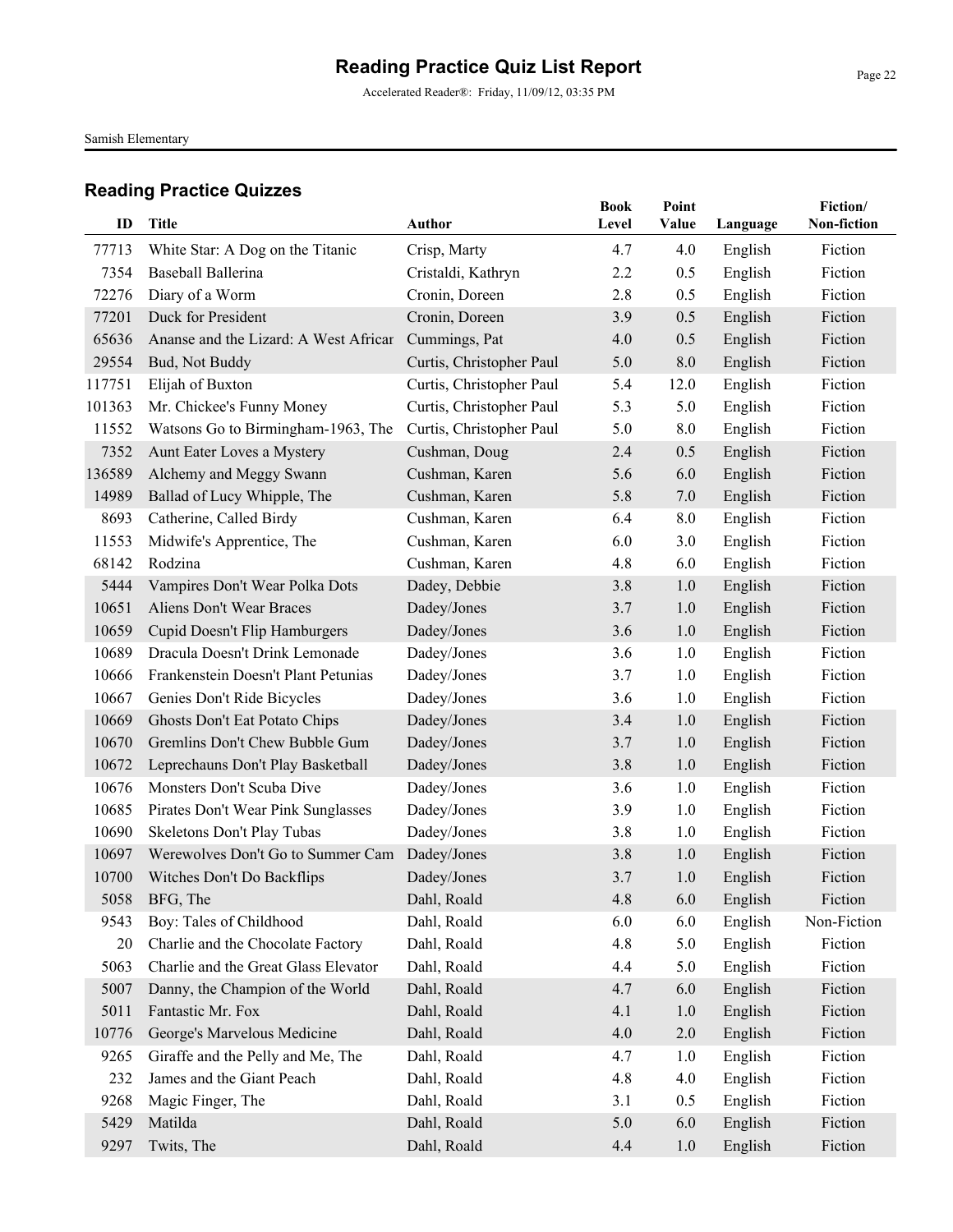Accelerated Reader®: Friday, 11/09/12, 03:35 PM

Samish Elementary

| ID            | <b>Title</b>                                                  | <b>Author</b>                        | <b>Book</b><br>Level | Point<br>Value | Language           | Fiction/<br>Non-fiction    |
|---------------|---------------------------------------------------------------|--------------------------------------|----------------------|----------------|--------------------|----------------------------|
|               |                                                               |                                      |                      |                |                    |                            |
| 43129<br>21   | Bears on Hemlock Mountain, The<br>Courage of Sarah Noble, The | Dalgliesh, Alice<br>Dalgliesh, Alice | 3.5<br>3.9           | 1.0<br>1.0     | English<br>English | Fiction<br>Fiction         |
| 5292          | Seventeenth Summer                                            | Daly, Maureen                        | 5.9                  | 14.0           | English            | Fiction                    |
| 700           | Zucchini                                                      | Dana, Barbara                        | 3.9                  | 4.0            | English            | Fiction                    |
| 36424         | Chick That Wouldn't Hatch, The                                | Daniel, Claire                       | 1.0                  | 0.5            | English            | Fiction                    |
| 41001         | First Day Jitters                                             | Danneberg, Julie                     | 2.4                  | 0.5            | English            | Fiction                    |
| 213           | Cat Ate My Gymsuit, The                                       | Danziger, Paula                      | 3.9                  | 4.0            | English            | Fiction                    |
| 20090         | P.S. Longer Letter Later                                      | Danziger, Paula                      | 4.5                  | 5.0            | English            | Fiction                    |
| 5282          | Pistachio Prescription                                        | Danziger, Paula                      | 3.8                  | 5.0            | English            | Fiction                    |
| 493           | Remember Me to Harold Square                                  | Danziger, Paula                      | 4.3                  | 4.0            | English            | Fiction                    |
| 5090          | There's a Bat in Bunk Five                                    | Danziger, Paula                      | 3.8                  | 4.0            | English            | Fiction                    |
|               | United Tates of America                                       |                                      | 4.4                  | 4.0            |                    | Fiction                    |
| 62762<br>6382 | Tasmanian Devil on Location                                   | Danziger, Paula<br>Darling, Kathy    | 6.4                  | 1.0            | English            | Non-Fiction                |
| 23            | Daniel Boone                                                  |                                      | 7.7                  |                | English            | Non-Fiction                |
| 16674         | Line of Fire                                                  | Daugherty, James<br>David, Peter     | 5.9                  | 4.0<br>4.0     | English            | Fiction                    |
| 27951         | Maze, The                                                     | David, Peter                         |                      | 4.0            | English            | Fiction                    |
|               |                                                               |                                      | 5.0                  |                | English            |                            |
| 34985         | Helen Keller<br>Helen Keller's Teacher                        | Davidson, Margaret                   | 3.9                  | 1.0            | English            | Non-Fiction<br>Non-Fiction |
| 34986         |                                                               | Davidson, Margaret                   | 4.3                  | 4.0            | English            |                            |
| 88649         | I Have a Dream: The Story of Martin L                         | Davidson, Margaret                   | 4.8                  | 2.0            | English            | Non-Fiction                |
| 29965         | Louis Braille                                                 | Davidson, Margaret                   | 3.8                  | 2.0            | English            | Non-Fiction                |
| 114227        | Lemonade War, The                                             | Davies, Jacqueline                   | 4.1                  | 4.0            | English            | Fiction                    |
| 58387         | One Tiny Turtle                                               | Davies, Nicola                       | 4.1                  | 0.5            | English            | Non-Fiction                |
| 110677        | Bud and Gabby                                                 | Davis, Anne                          | 1.7                  | 0.5            | English            | Fiction                    |
| 20690         | Dinosaur Dinners                                              | Davis, Lee                           | 2.4                  | 0.5            | English            | Non-Fiction                |
| 16357         | César Chavez: A Photo-Illustrated Bios Davis, Lucile          |                                      | 3.5                  | 0.5            | English            | Non-Fiction                |
| 30951         | Charles Lindbergh: A Photo-Illustrated Davis, Lucile          |                                      | 3.9                  | 0.5            | English            | Non-Fiction                |
| 16364         | Eleanor Roosevelt: A Photo-Illustrated Davis, Lucile          |                                      | 3.5                  | 0.5            | English            | Non-Fiction                |
| 24083         | Elizabeth Cady Stanton: A Photo-Illust Davis, Lucile          |                                      | 3.4                  | 0.5            | English            | Non-Fiction                |
| 30952         | Florence Nightingale: A Photo-Illustrat Davis, Lucile         |                                      | 4.3                  | 0.5            | English            | Non-Fiction                |
| 24091         | Lucretia Mott: A Photo-Illustrated Biog Davis, Lucile         |                                      | $3.5\,$              | 0.5            | English            | Non-Fiction                |
| 16368         | Malcolm X: A Photo-Illustrated Biogra                         | Davis, Lucile                        | 3.5                  | 0.5            | English            | Non-Fiction                |
| 24102         | Susan B. Anthony: A Photo-Illustrated                         | Davis, Lucile                        | 3.7                  | 0.5            | English            | Non-Fiction                |
| 10528         | Kit and Kat                                                   | De Paola, Tomie                      | 1.4                  | 0.5            | English            | Fiction                    |
| 688           | Seal Oil Lamp, The                                            | DeArmond, Dale                       | 4.6                  | 1.0            | English            | Fiction                    |
| 185           | Nothing's Fair in Fifth Grade                                 | DeClements, Barthe                   | 3.7                  | 4.0            | English            | Fiction                    |
| 245           | Sixth Grade Can Really Kill You                               | DeClements, Barthe                   | 4.3                  | 4.0            | English            | Fiction                    |
| 118320        | Ghost of Poplar Point, The                                    | DeFelice, Cynthia                    | 5.2                  | 5.0            | English            | Fiction                    |
| 109627        | One Potato, Two Potato                                        | DeFelice, Cynthia                    | 4.3                  | 0.5            | English            | Fiction                    |
| 5297          | Weasel                                                        | DeFelice, Cynthia                    | 5.0                  | 4.0            | English            | Fiction                    |
| 151           | Along Came a Dog                                              | DeJong, Meindert                     | 5.7                  | 5.0            | English            | Fiction                    |
| 40            | House of the Sixty Fathers, The                               | DeJong, Meindert                     | 5.5                  | 6.0            | English            | Fiction                    |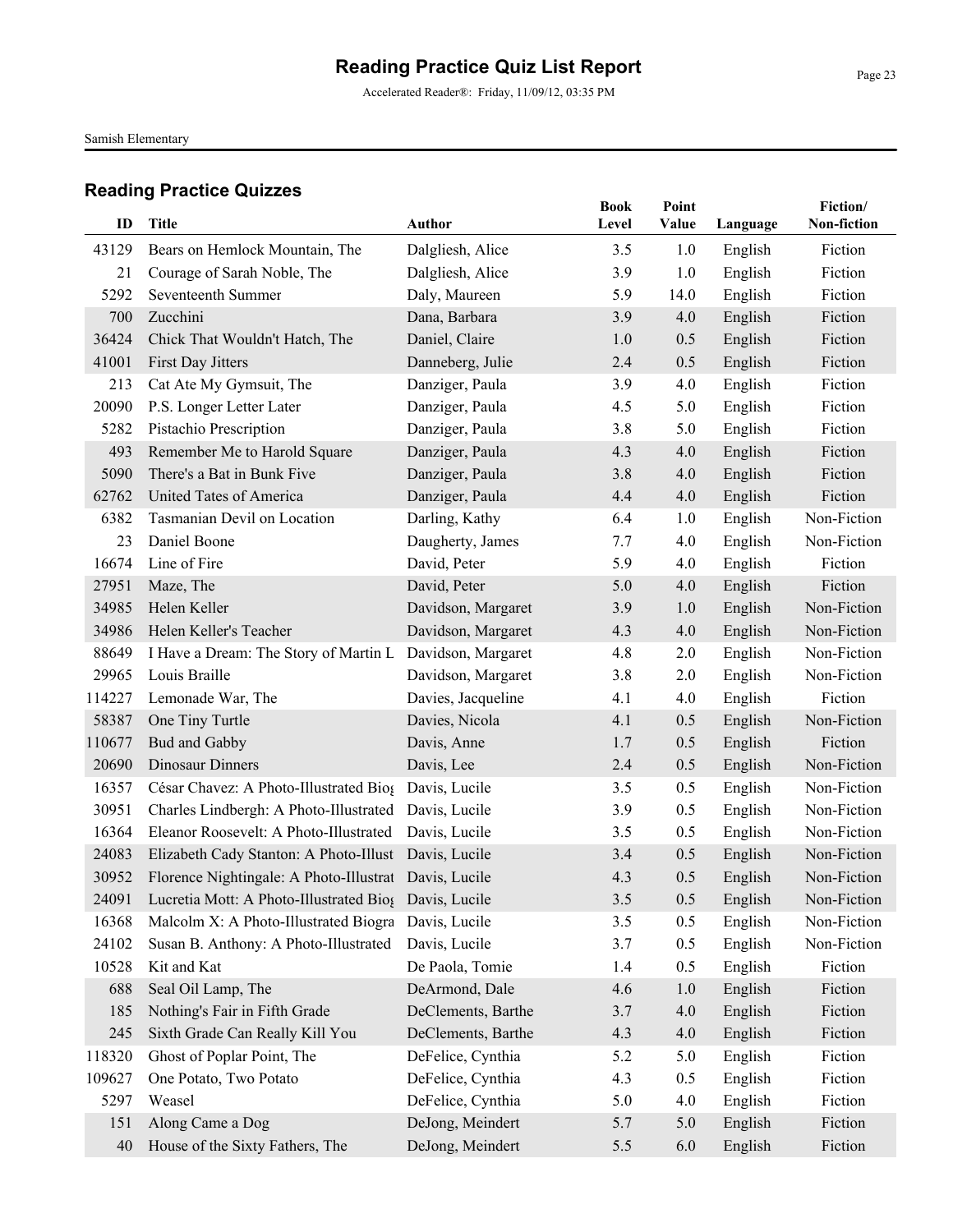Accelerated Reader®: Friday, 11/09/12, 03:35 PM

Samish Elementary

|        |                                                             |                  | <b>Book</b> | Point |          | Fiction/    |
|--------|-------------------------------------------------------------|------------------|-------------|-------|----------|-------------|
| ID     | <b>Title</b>                                                | <b>Author</b>    | Level       | Value | Language | Non-fiction |
| 43     | Hurry Home, Candy                                           | DeJong, Meindert | 5.0         | 7.0   | English  | Fiction     |
| 48     | Journey From Peppermint Street                              | DeJong, Meindert | 5.0         | 8.0   | English  | Fiction     |
| 81     | Shadrach                                                    | DeJong, Meindert | 4.9         | 5.0   | English  | Fiction     |
| 94     | Wheel on the School, The                                    | DeJong, Meindert | 4.7         | 10.0  | English  | Fiction     |
| 5476   | Legend of the Bluebonnet, The                               | DePaola, Tomie   | 4.2         | 0.5   | English  | Fiction     |
| 6304   | <b>Black Suits from Outer Space</b>                         | DeWeese, Gene    | 5.4         | 5.0   | English  | Fiction     |
| 30611  | Letter to Mrs. Roosevelt, A                                 | DeYoung, C. Coco | 4.7         | 3.0   | English  | Fiction     |
| 4903   | Operation Desert Shield (War in the Gu                      | Deegan, Paul J.  | 6.1         | 1.0   | English  | Non-Fiction |
| 520    | Robinson Crusoe                                             | Defoe, Daniel    | 12.3        | 27.0  | English  | Fiction     |
| 109741 | Scuttle's Big Wish                                          | Delonas, Sean    | 2.5         | 0.5   | English  | Fiction     |
| 403    | Angel In Charge                                             | Delton, Judy     | 4.7         | 3.0   | English  | Fiction     |
| 455    | Angel's Mother's Wedding                                    | Delton, Judy     | 5.0         | 4.0   | English  | Fiction     |
| 152    | <b>Back Yard Angel</b>                                      | Delton, Judy     | 4.3         | 2.0   | English  | Fiction     |
| 658    | Blue Skies, French Fries                                    | Delton, Judy     | 3.1         | 1.0   | English  | Fiction     |
| 405    | Camp Ghost-Away                                             | Delton, Judy     | 3.1         | 1.0   | English  | Fiction     |
| 408    | Cookies and Crutches                                        | Delton, Judy     | 3.0         | 1.0   | English  | Fiction     |
| 5426   | Kitty from the Start                                        | Delton, Judy     | 5.3         | 3.0   | English  | Fiction     |
| 6326   | Kitty in High School                                        | Delton, Judy     | 4.8         | 3.0   | English  | Fiction     |
| 275    | Kitty in the Middle                                         | Delton, Judy     | 4.6         | 3.0   | English  | Fiction     |
| 9267   | Lights, Action, Land-Ho!                                    | Delton, Judy     | 3.5         | 1.0   | English  | Fiction     |
| 673    | Lucky Dog Days                                              | Delton, Judy     | 2.9         | 1.0   | English  | Fiction     |
| 10683  | Pee Wees on First                                           | Delton, Judy     | 3.5         | 1.0   | English  | Fiction     |
| 9290   | Piles of Pets                                               | Delton, Judy     | 3.5         | 1.0   | English  | Fiction     |
| 10691  | <b>Sky Babies</b>                                           | Delton, Judy     | 3.4         | 1.0   | English  | Fiction     |
| 19539  | One Grain of Rice: A Mathematical Fo                        | Demi             | 4.6         | 0.5   | English  | Fiction     |
| 41130  | American Hero: The True Story of Cha Denenberg, Barry       |                  | 8.2         | 8.0   | English  | Non-Fiction |
| 54162  | Early Sunday Morning: The Pearl Harb Denenberg, Barry       |                  | 5.6         | 3.0   | English  | Fiction     |
| 68060  | Elisabeth: The Princess Bride                               | Denenberg, Barry | 7.4         | 3.0   | English  | Fiction     |
| 32209  | Journal of Ben Uchida, Citizen 13559:                       | Denenberg, Barry | 5.2         | 4.0   | English  | Fiction     |
|        | 27945 Journal of William Thomas Emerson: / Denenberg, Barry |                  | 5.6         | 4.0   | English  | Fiction     |
| 29250  | Nelson Mandela: No Easy Walk to Free Denenberg, Barry       |                  | 7.5         | 5.0   | English  | Non-Fiction |
| 44824  | One Eye Laughing, the Other Weeping                         | Denenberg, Barry | 5.6         | 6.0   | English  | Fiction     |
| 17641  | So Far from Home: The Diary of Mary                         | Denenberg, Barry | 4.4         | 3.0   | English  | Fiction     |
| 31524  | Stealing Home: The Story of Jackie Ro                       | Denenberg, Barry | 6.2         | 3.0   | English  | Non-Fiction |
| 17648  | When Will This Cruel War Be Over? T                         | Denenberg, Barry | 6.6         | 3.0   | English  | Fiction     |
| 130118 | Along for the Ride                                          | Dessen, Sarah    | 4.7         | 15.0  | English  | Fiction     |
| 39557  | Because of Winn-Dixie                                       | DiCamillo, Kate  | 3.9         | 3.0   | English  | Fiction     |
| 102971 | Miraculous Journey of Edward Tulane,                        | DiCamillo, Kate  | 4.4         | 2.0   | English  | Fiction     |
| 70401  | Tale of Despereaux, The                                     | DiCamillo, Kate  | 4.7         | 5.0   | English  | Fiction     |
| 45130  | Tiger Rising, The                                           | DiCamillo, Kate  | 4.0         | 3.0   | English  | Fiction     |
| 111147 | Care and Feeding of Sprites                                 | DiTerlizzi, Tony | 7.1         | 1.0   | English  | Fiction     |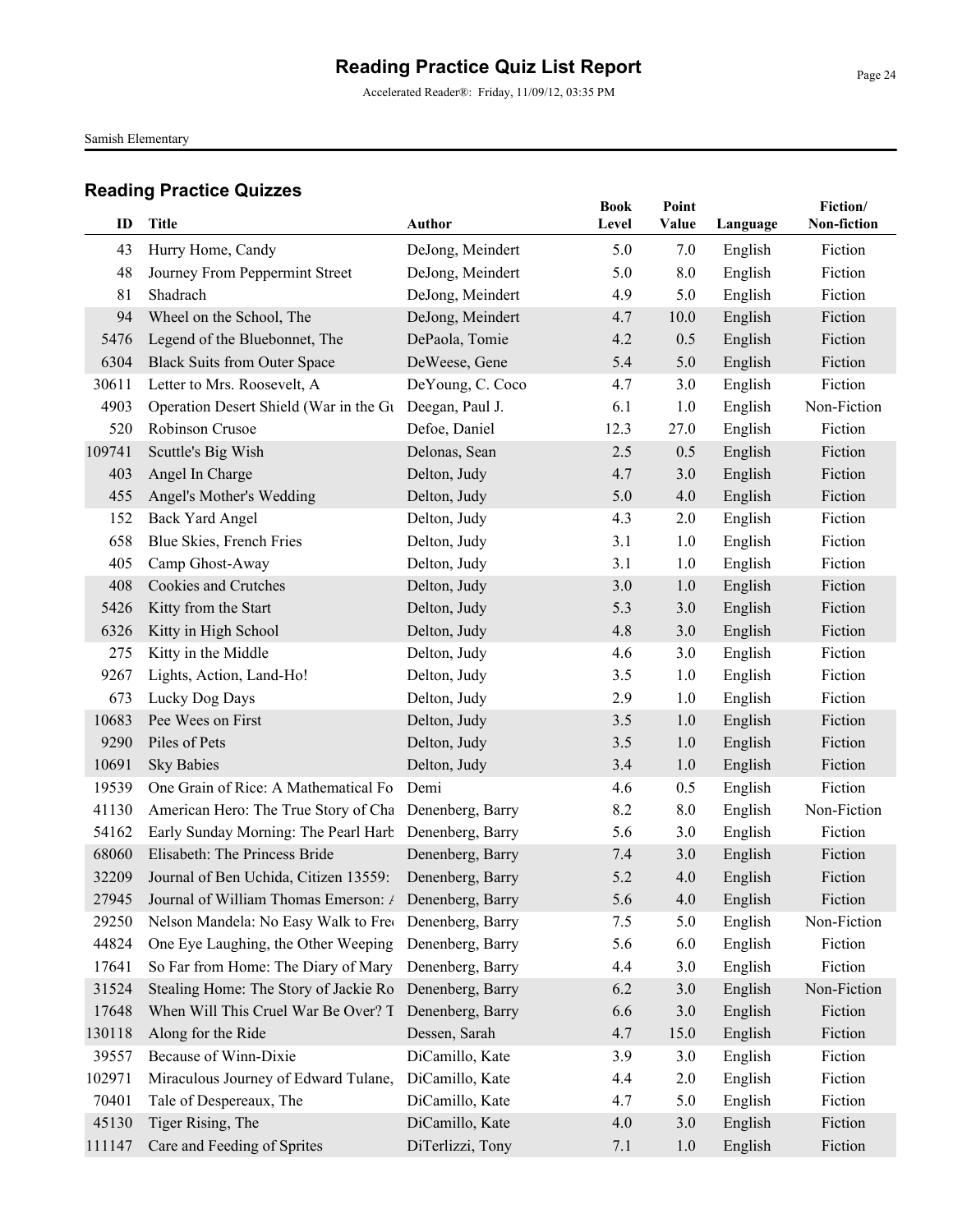Accelerated Reader®: Friday, 11/09/12, 03:35 PM

Samish Elementary

| ID     | Title                                    | Author                    | <b>Book</b><br>Level | Point<br>Value |          | Fiction/<br>Non-fiction |
|--------|------------------------------------------|---------------------------|----------------------|----------------|----------|-------------------------|
|        |                                          |                           |                      |                | Language |                         |
| 70127  | Field Guide, The                         | DiTerlizzi, Tony          | 4.2                  | 1.0            | English  | Fiction                 |
| 125592 | Giant Problem, A                         | DiTerlizzi, Tony          | 4.3                  | 2.0            | English  | Fiction                 |
| 77859  | Ironwood Tree, The                       | DiTerlizzi, Tony          | 4.3                  | 1.0            | English  | Fiction                 |
| 73555  | Lucinda's Secret                         | DiTerlizzi, Tony          | 3.9                  | 1.0            | English  | Fiction                 |
| 117965 | Nixie's Song, The                        | DiTerlizzi, Tony          | 4.2                  | 2.0            | English  | Fiction                 |
| 70129  | Seeing Stone, The                        | DiTerlizzi, Tony          | 4.0                  | 1.0            | English  | Fiction                 |
| 81843  | Wrath of Mulgarath, The                  | DiTerlizzi, Tony          | 4.4                  | 2.0            | English  | Fiction                 |
| 133243 | Wyrm King, The                           | DiTerlizzi, Tony          | 4.4                  | 3.0            | English  | Fiction                 |
| 53573  | <b>Oliver Twist</b>                      | Dickens/Mattern           | 4.8                  | 3.0            | English  | Fiction                 |
| 29335  | Kin: Mana's Story, The                   | Dickinson, Peter          | 4.6                  | 6.0            | English  | Fiction                 |
| 29334  | Kin: Po's Story, The                     | Dickinson, Peter          | 5.2                  | 6.0            | English  | Fiction                 |
| 56870  | Jeb Scarecrow's Pumpkin Patch            | Dillon, Jana              | 3.4                  | 0.5            | English  | Fiction                 |
| 73959  | Conch Bearer, The                        | Divakaruni, Chitra Banerj | 5.4                  | 10.0           | English  | Fiction                 |
| 5661   | Footprints Under the Window              | Dixon, Franklin W.        | 6.1                  | 5.0            | English  | Fiction                 |
| 5671   | Missing Chums, The                       | Dixon, Franklin W.        | 5.2                  | 5.0            | English  | Fiction                 |
| 6824   | Mystery of the Silver Star, The          | Dixon, Franklin W.        | 5.1                  | 4.0            | English  | Fiction                 |
| 6828   | Program for Destruction                  | Dixon, Franklin W.        | 5.1                  | 4.0            | English  | Fiction                 |
| 5683   | Secret of Skull Mountain, The            | Dixon, Franklin W.        | 5.6                  | 5.0            | English  | Fiction                 |
| 5684   | Secret of the Caves, The                 | Dixon, Franklin W.        | 5.2                  | 5.0            | English  | Fiction                 |
| 6836   | Sky Blue Frame, The                      | Dixon, Franklin W.        | 4.2                  | 4.0            | English  | Fiction                 |
| 6846   | <b>Tricky Business</b>                   | Dixon, Franklin W.        | 4.9                  | 4.0            | English  | Fiction                 |
| 5698   | What Happened at Midnight                | Dixon, Franklin W.        | 5.8                  | 5.0            | English  | Fiction                 |
| 5699   | While the Clock Ticked                   | Dixon, Franklin W.        | 5.7                  | 5.0            | English  | Fiction                 |
| 23606  | Schnitzel von Krumm Forget-Me-Not        | Dodd, Lynley              | 3.6                  | 0.5            | English  | Fiction                 |
| 508    | Hans Brinker, or The Silver Skates       | Dodge, Mary Mapes         | 8.2                  | 14.0           | English  | Fiction                 |
| 30549  | Hans Brinker (Great Illustrated Classic: | Dodge/Vogel               | 5.2                  | 3.0            | English  | Fiction                 |
| 107927 | Charlie Cook's Favorite Book             | Donaldson, Julia          | 3.5                  | 0.5            | English  | Fiction                 |
| 42387  | Gruffalo, The                            | Donaldson, Julia          | 2.3                  | 0.5            | English  | Fiction                 |
| 131128 | <b>Ruby Bridges</b>                      | Donaldson, Madeline       | 4.4                  | 0.5            | English  | Non-Fiction             |
|        | 7262 Dinosaur Garden                     | Donnelly, Liza            | 0.7                  | 0.5            | English  | Fiction                 |
| 29317  | Melanie Bluelake's Dream                 | Dorion, Betty             | 4.5                  | 6.0            | English  | Fiction                 |
| 11467  | Guests                                   | Dorris, Michael           | 5.2                  | 3.0            | English  | Fiction                 |
| 42154  | Get That Pest!                           | Douglas, Erin             | 1.0                  | 0.5            | English  | Fiction                 |
| 88484  | Chicken Boy                              | Dowell, Frances O'Roark   | 5.1                  | 5.0            | English  | Fiction                 |
| 7267   | Freddie's Spaghetti                      | Doyle, Charlotte          | 1.1                  | 0.5            | English  | Fiction                 |
| 30517  | Adventures of Sherlock Holmes (Great     | Doyle/Vogel               | 5.7                  | 3.0            | English  | Fiction                 |
| 6384   | Winter Holding Spring                    | Dragonwagon, Crescent     | 4.4                  | 1.0            | English  | Fiction                 |
| 91     | Twenty-One Balloons, The                 | DuBois, William Pene      | 6.8                  | 6.0            | English  | Fiction                 |
| 69274  | City of Ember, The                       | DuPrau, Jeanne            | 5.0                  | 9.0            | English  | Fiction                 |
| 125598 | Diamond of Darkhold, The                 | DuPrau, Jeanne            | 5.2                  | 10.0           | English  | Fiction                 |
| 80066  | People of Sparks, The                    | DuPrau, Jeanne            | 4.9                  | 11.0           | English  | Fiction                 |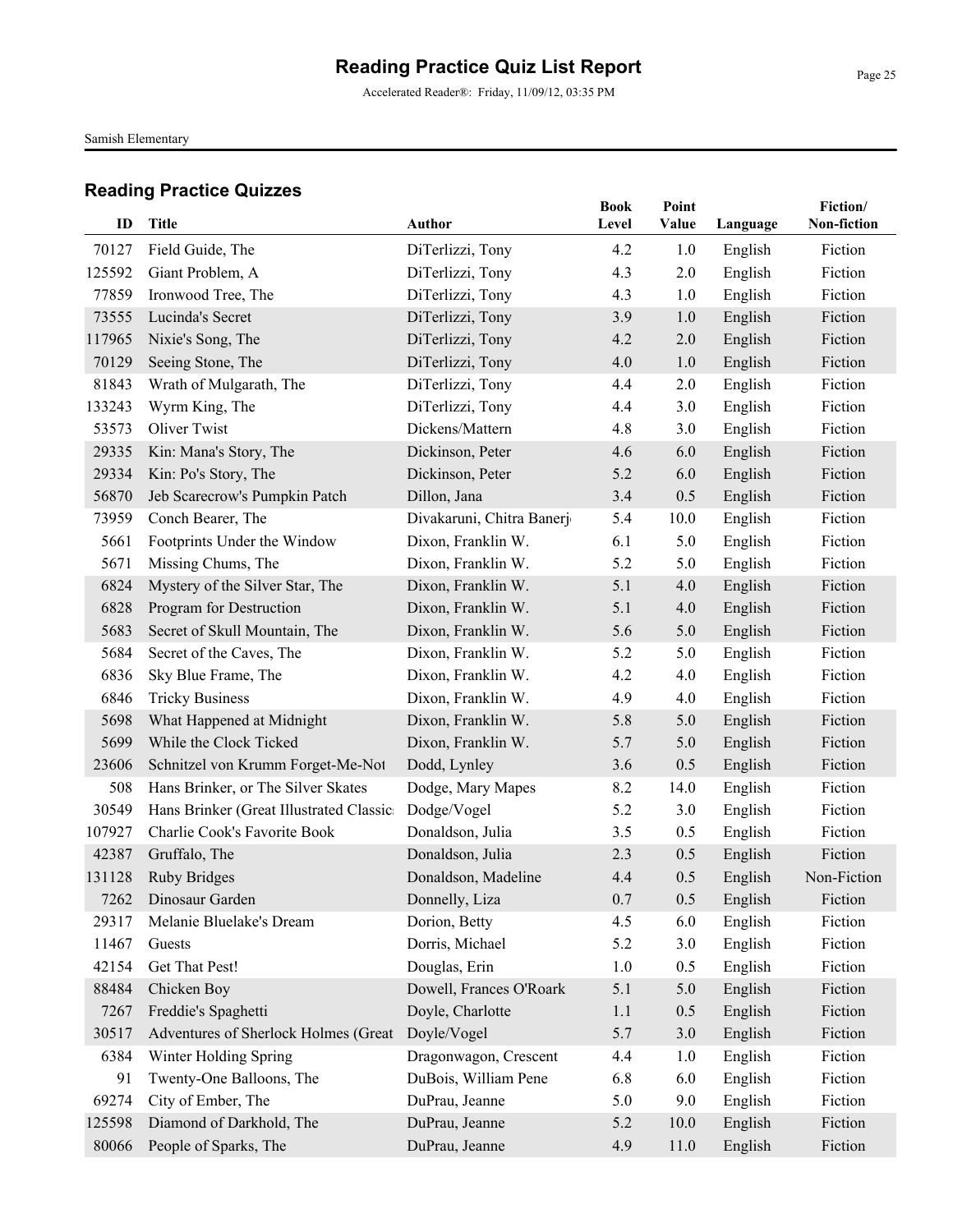Accelerated Reader®: Friday, 11/09/12, 03:35 PM

Samish Elementary

| ID            | <b>Title</b>                                                                 | <b>Author</b>                        | <b>Book</b><br>Level | Point<br>Value | Language | Fiction/<br>Non-fiction |
|---------------|------------------------------------------------------------------------------|--------------------------------------|----------------------|----------------|----------|-------------------------|
|               |                                                                              |                                      |                      |                |          |                         |
| 106652        | Prophet of Yonwood, The                                                      | DuPrau, Jeanne                       | 4.9                  | 9.0            | English  | Fiction<br>Fiction      |
| 7210          | Cave Boy                                                                     | Dubowski, Cathy                      | 1.2                  | 0.5            | English  |                         |
| 16322         | Story of Squanto: First Friend to the Pil                                    | Dubowski, Cathy East                 | 5.3                  | 2.0            | English  | Non-Fiction             |
| 7392<br>29322 | Pretty Good Magic                                                            | Dubowski, Cathy/Mark<br>Dueck, Adele | 2.4<br>4.6           | 0.5<br>4.0     | English  | Fiction<br>Fiction      |
| 29330         | Anywhere But Here                                                            |                                      |                      | 4.0            | English  | Fiction                 |
| 32079         | Amelina Carrett: Bayou Grand Coeur, 1<br>Swamp: Bayou Teche, Louisiana, 1851 | Duey, Kathleen                       | 5.5<br>5.2           |                | English  | Fiction                 |
|               |                                                                              | Duey/Bale                            |                      | 4.0            | English  |                         |
| 31162         | Cody Unplugged                                                               | Duffey, Betsy                        | 3.7                  | 1.0            | English  | Fiction                 |
| 30558         | Three Musketeers (Great Illustrated Cla Dumas/Vogel                          |                                      | 5.1                  | 2.0            | English  | Fiction                 |
| 30531         | Count of Monte Cristo (Great Illustrate Dumas/Yamamoto                       |                                      | 5.6                  | 3.0            | English  | Fiction                 |
| 5269          | Gift of Magic, A                                                             | Duncan, Lois                         | 6.0                  | 7.0            | English  | Fiction                 |
| 5074          | Locked in Time                                                               | Duncan, Lois                         | 6.5                  | 10.0           | English  | Fiction                 |
| 5283          | Ransom                                                                       | Duncan, Lois                         | 4.9                  | 7.0            | English  | Fiction                 |
| 20273         | John Muir: Young Naturalist                                                  | Dunham, Montrew                      | 6.0                  | 4.0            | English  | Non-Fiction             |
| 13708         | Langston Hughes: Young Black Poet                                            | Dunham, Montrew                      | 6.1                  | 4.0            | English  | Non-Fiction             |
| 13709         | Mahalia Jackson: Young Gospel Singer                                         | Dunham, Montrew                      | 6.0                  | 4.0            | English  | Non-Fiction             |
| 13710         | Margaret Bourke-White: Young Photos Dunham, Montrew                          |                                      | 6.1                  | 4.0            | English  | Non-Fiction             |
| 19831         | Neil Armstrong: Young Flyer                                                  | Dunham, Montrew                      | 5.7                  | 4.0            | English  | Non-Fiction             |
| 16963         | Roberto Clemente: Young Ball Player                                          | Dunham, Montrew                      | 5.4                  | 4.0            | English  | Non-Fiction             |
| 45127         | Ronald Reagan: Young Leader                                                  | Dunham, Montrew                      | 6.4                  | 4.0            | English  | Fiction                 |
| 20661         | Thurgood Marshall: Young Justice                                             | Dunham, Montrew                      | 5.8                  | 4.0            | English  | Non-Fiction             |
| 5070          | House on the Hill, The                                                       | Dunlop, Eileen                       | 6.2                  | 8.0            | English  | Fiction                 |
| 45122         | Jackie Robinson: Young Sports Trailbla                                       | Dunn, Herb                           | 5.2                  | 3.0            | English  | Fiction                 |
| 32583         | Joe DiMaggio: Young Sports Hero                                              | Dunn, Herb                           | 4.8                  | 3.0            | English  | Fiction                 |
| 7281          | Little Rabbit, The                                                           | Dunn, Judy                           | 3.7                  | 0.5            | English  | Fiction                 |
| 105555        | Cha-Cha Chimps                                                               | Durango, Julia                       | 2.4                  | 0.5            | English  | Fiction                 |
| 32210         | Journal of Sean Sullivan: A Transcontin Durbin, William                      |                                      | 5.9                  | 5.0            | English  | Fiction                 |
| 43686         | Slinky, Scaly Snakes                                                         | Dussling, Jennifer                   | 2.9                  | 0.5            | English  | Non-Fiction             |
| 25906         | Jack London: A Biography                                                     | Dyer, Daniel                         | 7.8                  | 8.0            | English  | Non-Fiction             |
| 365           | Halfback Tough                                                               | Dygard, Thomas J.                    | 5.1                  | $7.0\,$        | English  | Fiction                 |
| 471           | Half Magic                                                                   | Eager, Edward                        | 5.0                  | 5.0            | English  | Fiction                 |
| 105801        | Patch                                                                        | Earhart, Kristin                     | 2.6                  | 0.5            | English  | Fiction                 |
| 5456          | Are You My Mother?                                                           | Eastman, P.D.                        | 1.6                  | 0.5            | English  | Fiction                 |
| 45962         | Go, Dog. Go!                                                                 | Eastman, P.D.                        | 1.2                  | 0.5            | English  | Fiction                 |
| 47824         | Sam and the Firefly                                                          | Eastman, P.D.                        | 1.7                  | 0.5            | English  | Fiction                 |
| 88049         | Fred and Ted Go Camping                                                      | Eastman, Peter                       | 1.2                  | 0.5            | English  | Fiction                 |
| 58692         | Trouble at Betts Pets                                                        | Easton, Kelly                        | 4.0                  | 3.0            | English  | Fiction                 |
| 119           | Incident at Hawk's Hill                                                      | Eckert, Allan                        | 7.2                  | 9.0            | English  | Fiction                 |
| 56            | Matchlock Gun, The                                                           | Edmonds, Walter D.                   | 5.1                  | 1.0            | English  | Fiction                 |
| 83385         | Papa's Latkes                                                                | Edwards, Michelle                    | 3.2                  | 0.5            | English  | Fiction                 |
| 7216          | Five Silly Fishermen                                                         | Edwards, Roberta                     | 1.5                  | 0.5            | English  | Fiction                 |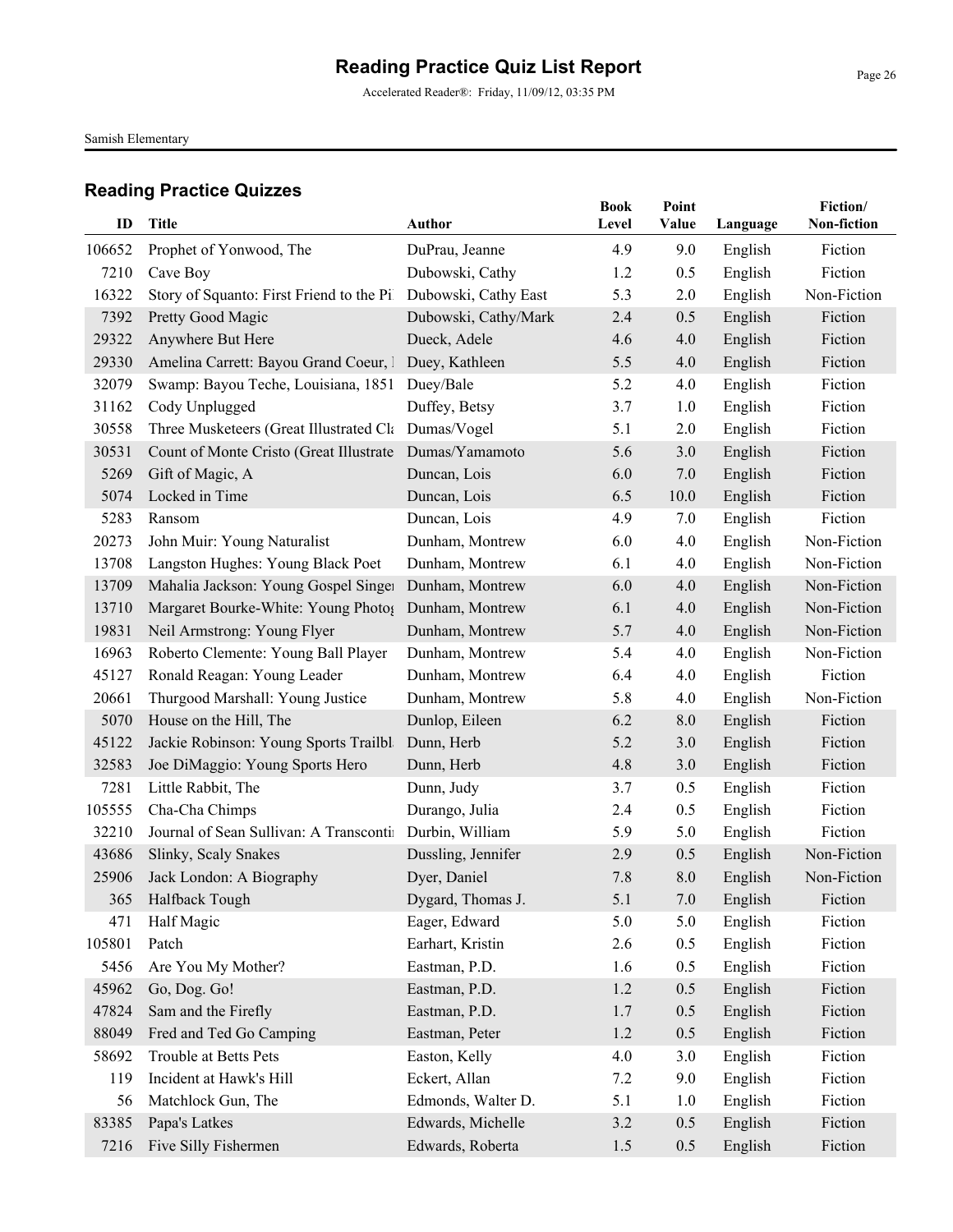Accelerated Reader®: Friday, 11/09/12, 03:35 PM

Samish Elementary

| ID     | <b>Title</b>                          | <b>Author</b>            | <b>Book</b><br>Level | Point<br>Value | Language | Fiction/<br>Non-fiction |
|--------|---------------------------------------|--------------------------|----------------------|----------------|----------|-------------------------|
|        |                                       |                          |                      |                |          |                         |
| 14750  | Snowballs                             | Ehlert, Lois             | 1.3                  | 0.5            | English  | Fiction                 |
| 7359   | Buck-Buck the Chicken                 | Ehrlich, Amy             | 2.9                  | 0.5            | English  | Fiction                 |
| 224    | Gone-Away Lake                        | Enright, Elizabeth       | 5.3                  | 7.0            | English  | Fiction                 |
| 88     | Thimble Summer                        | Enright, Elizabeth       | 5.7                  | 5.0            | English  | Fiction                 |
| 36398  | Birchbark House, The                  | Erdrich, Louise          | 6.1                  | 7.0            | English  | Fiction                 |
| 10656  | Case of the Double Bumblebee Sting, 7 | Erickson, John R.        | 4.8                  | 3.0            | English  | Fiction                 |
| 10657  | Case of the Midnight Rustler, The     | Erickson, John R.        | 5.5                  | 3.0            | English  | Fiction                 |
| 10658  | Case of the Vampire Cat, The          | Erickson, John R.        | 5.0                  | 3.0            | English  | Fiction                 |
| 6471   | Lost in the Blinded Blizzard          | Erickson, John R.        | 4.9                  | 3.0            | English  | Fiction                 |
| 10677  | <b>Moonlight Madness</b>              | Erickson, John R.        | 4.5                  | 3.0            | English  | Fiction                 |
| 10684  | Phantom in the Mirror, The            | Erickson, John R.        | 5.1                  | 3.0            | English  | Fiction                 |
| 110321 | Gingerbread Girl, The                 | Ernst, Lisa Campbell     | 4.4                  | 0.5            | English  | Fiction                 |
| 43489  | Goldilocks Returns                    | Ernst, Lisa Campbell     | 3.8                  | 0.5            | English  | Fiction                 |
| 5497   | When Bluebell Sang                    | Ernst, Lisa Campbell     | 3.5                  | 0.5            | English  | Fiction                 |
| 136100 | Mockingbird                           | Erskine, Kathryn         | 3.6                  | 5.0            | English  | Fiction                 |
| 6365   | Great Northern Diver: The Loon        | Esbensen, Barbara Juster | 5.2                  | 0.5            | English  | Non-Fiction             |
| 31     | Ginger Pye                            | Estes, Eleanor           | 6.0                  | 9.0            | English  | Fiction                 |
| 42     | Hundred Dresses, The                  | Estes, Eleanor           | 5.4                  | 1.0            | English  | Fiction                 |
| 57     | Middle Moffat, The                    | Estes, Eleanor           | 4.6                  | 6.0            | English  | Fiction                 |
| 61     | Moffats, The                          | Estes, Eleanor           | 5.2                  | 6.0            | English  | Fiction                 |
| 402    | Aliens for Breakfast                  | Etra, Jonathan           | 3.2                  | 1.0            | English  | Fiction                 |
| 54237  | Bus of Our Own, A                     | Evans, Freddi Williams   | 3.4                  | 0.5            | English  | Fiction                 |
| 24970  | Christmas Candle, The                 | Evans, Richard Paul      | 3.8                  | 0.5            | English  | Fiction                 |
| 44768  | Spyglass, The                         | Evans, Richard Paul      | 4.4                  | 0.5            | English  | Fiction                 |
| 17759  | Black Stallion's Steeplechaser, The   | Farley, Steven           | 4.9                  | 5.0            | English  | Fiction                 |
| 18756  | Black Stallion and Flame, The         | Farley, Walter           | 6.4                  | 6.0            | English  | Fiction                 |
| 10556  | Black Stallion and Satan, The         | Farley, Walter           | 5.4                  | 7.0            | English  | Fiction                 |
| 10557  | Black Stallion and the Girl, The      | Farley, Walter           | 6.0                  | 8.0            | English  | Fiction                 |
| 10555  | Black Stallion Legend, The            | Farley, Walter           | 6.3                  | 7.0            | English  | Fiction                 |
|        | 56002 Black Stallion Mystery, The     | Farley, Walter           | 5.5                  | 8.0            | English  | Fiction                 |
| 601    | Black Stallion Returns, The           | Farley, Walter           | 6.1                  | 8.0            | English  | Fiction                 |
| 65965  | Black Stallion Revolts, The           | Farley, Walter           | 5.3                  | 10.0           | English  | Fiction                 |
| 10558  | Black Stallion's Blood Bay Colt, The  | Farley, Walter           | 6.0                  | 12.0           | English  | Fiction                 |
| 45889  | Black Stallion's Courage, The         | Farley, Walter           | 5.8                  | 9.0            | English  | Fiction                 |
| 65966  | Black Stallion's Filly, The           | Farley, Walter           | 5.8                  | 10.0           | English  | Fiction                 |
| 11591  | Black Stallion's Ghost, The           | Farley, Walter           | 6.6                  | 7.0            | English  | Fiction                 |
| 112888 | Black Stallion's Sulky Colt, The      | Farley, Walter           | 5.2                  | 8.0            | English  | Fiction                 |
| 105    | Black Stallion, The                   | Farley, Walter           | 5.2                  | 7.0            | English  | Fiction                 |
| 10579  | Island Stallion, The                  | Farley, Walter           | 5.8                  | 8.0            | English  | Fiction                 |
| 10594  | Son of the Black Stallion             | Farley, Walter           | 6.1                  | 11.0           | English  | Fiction                 |
| 10600  | Young Black Stallion, The             | Farley, Walter/Steven    | 6.7                  | 6.0            | English  | Fiction                 |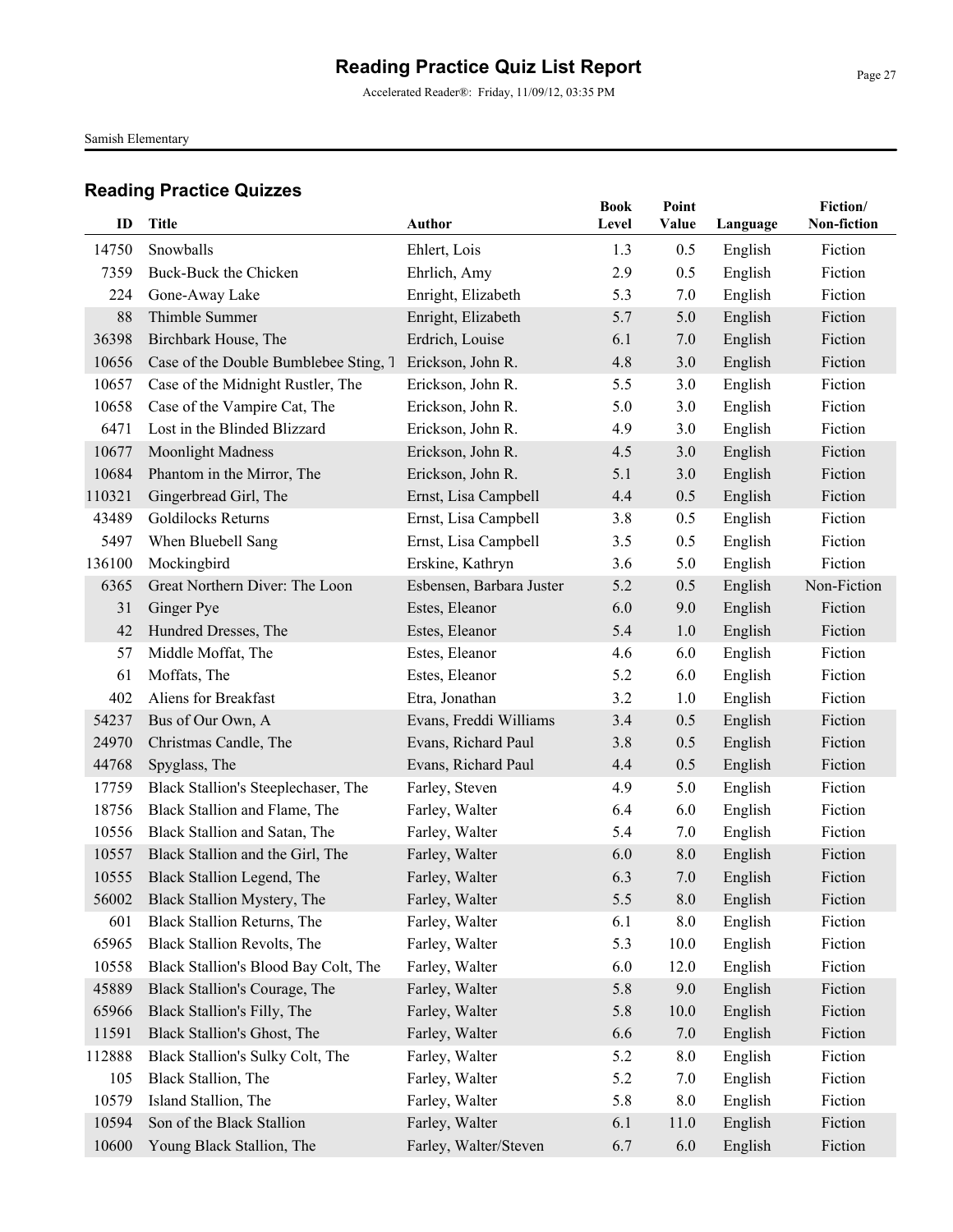Accelerated Reader®: Friday, 11/09/12, 03:35 PM

Samish Elementary

| ID     | <b>Title</b>                           | <b>Author</b>       | <b>Book</b><br>Level | Point<br>Value |          | Fiction/<br>Non-fiction |
|--------|----------------------------------------|---------------------|----------------------|----------------|----------|-------------------------|
|        |                                        |                     |                      |                | Language |                         |
| 11713  | Ear, the Eye, and the Arm, The         | Farmer, Nancy       | 4.7                  | 12.0           | English  | Fiction                 |
| 81202  | Sea of Trolls, The                     | Farmer, Nancy       | 4.7                  | 16.0           | English  | Fiction                 |
| 125742 | Ignatius MacFarland: Frequenaut!       | Feig, Paul          | 5.9                  | 11.0           | English  | Fiction                 |
| 121613 | Gollywhopper Games, The                | Feldman, Jody       | 3.9                  | 6.0            | English  | Fiction                 |
| 6341   | Randall's Wall                         | Fenner, Carol       | 4.6                  | 2.0            | English  | Fiction                 |
| 189    | Skates of Uncle Richard, The           | Fenner, Carol       | 4.3                  | 1.0            | English  | Fiction                 |
| 6356   | Cricket and the Crackerbox Kid         | Ferguson, Alane     | 4.1                  | 4.0            | English  | Fiction                 |
| 59690  | American Flag, The                     | Ferry, Joseph       | 7.6                  | 1.0            | English  | Non-Fiction             |
| 5004   | Calico Bush                            | Field, Rachel       | 6.2                  | 9.0            | English  | Fiction                 |
| 38     | Hitty: Her First Hundred Years         | Field, Rachel       | 7.1                  | 11.0           | English  | Fiction                 |
| 11144  | Zlata's Diary                          | Filipovic, Zlata    | 4.3                  | 5.0            | English  | Non-Fiction             |
| 59434  | Miss Malarkey Doesn't Live in Room 1   | Finchler, Judy      | 2.4                  | 0.5            | English  | Fiction                 |
| 108445 | Miss Malarkey Leaves No Reader Behi    | Finchler, Judy      | 3.3                  | 0.5            | English  | Fiction                 |
| 59570  | <b>Testing Miss Malarkey</b>           | Finchler, Judy      | 3.6                  | 0.5            | English  | Fiction                 |
| 5031   | My War With Goggle-Eyes                | Fine, Anne          | 5.0                  | 6.0            | English  | Fiction                 |
| 124456 | Return of the Killer Cat, The          | Fine, Anne          | 3.2                  | 0.5            | English  | Fiction                 |
| 134835 | Incarceron                             | Fisher, Catherine   | 4.6                  | 14.0           | English  | Fiction                 |
| 92     | <b>Understood Betsy</b>                | Fisher, Dorothy     | 5.9                  | 8.0            | English  | Fiction                 |
| 115    | Great Brain, The                       | Fitzgerald, John    | 5.2                  | 7.0            | English  | Fiction                 |
| 375    | More Adventures of the Great Brain     | Fitzgerald, John    | 5.2                  | 6.0            | English  | Fiction                 |
| 469    | Great Brain at the Academy, The        | Fitzgerald, John D. | 5.8                  | 6.0            | English  | Fiction                 |
| 226    | Harriet the Spy                        | Fitzhugh, Louise    | 4.5                  | 8.0            | English  | Fiction                 |
| 5492   | Story about Ping, The                  | Flack, Marjorie     | 4.3                  | 0.5            | English  | Fiction                 |
| 121443 | Battle for Skandia, The                | Flanagan, John      | 6.7                  | 14.0           | English  | Fiction                 |
| 106349 | Burning Bridge, The                    | Flanagan, John      | 6.3                  | 12.0           | English  | Fiction                 |
| 135070 | Erak's Ransom                          | Flanagan, John      | 6.1                  | 17.0           | English  | Fiction                 |
| 140347 | Halt's Peril                           | Flanagan, John      | 5.8                  | 17.0           | English  | Fiction                 |
| 115275 | Icebound Land, The                     | Flanagan, John      | 6.8                  | 13.0           | English  | Fiction                 |
| 137507 | Kings of Clonmel, The                  | Flanagan, John      | 6.1                  | 16.0           | English  | Fiction                 |
|        | 89662 Ruins of Gorlan, The             | Flanagan, John      | $7.0\,$              | 12.0           | English  | Fiction                 |
| 131926 | Siege of Macindaw, The                 | Flanagan, John      | 6.2                  | 13.0           | English  | Fiction                 |
| 126579 | Sorcerer of the North, The             | Flanagan, John      | 6.1                  | 13.0           | English  | Fiction                 |
| 8455   | <b>Bull Run</b>                        | Fleischman, Paul    | 5.3                  | 2.0            | English  | Fiction                 |
| 29941  | Weslandia                              | Fleischman, Paul    | 4.8                  | 0.5            | English  | Fiction                 |
| 29532  | <b>Bandit's Moon</b>                   | Fleischman, Sid     | 4.2                  | 3.0            | English  | Fiction                 |
| 85481  | Giant Rat of Sumatra: Or Pirates Galor | Fleischman, Sid     | 4.5                  | 4.0            | English  | Fiction                 |
| 6321   | Jim Ugly                               | Fleischman, Sid     | 4.3                  | 3.0            | English  | Fiction                 |
| 6372   | Midnight Horse, The                    | Fleischman, Sid     | 4.2                  | 1.0            | English  | Fiction                 |
| 146    | Whipping Boy, The                      | Fleischman, Sid     | 3.9                  | 2.0            | English  | Fiction                 |
| 77834  | Gator Gumbo                            | Fleming, Candace    | 2.8                  | 0.5            | English  | Fiction                 |
| 52574  | Muncha! Muncha! Muncha!                | Fleming, Candace    | 2.4                  | 0.5            | English  | Fiction                 |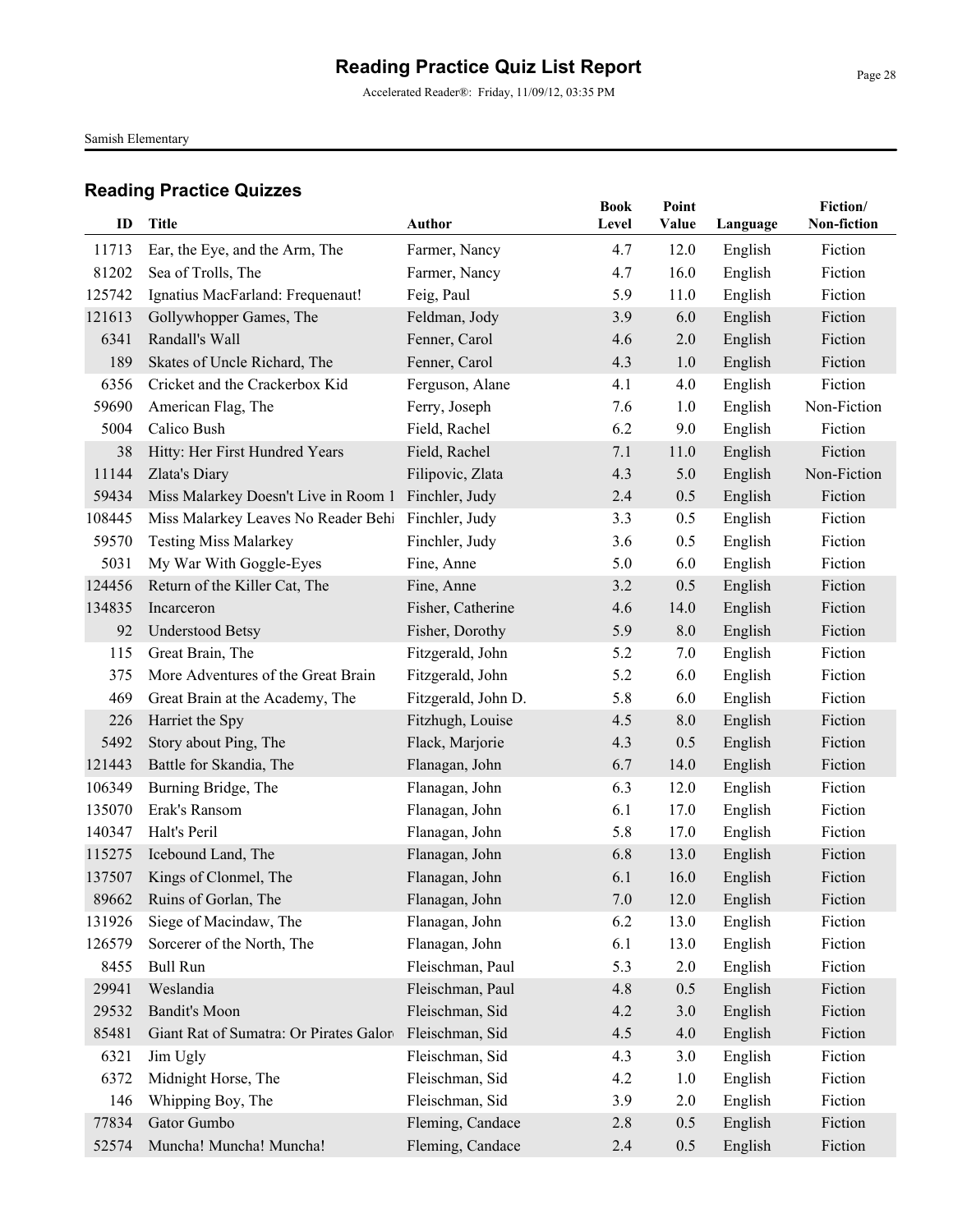Accelerated Reader®: Friday, 11/09/12, 03:35 PM

Samish Elementary

| ID     | <b>Title</b>                                             | Author                  | <b>Book</b><br>Level | Point<br>Value | Language | Fiction/<br>Non-fiction |
|--------|----------------------------------------------------------|-------------------------|----------------------|----------------|----------|-------------------------|
| 681    | Patchwork Quilt, The                                     | Flournoy, Valerie       | 3.7                  | 0.5            | English  | Fiction                 |
| 43681  | Rabbit and Turtle Go to School                           | Floyd, Lucy             | 0.7                  | 0.5            | English  | Fiction                 |
| 47     | Johnny Tremain                                           | Forbes, Esther          | 5.9                  | 13.0           | English  | Fiction                 |
| 155    | Bella Arabella                                           | Fosburgh, Liza          | 4.4                  | 4.0            | English  | Fiction                 |
| 32834  | Can You See the Wind?                                    | Fowler, Allan           | 3.1                  | 0.5            | English  | Non-Fiction             |
| 78560  | Eager                                                    | Fox, Helen              | 5.0                  | 9.0            | English  | Fiction                 |
| 22137  | Koala Lou                                                | Fox, Mem                | 3.2                  | 0.5            | English  | Fiction                 |
| 6498   | Possum Magic                                             | Fox, Mem                | 3.0                  | 0.5            | English  | Fiction                 |
| 14447  | Wombat Divine                                            | Fox, Mem                | 2.2                  | 0.5            | English  | Fiction                 |
| 374    | Moonlight Man, The                                       | Fox, Paula              | 5.1                  | 6.0            | English  | Fiction                 |
| 241    | One-Eyed Cat                                             | Fox, Paula              | 5.4                  | 7.0            | English  | Fiction                 |
| 82     | Slave Dancer, The                                        | Fox, Paula              | 6.0                  | 6.0            | English  | Fiction                 |
| 63725  | Signers: The 56 StoriesDeclaration of                    | Fradin, Dennis Brindell | 7.7                  | 3.0            | English  | Non-Fiction             |
| 43698  | Why the Frog Has Big Eyes                                | Franco, Betsy           | 0.9                  | 0.5            | English  | Fiction                 |
| 118066 | Brendan Buckley's Universe and Every Frazier, Sundee T.  |                         | 4.0                  | 6.0            | English  | Fiction                 |
| 18468  | Children of the Wild West                                | Freedman, Russell       | 6.9                  | 2.0            | English  | Non-Fiction             |
| 8464   | Eleanor Roosevelt: A Life of Discovery Freedman, Russell |                         | 7.8                  | 6.0            | English  | Non-Fiction             |
| 6982   | Franklin Delano Roosevelt                                | Freedman, Russell       | 8.1                  | 6.0            | English  | Non-Fiction             |
| 238    | Lincoln: A Photobiography                                | Freedman, Russell       | 7.7                  | 5.0            | English  | Non-Fiction             |
| 78566  | Voice That Challenged a Nation: M. A1 Freedman, Russell  |                         | 8.2                  | 3.0            | English  | Non-Fiction             |
| 5913   | Wright Brothers: How They Invented tl Freedman, Russell  |                         | 7.7                  | 4.0            | English  | Non-Fiction             |
| 5464   | Corduroy                                                 | Freeman, Don            | 3.5                  | 0.5            | English  | Fiction                 |
| 36489  | Fourth Grade Weirdo                                      | Freeman, Martha         | 4.0                  | 3.0            | English  | Fiction                 |
| 18605  | Christmas Star Called Hannah, A                          | French, Vivian          | 2.8                  | 0.5            | English  | Fiction                 |
| 20280  | Mutt in the Iron Muzzle, The                             | Friedman, Michael Jan   | 4.5                  | 4.0            | English  | Fiction                 |
| 32722  | Janey's Girl                                             | Friesen, Gayle          | 4.0                  | 6.0            | English  | Fiction                 |
| 812    | John F. Kennedy: America's Youngest                      | Frisbee, Lucy Post      | 5.4                  | 4.0            | English  | Fiction                 |
| 5402   | And Then What Happened, Paul Rever                       | Fritz, Jean             | 5.3                  | 1.0            | English  | Non-Fiction             |
| 6606   | Bully for You, Teddy Roosevelt!                          | Fritz, Jean             | 6.8                  | 4.0            | English  | Non-Fiction             |
| 158    | Cabin Faced West, The                                    | Fritz, Jean             | 5.1                  | 3.0            | English  | Fiction                 |
| 5405   | Can't You Make Them Behave, King G                       | Fritz, Jean             | 5.6                  | 1.0            | English  | Non-Fiction             |
| 6460   | Double Life of Pocahontas, The                           | Fritz, Jean             | 5.9                  | 4.0            | English  | Non-Fiction             |
| 5418   | George Washington's Breakfast                            | Fritz, Jean             | 4.1                  | 0.5            | English  | Fiction                 |
| 6021   | Great Little Madison, The                                | Fritz, Jean             | 7.7                  | 6.0            | English  | Non-Fiction             |
| 118    | Homesick, My Own Story                                   | Fritz, Jean             | 5.1                  | 6.0            | English  | Non-Fiction             |
| 8423   | Just a Few Words, Mr. Lincoln                            | Fritz, Jean             | 2.9                  | 0.5            | English  | Non-Fiction             |
| 6330   | Make Way for Sam Houston                                 | Fritz, Jean             | 7.0                  | 4.0            | English  | Non-Fiction             |
| 5439   | Shh! We're Writing the Constitution                      | Fritz, Jean             | 7.1                  | 1.0            | English  | Non-Fiction             |
| 5445   | What's the Big Idea, Ben Franklin?                       | Fritz, Jean             | 5.5                  | 1.0            | English  | Non-Fiction             |
| 5446   | Where do you Think You're GoingCc Fritz, Jean            |                         | 5.8                  | 2.0            | English  | Non-Fiction             |
| 5447   | Where Was Patrick Henry on the 29th (Fritz, Jean         |                         | 5.9                  | 1.0            | English  | Non-Fiction             |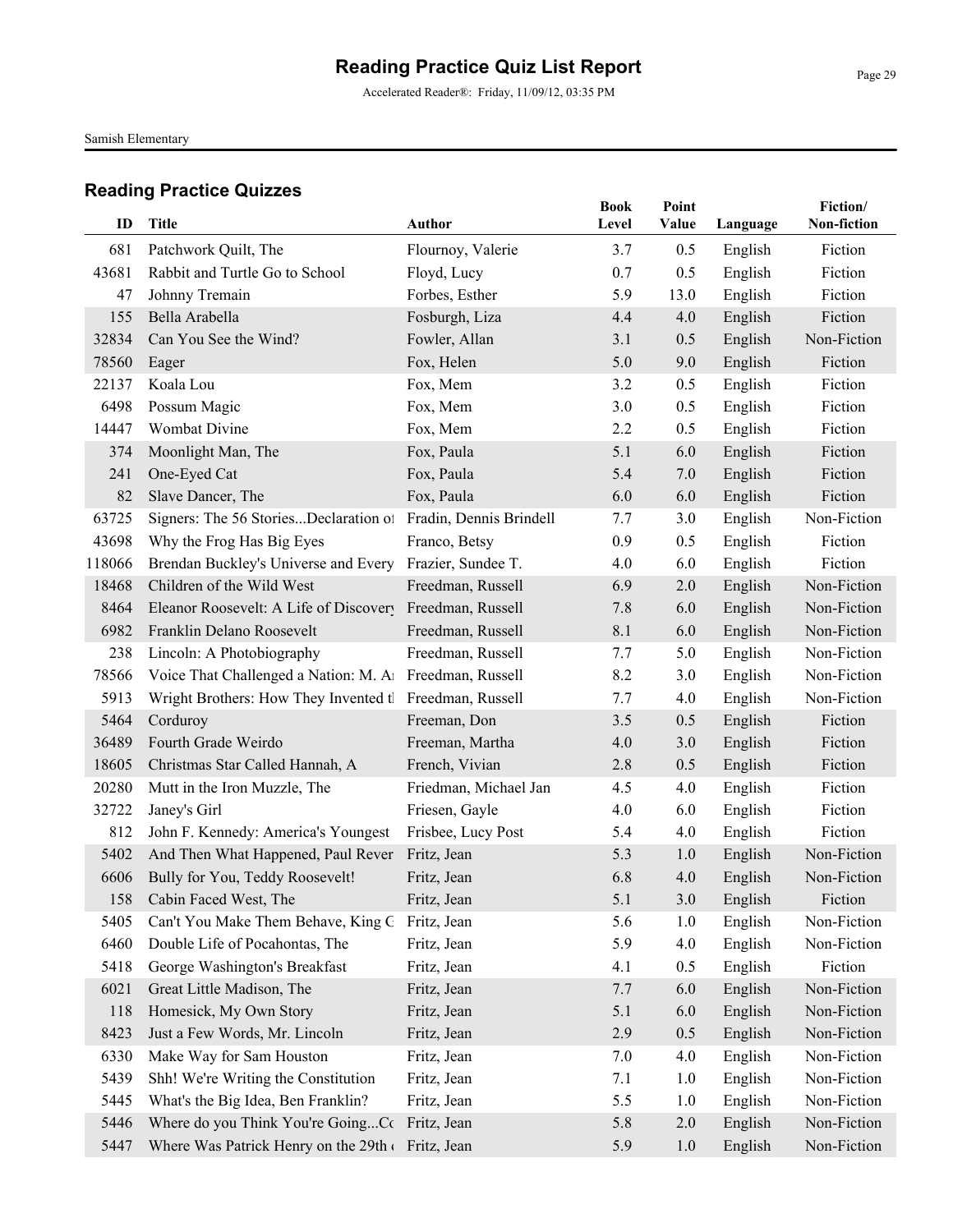Accelerated Reader®: Friday, 11/09/12, 03:35 PM

Samish Elementary

| ID     | <b>Title</b>                           | <b>Author</b>           | <b>Book</b><br>Level | Point<br>Value | Language | Fiction/<br>Non-fiction |
|--------|----------------------------------------|-------------------------|----------------------|----------------|----------|-------------------------|
|        |                                        |                         |                      |                |          |                         |
| 20233  | Who's That Stepping on Plymouth Roc    | Fritz, Jean             | 5.0                  | 0.5            | English  | Non-Fiction             |
| 5448   | Why Don't You Get a Horse, Sam Adai    | Fritz, Jean             | 5.7                  | 0.5            | English  | Non-Fiction             |
| 5449   | Will You Sign Here, John Hancock?      | Fritz, Jean             | 5.8                  | 1.0            | English  | Non-Fiction             |
| 14853  | You Want Women to Vote, Lizzie Stan    | Fritz, Jean             | 6.4                  | 3.0            | English  | Non-Fiction             |
| 123490 | Diamond Willow                         | Frost, Helen            | 4.3                  | 2.0            | English  | Fiction                 |
| 82162  | Dragon Rider                           | Funke, Cornelia         | 4.9                  | 16.0           | English  | Fiction                 |
| 77013  | Igraine the Brave                      | Funke, Cornelia         | 5.6                  | 7.0            | English  | Fiction                 |
| 125633 | Inkdeath                               | Funke, Cornelia         | 5.4                  | 29.0           | English  | Fiction                 |
| 71683  | Inkheart                               | Funke, Cornelia         | 5.4                  | 23.0           | English  | Fiction                 |
| 100861 | Inkspell                               | Funke, Cornelia         | 5.6                  | 29.0           | English  | Fiction                 |
| 63446  | Thief Lord, The                        | Funke/Latsch            | 4.8                  | 13.0           | English  | Fiction                 |
| 58677  | Darby                                  | Fuqua, Jonathon Scott   | 4.8                  | 7.0            | English  | Fiction                 |
| 7221   | Hattie Rabbit                          | Gackenbach, Dick        | 2.5                  | 0.5            | English  | Fiction                 |
| 60645  | Coraline                               | Gaiman, Neil            | 5.1                  | 5.0            | English  | Fiction                 |
| 125535 | Graveyard Book, The                    | Gaiman, Neil            | 5.1                  | 10.0           | English  | Fiction                 |
| 41871  | Pooh's Honey Tree                      | Gaines, Isabel          | 2.0                  | 0.5            | English  | Fiction                 |
| 47015  | Hernando de Soto and the Exploration   | Gallagher, Jim          | 6.2                  | 1.0            | English  | Non-Fiction             |
| 15187  | Arabian Horses (Horses)                | Gammie, Janet L.        | 4.0                  | 0.5            | English  | Non-Fiction             |
| 15189  | Palomino Horses (Horses)               | Gammie, Janet L.        | 3.7                  | 0.5            | English  | Non-Fiction             |
| 15190  | Pinto Horses (Horses)                  | Gammie, Janet L.        | 3.8                  | 0.5            | English  | Non-Fiction             |
| 15191  | Shetland Ponies (Horses)               | Gammie, Janet L.        | 3.9                  | 0.5            | English  | Non-Fiction             |
| 486    | My Father's Dragon                     | Gannett, Ruth Stiles    | 5.6                  | 1.0            | English  | Fiction                 |
| 146010 | Dead End in Norvelt                    | Gantos, Jack            | 5.7                  | 12.0           | English  | Fiction                 |
| 45124  | Joey Pigza Loses Control               | Gantos, Jack            | 4.9                  | 7.0            | English  | Fiction                 |
| 29525  | Joey Pigza Swallowed the Key           | Gantos, Jack            | 4.9                  | 5.0            | English  | Fiction                 |
| 58778  | Practice Makes Perfect for Rotten Ralp | Gantos, Jack            | 3.0                  | 0.5            | English  | Fiction                 |
| 63671  | What Would Joey Do?                    | Gantos, Jack            | 5.1                  | 8.0            | English  | Fiction                 |
| 293    | <b>Stone Fox</b>                       | Gardiner, John Reynolds | 4.0                  | 1.0            | English  | Fiction                 |
| 196    | <b>Top Secret</b>                      | Gardiner, John Reynolds | 4.0                  | 2.0            | English  | Fiction                 |
|        | 5065 December Rose, The                | Garfield, Leon          | 6.3                  | 9.0            | English  | Fiction                 |
| 25891  | Line in the Sand: The Alamo Diary of I | Garland, Sherry         | 5.6                  | 6.0            | English  | Fiction                 |
| 7159   | Lotus Seed, The                        | Garland, Sherry         | 4.0                  | 0.5            | English  | Fiction                 |
| 50168  | Valley of the Moon: The Diary of Mari  | Garland, Sherry         | 6.2                  | 6.0            | English  | Fiction                 |
| 10699  | Why Ducks Sleep on One Leg             | Garland, Sherry         | 4.1                  | 0.5            | English  | Fiction                 |
| 362    | Eternal Spring of Mr. Ito, The         | Garrigue, Shelia        | 4.2                  | 5.0            | English  | Fiction                 |
| 5903   | <b>Family Pictures</b>                 | Garza, Carmen Lomas     | 4.3                  | 0.5            | English  | Fiction                 |
| 9      | <b>Blue Willow</b>                     | Gates, Doris            | 6.5                  | 6.0            | English  | Fiction                 |
| 7250   | Why Can't I Fly?                       | Gelman, Rita            | 1.6                  | 0.5            | English  | Fiction                 |
| 2114   | Frightful's Mountain                   | George, Jean Craighead  | 4.7                  | 8.0            | English  | Fiction                 |
| 11720  | Julie                                  | George, Jean Craighead  | 5.0                  | 6.0            | English  | Fiction                 |
| 49     | Julie of the Wolves                    | George, Jean Craighead  | 5.8                  | 6.0            | English  | Fiction                 |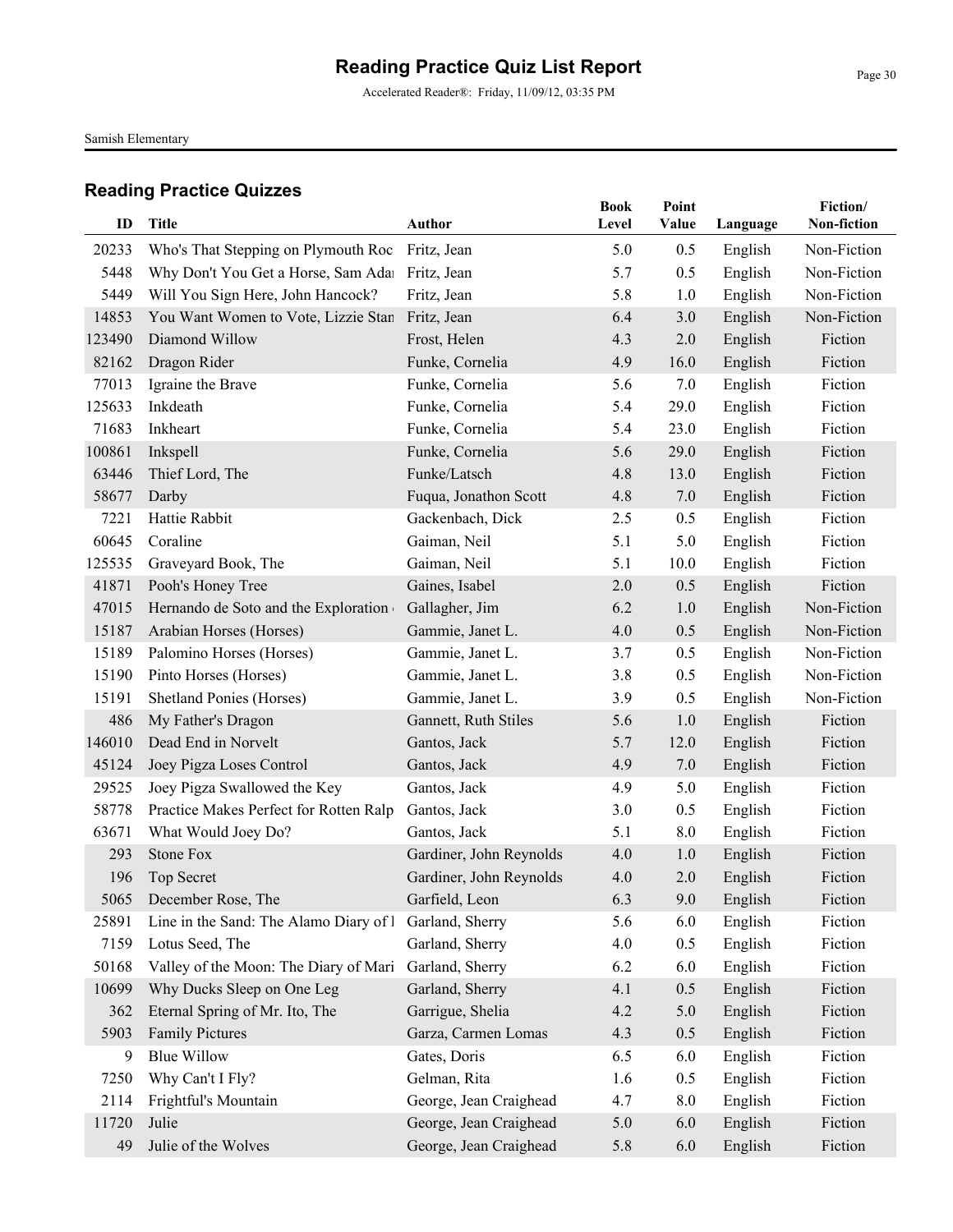Accelerated Reader®: Friday, 11/09/12, 03:35 PM

Samish Elementary

| ID     | <b>Title</b>                           | Author                 | <b>Book</b><br>Level | Point<br>Value | Language | Fiction/<br>Non-fiction |
|--------|----------------------------------------|------------------------|----------------------|----------------|----------|-------------------------|
| 17778  | Julie's Wolf Pack                      | George, Jean Craighead | 5.7                  | 6.0            | English  | Fiction                 |
| 64     | My Side of the Mountain                | George, Jean Craighead | 5.2                  | 6.0            | English  | Fiction                 |
| 51317  | Nutik & Amaroq Play Ball               | George, Jean Craighead | 2.8                  | 0.5            | English  | Fiction                 |
| 43520  | Nutik, the Wolf Pup                    | George, Jean Craighead | 2.8                  | 0.5            | English  | Fiction                 |
| 630    | On the Far Side of the Mountain        | George, Jean Craighead | 4.5                  | 6.0            | English  | Fiction                 |
| 11432  | One Day in the Alpine Tundra           | George, Jean Craighead | 5.5                  | 1.0            | English  | Fiction                 |
| 14688  | One Day in the Desert                  | George, Jean Craighead | 5.5                  | 1.0            | English  | Fiction                 |
| 14689  | One Day in the Prairie                 | George, Jean Craighead | 5.0                  | 1.0            | English  | Fiction                 |
| 10899  | One Day in the Tropical Rain Forest    | George, Jean Craighead | 5.2                  | 1.0            | English  | Fiction                 |
| 10898  | One Day in the Woods                   | George, Jean Craighead | 5.4                  | 1.0            | English  | Fiction                 |
| 5294   | Shark beneath the Reef                 | George, Jean Craighead | 5.3                  | 7.0            | English  | Fiction                 |
| 5089   | Talking Earth, The                     | George, Jean Craighead | 5.2                  | 6.0            | English  | Fiction                 |
| 18794  | Tarantula in My Purse and 172 Other V  | George, Jean Craighead | 5.4                  | 3.0            | English  | Fiction                 |
| 10641  | There's an Owl in the Shower           | George, Jean Craighead | 4.3                  | 3.0            | English  | Fiction                 |
| 395    | Water Sky                              | George, Jean Craighead | 4.7                  | 7.0            | English  | Fiction                 |
| 42831  | Who Really Killed Cock Robin?          | George, Jean Craighead | 5.6                  | 5.0            | English  | Fiction                 |
| 118865 | Dragon Slippers                        | George, Jessica Day    | 5.7                  | 12.0           | English  | Fiction                 |
| 8514   | Dear Dr. Bell: Your Friend Helen Kelle | George, Judith St.     | 7.6                  | 3.0            | English  | Fiction                 |
| 44100  | <b>Big Rain Coming</b>                 | Germein, Katrina       | 2.1                  | 0.5            | English  | Fiction                 |
| 77196  | Man Who Walked Between the Towers      | Gerstein, Mordicai     | 3.7                  | 0.5            | English  | Non-Fiction             |
| 115629 | Lucky                                  | Gerver, Jane E.        | 2.8                  | 0.5            | English  | Fiction                 |
| 51277  | Cats                                   | Gibbons, Gail          | 4.1                  | 0.5            | English  | Non-Fiction             |
| 54081  | Christmas Is                           | Gibbons, Gail          | 3.5                  | 0.5            | English  | Non-Fiction             |
| 31414  | Dinosaurs                              | Gibbons, Gail          | 3.7                  | 0.5            | English  | Non-Fiction             |
| 51279  | Dogs                                   | Gibbons, Gail          | 3.6                  | 0.5            | English  | Non-Fiction             |
| 57570  | Easter                                 | Gibbons, Gail          | 3.7                  | 0.5            | English  | Non-Fiction             |
| 7562   | Fill It Up!                            | Gibbons, Gail          | 3.6                  | 0.5            | English  | Non-Fiction             |
| 7563   | Fire! Fire!                            | Gibbons, Gail          | 3.5                  | 0.5            | English  | Non-Fiction             |
| 10166  | Frogs                                  | Gibbons, Gail          | 3.5                  | 0.5            | English  | Non-Fiction             |
|        | 24913 From Seed to Plant               | Gibbons, Gail          | 3.4                  | 0.5            | English  | Non-Fiction             |
| 51282  | Halloween                              | Gibbons, Gail          | 2.8                  | 0.5            | English  | Non-Fiction             |
| 24987  | Honey Makers, The                      | Gibbons, Gail          | 4.8                  | 0.5            | English  | Fiction                 |
| 51284  | How a House Is Built                   | Gibbons, Gail          | 3.7                  | 0.5            | English  | Non-Fiction             |
| 51285  | Knights in Shining Armor               | Gibbons, Gail          | 5.9                  | 0.5            | English  | Non-Fiction             |
| 9780   | Milk Makers, The                       | Gibbons, Gail          | 4.1                  | 0.5            | English  | Non-Fiction             |
| 53918  | Monarch Butterfly                      | Gibbons, Gail          | 3.4                  | 0.5            | English  | Non-Fiction             |
| 42118  | My Baseball Book                       | Gibbons, Gail          | 2.9                  | 0.5            | English  | Non-Fiction             |
| 45247  | My Basketball Book                     | Gibbons, Gail          | 3.2                  | 0.5            | English  | Non-Fiction             |
| 45248  | My Football Book                       | Gibbons, Gail          | 3.2                  | 0.5            | English  | Non-Fiction             |
| 42119  | My Soccer Book                         | Gibbons, Gail          | 3.0                  | 0.5            | English  | Non-Fiction             |
| 52576  | Nature's Green Umbrella: Tropical Rain | Gibbons, Gail          | 5.4                  | 0.5            | English  | Non-Fiction             |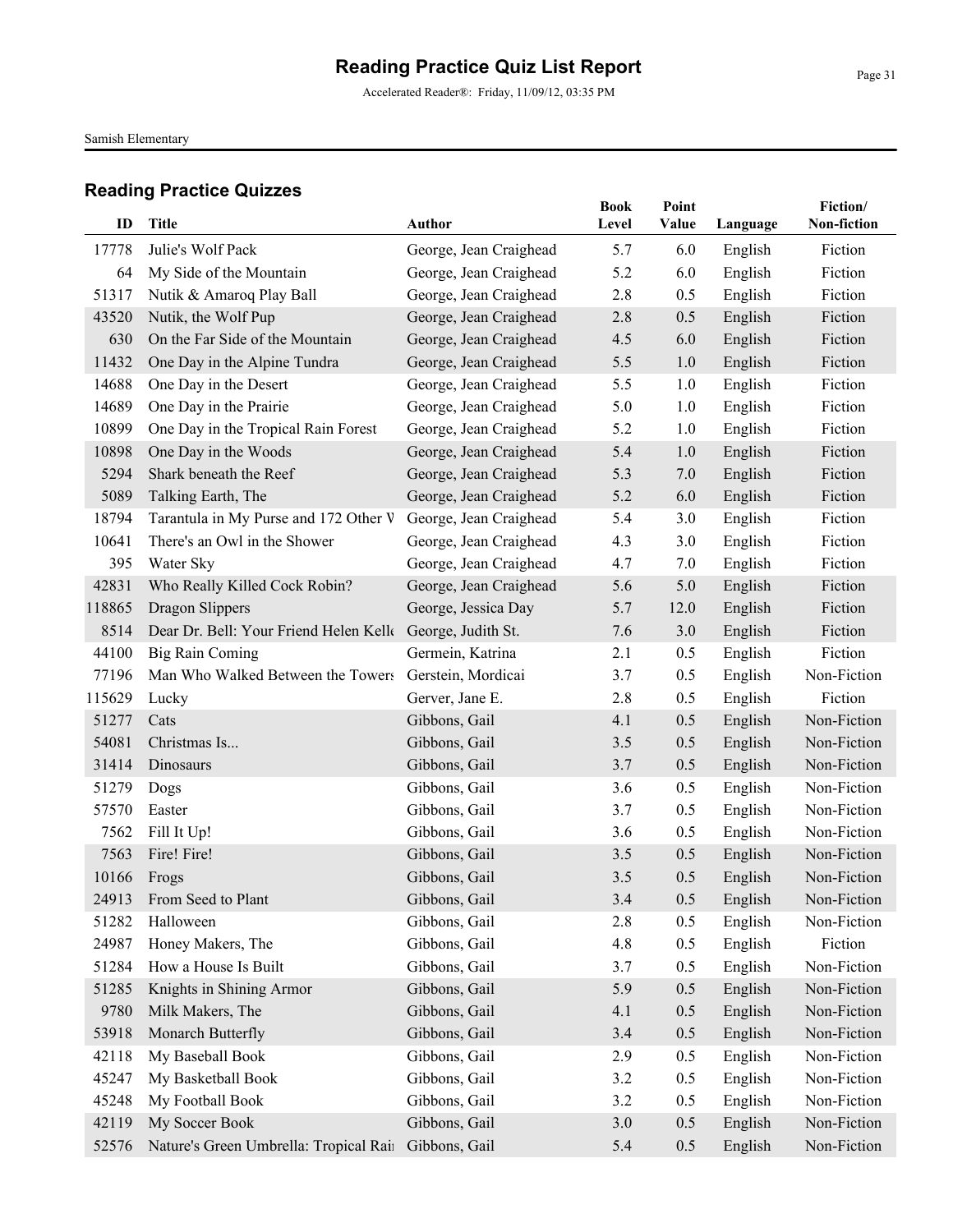Accelerated Reader®: Friday, 11/09/12, 03:35 PM

Samish Elementary

|        |                                       |                           | <b>Book</b> | Point |          | Fiction/    |
|--------|---------------------------------------|---------------------------|-------------|-------|----------|-------------|
| ID     | <b>Title</b>                          | <b>Author</b>             | Level       | Value | Language | Non-fiction |
| 51674  | Paper, Paper Everywhere               | Gibbons, Gail             | 3.2         | 0.5   | English  | Non-Fiction |
| 46686  | Penguins!                             | Gibbons, Gail             | 4.2         | 0.5   | English  | Non-Fiction |
| 51293  | Planets, The                          | Gibbons, Gail             | 4.1         | 0.5   | English  | Non-Fiction |
| 54253  | Polar Bears                           | Gibbons, Gail             | 4.3         | 0.5   | English  | Non-Fiction |
| 57574  | Prehistoric Animals                   | Gibbons, Gail             | 2.9         | 0.5   | English  | Non-Fiction |
| 42619  | Pumpkin Book, The                     | Gibbons, Gail             | 4.2         | 0.5   | English  | Fiction     |
| 40203  | Rabbits, Rabbits, & More Rabbits!     | Gibbons, Gail             | 3.8         | 0.5   | English  | Non-Fiction |
| 51287  | Sea Turtles                           | Gibbons, Gail             | 4.1         | 0.5   | English  | Non-Fiction |
| 1836   | <b>Sharks</b>                         | Gibbons, Gail             | 4.0         | 0.5   | English  | Non-Fiction |
| 51288  | Spiders                               | Gibbons, Gail             | 3.9         | 0.5   | English  | Non-Fiction |
| 51289  | St. Patrick's Day                     | Gibbons, Gail             | 3.8         | 0.5   | English  | Non-Fiction |
| 51290  | Thanksgiving Day                      | Gibbons, Gail             | 3.0         | 0.5   | English  | Non-Fiction |
| 18896  | Trains                                | Gibbons, Gail             | 2.2         | 0.5   | English  | Non-Fiction |
| 51296  | Valentine's Day                       | Gibbons, Gail             | 3.1         | 0.5   | English  | Non-Fiction |
| 51297  | Whales                                | Gibbons, Gail             | 4.0         | 0.5   | English  | Non-Fiction |
| 25558  | Wolves                                | Gibbons, Gail             | 4.2         | 0.5   | English  | Non-Fiction |
| 7600   | Zoo                                   | Gibbons, Gail             | 3.3         | 0.5   | English  | Non-Fiction |
| 11764  | George Washington: A Picture Book B   | Giblin, James Cross       | 4.5         | 1.0   | English  | Non-Fiction |
| 126430 | Truth About Horses, Friends, & My Lit | Gibson, Sarah P.          | 5.6         | 6.0   | English  | Fiction     |
| 120111 | Eleven                                | Giff, Patricia Reilly     | 4.1         | 4.0   | English  | Fiction     |
| 9263   | Emily Arrow Promises to Do Better Th  | Giff, Patricia Reilly     | 2.6         | 1.0   | English  | Fiction     |
| 5416   | Fourth-Grade Celebrity                | Giff, Patricia Reilly     | 5.6         | 3.0   | English  | Fiction     |
| 5015   | Gift of the Pirate Queen, The         | Giff, Patricia Reilly     | 5.0         | 4.0   | English  | Fiction     |
| 173    | Have You Seen Hyacinth Macaw?         | Giff, Patricia Reilly     | 3.6         | 3.0   | English  | Fiction     |
| 6475   | Laura Ingalls Wilder: Growing UpLit   | Giff, Patricia Reilly     | 4.9         | 1.0   | English  | Non-Fiction |
| 157    | Lazy Lions, Lucky Lambs               | Giff, Patricia Reilly     | 2.7         | 1.0   | English  | Fiction     |
| 17781  | Lily's Crossing                       | Giff, Patricia Reilly     | 4.6         | 5.0   | English  | Fiction     |
| 5427   | Love, from the Fifth-Grade Celebrity  | Giff, Patricia Reilly     | 4.7         | 3.0   | English  | Fiction     |
| 36700  | Nory Ryan's Song                      | Giff, Patricia Reilly     | 4.3         | 5.0   | English  | Fiction     |
| 444    | Pickle Puss                           | Giff, Patricia Reilly     | 2.1         | 1.0   | English  | Fiction     |
| 61467  | Pictures of Hollis Woods              | Giff, Patricia Reilly     | 4.4         | 5.0   | English  | Fiction     |
| 698    | <b>Purple Climbing Days</b>           | Giff, Patricia Reilly     | 2.4         | 1.0   | English  | Fiction     |
| 657    | Say "Cheese"                          | Giff, Patricia Reilly     | 2.4         | 1.0   | English  | Fiction     |
| 448    | <b>Snaggle Doodles</b>                | Giff, Patricia Reilly     | 2.6         | 1.0   | English  | Fiction     |
| 7349   | Watch Out, Ronald Morgan!             | Giff, Patricia Reilly     | 2.4         | 0.5   | English  | Fiction     |
| 100996 | Willow Run                            | Giff, Patricia Reilly     | 4.2         | 4.0   | English  | Fiction     |
| 115048 | Moxy Maxwell Does Not Love Stuart I   | Gifford, Peggy            | 5.2         | 1.0   | English  | Fiction     |
| 214    | Cheaper By the Dozen                  | Gilbreth, Ernestine/Frank | 6.0         | 10.0  | English  | Non-Fiction |
| 166    | 4B Goes Wild                          | Gilson, Jamie             | 4.6         | 4.0   | English  | Fiction     |
| 6459   | Do Bananas Chew Gum?                  | Gilson, Jamie             | 4.2         | 5.0   | English  | Fiction     |
| 5411   | Double Dog Dare                       | Gilson, Jamie             | 4.0         | 3.0   | English  | Fiction     |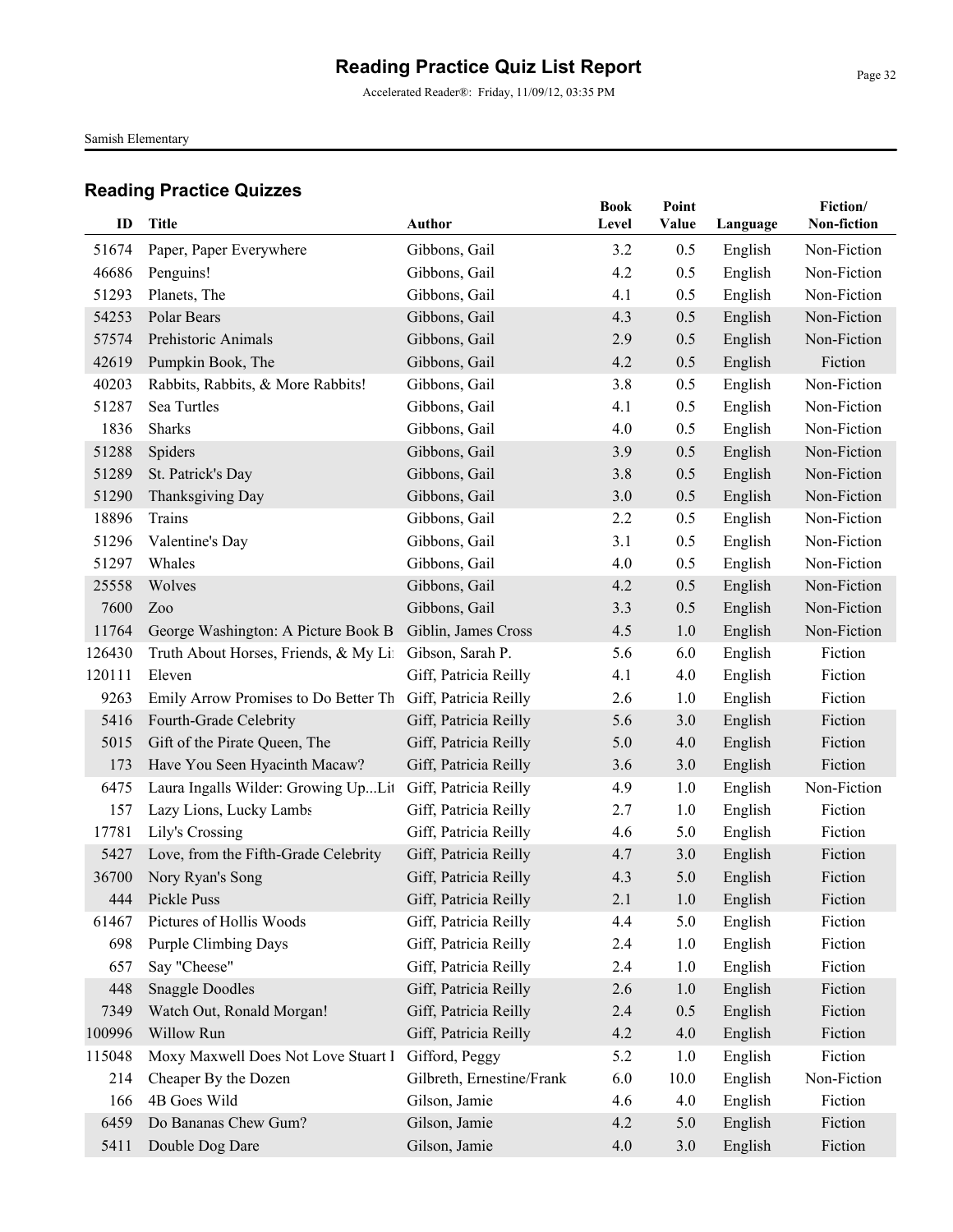Accelerated Reader®: Friday, 11/09/12, 03:35 PM

Samish Elementary

| ID     | <b>Title</b>                         | <b>Author</b>         | <b>Book</b><br>Level | Point<br>Value | Language | Fiction/<br>Non-fiction |
|--------|--------------------------------------|-----------------------|----------------------|----------------|----------|-------------------------|
|        |                                      |                       |                      |                |          |                         |
| 265    | Hello, My Name Is Scrambled Eggs     | Gilson, Jamie         | 4.0                  | 4.0            | English  | Fiction                 |
| 5088   | Sticks and Stones and Skeleton Bones | Gilson, Jamie         | 4.1                  | 4.0            | English  | Fiction                 |
| 692    | Thirteen Ways to Sink a Sub          | Gilson, Jamie         | 5.2                  | 4.0            | English  | Fiction                 |
| 7201   | Across the Stream                    | Ginsburg, Mirra       | 1.7                  | 0.5            | English  | Fiction                 |
| 7269   | Good Morning, Chick                  | Ginsburg, Mirra       | 2.2                  | 0.5            | English  | Fiction                 |
| 102969 | Rosa                                 | Giovanni, Nikki       | 4.9                  | 0.5            | English  | Non-Fiction             |
| 66     | Old Yeller                           | Gipson, Fred          | 5.0                  | 5.0            | English  | Fiction                 |
| 6342   | Savage Sam                           | Gipson, Fred          | 5.7                  | 8.0            | English  | Fiction                 |
| 6477   | Love Flute                           | Goble, Paul           | 4.0                  | 0.5            | English  | Non-Fiction             |
| 5265   | Episode of Sparrows, An              | Godden, Rumer         | 5.9                  | 11.0           | English  | Fiction                 |
| 65669  | Best Fall of All, The                | Godwin, Laura         | 0.8                  | 0.5            | English  | Fiction                 |
| 84004  | <b>Dragon Secrets</b>                | Golden, Christopher   | 6.9                  | 12.0           | English  | Fiction                 |
| 6245   | Teammates                            | Golenbock, Peter      | 5.4                  | 0.5            | English  | Fiction                 |
| 659    | Brutus the Wonder Poodle             | Gondosch, Linda       | 2.5                  | 1.0            | English  | Fiction                 |
| 5432   | Monsters of Marble Avenue, The       | Gondosch, Linda       | 2.9                  | 1.0            | English  | Fiction                 |
| 135752 | Freefall                             | Gordon, Roderick      | 6.5                  | 25.0           | English  | Fiction                 |
| 120835 | Tunnels                              | Gordon, Roderick      | 7.0                  | 20.0           | English  | Fiction                 |
| 39900  | Dork in Disguise                     | Gorman, Carol         | 4.2                  | 4.0            | English  | Fiction                 |
| 59350  | Dork on the Run                      | Gorman, Carol         | 4.1                  | 5.0            | English  | Fiction                 |
| 102992 | Stumptown Kid                        | Gorman, Carol         | 3.7                  | 7.0            | English  | Fiction                 |
| 35277  | Amelia Earhart: Young Aviator        | Gormley, Beatrice     | 6.6                  | 6.0            | English  | Fiction                 |
| 6314   | Fifth Grade Magic                    | Gormley, Beatrice     | 4.5                  | 4.0            | English  | Fiction                 |
| 53569  | Laura Ingalls Wilder: Young Pioneer  | Gormley, Beatrice     | 5.8                  | 5.0            | English  | Fiction                 |
| 30516  | Louisa May Alcott: Young Novelist    | Gormley, Beatrice     | 6.4                  | 5.0            | English  | Fiction                 |
| 45123  | Jim Henson: Young Puppeteer          | Gourse, Leslie        | 6.4                  | 3.0            | English  | Fiction                 |
| 24547  | Pocahontas: Young Peacemaker         | Gourse, Leslie        | 4.5                  | 3.0            | English  | Fiction                 |
| 414    | Fudge                                | Graeber, Charlotte    | 3.7                  | 3.0            | English  | Fiction                 |
| 280    | Mustard                              | Graeber, Charlotte    | 3.1                  | 1.0            | English  | Fiction                 |
| 44417  | Max                                  | Graham, Bob           | 3.1                  | 0.5            | English  | Fiction                 |
| 5264   | Dove                                 | Graham, Robin Lee     | 6.6                  | 10.0           | English  | Non-Fiction             |
| 287    | Reluctant Dragon, The                | Grahame, Kenneth      | 6.5                  | 1.0            | English  | Fiction                 |
| 524    | Wind in the Willows, The             | Grahame, Kenneth      | 8.2                  | 11.0           | English  | Fiction                 |
| 18627  | Happy Valentine's Day, Miss Hildy!   | Grambling, Lois G.    | 3.1                  | 0.5            | English  | Fiction                 |
| 64287  | Andiamo, Weasel!                     | Grant, Rose Marie     | 2.8                  | 0.5            | English  | Fiction                 |
| 1      | Adam of the Road                     | Gray, Elizabeth Janet | 6.5                  | 9.0            | English  | Fiction                 |
| 65244  | Ugly Princess and the Wise Fool, The | Gray, Margaret        | 6.0                  | 4.0            | English  | Fiction                 |
| 4574   | Air Rescue Teams                     | Green, Michael        | 5.3                  | 0.5            | English  | Non-Fiction             |
| 4576   | U.S. Army Special Operations         | Green, Michael        | 5.5                  | 0.5            | English  | Non-Fiction             |
| 24064  | United States Air Force, The         | Green, Michael        | 4.8                  | 0.5            | English  | Non-Fiction             |
| 24065  | United States Army, The              | Green, Michael        | 5.5                  | 0.5            | English  | Non-Fiction             |
| 4577   | United States Coast Guard, The       | Green, Michael        | 5.4                  | 0.5            | English  | Non-Fiction             |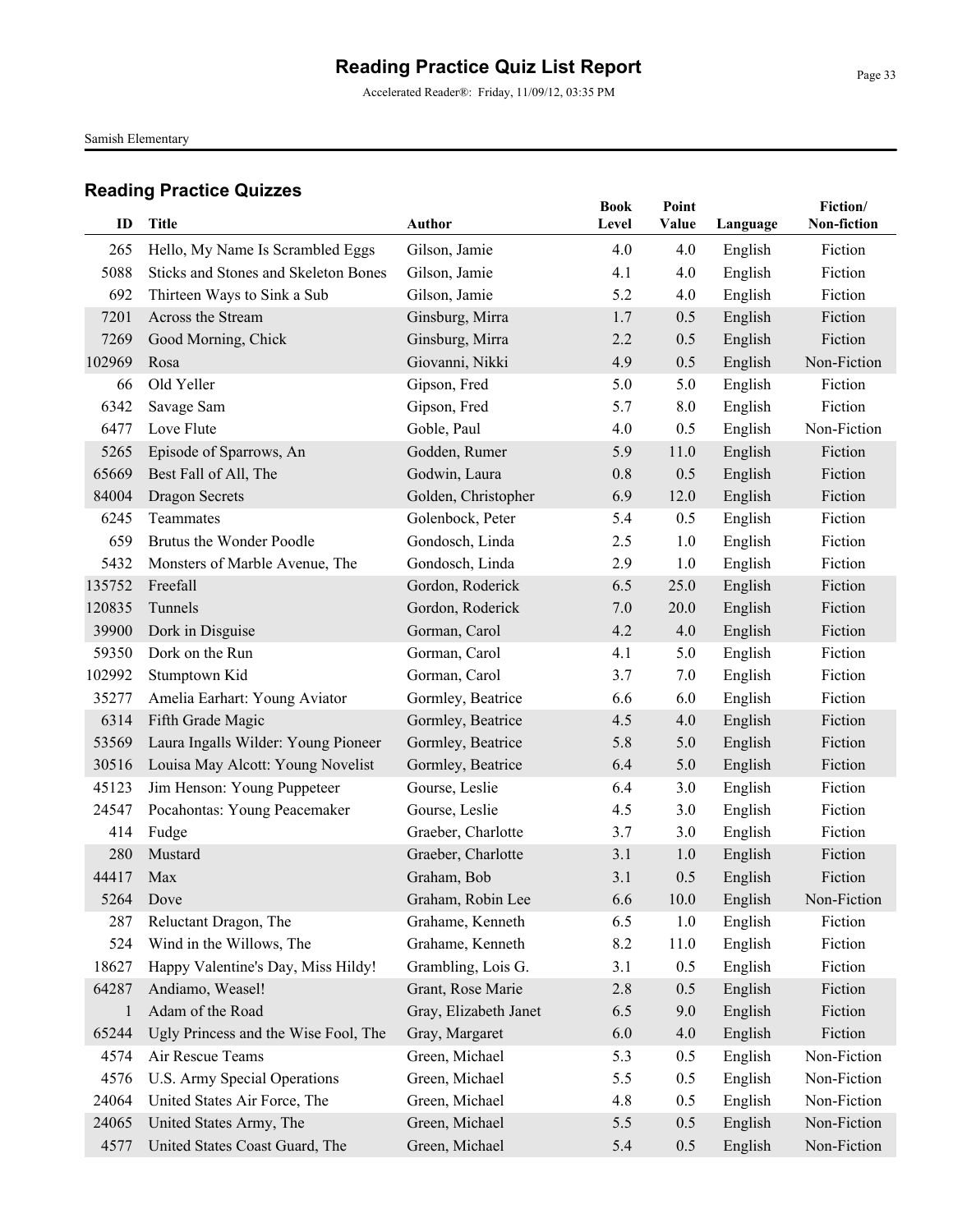Accelerated Reader®: Friday, 11/09/12, 03:35 PM

Samish Elementary

|        |                                        |                      | <b>Book</b> | Point |          | Fiction/    |
|--------|----------------------------------------|----------------------|-------------|-------|----------|-------------|
| ID     | <b>Title</b>                           | <b>Author</b>        | Level       | Value | Language | Non-fiction |
| 24066  | United States Marine Corps, The        | Green, Michael       | 5.7         | 1.0   | English  | Non-Fiction |
| 24067  | United States Navy, The                | Green, Michael       | 5.1         | 0.5   | English  | Non-Fiction |
| 59373  | Strong Right Arm: The Story of Mamie   | Green, Michelle Y.   | 5.1         | 3.0   | English  | Non-Fiction |
| 131    | Philip Hall Likes Me. I Reckon Maybe   | Greene, Bette        | 5.0         | 4.0   | English  | Fiction     |
| 391    | Summer of My German Soldier            | Greene, Bette        | 5.2         | 9.0   | English  | Fiction     |
| 223    | Girl Called Al, A                      | Greene, Constance C. | 3.8         | 3.0   | English  | Fiction     |
| 59782  | Betsy Ross and the Silver Thimble      | Greene, Stephanie    | 2.3         | 0.5   | English  | Non-Fiction |
| 82155  | Owen Foote, Mighty Scientist           | Greene, Stephanie    | 3.8         | 2.0   | English  | Fiction     |
| 445    | Talk About a Family                    | Greenfield, Eloise   | 3.6         | 1.0   | English  | Fiction     |
| 6343   | Sister Yessa's Story                   | Greenfield, Karen    | 4.0         | 0.5   | English  | Fiction     |
| 168    | Give Us a Great Big Smile, Rosy Cole   | Greenwald, Sheila    | 3.8         | 1.0   | English  | Fiction     |
| 685    | Rosy's Romance                         | Greenwald, Sheila    | 3.8         | 1.0   | English  | Fiction     |
| 34686  | Max and Me and the Time Machine        | Greer, Gery          | 6.6         | 4.0   | English  | Fiction     |
| 17602  | Across the Wide and Lonesome Prairie   | Gregory, Kristiana   | 5.5         | 4.0   | English  | Fiction     |
| 32238  | Cleopatra VII: Daughter of the Nile    | Gregory, Kristiana   | 6.2         | 6.0   | English  | Fiction     |
| 50150  | Five Smooth Stones: Hope's Diary       | Gregory, Kristiana   | 4.4         | 2.0   | English  | Fiction     |
| 31190  | Great Railroad Race: The Diary of Libl | Gregory, Kristiana   | 5.7         | 5.0   | English  | Fiction     |
| 6328   | Legend of Jimmy Spoon, The             | Gregory, Kristiana   | 5.0         | 5.0   | English  | Fiction     |
| 52606  | Seeds of Hope: The Gold Rush Diary o   | Gregory, Kristiana   | 5.5         | 5.0   | English  | Fiction     |
| 58693  | We Are Patriots: Hope's Revolutionary  | Gregory, Kristiana   | 4.4         | 2.0   | English  | Fiction     |
| 17650  | Winter of Red Snow: The Revolutionar   | Gregory, Kristiana   | 5.5         | 4.0   | English  | Fiction     |
| 87483  | Traction Man Is Here!                  | Grey, Mini           | 3.6         | 0.5   | English  | Fiction     |
| 110129 | Road to Paris, The                     | Grimes, Nikki        | 4.3         | 4.0   | English  | Fiction     |
| 137599 | Theodore Boone: Kid Lawyer             | Grisham, John        | 5.2         | 8.0   | English  | Fiction     |
| 144766 | Theodore Boone: The Abduction          | Grisham, John        | 5.5         | 7.0   | English  | Fiction     |
| 114857 | Marley: A Dog Like No Other            | Grogan, John         | 4.9         | 6.0   | English  | Non-Fiction |
| 24918  | If You Grew Up with George Washing     | Gross, Ruth Belov    | 4.6         | 1.0   | English  | Non-Fiction |
| 49258  | My Little Sister Ate One Hare          | Grossman, Bill       | 2.1         | 0.5   | English  | Fiction     |
| 48289  | Timothy Tunny Swallowed a Bunny        | Grossman, Bill       | 3.6         | 0.5   | English  | Fiction     |
| 6320   | Hummer                                 | Gruenberg, Linda     | 4.4         | 6.0   | English  | Fiction     |
| 6121   | Is Your Mama a Llama?                  | Guarino, Deborah     | 1.6         | 0.5   | English  | Fiction     |
| 27517  | Cactus Hotel                           | Guiberson, Brenda Z. | 4.7         | 0.5   | English  | Fiction     |
| 806    | Thomas A. Edison: Young Inventor       | Guthridge, Sue       | 4.1         | 3.0   | English  | Fiction     |
| 36037  | Babe & Me: A Baseball Card Adventur    | Gutman, Dan          | 4.3         | 4.0   | English  | Fiction     |
| 51862  | Edison Mystery, The                    | Gutman, Dan          | 4.8         | 4.0   | English  | Fiction     |
| 103771 | Homework Machine, The                  | Gutman, Dan          | 4.8         | 4.0   | English  | Fiction     |
| 26738  | Honus and Me: A Baseball Card Adver    | Gutman, Dan          | 4.3         | 3.0   | English  | Fiction     |
| 40653  | Jackie and Me: A Baseball Card Adven   | Gutman, Dan          | 4.3         | 4.0   | English  | Fiction     |
| 17779  | Kid Who Ran for President, The         | Gutman, Dan          | 4.7         | 3.0   | English  | Fiction     |
| 57150  | Million Dollar Kick, The               | Gutman, Dan          | 4.7         | 5.0   | English  | Fiction     |
| 87183  | Million Dollar Strike, The             | Gutman, Dan          | 4.5         | 4.0   | English  | Fiction     |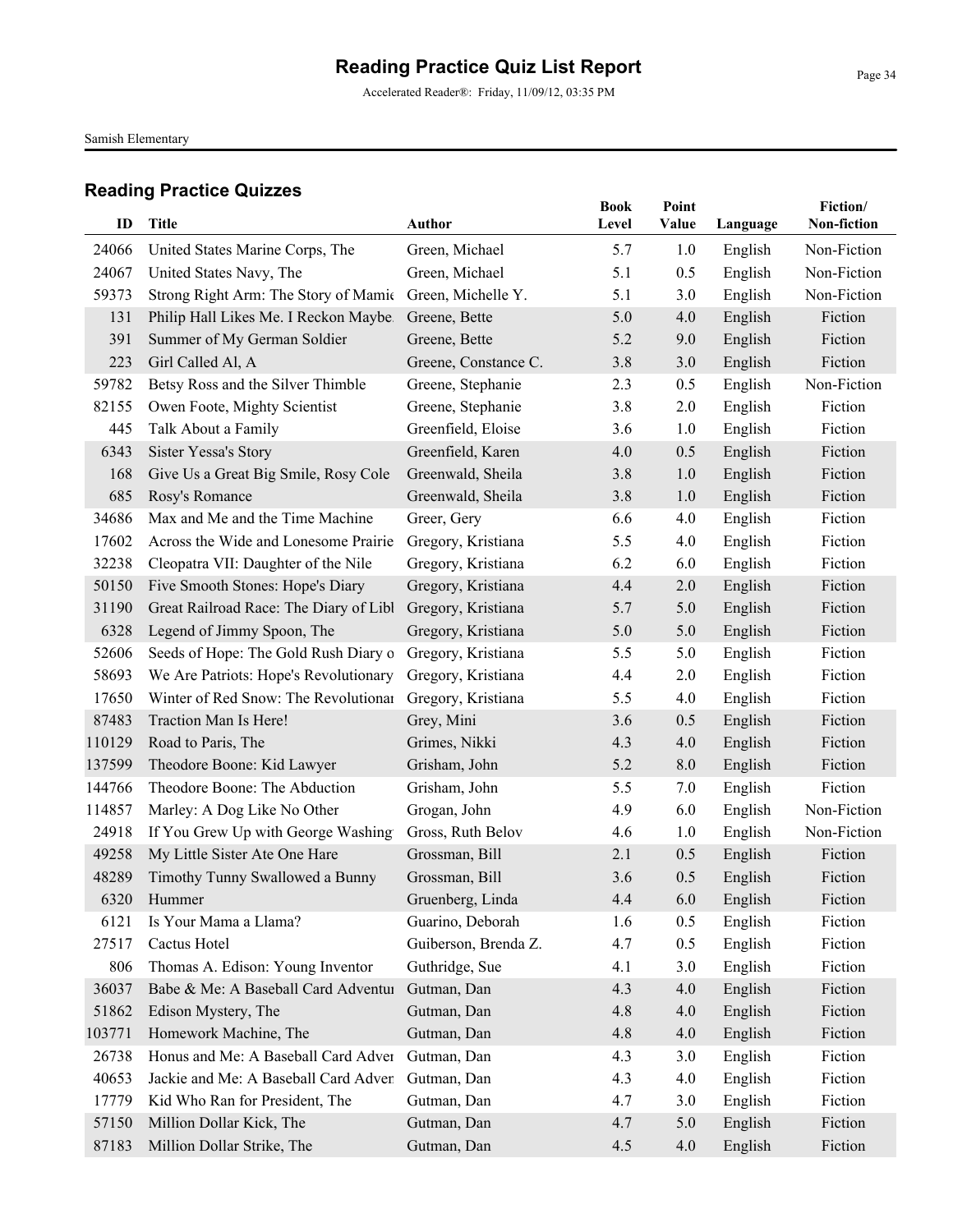Accelerated Reader®: Friday, 11/09/12, 03:35 PM

Samish Elementary

| ID     | Title                                                         | Author                    | <b>Book</b><br>Level | Point<br>Value | Language | Fiction/<br>Non-fiction |
|--------|---------------------------------------------------------------|---------------------------|----------------------|----------------|----------|-------------------------|
|        |                                                               |                           |                      |                |          |                         |
| 63095  | Qwerty Stevens, StuckTimeBenjam                               | Gutman, Dan               | 5.2                  | 4.0            | English  | Fiction                 |
| 132029 | Return of the Homework Machine                                | Gutman, Dan               | 4.7                  | 4.0            | English  | Fiction                 |
| 103588 | Satch & Me: A Baseball Card Adventu                           | Gutman, Dan               | 4.1                  | 5.0            | English  | Fiction                 |
| 57144  | Shoeless Joe & Me: A Baseball Card A                          | Gutman, Dan               | 4.3                  | 4.0            | English  | Fiction                 |
| 29485  | <b>Virtually Perfect</b>                                      | Gutman, Dan               | 4.1                  | 3.0            | English  | Fiction                 |
| 79908  | <b>Birthday Pony</b>                                          | Haas, Jessie              | 3.0                  | 1.0            | English  | Fiction                 |
| 103953 | Jigsaw Pony                                                   | Haas, Jessie              | 3.0                  | 1.0            | English  | Fiction                 |
| 50950  | Runaway Radish                                                | Haas, Jessie              | 3.2                  | 0.5            | English  | Fiction                 |
| 69053  | Among the Barons                                              | Haddix, Margaret Petersoi | 4.8                  | 6.0            | English  | Fiction                 |
| 59349  | Among the Betrayed                                            | Haddix, Margaret Petersoi | 4.9                  | 5.0            | English  | Fiction                 |
| 78248  | Among the Brave                                               | Haddix, Margaret Petersoi | 5.1                  | 7.0            | English  | Fiction                 |
| 87624  | Among the Enemy                                               | Haddix, Margaret Peterson | 5.3                  | 7.0            | English  | Fiction                 |
| 106210 | Among the Free                                                | Haddix, Margaret Petersoi | 5.6                  | 7.0            | English  | Fiction                 |
| 29501  | Among the Hidden                                              | Haddix, Margaret Petersoi | 4.8                  | 5.0            | English  | Fiction                 |
| 50379  | Among the Impostors                                           | Haddix, Margaret Peterson | 4.9                  | 5.0            | English  | Fiction                 |
| 101056 | Double Identity                                               | Haddix, Margaret Petersoi | 5.0                  | 8.0            | English  | Fiction                 |
| 121302 | Found                                                         | Haddix, Margaret Peterson | 5.0                  | 9.0            | English  | Fiction                 |
| 34884  | Just Ella                                                     | Haddix, Margaret Petersoi | 5.5                  | 6.0            | English  | Fiction                 |
| 128103 | Palace of Mirrors                                             | Haddix, Margaret Peterson | 5.4                  | 10.0           | English  | Fiction                 |
| 14531  | Running out of Time                                           | Haddix, Margaret Petersoi | 4.8                  | 7.0            | English  | Fiction                 |
| 138718 | Sabotaged                                                     | Haddix, Margaret Peterson | 5.0                  | 11.0           | English  | Fiction                 |
| 131852 | Sent                                                          | Haddix, Margaret Peterson | 5.0                  | 9.0            | English  | Fiction                 |
| 145510 | Torn                                                          | Haddix, Margaret Petersoi | 5.0                  | 9.0            | English  | Fiction                 |
| 7358   | Big Snow, The                                                 | Hader, Berta              | 4.3                  | 0.5            | English  | Fiction                 |
| 465    | Daphne's Book                                                 | Hahn, Mary Downing        | 4.2                  | 6.0            | English  | Fiction                 |
| 5410   | Dead Man in Indian Creek, The                                 | Hahn, Mary Downing        | 4.9                  | 4.0            | English  | Fiction                 |
| 114624 | Deep and Dark and Dangerous: A Ghos Hahn, Mary Downing        |                           | 4.0                  | 7.0            | English  | Fiction                 |
| 5008   | Doll in the Garden, The                                       | Hahn, Mary Downing        | 4.8                  | 4.0            | English  | Fiction                 |
| 6315   | Following the Mystery Man                                     | Hahn, Mary Downing        | 5.1                  | 6.0            | English  | Fiction                 |
|        | 13753 Gentleman Outlaw and Me, Eli: A Stor Hahn, Mary Downing |                           | 5.5                  | 7.0            | English  | Fiction                 |
| 6380   | Spanish Kidnapping Disaster, The                              | Hahn, Mary Downing        | 4.7                  | 5.0            | English  | Fiction                 |
| 596    | Wait Till Helen Comes                                         | Hahn, Mary Downing        | 4.6                  | 5.0            | English  | Fiction                 |
| 104732 | Princess Academy                                              | Hale, Shannon             | 6.0                  | 10.0           | English  | Fiction                 |
| 6084   | Ox-Cart Man                                                   | Hall, Donald              | 4.5                  | 0.5            | English  | Fiction                 |
| 474    | Here Comes Zelda ClausHoliday Dis                             | Hall, Lynn                | 4.6                  | 3.0            | English  | Fiction                 |
| 9282   | Mystery of the Phantom Pony, The                              | Hall, Lynn                | 4.0                  | 1.0            | English  | Fiction                 |
| 107288 | Tales of the Cryptids: Mysterious Creat                       | Halls, Kelly Milner       | 8.0                  | 3.0            | English  | Non-Fiction             |
| 355    | Anthony Burns: The Defeat and Trium                           | Hamilton, Virginia        | 5.8                  | 7.0            | English  | Non-Fiction             |
| 228    | House of Dies Drear, The                                      | Hamilton, Virginia        | 4.8                  | 9.0            | English  | Fiction                 |
| 125    | M. C. Higgins, the Great                                      | Hamilton, Virginia        | 4.4                  | 10.0           | English  | Fiction                 |
| 132    | Planet of Junior Brown, The                                   | Hamilton, Virginia        | 5.1                  | 7.0            | English  | Fiction                 |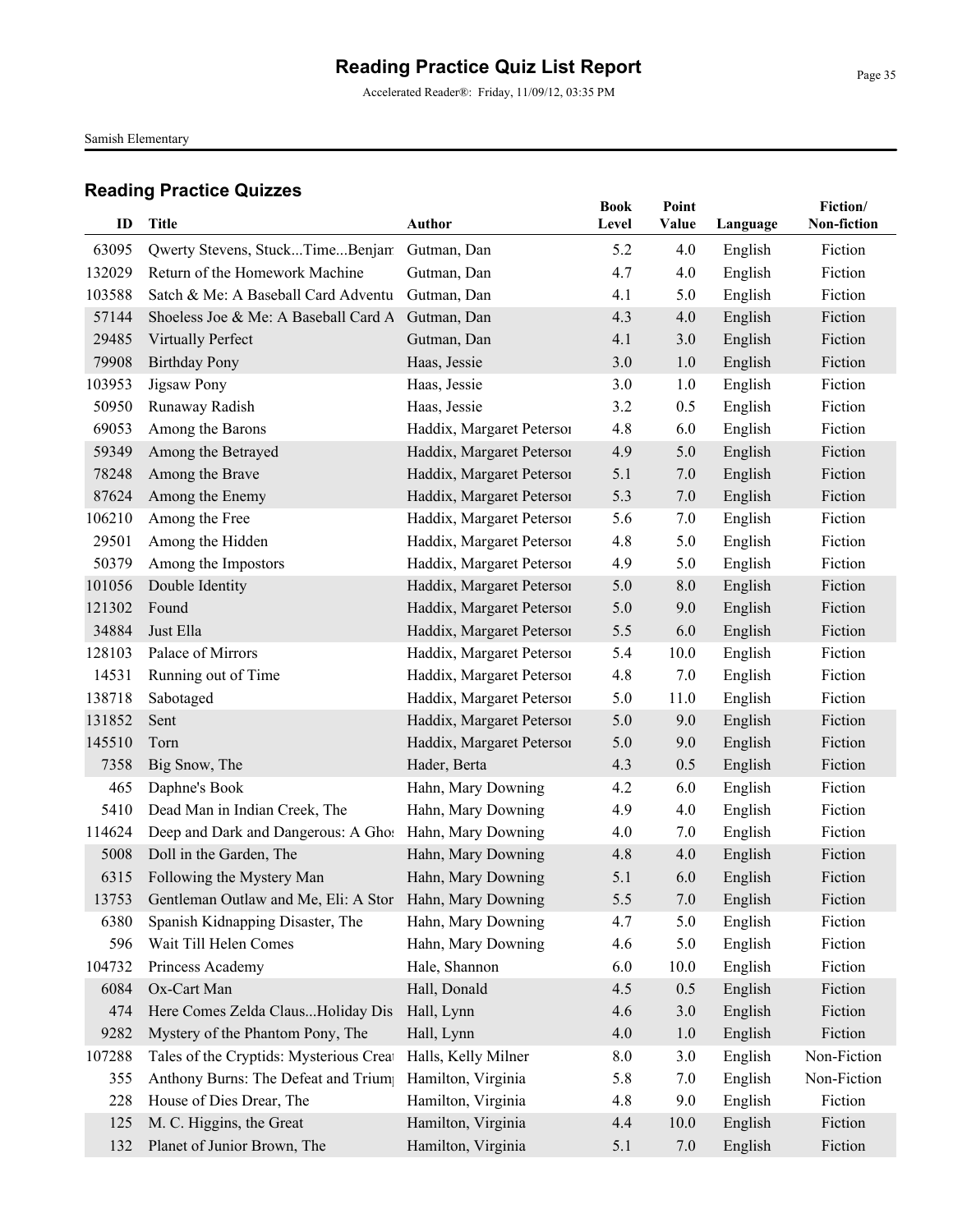Accelerated Reader®: Friday, 11/09/12, 03:35 PM

Samish Elementary

| ID     | <b>Title</b>                                              | <b>Author</b>       | <b>Book</b><br>Level | Point<br>Value | Language | Fiction/<br>Non-fiction |
|--------|-----------------------------------------------------------|---------------------|----------------------|----------------|----------|-------------------------|
| 141    | Sweet Whispers, Brother Rush                              | Hamilton, Virginia  | 3.8                  | 8.0            | English  | Fiction                 |
| 250    | Zeely                                                     | Hamilton, Virginia  | 4.6                  | 4.0            | English  | Fiction                 |
| 807    | Albert Einstein: Young Thinker                            | Hammontree, Marie   | 3.9                  | 3.0            | English  | Fiction                 |
| 16648  | Walt Disney: Young Movie Maker                            | Hammontree, Marie   | 3.8                  | 3.0            | English  | Non-Fiction             |
| 10665  | Extraordinary Adventures of an Ordina Hanel, Wolfram      |                     | 4.0                  | 0.5            | English  | Fiction                 |
| 10681  | Old Man and the Bear, The                                 | Hanel, Wolfram      | 4.0                  | 0.5            | English  | Fiction                 |
| 79913  | Ida Band Her Plans to Maximize Fun                        | Hannigan, Katherine | 5.3                  | 5.0            | English  | Fiction                 |
| 143703 | True (Sort Of)                                            | Hannigan, Katherine | 3.4                  | 6.0            | English  | Fiction                 |
| 27757  | Birds (Popular Pet Care)                                  | Hansen, Ann Larkin  | 4.2                  | 0.5            | English  | Non-Fiction             |
| 27755  | Cats (Popular Pet Care)                                   | Hansen, Ann Larkin  | 3.8                  | 0.5            | English  | Non-Fiction             |
| 27754  | Dogs (Popular Pet Care)                                   | Hansen, Ann Larkin  | 3.9                  | 0.5            | English  | Non-Fiction             |
| 27756  | Fish (Popular Pet Care)                                   | Hansen, Ann Larkin  | 4.3                  | 0.5            | English  | Non-Fiction             |
| 27758  | Hamsters and Gerbils (Popular Pet Care Hansen, Ann Larkin |                     | 4.1                  | 0.5            | English  | Non-Fiction             |
| 27759  | Turtles (Popular Pet Care)                                | Hansen, Ann Larkin  | 4.7                  | 0.5            | English  | Non-Fiction             |
| 17624  | I Thought My Soul Would Rise and Fly                      | Hansen, Joyce       | 5.0                  | 5.0            | English  | Fiction                 |
| 5079   | Out from This Place                                       | Hansen, Joyce       | 4.6                  | 5.0            | English  | Fiction                 |
| 6347   | Which Way Freedom?                                        | Hansen, Joyce       | 4.5                  | 5.0            | English  | Fiction                 |
| 5450   | Yellow Bird and Me                                        | Hansen, Joyce       | 4.0                  | 5.0            | English  | Fiction                 |
| 290    | Shadowmaker, The                                          | Hansen, Ron         | 5.1                  | 1.0            | English  | Fiction                 |
| 102137 | Airball: My Life in Briefs                                | Harkrader, Lisa     | 4.4                  | 6.0            | English  | Fiction                 |
| 36529  | Star in the Storm                                         | Harlow, Joan Hiatt  | 4.4                  | 4.0            | English  | Fiction                 |
| 78526  | Thunder from the Sea                                      | Harlow, Joan Hiatt  | 4.2                  | 5.0            | English  | Fiction                 |
| 75939  | Thomas Jefferson                                          | Harness, Cheryl     | 7.0                  | 1.0            | English  | Non-Fiction             |
| 7246   | Wake Up, Sun                                              | Harrison, David     | 1.2                  | 0.5            | English  | Fiction                 |
| 4215   | Dear Bear                                                 | Harrison, Joanna    | 2.8                  | 0.5            | English  | Fiction                 |
| 7400   | Up North in Winter                                        | Hartley, Deborah    | 3.1                  | 0.5            | English  | Fiction                 |
| 6006   | My Prairie Christmas                                      | Harvey, Brett       | 4.2                  | 0.5            | English  | Fiction                 |
| 7219   | Happy Birthday, Cookie Monster!                           | Haus, Felice        | 1.1                  | 0.5            | English  | Fiction                 |
| 7270   | Happy Mother's Day!                                       | Hautzig, Deborah    | 1.4                  | 0.5            | English  | Fiction                 |
| 7391   | Pied Piper of Hamelin, The                                | Hautzig, Deborah    | 2.8                  | 0.5            | English  | Fiction                 |
| 9299   | X-Men: Battle of the Sentinels                            | Hautzig, Deborah    | 3.3                  | 0.5            | English  | Fiction                 |
| 361    | Endless Steppe, The                                       | Hautzig, Esther     | 6.3                  | 10.0           | English  | Non-Fiction             |
| 10526  | Jamaica's Find                                            | Havill, Juanita     | 2.6                  | 0.5            | English  | Fiction                 |
| 45903  | Astronaut: Living in Space                                | Hayden, Kate        | 3.9                  | 0.5            | English  | Non-Fiction             |
| 45910  | Horse Show                                                | Hayden, Kate        | 3.1                  | 0.5            | English  | Non-Fiction             |
| 45917  | Twisters!                                                 | Hayden, Kate        | 3.6                  | 0.5            | English  | Non-Fiction             |
| 7384   | Mystery of the Pirate Ghost, The                          | Hayes, Geoffrey     | 2.8                  | 0.5            | English  | Fiction                 |
| 7398   | Treasure of the Lost Lagoon, The                          | Hayes, Geoffrey     | 3.0                  | 0.5            | English  | Fiction                 |
| 18242  | Spoon for Every Bite, A                                   | Hayes, Joe          | 4.0                  | 0.5            | English  | Fiction                 |
| 6469   | Great Mom Swap, The                                       | Haynes, Betsy       | 5.6                  | 5.0            | English  | Fiction                 |
| 45918  | Day in the Life of a Builder, A                           | Hayward, Linda      | 2.0                  | 0.5            | English  | Non-Fiction             |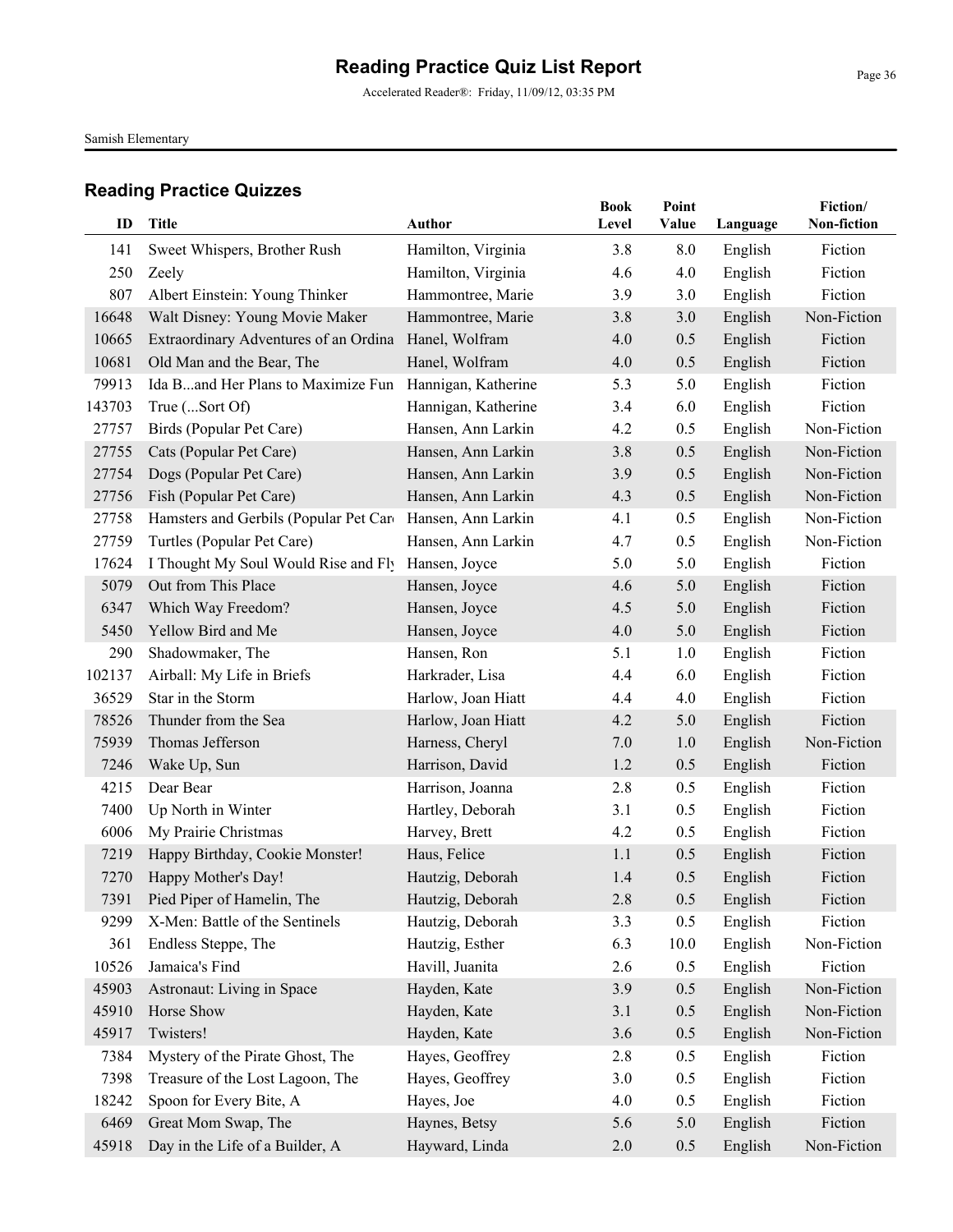Accelerated Reader®: Friday, 11/09/12, 03:35 PM

Samish Elementary

| ID     | Title                                                   | <b>Author</b>         | <b>Book</b><br>Level | Point<br>Value | Language | Fiction/<br>Non-fiction |
|--------|---------------------------------------------------------|-----------------------|----------------------|----------------|----------|-------------------------|
| 45902  | Day in the Life of a Firefighter, A                     | Hayward, Linda        | 2.0                  | 0.5            | English  | Non-Fiction             |
| 7369   | First Thanksgiving, The                                 | Hayward, Linda        | 2.9                  | 0.5            | English  | Non-Fiction             |
| 7288   | Noah's Ark                                              | Hayward, Linda        | 1.6                  | 0.5            | English  | Fiction                 |
| 5      | <b>B</b> Is for Betsy                                   | Haywood, Carolyn      | 4.3                  | 2.0            | English  | Fiction                 |
| 458    | Betsy and the Boys                                      | Haywood, Carolyn      | 3.7                  | 3.0            | English  | Fiction                 |
| 5404   | Betsy and the Circus                                    | Haywood, Carolyn      | 3.8                  | 3.0            | English  | Fiction                 |
| 459    | Betsy's Busy Summer                                     | Haywood, Carolyn      | 3.7                  | 3.0            | English  | Fiction                 |
| 654    | Betsy's Little Star                                     | Haywood, Carolyn      | 3.6                  | 2.0            | English  | Fiction                 |
| 26     | Eddie and Gardenia                                      | Haywood, Carolyn      | 3.8                  | 3.0            | English  | Fiction                 |
| 27     | Eddie and the Fire Engine                               | Haywood, Carolyn      | 4.2                  | $3.0$          | English  | Fiction                 |
| 28     | Eddie's Green Thumb                                     | Haywood, Carolyn      | 3.7                  | 3.0            | English  | Fiction                 |
| 5430   | Merry Christmas from Betsy                              | Haywood, Carolyn      | 3.9                  | 2.0            | English  | Fiction                 |
| 441    | Snowbound With Betsy                                    | Haywood, Carolyn      | 3.7                  | 3.0            | English  | Fiction                 |
| 18638  | New Dog, The                                            | Hazen, Barbara Shook  | 3.0                  | 0.5            | English  | Fiction                 |
| 457    | Banana Twist                                            | Heide, Florence Parry | 5.1                  | 3.0            | English  | Fiction                 |
| 105280 | World's Greatest Elephant, The                          | Helfer, Ralph         | 4.7                  | 1.0            | English  | Non-Fiction             |
| 9114   | Chester's Way                                           | Henkes, Kevin         | 3.4                  | 0.5            | English  | Fiction                 |
| 6109   | Chrysanthemum                                           | Henkes, Kevin         | 3.3                  | 0.5            | English  | Fiction                 |
| 66428  | Jessica                                                 | Henkes, Kevin         | 2.6                  | 0.5            | English  | Fiction                 |
| 5518   | Julius, the Baby of the World                           | Henkes, Kevin         | 3.0                  | 0.5            | English  | Fiction                 |
| 77204  | Kitten's First Full Moon                                | Henkes, Kevin         | 2.3                  | 0.5            | English  | Fiction                 |
| 14979  | Lilly's Purple Plastic Purse                            | Henkes, Kevin         | 3.1                  | 0.5            | English  | Fiction                 |
| 71432  | Olive's Ocean                                           | Henkes, Kevin         | 4.7                  | 4.0            | English  | Fiction                 |
| 7635   | Owen                                                    | Henkes, Kevin         | 2.4                  | 0.5            | English  | Fiction                 |
| 34581  | Sheila Rae, the Brave                                   | Henkes, Kevin         | 2.5                  | 0.5            | English  | Fiction                 |
| 296    | Two Under Par                                           | Henkes, Kevin         | 4.7                  | 3.0            | English  | Fiction                 |
| 43634  | Wemberly Worried                                        | Henkes, Kevin         | 2.7                  | 0.5            | English  | Fiction                 |
| 450    | Zebra Wall, The                                         | Henkes, Kevin         | 4.8                  | 3.0            | English  | Fiction                 |
| 7263   | Dinosaur Who Lived In My Backyard,                      | Hennessy, B.G.        | 2.7                  | 0.5            | English  | Fiction                 |
|        | 13706 Elizabeth Blackwell: Girl Doctor                  | Henry, Joanne Landers | 4.2                  | 3.0            | English  | Non-Fiction             |
| 12     | Brighty of the Grand Canyon                             | Henry, Marguerite     | 5.6                  | 7.0            | English  | Fiction                 |
| 235    | Justin Morgan Had a Horse                               | Henry, Marguerite     | 5.8                  | 5.0            | English  | Fiction                 |
| 51     | King of the Wind                                        | Henry, Marguerite     | 5.4                  | 5.0            | English  | Fiction                 |
| 60     | Misty of Chincoteague                                   | Henry, Marguerite     | 5.3                  | 4.0            | English  | Fiction                 |
| 7264   | Double-Header                                           | Herman, Gail          | 1.5                  | 0.5            | English  | Fiction                 |
| 7224   | Ice Cream Soup                                          | Herman, Gail          | 1.1                  | 0.5            | English  | Fiction                 |
| 31592  | Lion and the Mouse, The                                 | Herman, Gail          | 0.7                  | 0.5            | English  | Fiction                 |
| 14641  | Pal the Pony                                            | Herman, R.A.          | 1.3                  | 0.5            | English  | Fiction                 |
| 274    | Kevin Corbett Eats Flies                                | Hermes, Patricia      | 3.6                  | 5.0            | English  | Fiction                 |
| 44826  | Our Strange New Land: Elizabeth's Dia Hermes, Patricia  |                       | 3.2                  | 2.0            | English  | Fiction                 |
| 52610  | Starving Time: Elizabeth's Diary, Book Hermes, Patricia |                       | 3.2                  | $2.0$          | English  | Fiction                 |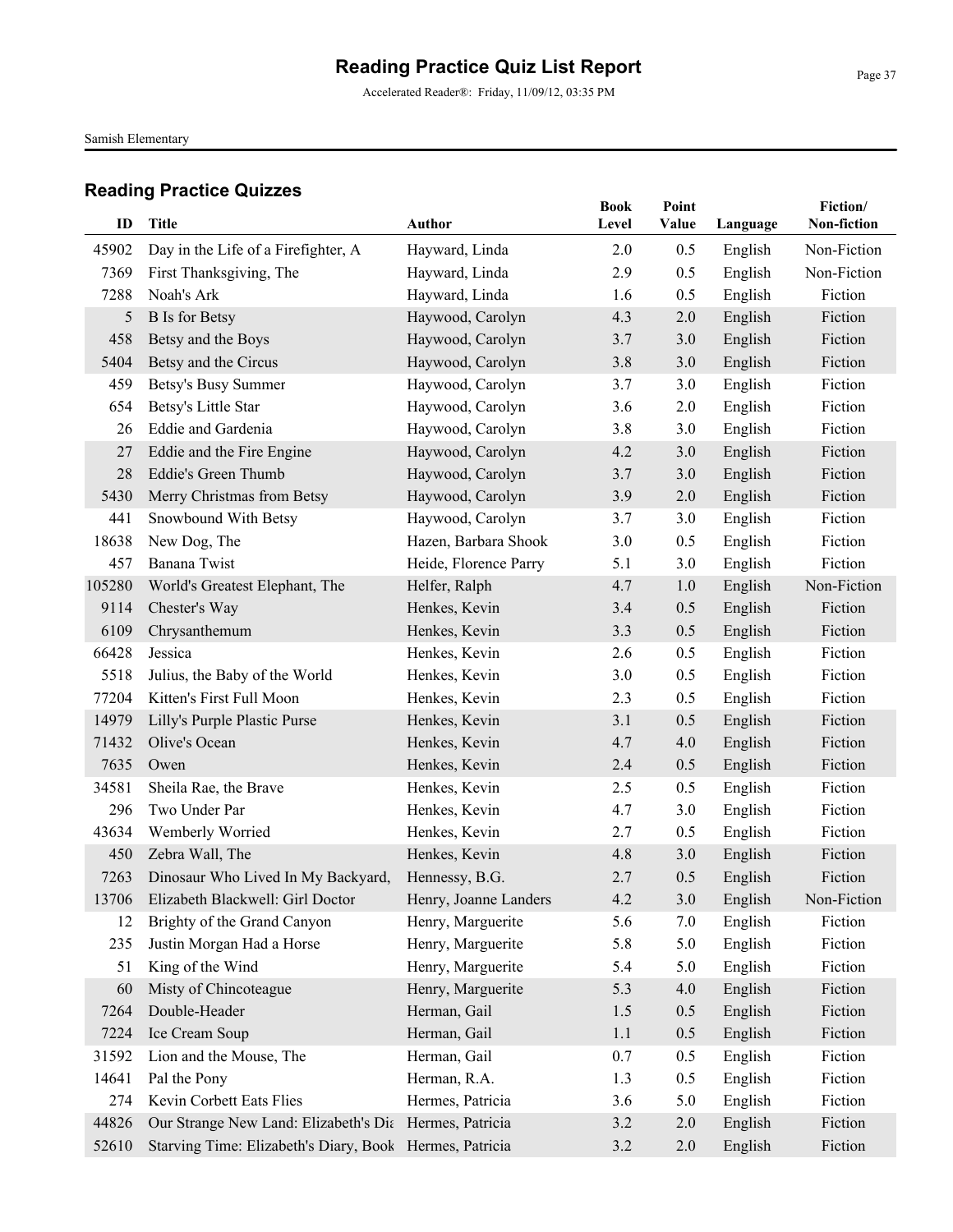Accelerated Reader®: Friday, 11/09/12, 03:35 PM

Samish Elementary

| ID     | <b>Title</b>                           | <b>Author</b>         | <b>Book</b><br>Level | Point<br>Value | Language | Fiction/<br>Non-fiction |
|--------|----------------------------------------|-----------------------|----------------------|----------------|----------|-------------------------|
|        |                                        |                       |                      |                |          |                         |
| 50170  | Westward to Home: Joshua's Diary       | Hermes, Patricia      | 3.1                  | 1.0            | English  | Fiction                 |
| 68519  | Very Important Day, A                  | Herold, Maggie Rugg   | 3.5                  | 0.5            | English  | Fiction                 |
| 5485   | Moses the Kitten                       | Herriot, James        | 4.8                  | 0.5            | English  | Fiction                 |
| 6353   | Boonsville Bombers, The                | Herzig, Alison Cragin | 3.1                  | 1.0            | English  | Fiction                 |
| 690    | Ten-Speed Babysitter, The              | Herzig, Alison Cragin | 3.3                  | 4.0            | English  | Fiction                 |
| 30692  | Just Juice                             | Hesse, Karen          | 3.8                  | 3.0            | English  | Fiction                 |
| 8533   | Letters from Rifka                     | Hesse, Karen          | 4.2                  | 4.0            | English  | Fiction                 |
| 32207  | Light in the Storm: The Civil War Diar | Hesse, Karen          | 5.3                  | 4.0            | English  | Fiction                 |
| 17783  | Music of Dolphins, The                 | Hesse, Karen          | 3.4                  | 3.0            | English  | Fiction                 |
| 18783  | Out of the Dust                        | Hesse, Karen          | 5.3                  | 3.0            | English  | Fiction                 |
| 44830  | Stowaway                               | Hesse, Karen          | 6.1                  | 11.0           | English  | Fiction                 |
| 54110  | Witness                                | Hesse, Karen          | 5.0                  | 2.0            | English  | Fiction                 |
| 9788   | Purple Coat, The                       | Hest, Amy             | 3.4                  | 0.5            | English  | Fiction                 |
| 101038 | Flush                                  | Hiaasen, Carl         | 5.0                  | 9.0            | English  | Fiction                 |
| 61464  | Hoot                                   | Hiaasen, Carl         | 5.2                  | 9.0            | English  | Fiction                 |
| 127433 | Scat                                   | Hiaasen, Carl         | 5.5                  | 12.0           | English  | Fiction                 |
| 29231  | Story of Helen Keller, The             | Hickok, Lorena A.     | 5.7                  | 4.0            | English  | Non-Fiction             |
| 53680  | Anpao: An American Indian Odyssey      | Highwater, Jamake     | 5.7                  | 9.0            | English  | Fiction                 |
| 376    | Murder for Her Majesty, A              | Hilgartner, Beth      | 5.0                  | 8.0            | English  | Fiction                 |
| 24314  | Shipwreck Season                       | Hill, Donna           | 4.3                  | 6.0            | English  | Fiction                 |
| 43754  | Year of Miss Agnes, The                | Hill, Kirkpatrick     | 4.5                  | 3.0            | English  | Fiction                 |
| 6463   | Glass Angels, The                      | Hill, Susan           | 5.7                  | 2.0            | English  | Fiction                 |
| 89235  | Punxsutawney Phyllis                   | Hill, Susanna Leonard | 2.9                  | 0.5            | English  | Fiction                 |
| 9355   | Cinderella at the Ball                 | Hillert, Margaret     | 0.7                  | 0.5            | English  | Fiction                 |
| 9379   | Little Cowboy and the Big Cowboy, Th   | Hillert, Margaret     | 1.1                  | 0.5            | English  | Fiction                 |
| 9387   | Pinocchio                              | Hillert, Margaret     | 1.2                  | 0.5            | English  | Fiction                 |
| 9391   | Three Bears, The                       | Hillert, Margaret     | 0.6                  | 0.5            | English  | Fiction                 |
| 9392   | Three Goats, The                       | Hillert, Margaret     | 0.6                  | 0.5            | English  | Fiction                 |
| 9393   | Three Little Pigs, The                 | Hillert, Margaret     | 0.6                  | 0.5            | English  | Fiction                 |
|        | 115608 Ham the Astrochimp              | Hilliard, Richard     | 7.3                  | 0.5            | English  | Non-Fiction             |
| 110400 | Chickens to the Rescue                 | Himmelman, John       | 1.7                  | 0.5            | English  | Fiction                 |
| 57718  | Do Like a Duck Does!                   | Hindley, Judy         | 1.6                  | 0.5            | English  | Fiction                 |
| 5006   | Cassie Bowen Takes Witch Lessons       | Hines, Anna           | 3.8                  | 4.0            | English  | Fiction                 |
| 381    | Outsiders, The                         | Hinton, S.E.          | 4.7                  | 7.0            | English  | Fiction                 |
| 393    | Tex                                    | Hinton, S.E.          | 4.7                  | 7.0            | English  | Fiction                 |
| 7302   | Arthur's Halloween Costume             | Hoban, Lillian        | 2.6                  | 0.5            | English  | Fiction                 |
| 7303   | Arthur's Honey Bear                    | Hoban, Lillian        | 2.9                  | 0.5            | English  | Fiction                 |
| 7304   | Arthur's Loose Tooth                   | Hoban, Lillian        | 2.9                  | 0.5            | English  | Fiction                 |
| 7305   | Arthur's Prize Reader                  | Hoban, Lillian        | 2.9                  | 0.5            | English  | Fiction                 |
| 5458   | <b>Best Friends for Frances</b>        | Hoban, Russell        | 3.4                  | 0.5            | English  | Fiction                 |
| 100506 | Defiance                               | Hobbs, Valerie        | 4.0                  | 3.0            | English  | Fiction                 |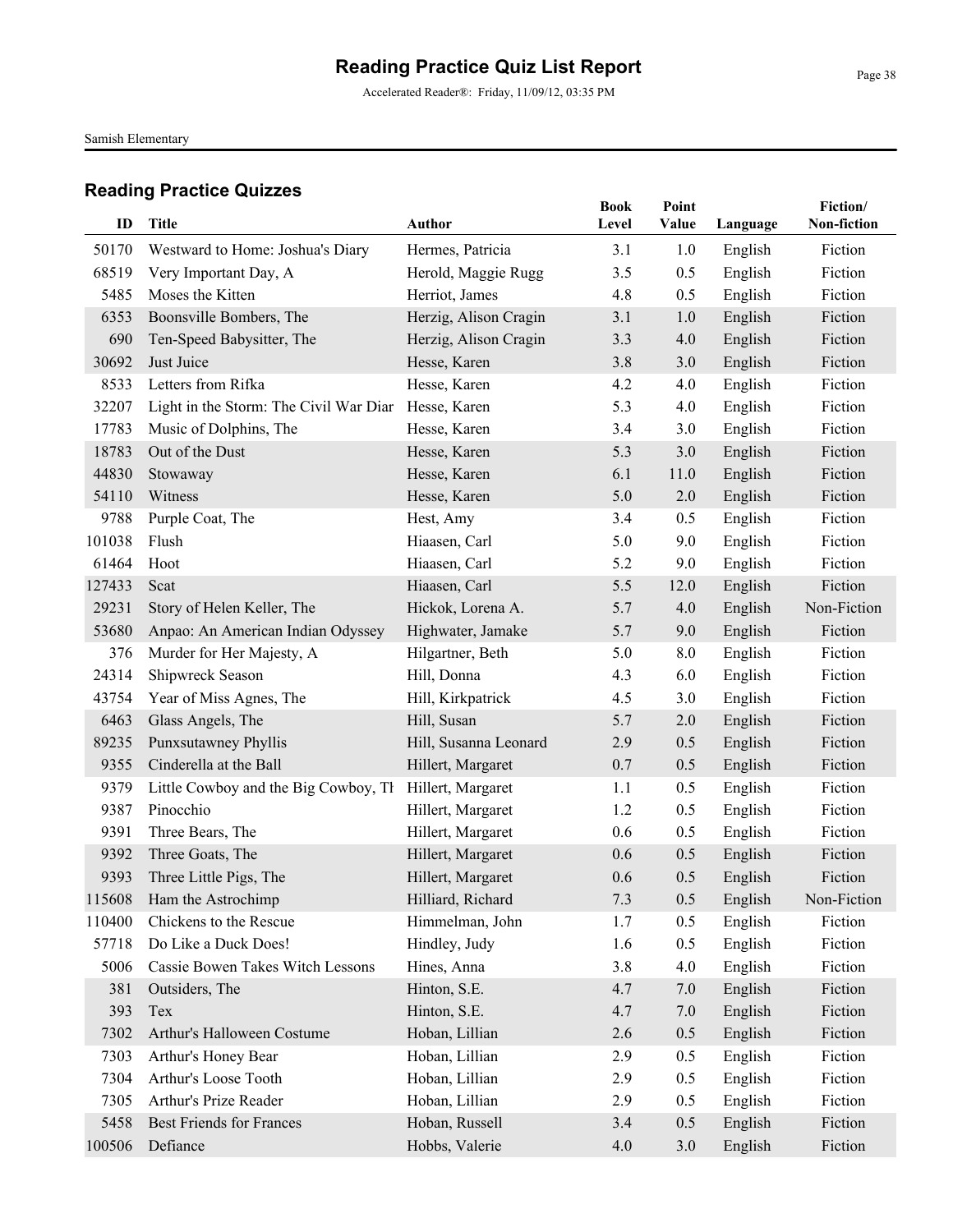Accelerated Reader®: Friday, 11/09/12, 03:35 PM

Samish Elementary

|        |                                      |                         | <b>Book</b> | Point   |          | Fiction/    |
|--------|--------------------------------------|-------------------------|-------------|---------|----------|-------------|
| ID     | <b>Title</b>                         | <b>Author</b>           | Level       | Value   | Language | Non-fiction |
| 9632   | Beardance                            | Hobbs, Will             | 5.7         | 8.0     | English  | Fiction     |
| 19489  | Beardream                            | Hobbs, Will             | 3.6         | 0.5     | English  | Fiction     |
| 5057   | Bearstone                            | Hobbs, Will             | 5.0         | 6.0     | English  | Fiction     |
| 6656   | Big Wander, The                      | Hobbs, Will             | 5.1         | $8.0\,$ | English  | Fiction     |
| 73924  | Changes in Latitudes                 | Hobbs, Will             | 4.8         | 5.0     | English  | Fiction     |
| 105478 | Crossing the Wire                    | Hobbs, Will             | 4.3         | 8.0     | English  | Fiction     |
| 48325  | Down the Yukon                       | Hobbs, Will             | 5.4         | 7.0     | English  | Fiction     |
| 7006   | Downriver                            | Hobbs, Will             | 4.9         | 8.0     | English  | Fiction     |
| 17813  | Far North                            | Hobbs, Will             | 5.3         | 9.0     | English  | Fiction     |
| 20113  | <b>Ghost Canoe</b>                   | Hobbs, Will             | 5.9         | 8.0     | English  | Fiction     |
| 29206  | Howling Hill                         | Hobbs, Will             | 3.8         | 0.5     | English  | Fiction     |
| 68162  | Jackie's Wild Seattle                | Hobbs, Will             | 4.6         | 8.0     | English  | Fiction     |
| 32529  | Jason's Gold                         | Hobbs, Will             | 5.5         | 8.0     | English  | Fiction     |
| 14200  | Kokopelli's Flute                    | Hobbs, Will             | 5.3         | 6.0     | English  | Fiction     |
| 78023  | Leaving Protection                   | Hobbs, Will             | 5.2         | 6.0     | English  | Fiction     |
| 28488  | Maze, The                            | Hobbs, Will             | 5.0         | 7.0     | English  | Fiction     |
| 18831  | River Thunder                        | Hobbs, Will             | 5.0         | 7.0     | English  | Fiction     |
| 59177  | Wild Man Island                      | Hobbs, Will             | 5.1         | 7.0     | English  | Fiction     |
| 43628  | Eensy-Weensy Spider, The             | Hoberman, Mary Ann      | 2.2         | 0.5     | English  | Fiction     |
| 58951  | House Is a House for Me, A           | Hoberman, Mary Ann      | 2.6         | 0.5     | English  | Non-Fiction |
| 54881  | Time Stops for No Mouse              | Hoeye, Michael          | 5.0         | 8.0     | English  | Fiction     |
| 7251   | <b>Barney's Horse</b>                | Hoff, Syd               | 2.2         | 0.5     | English  | Fiction     |
| 7211   | Chester                              | Hoff, Syd               | 1.9         | 0.5     | English  | Fiction     |
| 27486  | Danny and the Dinosaur Go to Camp    | Hoff, Syd               | 1.8         | 0.5     | English  | Fiction     |
| 7316   | Grizzwold                            | Hoff, Syd               | 2.0         | 0.5     | English  | Fiction     |
| 44313  | Happy Birthday, Danny and the Dinosa | Hoff, Syd               | 1.9         | 0.5     | English  | Fiction     |
| 7222   | Horse in Harry's Room, The           | Hoff, Syd               | 2.3         | 0.5     | English  | Fiction     |
| 7323   | Julius                               | Hoff, Syd               | 2.1         | 0.5     | English  | Fiction     |
| 7327   | Little Chief                         | Hoff, Syd               | 2.1         | 0.5     | English  | Fiction     |
|        | 7335 Mrs. Brice's Mice               | Hoff, Syd               | 2.3         | 0.5     | English  | Fiction     |
| 7336   | Oliver                               | Hoff, Syd               | 2.1         | 0.5     | English  | Fiction     |
| 7341   | Sammy the Seal                       | Hoff, Syd               | 2.0         | 0.5     | English  | Fiction     |
| 7249   | Who Will Be My Friends?              | Hoff, Syd               | 1.4         | 0.5     | English  | Fiction     |
| 5452   | Amazing Grace                        | Hoffman, Mary           | 3.5         | 0.5     | English  | Fiction     |
| 7240   | Runaway Teddy Bear, The              | Hofmann, Ginnie         | 2.5         | 0.5     | English  | Fiction     |
| 7299   | Who Wants an Old Teddy Bear?         | Hofmann, Ginnie         | 2.5         | 0.5     | English  | Fiction     |
| 5488   | One Fine Day                         | Hogrogian, Nonny        | 3.5         | 0.5     | English  | Fiction     |
| 6479   | Minn of the Mississippi              | Holling, Holling Clancy | 5.6         | 3.0     | English  | Fiction     |
| 6483   | Paddle-to-the-Sea                    | Holling, Holling Clancy | 5.4         | 1.0     | English  | Fiction     |
| 6486   | Seabird                              | Holling, Holling Clancy | 5.1         | $2.0\,$ | English  | Non-Fiction |
| 35294  | Our Only May Amelia                  | Holm, Jennifer L.       | 4.8         | 7.0     | English  | Fiction     |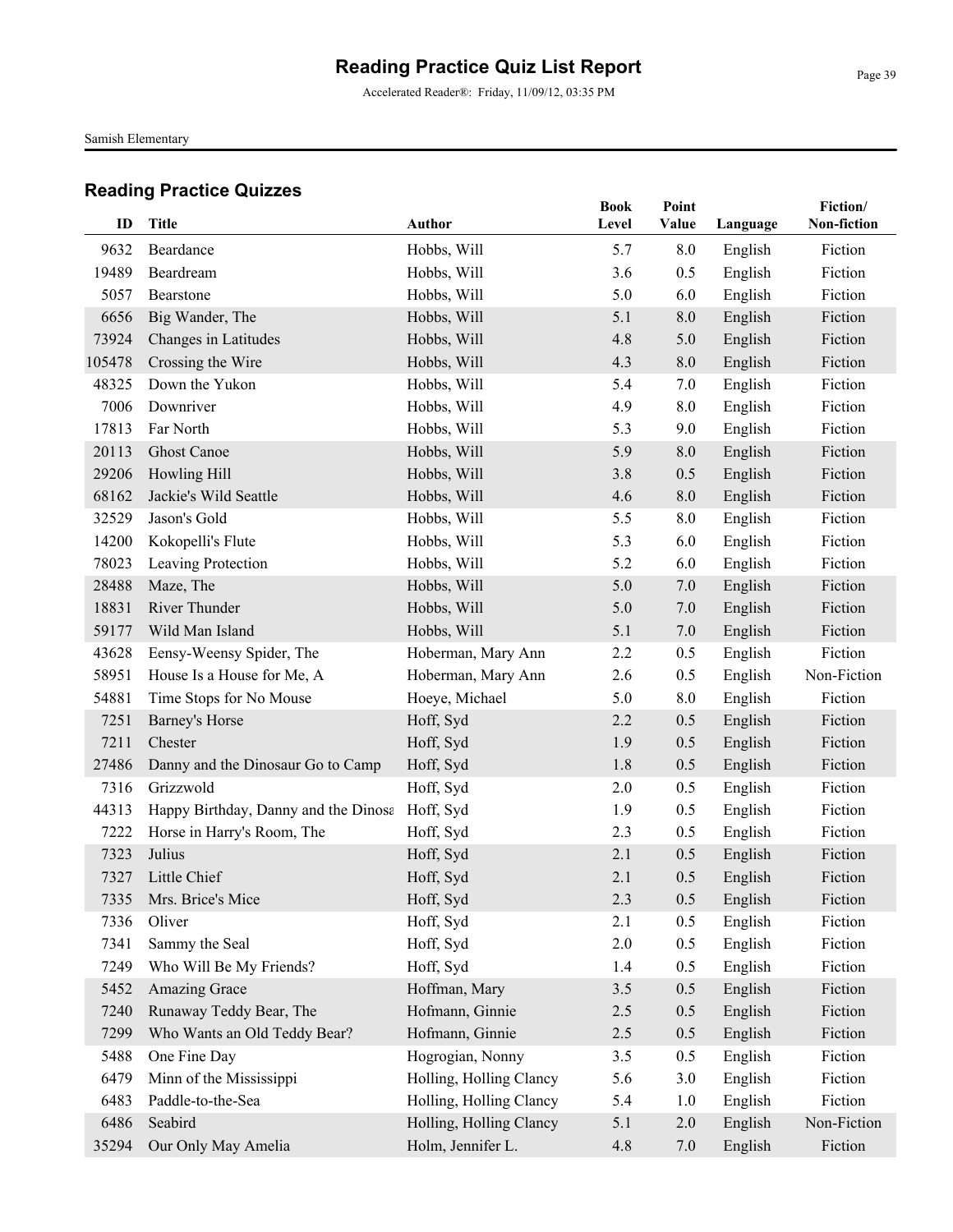Accelerated Reader®: Friday, 11/09/12, 03:35 PM

Samish Elementary

| ID     | <b>Title</b>                            | <b>Author</b>             | <b>Book</b><br>Level | Point<br>Value | Language | Fiction/<br>Non-fiction |
|--------|-----------------------------------------|---------------------------|----------------------|----------------|----------|-------------------------|
| 108040 | Penny from Heaven                       | Holm, Jennifer L.         | 4.0                  | 7.0            | English  | Fiction                 |
| 137063 | Turtle in Paradise                      | Holm, Jennifer L.         | 3.7                  | 4.0            | English  | Fiction                 |
| 5084   | Secret City, U.S.A.                     | Holman, Felice            | 4.8                  | 8.0            | English  | Fiction                 |
| 5097   | Wild Children, The                      | Holman, Felice            | 5.3                  | 6.0            | English  | Fiction                 |
| 59355  | Sondok: Princess of the Moon and Star   | Holman, Sheri             | 6.6                  | 5.0            | English  | Fiction                 |
| 41123  | Odyssey, The                            | Homer/Mattern             | 5.1                  | 2.0            | English  | Fiction                 |
| 251    | All New Jonah Twist, The                | Honeycutt, Natalie        | 3.8                  | 3.0            | English  | Fiction                 |
| 476    | Invisible Lissa                         | Honeycutt, Natalie        | 4.4                  | 5.0            | English  | Fiction                 |
| 31178  | Ghost in the Tokaido Inn, The           | Hoobler, Dorothy/Thomas   | 5.1                  | 7.0            | English  | Fiction                 |
| 86714  | Pup and Hound in Trouble                | Hood, Susan               | 1.0                  | 0.5            | English  | Fiction                 |
| 117162 | Pup and Hound Play Copycats             | Hood, Susan               | 1.2                  | 0.5            | English  | Fiction                 |
| 86715  | Pup and Hound Stay Up Late              | Hood, Susan               | 1.3                  | 0.5            | English  | Fiction                 |
| 6002   | <b>Ballad of Belle Dorcas</b>           | Hooks, William            | 4.1                  | 0.5            | English  | Fiction                 |
| 6337   | Moss Gown                               | Hooks, William            | 4.2                  | 0.5            | English  | Fiction                 |
| 44354  | Golden Knights: The U.S. Army Paracl    | Hopkins, Ellen            | 5.7                  | 0.5            | English  | Non-Fiction             |
| 103187 | Gold Miner's Daughter: A Melodramat     | Hopkins, Jackie           | 3.8                  | 0.5            | English  | Fiction                 |
| 17286  | Birdie's Lighthouse                     | Hopkinson, Deborah        | 4.1                  | 0.5            | English  | Fiction                 |
| 106861 | Evil Star                               | Horowitz, Anthony         | 4.7                  | 13.0           | English  | Fiction                 |
| 59168  | Point Blank                             | Horowitz, Anthony         | 4.8                  | 8.0            | English  | Fiction                 |
| 143608 | Scorpia Rising                          | Horowitz, Anthony         | 5.6                  | 16.0           | English  | Fiction                 |
| 69602  | Skeleton Key                            | Horowitz, Anthony         | 4.9                  | 10.0           | English  | Fiction                 |
| 50390  | Stormbreaker                            | Horowitz, Anthony         | 5.1                  | 7.0            | English  | Fiction                 |
| 48071  | Everything on a Waffle                  | Horvath, Polly            | 5.8                  | 5.0            | English  | Fiction                 |
| 36568  | Trolls, The                             | Horvath, Polly            | 5.4                  | 5.0            | English  | Fiction                 |
| 5907   | Littlejim                               | Houston, Gloria           | 5.0                  | 5.0            | English  | Fiction                 |
| 699    | Year of the Perfect Christmas Tree, The | Houston, Gloria           | 4.2                  | 0.5            | English  | Fiction                 |
| 167    | Frozen Fire                             | Houston, James            | 4.9                  | 5.0            | English  | Fiction                 |
| 363    | Farewell to Manzanar                    | Houston, Jeanne           | 6.7                  | 7.0            | English  | Non-Fiction             |
| 2124   | Cosmo Zooms                             | Howard, Arthur            | 2.1                  | 0.5            | English  | Fiction                 |
|        | 50084 Hoodwinked                        | Howard, Arthur            | 2.9                  | 0.5            | English  | Fiction                 |
| 5462   | Chita's Christmas Tree                  | Howard, Elizabeth Fitzger | 2.5                  | 0.5            | English  | Fiction                 |
| 29340  | Gate in the Wall, The                   | Howard, Ellen             | 5.7                  | 5.0            | English  | Fiction                 |
| 254    | Bunnicula                               | Howe, Deborah/James       | 4.2                  | 2.0            | English  | Fiction                 |
| 32448  | Bunnicula Strikes Again!                | Howe, James               | 4.8                  | 3.0            | English  | Fiction                 |
| 660    | Celery Stalks at Midnight, The          | Howe, James               | 4.0                  | 2.0            | English  | Fiction                 |
| 29550  | Horace and Morris but Mostly Dolores    | Howe, James               | 2.6                  | 0.5            | English  | Fiction                 |
| 5021   | Howliday Inn                            | Howe, James               | 4.0                  | 4.0            | English  | Fiction                 |
| 54853  | Misfits, The                            | Howe, James               | 5.2                  | 7.0            | English  | Fiction                 |
| 282    | Nighty-Nightmare                        | Howe, James               | 4.2                  | 2.0            | English  | Fiction                 |
| 6484   | Return to Howliday Inn                  | Howe, James               | 5.8                  | 3.0            | English  | Fiction                 |
| 6346   | What Eric Knew                          | Howe, James               | 3.9                  | 3.0            | English  | Fiction                 |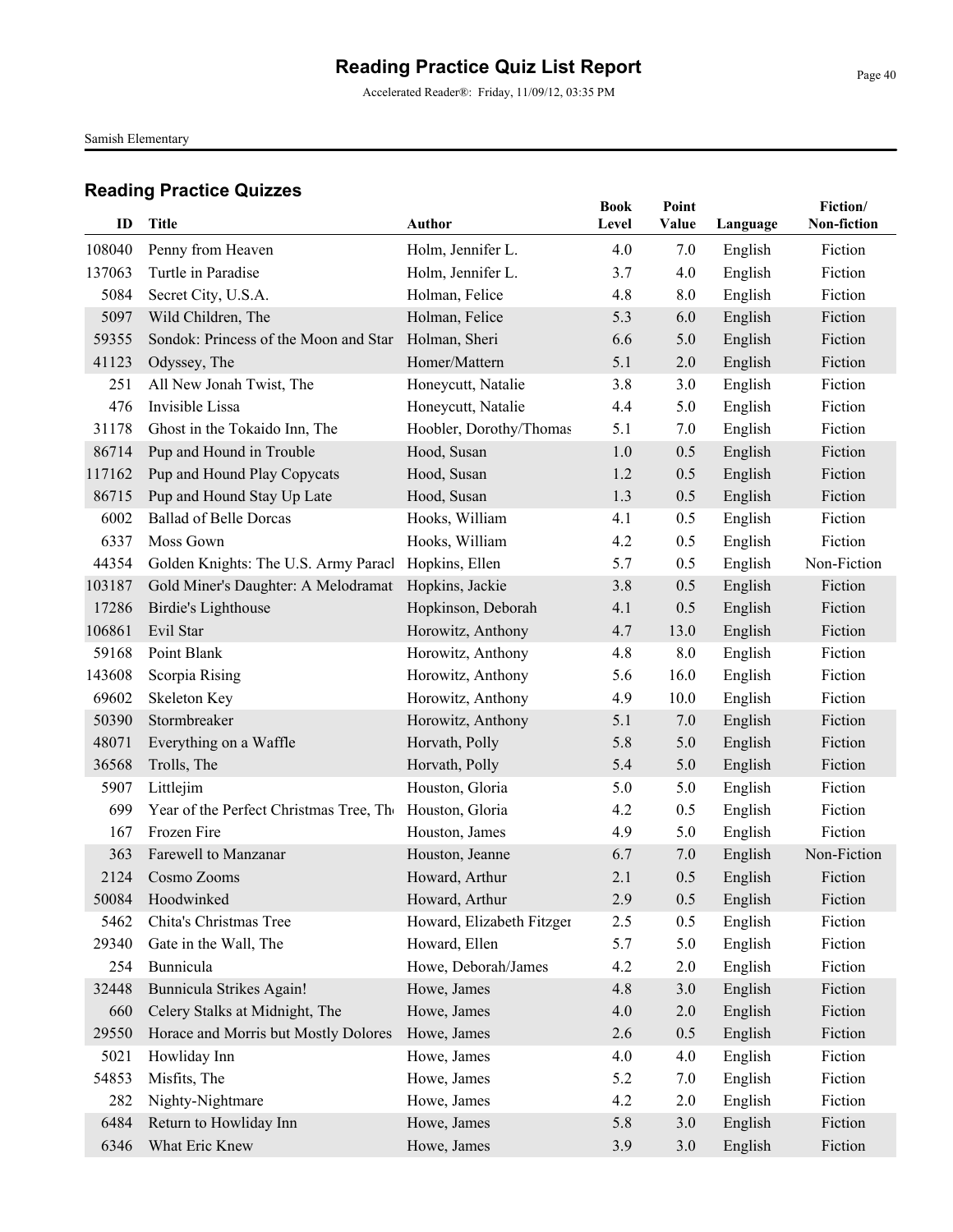Accelerated Reader®: Friday, 11/09/12, 03:35 PM

Samish Elementary

| ID     | <b>Title</b>                          | <b>Author</b>       | <b>Book</b><br>Level | Point<br>Value | Language | Fiction/<br>Non-fiction |
|--------|---------------------------------------|---------------------|----------------------|----------------|----------|-------------------------|
| 64285  | Spider and the Fly, The               | Howitt/DiTerlizzi   | 4.8                  | 0.5            | English  | Fiction                 |
| 460    | Big Base Hit                          | Hughes, Dean        | 3.7                  | 1.0            | English  | Fiction                 |
| 481    | Making the Team                       | Hughes, Dean        | 3.6                  | 2.0            | English  | Fiction                 |
| 283    | Nutty for President                   | Hughes, Dean        | 4.8                  | 4.0            | English  | Fiction                 |
| 5034   | Pressure Play                         | Hughes, Dean        | 3.6                  | 1.0            | English  | Fiction                 |
| 5040   | Rookie Star                           | Hughes, Dean        | 3.9                  | 2.0            | English  | Fiction                 |
| 696    | What a Catch!                         | Hughes, Dean        | 3.8                  | 2.0            | English  | Fiction                 |
| 697    | Winning Streak                        | Hughes, Dean        | 3.6                  | 1.0            | English  | Fiction                 |
| 102    | <b>Across Five Aprils</b>             | Hunt, Irene         | 6.6                  | 10.0           | English  | Fiction                 |
| 5066   | Everlasting Hills, The                | Hunt, Irene         | 6.1                  | 9.0            | English  | Fiction                 |
| 371    | Lottery Rose, The                     | Hunt, Irene         | 5.6                  | 7.0            | English  | Fiction                 |
| 5281   | No Promises in the Wind               | Hunt, Irene         | 5.6                  | 8.0            | English  | Fiction                 |
| 249    | Up a Road Slowly                      | Hunt, Irene         | 6.6                  | 8.0            | English  | Fiction                 |
| 78940  | Dangerous Path, A                     | Hunter, Erin        | 5.9                  | 12.0           | English  | Fiction                 |
| 82929  | Darkest Hour, The                     | Hunter, Erin        | 6.3                  | 12.0           | English  | Fiction                 |
| 70122  | Fire and Ice                          | Hunter, Erin        | 5.4                  | 11.0           | English  | Fiction                 |
| 137747 | Fire in the Sky                       | Hunter, Erin        | 5.0                  | 9.0            | English  | Fiction                 |
| 73953  | Forest of Secrets                     | Hunter, Erin        | 5.8                  | 11.0           | English  | Fiction                 |
| 128929 | Great Bear Lake                       | Hunter, Erin        | 5.2                  | 11.0           | English  | Fiction                 |
| 67278  | Into the Wild                         | Hunter, Erin        | 5.6                  | 10.0           | English  | Fiction                 |
| 136094 | Last Wilderness, The                  | Hunter, Erin        | 5.3                  | 9.0            | English  | Fiction                 |
| 123127 | Quest Begins, The                     | Hunter, Erin        | 5.4                  | 12.0           | English  | Fiction                 |
| 75834  | <b>Rising Storm</b>                   | Hunter, Erin        | 6.1                  | 11.0           | English  | Fiction                 |
| 130734 | Smoke Mountain                        | Hunter, Erin        | 4.8                  | 9.0            | English  | Fiction                 |
| 7322   | Johnny Lion's Book                    | Hurd, Edith         | 2.3                  | 0.5            | English  | Fiction                 |
| 49750  | Rocks in His Head                     | Hurst, Carol Otis   | 3.5                  | 0.5            | English  | Fiction                 |
| 451    | Adventures of Ali Baba Bernstein, The | Hurwitz, Johanna    | 4.6                  | 2.0            | English  | Fiction                 |
| 651    | Aldo Applesauce                       | Hurwitz, Johanna    | 4.7                  | 2.0            | English  | Fiction                 |
| 5401   | Aldo Ice Cream                        | Hurwitz, Johanna    | 4.8                  | 2.0            | English  | Fiction                 |
| 484    | <b>Busybody Nora</b>                  | Hurwitz, Johanna    | 4.1                  | 1.0            | English  | Fiction                 |
| 406    | Class President                       | Hurwitz, Johanna    | 4.3                  | 2.0            | English  | Fiction                 |
| 407    | Cold and Hot Winter, The              | Hurwitz, Johanna    | 4.4                  | 3.0            | English  | Fiction                 |
| 18723  | Helen Keller: Courage in the Dark     | Hurwitz, Johanna    | 3.7                  | 0.5            | English  | Non-Fiction             |
| 267    | Hot and Cold Summer, The              | Hurwitz, Johanna    | 4.2                  | 3.0            | English  | Fiction                 |
| 677    | Much Ado About Aldo                   | Hurwitz, Johanna    | 4.8                  | 1.0            | English  | Fiction                 |
| 43741  | One Small Dog                         | Hurwitz, Johanna    | 4.4                  | 2.0            | English  | Fiction                 |
| 346    | Teacher's Pet                         | Hurwitz, Johanna    | 4.7                  | 3.0            | English  | Fiction                 |
| 694    | Tough-Luck Karen                      | Hurwitz, Johanna    | 4.8                  | 4.0            | English  | Fiction                 |
| 59439  | Rosie's Walk                          | Hutchins, Pat       | 0.6                  | 0.5            | English  | Fiction                 |
| 71393  | What Game Shall We Play?              | Hutchins, Pat       | 2.1                  | 0.5            | English  | Fiction                 |
| 5025   | Land I Lost, The                      | Huynh, Quang Nhuong | 6.1                  | 4.0            | English  | Non-Fiction             |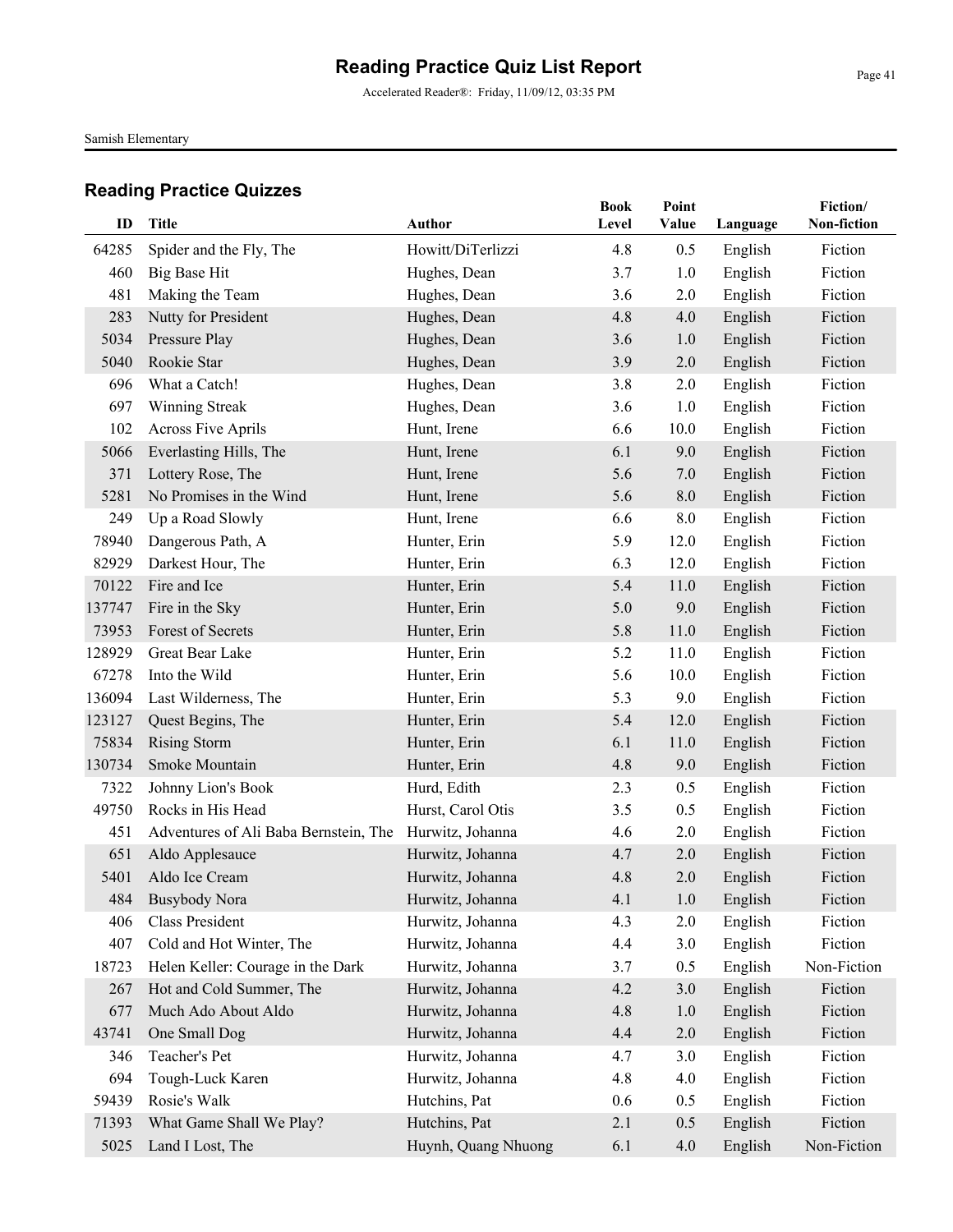Accelerated Reader®: Friday, 11/09/12, 03:35 PM

Samish Elementary

| ID     | <b>Title</b>                           | <b>Author</b>         | <b>Book</b><br>Level | Point<br>Value |          | Fiction/<br>Non-fiction |
|--------|----------------------------------------|-----------------------|----------------------|----------------|----------|-------------------------|
|        |                                        |                       |                      |                | Language |                         |
| 106527 | Beasts of Clawstone Castle, The        | Ibbotson, Eva         | 6.1                  | 8.0            | English  | Fiction                 |
| 23305  | Dial-a-Ghost                           | Ibbotson, Eva         | 5.8                  | 6.0            | English  | Fiction                 |
| 45121  | Island of the Aunts                    | Ibbotson, Eva         | 5.9                  | 9.0            | English  | Fiction                 |
| 58234  | Journey to the River Sea               | Ibbotson, Eva         | 5.6                  | 12.0           | English  | Fiction                 |
| 21572  | Secret of Platform 13, The             | Ibbotson, Eva         | 5.8                  | 7.0            | English  | Fiction                 |
| 80746  | Star of Kazan, The                     | Ibbotson, Eva         | 6.1                  | 16.0           | English  | Fiction                 |
| 48260  | Which Witch?                           | Ibbotson, Eva         | 6.2                  | 7.0            | English  | Fiction                 |
| 30542  | Legend of Sleepy HollowRip Van Wi      | Irving/Kelly          | 4.8                  | 3.0            | English  | Fiction                 |
| 30500  | Kim/Kimi                               | Irwin, Hadley         | 4.3                  | 6.0            | English  | Fiction                 |
| 46006  | Life in a Colonial Town                | Isaacs, Sally Senzell | 3.9                  | 0.5            | English  | Non-Fiction             |
| 46007  | Life in a Hopi Village                 | Isaacs, Sally Senzell | 4.1                  | 0.5            | English  | Non-Fiction             |
| 46008  | Life in America's First Cities         | Isaacs, Sally Senzell | 3.8                  | 0.5            | English  | Non-Fiction             |
| 46010  | Life on a Pioneer Homestead            | Isaacs, Sally Senzell | 3.9                  | 0.5            | English  | Non-Fiction             |
| 46009  | Life on a Southern Plantation          | Isaacs, Sally Senzell | 4.0                  | 0.5            | English  | Non-Fiction             |
| 46011  | Life on the Oregon Trail               | Isaacs, Sally Senzell | 3.9                  | 0.5            | English  | Non-Fiction             |
| 5457   | At the Crossroads                      | Isadora, Rachel       | 1.9                  | 0.5            | English  | Fiction                 |
| 4900   | Armed Forces (War in the Gulf), The    | Italia, Bob           | 7.2                  | 1.0            | English  | Fiction                 |
| 4860   | Go-Carts (Action Sports Library)       | Italia, Bob           | 5.8                  | 0.5            | English  | Non-Fiction             |
| 4868   | In-Line Skating (Action Sports Library | Italia, Bob           | 5.1                  | 0.5            | English  | Non-Fiction             |
| 4863   | Motocross (Action Sports Library)      | Italia, Bob           | 5.2                  | 0.5            | English  | Non-Fiction             |
| 4856   | Mountain Biking (Action Sports Librar  | Italia, Bob           | 5.3                  | 0.5            | English  | Non-Fiction             |
| 4862   | Rock Climbing (Action Sports Library)  | Italia, Bob           | 6.5                  | 1.0            | English  | Non-Fiction             |
| 4869   | Skateboarding (Action Sports Library)  | Italia, Bob           | 5.5                  | 0.5            | English  | Non-Fiction             |
| 4865   | Skiing on the Edge (Action Sports Libr | Italia, Bob           | 6.0                  | 1.0            | English  | Non-Fiction             |
| 4859   | Snowboarding (Action Sports Library)   | Italia, Bob           | 5.1                  | 0.5            | English  | Non-Fiction             |
| 29484  | James Printer: A Novel of Rebellion    | Jacobs, Paul Samuel   | 5.6                  | 7.0            | English  | Fiction                 |
| 105082 | Story of the Star-Spangled Banner, The | Jacobson, Ryan        | 3.9                  | 0.5            | English  | Non-Fiction             |
| 10755  | Bellmaker, The                         | Jacques, Brian        | 5.7                  | 14.0           | English  | Fiction                 |
| 47662  | Castaways of the Flying Dutchman       | Jacques, Brian        | 5.4                  | 12.0           | English  | Fiction                 |
|        | 16915 Great Redwall Feast, The         | Jacques, Brian        | 4.9                  | 0.5            | English  | Fiction                 |
| 30337  | Legend of Luke, The                    | Jacques, Brian        | 5.7                  | 16.0           | English  | Fiction                 |
| 20083  | Long Patrol, The                       | Jacques, Brian        | 6.0                  | 15.0           | English  | Fiction                 |
| 43407  | Lord Brocktree                         | Jacques, Brian        | 5.5                  | 16.0           | English  | Fiction                 |
| 7168   | Mariel of Redwall                      | Jacques, Brian        | 5.7                  | 16.0           | English  | Fiction                 |
| 28453  | Marlfox                                | Jacques, Brian        | 5.7                  | 17.0           | English  | Fiction                 |
| 10784  | Martin the Warrior                     | Jacques, Brian        | 5.5                  | 14.0           | English  | Fiction                 |
| 6050   | Mattimeo                               | Jacques, Brian        | 5.2                  | 18.0           | English  | Fiction                 |
| 6688   | Mossflower                             | Jacques, Brian        | 5.1                  | 17.0           | English  | Fiction                 |
| 15097  | Outcast of Redwall                     | Jacques, Brian        | 6.3                  | 15.0           | English  | Fiction                 |
| 15829  | Pearls of Lutra                        | Jacques, Brian        | 6.1                  | 18.0           | English  | Fiction                 |
| 7129   | Redwall                                | Jacques, Brian        | 5.6                  | 16.0           | English  | Fiction                 |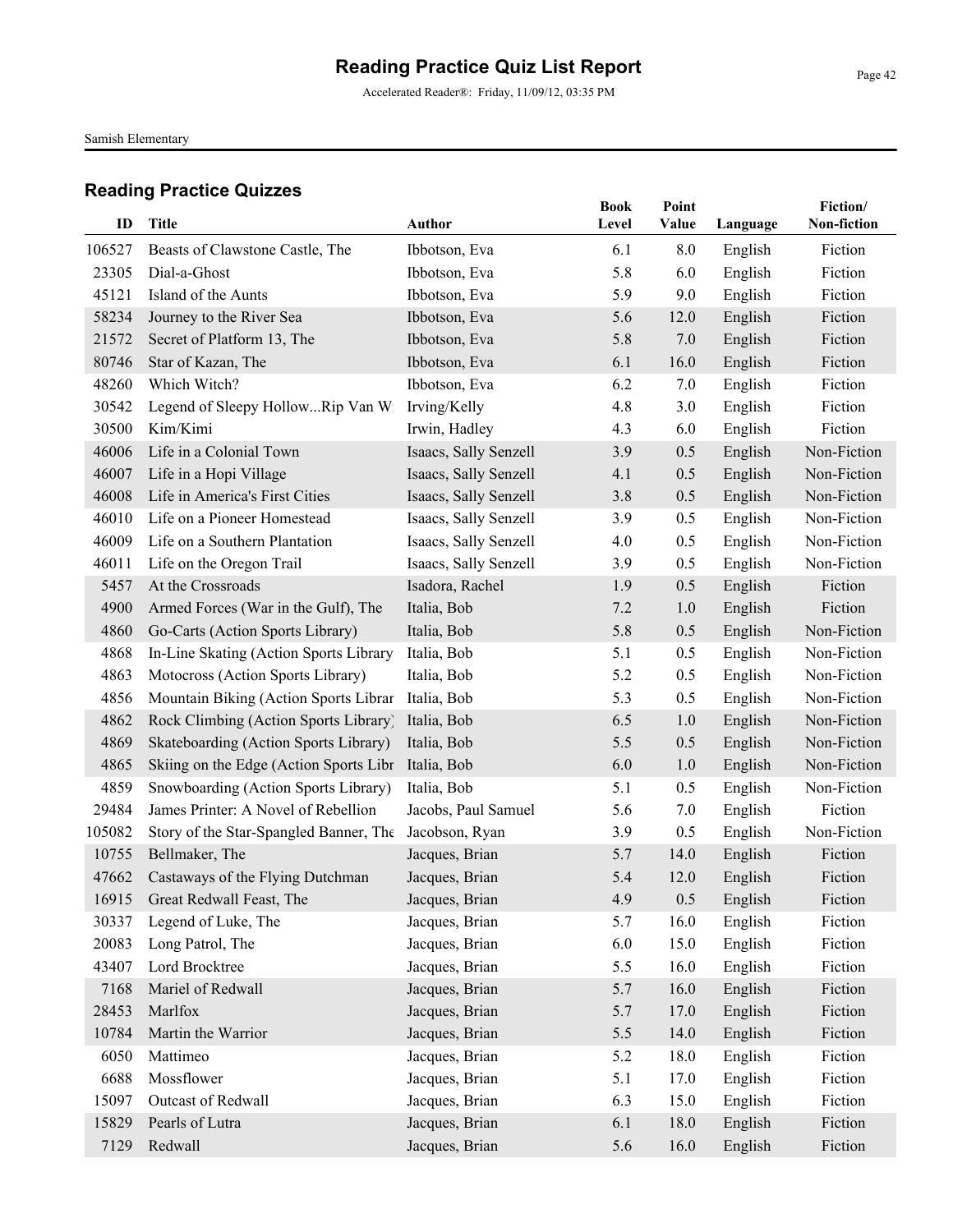Accelerated Reader®: Friday, 11/09/12, 03:35 PM

Samish Elementary

| ID     | Title                                   | Author                     | <b>Book</b><br>Level | Point<br>Value | Language | Fiction/<br>Non-fiction |
|--------|-----------------------------------------|----------------------------|----------------------|----------------|----------|-------------------------|
| 53618  | Redwall Winter's Tale, A                | Jacques, Brian             | 4.9                  | 1.0            | English  | Fiction                 |
| 10793  | Salamandastron                          | Jacques, Brian             | 5.7                  | 16.0           | English  | Fiction                 |
| 53575  | Taggerung                               | Jacques, Brian             | 5.2                  | 19.0           | English  | Fiction                 |
| 5085   | Shoebag                                 | James, Mary                | 4.7                  | 4.0            | English  | Fiction                 |
| 82077  | <b>Baby Brains</b>                      | James, Simon               | 3.5                  | 0.5            | English  | Fiction                 |
| 83     | Smoky, the Cow Horse                    | James, Will                | 6.5                  | 13.0           | English  | Fiction                 |
| 76032  | There Once Was a Puffin                 | Jaques, Florence Page      | 1.5                  | 0.5            | English  | Fiction                 |
| 76892  | <b>Actual Size</b>                      | Jenkins, Steve             | 2.8                  | 0.5            | English  | Non-Fiction             |
| 49867  | What Do You Do When Something Wa        | Jenkins, Steve             | 4.0                  | 0.5            | English  | Non-Fiction             |
| 5039   | Riddle of Penncroft Farm, The           | Jensen, Dorothea           | 5.4                  | 7.0            | English  | Fiction                 |
| 7390   | Perfect the Pig                         | Jeschke, Susan             | 3.3                  | 0.5            | English  | Fiction                 |
| 2485   | Circuit, The                            | Jiménez, Francisco         | 5.3                  | 4.0            | English  | Fiction                 |
| 44966  | When Mules Flew on Magnolia Street      | Johnson, Angela            | 4.6                  | 2.0            | English  | Fiction                 |
| 7318   | Harold and the Purple Crayon            | Johnson, Crockett          | 3.0                  | 0.5            | English  | Fiction                 |
| 7339   | Picture for Harold's Room, A            | Johnson, Crockett          | 2.3                  | 0.5            | English  | Fiction                 |
| 54803  | Alien and Possum: Friends No Matter V   | Johnston, Tony             | 2.1                  | 0.5            | English  | Fiction                 |
| 72359  | Kenya Christmas, A                      | Johnston, Tony             | 3.1                  | 0.5            | English  | Fiction                 |
| 73261  | Mummy's Mother, The                     | Johnston, Tony             | 4.1                  | 3.0            | English  | Fiction                 |
| 51726  | Explorers (The History News)            | Johnstone, Michael         | 6.3                  | 2.0            | English  | Non-Fiction             |
| 18323  | Trek, The                               | Jonas, Ann                 | 1.5                  | 0.5            | English  | Fiction                 |
| 118263 | Emmy and the Incredible Shrinking Ra    | Jonell, Lynne              | 4.7                  | 9.0            | English  | Fiction                 |
| 5253   | Acorn People, The                       | Jones, Ron                 | 5.6                  | 2.0            | English  | Non-Fiction             |
| 45330  | Salt in His Shoes: Michael Jordan in Pu | Jordan, Deloris            | 3.6                  | 0.5            | English  | Fiction                 |
| 4846   | Baseball (How-To Sports)                | Joseph, Paul               | 4.4                  | 0.5            | English  | Non-Fiction             |
| 4838   | Basketball (How-To Sports)              | Joseph, Paul               | 4.9                  | 0.5            | English  | Non-Fiction             |
| 43657  | <b>Bill Clinton</b>                     | Joseph, Paul               | 4.9                  | 0.5            | English  | Non-Fiction             |
| 24681  | Dwight D. Eisenhower                    | Joseph, Paul               | 5.1                  | 0.5            | English  | Non-Fiction             |
| 4845   | Football (How-To Sports)                | Joseph, Paul               | 4.5                  | 0.5            | English  | Non-Fiction             |
| 42304  | Franklin D. Roosevelt                   | Joseph, Paul               | 4.6                  | 0.5            | English  | Non-Fiction             |
|        | 29165 George Bush                       | Joseph, Paul               | 4.3                  | 0.5            | English  | Non-Fiction             |
| 29168  | Harry S. Truman                         | Joseph, Paul               | 4.3                  | 0.5            | English  | Non-Fiction             |
| 24685  | Jimmy Carter                            | Joseph, Paul               | 5.2                  | 0.5            | English  | Non-Fiction             |
| 42312  | John F. Kennedy                         | Joseph, Paul               | 5.0                  | 0.5            | English  | Non-Fiction             |
| 29166  | John Quincy Adams                       | Joseph, Paul               | 4.4                  | 0.5            | English  | Non-Fiction             |
| 42314  | Lyndon B. Johnson                       | Joseph, Paul               | 5.1                  | 0.5            | English  | Non-Fiction             |
| 24687  | Richard Nixon                           | Joseph, Paul               | 4.6                  | 0.5            | English  | Non-Fiction             |
| 24688  | Ronald Reagan                           | Joseph, Paul               | 6.2                  | 0.5            | English  | Non-Fiction             |
| 4847   | Soccer (How-To Sports)                  | Joseph, Paul               | 4.5                  | 0.5            | English  | Non-Fiction             |
| 42320  | Woodrow Wilson                          | Joseph, Paul               | 4.7                  | 0.5            | English  | Non-Fiction             |
| 128487 | Nelson Mandela                          | Josephson, Judith Pinkerto | 4.9                  | 1.0            | English  | Non-Fiction             |
| 6088   | Polar Bear, Polar Bear, What Do You I   | Jr., Bill Martin           | 2.1                  | 0.5            | English  | Fiction                 |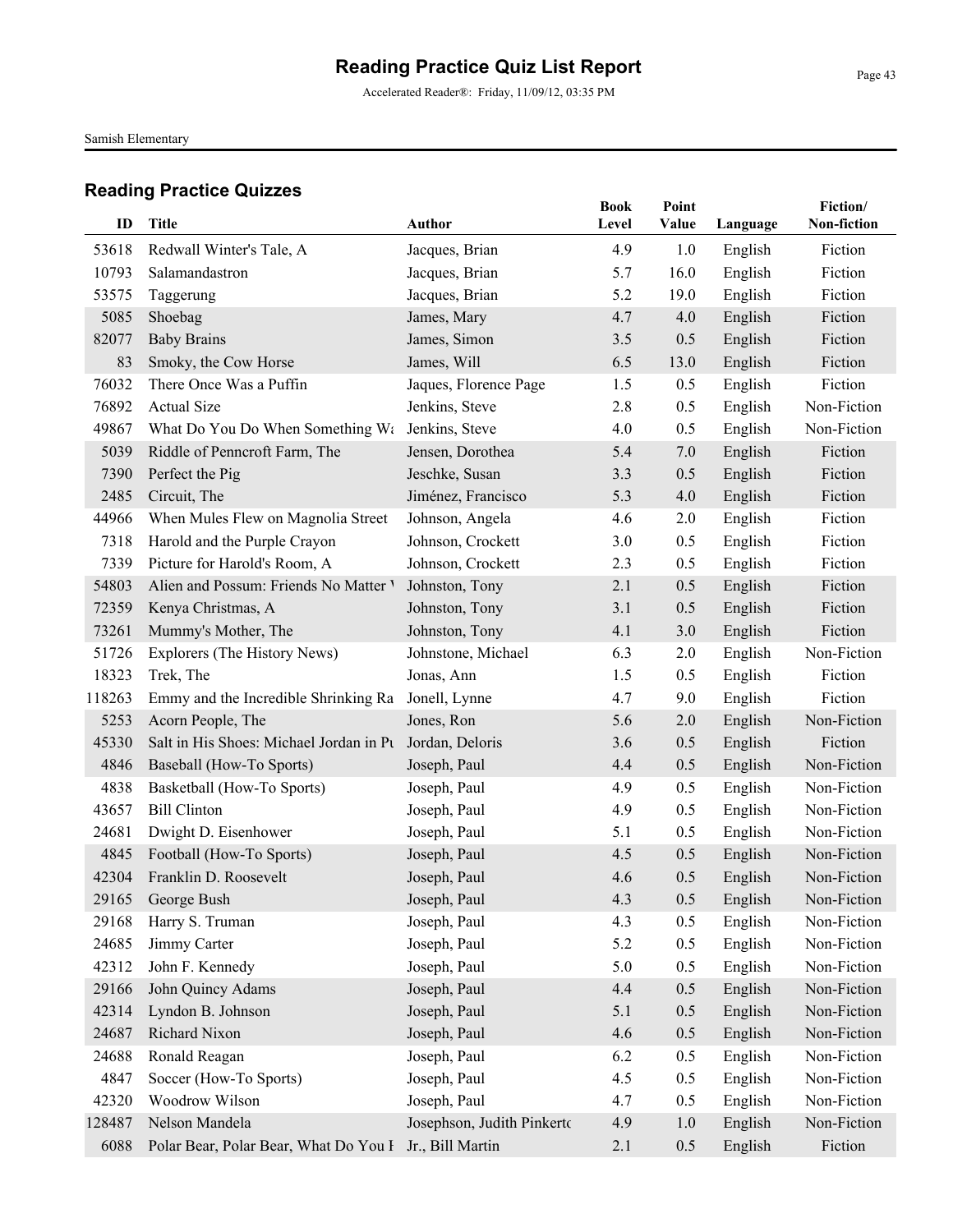Accelerated Reader®: Friday, 11/09/12, 03:35 PM

Samish Elementary

| ID     | <b>Title</b>                                         | Author                | <b>Book</b><br>Level | Point<br>Value | Language | Fiction/<br>Non-fiction |
|--------|------------------------------------------------------|-----------------------|----------------------|----------------|----------|-------------------------|
| 656    | Blackberries in the Dark                             | Jukes, Mavis          | 3.6                  | 1.0            | English  | Fiction                 |
| 29338  | Planning the Impossible                              | Jukes, Mavis          | 4.1                  | 5.0            | English  | Fiction                 |
| 88393  | Hello, Goodbye Window, The                           | Juster, Norton        | 3.4                  | 0.5            | English  | Fiction                 |
| 130    | Phantom Tollbooth, The                               | Juster, Norton        | 6.7                  | 7.0            | English  | Fiction                 |
| 74071  | Kira-Kira                                            | Kadohata, Cynthia     | 4.7                  | 7.0            | English  | Fiction                 |
| 27760  | Beagles (Dogs)                                       | Kallen, Stuart A.     | 3.5                  | 0.5            | English  | Non-Fiction             |
| 15181  | Cocker Spaniels (Dogs)                               | Kallen, Stuart A.     | 3.7                  | 0.5            | English  | Non-Fiction             |
| 27761  | Collies (Dogs)                                       | Kallen, Stuart A.     | 3.8                  | 0.5            | English  | Non-Fiction             |
| 15182  | Dalmatians (Dogs)                                    | Kallen, Stuart A.     | 3.5                  | 0.5            | English  | Non-Fiction             |
| 15183  | German Shepherds (Dogs)                              | Kallen, Stuart A.     | 3.7                  | 0.5            | English  | Non-Fiction             |
| 27764  | Golden Retrievers (Dogs)                             | Kallen, Stuart A.     | 3.7                  | 0.5            | English  | Non-Fiction             |
| 27768  | Grizzly Bears (Bears)                                | Kallen, Stuart A.     | 4.3                  | 0.5            | English  | Non-Fiction             |
| 15184  | Labrador Retrievers (Dogs)                           | Kallen, Stuart A.     | 3.5                  | 0.5            | English  | Non-Fiction             |
| 15185  | Mutts (Dogs)                                         | Kallen, Stuart A.     | 3.4                  | 0.5            | English  | Non-Fiction             |
| 15178  | Persian Cats (Cats)                                  | Kallen, Stuart A.     | 3.7                  | 0.5            | English  | Non-Fiction             |
| 27770  | Polar Bears (Bears)                                  | Kallen, Stuart A.     | 4.2                  | 0.5            | English  | Non-Fiction             |
| 15186  | Poodles (Dogs)                                       | Kallen, Stuart A.     | 3.5                  | 0.5            | English  | Non-Fiction             |
| 15179  | Siamese Cats (Cats)                                  | Kallen, Stuart A.     | 3.4                  | 0.5            | English  | Non-Fiction             |
| 15180  | Tabby Cats (Cats)                                    | Kallen, Stuart A.     | 3.3                  | 0.5            | English  | Non-Fiction             |
| 63491  | Fireboat: The Heroic Adventures of the Kalman, Maira |                       | 3.1                  | 0.5            | English  | Non-Fiction             |
| 25153  | Great Turkey Walk, The                               | Karr, Kathleen        | 4.5                  | 6.0            | English  | Fiction                 |
| 29425  | Seaman: The Dog Who Explored the W                   | Karwoski, Gail Langer | 6.0                  | 9.0            | English  | Fiction                 |
| 5076   | Middle School Blues                                  | Kassem, Lou           | 3.7                  | 5.0            | English  | Fiction                 |
| 18633  | Joseph and His Coat of Many Colors                   | Kassirer, Sue         | 1.7                  | 0.5            | English  | Fiction                 |
| 5078   | Ordinary Princess, The                               | Kaye, M.M.            | 6.4                  | 4.0            | English  | Fiction                 |
| 5633   | Mystery of the 99 Steps, The                         | Keene, Carolyn        | 5.4                  | 5.0            | English  | Fiction                 |
| 6780   | Mystery of the Glowing Eye                           | Keene, Carolyn        | 5.3                  | 5.0            | English  | Fiction                 |
| 5643   | Secret of Shadow Ranch, The                          | Keene, Carolyn        | 5.3                  | 5.0            | English  | Fiction                 |
| 81642  | Abduction!                                           | Kehret, Peg           | 4.7                  | 6.0            | English  | Fiction                 |
|        | 20257 Blizzard Disaster, The                         | Kehret, Peg           | 4.6                  | 4.0            | English  | Fiction                 |
| 58253  | Don't Tell Anyone                                    | Kehret, Peg           | 4.8                  | 4.0            | English  | Fiction                 |
| 13756  | Earthquake Terror                                    | Kehret, Peg           | 4.6                  | 4.0            | English  | Fiction                 |
| 27706  | Flood Disaster, The                                  | Kehret, Peg           | 4.9                  | 4.0            | English  | Fiction                 |
| 101953 | Ghost's Grave, The                                   | Kehret, Peg           | 5.0                  | 6.0            | English  | Fiction                 |
| 50393  | Hideout, The                                         | Kehret, Peg           | 4.8                  | 4.0            | English  | Fiction                 |
| 8529   | Horror at the Haunted House                          | Kehret, Peg           | 5.2                  | 5.0            | English  | Fiction                 |
| 11551  | Night of Fear                                        | Kehret, Peg           | 4.7                  | 5.0            | English  | Fiction                 |
| 28542  | Searching for Candlestick Park                       | Kehret, Peg           | 4.5                  | 5.0            | English  | Fiction                 |
| 31193  | Shelter Dogs: Amazing Stories of Adop                | Kehret, Peg           | 6.5                  | 3.0            | English  | Non-Fiction             |
| 58530  | Stranger Next Door, The                              | Kehret, Peg           | 4.7                  | 5.0            | English  | Fiction                 |
| 8937   | Terror at the Zoo                                    | Kehret, Peg           | 4.6                  | 5.0            | English  | Fiction                 |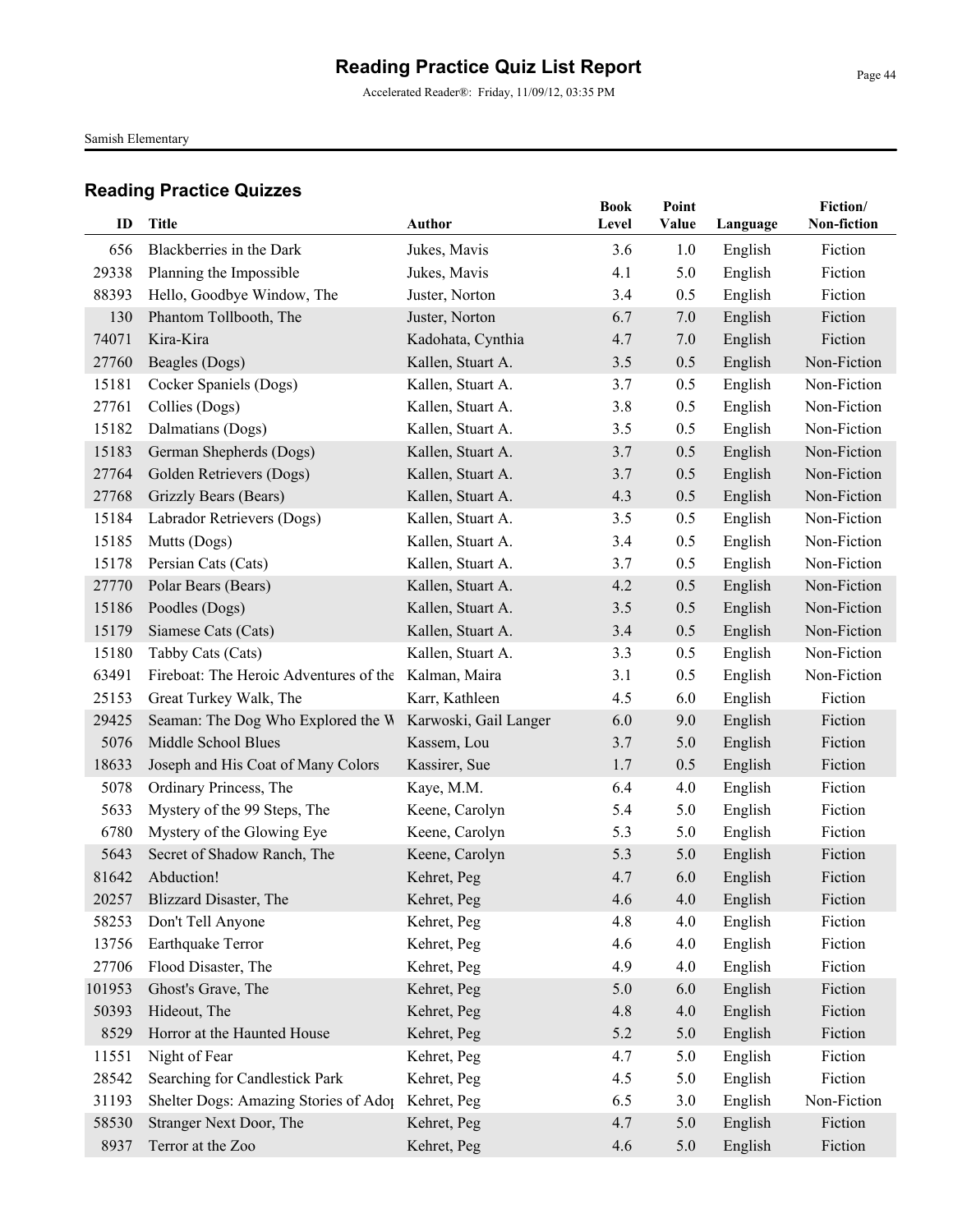Accelerated Reader®: Friday, 11/09/12, 03:35 PM

Samish Elementary

| ID         | Title                                      | Author                         | <b>Book</b><br>Level | Point<br>Value | Language           | Fiction/<br>Non-fiction |
|------------|--------------------------------------------|--------------------------------|----------------------|----------------|--------------------|-------------------------|
|            |                                            |                                |                      |                |                    |                         |
| 20299      | Volcano Disaster, The<br>Rifles for Watie  | Kehret, Peg                    | 5.1<br>6.1           | 3.0<br>14.0    | English            | Fiction<br>Fiction      |
| 75<br>7268 | Geraldine's Blanket                        | Keith, Harold                  | 1.7                  | 0.5            | English            | Fiction                 |
| 115909     |                                            | Keller, Holly                  | 2.3                  |                | English<br>English | Fiction                 |
| 6369       | Help! A Story of Friendship<br>Island Baby | Keller, Holly<br>Keller, Holly | 3.8                  | 0.5<br>0.5     |                    | Fiction                 |
| 7355       | <b>Best Friends</b>                        | Kellogg, Steven                | 3.4                  | 0.5            | English            | Fiction                 |
| 5475       | Island of the Skog, The                    |                                | 3.5                  | 0.5            | English            | Fiction                 |
| 142        | Trumpeter of Krakow, The                   | Kellogg, Steven<br>Kelly, Eric | 7.1                  | 10.0           | English            | Fiction                 |
|            |                                            |                                |                      |                | English            |                         |
| 130075     | Evolution of Calpurnia Tate, The           | Kelly, Jacqueline              | 5.3                  | 12.0           | English            | Fiction                 |
| 5056       | Basement Baseball Club, The                | Kelly, Jeffrey                 | 4.8                  | 6.0            | English            | Fiction                 |
| 220        | Gammage Cup, The                           | Kendall, Carol                 | 5.9                  | 8.0            | English            | Fiction                 |
| 7376       | Last Little Duckling, The                  | Kennedy, Fiona                 | 3.5                  | 0.5            | English            | Fiction                 |
| 17605      | Amelia Earhart: Courage in the Sky         | Kerby, Mona                    | 4.6                  | 1.0            | English            | Non-Fiction             |
| 18846      | When Hitler Stole Pink Rabbit              | Kerr, Judith                   | 5.7                  | 9.0            | English            | Fiction                 |
| 5280       | Night Kites                                | Kerr, M.E.                     | 4.3                  | 6.0            | English            | Fiction                 |
| 83024      | Akhenaten Adventure, The                   | Kerr, P.B.                     | 5.7                  | 13.0           | English            | Fiction                 |
| 104779     | Blue Djinn of Babylon, The                 | Kerr, P.B.                     | 5.9                  | 14.0           | English            | Fiction                 |
| 112567     | Cobra King of Kathmandu, The               | Kerr, P.B.                     | 5.8                  | 14.0           | English            | Fiction                 |
| 120570     | Day of the Djinn Warriors, The             | Kerr, P.B.                     | 5.6                  | 14.0           | English            | Fiction                 |
| 127489     | Eye of the Forest, The                     | Kerr, P.B.                     | 5.4                  | 15.0           | English            | Fiction                 |
| 7265       | Emma                                       | Kesselman, Wendy               | 2.9                  | 0.5            | English            | Fiction                 |
| 43517      | Jubela                                     | Kessler, Cristina              | 3.5                  | 0.5            | English            | Fiction                 |
| 7209       | Big Mile Race, The                         | Kessler, Leonard               | 1.7                  | 0.5            | English            | Fiction                 |
| 7573       | Here Comes the Strikeout                   | Kessler, Leonard               | 2.0                  | 0.5            | English            | Fiction                 |
| 14626      | Kick, Pass, and Run                        | Kessler, Leonard               | 1.7                  | 0.5            | English            | Fiction                 |
| 6359       | Forgotten Door, The                        | Key, Alexander                 | 5.0                  | 5.0            | English            | Fiction                 |
| 243        | Road From Home, The                        | Kherdian, David                | 5.7                  | 9.0            | English            | Non-Fiction             |
| 42030      | Hershel and the Hanukkah Goblins           | Kimmel, Eric                   | 3.0                  | 0.5            | English            | Fiction                 |
| 53902      | Anansi and the Magic Stick                 | Kimmel, Eric A.                | 2.4                  | 0.5            | English            | Fiction                 |
|            | 20676 Anansi and the Moss-Covered Rock     | Kimmel, Eric A.                | 2.4                  | 0.5            | English            | Fiction                 |
| 13943      | Anansi and the Talking Melon               | Kimmel, Eric A.                | 2.6                  | 0.5            | English            | Fiction                 |
| 10216      | Anansi Goes Fishing                        | Kimmel, Eric A.                | 2.3                  | 0.5            | English            | Fiction                 |
| 21545      | Asher and the Capmakers: A Hanukkal        | Kimmel, Eric A.                | 2.8                  | 0.5            | English            | Fiction                 |
| 12374      | Bearhead: A Russian Folktale               | Kimmel, Eric A.                | 3.2                  | 0.5            | English            | Fiction                 |
| 14403      | Billy Lazroe and the King of the Sea: A    | Kimmel, Eric A.                | 4.4                  | 0.5            | English            | Fiction                 |
| 28135      | Easy Work! An Old Tale                     | Kimmel, Eric A.                | 3.5                  | 0.5            | English            | Fiction                 |
| 48051      | Gershon's Monster: A Story for the Jew     | Kimmel, Eric A.                | 3.6                  | 0.5            | English            | Fiction                 |
| 9060       | Gingerbread Man, The                       | Kimmel, Eric A.                | 2.4                  | 0.5            | English            | Fiction                 |
| 41522      | Montezuma and the Fall of the Aztecs       | Kimmel, Eric A.                | 4.8                  | 0.5            | English            | Non-Fiction             |
| 56874      | Pumpkinhead                                | Kimmel, Eric A.                | 3.0                  | 0.5            | English            | Fiction                 |
| 54033      | Runaway Tortilla, The                      | Kimmel, Eric A.                | 3.2                  | 0.5            | English            | Fiction                 |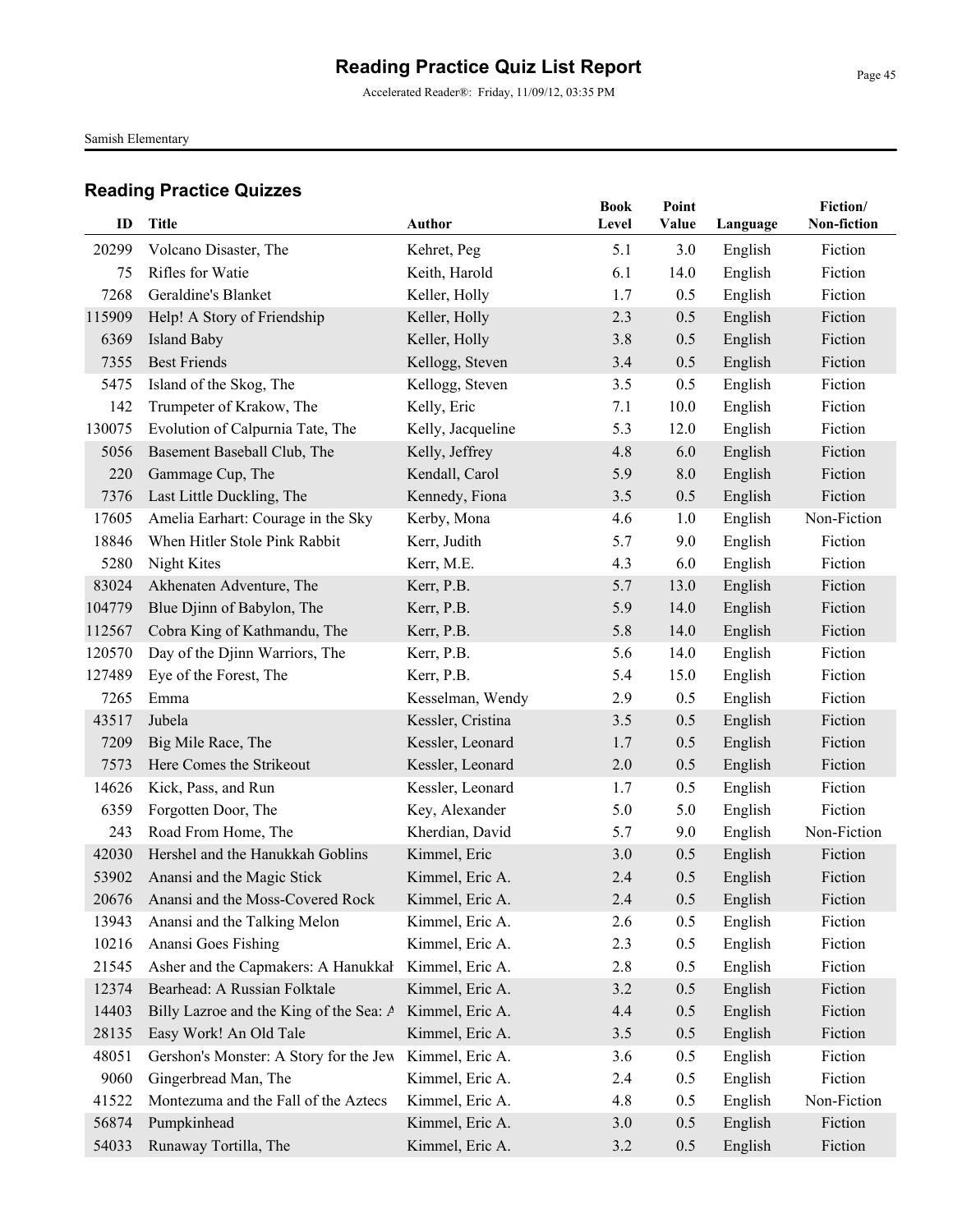Accelerated Reader®: Friday, 11/09/12, 03:35 PM

Samish Elementary

| ID     | <b>Title</b>                            | Author                  | <b>Book</b><br>Level | Point<br>Value | Language | Fiction/<br>Non-fiction |
|--------|-----------------------------------------|-------------------------|----------------------|----------------|----------|-------------------------|
| 27663  | Sirko and the Wolf                      | Kimmel, Eric A.         | 3.4                  | 0.5            | English  | Fiction                 |
| 29342  | Sword of the Samurai                    | Kimmel, Eric A.         | 4.6                  | 2.0            | English  | Fiction                 |
| 41532  | Two Mountains: An Aztec Legend, The     | Kimmel, Eric A.         | 4.0                  | 0.5            | English  | Fiction                 |
| 21541  | Witch's Face: A Mexican Tale, The       | Kimmel, Eric A.         | 3.7                  | 0.5            | English  | Fiction                 |
| 65478  | I Have a Dream                          | King Jr., Martin Luther | 7.2                  | 0.5            | English  | Non-Fiction             |
| 7367   | Down on the Funny Farm                  | King, P.E.              | 2.4                  | 0.5            | English  | Fiction                 |
| 88637  | Mutt Dog!                               | King, Stephen Michael   | 2.2                  | 0.5            | English  | Fiction                 |
| 6001   | Ace: The Very Important Pig             | King-Smith, Dick        | 5.2                  | 3.0            | English  | Fiction                 |
| 205    | Babe, the Gallant Pig                   | King-Smith, Dick        | 5.6                  | 3.0            | English  | Fiction                 |
| 23749  | George Speaks                           | King-Smith, Dick        | 3.9                  | 1.0            | English  | Fiction                 |
| 10671  | Harriet's Hare                          | King-Smith, Dick        | 4.1                  | 2.0            | English  | Fiction                 |
| 17675  | Jenius: The Amazing Guinea Pig          | King-Smith, Dick        | 4.8                  | 1.0            | English  | Fiction                 |
| 17579  | Mouse Called Wolf, A                    | King-Smith, Dick        | 5.3                  | 2.0            | English  | Fiction                 |
| 20279  | Mr. Ape                                 | King-Smith, Dick        | 5.5                  | 3.0            | English  | Fiction                 |
| 510    | Heroes, The                             | Kingsley, Charles       | 7.4                  | 11.0           | English  | Fiction                 |
| 113950 | Diary of a Wimpy Kid                    | Kinney, Jeff            | 5.2                  | 3.0            | English  | Fiction                 |
| 147741 | Diary of a Wimpy Kid: Cabin Fever       | Kinney, Jeff            | 5.8                  | 3.0            | English  | Fiction                 |
| 133167 | Diary of a Wimpy Kid: Dog Days          | Kinney, Jeff            | 5.2                  | 3.0            | English  | Fiction                 |
| 119441 | Diary of a Wimpy Kid: Rodrick Rules     | Kinney, Jeff            | 5.2                  | 3.0            | English  | Fiction                 |
| 127979 | Diary of a Wimpy Kid: The Last Straw    | Kinney, Jeff            | 5.4                  | 3.0            | English  | Fiction                 |
| 140879 | Diary of a Wimpy Kid: The Ugly Truth    | Kinney, Jeff            | 5.5                  | 3.0            | English  | Fiction                 |
| 13611  | Captains Courageous (Bloomsbury)        | Kipling, Rudyard        | 7.9                  | 9.0            | English  | Fiction                 |
| 30530  | Captains Courageous (Great Illustrated  | Kipling/Vogel           | 5.3                  | 3.0            | English  | Fiction                 |
| 30567  | Jungle Book (Great Illustrated Classics | Kipling/Vogel           | 4.9                  | 3.0            | English  | Fiction                 |
| 115344 | Library Mouse                           | Kirk, Daniel            | 4.4                  | 0.5            | English  | Fiction                 |
| 32521  | Miss Spider's New Car                   | Kirk, David             | 2.9                  | 0.5            | English  | Fiction                 |
| 54693  | Victoria: May Blossom of Britannia      | Kirwan, Anna            | 6.2                  | 6.0            | English  | Fiction                 |
| 103    | Big Red                                 | Kjelgaard, Jim          | 5.6                  | 9.0            | English  | Fiction                 |
| 5425   | Irish Red                               | Kjelgaard, Jim          | 5.8                  | 7.0            | English  | Fiction                 |
| 5441   | Stormy                                  | Kjelgaard, Jim          | 6.9                  | 6.0            | English  | Fiction                 |
| 6270   | Horrible Harry and the Ant Invasion     | Kline, Suzy             | 3.1                  | 1.0            | English  | Fiction                 |
| 20023  | Horrible Harry and the Drop of Doom     | Kline, Suzy             | 2.8                  | 1.0            | English  | Fiction                 |
| 15298  | Horrible Harry and the Dungeon          | Kline, Suzy             | 3.1                  | 1.0            | English  | Fiction                 |
| 6272   | Horrible Harry and the Green Slime      | Kline, Suzy             | 3.3                  | 1.0            | English  | Fiction                 |
| 20024  | Horrible Harry and the Kickball Weddi   | Kline, Suzy             | 2.9                  | 0.5            | English  | Fiction                 |
| 18725  | Horrible Harry and the Purple People    | Kline, Suzy             | 2.9                  | 0.5            | English  | Fiction                 |
| 487    | Horrible Harry in Room 2B               | Kline, Suzy             | 3.2                  | 0.5            | English  | Fiction                 |
| 6273   | Horrible Harry's Secret                 | Kline, Suzy             | 2.8                  | 0.5            | English  | Fiction                 |
| 9296   | Song Lee in Room 2B                     | Kline, Suzy             | 3.0                  | 1.0            | English  | Fiction                 |
| 299    | What's the Matter with Herbie Jones?    | Kline, Suzy             | 3.3                  | 2.0            | English  | Fiction                 |
| 129821 | Dying to Meet You                       | Klise, Kate             | 4.9                  | 2.0            | English  | Fiction                 |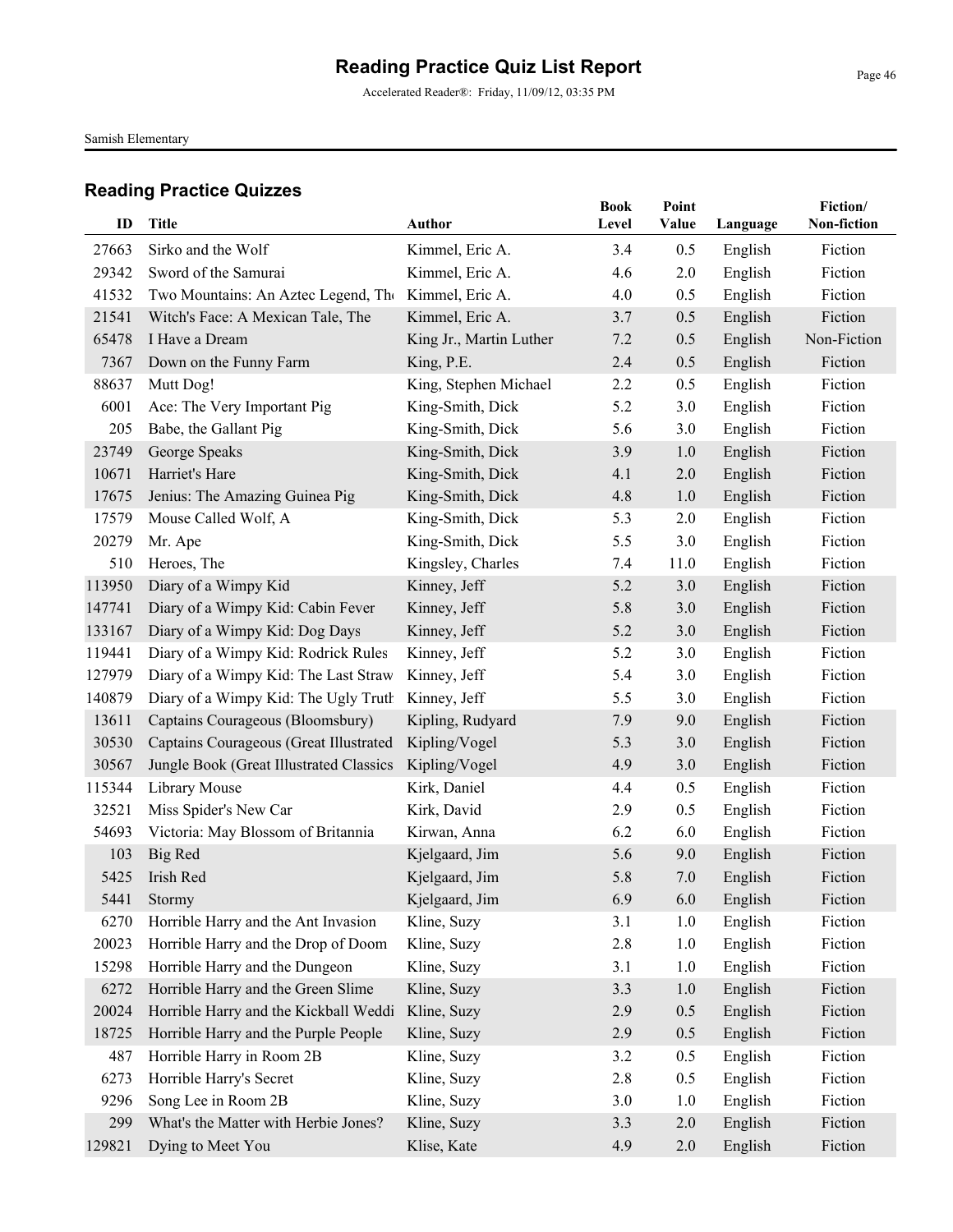Accelerated Reader®: Friday, 11/09/12, 03:35 PM

Samish Elementary

| ID            | Title                                                      | Author                                | <b>Book</b><br>Level | Point<br>Value | Language           | Fiction/<br>Non-fiction |
|---------------|------------------------------------------------------------|---------------------------------------|----------------------|----------------|--------------------|-------------------------|
|               |                                                            |                                       |                      |                |                    |                         |
| 27919<br>121  | Regarding the Fountain: A Tale in Lett<br>Lassie Come Home | Klise, Kate                           | 5.8<br>5.4           | 2.0<br>9.0     | English            | Fiction<br>Fiction      |
| 78800         | Love and Roast Chicken: A Trickster T                      | Knight, Eric<br>Knutson, Barbara      | 3.1                  | 0.5            | English            | Fiction                 |
|               |                                                            |                                       | 3.8                  |                | English            | Fiction                 |
| 68614<br>5412 | Shakespeare Bats Cleanup                                   | Koertge, Ron<br>Koller, Jackie French | 4.0                  | 2.0<br>1.0     | English            | Fiction                 |
| 5423          | Dragonling, The<br>Impy for Always                         | Koller, Jackie French                 | 3.5                  | 1.0            | English            | Fiction                 |
| 27495         | No Such Thing                                              | Koller, Jackie French                 | 2.3                  | 0.5            | English            | Fiction                 |
| 29324         | Dragon in the Ghetto Caper, The                            | Konigsburg, E.L.                      | 4.9                  | 4.0            | English<br>English | Fiction                 |
|               | From the Mixed-Up Files of Mrs. Basil                      |                                       |                      |                |                    |                         |
| 29            |                                                            | Konigsburg, E.L.                      | 4.7                  | 5.0            | English            | Fiction<br>Fiction      |
| 176           | Jennifer, Hecate, Macbeth,and Me, E                        | Konigsburg, E.L.                      | 4.5                  | 3.0            | English            | Fiction                 |
| 76086         | Outcasts of 19 Schuyler Place, The                         | Konigsburg, E.L.                      | 5.5                  | 9.0            | English            |                         |
| 44292         | Silent to the Bone                                         | Konigsburg, E.L.                      | 5.4                  | 7.0            | English            | Fiction                 |
| 5047          | Up From Jericho Tel                                        | Konigsburg, E.L.                      | 5.7                  | 7.0            | English            | Fiction                 |
| 15098         | View from Saturday, The                                    | Konigsburg, E.L.                      | 5.9                  | 7.0            | English            | Fiction                 |
| 13539         | U.S. Army Rangers                                          | Koons, James                          | 5.2                  | 0.5            | English            | Non-Fiction             |
| 105221        | Younger Brother's Survival Guide: By                       | Kopelke, Lisa                         | 2.9                  | 0.5            | English            | Fiction                 |
| 86639         | Chasing the Falconers                                      | Korman, Gordon                        | 4.9                  | 4.0            | English            | Fiction                 |
| 17283         | Chicken Doesn't Skate, The                                 | Korman, Gordon                        | 4.8                  | 6.0            | English            | Fiction                 |
| 69278         | Dive Book One: The Discovery                               | Korman, Gordon                        | 5.5                  | 4.0            | English            | Fiction                 |
| 71239         | Dive Book Three: The Danger                                | Korman, Gordon                        | 5.3                  | 4.0            | English            | Fiction                 |
| 69834         | Dive Book Two: The Deep                                    | Korman, Gordon                        | 5.6                  | 4.0            | English            | Fiction                 |
| 63434         | Everest Book One: The Contest                              | Korman, Gordon                        | 5.1                  | 4.0            | English            | Fiction                 |
| 63435         | Everest Book Three: The Summit                             | Korman, Gordon                        | 5.2                  | 4.0            | English            | Fiction                 |
| 63436         | Everest Book Two: The Climb                                | Korman, Gordon                        | 5.2                  | 4.0            | English            | Fiction                 |
| 138136        | Framed                                                     | Korman, Gordon                        | 5.2                  | 6.0            | English            | Fiction                 |
| 88919         | Fugitive Factor, The                                       | Korman, Gordon                        | 5.1                  | 4.0            | English            | Fiction                 |
| 104775        | Hunting the Hunter                                         | Korman, Gordon                        | 5.3                  | 4.0            | English            | Fiction                 |
| 5422          | I Want to Go Home!                                         | Korman, Gordon                        | 4.3                  | 6.0            | English            | Fiction                 |
| 58026         | Island Book One: Shipwreck                                 | Korman, Gordon                        | 4.6                  | 3.0            | English            | Fiction                 |
|               | 58027 Island Book Three: Escape                            | Korman, Gordon                        | 4.9                  | 4.0            | English            | Fiction                 |
| 58028         | Island Book Two: Survival                                  | Korman, Gordon                        | 4.8                  | 4.0            | English            | Fiction                 |
| 6338          | No Coins, Please                                           | Korman, Gordon                        | 5.1                  | 6.0            | English            | Fiction                 |
| 48259         | No More Dead Dogs                                          | Korman, Gordon                        | 4.5                  | 5.0            | English            | Fiction                 |
| 127226        | One False Note                                             | Korman, Gordon                        | 4.9                  | 5.0            | English            | Fiction                 |
| 104045        | Public Enemies                                             | Korman, Gordon                        | 5.2                  | 4.0            | English            | Fiction                 |
| 5037          | Radio Fifth Grade                                          | Korman, Gordon                        | 4.7                  | 5.0            | English            | Fiction                 |
| 116008        | Schooled                                                   | Korman, Gordon                        | 4.9                  | 6.0            | English            | Fiction                 |
| 5288          | Semester in the Life of a Garbage Bag,                     | Korman, Gordon                        | 6.0                  | 10.0           | English            | Fiction                 |
| 148737        | Showoff                                                    | Korman, Gordon                        | 5.1                  | 6.0            | English            | Fiction                 |
| 102146        | Stowaway Solution, The                                     | Korman, Gordon                        | 5.3                  | 4.0            | English            | Fiction                 |
| 119940        | Swindle                                                    | Korman, Gordon                        | 4.9                  | 5.0            | English            | Fiction                 |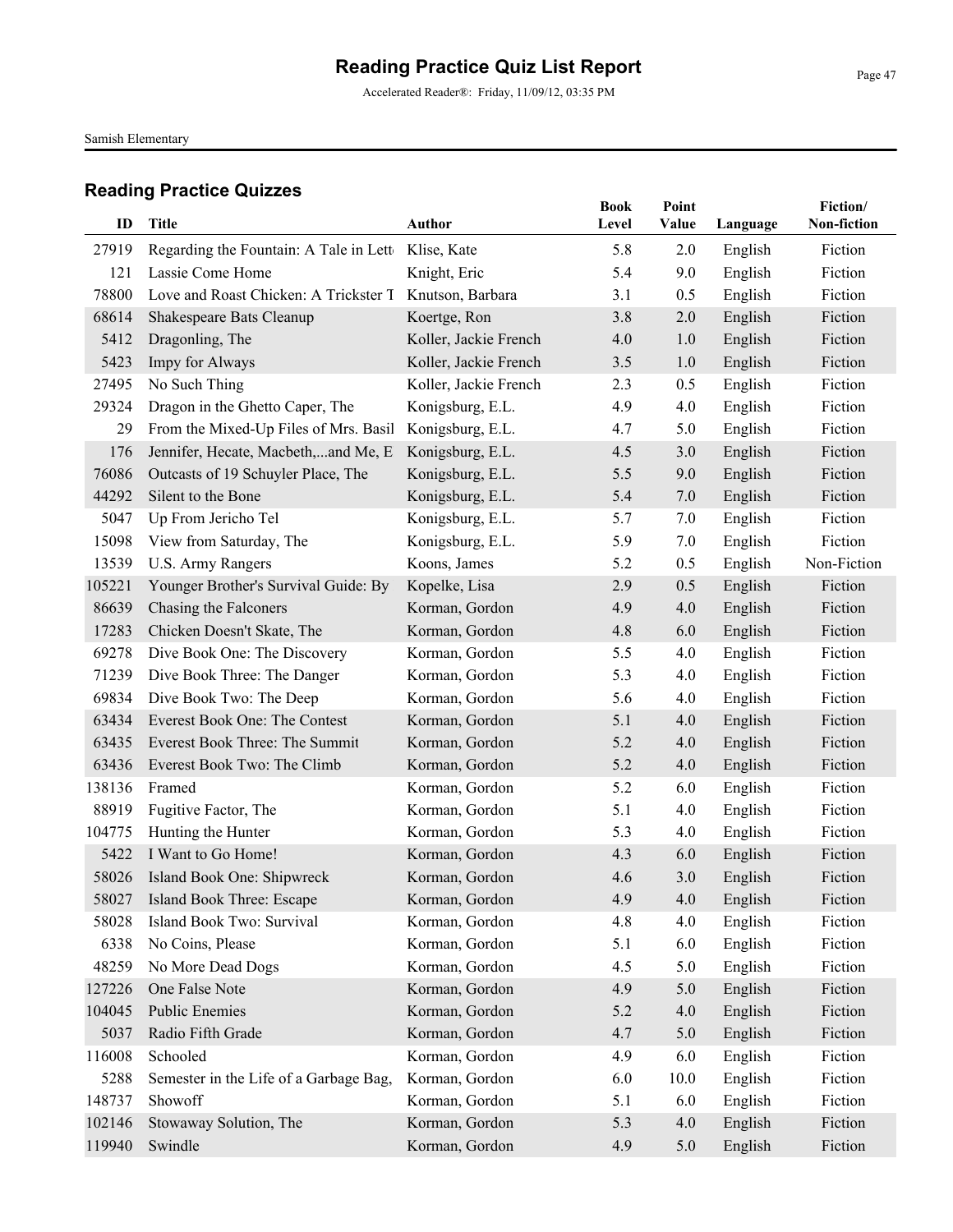Accelerated Reader®: Friday, 11/09/12, 03:35 PM

Samish Elementary

| ID          | <b>Title</b>                                          | Author                               | <b>Book</b><br>Level | Point<br>Value | Language           | Fiction/<br>Non-fiction |
|-------------|-------------------------------------------------------|--------------------------------------|----------------------|----------------|--------------------|-------------------------|
| 133351      | Zoobreak                                              | Korman, Gordon                       | 4.9                  | 5.0            | English            | Fiction                 |
| 5050        | Zucchini Warriors, The                                | Korman, Gordon                       | 5.0                  | 7.0            | English            | Fiction                 |
| 9252        | At the Ball Game                                      | Kramer, S.A.                         | 3.4                  | 0.5            | English            | Fiction                 |
| 9253        | <b>Baseball's Greatest Pitchers</b>                   | Kramer, S.A.                         | 4.2                  | 1.0            | English            | Non-Fiction             |
| 6345        | To the Top                                            | Kramer, S.A.                         | 4.2                  | 0.5            | English            | Non-Fiction             |
| 10694       | Ty Cobb: Bad Boy of Baseball                          | Kramer, S.A.                         | 3.8                  | 1.0            | English            | Non-Fiction             |
| 7315        | Good Morning, Miss Gator                              | Kraus, Robert                        | 2.7                  | 0.5            | English            | Fiction                 |
| 5522        | Leo the Late Bloomer                                  | Kraus, Robert                        | 1.2                  | 0.5            | English            | Fiction                 |
| 29233       | Carrot Seed, The                                      | Krauss, Ruth                         | 1.9                  | 0.5            |                    | Fiction                 |
| 59781       | Ben Franklin and His First Kite                       |                                      | 2.5                  | 0.5            | English            | Non-Fiction             |
| 7324        | Lionel in the Fall                                    | Krensky, Stephen<br>Krensky, Stephen | 2.2                  | 0.5            | English<br>English | Fiction                 |
| 27670       |                                                       |                                      | 6.0                  | 0.5            |                    | Non-Fiction             |
|             | Boston Tea Party, The                                 | Kroll, Steven                        | 2.7                  |                | English            | Fiction                 |
| 7317<br>452 | Happy Mother's Day                                    | Kroll, Steven                        |                      | 0.5            | English            | Fiction                 |
|             | Alex Fitzgerald's Cure for Nightmares                 | Krull, Kathleen                      | 3.2                  | 1.0            | English            | Fiction                 |
| 4           | And Now Miguel<br>Onion John                          | Krumgold, Joseph                     | 4.8                  | 8.0            | English<br>English |                         |
| 68          |                                                       | Krumgold, Joseph                     | 4.5                  | 8.0            |                    | Fiction                 |
| 9262        | Earthquake!: A Story of Old San Franc                 | Kudlinski, Kathleen V.               | 3.7                  | 1.0            | English            | Fiction                 |
| 9288        | Night Bird                                            | Kudlinski, Kathleen V.               | 3.5                  | 1.0            | English            | Fiction                 |
| 45128       | Rosa Parks: Young Rebel                               | Kudlinski, Kathleen V.               | 4.8                  | 5.0            | English            | Fiction                 |
| 113174      | Wolf's Coming!                                        | Kulka, Joe                           | 1.2                  | 0.5            | English            | Fiction                 |
| 28318       | Eleanor Everywhere: The Life of Elean                 | Kulling, Monica                      | 4.0                  | 0.5            | English            | Non-Fiction             |
| 5251        | Acceptable Time, An                                   | L'Engle, Madeleine                   | 4.5                  | 11.0           | English            | Fiction                 |
| 135         | Ring of Endless Light, A                              | L'Engle, Madeleine                   | 5.2                  | 11.0           | English            | Fiction                 |
| 6398        | Swiftly Tilting Planet, A                             | L'Engle, Madeleine                   | 5.2                  | 10.0           | English            | Fiction                 |
| 5098        | Wind in the Door, A                                   | L'Engle, Madeleine                   | 5.0                  | 7.0            | English            | Fiction                 |
| 150         | Wrinkle in Time, A                                    | L'Engle, Madeleine                   | 4.7                  | 7.0            | English            | Fiction                 |
| 132418      | Flight of the Phoenix                                 | LaFevers, R.L.                       | 4.2                  | 3.0            | English            | Fiction                 |
| 112103      | End, The                                              | LaRochelle, David                    | 3.5                  | 0.5            | English            | Fiction                 |
| 9271        | Meg MackintoshCase of the Missing                     | Landon, Lucinda                      | 3.6                  | 0.5            | English            | Fiction                 |
|             | 9272 Meg MackintoshMystery at Camp Cr Landon, Lucinda |                                      | 4.1                  | 1.0            | English            | Fiction                 |
| 9273        | Meg MackintoshMystery in the Lock Landon, Lucinda     |                                      | 3.5                  | 1.0            | English            | Fiction                 |
| 29325       | Young Pioneers                                        | Lane, Rose Wilder                    | 4.9                  | 4.0            | English            | Fiction                 |
| 73289       | Michelangelo                                          | Langley, Andrew                      | 5.9                  | 1.0            | English            | Non-Fiction             |
| 73290       | Pablo Picasso                                         | Langley, Andrew                      | 5.6                  | 0.5            | English            | Non-Fiction             |
| 40879       | Roman News (The History News), The                    | Langley, Andrew                      | 6.4                  | 1.0            | English            | Non-Fiction             |
| 78855       | Troll Fell                                            | Langrish, Katherine                  | 4.5                  | 9.0            | English            | Fiction                 |
| 114         | Fledgling, The                                        | Langton, Jane                        | 5.0                  | 6.0            | English            | Fiction                 |
| 100084      | Day Joanie Frankenhauser Became a B                   | Lantz, Francess Lin                  | 3.8                  | 4.0            | English            | Fiction                 |
| 109096      | Hattie Big Sky                                        | Larson, Kirby                        | 4.4                  | 10.0           | English            | Fiction                 |
| 83001       | Burning, The                                          | Lasky, Kathryn                       | 5.4                  | 6.0            | English            | Fiction                 |
| 70101       | Capture, The                                          | Lasky, Kathryn                       | 4.8                  | 7.0            | English            | Fiction                 |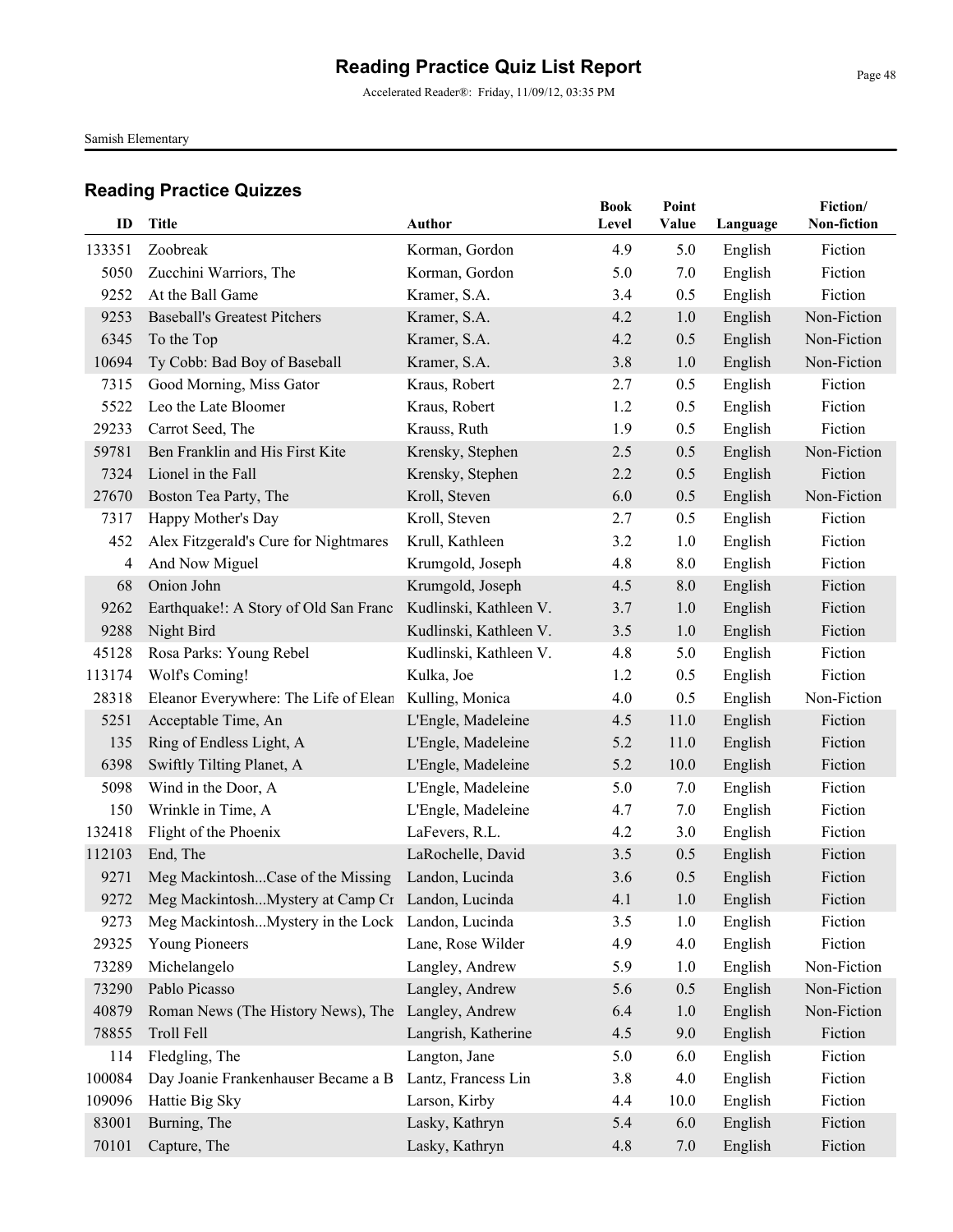Accelerated Reader®: Friday, 11/09/12, 03:35 PM

Samish Elementary

| ID     | Title                                                  | <b>Author</b>            | <b>Book</b><br>Level | Point<br>Value | Language | Fiction/<br>Non-fiction |
|--------|--------------------------------------------------------|--------------------------|----------------------|----------------|----------|-------------------------|
| 55193  | Christmas After All: The Diary of Mini Lasky, Kathryn  |                          | 5.4                  | 5.0            | English  | Fiction                 |
| 108288 | Coming of Hoole, The                                   | Lasky, Kathryn           | 5.2                  | 6.0            | English  | Fiction                 |
| 18762  | Dreams in the Golden Country: The Di Lasky, Kathryn    |                          | 4.5                  | 4.0            | English  | Fiction                 |
| 32239  | Elizabeth I: Red Rose of the House of 1 Lasky, Kathryn |                          | 5.5                  | 6.0            | English  | Fiction                 |
| 120567 | Exile                                                  | Lasky, Kathryn           | 5.3                  | 6.0            | English  | Fiction                 |
| 105860 | First Collier, The                                     | Lasky, Kathryn           | 5.5                  | 6.0            | English  | Fiction                 |
| 114312 | Golden Tree, The                                       | Lasky, Kathryn           | 5.5                  | 6.0            | English  | Fiction                 |
| 88920  | Hatchling, The                                         | Lasky, Kathryn           | 5.0                  | 7.0            | English  | Fiction                 |
| 71435  | Journey, The                                           | Lasky, Kathryn           | 5.1                  | 7.0            | English  | Fiction                 |
| 17627  | Journey to the New World: The Diary of                 | Lasky, Kathryn           | 6.0                  | 4.0            | English  | Fiction                 |
| 17324  | Librarian Who Measured the Earth, The                  | Lasky, Kathryn           | 5.8                  | 0.5            | English  | Non-Fiction             |
| 137616 | Lost Tales of Ga'Hoole                                 | Lasky, Kathryn           | 5.7                  | 6.0            | English  | Fiction                 |
| 70103  | Man Who Made Time Travel, The                          | Lasky, Kathryn           | 6.4                  | 1.0            | English  | Non-Fiction             |
| 40137  | Marie Antoinette: Princess of Versaille                | Lasky, Kathryn           | 6.2                  | 7.0            | English  | Fiction                 |
| 58029  | Mary, Queen of Scots: Queen Without                    | Lasky, Kathryn           | 6.0                  | 6.0            | English  | Fiction                 |
| 5032   | Night Journey, The                                     | Lasky, Kathryn           | 5.3                  | 5.0            | English  | Fiction                 |
| 100602 | Outcast, The                                           | Lasky, Kathryn           | 5.1                  | 6.0            | English  | Fiction                 |
| 75126  | Rescue, The                                            | Lasky, Kathryn           | 5.3                  | 6.0            | English  | Fiction                 |
| 115640 | River of Wind, The                                     | Lasky, Kathryn           | 5.3                  | 6.0            | English  | Fiction                 |
| 9532   | Shadows in the Water                                   | Lasky, Kathryn           | 5.3                  | 7.0            | English  | Fiction                 |
| 81926  | Shattering, The                                        | Lasky, Kathryn           | 5.1                  | 5.0            | English  | Fiction                 |
| 78969  | Siege, The                                             | Lasky, Kathryn           | 5.6                  | 6.0            | English  | Fiction                 |
| 58676  | Time for Courage: The Suffragette Dia                  | Lasky, Kathryn           | 5.9                  | 6.0            | English  | Fiction                 |
| 109868 | To Be a King                                           | Lasky, Kathryn           | 5.3                  | 6.0            | English  | Fiction                 |
| 126403 | War of the Ember, The                                  | Lasky, Kathryn           | 5.5                  | 7.0            | English  | Fiction                 |
| 16     | Carry on, Mr. Bowditch                                 | Latham, Jean             | 4.1                  | 8.0            | English  | Fiction                 |
| 9508   | Winged Cat: A Tale of Ancient Egypt,                   | Lattimore, Deborah Nours | 4.3                  | 0.5            | English  | Fiction                 |
| 122451 | Savvy                                                  | Law, Ingrid              | 6.0                  | 9.0            | English  | Fiction                 |
| 139963 | Scumble                                                | Law, Ingrid              | 5.6                  | 10.0           | English  | Fiction                 |
| 6301   | Addie's Dakota Winter                                  | Lawlor, Laurie           | 4.6                  | 4.0            | English  | Fiction                 |
| 208    | Ben and Me                                             | Lawson, Robert           | 6.9                  | 3.0            | English  | Fiction                 |
| 71     | Rabbit Hill                                            | Lawson, Robert           | 6.4                  | 3.0            | English  | Fiction                 |
| 5443   | Tough Winter, The                                      | Lawson, Robert           | 6.2                  | 4.0            | English  | Fiction                 |
| 246    | Tombs of Atuan, The                                    | LeGuin, Ursula K.        | 5.9                  | 7.0            | English  | Fiction                 |
| 5100   | Wizard of Earthsea, A                                  | LeGuin, Ursula K.        | 6.7                  | 9.0            | English  | Fiction                 |
| 5493   | Story of Ferdinand, The                                | Leaf, Munro              | 3.7                  | 0.5            | English  | Fiction                 |
| 125599 | Dog Lost                                               | Lee, Ingrid              | 4.1                  | 4.0            | English  | Fiction                 |
| 70     | Prairie School                                         | Lenski, Lois             | 4.0                  | 7.0            | English  | Fiction                 |
| 86     | Strawberry Girl                                        | Lenski, Lois             | 4.8                  | 6.0            | English  | Fiction                 |
| 9298   | When the Giants Came to Town                           | Leonard, Marcia          | 3.6                  | 0.5            | English  | Fiction                 |
| 53795  | Secret in the Woods, The                               | Leppard, Lois Gladys     | 4.6                  | 3.0            | English  | Fiction                 |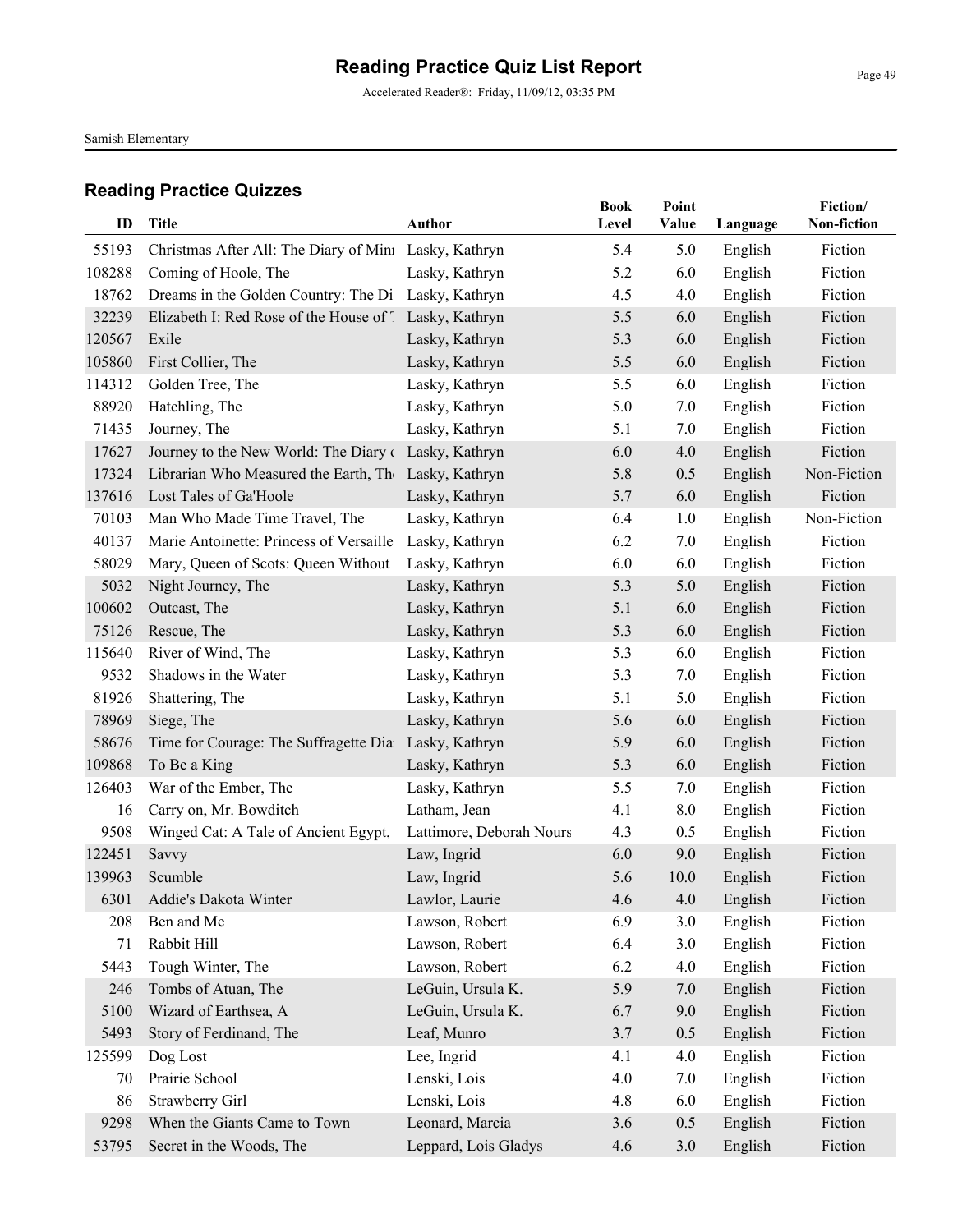Accelerated Reader®: Friday, 11/09/12, 03:35 PM

Samish Elementary

| ID     | Title                                                     | Author                 | <b>Book</b><br>Level | Point<br>Value | Language | Fiction/<br>Non-fiction |
|--------|-----------------------------------------------------------|------------------------|----------------------|----------------|----------|-------------------------|
| 129581 | Sword Thief, The                                          | Lerangis, Peter        | 4.4                  | 4.0            | English  | Fiction                 |
| 7208   | Big Bird's Copycat Day                                    | Lerner, Sharon         | 1.7                  | 0.5            | English  | Fiction                 |
| 7217   | Follow the Monsters!                                      | Lerner, Sharon         | 1.4                  | 0.5            | English  | Fiction                 |
| 31662  | Hooway for Wodney Wat                                     | Lester, Helen          | 3.1                  | 0.5            | English  | Fiction                 |
| 27518  | Princess Penelope's Parrot                                | Lester, Helen          | 3.7                  | 0.5            | English  | Fiction                 |
| 113369 | Henry's Freedom Box                                       | Levine, Ellen          | 3.0                  | 0.5            | English  | Fiction                 |
| 58366  | Betsy Who Cried Wolf!                                     | Levine, Gail Carson    | 2.3                  | 0.5            | English  | Fiction                 |
| 35635  | Dave at Night                                             | Levine, Gail Carson    | 3.6                  | 8.0            | English  | Fiction                 |
| 17769  | Ella Enchanted                                            | Levine, Gail Carson    | 4.6                  | 8.0            | English  | Fiction                 |
| 109084 | Fairest                                                   | Levine, Gail Carson    | 4.1                  | 8.0            | English  | Fiction                 |
| 118697 | Fairy Haven and the Quest for the Wan Levine, Gail Carson |                        | 3.9                  | 4.0            | English  | Fiction                 |
| 41124  | Princess Test                                             |                        | 4.0                  |                |          | Fiction                 |
| 47670  |                                                           | Levine, Gail Carson    | 4.5                  | 1.0<br>8.0     | English  | Fiction                 |
|        | Two Princesses of Bamarre, The                            | Levine, Gail Carson    |                      |                | English  | Non-Fiction             |
| 60541  | Hana's Suitcase                                           | Levine, Karen          | 5.0                  | 2.0            | English  |                         |
| 7309   | Clara and the Bookwagon<br>Watch the Stars Come Out       | Levinson, Nancy Smiler | 2.2                  | 0.5            | English  | Fiction                 |
| 10550  |                                                           | Levinson, Riki         | 2.6                  | 0.5            | English  | Fiction                 |
| 6371   | Journey to America                                        | Levitin, Sonia         | 4.7                  | 5.0            | English  | Fiction                 |
| 6378   | <b>Silver Days</b>                                        | Levitin, Sonia         | 3.9                  | 6.0            | English  | Fiction                 |
| 5051   | Alan and Naomi                                            | Levoy, Myron           | 3.3                  | 5.0            | English  | Fiction                 |
| 6329   | Magic Hat of Mortimer Wintergreen, T Levoy, Myron         |                        | 4.2                  | 5.0            | English  | Fiction                 |
| 500    | Witch of Fourth Street, The                               | Levoy, Myron           | 4.8                  | 3.0            | English  | Fiction                 |
| 9294   | Schoolyard Mystery, The                                   | Levy, Elizabeth        | 2.9                  | 0.5            | English  | Fiction                 |
| 82536  | <b>Animal Snackers</b>                                    | Lewin, Betsy           | 3.6                  | 0.5            | English  | Fiction                 |
| 45934  | Story of Anne Frank, The                                  | Lewis, Brenda Ralph    | 5.8                  | 1.0            | English  | Non-Fiction             |
| 612    | Horse and His Boy, The                                    | Lewis, C.S.            | 5.8                  | $8.0\,$        | English  | Fiction                 |
| 619    | Last Battle, The                                          | Lewis, C.S.            | 5.6                  | 7.0            | English  | Fiction                 |
| 52     | Lion, the Witch and the Wardrobe (Una Lewis, C.S.         |                        | 5.7                  | 6.0            | English  | Fiction                 |
| 622    | Magician's Nephew, The                                    | Lewis, C.S.            | 5.4                  | 6.0            | English  | Fiction                 |
| 634    | Prince Caspian                                            | Lewis, C.S.            | 5.7                  | 7.0            | English  | Fiction                 |
| 639    | Silver Chair, The                                         | Lewis, C.S.            | 5.7                  | 8.0            | English  | Fiction                 |
| 649    | Voyage of the "Dawn Treader", The                         | Lewis, C.S.            | 5.9                  | 9.0            | English  | Fiction                 |
| 100    | Young Fu of the Upper Yangtze                             | Lewis, Elizabeth       | 6.4                  | 10.0           | English  | Fiction                 |
| 7374   | Hill of Fire                                              | Lewis, Thomas P.       | 2.9                  | 0.5            | English  | Fiction                 |
| 193    | Striped Ice Cream                                         | Lexau, Joan            | 3.5                  | 2.0            | English  | Fiction                 |
| 24073  | Amelia Bloomer: A Photo-Illustrated B Lickteig, Mary J.   |                        | 3.5                  | 0.5            | English  | Non-Fiction             |
| 886    | Richard Nixon: Thirty-Seventh Preside                     | Lillegard, Dee         | 7.4                  | $2.0\,$        | English  | Non-Fiction             |
| 18647  | Tortoise Brings the Mail                                  | Lillegard, Dee         | 2.8                  | 0.5            | English  | Fiction                 |
| 131480 | Where the Mountain Meets the Moon                         | Lin, Grace             | 5.5                  | 7.0            | English  | Fiction                 |
| 104901 | Year of the Dog, The                                      | Lin, Grace             | 4.2                  | 3.0            | English  | Fiction                 |
| 30949  | Alexander Graham Bell: A Photo-Illust Linder, Greg        |                        | 3.9                  | 0.5            | English  | Non-Fiction             |
| 30953  | Marie Curie: A Photo-Illustrated Biogra Linder, Greg      |                        | 4.3                  | 0.5            | English  | Non-Fiction             |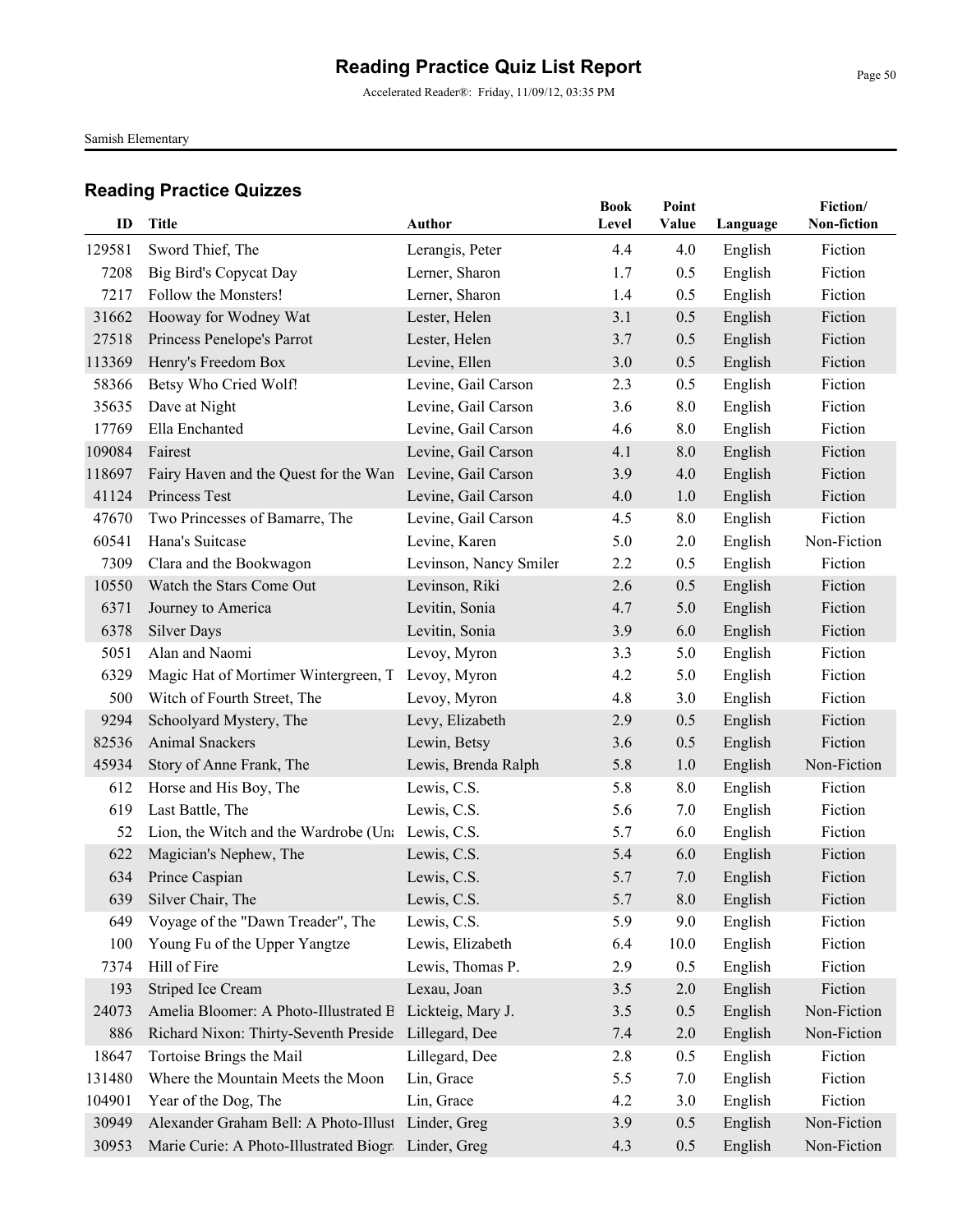Accelerated Reader®: Friday, 11/09/12, 03:35 PM

Samish Elementary

| ID     | <b>Title</b>                             | <b>Author</b>         | <b>Book</b><br>Level | Point<br>Value | Language | Fiction/<br>Non-fiction |
|--------|------------------------------------------|-----------------------|----------------------|----------------|----------|-------------------------|
| 30954  | Thomas Edison: A Photo-Illustrated Bi    | Linder, Greg          | 4.0                  | 0.5            | English  | Non-Fiction             |
| 18739  | Pippi Goes on Board                      | Lindgren, Astrid      | 5.3                  | 4.0            | English  | Fiction                 |
| 27684  | Pippi Goes to School                     | Lindgren, Astrid      | 4.6                  | 0.5            | English  | Fiction                 |
| 27680  | Pippi Goes to the Circus                 | Lindgren, Astrid      | 4.5                  | 0.5            | English  | Fiction                 |
| 18740  | Pippi in the South Seas                  | Lindgren, Astrid      | 5.4                  | 3.0            | English  | Fiction                 |
| 69     | Pippi Longstocking                       | Lindgren, Astrid      | 5.2                  | 4.0            | English  | Fiction                 |
| 32697  | Pippi's Extraordinary Ordinary Day       | Lindgren, Astrid      | 4.4                  | 0.5            | English  | Fiction                 |
| 48278  | Pippi to the Rescue                      | Lindgren, Astrid      | 4.6                  | 0.5            | English  | Fiction                 |
| 49248  | Color of His Own, A                      | Lionni, Leo           | 2.3                  | 0.5            | English  | Fiction                 |
| 18611  | Fish Is Fish                             | Lionni, Leo           | 3.7                  | 0.5            | English  | Fiction                 |
| 5262   | Contender, The                           | Lipsyte, Robert       | 4.5                  | 5.0            | English  | Fiction                 |
| 353    | Afternoon of the Elves                   | Lisle, Janet          | 5.0                  | 4.0            | English  | Fiction                 |
| 7260   | David and the Giant                      | Little, Emily         | 1.5                  | 0.5            | English  | Fiction                 |
| 163    | Different Dragons                        | Little, Jean          | 3.7                  | 3.0            | English  | Fiction                 |
| 5275   | Mama's Going to Buy You a Mockingh       | Little, Jean          | 4.5                  | 8.0            | English  | Fiction                 |
| 6061   | Days with Frog and Toad                  | Lobel, Arnold         | 2.5                  | 0.5            | English  | Fiction                 |
| 5512   | Frog and Toad All Year                   | Lobel, Arnold         | 2.6                  | 0.5            | English  | Fiction                 |
| 6116   | Frog and Toad Are Friends                | Lobel, Arnold         | 2.9                  | 0.5            | English  | Fiction                 |
| 5467   | Frog and Toad Together                   | Lobel, Arnold         | 2.9                  | 0.5            | English  | Fiction                 |
| 7371   | Grasshopper on the Road                  | Lobel, Arnold         | 2.9                  | 0.5            | English  | Fiction                 |
| 7333   | Mouse Soup                               | Lobel, Arnold         | 2.4                  | 0.5            | English  | Fiction                 |
| 7334   | Mouse Tales                              | Lobel, Arnold         | 3.0                  | 0.5            | English  | Fiction                 |
| 35980  | On the Day Peter Stuyvesant Sailed inte  | Lobel, Arnold         | 3.9                  | 0.5            | English  | Fiction                 |
| 7387   | Owl at Home                              | Lobel, Arnold         | 2.7                  | 0.5            | English  | Fiction                 |
| 7343   | Small Pig                                | Lobel, Arnold         | 2.3                  | 0.5            | English  | Fiction                 |
| 44249  | Treeful of Pigs, A                       | Lobel, Arnold         | 3.4                  | 0.5            | English  | Fiction                 |
| 7399   | Uncle Elephant                           | Lobel, Arnold         | 2.6                  | 0.5            | English  | Fiction                 |
| 117212 | Dragon Egg                               | Loehr, Mallory        | 1.0                  | 0.5            | English  | Fiction                 |
| 93     | Voyages of Doctor Dolittle, The          | Lofting, Hugh         | 5.7                  | 11.0           | English  | Fiction                 |
|        | 107 Call of the Wild, The                | London, Jack          | $\boldsymbol{8.0}$   | 7.0            | English  | Fiction                 |
| 147    | White Fang                               | London, Jack          | 8.4                  | 19.0           | English  | Fiction                 |
| 48203  | Panther: Shadow of the Swamp             | London, Jonathan      | 2.4                  | 0.5            | English  | Non-Fiction             |
| 71622  | How I Became a Pirate                    | Long, Melinda         | 3.1                  | 0.5            | English  | Fiction                 |
| 13973  | Paul Revere's Ride                       | Longfellow/Fairbridge | 5.5                  | 0.5            | English  | Fiction                 |
| 55161  | Hiawatha                                 | Longfellow/Jeffers    | 5.2                  | 0.5            | English  | Fiction                 |
| 123779 | Alvin Ho: Allergic to Girls, School, and | Look, Lenore          | 3.8                  | 3.0            | English  | Fiction                 |
| 229    | In the Year of the Boar and Jackie Robi  | Lord, Bette Bao       | 4.6                  | 4.0            | English  | Fiction                 |
| 106154 | Rules                                    | Lord, Cynthia         | 3.9                  | 4.0            | English  | Fiction                 |
| 69019  | Puppeteer's Apprentice, The              | Love, D. Anne         | 5.1                  | 6.0            | English  | Fiction                 |
| 7      | Betsy-Tacy                               | Lovelace, Maud Hart   | 4.0                  | 3.0            | English  | Fiction                 |
| 57069  | Trees Kneel at Christmas, The            | Lovelace, Maud Hart   | 4.4                  | 3.0            | English  | Fiction                 |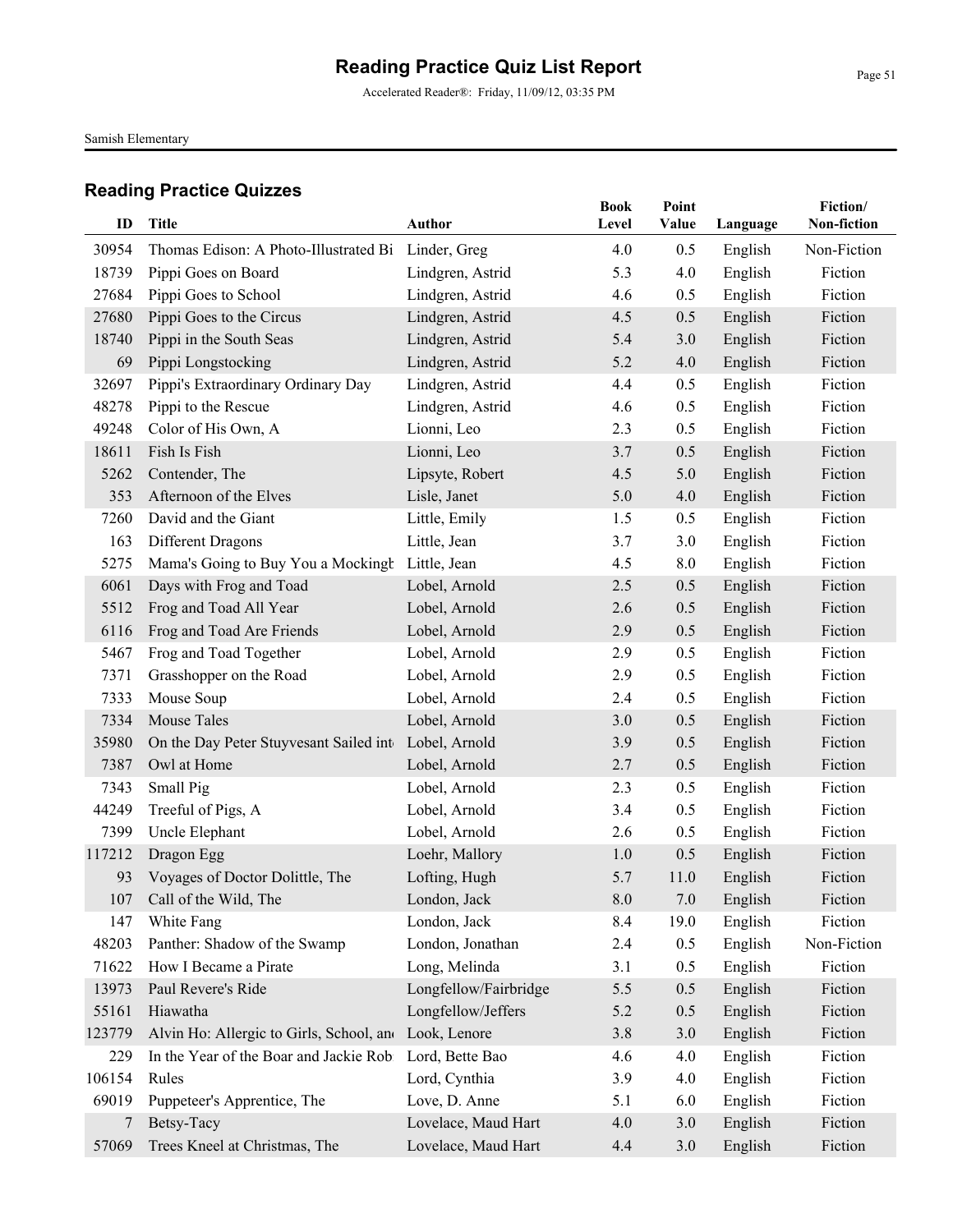Accelerated Reader®: Friday, 11/09/12, 03:35 PM

Samish Elementary

| ID     | <b>Title</b>                        | <b>Author</b>       | <b>Book</b><br>Level | Point<br>Value | Language | Fiction/<br>Non-fiction |
|--------|-------------------------------------|---------------------|----------------------|----------------|----------|-------------------------|
| 31525  | Michael Jordan                      | Lovitt, Chip        | 6.9                  | 8.0            | English  | Non-Fiction             |
| 44057  | Tortoise and the Jackrabbit, The    | Lowell, Susan       | 3.1                  | 0.5            | English  | Fiction                 |
| 7237   | Poky Little Puppy, The              | Lowrey, Janette     | 4.0                  | 0.5            | English  | Fiction                 |
| 5053   | Anastasia Again!                    | Lowry, Lois         | 4.5                  | 5.0            | English  | Fiction                 |
| 5001   | Anastasia, Ask Your Analyst         | Lowry, Lois         | 4.2                  | 3.0            | English  | Fiction                 |
| 454    | Anastasia at Your Service           | Lowry, Lois         | 4.3                  | 5.0            | English  | Fiction                 |
| 202    | Anastasia Krupnik                   | Lowry, Lois         | 4.5                  | 3.0            | English  | Fiction                 |
| 6302   | Anastasia On Her Own                | Lowry, Lois         | 4.4                  | 4.0            | English  | Fiction                 |
| 354    | Anastasia's Chosen Career           | Lowry, Lois         | 4.5                  | 4.0            | English  | Fiction                 |
| 44063  | Gathering Blue                      | Lowry, Lois         | 5.0                  | 7.0            | English  | Fiction                 |
| 8568   | Giver, The                          | Lowry, Lois         | 5.7                  | 7.0            | English  | Fiction                 |
| 105737 | Gossamer                            | Lowry, Lois         | 4.4                  | 4.0            | English  | Fiction                 |
| 379    | Number the Stars                    | Lowry, Lois         | 4.5                  | 4.0            | English  | Fiction                 |
| 18781  | One Hundredth Thing About Caroline, | Lowry, Lois         | 4.6                  | 4.0            | English  | Fiction                 |
| 5035   | Rabble Starkey                      | Lowry, Lois         | 5.3                  | 7.0            | English  | Fiction                 |
| 121315 | Willoughbys, The                    | Lowry, Lois         | 5.2                  | 4.0            | English  | Fiction                 |
| 35631  | Zooman Sam                          | Lowry, Lois         | 4.1                  | 4.0            | English  | Fiction                 |
| 5080   | Root Cellar, The                    | Lunn, Janet         | 5.2                  | 10.0           | English  | Fiction                 |
| 135539 | Batboy, The                         | Lupica, Mike        | 5.7                  | 8.0            | English  | Fiction                 |
| 120560 | Big Field, The                      | Lupica, Mike        | 5.3                  | 8.0            | English  | Fiction                 |
| 106285 | Heat                                | Lupica, Mike        | 5.3                  | 9.0            | English  | Fiction                 |
| 139482 | Hero                                | Lupica, Mike        | 4.6                  | 8.0            | English  | Fiction                 |
| 117628 | Hot Hand                            | Lupica, Mike        | 5.0                  | 4.0            | English  | Fiction                 |
| 126578 | Long Shot                           | Lupica, Mike        | 5.2                  | 5.0            | English  | Fiction                 |
| 133416 | Million-Dollar Throw                | Lupica, Mike        | 5.4                  | 8.0            | English  | Fiction                 |
| 124432 | Safe at Home                        | Lupica, Mike        | 5.6                  | 5.0            | English  | Fiction                 |
| 137617 | Shoot-Out                           | Lupica, Mike        | 5.1                  | 4.0            | English  | Fiction                 |
| 113746 | Summer Ball                         | Lupica, Mike        | 5.3                  | 10.0           | English  | Fiction                 |
| 80501  | <b>Travel Team</b>                  | Lupica, Mike        | 5.4                  | 11.0           | English  | Fiction                 |
| 117634 | Two-Minute Drill                    | Lupica, Mike        | 5.1                  | 4.0            | English  | Fiction                 |
| 29323  | There Goes the Neighborhood         | Lupini, Valerie     | 5.0                  | 5.0            | English  | Fiction                 |
| 7348   | Tillie and Mert                     | Luttrell, Ida       | 2.7                  | 0.5            | English  | Fiction                 |
| 61140  | Mother to Tigers                    | Lyon, George Ella   | 4.0                  | 0.5            | English  | Non-Fiction             |
| 43689  | Adventures of Rose & Swiney, The    | MacBride, Roger Lea | 3.7                  | 1.0            | English  | Fiction                 |
| 32493  | <b>Bachelor Girl</b>                | MacBride, Roger Lea | 5.4                  | 6.0            | English  | Fiction                 |
| 10917  | In the Land of the Big Red Apple    | MacBride, Roger Lea | 5.2                  | $8.0\,$        | English  | Fiction                 |
| 10916  | Little Farm in the Ozarks           | MacBride, Roger Lea | 4.5                  | 7.0            | English  | Fiction                 |
| 9595   | Little House on Rocky Ridge         | MacBride, Roger Lea | 4.2                  | 8.0            | English  | Fiction                 |
| 18730  | Little Town in the Ozarks           | MacBride, Roger Lea | 5.3                  | 9.0            | English  | Fiction                 |
| 46466  | Missouri School Days                | MacBride, Roger Lea | 4.2                  | 1.0            | English  | Fiction                 |
| 18734  | New Dawn on Rocky Ridge             | MacBride, Roger Lea | 5.3                  | 9.0            | English  | Fiction                 |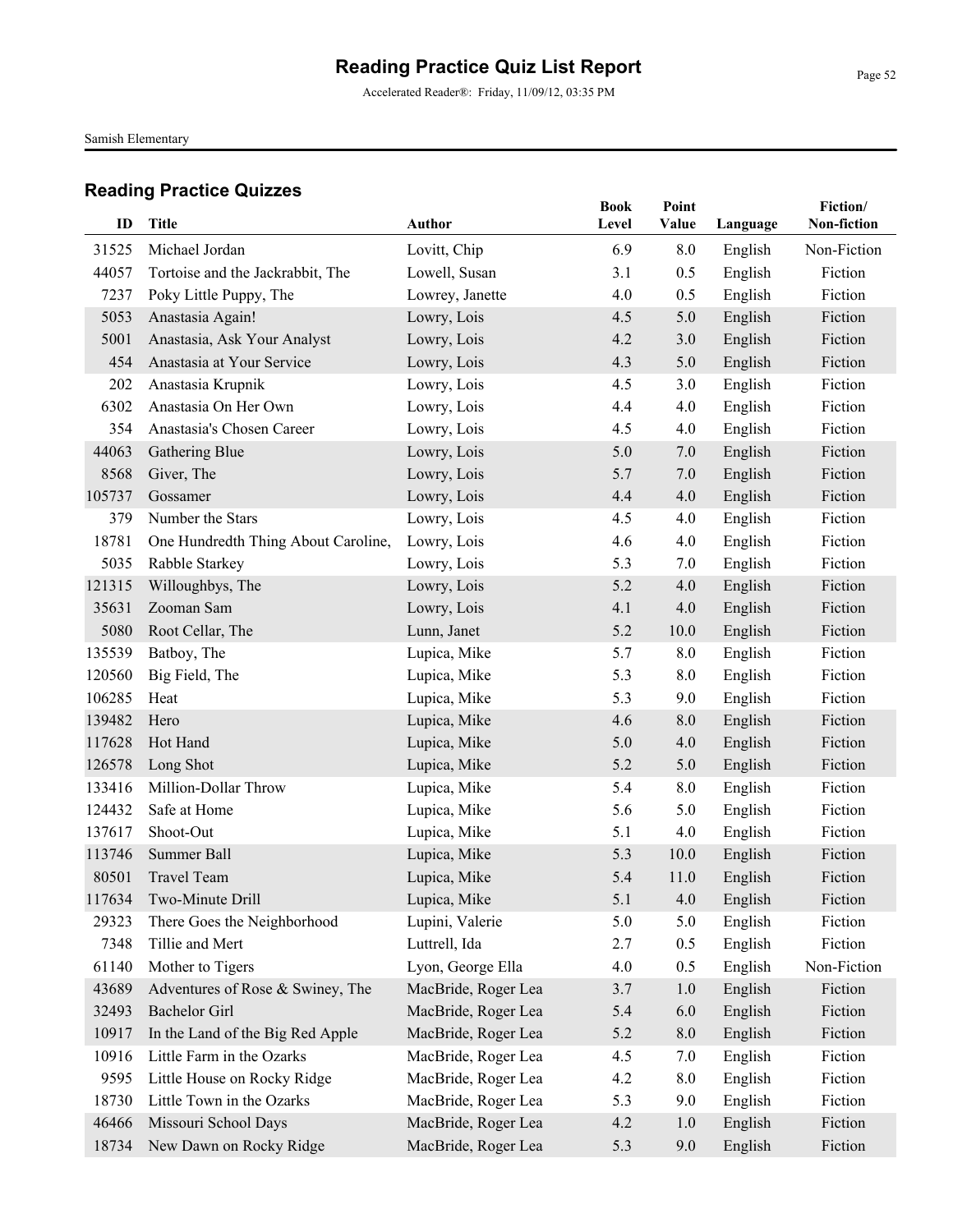Samish Elementary

| ID     | Title                                   | <b>Author</b>           | <b>Book</b><br>Level | Point<br>Value | Language | Fiction/<br>Non-fiction |
|--------|-----------------------------------------|-------------------------|----------------------|----------------|----------|-------------------------|
|        |                                         |                         |                      |                |          |                         |
| 40636  | On the Banks of the Bayou               | MacBride, Roger Lea     | 5.4                  | 6.0            | English  | Fiction                 |
| 10918  | On the Other Side of the Hill           | MacBride, Roger Lea     | 5.2                  | 9.0            | English  | Fiction                 |
| 5020   | Hello, Mrs. Piggle-Wiggle               | MacDonald, Betty        | 5.2                  | 4.0            | English  | Fiction                 |
| 63     | Mrs. Piggle-Wiggle                      | MacDonald, Betty        | 5.2                  | 3.0            | English  | Fiction                 |
| 34688  | Mrs. Piggle-Wiggle's Farm               | MacDonald, Betty        | 4.9                  | 4.0            | English  | Fiction                 |
| 36025  | Mrs. Piggle-Wiggle's Magic              | MacDonald, Betty        | 5.5                  | 5.0            | English  | Fiction                 |
| 18650  | Wolf Is Coming!, The                    | MacDonald, Elizabeth    | 3.8                  | 0.5            | English  | Fiction                 |
| 7377   | Little Island, The                      | MacDonald, Golden       | 3.6                  | 0.5            | English  | Fiction                 |
| 51256  | Mabela the Clever                       | MacDonald, Margaret Rea | 2.8                  | 0.5            | English  | Fiction                 |
| 204    | Arthur, for the Very First Time         | MacLachlan, Patricia    | 4.2                  | 3.0            | English  | Fiction                 |
| 5005   | Cassie Binegar                          | MacLachlan, Patricia    | 4.3                  | 3.0            | English  | Fiction                 |
| 5010   | Facts and Fiction of Minna Pratt        | MacLachlan, Patricia    | 5.7                  | 4.0            | English  | Fiction                 |
| 106832 | Once I Ate a Pie                        | MacLachlan, Patricia    | 1.9                  | 0.5            | English  | Fiction                 |
| 137    | Sarah, Plain and Tall                   | MacLachlan, Patricia    | 3.4                  | 1.0            | English  | Fiction                 |
| 289    | Seven Kisses in a Row                   | MacLachlan, Patricia    | 3.4                  | 1.0            | English  | Fiction                 |
| 35349  | Alexander Graham Bell: An Inventive 1   | MacLeod, Elizabeth      | 6.2                  | 1.0            | English  | Non-Fiction             |
| 44136  | <b>Black and White</b>                  | Macaulay, David         | 3.4                  | 0.5            | English  | Fiction                 |
| 31611  | My Tooth Is About to Fall Out           | Maccarone, Grace        | 1.6                  | 0.5            | English  | Fiction                 |
| 44533  | Stone Age News (The History News), 7    | Macdonald, Fiona        | 6.1                  | 1.0            | English  | Non-Fiction             |
| 119073 | Velma Gratch & the Way Cool Butterfl    | Madison, Alan           | 4.1                  | 0.5            | English  | Fiction                 |
| 18643  | Perrywinkle's Magic Match               | Madsen, Ross Martin     | 2.5                  | 0.5            | English  | Fiction                 |
| 6312   | Discovery of the Americas, The          | Maestro, Betsy/Giulio   | 6.3                  | 0.5            | English  | Non-Fiction             |
| 6316   | Good Night, Mr. Tom                     | Magorian, Michelle      | 4.8                  | 12.0           | English  | Fiction                 |
| 153    | Be a Perfect Person in Just Three Days! | Manes, Stephen          | 4.2                  | 1.0            | English  | Fiction                 |
| 6308   | Chocolate-Covered Ants                  | Manes, Stephen          | 3.1                  | 3.0            | English  | Fiction                 |
| 419    | Hooples' Horrible Holiday, The          | Manes, Stephen          | 4.2                  | 4.0            | English  | Fiction                 |
| 420    | Hooples on the Highway                  | Manes, Stephen          | 4.3                  | 3.0            | English  | Fiction                 |
| 78246  | Elves and the Shoemaker, The            | Marche, Grimm/La        | 4.4                  | 0.5            | English  | Fiction                 |
| 59693  | Constitution, The                       | Marcovitz, Hal          | 8.7                  | 1.0            | English  | Non-Fiction             |
| 59651  | Ellis Island                            | Marcovitz, Hal          | $\boldsymbol{8.0}$   | 1.0            | English  | Non-Fiction             |
| 59696  | Liberty Bell, The                       | Marcovitz, Hal          | 7.5                  | 1.0            | English  | Non-Fiction             |
| 59697  | Statue of Liberty, The                  | Marcovitz, Hal          | 8.1                  | 1.0            | English  | Non-Fiction             |
| 59699  | White House, The                        | Marcovitz, Hal          | 7.4                  | 1.0            | English  | Non-Fiction             |
| 20623  | Turkey That Ate My Father, The          | Marney, Dean            | 3.4                  | 3.0            | English  | Fiction                 |
| 136650 | Take Me with You                        | Marsden, Carolyn        | 4.3                  | 4.0            | English  | Fiction                 |
| 7312   | Four on the Shore                       | Marshall, Edward        | 2.3                  | 0.5            | English  | Fiction                 |
| 23867  | Fox All Week                            | Marshall, Edward        | 2.0                  | 0.5            | English  | Fiction                 |
| 17524  | Fox at School                           | Marshall, Edward        | 2.2                  | 0.5            | English  | Fiction                 |
| 10518  | Fox in Love                             | Marshall, Edward        | 1.8                  | 0.5            | English  | Fiction                 |
| 9795   | Space Case                              | Marshall, Edward        | 2.8                  | 0.5            | English  | Fiction                 |
| 7346   | Three by the Sea                        | Marshall, Edward        | 1.8                  | 0.5            | English  | Fiction                 |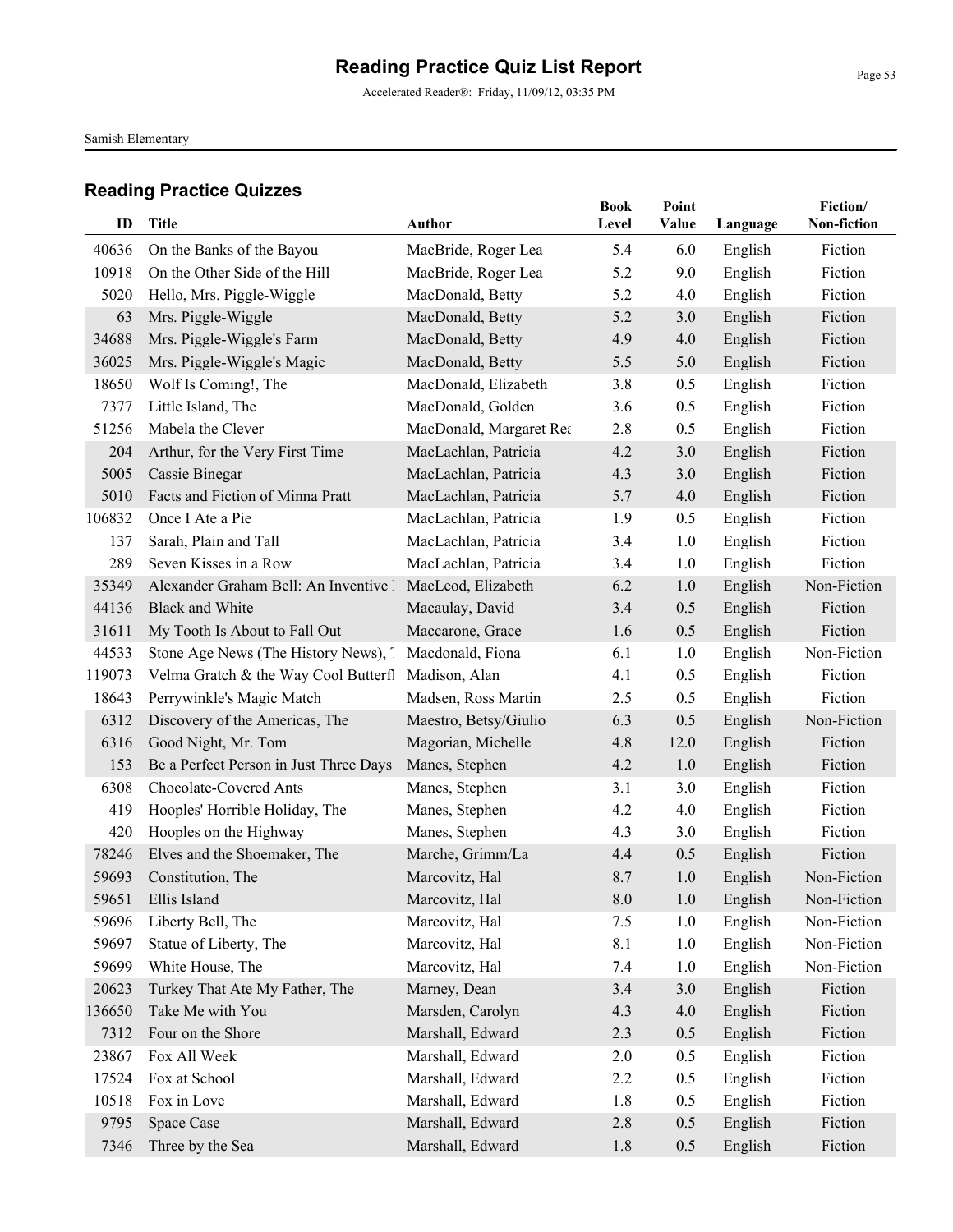Accelerated Reader®: Friday, 11/09/12, 03:35 PM

Samish Elementary

| ID     | <b>Title</b>                           | <b>Author</b>   | <b>Book</b> | Point   |          | Fiction/<br>Non-fiction |
|--------|----------------------------------------|-----------------|-------------|---------|----------|-------------------------|
|        |                                        |                 | Level       | Value   | Language |                         |
| 40703  | Fox Be Nimble                          | Marshall, James | 2.0         | 0.5     | English  | Fiction                 |
| 9588   | Fox on Stage                           | Marshall, James | 2.1         | 0.5     | English  | Fiction                 |
| 7313   | Fox on the Job                         | Marshall, James | 2.0         | 0.5     | English  | Fiction                 |
| 23868  | Fox Outfoxed                           | Marshall, James | 2.2         | 0.5     | English  | Fiction                 |
| 5468   | George and Martha                      | Marshall, James | 2.7         | 0.5     | English  | Fiction                 |
| 10686  | Rats on the Range                      | Marshall, James | 4.0         | 1.0     | English  | Fiction                 |
| 7347   | Three up a Tree                        | Marshall, James | 2.1         | 0.5     | English  | Fiction                 |
| 101885 | Dog's Life: The Autobiography of a Str | Martin, Ann M.  | 5.1         | 5.0     | English  | Fiction                 |
| 41789  | Doll People, The                       | Martin, Ann M.  | 4.0         | 5.0     | English  | Fiction                 |
| 133937 | Everything for a Dog                   | Martin, Ann M.  | 5.4         | 7.0     | English  | Fiction                 |
| 9401   | Karen's Baby-Sitter                    | Martin, Ann M.  | 3.0         | 1.0     | English  | Fiction                 |
| 9402   | Karen's Big Joke                       | Martin, Ann M.  | 2.9         | 1.0     | English  | Fiction                 |
| 9403   | Karen's Big Lie                        | Martin, Ann M.  | 3.1         | 1.0     | English  | Fiction                 |
| 9404   | Karen's Big Weekend                    | Martin, Ann M.  | 3.1         | 1.0     | English  | Fiction                 |
| 9405   | Karen's Birthday                       | Martin, Ann M.  | 3.0         | 1.0     | English  | Fiction                 |
| 9406   | Karen's Brothers                       | Martin, Ann M.  | 2.8         | 1.0     | English  | Fiction                 |
| 9407   | Karen's Bully                          | Martin, Ann M.  | 2.7         | 1.0     | English  | Fiction                 |
| 9408   | Karen's Carnival                       | Martin, Ann M.  | 2.8         | 1.0     | English  | Fiction                 |
| 9409   | Karen's Cartwheel                      | Martin, Ann M.  | 2.9         | 1.0     | English  | Fiction                 |
| 9410   | Karen's Doll                           | Martin, Ann M.  | 2.9         | 1.0     | English  | Fiction                 |
| 9411   | Karen's Doll Hospital                  | Martin, Ann M.  | 3.0         | 1.0     | English  | Fiction                 |
| 9412   | Karen's Ducklings                      | Martin, Ann M.  | 3.1         | 1.0     | English  | Fiction                 |
| 9413   | Karen's Ghost                          | Martin, Ann M.  | 3.1         | 1.0     | English  | Fiction                 |
| 9414   | Karen's Goldfish                       | Martin, Ann M.  | 3.0         | 1.0     | English  | Fiction                 |
| 9415   | Karen's Good-Bye                       | Martin, Ann M.  | 2.8         | 1.0     | English  | Fiction                 |
| 9416   | Karen's Grandmothers                   | Martin, Ann M.  | 3.2         | 1.0     | English  | Fiction                 |
| 9417   | Karen's Haircut                        | Martin, Ann M.  | 3.0         | 1.0     | English  | Fiction                 |
| 9418   | Karen's Home Run                       | Martin, Ann M.  | 2.9         | 1.0     | English  | Fiction                 |
| 9419   | Karen's in Love                        | Martin, Ann M.  | 3.0         | 1.0     | English  | Fiction                 |
|        | 9420 Karen's Kite                      | Martin, Ann M.  | 3.1         | 1.0     | English  | Fiction                 |
| 9421   | Karen's Kittens                        | Martin, Ann M.  | 2.8         | 1.0     | English  | Fiction                 |
| 9422   | Karen's Kittycat Club                  | Martin, Ann M.  | 2.6         | 1.0     | English  | Fiction                 |
| 9423   | Karen's Little Sister                  | Martin, Ann M.  | 3.0         | 1.0     | English  | Fiction                 |
| 9424   | Karen's Little Witch                   | Martin, Ann M.  | 2.7         | 1.0     | English  | Fiction                 |
| 9425   | Karen's Lucky Penny                    | Martin, Ann M.  | 3.0         | $2.0\,$ | English  | Fiction                 |
| 9426   | Karen's New Friend                     | Martin, Ann M.  | 2.9         | 1.0     | English  | Fiction                 |
| 9427   | Karen's New Teacher                    | Martin, Ann M.  | 3.0         | 1.0     | English  | Fiction                 |
| 9428   | Karen's New Year                       | Martin, Ann M.  | 2.8         | 1.0     | English  | Fiction                 |
| 9429   | Karen's Newspaper                      | Martin, Ann M.  | 3.1         | 1.0     | English  | Fiction                 |
| 9430   | Karen's Pen Pal                        | Martin, Ann M.  | 3.0         | 1.0     | English  | Fiction                 |
| 9431   | Karen's Pizza Party                    | Martin, Ann M.  | 3.2         | $2.0\,$ | English  | Fiction                 |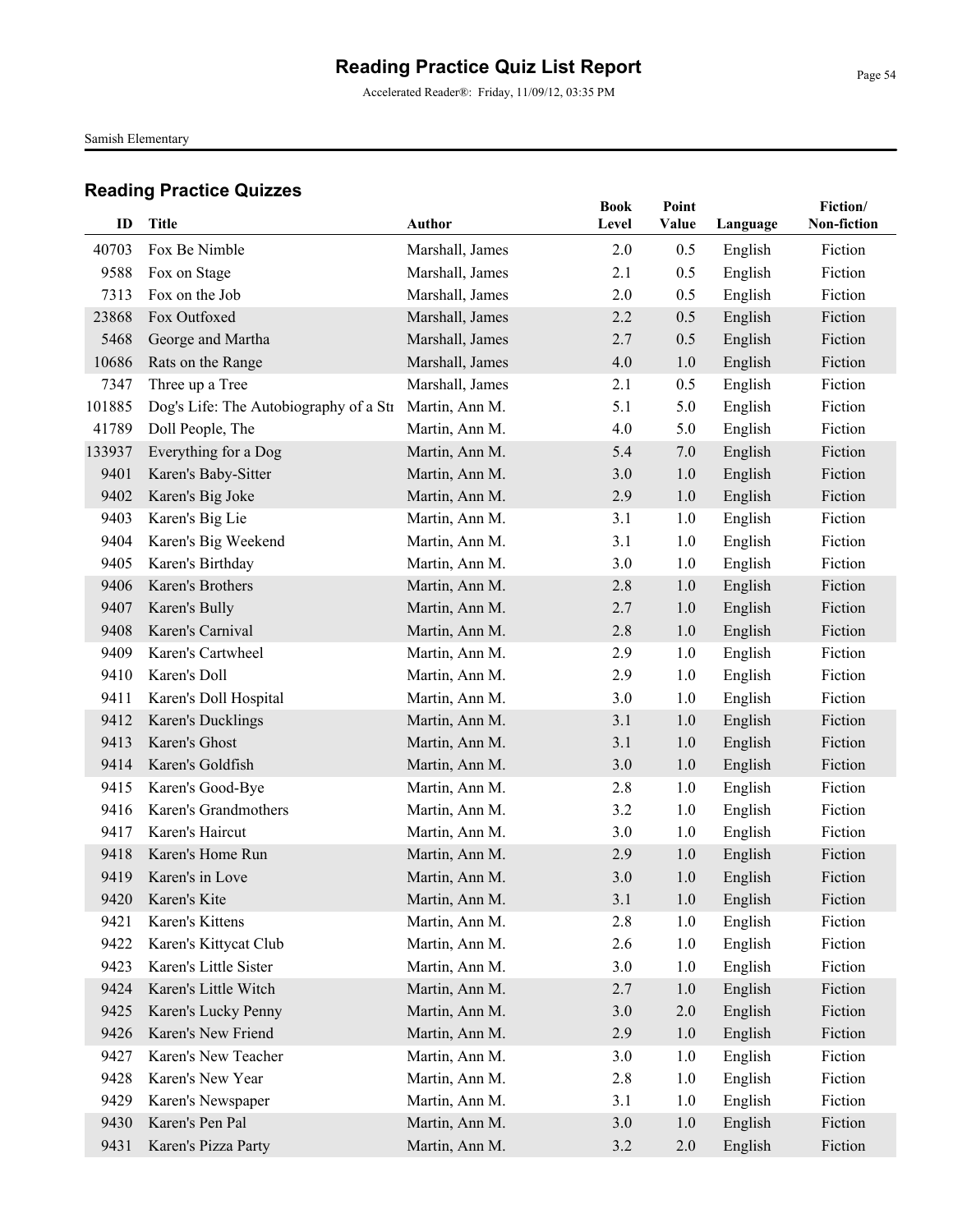Accelerated Reader®: Friday, 11/09/12, 03:35 PM

Samish Elementary

| ID     | <b>Title</b>                          | Author                    | <b>Book</b><br>Level | Point<br>Value | Language | Fiction/<br>Non-fiction |
|--------|---------------------------------------|---------------------------|----------------------|----------------|----------|-------------------------|
| 9432   | Karen's Prize                         | Martin, Ann M.            | 2.9                  | 1.0            | English  | Fiction                 |
| 9433   | Karen's Pumpkin Patch                 | Martin, Ann M.            | 3.1                  | 1.0            | English  | Fiction                 |
| 9434   | Karen's Roller Skates                 | Martin, Ann M.            | 2.7                  | 1.0            | English  | Fiction                 |
| 9435   | Karen's School                        | Martin, Ann M.            | 3.0                  | 1.0            | English  | Fiction                 |
| 9436   | Karen's School Picture                | Martin, Ann M.            | 3.1                  | 2.0            | English  | Fiction                 |
| 9437   | Karen's School Trip                   | Martin, Ann M.            | 2.9                  | 1.0            |          | Fiction                 |
| 9438   | Karen's Secret                        | Martin, Ann M.            | 2.8                  | 1.0            | English  | Fiction                 |
| 9439   |                                       |                           | 2.9                  | 1.0            | English  | Fiction                 |
|        | Karen's Sleepover                     | Martin, Ann M.            |                      |                | English  |                         |
| 9440   | Karen's Snow Day                      | Martin, Ann M.            | 2.9                  | 1.0            | English  | Fiction                 |
| 9441   | Karen's Stepmother                    | Martin, Ann M.            | 3.0                  | 1.0            | English  | Fiction                 |
| 9442   | Karen's Surprise                      | Martin, Ann M.            | 3.2                  | 1.0            | English  | Fiction                 |
| 9443   | Karen's Tea Party                     | Martin, Ann M.            | 2.8                  | 1.0            | English  | Fiction                 |
| 9444   | Karen's Toothache                     | Martin, Ann M.            | 3.2                  | 1.0            | English  | Fiction                 |
| 9445   | Karen's Tuba                          | Martin, Ann M.            | 3.1                  | 1.0            | English  | Fiction                 |
| 9446   | Karen's Twin                          | Martin, Ann M.            | 2.9                  | 1.0            | English  | Fiction                 |
| 9447   | Karen's Two Families                  | Martin, Ann M.            | 2.9                  | 1.0            | English  | Fiction                 |
| 9448   | Karen's Wedding                       | Martin, Ann M.            | 3.0                  | 1.0            | English  | Fiction                 |
| 9449   | Karen's Witch                         | Martin, Ann M.            | 2.7                  | 1.0            | English  | Fiction                 |
| 9450   | Karen's Worst Day                     | Martin, Ann M.            | 2.7                  | 1.0            | English  | Fiction                 |
| 71437  | Meanest Doll in the World, The        | Martin, Ann M.            | 4.6                  | 5.0            | English  | Fiction                 |
| 5277   | Missing since Monday                  | Martin, Ann M.            | 4.3                  | 5.0            | English  | Fiction                 |
| 126189 | Runaway Dolls, The                    | Martin, Ann M.            | 4.4                  | 6.0            | English  | Fiction                 |
| 442    | <b>Stage Fright</b>                   | Martin, Ann M.            | 3.5                  | 3.0            | English  | Fiction                 |
| 449    | Yours Turly, Shirley                  | Martin, Ann M.            | 3.8                  | 4.0            | English  | Fiction                 |
| 670    | Knots on a Counting Rope              | Martin, Bill              | 2.8                  | 0.5            | English  | Fiction                 |
| 27678  | Snowflake Bentley                     | Martin, Jacqueline Briggs | 4.4                  | 0.5            | English  | Non-Fiction             |
| 29947  | Yankee Doodle Boy                     | Martin, Joseph Plumb      | 7.4                  | 6.0            | English  | Non-Fiction             |
| 59598  | White Dynamite and Curly Kidd         | Martin/Archambault        | 1.6                  | 0.5            | English  | Fiction                 |
| 7361   | Cannonball Chris                      | Marzollo, Jean            | 2.5                  | 0.5            | English  | Fiction                 |
|        | 435 Red Ribbon Rosie                  | Marzollo, Jean            | $3.8$                | 1.0            | English  | Fiction                 |
| 10692  | Slam Dunk Saturday                    | Marzollo, Jean            | 3.2                  | 1.0            | English  | Fiction                 |
| 13711  | Mark Twain: Young Writer              | Mason, Miriam E.          | 4.6                  | 3.0            | English  | Non-Fiction             |
| 128370 | 11 Birthdays                          | Mass, Wendy               | 4.1                  | 7.0            | English  | Fiction                 |
| 126118 | Every Soul a Star                     | Mass, Wendy               | 4.7                  | 11.0           | English  | Fiction                 |
| 29973  | <b>Summer Song</b>                    | Masters, Susan Rowan      | 4.8                  | 4.0            | English  | Fiction                 |
| 7394   | Sophie and Lou                        | Mathers, Petra            | 3.1                  | 0.5            | English  | Fiction                 |
| 29320  | <b>Flying Ghosts</b>                  | Matheson, Shirlee Smith   | 4.4                  | 6.0            | English  | Fiction                 |
| 320    | Hundred Penny Box, The                | Mathis, Sharon Bell       | 3.9                  | 1.0            | English  | Fiction                 |
| 291    | Sidewalk Story                        | Mathis, Sharon Bell       | 3.3                  | 1.0            | English  | Fiction                 |
| 41126  | Strange Case of Dr. Jekyll & Mr. Hyde | Mattern, Joanne           | 5.5                  | 3.0            | English  | Fiction                 |
| 7202   | All By Myself                         | Mayer, Mercer             | 1.3                  | 0.5            | English  | Fiction                 |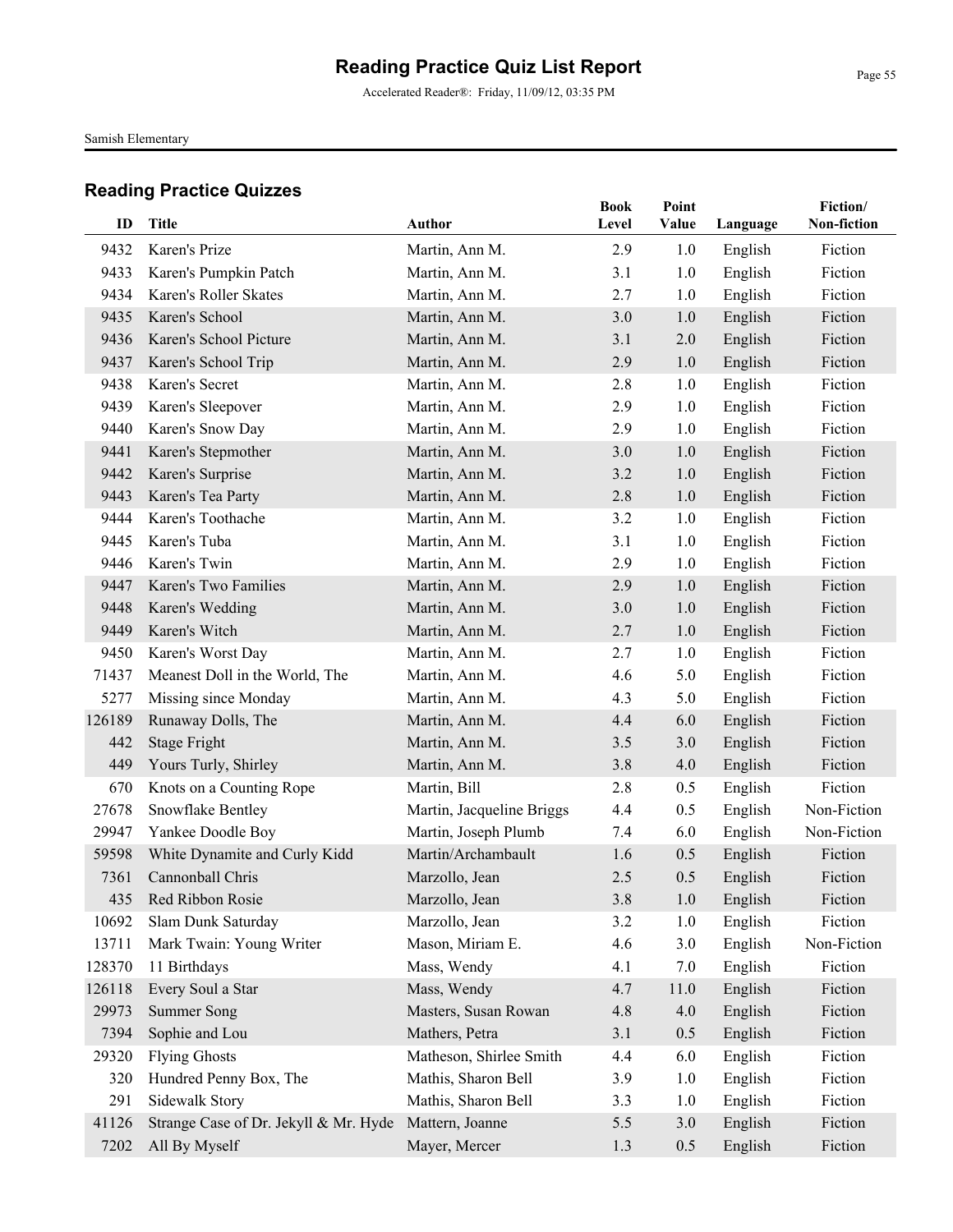Accelerated Reader®: Friday, 11/09/12, 03:35 PM

Samish Elementary

| ID     | <b>Title</b>                                           | Author               | <b>Book</b><br>Level | Point<br>Value |          | Fiction/<br>Non-fiction |
|--------|--------------------------------------------------------|----------------------|----------------------|----------------|----------|-------------------------|
|        |                                                        |                      |                      |                | Language |                         |
| 7272   | I Just Forgot                                          | Mayer, Mercer        | 2.0                  | 0.5            | English  | Fiction                 |
| 7226   | Just A Daydream                                        | Mayer, Mercer        | 2.5                  | 0.5            | English  | Fiction                 |
| 7274   | Just A Mess                                            | Mayer, Mercer        | 1.5                  | 0.5            | English  | Fiction                 |
| 7227   | Just For You                                           | Mayer, Mercer        | 2.0                  | 0.5            | English  | Fiction                 |
| 7228   | Just Going to the Dentist                              | Mayer, Mercer        | 2.4                  | 0.5            | English  | Fiction                 |
| 7275   | Just Grandpa and Me                                    | Mayer, Mercer        | 1.9                  | 0.5            | English  | Fiction                 |
| 7229   | Just Me and My Babysitter                              | Mayer, Mercer        | 1.3                  | 0.5            | English  | Fiction                 |
| 7276   | Just Me and My Dad                                     | Mayer, Mercer        | 1.4                  | 0.5            | English  | Fiction                 |
| 7230   | Just Me and My Little Brother                          | Mayer, Mercer        | 2.5                  | 0.5            | English  | Fiction                 |
| 7231   | Just Me and My Little Sister                           | Mayer, Mercer        | 1.8                  | 0.5            | English  | Fiction                 |
| 7277   | Just Me and My Puppy                                   | Mayer, Mercer        | 1.6                  | 0.5            | English  | Fiction                 |
| 7278   | Just My Friend and Me                                  | Mayer, Mercer        | 1.9                  | 0.5            | English  | Fiction                 |
| 7279   | Just Shopping With Mom                                 | Mayer, Mercer        | 1.7                  | 0.5            | English  | Fiction                 |
| 7284   | Me Too!                                                | Mayer, Mercer        | 1.5                  | 0.5            | English  | Fiction                 |
| 7294   | This Is My Friend                                      | Mayer, Mercer        | 1.3                  | 0.5            | English  | Fiction                 |
| 7247   | When I Get Bigger                                      | Mayer, Mercer        | 2.2                  | 0.5            | English  | Fiction                 |
| 7300   | You're the Scaredy-Cat                                 | Mayer, Mercer        | 1.6                  | 0.5            | English  | Fiction                 |
| 6354   | Cat Who Escaped from Steerage, The                     | Mayerson, Evelyn     | 5.8                  | 2.0            | English  | Fiction                 |
| 102213 | Knight Who Took All Day, The                           | Mayhew, James        | 3.8                  | 0.5            | English  | Fiction                 |
| 51732  | Revolution (The History News)                          | Maynard, Christopher | 6.6                  | 2.0            | English  | Non-Fiction             |
| 352    | After the Rain                                         | Mazer, Norma Fox     | 3.7                  | 8.0            | English  | Fiction                 |
| 116749 | Ten Ways to Make My Sister Disappea                    | Mazer, Norma Fox     | 3.7                  | 3.0            | English  | Fiction                 |
| 5435   | Plant That Ate Dirty Socks, The                        | McArthur, Nancy      | 4.1                  | 4.0            | English  | Fiction                 |
| 16358  | Chief Joseph of the Nez Perce: A Photo McAuliffe, Bill |                      | 3.5                  | 0.5            | English  | Non-Fiction             |
| 2023   | Washington Facts and Symbols                           | McAuliffe, Emily     | 3.8                  | 0.5            | English  | Non-Fiction             |
| 18634  | Just You and Me                                        | McBratney, Sam       | 3.5                  | 0.5            | English  | Fiction                 |
| 58830  | Hondo and Fabian                                       | McCarty, Peter       | 1.2                  | 0.5            | English  | Fiction                 |
| 5459   | Blueberries for Sal                                    | McCloskey, Robert    | 4.1                  | 0.5            | English  | Fiction                 |
| 18     | Centerburg Tales                                       | McCloskey, Robert    | 6.0                  | 5.0            | English  | Fiction                 |
|        | 39 Homer Price                                         | McCloskey, Robert    | 6.6                  | 4.0            | English  | Fiction                 |
| 6335   | Mirette on the High Wire                               | McCully, Emily       | 3.6                  | 0.5            | English  | Fiction                 |
| 32896  | Anansi the Spider                                      | McDermott, Gerald    | 2.8                  | 0.5            | English  | Fiction                 |
| 5341   | Arrow to the Sun                                       | McDermott, Gerald    | 2.7                  | 0.5            | English  | Fiction                 |
| 18404  | Coyote: A Trickster Tale from the Ame                  | McDermott, Gerald    | 2.6                  | 0.5            | English  | Fiction                 |
| 36425  | Fox and the Stork, The                                 | McDermott, Gerald    | 1.8                  | 0.5            | English  | Fiction                 |
| 49849  | Jabuti the Tortoise: A Trickster Tale from             | McDermott, Gerald    | 3.8                  | 0.5            | English  | Fiction                 |
| 21318  | Musicians of the Sun                                   | McDermott, Gerald    | 2.8                  | 0.5            | English  | Fiction                 |
| 7642   | Raven                                                  | McDermott, Gerald    | 2.5                  | 0.5            | English  | Fiction                 |
| 6499   | Stonecutter, The                                       | McDermott, Gerald    | 3.2                  | 0.5            | English  | Fiction                 |
| 9978   | Zomo the Rabbit                                        | McDermott, Gerald    | 2.3                  | 0.5            | English  | Fiction                 |
| 56498  | Judy Moody Gets Famous!                                | McDonald, Megan      | 3.5                  | 1.0            | English  | Fiction                 |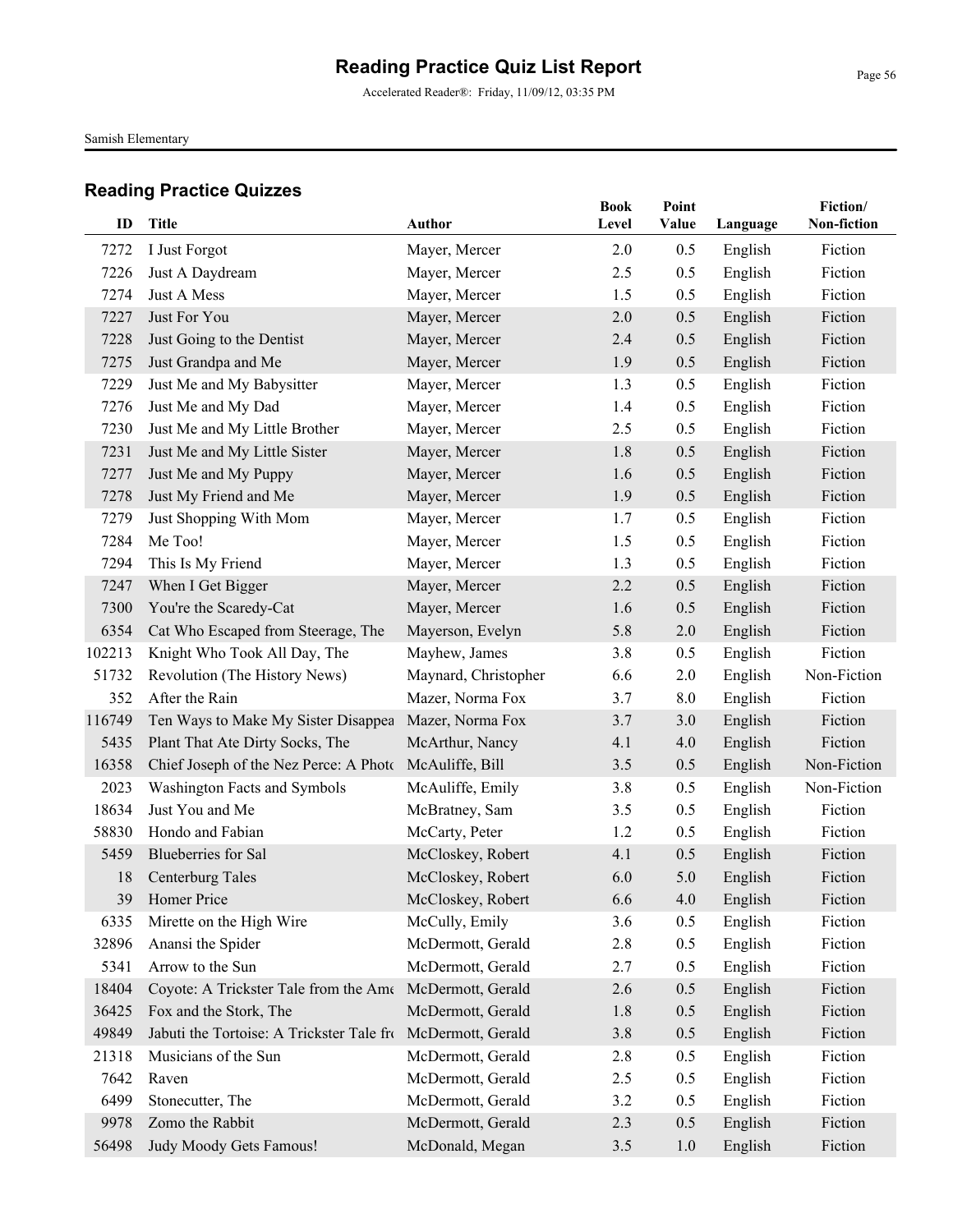Accelerated Reader®: Friday, 11/09/12, 03:35 PM

Samish Elementary

| ID    | <b>Title</b>                                                 | <b>Author</b>                      | <b>Book</b><br>Level | Point<br>Value | Language           | Fiction/<br>Non-fiction |
|-------|--------------------------------------------------------------|------------------------------------|----------------------|----------------|--------------------|-------------------------|
| 70047 |                                                              |                                    | 3.1                  | 1.0            |                    | Fiction                 |
| 62253 | Judy Moody Predicts the Future<br>Judy Moody Saves the World | McDonald, Megan<br>McDonald, Megan | 3.6                  | 1.0            | English<br>English | Fiction                 |
| 48375 | Judy Moody Was in a Mood. Not a Goo                          | McDonald, Megan                    | 3.5                  | 1.0            | English            | Fiction                 |
| 54455 | Widget                                                       | McFarland, Lyn Rossiter            | 1.5                  | 0.5            | English            | Fiction                 |
| 10696 | Waiting for the Whales                                       | McFarlane, Sheryl                  | 4.7                  | 0.5            | English            | Fiction                 |
| 19209 | Boomer Goes to School                                        | McGeorge, Constance W.             | 2.3                  | 0.5            | English            | Fiction                 |
| 78818 | Mrs. Watson Wants Your Teeth                                 | McGhee, Alison                     | 2.4                  | 0.5            | English            | Fiction                 |
| 34596 | Molly Bannaky                                                | McGill, Alice                      | 4.8                  | 0.5            | English            | Non-Fiction             |
| 59386 | Shark Lady: True Adventures of Eugen                         | McGovern, Ann                      | 4.9                  | 1.0            | English            | Non-Fiction             |
| 32495 | Wanted Dead or Alive: The True Story                         | McGovern, Ann                      | 3.8                  | 1.0            | English            | Non-Fiction             |
| 373   | Moccasin Trail                                               | McGraw, Eloise                     | 5.8                  | 12.0           | English            | Fiction                 |
| 20316 | Golden Goblet, The                                           | McGraw, Eloise Jarvis              | 6.3                  | 11.0           | English            | Fiction                 |
| 15500 | Moorchild, The                                               | McGraw, Eloise Jarvis              | 5.5                  | 9.0            | English            | Fiction                 |
| 81579 | Indigo's Star                                                | McKay, Hilary                      | 4.9                  | 7.0            | English            | Fiction                 |
| 58687 | Saffy's Angel                                                | McKay, Hilary                      | 4.5                  | 6.0            | English            | Fiction                 |
| 6333  | Merry Christmas, Miss McConnell!                             | McKenna, Colleen O'Shat            | 5.6                  | 5.0            | English            | Fiction                 |
| 6011  | Stargone John                                                | McKenzie, Ellen                    | 4.4                  | 2.0            | English            | Fiction                 |
| 106   | Blue Sword, The                                              | McKinley, Robin                    | 6.8                  | 17.0           | English            | Fiction                 |
| 227   | Hero and the Crown, The                                      | McKinley, Robin                    | 7.0                  | 15.0           | English            | Fiction                 |
| 89267 | Abby Takes a Stand                                           | McKissack, Pat                     | 3.6                  | 1.0            | English            | Fiction                 |
| 84959 | Precious and the Boo Hag                                     | McKissack, Pat                     | 3.7                  | 0.5            | English            | Fiction                 |
| 14575 | Madam C.J. Walker: Self-Made Millior McKissack, Patricia     |                                    | 3.6                  | 0.5            | English            | Non-Fiction             |
| 6334  | Million FishMore or Less, A                                  | McKissack, Patricia                | 4.0                  | 0.5            | English            | Fiction                 |
| 14591 | Sojourner Truth: A Voice for Freedom                         | McKissack, Patricia                | 4.1                  | 0.5            | English            | Non-Fiction             |
| 35834 | Color Me Dark: The Diary of Nellie Le                        | McKissack, Patricia C.             | 4.9                  | 5.0            | English            | Fiction                 |
| 7855  | Dark-Thirty, The                                             | McKissack, Patricia C.             | 4.6                  | 4.0            | English            | Fiction                 |
| 5013  | Flossie and the Fox                                          | McKissack, Patricia C.             | 3.2                  | 0.5            | English            | Fiction                 |
| 5027  | Mirandy and Brother Wind                                     | McKissack, Patricia C.             | 3.6                  | 0.5            | English            | Fiction                 |
| 7383  | Monkey-Monkey's Trick                                        | McKissack, Patricia C.             | 2.1                  | 0.5            | English            | Fiction                 |
| 43740 | Nzingha: Warrior Queen of Matamba                            | McKissack, Patricia C.             | 5.6                  | 3.0            | English            | Fiction                 |
| 17636 | Picture of Freedom: The Diary of Clote                       | McKissack, Patricia C.             | 4.6                  | 5.0            | English            | Fiction                 |
| 15152 | Booker T. Washington: A Photo-Illustr                        | McLoone, Margo                     | 3.6                  | 0.5            | English            | Non-Fiction             |
| 15159 | Frederick Douglass: A Photo-Illustrated                      | McLoone, Margo                     | 3.5                  | 0.5            | English            | Non-Fiction             |
| 15166 | Mary McLeod Bethune: A Photo-Illust                          | McLoone, Margo                     | 3.4                  | 0.5            | English            | Non-Fiction             |
| 15173 | Sojourner Truth: A Photo-Illustrated Bi                      | McLoone, Margo                     | 3.5                  | 0.5            | English            | Non-Fiction             |
| 264   | Great Ideas of Lila Fenwick, The                             | McMullan, Kate                     | 4.8                  | 4.0            | English            | Fiction                 |
| 58876 | I Stink!                                                     | McMullan, Kate                     | 1.6                  | 0.5            | English            | Fiction                 |
| 16308 | Story of Harriet Tubman: Conductor                           | McMullan, Kate                     | 4.7                  | 3.0            | English            | Non-Fiction             |
| 18641 | Oops!                                                        | McNaughton, Colin                  | 2.7                  | 0.5            | English            | Fiction                 |
| 31584 | <b>Big Brown Bear</b>                                        | McPhail, David                     | 0.4                  | 0.5            | English            | Fiction                 |
| 46452 | Big Pig and Little Pig                                       | McPhail, David                     | 0.9                  | 0.5            | English            | Fiction                 |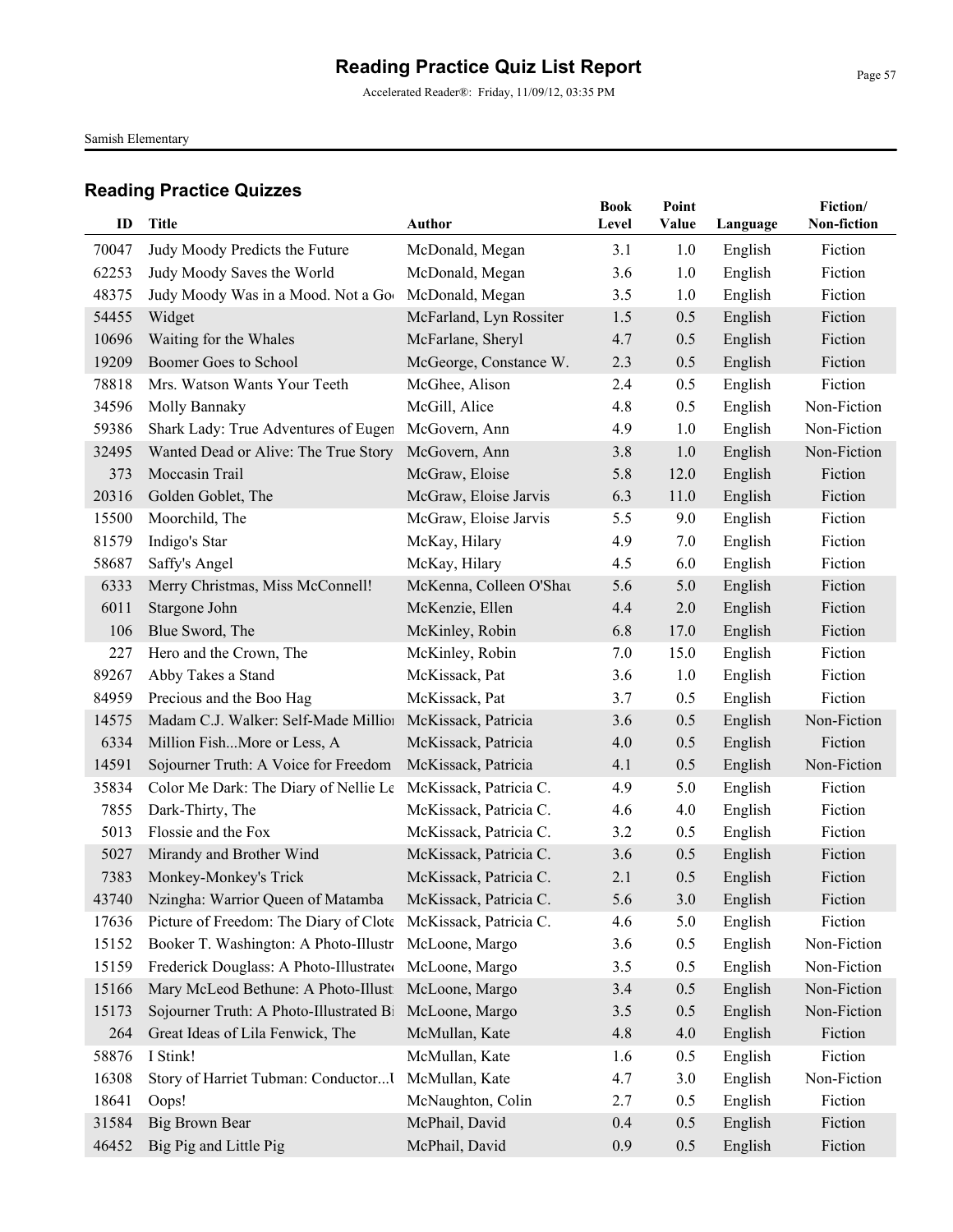Accelerated Reader®: Friday, 11/09/12, 03:35 PM

Samish Elementary

| ID     | <b>Title</b>                                                      | <b>Author</b>           | <b>Book</b><br>Level | Point<br>Value | Language | Fiction/<br>Non-fiction |
|--------|-------------------------------------------------------------------|-------------------------|----------------------|----------------|----------|-------------------------|
| 29940  | Mole Music                                                        | McPhail, David          | 2.7                  | 0.5            | English  | Fiction                 |
| 7344   | Snow Lion                                                         | McPhail, David          | 2.7                  | 0.5            | English  | Fiction                 |
| 85     | Snow Treasure                                                     | McSwigan, Marie         | 5.3                  | 5.0            | English  | Fiction                 |
| 27998  | John Willy and Freddy McGee                                       | Meade, Holly            | 2.8                  | 0.5            | English  | Fiction                 |
| 14748  | Hog-Eye                                                           | Meddaugh, Susan         | 3.1                  | 0.5            | English  | Fiction                 |
| 17820  | Invincible Louisa                                                 | Meigs, Cornelia         | 8.0                  | 10.0           | English  | Fiction                 |
| 97     | Willow Whistle, The                                               | Meigs, Cornelia         | 6.8                  | 5.0            | English  | Fiction                 |
| 89124  | My Pony Jack                                                      | Meister, Cari           | 1.0                  | 0.5            | English  | Fiction                 |
| 102268 | My Pony Jack at Riding Lessons                                    | Meister, Cari           | 1.0                  | 0.5            | English  | Fiction                 |
| 122630 | Tiny on the Farm                                                  | Meister, Cari           | 1.3                  | 0.5            | English  | Fiction                 |
| 655    | Black Snowman, The                                                | Mendez, Phil            | 3.7                  | 0.5            | English  | Fiction                 |
| 195    | Toothpaste Millionaire, The                                       | Merrill, Jean           | 5.0                  | 3.0            | English  | Fiction                 |
| 44806  | Anastasia: The Last Grand Duchess                                 | Meyer, Carolyn          | 5.8                  | 5.0            | English  | Fiction                 |
| 41554  | Isabel: Jewel of Castilla                                         | Meyer, Carolyn          | 6.6                  | 5.0            | English  | Fiction                 |
| 434    | <b>Rabbit Spring</b>                                              | Michels, Tilde          | 3.8                  | 1.0            | English  | Fiction                 |
| 15804  | Countdown                                                         | Mikaelsen, Ben          | 4.6                  | 8.0            | English  | Fiction                 |
| 123492 | Ghost of Spirit Bear                                              | Mikaelsen, Ben          | 4.8                  | 5.0            | English  | Fiction                 |
| 34834  | Petey                                                             | Mikaelsen, Ben          | 4.8                  | 6.0            | English  | Fiction                 |
| 58912  | Red Midnight                                                      | Mikaelsen, Ben          | 4.3                  | 7.0            | English  | Fiction                 |
| 7199   | Rescue Josh McGuire                                               | Mikaelsen, Ben          | 4.4                  | 9.0            | English  | Fiction                 |
| 7895   | Sparrow Hawk Red                                                  | Mikaelsen, Ben          | 4.2                  | 6.0            | English  | Fiction                 |
| 11492  | Stranded                                                          | Mikaelsen, Ben          | 4.2                  | 8.0            | English  | Fiction                 |
| 45132  | Touching Spirit Bear                                              | Mikaelsen, Ben          | 5.3                  | 9.0            | English  | Fiction                 |
| 78027  | Tree Girl                                                         | Mikaelsen, Ben          | 5.7                  | 6.0            | English  | Fiction                 |
| 438    | Secret Life of the Underwear Champ, T                             | Miles, Betty            | 3.7                  | 2.0            | English  | Fiction                 |
| 31599  | Three Little Pigs, The                                            | Miles, Betty            | 1.3                  | 0.5            | English  | Fiction                 |
| 652    | Annie and the Old One                                             | Miles, Miska            | 4.4                  | 0.5            | English  | Fiction                 |
| 802    | Crispus Attucks: Black Leader of Color Millender, Dharathula H.   |                         | 4.9                  | 4.0            | English  | Fiction                 |
| 14823  | Louis Armstrong: Young Music Maker Millender, Dharathula H.       |                         | 5.6                  | 4.0            | English  | Non-Fiction             |
|        | 813 Martin Luther King, Jr.: Young Man w Millender, Dharathula H. |                         | 6.7                  | 4.0            | English  | Fiction                 |
| 18604  | Better Than TV                                                    | Miller, Sara Swan       | 2.0                  | 0.5            | English  | Fiction                 |
| 45225  | Moses Goes to School                                              | Millman, Isaac          | 3.3                  | 0.5            | English  | Fiction                 |
| 6461   | Dynamite Dinah                                                    | Mills, Claudia          | 5.0                  | 4.0            | English  | Fiction                 |
| 118912 | Belle                                                             | Mills, Elizabeth        | 3.3                  | 0.5            | English  | Fiction                 |
| 148    | Winnie-The-Pooh                                                   | Milne, A.A.             | 4.6                  | 3.0            | English  | Fiction                 |
| 7365   | Dinosaur Days                                                     | Milton, Joyce           | 2.6                  | 0.5            | English  | Non-Fiction             |
| 16293  | Marching to Freedom: The Story of Ma                              | Milton, Joyce           | 5.1                  | 2.0            | English  | Non-Fiction             |
| 6383   | <b>Whales: The Gentle Giants</b>                                  | Milton, Joyce           | 2.8                  | 0.5            | English  | Non-Fiction             |
| 101627 | Cat and Dog                                                       | Minarik, Else Holmelund | 0.8                  | 0.5            | English  | Fiction                 |
| 7311   | Father Bear Comes Home                                            | Minarik, Else Holmelund | 2.1                  | 0.5            | English  | Fiction                 |
| 5520   | Kiss for Little Bear, A                                           | Minarik, Else Holmelund | 1.4                  | 0.5            | English  | Fiction                 |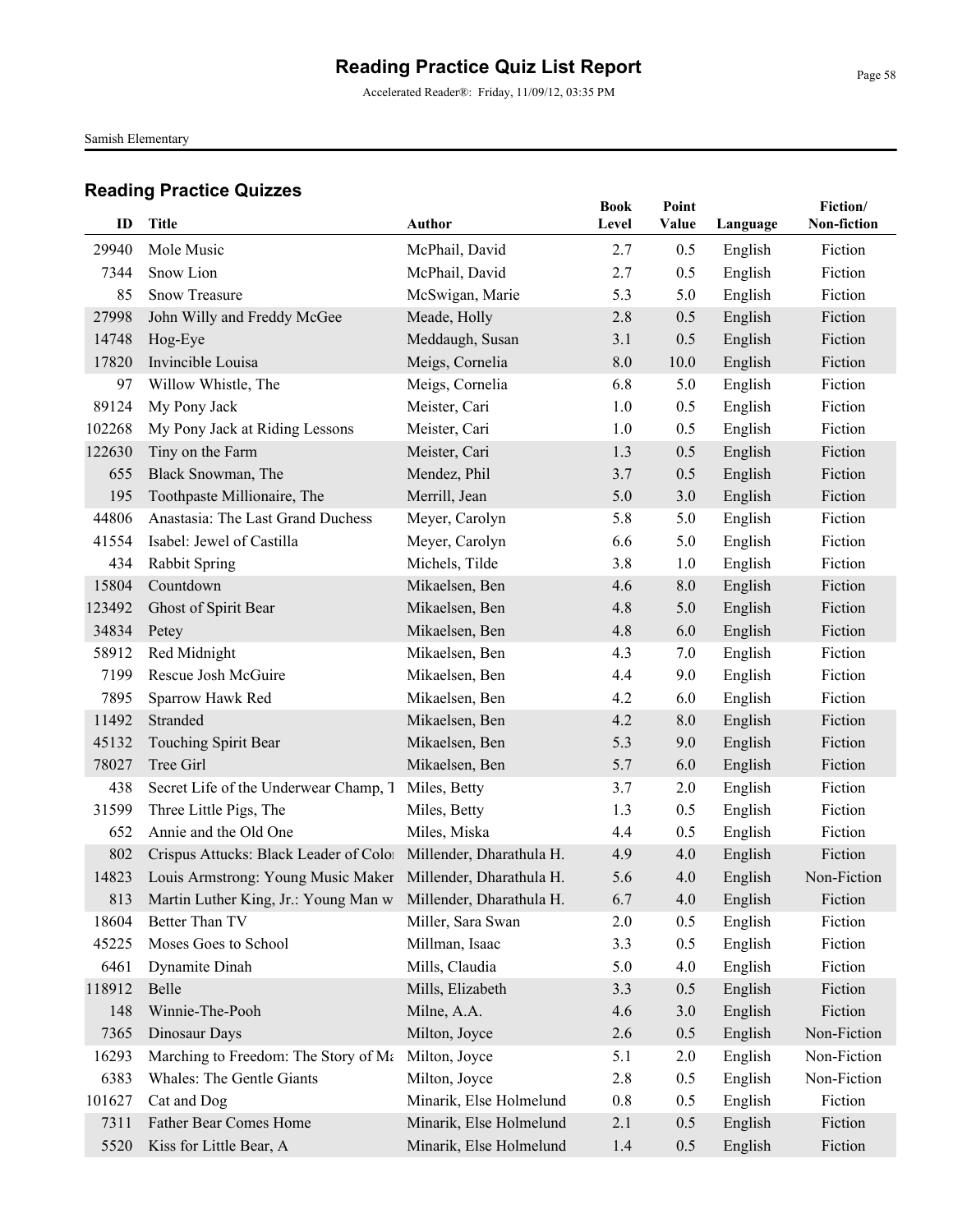Samish Elementary

| ID     | <b>Title</b>                             | Author                  | <b>Book</b><br>Level | Point<br>Value | Language | Fiction/<br>Non-fiction |
|--------|------------------------------------------|-------------------------|----------------------|----------------|----------|-------------------------|
| 6279   | Little Bear                              | Minarik, Else Holmelund | 2.4                  | 0.5            | English  | Fiction                 |
| 7325   | Little Bear's Friend                     | Minarik, Else Holmelund | 2.2                  | 0.5            | English  | Fiction                 |
| 7326   | Little Bear's Visit                      | Minarik, Else Holmelund | 2.3                  | 0.5            | English  | Fiction                 |
| 5487   | No Fighting, No Biting!                  | Minarik, Else Holmelund | 2.6                  | 0.5            | English  | Fiction                 |
| 17706  | <b>Baseball Saved Us</b>                 | Mochizuki, Ken          | 3.9                  | 0.5            | English  | Fiction                 |
| 14982  | Heroes                                   | Mochizuki, Ken          | 3.3                  | 0.5            | English  | Fiction                 |
| 17728  | Passage to Freedom: The Sugihara Stor    | Mochizuki, Ken          | 4.1                  | 0.5            | English  | Non-Fiction             |
| 169    | Going Home                               | Mohr, Nicholasa         | 4.4                  | 6.0            | English  | Fiction                 |
| 259    | Drinking Gourd, The                      | Monjo, F.N.             | 3.0                  | 0.5            | English  | Fiction                 |
| 814    | Robert E. Lee: Young Confederate         | Monsell, Helen Albee    | 3.5                  | 3.0            | English  | Non-Fiction             |
| 801    | Susan B. Anthony: Champion of Wome       | Monsell, Helen Albee    | 3.7                  | 3.0            | English  | Fiction                 |
| 13715  | Tom Jefferson: Third President of the U  | Monsell, Helen Albee    | 3.8                  | 3.0            | English  | Non-Fiction             |
| 203    | Anne of Green Gables                     | Montgomery, L.M.        | 7.3                  | 17.0           | English  | Fiction                 |
| 5256   | Anne of the Island                       | Montgomery, L.M.        | 6.3                  | 12.0           | English  | Fiction                 |
| 77552  | Tarantula Scientist, The                 | Montgomery, Sy          | 5.8                  | 2.0            | English  | Non-Fiction             |
| 475    | I'll Meet You at the Cucumbers           | Moore, Lilian           | 3.5                  | 1.0            | English  | Fiction                 |
| 222    | Gentle Ben                               | Morey, Walt             | 4.8                  | 8.0            | English  | Fiction                 |
| 16934  | Kavik: The Wolf Dog                      | Morey, Walt             | 4.9                  | 7.0            | English  | Fiction                 |
| 120357 | Year of the Black Pony                   | Morey, Walt             | 4.4                  | 6.0            | English  | Fiction                 |
| 68163  | Kensuke's Kingdom                        | Morpurgo, Michael       | 4.7                  | 5.0            | English  | Fiction                 |
| 30505  | War of Jenkins' Ear, The                 | Morpurgo, Michael       | 5.0                  | 7.0            | English  | Fiction                 |
| 46852  | Parsifal's Page                          | Morris, Gerald          | 5.5                  | 8.0            | English  | Fiction                 |
| 64946  | Attack of the Amazons                    | Morris, Gilbert         | 4.7                  | 6.0            | English  | Fiction                 |
| 64955  | Caves that Time Forgot, The              | Morris, Gilbert         | 4.1                  | 5.0            | English  | Fiction                 |
| 64948  | Empress of the Underworld                | Morris, Gilbert         | 4.4                  | 6.0            | English  | Fiction                 |
| 64949  | Escape with the Dream Maker              | Morris, Gilbert         | 4.6                  | 6.0            | English  | Fiction                 |
| 64956  | Final Kingdom, The                       | Morris, Gilbert         | 4.9                  | 6.0            | English  | Fiction                 |
| 64950  | Flight of the Eagles                     | Morris, Gilbert         | 4.7                  | 7.0            | English  | Fiction                 |
| 64957  | Gates of Neptune, The                    | Morris, Gilbert         | 4.9                  | 6.0            | English  | Fiction                 |
|        | 64958 Sword of Camelot, The              | Morris, Gilbert         | 5.0                  | 7.0            | English  | Fiction                 |
| 64960  | Voyage of the Dolphin                    | Morris, Gilbert         | 4.6                  | 6.0            | English  | Fiction                 |
| 64961  | Winged Raiders of the Desert             | Morris, Gilbert         | 4.8                  | 5.0            | English  | Fiction                 |
| 6095   | Tikki Tikki Tembo                        | Mosel, Arlene           | 4.2                  | 0.5            | English  | Fiction                 |
| 76199  | Mighty Jackie: The Strike-Out Queen      | Moss, Marissa           | 4.0                  | 0.5            | English  | Non-Fiction             |
| 52864  | How Big Were the Dinosaurs?              | Most, Bernard           | 4.1                  | 0.5            | English  | Non-Fiction             |
| 7225   | If the Dinosaurs Came Back               | Most, Bernard           | 2.9                  | 0.5            | English  | Fiction                 |
| 143889 | Flutter: The Story of Four Sisters and C | Moulton, Erin E.        | 4.5                  | 6.0            | English  | Fiction                 |
| 680    | Owls in the Family                       | Mowat, Farley           | 5.0                  | 3.0            | English  | Fiction                 |
| 30     | Gay-Neck: The Story of a Pigeon          | Mukerji, Dhan Gopal     | 6.5                  | 6.0            | English  | Fiction                 |
| 119123 | Candy Shop War, The                      | Mull, Brandon           | 5.0                  | 14.0           | English  | Fiction                 |
| 51687  | We Share Everything!                     | Munsch, Robert N.       | 2.4                  | 0.5            | English  | Fiction                 |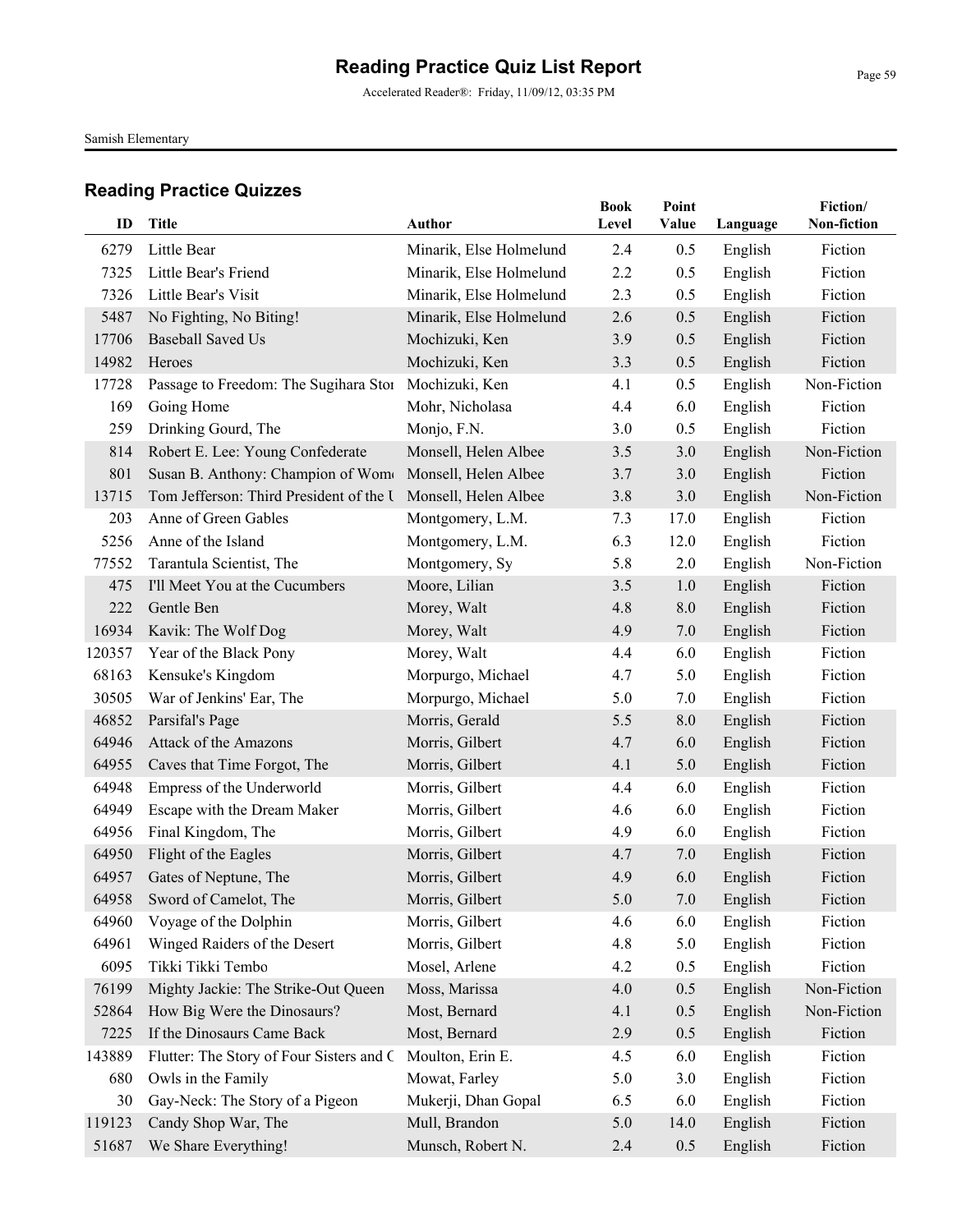Accelerated Reader®: Friday, 11/09/12, 03:35 PM

Samish Elementary

| ID     | <b>Title</b>                                          | <b>Author</b>            | <b>Book</b><br>Level | Point<br>Value | Language | Fiction/<br>Non-fiction |
|--------|-------------------------------------------------------|--------------------------|----------------------|----------------|----------|-------------------------|
| 45222  | Enemy Pie                                             | Munson, Derek            | 3.2                  | 0.5            | English  | Fiction                 |
| 5252   | Ace Hits the Big Time                                 | Murphy, Barbara          | 4.2                  | 6.0            | English  | Fiction                 |
| 14532  | Great Fire, The                                       | Murphy, Jim              | 7.6                  | 4.0            | English  | Non-Fiction             |
| 27944  | Journal of James Edmond Pease: A Civ                  | Murphy, Jim              | 5.7                  | 6.0            | English  | Fiction                 |
| 54170  | My Face to the Wind: The Diary of Sar Murphy, Jim     |                          | 5.6                  | 6.0            | English  | Fiction                 |
| 18799  | West to a Land of Plenty: The Diary of                | Murphy, Jim              | 5.2                  | 6.0            | English  | Fiction                 |
| 6379   | Song of the Christmas Mouse, The                      | Murphy, Shirley          | 3.6                  | 1.0            | English  | Fiction                 |
| 86638  | Zen Shorts                                            | Muth, Jon J.             | 2.9                  | 0.5            | English  | Fiction                 |
| 17880  | My Life as a Toasted Time Traveler                    | Myers, Bill              | 4.5                  | 3.0            | English  | Fiction                 |
| 43744  | <b>Surviving Brick Johnson</b>                        | Myers, Laurie            | 3.5                  | 1.0            | English  | Fiction                 |
| 31189  | Journal of Joshua Loper: A Black Cowl                 | Myers, Walter Dean       | 5.0                  | 4.0            | English  | Fiction                 |
| 34709  | Journal of Scott Pendleton Collins: A V               | Myers, Walter Dean       | 5.0                  | 4.0            | English  | Fiction                 |
| 674    | Me, Mop, and the Moondance Kid                        | Myers, Walter Dean       | 3.9                  | 5.0            | English  | Fiction                 |
| 5278   | Mouse Rap, The                                        | Myers, Walter Dean       | 5.3                  | 5.0            | English  | Fiction                 |
| 386    | Scorpions                                             | Myers, Walter Dean       | 3.7                  | 6.0            | English  | Fiction                 |
| 8587   | Somewhere in the Darkness                             | Myers, Walter Dean       | 4.4                  | 6.0            | English  | Fiction                 |
| 369    | Journey to Jo'burg                                    | Naidoo, Beverley         | 4.6                  | 2.0            | English  | Fiction                 |
| 29343  | No Turning Back                                       | Naidoo, Beverley         | 5.1                  | 6.0            | English  | Fiction                 |
| 53694  | Other Side of Truth, The                              | Naidoo, Beverley         | 5.3                  | 9.0            | English  | Fiction                 |
| 14149  | Yang the Third and Her Impossible Far Namioka, Lensey |                          | 4.5                  | 3.0            | English  | Fiction                 |
| 8550   | Yang the Youngest and His Terrible Ea                 | Namioka, Lensey          | 4.6                  | 3.0            | English  | Fiction                 |
| 422    | Joke War, The                                         | Namovicz, Gene           | 4.0                  | 3.0            | English  | Fiction                 |
| 47314  | Albert                                                | Napoli, Donna Jo         | 3.2                  | 0.5            | English  | Fiction                 |
| 201    | Agony of Alice, The                                   | Naylor, Phyllis Reynolds | 5.3                  | 5.0            | English  | Fiction                 |
| 5052   | Alice in Rapture, Sort Of                             | Naylor, Phyllis Reynolds | 4.9                  | 6.0            | English  | Fiction                 |
| 11451  | Alice the Brave                                       | Naylor, Phyllis Reynolds | 5.1                  | 5.0            | English  | Fiction                 |
| 356    | Beetles, Lightly Toasted                              | Naylor, Phyllis Reynolds | 5.7                  | 5.0            | English  | Fiction                 |
| 137894 | Emily's Fortune                                       | Naylor, Phyllis Reynolds | 5.2                  | 3.0            | English  | Fiction                 |
| 18629  | I Can't Take You Anywhere!                            | Naylor, Phyllis Reynolds | 3.1                  | 0.5            | English  | Fiction                 |
| 377    | Night Cry                                             | Naylor, Phyllis Reynolds | 5.4                  | 6.0            | English  | Fiction                 |
| 17789  | Saving Shiloh                                         | Naylor, Phyllis Reynolds | 4.9                  | 6.0            | English  | Fiction                 |
| 5289   | Send No Blessings                                     | Naylor, Phyllis Reynolds | 5.4                  | 9.0            | English  | Fiction                 |
| 5440   | Shiloh                                                | Naylor, Phyllis Reynolds | 4.4                  | 4.0            | English  | Fiction                 |
| 13758  | Shiloh Season                                         | Naylor, Phyllis Reynolds | 4.8                  | 5.0            | English  | Fiction                 |
| 5069   | Girl Who Owned a City, The                            | Nelson, O.T.             | 4.7                  | 7.0            | English  | Fiction                 |
| 5255   | And One for All                                       | Nelson, Theresa          | 5.2                  | 6.0            | English  | Fiction                 |
| 131426 | Bad News for Outlaws: TheLife of B                    | Nelson, Vaunda Micheaux  | 5.2                  | 0.5            | English  | Non-Fiction             |
| 686    | Sam, Bangs & Moonshine                                | Ness, Evaline            | 3.6                  | 0.5            | English  | Fiction                 |
| 209    | Berries Goodman                                       | Neville, Emily Cheney    | 4.4                  | 5.0            | English  | Fiction                 |
| 46     | It's Like This, Cat                                   | Neville, Emily Cheney    | 4.7                  | 5.0            | English  | Fiction                 |
| 80399  | Karate Hour                                           | Nevius, Carol            | 2.3                  | 0.5            | English  | Fiction                 |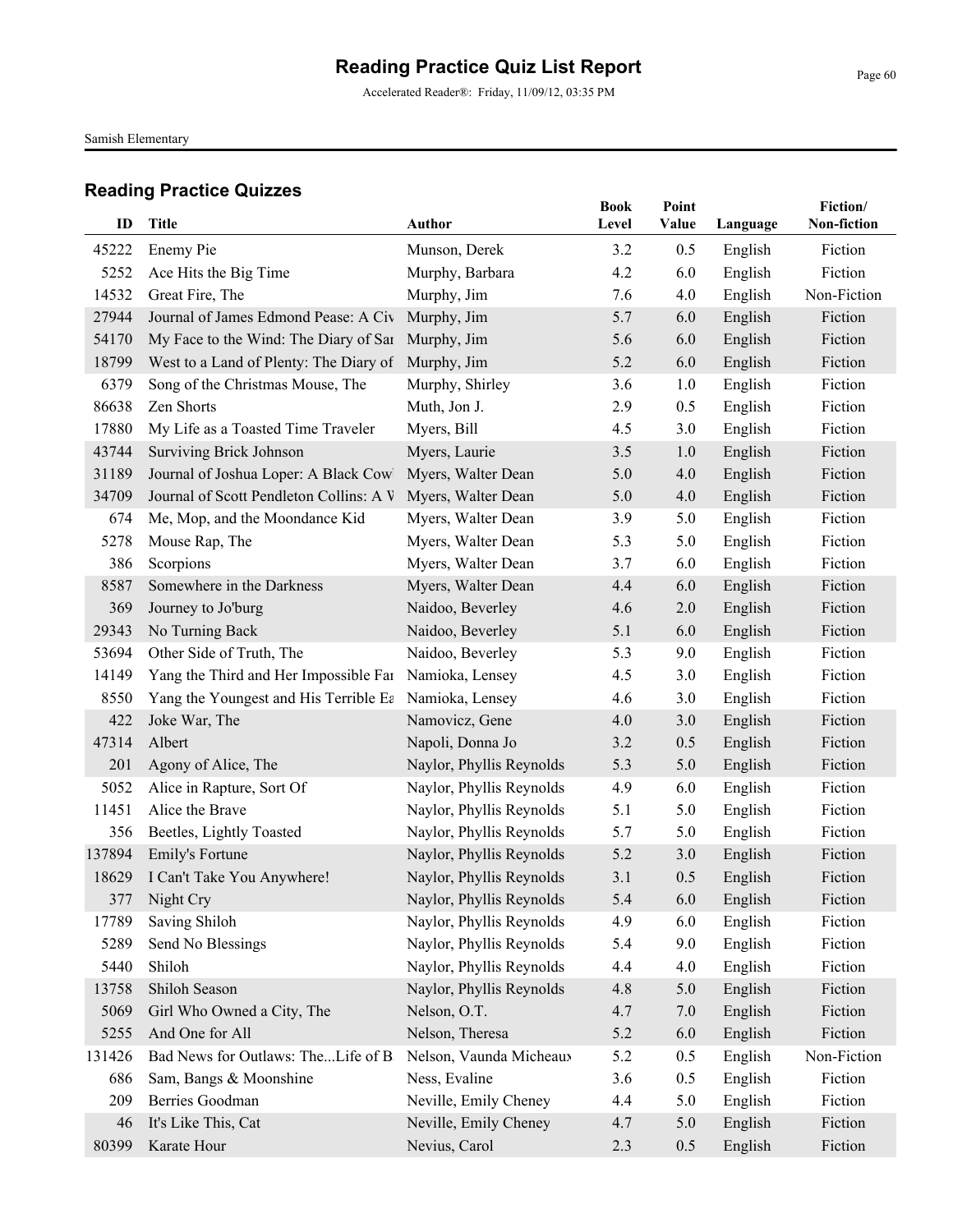Accelerated Reader®: Friday, 11/09/12, 03:35 PM

Samish Elementary

| ID     |                                        |                     | <b>Book</b> | Point |          | Fiction/<br>Non-fiction |
|--------|----------------------------------------|---------------------|-------------|-------|----------|-------------------------|
|        | Title                                  | <b>Author</b>       | Level       | Value | Language |                         |
| 58682  | How to Disappear Completely and Nev    | Nickerson, Sara     | 4.6         | 9.0   | English  | Fiction                 |
| 413    | 89th Kitten, The                       | Nilsson, Eleanor    | 4.7         | 2.0   | English  | Fiction                 |
| 175    | If You Didn't Have Me                  | Nilsson, Ulf        | 4.2         | 3.0   | English  | Fiction                 |
| 115222 | Charlie Bone and the Beast             | Nimmo, Jenny        | 4.5         | 9.0   | English  | Fiction                 |
| 88697  | Charlie Bone and the Castle of Mirrors | Nimmo, Jenny        | 4.9         | 10.0  | English  | Fiction                 |
| 107039 | Charlie Bone and the Hidden King       | Nimmo, Jenny        | 4.6         | 10.0  | English  | Fiction                 |
| 78185  | Charlie Bone and the Invisible Boy     | Nimmo, Jenny        | 4.9         | 10.0  | English  | Fiction                 |
| 126497 | Charlie Bone and the Shadow            | Nimmo, Jenny        | 4.9         | 10.0  | English  | Fiction                 |
| 71302  | Charlie Bone and the Time Twister      | Nimmo, Jenny        | 4.7         | 9.0   | English  | Fiction                 |
| 83613  | Chestnut Soldier, The                  | Nimmo, Jenny        | 5.2         | 8.0   | English  | Fiction                 |
| 68471  | Midnight for Charlie Bone              | Nimmo, Jenny        | 4.8         | 10.0  | English  | Fiction                 |
| 83610  | Orchard of the Crescent Moon/Emlyn's   | Nimmo, Jenny        | 4.7         | 5.0   | English  | Fiction                 |
| 76146  | Snow Spider, The                       | Nimmo, Jenny        | 4.6         | 4.0   | English  | Fiction                 |
| 87321  | Drowned Wednesday                      | Nix, Garth          | 5.9         | 13.0  | English  | Fiction                 |
| 54104  | Fall, The                              | Nix, Garth          | 5.9         | 6.0   | English  | Fiction                 |
| 76340  | Grim Tuesday                           | Nix, Garth          | 6.0         | 10.0  | English  | Fiction                 |
| 114394 | Lady Friday                            | Nix, Garth          | 6.0         | 10.0  | English  | Fiction                 |
| 136287 | Lord Sunday                            | Nix, Garth          | 6.4         | 11.0  | English  | Fiction                 |
| 70137  | Mister Monday                          | Nix, Garth          | 5.9         | 12.0  | English  | Fiction                 |
| 104413 | Sir Thursday                           | Nix, Garth          | 6.5         | 12.0  | English  | Fiction                 |
| 123439 | Superior Saturday                      | Nix, Garth          | 6.1         | 9.0   | English  | Fiction                 |
| 664    | House on Hackman's Hill, The           | Nixon, Joan Lowery  | 4.6         | 4.0   | English  | Fiction                 |
| 5428   | Maggie, Too                            | Nixon, Joan Lowery  | 4.7         | 4.0   | English  | Fiction                 |
| 5466   | Day Jimmy's Boa Ate the Wash, The      | Noble, Trinka Hakes | 2.2         | 0.5   | English  | Fiction                 |
| 7375   | Jimmy's Boa and the Big Splash Birthd  | Noble, Trinka Hakes | 2.7         | 0.5   | English  | Fiction                 |
| 6350   | Wolf Child                             | Nolan, Dennis       | 5.1         | 1.0   | English  | Fiction                 |
| 73     | Rascal                                 | North, Sterling     | 7.1         | 7.0   | English  | Fiction                 |
| 5003   | Borrowers Afloat, The                  | Norton, Mary        | 6.0         | 6.0   | English  | Fiction                 |
| 10     | Borrowers, The                         | Norton, Mary        | 5.3         | 5.0   | English  | Fiction                 |
| 82078  | Beatrice Doesn't Want To               | Numeroff, Laura     | 2.2         | 0.5   | English  | Fiction                 |
| 112408 | Mutiny on the Bounty, The              | O'Brien, Patrick    | 5.6         | 1.0   | English  | Fiction                 |
| 62     | Mrs. Frisby and the Rats of NIMH       | O'Brien, Robert C.  | 5.1         | 8.0   | English  | Fiction                 |
| 5299   | Z for Zachariah                        | O'Brien, Robert C.  | 5.6         | 9.0   | English  | Fiction                 |
| 103067 | Fancy Nancy                            | O'Connor, Jane      | 2.1         | 0.5   | English  | Fiction                 |
| 7382   | Molly the Brave and Me                 | O'Connor, Jane      | 2.0         | 0.5   | English  | Fiction                 |
| 7241   | Sir Small and the Dragonfly            | O'Connor, Jane      | 1.7         | 0.5   | English  | Fiction                 |
| 107530 | Snow Globe Family, The                 | O'Connor, Jane      | 2.7         | 0.5   | English  | Fiction                 |
| 9576   | Splat!                                 | O'Connor, Jane      | 1.1         | 0.5   | English  | Fiction                 |
| 7244   | Teeny Tiny Woman, The                  | O'Connor, Jane      | 2.2         | 0.5   | English  | Fiction                 |
| 9260   | Comeback! Four True Stories            | O'Connor, Jim       | 4.5         | 1.0   | English  | Non-Fiction             |
| 415    | Ghost in Tent 19, The                  | O'Connor, Jim/Jane  | 3.3         | 1.0   | English  | Fiction                 |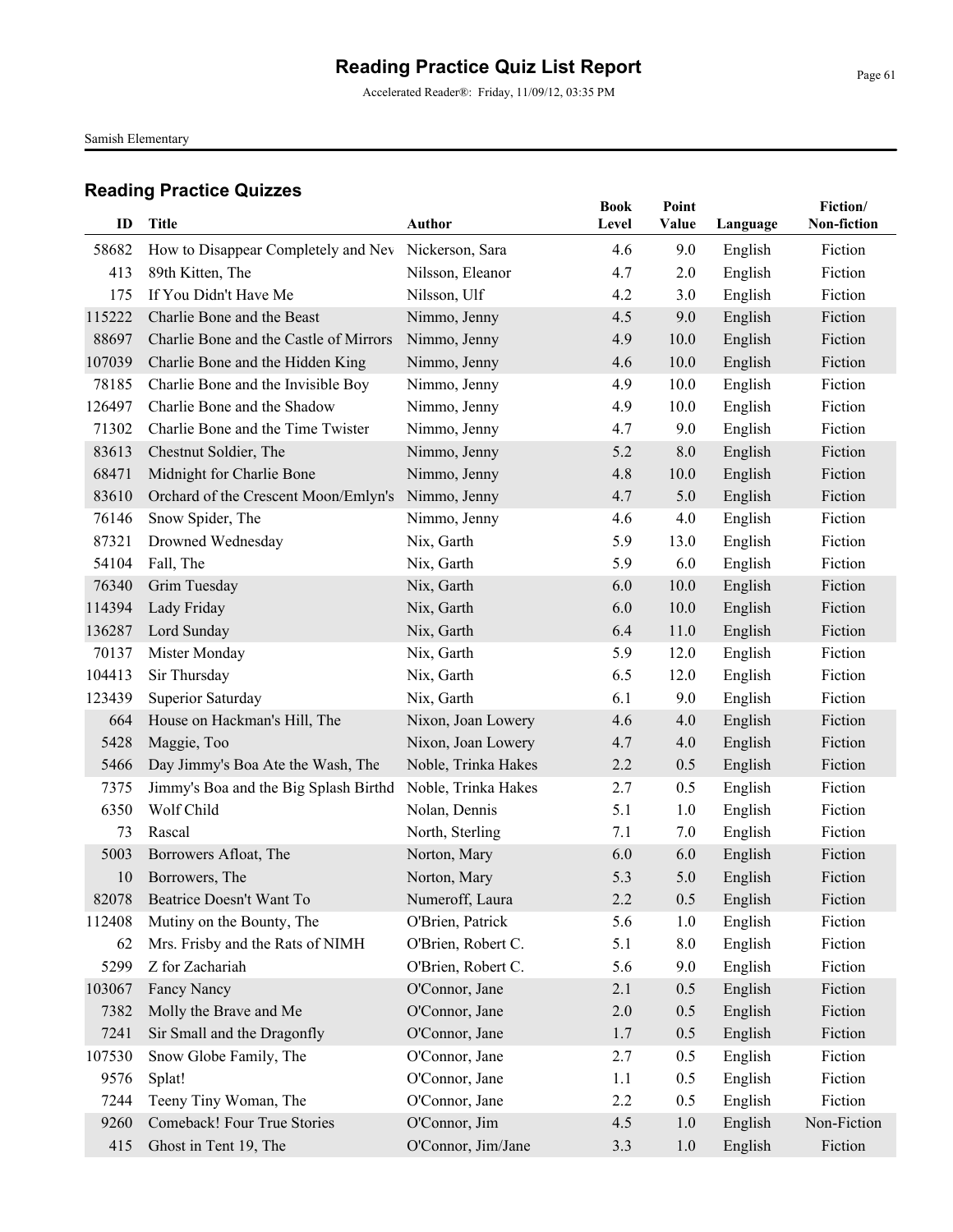Accelerated Reader®: Friday, 11/09/12, 03:35 PM

Samish Elementary

| ID     | <b>Title</b>                            | <b>Author</b>         | <b>Book</b><br>Level | Point<br>Value |          | Fiction/<br>Non-fiction |
|--------|-----------------------------------------|-----------------------|----------------------|----------------|----------|-------------------------|
|        |                                         |                       |                      |                | Language |                         |
| 104    | Black Pearl, The                        | O'Dell, Scott         | 5.4                  | 4.0            | English  | Fiction                 |
| 555    | Black Star, Bright Dawn                 | O'Dell, Scott         | 4.3                  | 4.0            | English  | Fiction                 |
| 45     | Island of the Blue Dolphins             | O'Dell, Scott         | 5.4                  | 6.0            | English  | Fiction                 |
| 5077   | My Name Is Not Angelica                 | O'Dell, Scott         | 4.8                  | 4.0            | English  | Fiction                 |
| 385    | Sarah Bishop                            | O'Dell, Scott         | 4.9                  | 7.0            | English  | Fiction                 |
| 244    | Sing Down the Moon                      | O'Dell, Scott         | 4.9                  | 4.0            | English  | Fiction                 |
| 390    | Streams to the River, River to the Sea  | O'Dell, Scott         | 4.8                  | 7.0            | English  | Fiction                 |
| 5300   | Zia                                     | O'Dell, Scott         | 5.1                  | 5.0            | English  | Fiction                 |
| 25883  | <b>Basher Five-Two</b>                  | O'Grady/French        | 7.0                  | 5.0            | English  | Non-Fiction             |
| 516    | My Friend Flicka                        | O'Hara, Mary          | 6.0                  | 15.0           | English  | Fiction                 |
| 103997 | Once Upon a Cool Motorcycle Dude        | O'Malley, Kevin       | 3.1                  | 0.5            | English  | Fiction                 |
| 55842  | Recess Queen, The                       | O'Neill, Alexis       | 3.0                  | 0.5            | English  | Fiction                 |
| 20954  | Boy Wants a Dinosaur, A                 | Oram, Hiawyn          | 3.7                  | 0.5            | English  | Fiction                 |
| 30501  | Devil in Vienna, The                    | Orgel, Doris          | 4.4                  | 8.0            | English  | Fiction                 |
| 5071   | Island on Bird Street, The              | Orlev, Uri            | 4.6                  | 7.0            | English  | Fiction                 |
| 80398  | I Wanna Iguana                          | Orloff, Karen Kaufman | 2.7                  | 0.5            | English  | Fiction                 |
| 59348  | After the Rain: Virginia's Civil War Di | Osborne, Mary Pope    | 4.6                  | 2.0            | English  | Fiction                 |
| 14651  | Afternoon on the Amazon                 | Osborne, Mary Pope    | 2.6                  | 1.0            | English  | Fiction                 |
| 109522 | Blizzard of the Blue Moon               | Osborne, Mary Pope    | 3.9                  | 2.0            | English  | Fiction                 |
| 31058  | Buffalo Before Breakfast                | Osborne, Mary Pope    | 3.3                  | 1.0            | English  | Fiction                 |
| 86191  | Carnival at Candlelight                 | Osborne, Mary Pope    | 3.9                  | 2.0            | English  | Fiction                 |
| 58025  | Christmas in Camelot                    | Osborne, Mary Pope    | 3.7                  | 2.0            | English  | Fiction                 |
| 44894  | Civil War on Sunday                     | Osborne, Mary Pope    | 3.4                  | 1.0            | English  | Fiction                 |
| 141774 | Crazy Day with Cobras, A                | Osborne, Mary Pope    | 4.0                  | 2.0            | English  | Fiction                 |
| 121639 | Dark Day in the Deep Sea                | Osborne, Mary Pope    | 3.8                  | 2.0            | English  | Fiction                 |
| 20015  | Day of the Dragon King                  | Osborne, Mary Pope    | 3.3                  | 1.0            | English  | Fiction                 |
| 35832  | Dingoes at Dinnertime                   | Osborne, Mary Pope    | 3.2                  | 1.0            | English  | Fiction                 |
| 6311   | Dinosaurs Before Dark                   | Osborne, Mary Pope    | 2.6                  | 1.0            | English  | Fiction                 |
| 145430 | Dogs in the Dead of Night               | Osborne, Mary Pope    | 3.8                  | 2.0            | English  | Fiction                 |
|        | 17563 Dolphins at Daybreak              | Osborne, Mary Pope    | 3.1                  | 1.0            | English  | Fiction                 |
| 113579 | Dragon of the Red Dawn                  | Osborne, Mary Pope    | 3.9                  | 2.0            | English  | Fiction                 |
| 51896  | Earthquake in the Early Morning         | Osborne, Mary Pope    | 3.3                  | 1.0            | English  | Fiction                 |
| 125558 | Eve of the Emperor Penguin              | Osborne, Mary Pope    | 3.7                  | 2.0            | English  | Fiction                 |
| 139440 | Ghost Tale for Christmas Time, A        | Osborne, Mary Pope    | 3.6                  | 2.0            | English  | Fiction                 |
| 17566  | Ghost Town at Sundown                   | Osborne, Mary Pope    | 3.0                  | 1.0            | English  | Fiction                 |
| 61516  | Good Morning, Gorillas                  | Osborne, Mary Pope    | 3.3                  | 1.0            | English  | Fiction                 |
| 74667  | Haunted Castle on Hallows Eve           | Osborne, Mary Pope    | 3.6                  | 1.0            | English  | Fiction                 |
| 68287  | High Tide in Hawaii                     | Osborne, Mary Pope    | 3.4                  | 1.0            | English  | Fiction                 |
| 25835  | Hour of the Olympics                    | Osborne, Mary Pope    | 3.3                  | 1.0            | English  | Fiction                 |
| 44754  | Kate and the Beanstalk                  | Osborne, Mary Pope    | 3.6                  | 0.5            | English  | Fiction                 |
| 6327   | Knight at Dawn, The                     | Osborne, Mary Pope    | 2.9                  | 1.0            | English  | Fiction                 |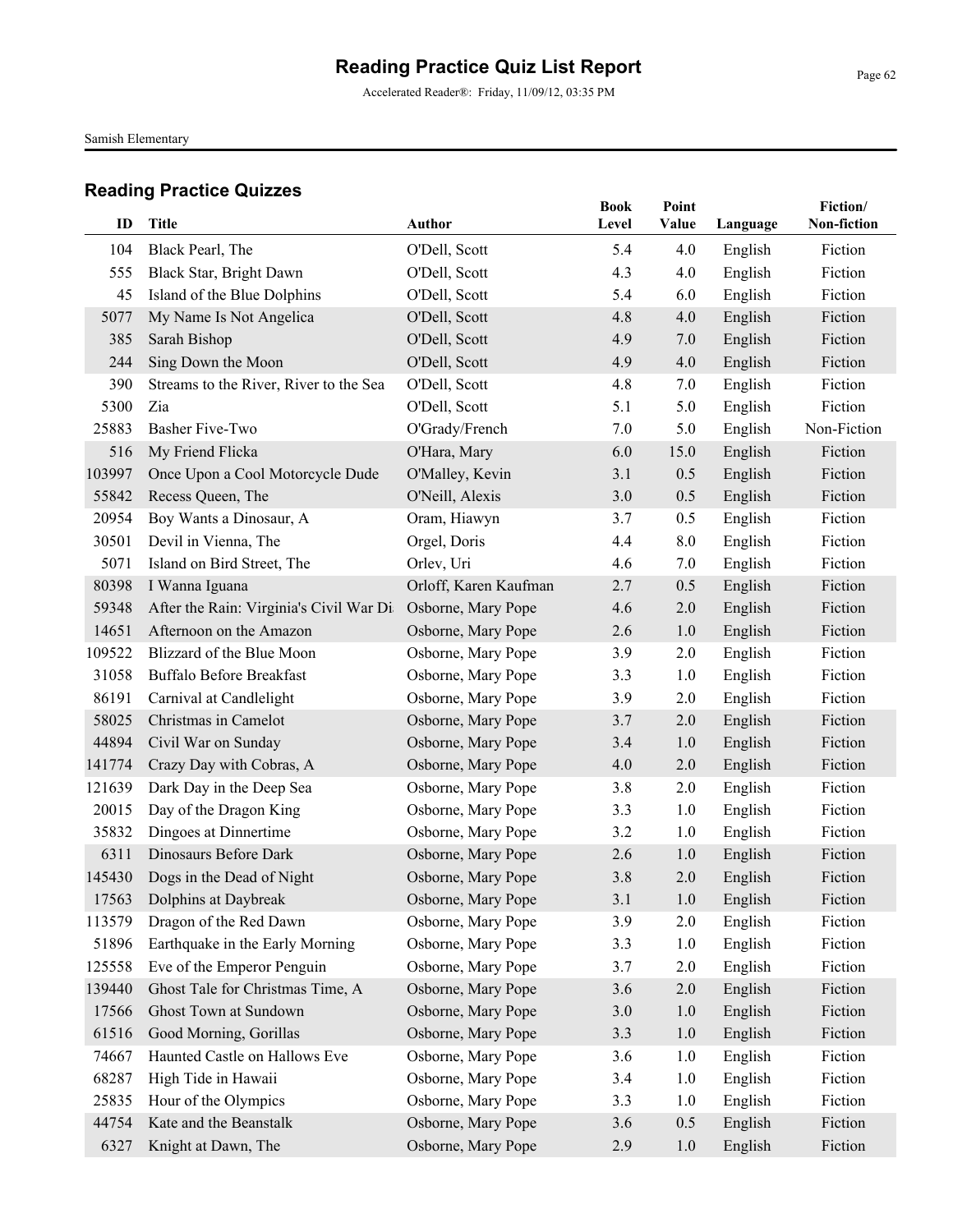Accelerated Reader®: Friday, 11/09/12, 03:35 PM

Samish Elementary

| ID     | Title                                  | <b>Author</b>        | <b>Book</b><br>Level | Point<br>Value | Language | Fiction/<br>Non-fiction |
|--------|----------------------------------------|----------------------|----------------------|----------------|----------|-------------------------|
| 135283 | Leprechaun in Late Winter              | Osborne, Mary Pope   | 3.6                  | 2.0            | English  | Fiction                 |
| 18727  | Lions at Lunchtime                     | Osborne, Mary Pope   | 3.0                  | 1.0            | English  | Fiction                 |
| 17578  | Midnight on the Moon                   | Osborne, Mary Pope   | 2.8                  | 1.0            | English  | Fiction                 |
| 116912 | Monday with a Mad Genius               | Osborne, Mary Pope   | 3.8                  | 2.0            | English  | Fiction                 |
| 129309 | Moonlight on the Magic Flute           | Osborne, Mary Pope   | 3.7                  | 2.0            | English  | Fiction                 |
| 10644  | Mummies in the Morning                 | Osborne, Mary Pope   | 2.7                  | 1.0            | English  | Fiction                 |
| 40138  | My Brother's Keeper: Virginia's Diary  | Osborne, Mary Pope   | 4.3                  | 2.0            | English  | Fiction                 |
| 44821  | My Secret War: The World War II Dia    | Osborne, Mary Pope   | 5.5                  | 4.0            | English  | Fiction                 |
| 105864 | Night of the New Magicians             | Osborne, Mary Pope   | 4.0                  | 2.0            | English  | Fiction                 |
| 10680  | Night of the Ninjas                    | Osborne, Mary Pope   | 2.7                  | 1.0            | English  | Fiction                 |
| 100598 | Pilgrims: A Nonfiction Companion to 7  | Osborne, Mary Pope   | 4.2                  | 1.0            | English  | Non-Fiction             |
| 9291   | Pirates Past Noon                      | Osborne, Mary Pope   | 2.8                  | 1.0            | English  | Fiction                 |
| 18742  | Polar Bears Past Bedtime               | Osborne, Mary Pope   | 3.3                  | 1.0            | English  | Fiction                 |
| 43682  | Revolutionary War on Wednesday         | Osborne, Mary Pope   | 3.5                  | 1.0            | English  | Fiction                 |
| 29506  | Rocking Horse Christmas                | Osborne, Mary Pope   | 2.9                  | 0.5            | English  | Fiction                 |
| 100034 | Season of the Sandstorms               | Osborne, Mary Pope   | 3.9                  | 2.0            | English  | Fiction                 |
| 58030  | Stage Fright on a Summer Night         | Osborne, Mary Pope   | 3.3                  | 1.0            | English  | Fiction                 |
| 25224  | Standing in the Light: The Captive Dia | Osborne, Mary Pope   | 5.1                  | 4.0            | English  | Fiction                 |
| 76983  | Summer of the Sea Serpent              | Osborne, Mary Pope   | 3.8                  | 1.0            | English  | Fiction                 |
| 14885  | Sunset of the Sabertooth               | Osborne, Mary Pope   | 3.0                  | 1.0            | English  | Fiction                 |
| 64034  | Thanksgiving on Thursday               | Osborne, Mary Pope   | 3.3                  | 1.0            | English  | Fiction                 |
| 31073  | <b>Tigers at Twilight</b>              | Osborne, Mary Pope   | 3.0                  | 1.0            | English  | Fiction                 |
| 31065  | Tonight on the Titanic                 | Osborne, Mary Pope   | 3.1                  | 1.0            | English  | Fiction                 |
| 47830  | Twister on Tuesday                     | Osborne, Mary Pope   | 3.2                  | 1.0            | English  | Fiction                 |
| 20050  | Vacation Under the Volcano             | Osborne, Mary Pope   | 3.3                  | 1.0            | English  | Fiction                 |
| 24935  | Viking Ships at Sunrise                | Osborne, Mary Pope   | 3.3                  | 1.0            | English  | Fiction                 |
| 82243  | Winter of the Ice Wizard               | Osborne, Mary Pope   | 3.8                  | 2.0            | English  | Fiction                 |
| 57569  | Dinosaurs                              | Osborne, Will/Mary   | 5.0                  | 1.0            | English  | Non-Fiction             |
| 57573  | Knights and Castles                    | Osborne, Will/Mary   | 5.1                  | 1.0            | English  | Non-Fiction             |
|        | 46468 Mummies and Pyramids             | Osborne, Will/Mary   | 4.9                  | 1.0            | English  | Non-Fiction             |
| 51906  | Pirates                                | Osborne, Will/Mary   | 4.9                  | 1.0            | English  | Non-Fiction             |
| 113964 | Cheese, The                            | Palatini, Margie     | 2.7                  | 0.5            | English  | Fiction                 |
| 42924  | Mooseltoe                              | Palatini, Margie     | 2.5                  | 0.5            | English  | Fiction                 |
| 14749  | Piggie Pie!                            | Palatini, Margie     | 2.5                  | 0.5            | English  | Fiction                 |
| 81657  | Sweet Tooth                            | Palatini, Margie     | 2.3                  | 0.5            | English  | Fiction                 |
| 42829  | Wonder Worm Wars, The                  | Palatini, Margie     | 3.0                  | 3.0            | English  | Fiction                 |
| 34577  | Zoom Broom                             | Palatini, Margie     | 2.4                  | 0.5            | English  | Fiction                 |
| 125940 | <b>Brisingr</b>                        | Paolini, Christopher | 7.8                  | 45.0           | English  | Fiction                 |
| 89884  | Eldest                                 | Paolini, Christopher | 7.0                  | 36.0           | English  | Fiction                 |
| 74404  | Eragon                                 | Paolini, Christopher | 5.6                  | 25.0           | English  | Fiction                 |
| 147778 | Inheritance                            | Paolini, Christopher | 7.5                  | 49.0           | English  | Fiction                 |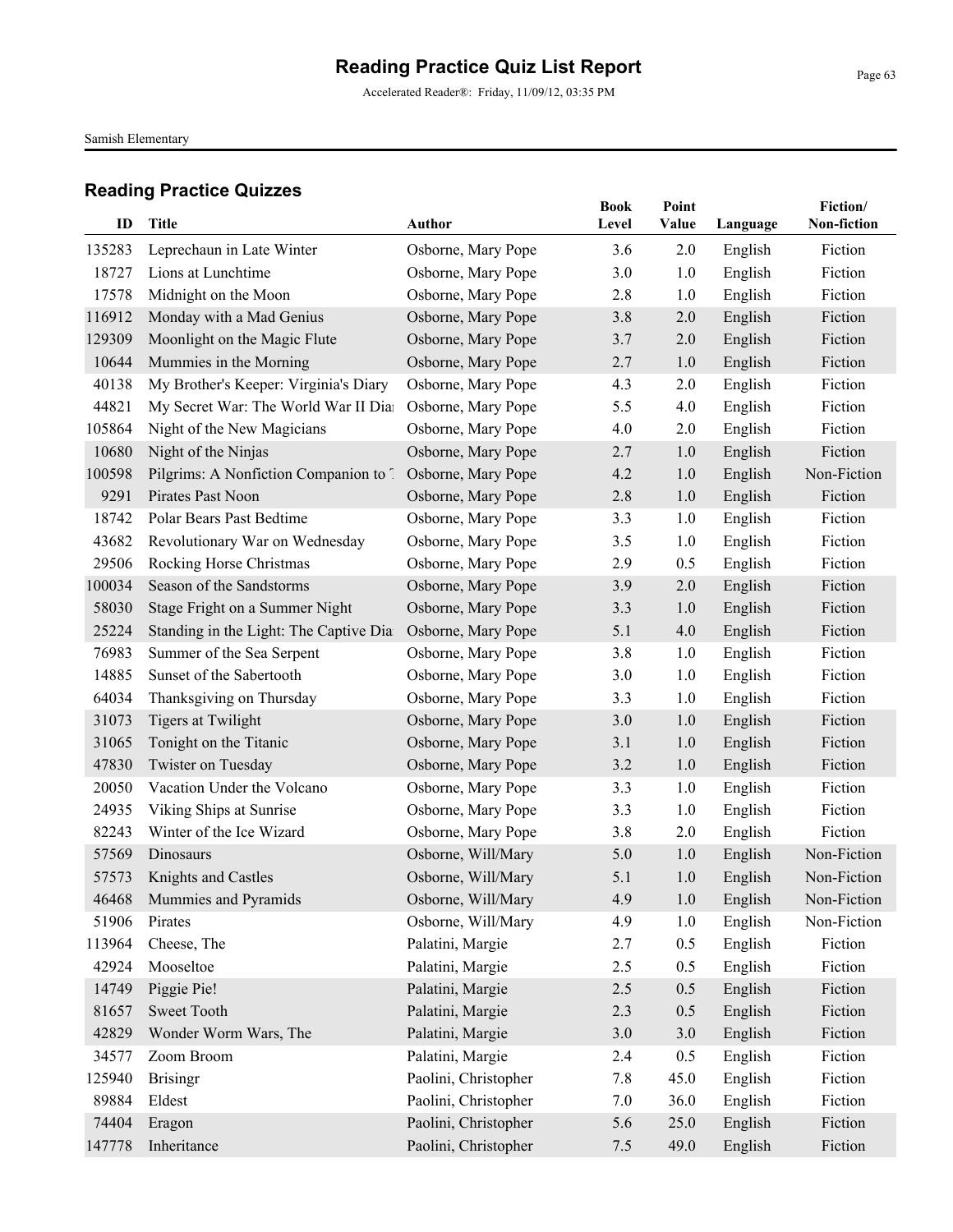Accelerated Reader®: Friday, 11/09/12, 03:35 PM

Samish Elementary

| ID     | <b>Title</b>                                                   | <b>Author</b>   | <b>Book</b><br>Level | Point<br>Value |          | Fiction/<br>Non-fiction |
|--------|----------------------------------------------------------------|-----------------|----------------------|----------------|----------|-------------------------|
|        |                                                                |                 |                      |                | Language |                         |
| 89521  | Amelia Bedelia, Rocket Scientist?                              | Parish, Herman  | 2.8                  | 0.5            | English  | Fiction                 |
| 5453   | Amelia Bedelia                                                 | Parish, Peggy   | 2.5                  | 0.5            | English  | Fiction                 |
| 10501  | Amelia Bedelia and the Baby                                    | Parish, Peggy   | 2.0                  | 0.5            | English  | Fiction                 |
| 10503  | Amelia Bedelia Goes Camping                                    | Parish, Peggy   | 1.8                  | 0.5            | English  | Fiction                 |
| 20001  | Amelia Bedelia Helps Out                                       | Parish, Peggy   | 2.3                  | 0.5            | English  | Fiction                 |
| 9584   | Amelia Bedelia's Family Album                                  | Parish, Peggy   | 2.2                  | 0.5            | English  | Fiction                 |
| 6309   | Clues in the Woods                                             | Parish, Peggy   | 3.4                  | 2.0            | English  | Fiction                 |
| 7310   | Come Back, Amelia Bedelia                                      | Parish, Peggy   | 2.1                  | 0.5            | English  | Fiction                 |
| 20019  | Good Work, Amelia Bedelia                                      | Parish, Peggy   | 2.1                  | 0.5            | English  | Fiction                 |
| 5526   | Merry Christmas, Amelia Bedelia                                | Parish, Peggy   | 2.1                  | 0.5            | English  | Fiction                 |
| 7385   | No More Monsters for Me                                        | Parish, Peggy   | 1.7                  | 0.5            | English  | Fiction                 |
| 6087   | Play Ball, Amelia Bedelia                                      | Parish, Peggy   | 2.3                  | 0.5            | English  | Fiction                 |
| 7342   | Scruffy                                                        | Parish, Peggy   | 1.9                  | 0.5            | English  | Fiction                 |
| 7647   | Teach Us, Amelia Bedelia                                       | Parish, Peggy   | 1.9                  | 0.5            | English  | Fiction                 |
| 9141   | Thank You, Amelia Bedelia                                      | Parish, Peggy   | 2.6                  | 0.5            | English  | Fiction                 |
| 453    | <b>Almost Starring Skinnybones</b>                             | Park, Barbara   | 4.0                  | 3.0            | English  | Fiction                 |
| 107304 | Junie B., First Grader: Aloha-ha-ha!                           | Park, Barbara   | 2.8                  | 1.0            | English  | Fiction                 |
| 80959  | Junie B., First Grader: Booand I Mea                           | Park, Barbara   | 2.9                  | 1.0            | English  | Fiction                 |
| 80075  | Junie B., First Grader: Shipwrecked                            | Park, Barbara   | 3.1                  | 1.0            | English  | Fiction                 |
| 6323   | Junie B. Jones and a Little Monkey Bu: Park, Barbara           |                 | 2.9                  | 1.0            | English  | Fiction                 |
| 9266   | Junie B. Jones and Her Big Fat Mouth                           | Park, Barbara   | 3.0                  | 1.0            | English  | Fiction                 |
| 14676  | Junie B. Jones and Some Sneaky Peeky                           | Park, Barbara   | 2.9                  | 1.0            | English  | Fiction                 |
| 14677  | Junie B. Jones and That Meanie Jim's E Park, Barbara           |                 | 2.8                  | 1.0            | English  | Fiction                 |
| 32900  | Junie B. Jones and the Mushy Gushy V Park, Barbara             |                 | 2.9                  | 1.0            | English  | Fiction                 |
| 6324   | Junie B. Jones and the Stupid Smelly B Park, Barbara           |                 | 2.9                  | 1.0            | English  | Fiction                 |
| 14678  | Junie B. Jones and the Yucky Blucky F Park, Barbara            |                 | 2.7                  | 1.0            | English  | Fiction                 |
| 17570  | Junie B. Jones Has a Monster Under H <sub>(Park, Barbara</sub> |                 | 2.7                  | 1.0            | English  | Fiction                 |
| 44907  | Junie B. Jones Has a Peep in Her Pocke Park, Barbara           |                 | 2.9                  | 1.0            | English  | Fiction                 |
| 24936  | Junie B. Jones Is a Beauty Shop Guy                            | Park, Barbara   | 2.8                  | 1.0            | English  | Fiction                 |
|        | 49412 Junie B. Jones Is a Graduation Girl                      | Park, Barbara   | 3.0                  | 1.0            | English  | Fiction                 |
| 17571  | Junie B. Jones Is a Party Animal                               | Park, Barbara   | 2.8                  | 1.0            | English  | Fiction                 |
| 31061  | Junie B. Jones Is (Almost) a Flower Gi                         | Park, Barbara   | 2.7                  | 1.0            | English  | Fiction                 |
| 44908  | Junie B. Jones Is Captain Field Day                            | Park, Barbara   | 2.8                  | 1.0            | English  | Fiction                 |
| 17572  | Junie B. Jones Is Not a Crook                                  | Park, Barbara   | 3.0                  | 1.0            | English  | Fiction                 |
| 12775  | Junie B. Jones Loves Handsome Warre                            | Park, Barbara   | 2.7                  | 1.0            | English  | Fiction                 |
| 28323  | Junie B. Jones Smells Something Fishy                          | Park, Barbara   | 2.6                  | 1.0            | English  | Fiction                 |
| 178    | Kid in the Red Jacket, The                                     | Park, Barbara   | 3.9                  | 3.0            | English  | Fiction                 |
| 11480  | Mick Harte Was Here                                            | Park, Barbara   | 4.5                  | 2.0            | English  | Fiction                 |
| 35613  | Royal Bee, The                                                 | Park, Frances   | 4.5                  | 0.5            | English  | Fiction                 |
| 106501 | Archer's Quest                                                 | Park, Linda Sue | 4.6                  | 5.0            | English  | Fiction                 |
| 49768  | Single Shard, A                                                | Park, Linda Sue | 6.6                  | 6.0            | English  | Fiction                 |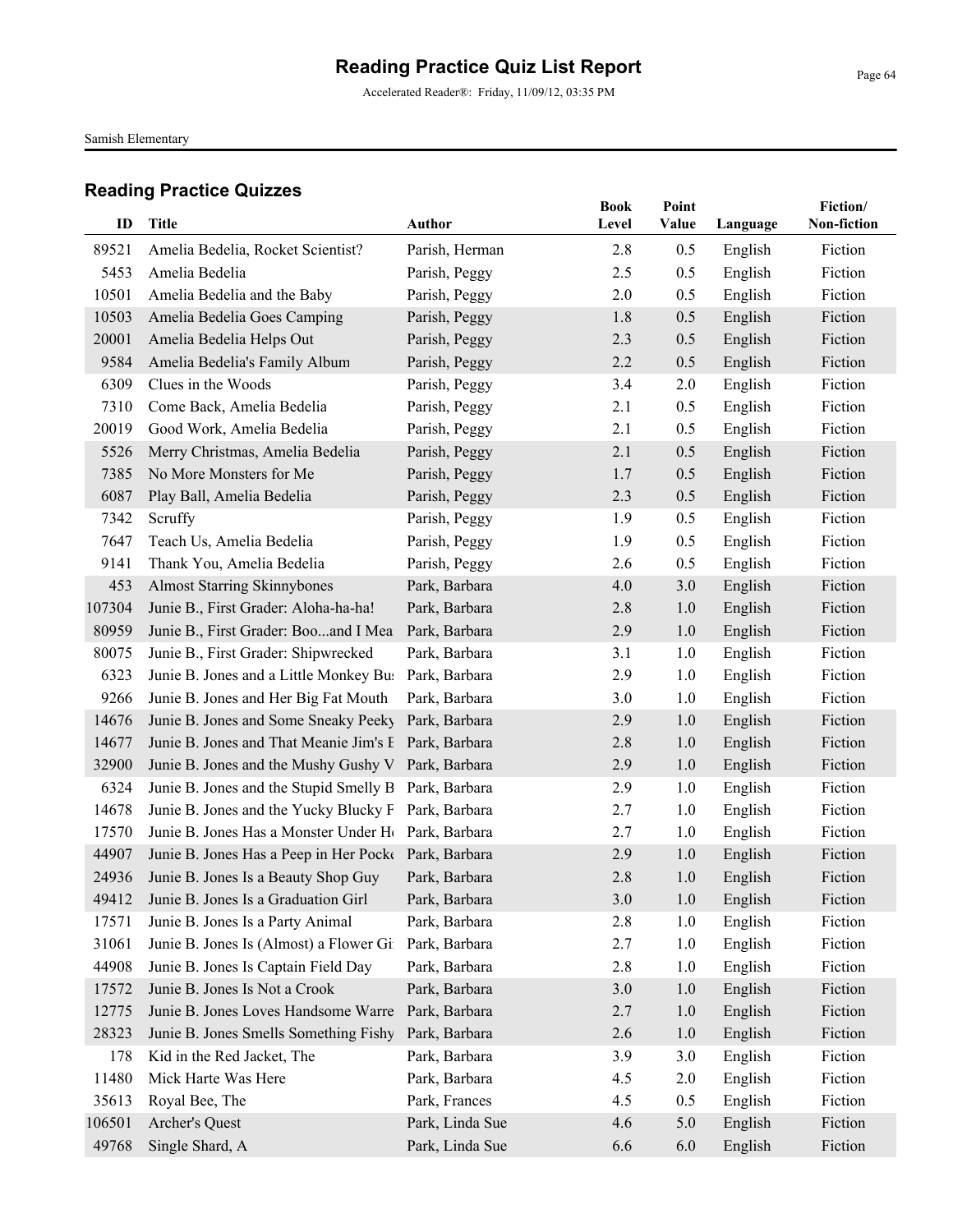Accelerated Reader®: Friday, 11/09/12, 03:35 PM

Samish Elementary

| ID     | <b>Title</b>                                       | <b>Author</b>       | <b>Book</b><br>Level | Point<br>Value | Language | Fiction/<br>Non-fiction |
|--------|----------------------------------------------------|---------------------|----------------------|----------------|----------|-------------------------|
| 805    | Davy Crockett: Young Rifleman                      | Parks, Aileen Wells | 4.1                  | 3.0            | English  | Non-Fiction             |
| 819    | Teddy Roosevelt: Young Rough Rider                 | Parks, Edd Winfield | 3.5                  | 3.0            | English  | Fiction                 |
| 6395   | Rosa Parks, My Story                               | Parks/Haskins       | 6.2                  | 6.0            | English  | Non-Fiction             |
| 11     | Bridge to Terabithia                               | Paterson, Katherine | 4.6                  | 5.0            | English  | Fiction                 |
| 162    | Come Sing, Jimmy Jo                                | Paterson, Katherine | 4.7                  | 8.0            | English  | Fiction                 |
| 10244  | Flip-Flop Girl                                     | Paterson, Katherine | 4.6                  | 5.0            | English  | Fiction                 |
| 116    | Great Gilly Hopkins, The                           | Paterson, Katherine | 4.6                  | 5.0            | English  | Fiction                 |
| 120    | Jacob Have I Loved                                 | Paterson, Katherine | 5.7                  | 8.0            | English  | Fiction                 |
| 14992  | Jip: His Story                                     | Paterson, Katherine | 5.3                  | 7.0            | English  | Fiction                 |
| 6325   | King's Equal, The                                  | Paterson, Katherine | 5.2                  | 1.0            | English  | Fiction                 |
| 55     | Master Puppeteer, The                              | Paterson, Katherine | 5.4                  | 7.0            | English  | Fiction                 |
| 382    | Park's Quest                                       | Paterson, Katherine | 4.2                  | 5.0            | English  | Fiction                 |
| 5911   | Tale of the Mandarin Ducks, The                    | Paterson, Katherine | 5.6                  | 0.5            | English  | Fiction                 |
| 74529  | Colder Than Ice                                    | Patneaude, David    | 3.8                  | 4.0            | English  | Fiction                 |
| 20382  | Dark Starry Morning                                | Patneaude, David    | 4.1                  | 3.0            | English  | Fiction                 |
| 88592  | Deadly Drive                                       | Patneaude, David    | 3.9                  | 6.0            | English  | Fiction                 |
| 31185  | Framed in Fire                                     | Patneaude, David    | 3.8                  | 5.0            | English  | Fiction                 |
| 43405  | Haunting at Home Plate                             | Patneaude, David    | 4.0                  | 4.0            | English  | Fiction                 |
| 16917  | Last Man's Reward, The                             | Patneaude, David    | 4.2                  | 5.0            | English  | Fiction                 |
| 10252  | Someone Was Watching                               | Patneaude, David    | 4.5                  | 6.0            | English  | Fiction                 |
| 82176  | Thin Wood Walls                                    | Patneaude, David    | 4.3                  | 8.0            | English  | Fiction                 |
| 219    | Gaffer Samson's Luck                               | Paton-Walsh, Jill   | 4.7                  | 4.0            | English  | Fiction                 |
| 470    | Green Book, The                                    | Paton-Walsh, Jill   | 5.5                  | 2.0            | English  | Fiction                 |
| 110101 | Higher Power of Lucky, The                         | Patron, Susan       | 5.9                  | 5.0            | English  | Fiction                 |
| 136424 | Maximum Ride: Fang                                 | Patterson, James    | 4.6                  | 8.0            | English  | Fiction                 |
| 107068 | Maximum Ride: School's Out--Forever                | Patterson, James    | 4.4                  | 11.0           | English  | Fiction                 |
| 88565  | Maximum Ride: The Angel Experimen Patterson, James |                     | 4.6                  | 11.0           | English  | Fiction                 |
| 144983 | Middle School: The Worst Years of My               | Patterson, James    | 4.5                  | 4.0            | English  | Fiction                 |
| 71134  | East                                               | Pattou, Edith       | 6.1                  | 16.0           | English  | Fiction                 |
|        | 80866 Manana, Iguana                               | Paul, Ann Whitford  | 1.9                  | 0.5            | English  | Fiction                 |
| 6305   | Boy Who Owned the School, The                      | Paulsen, Gary       | 5.5                  | 2.0            | English  | Fiction                 |
| 76894  | Brian's Hunt                                       | Paulsen, Gary       | 5.9                  | 3.0            | English  | Fiction                 |
| 25297  | Brian's Return                                     | Paulsen, Gary       | 5.5                  | 4.0            | English  | Fiction                 |
| 11704  | Brian's Winter                                     | Paulsen, Gary       | 5.9                  | 5.0            | English  | Fiction                 |
| 14136  | Call Me Francis Tucket                             | Paulsen, Gary       | 5.5                  | 3.0            | English  | Fiction                 |
| 5969   | Cookcamp, The                                      | Paulsen, Gary       | 5.0                  | 3.0            | English  | Fiction                 |
| 11706  | Crossing, The                                      | Paulsen, Gary       | 5.8                  | 3.0            | English  | Fiction                 |
| 360    | Dogsong                                            | Paulsen, Gary       | 5.2                  | 5.0            | English  | Fiction                 |
| 13000  | Escape from Fire Mountain                          | Paulsen, Gary       | 4.1                  | 1.0            | English  | Fiction                 |
| 8566   | Foxman, The                                        | Paulsen, Gary       | 4.9                  | 3.0            | English  | Fiction                 |
| 46280  | Guts: The True Stories Behind Hatchet              | Paulsen, Gary       | 6.5                  | 4.0            | English  | Non-Fiction             |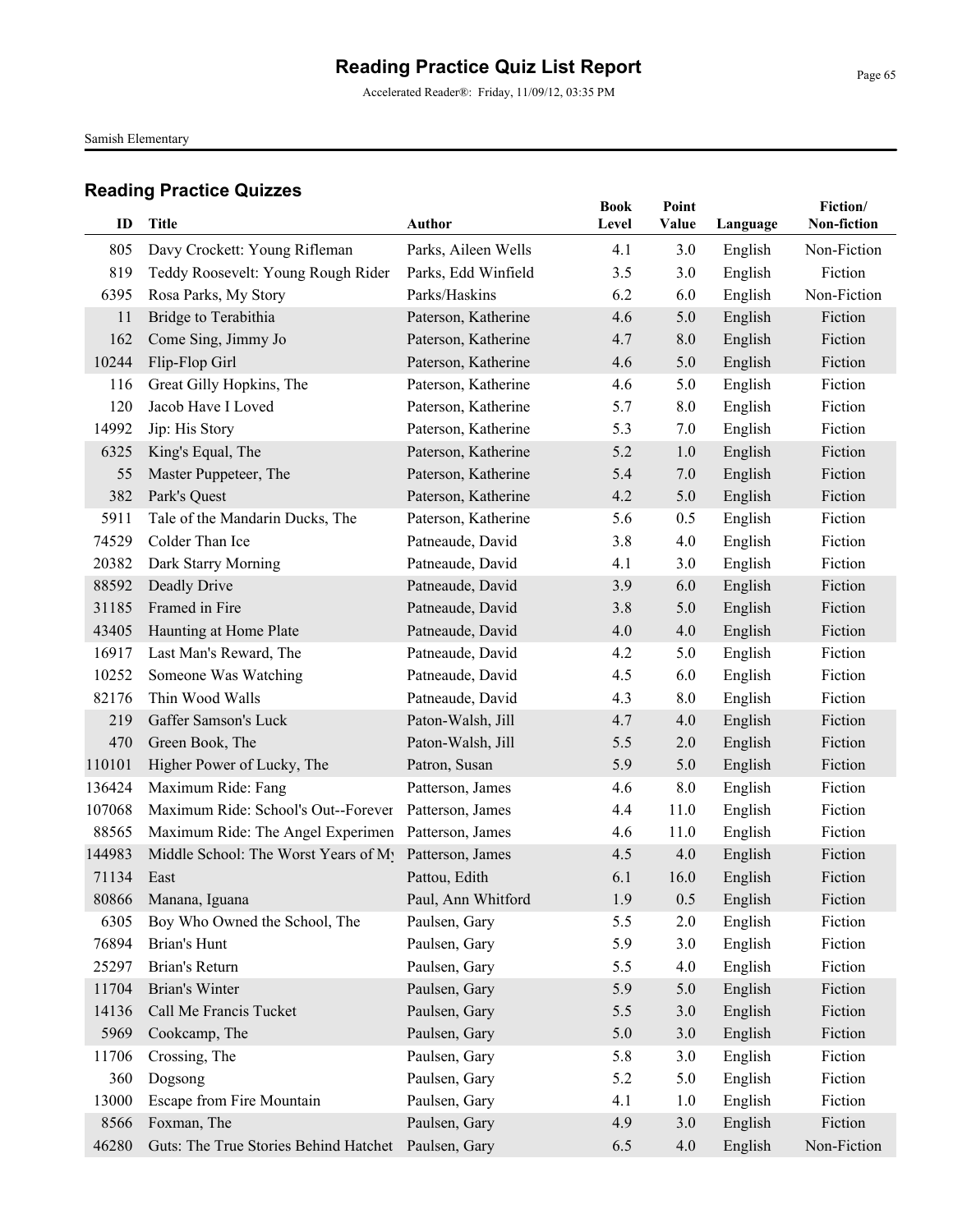Accelerated Reader®: Friday, 11/09/12, 03:35 PM

Samish Elementary

| ID             | <b>Title</b>                                    | <b>Author</b>                  | <b>Book</b><br>Level | Point<br>Value | Language | Fiction/<br>Non-fiction |
|----------------|-------------------------------------------------|--------------------------------|----------------------|----------------|----------|-------------------------|
|                |                                                 |                                |                      |                |          |                         |
| 5332<br>367    | Harris and Me: A Summer Remembere Paulsen, Gary |                                | 5.7                  | 5.0            | English  | Fiction<br>Fiction      |
|                | Hatchet                                         | Paulsen, Gary<br>Paulsen, Gary | 5.7                  | 7.0            | English  |                         |
| 5273           | Island, The                                     |                                | 5.7                  | 8.0            | English  | Fiction                 |
| 115808         | Lawn Boy                                        | Paulsen, Gary                  | 4.3                  | 2.0            | English  | Fiction<br>Fiction      |
| 142993<br>6933 | Liar, Liar                                      | Paulsen, Gary                  | 5.8<br>4.9           | 3.0            | English  | Fiction                 |
| 11481          | Monument, The<br>Mr. Tucket                     | Paulsen, Gary                  | 5.0                  | 3.0<br>4.0     | English  | Fiction                 |
| 9993           | Nightjohn                                       | Paulsen, Gary                  | 3.8                  | 1.0            | English  | Fiction                 |
|                |                                                 | Paulsen, Gary                  |                      |                | English  |                         |
| 7023           | River, The                                      | Paulsen, Gary                  | 5.5                  | 4.0            | English  | Fiction                 |
| 17592          | Schernoff Discoveries, The                      | Paulsen, Gary                  | 5.6                  | 3.0            | English  | Fiction                 |
| 20916          | <b>Sisters</b>                                  | Paulsen, Gary                  | 5.4                  | 1.0            | English  | Fiction                 |
| 20135          | Soldier's Heart                                 | Paulsen, Gary                  | 5.7                  | 2.0            | English  | Fiction                 |
| 20142          | Transall Saga, The                              | Paulsen, Gary                  | 4.3                  | 8.0            | English  | Fiction                 |
| 32262          | Tucket's Gold                                   | Paulsen, Gary                  | 5.2                  | 3.0            | English  | Fiction                 |
| 44730          | Tucket's Home                                   | Paulsen, Gary                  | 5.2                  | 2.0            | English  | Fiction                 |
| 14146          | Tucket's Ride                                   | Paulsen, Gary                  | 4.8                  | 3.0            | English  | Fiction                 |
| 5094           | Voyage of the Frog, The                         | Paulsen, Gary                  | 6.0                  | 5.0            | English  | Fiction                 |
| 44728          | White Fox Chronicles: Escape, Return,           | Paulsen, Gary                  | 4.8                  | 6.0            | English  | Fiction                 |
| 398            | Winter Room, The                                | Paulsen, Gary                  | 5.0                  | 3.0            | English  | Fiction                 |
| 134843         | Woods Runner                                    | Paulsen, Gary                  | 5.5                  | 5.0            | English  | Fiction                 |
| 85992          | Wolf Brother                                    | Paver, Michelle                | 4.5                  | 8.0            | English  | Fiction                 |
| 89             | Tom's Midnight Garden                           | Pearce, A. Philippa            | 6.1                  | 9.0            | English  | Fiction                 |
| 100601         | Kingdom Keepers: Disney After Dark              | Pearson, Ridley                | 4.2                  | 9.0            | English  | Fiction                 |
| 104784         | Drift House: The First Voyage                   | Peck, Dale                     | 6.4                  | 16.0           | English  | Fiction                 |
| 34982          | Life and Words of Martin Luther King            | Peck, Ira                      | 5.2                  | 2.0            | English  | Non-Fiction             |
| 5257           | Are You in the House Alone?                     | Peck, Richard                  | 4.9                  | 6.0            | English  | Fiction                 |
| 5068           | <b>Ghosts I Have Been</b>                       | Peck, Richard                  | 5.7                  | 9.0            | English  | Fiction                 |
| 27940          | Long Way from Chicago, A                        | Peck, Richard                  | 5.0                  | 5.0            | English  | Fiction                 |
| 114707         | On the Wings of Heroes                          | Peck, Richard                  | 4.6                  | 4.0            | English  | Fiction                 |
|                | 73789 River Between Us, The                     | Peck, Richard                  | 4.9                  | 5.0            | English  | Fiction                 |
| 147581         | Secrets at Sea                                  | Peck, Richard                  | 4.2                  | 5.0            | English  | Fiction                 |
| 44671          | Year Down Yonder, A                             | Peck, Richard                  | 4.5                  | 4.0            | English  | Fiction                 |
| 29333          | Cowboy Ghost                                    | Peck, Robert Newton            | 4.5                  | 5.0            | English  | Fiction                 |
| 359            | Day No Pigs Would Die, A                        | Peck, Robert Newton            | 4.4                  | 4.0            | English  | Fiction                 |
| 192            | Soup                                            | Peck, Robert Newton            | 4.4                  | 2.0            | English  | Fiction                 |
| 292            | Soup and Me                                     | Peck, Robert Newton            | 4.3                  | 3.0            | English  | Fiction                 |
| 5045           | Soup For President                              | Peck, Robert Newton            | 4.0                  | 3.0            | English  | Fiction                 |
| 496            | Soup's Hoop                                     | Peck, Robert Newton            | 4.4                  | 3.0            | English  | Fiction                 |
| 35367          | No Dragons for Tea: Fire Safety for Ki          | Pendziwol, Jean E.             | 4.2                  | 0.5            | English  | Fiction                 |
| 30793          | Kissing Hand, The                               | Penn, Audrey                   | 2.7                  | 0.5            | English  | Fiction                 |
| 7261           | Dinosaur Babies                                 | Penner, Lucille Recht          | 2.1                  | 0.5            | English  | Non-Fiction             |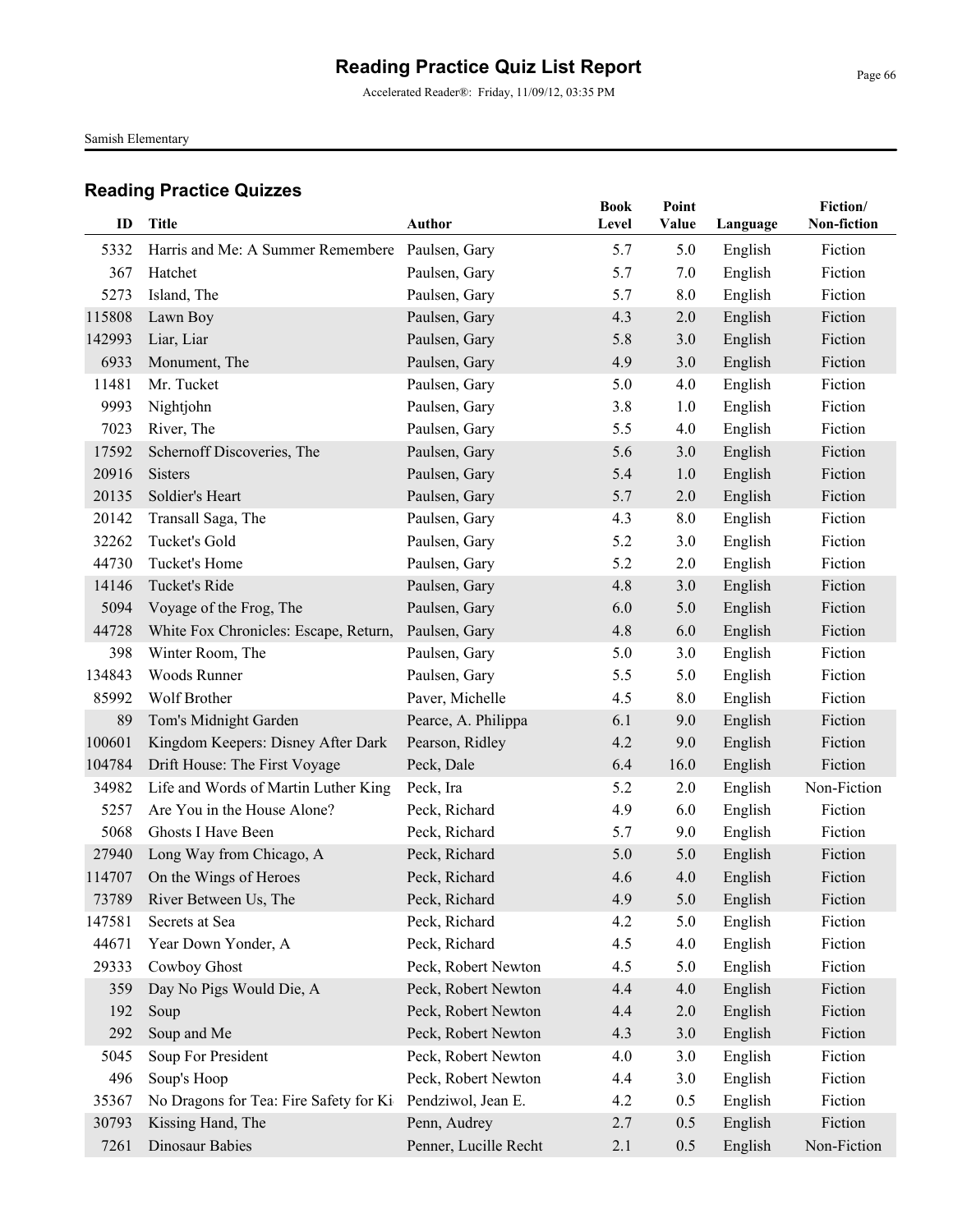Samish Elementary

| ID     |                                                      | <b>Author</b>             | <b>Book</b><br>Level | Point |          | Fiction/<br>Non-fiction |
|--------|------------------------------------------------------|---------------------------|----------------------|-------|----------|-------------------------|
|        | Title                                                |                           |                      | Value | Language |                         |
| 9295   | S-S-Snakes                                           | Penner, Lucille Recht     | 3.0                  | 0.5   | English  | Non-Fiction             |
| 9585   | True Story of Pocahontas, The                        | Penner, Lucille Recht     | 2.7                  | 0.5   | English  | Non-Fiction             |
| 108873 | Clementine                                           | Pennypacker, Sara         | 4.5                  | 2.0   | English  | Fiction                 |
| 121948 | Clementine's Letter                                  | Pennypacker, Sara         | 4.0                  | 2.0   | English  | Fiction                 |
| 113967 | Talented Clementine, The                             | Pennypacker, Sara         | 4.0                  | 2.0   | English  | Fiction                 |
| 101361 | Criss Cross                                          | Perkins, Lynne Rae        | 5.5                  | 7.0   | English  | Fiction                 |
| 130575 | Wild River                                           | Petersen, P.J.            | 3.4                  | 2.0   | English  | Fiction                 |
| 5473   | I Have a Sister - My Sister Is Deaf                  | Peterson, Jeanne Whitehor | 3.3                  | 0.5   | English  | Non-Fiction             |
| 47827  | Littles and the Big Storm, The                       | Peterson, John            | 3.6                  | 1.0   | English  | Fiction                 |
| 20027  | Littles and the Great Halloween Scare,               | Peterson, John            | 3.3                  | 1.0   | English  | Fiction                 |
| 7736   | Littles and the Lost Children, The                   | Peterson, John            | 4.2                  | 2.0   | English  | Fiction                 |
| 82530  | Littles and the Terrible Tiny Kid, The               | Peterson, John            | 4.2                  | 2.0   | English  | Fiction                 |
| 7737   | Littles and the Trash Tinies, The                    | Peterson, John            | 3.7                  | 1.0   | English  | Fiction                 |
| 45526  | Littles and Their Amazing New Friend.                | Peterson, John            | 4.7                  | 2.0   | English  | Fiction                 |
| 20028  | Littles Give a Party, The                            | Peterson, John            | 3.6                  | 1.0   | English  | Fiction                 |
| 7738   | Littles Go Exploring, The                            | Peterson, John            | 3.5                  | 1.0   | English  | Fiction                 |
| 20029  | Littles Go to School, The                            | Peterson, John            | 3.5                  | 1.0   | English  | Fiction                 |
| 7739   | Littles Have a Wedding, The                          | Peterson, John            | 3.4                  | 1.0   | English  | Fiction                 |
| 6227   | Littles Take a Trip, The                             | Peterson, John            | 3.6                  | 2.0   | English  | Fiction                 |
| 5231   | Littles, The                                         | Peterson, John            | 3.3                  | 1.0   | English  | Fiction                 |
| 20030  | Littles to the Rescue, The                           | Peterson, John            | 3.6                  | 1.0   | English  | Fiction                 |
| 55259  | Littles and the Big Blizzard, The                    | Peterson/Slater           | 2.5                  | 0.5   | English  | Fiction                 |
| 54821  | Littles and the Secret Letter, The                   | Peterson/Slater           | 2.7                  | 0.5   | English  | Fiction                 |
| 53505  | Littles Get Trapped!, The                            | Peterson/Slater           | 2.3                  | 0.5   | English  | Fiction                 |
| 45527  | Littles Go Around the World, The                     | Peterson/Slater           | 2.3                  | 0.5   | English  | Fiction                 |
| 45528  | Littles Make a Friend, The                           | Peterson/Slater           | 2.4                  | 0.5   | English  | Fiction                 |
| 366    | Harriet TubmanUnderground Railroa Petry, Ann         |                           | 6.6                  | 9.0   | English  | Non-Fiction             |
| 372    | Me, My Goat, and My Sister's Wedding Pevsner, Stella |                           | 3.7                  | 6.0   | English  | Fiction                 |
| 400    | Year Without Michael, The                            | Pfeffer, Susan            | 4.3                  | 7.0   | English  | Fiction                 |
| 29328  | Gift for Beth, A                                     | Pfeffer, Susan Beth       | 3.9                  | 2.0   | English  | Fiction                 |
| 29327  | Gift for Jo, A                                       | Pfeffer, Susan Beth       | 4.3                  | 2.0   | English  | Fiction                 |
| 25913  | Within Reach: My Everest Story                       | Pfetzer/Galvin            | 6.0                  | 11.0  | English  | Non-Fiction             |
| 7280   | Kittens Are Like That                                | Pfloog, Jan               | 2.6                  | 0.5   | English  | Non-Fiction             |
| 7291   | Puppies Are Like That                                | Pfloog, Jan               | 2.3                  | 0.5   | English  | Non-Fiction             |
| 127487 | Mostly True Adventures of Homer P. F                 | Philbrick, Rodman         | 5.6                  | 7.0   | English  | Fiction                 |
| 77134  | Young Man and the Sea, The                           | Philbrick, Rodman         | 4.5                  | 5.0   | English  | Fiction                 |
| 7282   | Lucky Bear                                           | Phillips, Joan            | 0.5                  | 0.5   | English  | Fiction                 |
| 7234   | My New Boy                                           | Phillips, Joan            | 1.0                  | 0.5   | English  | Fiction                 |
| 7297   | Tiger is a Scaredy Cat                               | Phillips, Joan            | 0.9                  | 0.5   | English  | Fiction                 |
| 42800  | Briar's Book                                         | Pierce, Tamora            | 5.9                  | 9.0   | English  | Fiction                 |
| 45702  | Daja's Book                                          | Pierce, Tamora            | 5.7                  | 8.0   | English  | Fiction                 |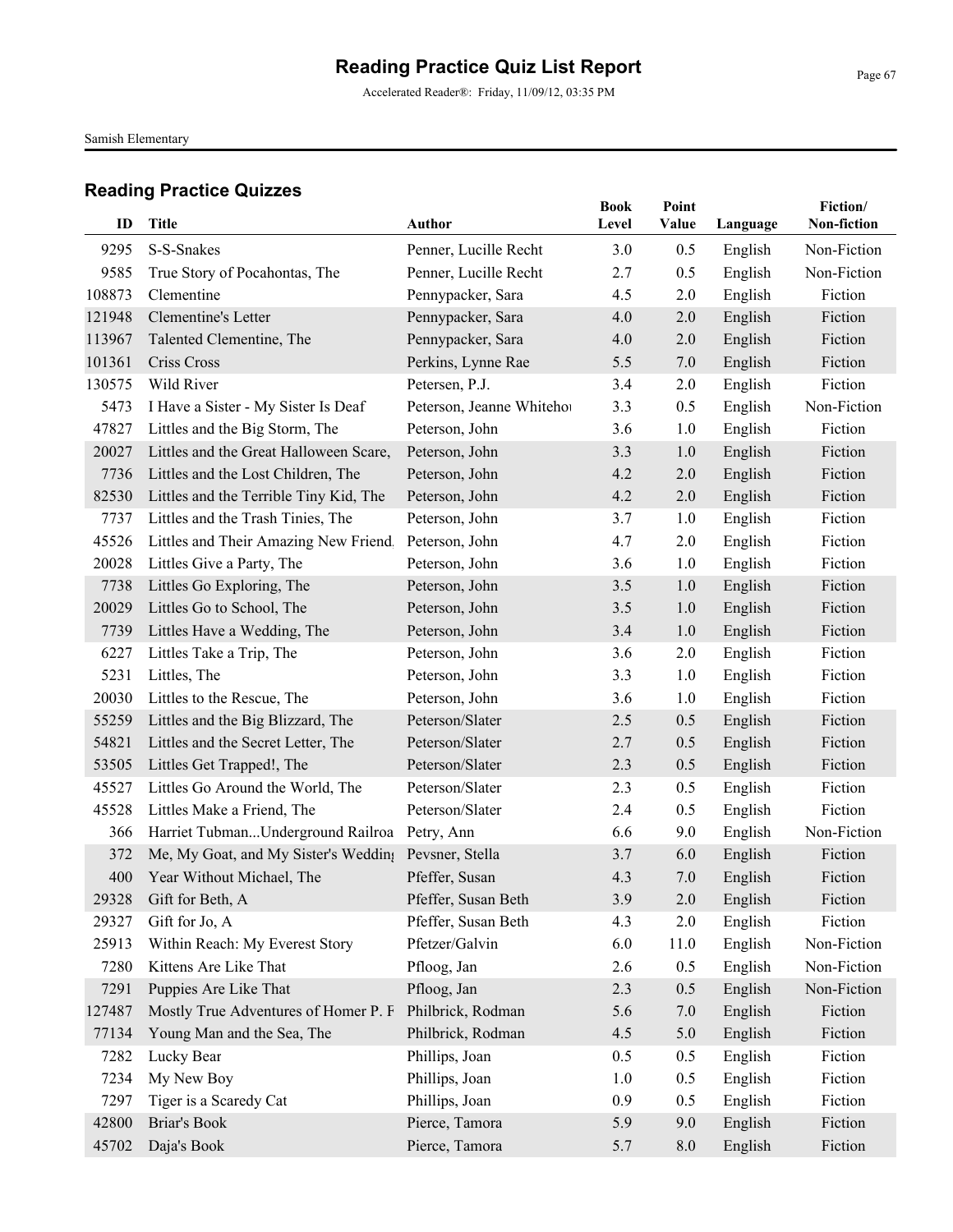Accelerated Reader®: Friday, 11/09/12, 03:35 PM

Samish Elementary

| ID     | <b>Title</b>                                         | Author                  | <b>Book</b><br>Level | Point<br>Value | Language | Fiction/<br>Non-fiction |
|--------|------------------------------------------------------|-------------------------|----------------------|----------------|----------|-------------------------|
| 45708  | Sandry's Book                                        | Pierce, Tamora          | 5.5                  | 9.0            | English  | Fiction                 |
| 45717  | Tris's Book                                          | Pierce, Tamora          | 5.5                  | 9.0            | English  | Fiction                 |
| 18642  | Paperboy, The                                        | Pilkey, Dav             | 2.9                  | 0.5            | English  | Fiction                 |
| 28077  | Duke Ellington                                       | Pinkney, Andrea Davis   | 5.0                  | 0.5            | English  | Non-Fiction             |
| 7730   | Hoboken Chicken Emergency, The                       | Pinkwater, Daniel       | 4.9                  | 2.0            | English  | Fiction                 |
| 156    | <b>Blue Moose</b>                                    | Pinkwater, Daniel Manus | 4.4                  | 0.5            | English  | Fiction                 |
| 277    | <b>Lizard Music</b>                                  | Pinkwater, Daniel Manus | 4.9                  | 5.0            | English  | Fiction                 |
| 5477   | Little Engine That Could, The                        | Piper, Watty            | 3.5                  | 0.5            | English  | Fiction                 |
| 5036   | Racing the Sun                                       | Pitts, Paul             | 4.4                  | 5.0            | English  | Fiction                 |
| 7307   | Big Max                                              | Platt, Kin              | 2.1                  | 0.5            | English  | Fiction                 |
| 2130   | Castle Diary: The Journal of Tobias Bu               | Platt, Richard          | 5.8                  | 2.0            | English  | Fiction                 |
| 54802  | <b>Extreme Sports</b>                                | Platt, Richard          | 5.3                  | 0.5            | English  | Non-Fiction             |
| 54011  | On the Move                                          | Pluckrose, Henry        | 2.5                  | 0.5            | English  | Non-Fiction             |
| 29531  | I Miss You, I Miss You!                              | Pohl/Gieth              | 5.8                  | 11.0           | English  | Fiction                 |
| 35045  | Luba and the Wren                                    | Polacco, Patricia       | 4.0                  | 0.5            | English  | Fiction                 |
| 53459  | Mr. Lincoln's Way                                    | Polacco, Patricia       | 3.7                  | 0.5            | English  | Fiction                 |
| 25861  | Mrs. Mack                                            | Polacco, Patricia       | 4.0                  | 1.0            | English  | Fiction                 |
| 27677  | Thank You, Mr. Falker                                | Polacco, Patricia       | 4.1                  | 0.5            | English  | Fiction                 |
| 6014   | Thunder Cake                                         | Polacco, Patricia       | 3.5                  | 0.5            | English  | Fiction                 |
| 32750  | Welcome Comfort                                      | Polacco, Patricia       | 4.5                  | 0.5            | English  | Fiction                 |
| 5486   | Mother, Mother I Want Another                        | Polushkin, Maria        | 1.7                  | 0.5            | English  | Fiction                 |
| 15796  | Tale of Peter Rabbit, The                            | Potter, Beatrix         | 4.2                  | 0.5            | English  | Fiction                 |
| 13553  | Andrew Jackson: A Photo-Illustrated B Potts, Steve   |                         | 4.0                  | 0.5            | English  | Non-Fiction             |
| 13563  | Franklin D. Roosevelt: A Photo-Illustra Potts, Steve |                         | 4.2                  | 0.5            | English  | Non-Fiction             |
| 13568  | John F. Kennedy: A Photo-Illustrated E Potts, Steve  |                         | 4.0                  | 0.5            | English  | Non-Fiction             |
| 13579  | Theodore Roosevelt: A Photo-Illustrate Potts, Steve  |                         | 3.7                  | 0.5            | English  | Non-Fiction             |
| 26235  | Washington (Hello U.S.A.)                            | Powell, E.S.            | 6.8                  | 1.0            | English  | Non-Fiction             |
| 40878  | Greek News (The History News), The                   | Powell/Steele           | 6.3                  | 1.0            | English  | Non-Fiction             |
| 7397   | Surprise Party, The                                  | Prager, Annabelle       | 2.2                  | 0.5            | English  | Fiction                 |
| 14621  | Hiccups for Elephant                                 | Preller, James          | 1.1                  | 0.5            | English  | Fiction                 |
| 53447  | Awful Ogre's Awful Day                               | Prelutsky, Jack         | 5.7                  | 0.5            | English  | Fiction                 |
| 139383 | Heart of a Samurai                                   | Preus, Margi            | 5.4                  | 8.0            | English  | Fiction                 |
| 5901   | Aida                                                 | Price, Leontyne         | 5.1                  | 0.5            | English  | Fiction                 |
| 87582  | Hot Air: The Mostly True StoryFirst                  | Priceman, Marjorie      | 2.9                  | 0.5            | English  | Fiction                 |
| 6368   | House on Maple Street, The                           | Pryor, Bonnie           | 3.8                  | 0.5            | English  | Fiction                 |
| 6374   | Plum Tree War, The                                   | Pryor, Bonnie           | 4.6                  | 4.0            | English  | Fiction                 |
| 44562  | Amber Spyglass, The                                  | Pullman, Philip         | 6.7                  | 26.0           | English  | Fiction                 |
| 23666  | Count Karlstein                                      | Pullman, Philip         | 6.2                  | 8.0            | English  | Fiction                 |
| 23667  | Firework-Maker's Daughter, The                       | Pullman, Philip         | 5.3                  | 2.0            | English  | Fiction                 |
| 15085  | Golden Compass, The                                  | Pullman, Philip         | 7.1                  | 19.0           | English  | Fiction                 |
| 35642  | I Was a Rat!                                         | Pullman, Philip         | 5.2                  | 4.0            | English  | Fiction                 |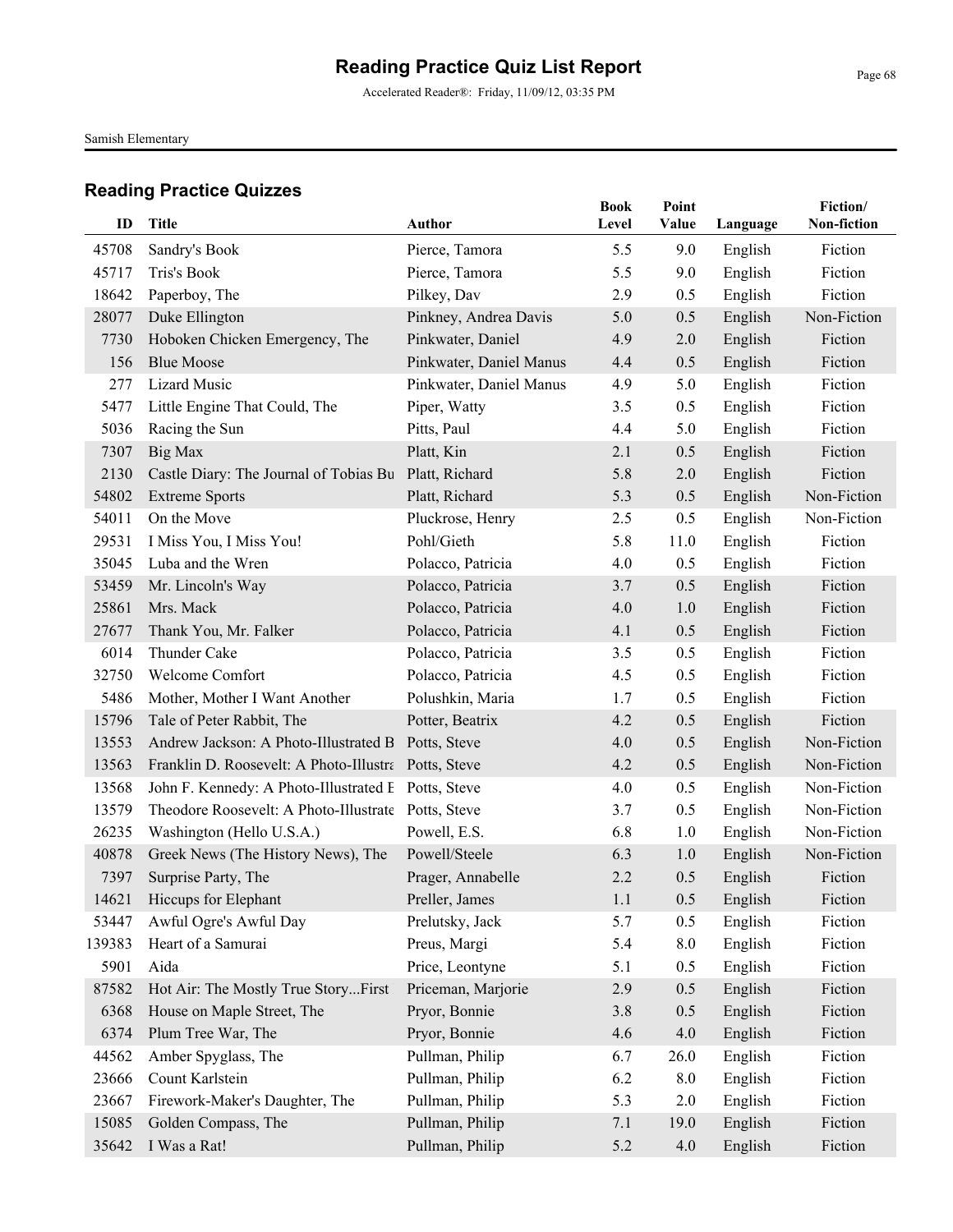Accelerated Reader®: Friday, 11/09/12, 03:35 PM

Samish Elementary

| ID              | Title                                                                                    | Author                                     | <b>Book</b><br>Level | Point<br>Value | Language           | Fiction/<br>Non-fiction |
|-----------------|------------------------------------------------------------------------------------------|--------------------------------------------|----------------------|----------------|--------------------|-------------------------|
| 89887           |                                                                                          |                                            |                      |                |                    |                         |
| 17842           | Scarecrow and His Servant, The<br>Subtle Knife, The                                      | Pullman, Philip<br>Pullman, Philip         | 5.3<br>6.2           | 6.0<br>16.0    | English            | Fiction<br>Fiction      |
| 34605           | Axle Annie                                                                               |                                            | 3.6                  | 0.5            | English            | Fiction                 |
| 506             | Book of King Arthur, The                                                                 | Pulver, Robin<br>Pyle, Howard              | 9.4                  | 21.0           | English<br>English | Fiction                 |
| 514             | Men of Iron                                                                              | Pyle, Howard                               | 9.0                  | 13.0           |                    | Fiction                 |
| 515             |                                                                                          | Pyle, Howard                               | 8.6                  | 21.0           | English            | Fiction                 |
| 30540           | Merry Adventures of Robin Hood, The<br>King Arthur and the Knights of the Rou Pyle/Hanft |                                            | 6.2                  | 3.0            | English<br>English | Fiction                 |
| 30544           | Merry Adventures of Robin Hood (Gre                                                      | Pyle/Kestel                                | 5.7                  | 3.0            | English            | Fiction                 |
| 7285            | Molly                                                                                    |                                            | 0.8                  | 0.5            |                    | Fiction                 |
| 7286            | Molly Goes Hiking                                                                        | Radlauer, Ruth Shaw<br>Radlauer, Ruth Shaw | 0.9                  | 0.5            | English            | Fiction                 |
| 26425           | Jim Abbott                                                                               | Rambeck, Richard                           | 5.3                  | 0.5            | English<br>English | Non-Fiction             |
|                 |                                                                                          |                                            |                      |                |                    |                         |
| 26723<br>108093 | Kristi Yamaguchi                                                                         | Rambeck, Richard                           | 5.1                  | 0.5            | English            | Non-Fiction<br>Fiction  |
|                 | Fluffy and Baron                                                                         | Rankin, Laura                              | 2.7                  | 0.5            | English            |                         |
| 48262           | Promise Quilt, The                                                                       | Ransom, Candice F.                         | 3.6                  | 0.5            | English            | Fiction<br>Fiction      |
| 77393<br>144    | Agent A to Agent Z<br>Westing Game, The                                                  | Rash, Andy<br>Raskin, Ellen                | 3.3<br>5.3           | 0.5<br>8.0     | English            | Fiction                 |
|                 |                                                                                          |                                            |                      |                | English            |                         |
| 74624           | Day the Babies Crawled Away, The                                                         | Rathmann, Peggy                            | 2.5                  | 0.5            | English            | Fiction                 |
| 14100           | Officer Buckle and Gloria                                                                | Rathmann, Peggy                            | 3.4                  | 0.5            | English            | Fiction                 |
| 9122            | Dumpling Soup                                                                            | Rattigan, Jama Kim                         | 3.4                  | 0.5            | English            | Fiction                 |
| 392             | Summer of the Monkeys                                                                    | Rawls, Wilson                              | 4.8                  | 13.0           | English            | Fiction                 |
| 95              | Where the Red Fern Grows                                                                 | Rawls, Wilson                              | 4.9                  | 11.0           | English            | Fiction                 |
| 48205           | T.F. Letters, The                                                                        | Ray, Karen                                 | 3.9                  | 3.0            | English            | Fiction                 |
| 141508          | Words In the Dust                                                                        | Reedy, Trent                               | 4.6                  | 10.0           | English            | Fiction                 |
| 6462            | Farthest-Away Mountain, The                                                              | Reid-Banks, Lynne                          | 5.2                  | 4.0            | English            | Fiction                 |
| 5421            | I, Houdini                                                                               | Reid-Banks, Lynne                          | 6.2                  | 5.0            | English            | Fiction                 |
| 25251           | Discovering the Inca Ice Maiden: My A                                                    | Reinhard, Johan                            | 7.3                  | 1.0            | English            | Non-Fiction             |
| 120738          | Simon Bloom: The Gravity Keeper                                                          | Reisman, Michael                           | 4.9                  | 9.0            | English            | Fiction                 |
| 143             | Upstairs Room, The                                                                       | Reiss, Johanna                             | 2.9                  | 6.0            | English            | Fiction                 |
| 6303            | <b>Behind Rebel Lines</b>                                                                | Reit, Seymour                              | 5.7                  | 3.0            | English            | Non-Fiction             |
| 16304           | Story of Davy Crockett: Frontier Hero,                                                   | Retan, Walter                              | 6.2                  | 4.0            | English            | Non-Fiction             |
| 7212            | Curious George at the Beach                                                              | Rey, Margret                               | 2.2                  | 0.5            | English            | Fiction                 |
| 409             | Curious George Flies a Kite                                                              | Rey, Margret                               | 2.7                  | 0.5            | English            | Fiction                 |
| 7213            | Curious George Visits the Zoo                                                            | Rey, Margret                               | 2.6                  | 0.5            | English            | Fiction                 |
| 46696           | After Hamelin                                                                            | Richardson, Bill                           | 4.2                  | 8.0            | English            | Fiction                 |
| 6015            | Time Tree, The                                                                           | Richemont, Enid                            | 5.1                  | $2.0\,$        | English            | Fiction                 |
| 271             | Jacob Two-Two Meets the Hooded Fan                                                       | Richler, Mordecai                          | 5.2                  | $2.0\,$        | English            | Fiction                 |
| 122             | Light in the Forest, The                                                                 | Richter, Conrad                            | 5.5                  | 5.0            | English            | Fiction                 |
| 364             | Friedrich                                                                                | Richter, Hans Peter                        | 4.7                  | 5.0            | English            | Fiction                 |
| 31191           | My Heart Is on the Ground: The Diary                                                     | Rinaldi, Ann                               | 4.3                  | 5.0            | English            | Fiction                 |
| 6451            | Aunt Harriet's Underground Railroad ir                                                   | Ringgold, Faith                            | 4.1                  | 0.5            | English            | Fiction                 |
| 35405           | If a Bus Could Talk: The Story of Rosa                                                   | Ringgold, Faith                            | 5.3                  | 0.5            | English            | Non-Fiction             |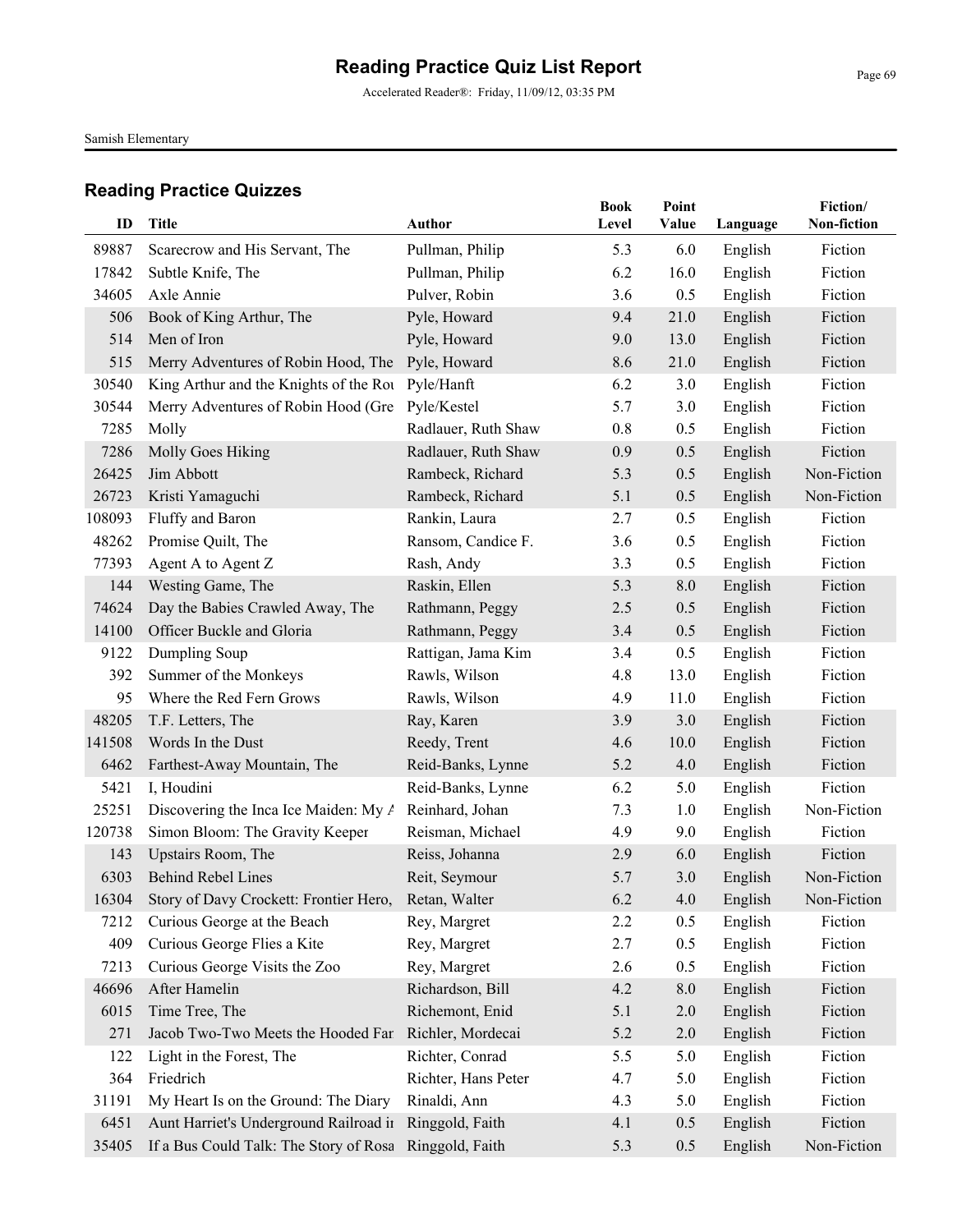Accelerated Reader®: Friday, 11/09/12, 03:35 PM

Samish Elementary

| ID     | <b>Title</b>                                             | <b>Author</b>             | <b>Book</b><br>Level | Point<br>Value | Language | Fiction/<br>Non-fiction |
|--------|----------------------------------------------------------|---------------------------|----------------------|----------------|----------|-------------------------|
| 49257  | My Dream of Martin Luther King                           | Ringgold, Faith           | 4.9                  | 0.5            | English  | Non-Fiction             |
| 6144   | Tar Beach                                                | Ringgold, Faith           | 3.4                  | 0.5            | English  | Fiction                 |
| 122983 | Battle of the Labyrinth, The                             | Riordan, Rick             | 4.1                  | 12.0           | English  | Fiction                 |
| 130543 | Last Olympian, The                                       | Riordan, Rick             | 4.3                  | 13.0           | English  | Fiction                 |
| 89885  | Lightning Thief, The                                     | Riordan, Rick             | 4.7                  | 13.0           | English  | Fiction                 |
| 140427 | Lost Hero, The                                           | Riordan, Rick             | 4.5                  | 19.0           | English  | Fiction                 |
| 125985 | Maze of Bones, The                                       | Riordan, Rick             | 4.3                  | 7.0            | English  | Fiction                 |
| 137173 | Red Pyramid, The                                         | Riordan, Rick             | 4.5                  | 18.0           | English  | Fiction                 |
| 105933 | Sea of Monsters, The                                     | Riordan, Rick             | 4.6                  | 9.0            | English  | Fiction                 |
| 146841 | Son of Neptune, The                                      | Riordan, Rick             | 4.7                  | 17.0           | English  | Fiction                 |
| 143960 | Throne of Fire, The                                      | Riordan, Rick             | 4.8                  | 17.0           | English  | Fiction                 |
| 114711 | Titan's Curse, The                                       | Riordan, Rick             | 4.2                  | 10.0           | English  | Fiction                 |
| 70572  | Boy Who Saved Baseball, The                              | Ritter, John H.           | 4.4                  | 7.0            | English  | Fiction                 |
| 41644  | Hail to the Chief: The American Presid                   | Robb, Don                 | 6.7                  | 0.5            | English  | Non-Fiction             |
| 29339  | Ghost of a Chance                                        | Roberts, Laura Peyton     | 4.6                  | 7.0            | English  | Fiction                 |
| 9157   | Don't Cry, Big Bird                                      | Roberts, Sarah            | 1.9                  | 0.5            | English  | Fiction                 |
| 206    | Baby-sitting is a Dangerous Job                          | Roberts, Willo Davis      | 5.3                  | 6.0            | English  | Fiction                 |
| 18768  | Girl with the Silver Eyes, The                           | Roberts, Willo Davis      | 5.3                  | 7.0            | English  | Fiction                 |
| 6370   | Jo and the Bandit                                        | Roberts, Willo Davis      | 6.2                  | 9.0            | English  | Fiction                 |
| 5434   | Pet-Sitting Peril, The                                   | Roberts, Willo Davis      | 5.8                  | 7.0            | English  | Fiction                 |
| 35     | Henry Reed, Inc.                                         | Robertson, Keith          | 5.5                  | 8.0            | English  | Fiction                 |
| 36     | Henry Reed's Baby-Sitting Service                        | Robertson, Keith          | 5.1                  | 6.0            | English  | Fiction                 |
| 6472   | Henry Reed's Journey                                     | Robertson, Keith          | 5.5                  | 7.0            | English  | Fiction                 |
| 473    | Henry Reed's Think Tank                                  | Robertson, Keith          | 5.6                  | 7.0            | English  | Fiction                 |
| 103339 | Dragon Snatcher, The                                     | Robertson, M.P.           | 4.0                  | 0.5            | English  | Fiction                 |
| 27750  | Forty Acres and Maybe a Mule                             | Robinet, Harriette Gillem | 4.3                  | 5.0            | English  | Fiction                 |
| 253    | Best Christmas Pageant Ever, The                         | Robinson, Barbara         | 5.1                  | 2.0            | English  | Fiction                 |
| 433    | Oh Honestly, Angela!                                     | Robinson, Nancy           | 3.7                  | 2.0            | English  | Fiction                 |
| 18645  | Romulus and Remus                                        | Rockwell, Anne            | 2.5                  | 0.5            | English  | Fiction                 |
| 29253  | Paintbrush & Peacepipe: The Story of C Rockwell, Anne F. |                           | 6.6                  | 3.0            | English  | Non-Fiction             |
| 174    | How to Eat Fried Worms                                   | Rockwell, Thomas          | 3.5                  | 2.0            | English  | Fiction                 |
| 225    | Groundhog's Horse                                        | Rockwood, Joyce           | 4.3                  | 3.0            | English  | Fiction                 |
| 69074  | Charm Bracelet, The                                      | Rodda, Emily              | 4.3                  | 2.0            | English  | Fiction                 |
| 59046  | City of the Rats                                         | Rodda, Emily              | 5.1                  | 4.0            | English  | Fiction                 |
| 69075  | Flower Fairies, The                                      | Rodda, Emily              | 4.2                  | $2.0$          | English  | Fiction                 |
| 59064  | Forests of Silence, The                                  | Rodda, Emily              | 5.0                  | 4.0            | English  | Fiction                 |
| 75368  | Last Fairy-Apple Tree, The                               | Rodda, Emily              | 3.8                  | 2.0            | English  | Fiction                 |
| 77942  | Magic Key, The                                           | Rodda, Emily              | 3.8                  | 2.0            | English  | Fiction                 |
| 59067  | Maze of the Beast, The                                   | Rodda, Emily              | 5.0                  | 4.0            | English  | Fiction                 |
| 109337 | Peskie Spell, The                                        | Rodda, Emily              | 4.6                  | 2.0            | English  | Fiction                 |
| 109459 | Rainbow Wand, The                                        | Rodda, Emily              | 4.6                  | 2.0            | English  | Fiction                 |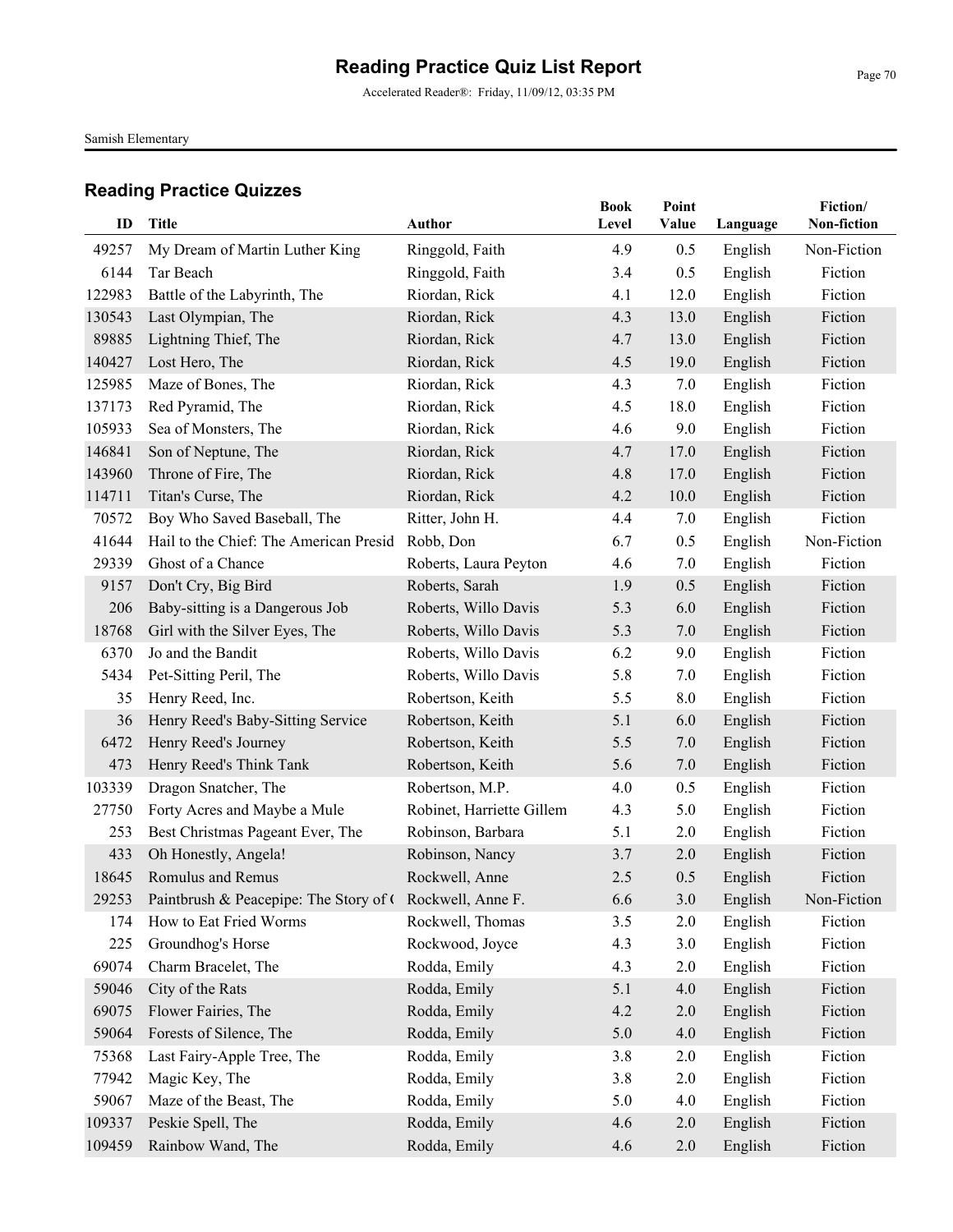Accelerated Reader®: Friday, 11/09/12, 03:35 PM

Samish Elementary

| ID             | Title                                                          | Author                                     | <b>Book</b><br>Level | Point<br>Value | Language           | Fiction/<br>Non-fiction |
|----------------|----------------------------------------------------------------|--------------------------------------------|----------------------|----------------|--------------------|-------------------------|
|                |                                                                |                                            |                      |                |                    |                         |
| 22372<br>18591 | Rowan and the Keeper of the Crystal<br>Rowan and the Travelers | Rodda, Emily<br>Rodda, Emily               | 4.5<br>4.3           | 5.0<br>5.0     | English            | Fiction<br>Fiction      |
| 58913          | Rowan and the Zebak                                            |                                            | 5.1                  | 6.0            | English            | Fiction                 |
| 22373          | Rowan of Rin                                                   | Rodda, Emily<br>Rodda, Emily               | 4.7                  | 5.0            | English<br>English | Fiction                 |
| 88510          | Star Cloak, The                                                | Rodda, Emily                               | 4.6                  | 2.0            |                    | Fiction                 |
| 69262          | Third Wish, The                                                | Rodda, Emily                               | 3.8                  | 2.0            | English<br>English | Fiction                 |
| 78926          | Unicorn, The                                                   | Rodda, Emily                               | 3.8                  | 2.0            | English            | Fiction                 |
| 102515         | Water Sprites, The                                             | Rodda, Emily                               | 4.7                  | 2.0            | English            | Fiction                 |
| 5067           |                                                                |                                            | 4.4                  | 4.0            |                    | Fiction                 |
| 105799         | Freaky Friday<br>Goose on the Loose                            | Rodgers, Mary                              | 1.1                  | 0.5            | English            | Fiction                 |
|                |                                                                | Rogers, Jacqueline                         |                      |                | English            |                         |
| 9473           | Buttons for General Washington                                 | Roop, Peter/Connie                         | 2.9                  | 0.5            | English            | Non-Fiction             |
| 39808          | Grace's Letter to Lincoln<br>Keep the Lights Burning, Abbie    | Roop, Peter/Connie                         | 3.7<br>2.2           | 1.0            | English            | Fiction<br>Fiction      |
| 668<br>59438   | One Duck Stuck                                                 | Roop, Peter/Connie                         |                      | 0.5            | English            | Fiction                 |
|                |                                                                | Root, Phyllis                              | 1.4<br>2.2           | 0.5<br>0.5     | English            | Fiction                 |
| 7363<br>7364   | Deputy Dan and the Bank Robbers<br>Deputy Dan Gets His Man     | Rosenbloom, Joseph<br>Rosenbloom, Joseph   | 2.4                  | 0.5            | English            | Fiction                 |
| 30950          | Amelia Earhart: A Photo-Illustrated Bio                        | Rosenthal, Marilyn                         | 3.8                  |                | English            | Non-Fiction             |
|                |                                                                |                                            |                      | 0.5<br>0.5     | English            | Fiction                 |
| 7245<br>351    | Twinkle, Twinkle, Little Bug                                   | Ross, Katharine<br>Rostkowski, Margaret I. | 1.9<br>3.8           | 8.0            | English            | Fiction                 |
| 5272           | After the Dancing Days<br>Iceberg Hermit, The                  | Roth, Arthur                               | 6.4                  | 8.0            | English<br>English | Fiction                 |
| 32081          | Harry Potter and the Chamber of Secret                         | Rowling, J.K.                              | 6.7                  | 14.0           | English            | Fiction                 |
| 116230         | Harry Potter and the Deathly Hallows                           | Rowling, J.K.                              | 6.9                  | 34.0           | English            | Fiction                 |
| 40670          | Harry Potter and the Goblet of Fire                            | Rowling, J.K.                              | 6.8                  | 32.0           | English            | Fiction                 |
| 89154          | Harry Potter and the Half-Blood Prince                         | Rowling, J.K.                              | 7.2                  | 29.0           |                    | Fiction                 |
| 69785          | Harry Potter and the Order of the Phoen                        | Rowling, J.K.                              | 7.2                  | 44.0           | English<br>English | Fiction                 |
| 32082          | Harry Potter and the Prisoner of Azkab                         | Rowling, J.K.                              | 6.7                  | 18.0           | English            | Fiction                 |
| 26759          | Harry Potter and the Sorcerer's Stone                          | Rowling, J.K.                              | 5.5                  | 12.0           | English            | Fiction                 |
| 106044         | <b>Yellow Star</b>                                             | Roy, Jennifer Rozines                      | 4.3                  | 3.0            | English            | Fiction                 |
| 17651          | Absent Author, The                                             | Roy, Ron                                   | 3.4                  | 1.0            | English            | Fiction                 |
|                | 17657 Bald Bandit, The                                         | Roy, Ron                                   | 3.2                  | 1.0            | English            | Fiction                 |
| 20014          | Canary Caper, The                                              | Roy, Ron                                   | 3.4                  | 1.0            | English            | Fiction                 |
| 20016          | Deadly Dungeon, The                                            | Roy, Ron                                   | 3.4                  | 1.0            | English            | Fiction                 |
| 24939          | Empty Envelope, The                                            | Roy, Ron                                   | 3.5                  | 1.0            | English            | Fiction                 |
| 25211          | Falcon's Feathers, The                                         | Roy, Ron                                   | 3.3                  | 1.0            | English            | Fiction                 |
| 28321          | Goose's Gold, The                                              | Roy, Ron                                   | 3.3                  | 1.0            | English            | Fiction                 |
| 31059          | Haunted Hotel, The                                             | Roy, Ron                                   | 3.4                  | 1.0            | English            | Fiction                 |
| 31060          | Invisible Island, The                                          | Roy, Ron                                   | 3.6                  | 1.0            | English            | Fiction                 |
| 44930          | Jaguar's Jewel, The                                            | Roy, Ron                                   | 3.5                  | 1.0            | English            | Fiction                 |
| 44931          | Kidnapped King, The                                            | Roy, Ron                                   | 3.4                  | 1.0            | English            | Fiction                 |
| 44932          | Lucky Lottery, The                                             | Roy, Ron                                   | 3.8                  | 1.0            | English            | Fiction                 |
| 46482          | Missing Mummy, The                                             | Roy, Ron                                   | 4.0                  | 1.0            | English            | Fiction                 |
|                |                                                                |                                            |                      |                |                    |                         |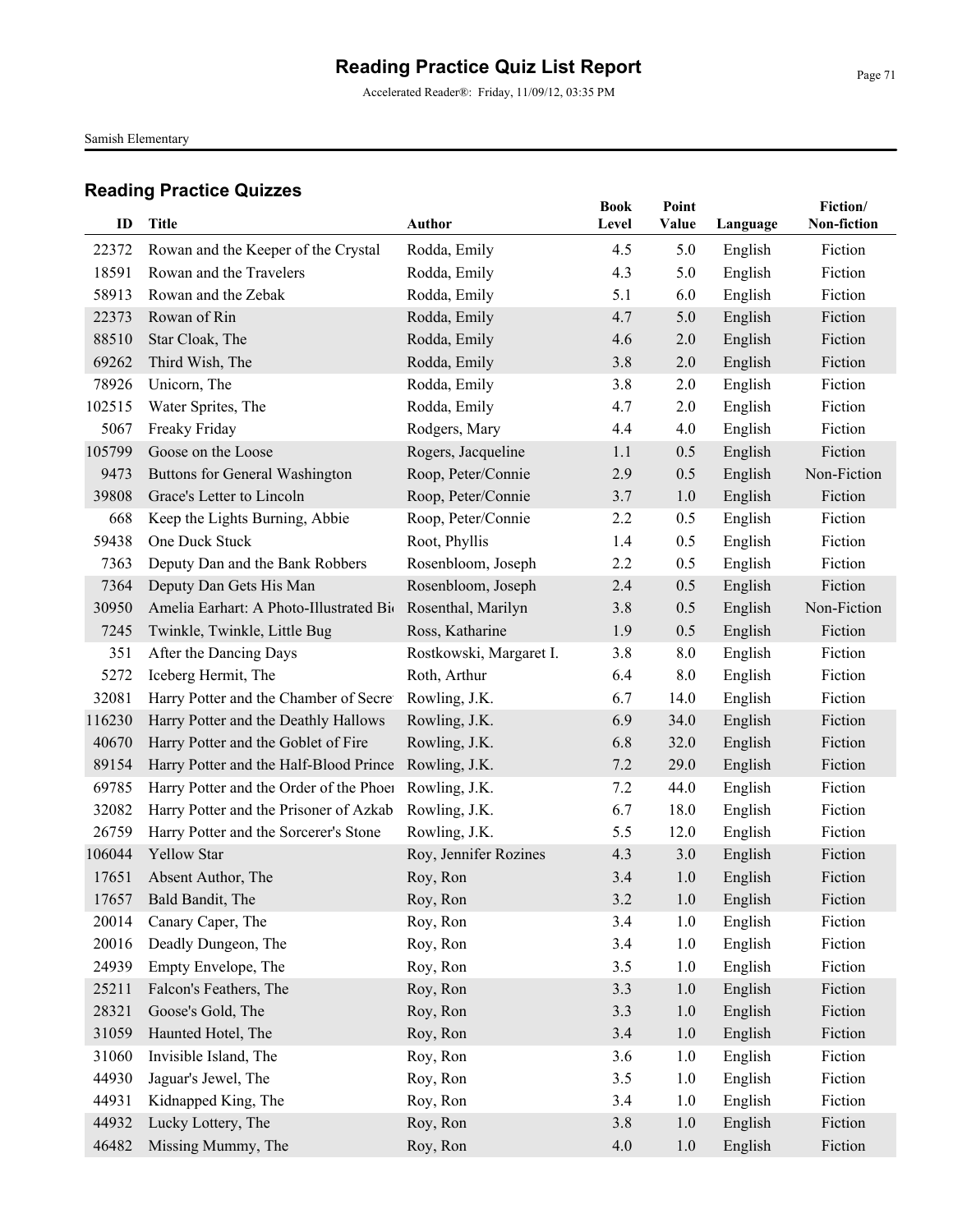Accelerated Reader®: Friday, 11/09/12, 03:35 PM

Samish Elementary

| ID     | <b>Title</b>                                        | <b>Author</b>   | <b>Book</b><br>Level | Point<br>Value | Language | Fiction/<br>Non-fiction |
|--------|-----------------------------------------------------|-----------------|----------------------|----------------|----------|-------------------------|
|        |                                                     |                 |                      |                |          |                         |
| 53082  | Ninth Nugget, The                                   | Roy, Ron        | 3.7                  | 1.0            | English  | Fiction                 |
| 62265  | Orange Outlaw, The                                  | Roy, Ron        | 3.6                  | 1.0            | English  | Fiction                 |
| 62266  | Panda Puzzle, The                                   | Roy, Ron        | 3.5                  | 1.0            | English  | Fiction                 |
| 61526  | Quicksand Question, The                             | Roy, Ron        | 3.7                  | 1.0            | English  | Fiction                 |
| 65673  | Runaway Racehorse, The                              | Roy, Ron        | 3.6                  | 1.0            | English  | Fiction                 |
| 69219  | School Skeleton, The                                | Roy, Ron        | 3.7                  | 1.0            | English  | Fiction                 |
| 74702  | Talking T. Rex, The                                 | Roy, Ron        | 3.8                  | 1.0            | English  | Fiction                 |
| 5495   | Three Ducks Went Wandering                          | Roy, Ron        | 2.8                  | 0.5            | English  | Fiction                 |
| 77275  | Unwilling Umpire, The                               | Roy, Ron        | 3.5                  | 1.0            | English  | Fiction                 |
| 80082  | Vampire's Vacation, The                             | Roy, Ron        | 3.5                  | 1.0            | English  | Fiction                 |
| 83391  | White Wolf, The                                     | Roy, Ron        | 3.6                  | 1.0            | English  | Fiction                 |
| 85882  | X'ed-Out X-Ray, The                                 | Roy, Ron        | 3.8                  | 1.0            | English  | Fiction                 |
| 86483  | Yellow Yacht, The                                   | Roy, Ron        | 3.9                  | 1.0            | English  | Fiction                 |
| 87386  | Zombie Zone, The                                    | Roy, Ron        | 3.8                  | 1.0            | English  | Fiction                 |
| 24915  | Fire Fighter!                                       | Royston, Angela | 2.2                  | 0.5            | English  | Non-Fiction             |
| 24914  | <b>Truck Trouble</b>                                | Royston, Angela | 2.3                  | 0.5            | English  | Non-Fiction             |
| 82864  | Becoming Naomi Leon                                 | Ryan, Pam Muñoz | 5.4                  | 6.0            | English  | Fiction                 |
| 41663  | Flag We Love, The                                   | Ryan, Pam Muñoz | 5.9                  | 0.5            | English  | Non-Fiction             |
| 46566  | Hello Ocean                                         | Ryan, Pam Muñoz | 3.9                  | 0.5            | English  | Fiction                 |
| 116832 | Paint the Wind                                      | Ryan, Pam Muñoz | 5.3                  | 6.0            | English  | Fiction                 |
| 27747  | Riding Freedom                                      | Ryan, Pam Muñoz | 4.5                  | 3.0            | English  | Fiction                 |
| 44277  | George W. Bush                                      | Ryan, Patrick   | 4.6                  | 0.5            | English  | Non-Fiction             |
| 44669  | Wind Says Good Night                                | Rydell, Katy    | 3.4                  | 0.5            | English  | Fiction                 |
| 6070   | Henry and Mudge and the Bedtime Thu                 | Rylant, Cynthia | 2.6                  | 0.5            | English  | Fiction                 |
| 17529  | Henry and Mudge and the Best Day of                 | Rylant, Cynthia | 2.6                  | 0.5            | English  | Fiction                 |
| 87210  | Henry and Mudge and the Great Grand                 | Rylant, Cynthia | 2.6                  | 0.5            | English  | Fiction                 |
| 17530  | Henry and Mudge and the Sneaky Crac Rylant, Cynthia |                 | 2.5                  | 0.5            | English  | Fiction                 |
| 7320   | Henry and Mudge in Puddle Trouble                   | Rylant, Cynthia | 2.5                  | 0.5            | English  | Fiction                 |
| 71623  | Little Whistle's Christmas                          | Rylant, Cynthia | 3.1                  | 0.5            | English  | Fiction                 |
|        | 59517 Mr. Putter & Tabby Catch the Cold             | Rylant, Cynthia | 2.3                  | 0.5            | English  | Fiction                 |
| 46467  | Mr. Putter & Tabby Feed the Fish                    | Rylant, Cynthia | 2.2                  | 0.5            | English  | Fiction                 |
| 25095  | Poppleton Everyday                                  | Rylant, Cynthia | 2.0                  | 0.5            | English  | Fiction                 |
| 5498   | When I Was Young in the Mountains                   | Rylant, Cynthia | 3.6                  | 0.5            | English  | Fiction                 |
| 35975  | Wilbur and Orville Wright: The Flight               | Sabin, Louis    | 5.0                  | 1.0            | English  | Non-Fiction             |
| 44423  | Saint Valentine                                     | Sabuda, Robert  | 5.4                  | 0.5            | English  | Non-Fiction             |
| 29999  | Boy Who Lost His Face, The                          | Sachar, Louis   | 4.0                  | 6.0            | English  | Fiction                 |
| 28081  | Holes                                               | Sachar, Louis   | 4.6                  | 7.0            | English  | Fiction                 |
| 9269   | Marvin Redpost: Alone in His Teacher'               | Sachar, Louis   | 2.9                  | 1.0            | English  | Fiction                 |
| 9270   | Marvin Redpost: Is He a Girl?                       | Sachar, Louis   | 2.8                  | 1.0            | English  | Fiction                 |
| 6331   | Marvin Redpost: Kidnapped at Birth?                 | Sachar, Louis   | 2.8                  | 1.0            | English  | Fiction                 |
| 6332   | Marvin Redpost: Why Pick on Me?                     | Sachar, Louis   | 2.7                  | 1.0            | English  | Fiction                 |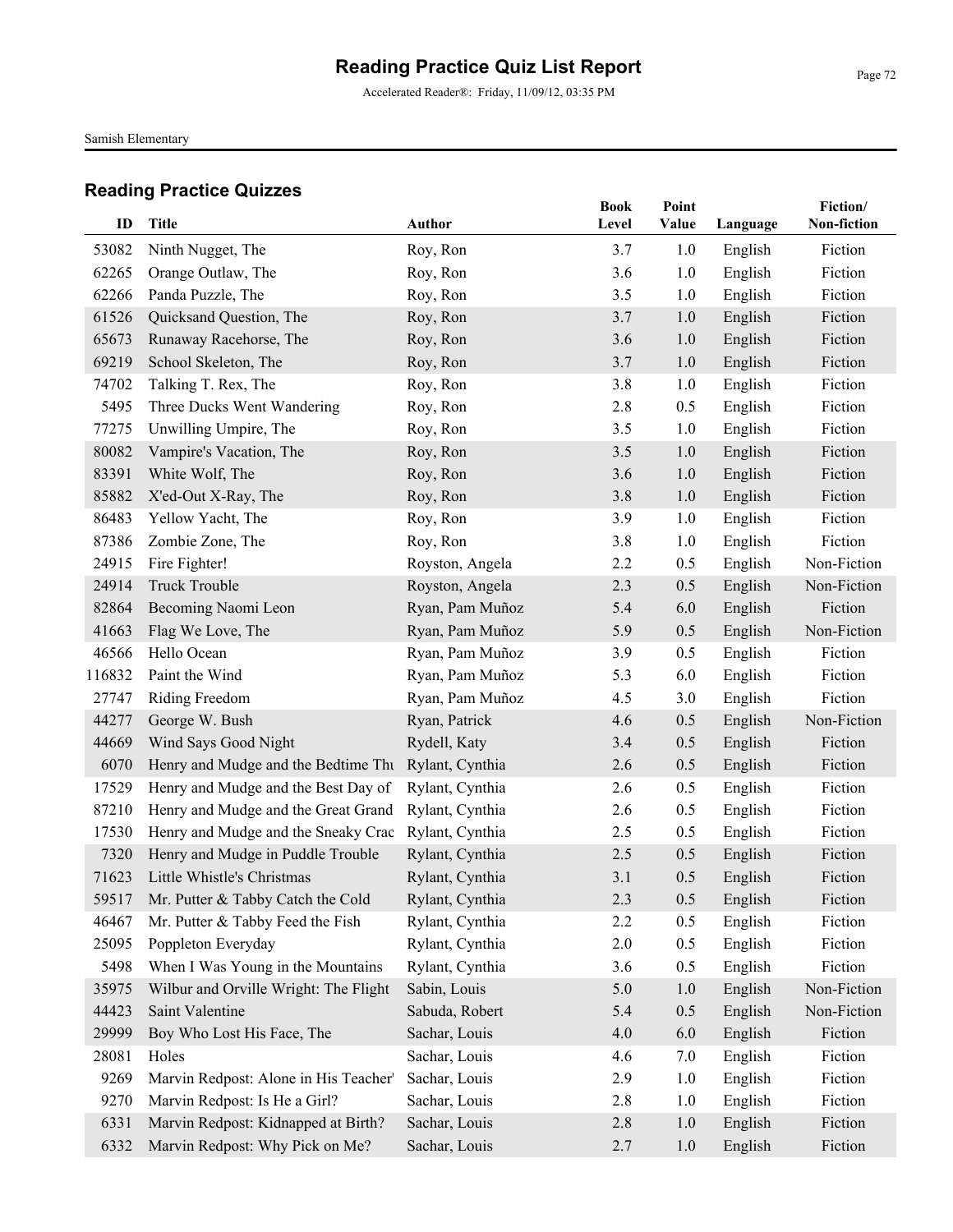Accelerated Reader®: Friday, 11/09/12, 03:35 PM

Samish Elementary

| ID     | Title                                                      | <b>Author</b>             | <b>Book</b><br>Level | Point<br>Value | Language | Fiction/<br>Non-fiction |
|--------|------------------------------------------------------------|---------------------------|----------------------|----------------|----------|-------------------------|
| 5086   | <b>Sixth Grade Secrets</b>                                 | Sachar, Louis             | 3.7                  | 5.0            | English  | Fiction                 |
| 102722 | Small Steps                                                | Sachar, Louis             | 4.2                  | 7.0            | English  | Fiction                 |
| 349    | There's a Boy in the Girls' Bathroom                       | Sachar, Louis             | 3.4                  | 5.0            | English  | Fiction                 |
| 404    | Boy Who Ate Dog Biscuits, The                              | Sachs, Betsy              | 2.6                  | 1.0            | English  | Fiction                 |
| 252    | Bears' House, The                                          | Sachs, Marilyn            | 4.1                  | 2.0            | English  | Fiction                 |
| 489    | Peter and Veronica                                         | Sachs, Marilyn            | 4.6                  | 5.0            | English  | Fiction                 |
| 297    | Veronica Ganz                                              | Sachs, Marilyn            | 4.9                  | 4.0            | English  | Fiction                 |
| 7338   | P.J. the Spoiled Bunny                                     | Sadler, Marilyn           | 2.8                  | 0.5            | English  | Fiction                 |
| 144762 | Darke                                                      | Sage, Angie               | 5.8                  | 19.0           | English  | Fiction                 |
| 105651 | Flyte                                                      | Sage, Angie               | 6.0                  | 16.0           | English  | Fiction                 |
| 86518  | Magyk                                                      | Sage, Angie               | 6.0                  | 18.0           | English  | Fiction                 |
| 131478 | Magykal Papers, The                                        | Sage, Angie               | 6.1                  | 5.0            | English  | Fiction                 |
| 114723 | Physik                                                     | Sage, Angie               | 6.5                  | 17.0           | English  | Fiction                 |
| 124181 | Queste                                                     | Sage, Angie               | 5.8                  | 18.0           | English  | Fiction                 |
| 133620 | Syren                                                      | Sage, Angie               | 5.9                  | 18.0           | English  | Fiction                 |
| 123    | Little Prince, The                                         | Saint-Exupery, Antoine de | 5.0                  | 2.0            | English  | Fiction                 |
| 63489  | Epossumondas                                               | Salley, Coleen            | 3.9                  | 0.5            | English  | Fiction                 |
| 6      | Bambi                                                      | Salten, Felix             | 4.9                  | 6.0            | English  | Fiction                 |
| 72121  | Crazy Hair Day                                             | Saltzberg, Barney         | 2.8                  | 0.5            | English  | Fiction                 |
| 43624  | Stranger in the Woods: A Photographic                      | Sams/Stoick               | 2.9                  | 0.5            | English  | Fiction                 |
| 6454   | Boy and the Ghost, The                                     | SanSouci, Robert D.       | 4.3                  | 0.5            | English  | Fiction                 |
| 468    | Fog Magic                                                  | Sauer, Julia              | 6.1                  | 4.0            | English  | Fiction                 |
| 412    | Daring Rescue of Marlon the Swimmin                        | Saunders, Susan           | 4.5                  | 1.0            | English  | Fiction                 |
| 76     | Roller Skates                                              | Sawyer, Ruth              | 6.3                  | 8.0            | English  | Fiction                 |
| 7570   | Grandfather's Journey                                      | Say, Allen                | 3.6                  | 0.5            | English  | Fiction                 |
| 6009   | Secret Language of the SB, The                             | Scarboro, Elizabeth       | 4.6                  | 3.0            | English  | Fiction                 |
| 34576  | Grannyman, The                                             | Schachner, Judith Byron   | 4.1                  | 0.5            | English  | Fiction                 |
| 77372  | Arrowhawk                                                  | Schaefer, Lola M.         | 4.2                  | 0.5            | English  | Fiction                 |
| 109527 | Mittens                                                    | Schaefer, Lola M.         | 1.2                  | 0.5            | English  | Fiction                 |
|        | 19537 How We Crossed the West: The Adven Schanzer, Rosalyn |                           | 6.0                  | 1.0            | English  | Fiction                 |
| 10687  | Return of Rinaldo, the Sly Fox, The                        | Scheffler, Ursel          | 3.4                  | 0.5            | English  | Fiction                 |
| 10688  | Rinaldo, the Sly Fox                                       | Scheffler, Ursel          | 4.1                  | 0.5            | English  | Fiction                 |
| 10674  | Loretta and the Little Fairy                               | Scheidl, Gerda Marie      | 3.0                  | 0.5            | English  | Fiction                 |
| 58866  | What the Dinosaurs Saw                                     | Schlein, Miriam           | 2.5                  | 0.5            | English  | Fiction                 |
| 115900 | Good Masters! Sweet Ladies! Voices fi                      | Schlitz, Laura Amy        | 5.6                  | 2.0            | English  | Fiction                 |
| 78550  | Lizzie Bright and the Buckminster Boy                      | Schmidt, Gary D.          | 5.9                  | 10.0           | English  | Fiction                 |
| 143203 | Okay for Now                                               | Schmidt, Gary D.          | 4.9                  | 11.0           | English  | Fiction                 |
| 114653 | Wednesday Wars, The                                        | Schmidt, Gary D.          | 5.9                  | 12.0           | English  | Fiction                 |
| 6340   | Ragtime Tumpie                                             | Schroeder, Alan           | 4.2                  | 0.5            | English  | Fiction                 |
| 687    | Samantha's Surprise                                        | Schur, Maxine Rose        | 3.9                  | 1.0            | English  | Fiction                 |
| 7345   | There Is a Carrot in My Ear and Other 1                    | Schwartz, Alvin           | 2.5                  | 0.5            | English  | Fiction                 |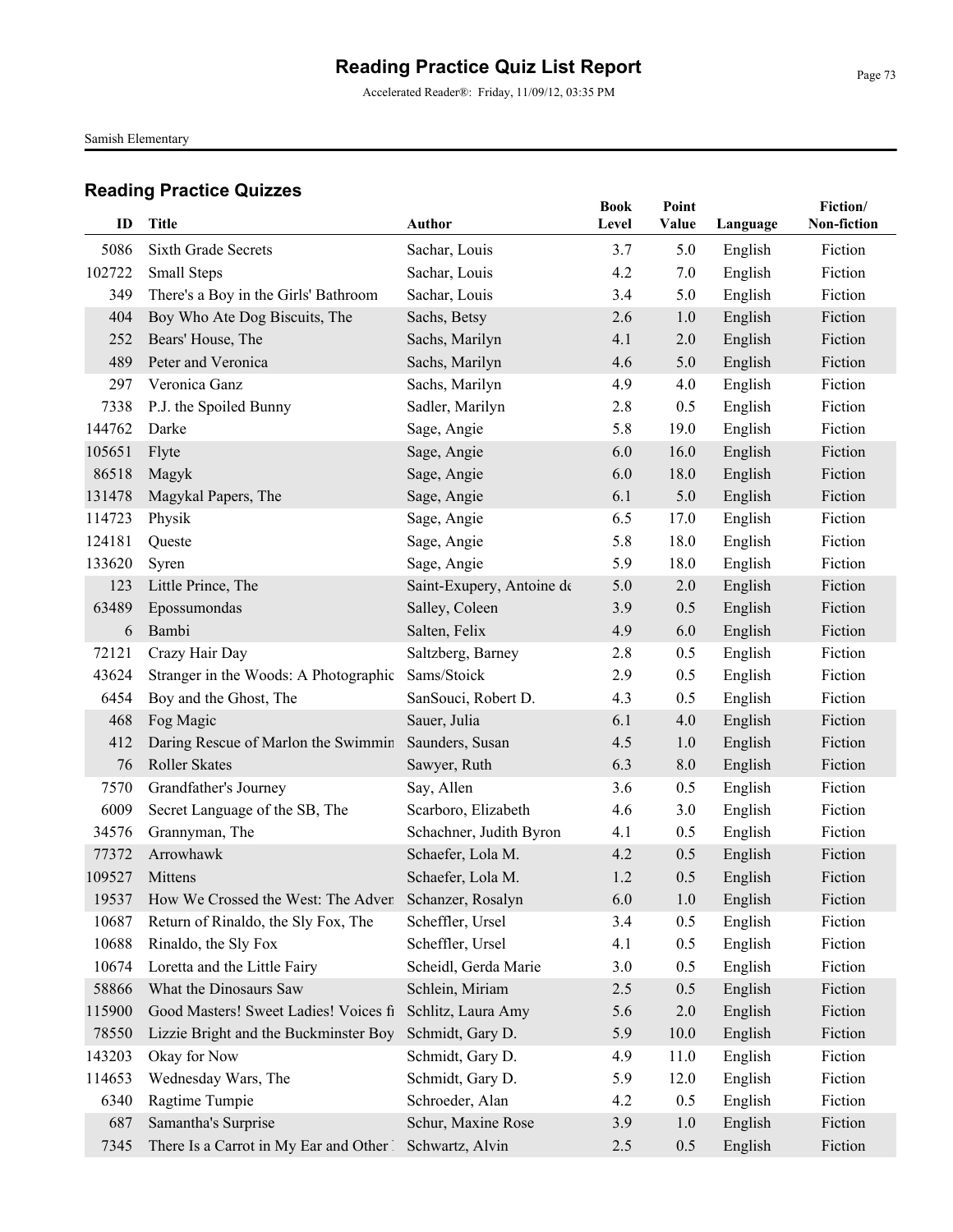Accelerated Reader®: Friday, 11/09/12, 03:35 PM

Samish Elementary

| ID     | Title                                                        | Author               | <b>Book</b><br>Level | Point<br>Value | Language | Fiction/<br>Non-fiction |
|--------|--------------------------------------------------------------|----------------------|----------------------|----------------|----------|-------------------------|
| 30897  | Annabelle Swift, Kindergartner                               | Schwartz, Amy        | 2.8                  | 0.5            | English  | Fiction                 |
| 83545  | Man Who Went to the Far Side of the N                        | Schyffert, Bea Uusma | 6.0                  | 1.0            | English  | Non-Fiction             |
| 49835  | Baloney (Henry P.)                                           | Scieszka, Jon        | 2.7                  | 0.5            | English  | Fiction                 |
| 6065   | Frog Prince Continued, The                                   | Scieszka, Jon        | 3.2                  | 0.5            | English  | Fiction                 |
| 2122   | It's All Greek to Me                                         | Scieszka, Jon        | 3.7                  | 1.0            | English  | Fiction                 |
| 8532   | Knights of the Kitchen Table                                 | Scieszka, Jon        | 3.8                  | 1.0            | English  | Fiction                 |
| 124997 | Knucklehead: Tall TalesTrue Stories                          | Scieszka, Jon        | 4.6                  | 2.0            | English  | Non-Fiction             |
| 8542   | Not-So-Jolly Roger, The                                      | Scieszka, Jon        | 3.8                  | 1.0            | English  | Fiction                 |
| 54443  | Sam Samurai                                                  | Scieszka, Jon        | 3.8                  | 1.0            | English  | Fiction                 |
| 44955  | See You Later, Gladiator                                     | Scieszka, Jon        | 4.2                  | 2.0            | English  | Fiction                 |
| 28016  | Squids Will Be Squids                                        | Scieszka, Jon        | 3.8                  | 0.5            | English  | Fiction                 |
| 7165   | Stinky Cheese Man and Other Fairly St                        | Scieszka, Jon        | 3.4                  | 0.5            | English  | Fiction                 |
| 24950  | Summer Reading Is Killing Me!                                | Scieszka, Jon        | 3.9                  | 1.0            | English  | Fiction                 |
| 9506   | True Story of the 3 Little Pigs, The                         | Scieszka, Jon        | 3.0                  | 0.5            | English  | Fiction                 |
| 15076  | Tut, Tut                                                     | Scieszka, Jon        | 4.2                  | 2.0            | English  | Fiction                 |
| 59610  | Viking It and Liking It                                      | Scieszka, Jon        | 3.9                  | 1.0            | English  | Fiction                 |
| 9643   | Your Mother Was a Neanderthal                                | Scieszka, Jon        | 3.7                  | 1.0            | English  | Fiction                 |
| 399    | Words By Heart                                               | Sebestyen, Ouida     | 4.6                  | 6.0            | English  | Fiction                 |
| 9751   | Abiyoyo                                                      | Seeger, Pete         | 2.2                  | 0.5            | English  | Fiction                 |
| 55111  | Abiyoyo Returns                                              | Seeger/Jacobs        | 2.7                  | 0.5            | English  | Fiction                 |
| 22     | Cricket in Times Square, The                                 | Selden, George       | 4.9                  | 4.0            | English  | Fiction                 |
| 416    | Harry Kitten and Tucker Mouse                                | Selden, George       | 4.0                  | 1.0            | English  | Fiction                 |
| 248    | Tucker's Countryside                                         | Selden, George       | 4.9                  | 5.0            | English  | Fiction                 |
| 143964 | <b>Smells Like Treasure</b>                                  | Selfors, Suzanne     | 4.5                  | 11.0           | English  | Fiction                 |
| 5906   | Houdini Box, The                                             | Selznick, Brian      | 5.0                  | 0.5            | English  | Fiction                 |
| 113692 | Invention of Hugo Cabret: A Novel in '                       | Selznick, Brian      | 5.1                  | 4.0            | English  | Fiction                 |
| 10934  | Robot King, The                                              | Selznick, Brian      | 4.5                  | 1.0            | English  | Fiction                 |
| 146551 | Wonderstruck                                                 | Selznick, Brian      | 5.4                  | 4.0            | English  | Fiction                 |
| 5499   | Where the Wild Things Are                                    | Sendak, Maurice      | 3.4                  | 0.5            | English  | Fiction                 |
|        | 71759 Story of a Seagull and the Cat Who Tat Sepúlveda, Luis |                      | 5.5                  | 3.0            | English  | Fiction                 |
| 32     | Good Master, The                                             | Seredy, Kate         | 4.4                  | 5.0            | English  | Fiction                 |
| 96     | White Stag, The                                              | Seredy, Kate         | 6.6                  | 2.0            | English  | Fiction                 |
| 5266   | Escape from Warsaw                                           | Serraillier, Ian     | 5.5                  | 6.0            | English  | Fiction                 |
| 5285   | Reluctant God, The                                           | Service, Pamela F.   | 6.3                  | 9.0            | English  | Fiction                 |
| 9001   | 500 Hats of Bartholomew Cubbins, The                         | Seuss, Dr.           | 4.0                  | 1.0            | English  | Fiction                 |
| 9002   | And to Think That IMulberry Street                           | Seuss, Dr.           | 3.6                  | 0.5            | English  | Fiction                 |
| 9003   | Bartholomew and the Oobleck                                  | Seuss, Dr.           | 3.2                  | 0.5            | English  | Fiction                 |
| 9012   | Butter Battle Book, The                                      | Seuss, Dr.           | 3.9                  | 0.5            | English  | Fiction                 |
| 9013   | Cat in the Hat Comes Back, The                               | Seuss, Dr.           | 2.1                  | 0.5            | English  | Fiction                 |
| 9014   | Cat's Quizzer, The                                           | Seuss, Dr.           | 2.7                  | 0.5            | English  | Fiction                 |
| 9015   | Did I Ever Tell You How Lucky You A                          | Seuss, Dr.           | 3.5                  | 0.5            | English  | Fiction                 |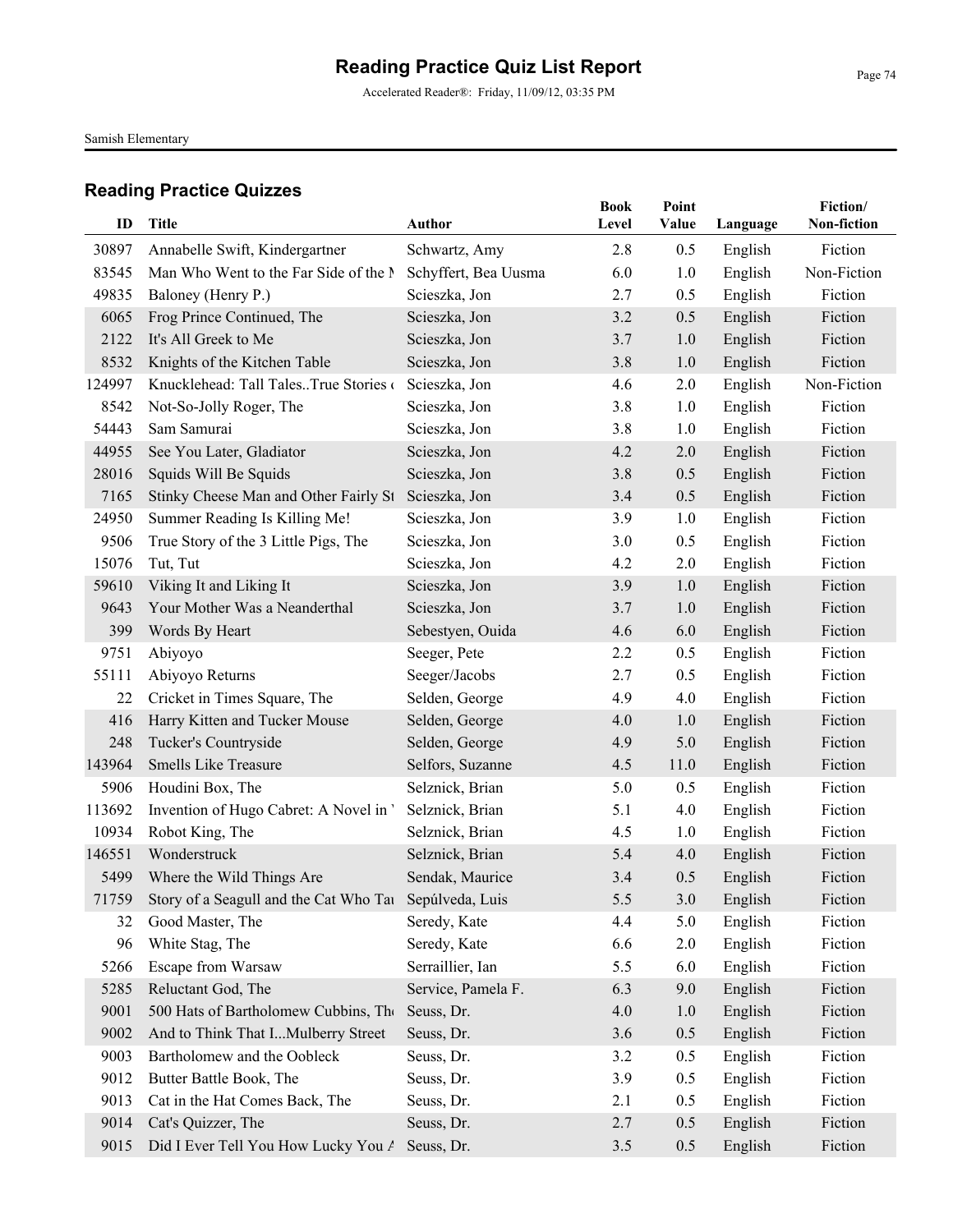Accelerated Reader®: Friday, 11/09/12, 03:35 PM

Samish Elementary

| ID    | <b>Title</b>                           | <b>Author</b>         | <b>Book</b><br>Level | Point<br>Value | Language | Fiction/<br>Non-fiction |
|-------|----------------------------------------|-----------------------|----------------------|----------------|----------|-------------------------|
| 9016  | Dr. Seuss's ABC                        | Seuss, Dr.            | 2.1                  | 0.5            | English  | Fiction                 |
| 9017  | Dr. Seuss's Sleep Book                 | Seuss, Dr.            | 4.0                  | 0.5            | English  | Fiction                 |
| 9018  | Foot Book, The                         | Seuss, Dr.            | 0.6                  | 0.5            | English  | Fiction                 |
| 9019  | Fox in Socks                           | Seuss, Dr.            | 2.1                  | 0.5            | English  | Fiction                 |
| 9020  | Great Day for Up!                      | Seuss, Dr.            | $0.8\,$              | 0.5            | English  | Fiction                 |
| 9021  | Green Eggs and Ham                     | Seuss, Dr.            | 1.5                  | 0.5            | English  | Fiction                 |
| 9022  | Happy Birthday to You!                 | Seuss, Dr.            | 3.1                  | 0.5            | English  | Fiction                 |
| 9023  | Hop on Pop                             | Seuss, Dr.            | 1.5                  | 0.5            | English  | Fiction                 |
| 5472  | Horton Hatches the Egg                 | Seuss, Dr.            | 3.1                  | 0.5            | English  | Fiction                 |
| 9024  | Horton Hears a Who!                    | Seuss, Dr.            | 3.3                  | 0.5            | English  | Fiction                 |
| 9025  | How the Grinch Stole Christmas         | Seuss, Dr.            | 3.0                  | 0.5            | English  | Fiction                 |
| 9026  | Hunches in Bunches                     | Seuss, Dr.            | 2.9                  | 0.5            | English  | Fiction                 |
| 9027  | I Am Not Going to Get Up Today!        | Seuss, Dr.            | 2.1                  | 0.5            | English  | Fiction                 |
| 9028  | I Can Lick 30 Tigers Today             | Seuss, Dr.            | 2.9                  | 0.5            | English  | Fiction                 |
| 9029  | I Can Read with My Eyes Shut!          | Seuss, Dr.            | 2.2                  | 0.5            | English  | Fiction                 |
| 9030  | I Had Trouble Getting to Solla Sollew  | Seuss, Dr.            | 3.6                  | 0.5            | English  | Fiction                 |
| 9031  | If I Ran the Circus                    | Seuss, Dr.            | 3.9                  | 0.5            | English  | Fiction                 |
| 9032  | If I Ran the Zoo                       | Seuss, Dr.            | 4.1                  | 0.5            | English  | Fiction                 |
| 9033  | King's Stilts, The                     | Seuss, Dr.            | 4.1                  | 0.5            | English  | Fiction                 |
| 9034  | Lorax, The                             | Seuss, Dr.            | 3.1                  | 0.5            | English  | Fiction                 |
| 9035  | Marvin K. Mooney Will You Please Go    | Seuss, Dr.            | 1.1                  | 0.5            | English  | Fiction                 |
| 9036  | McElligot's Pool                       | Seuss, Dr.            | 3.6                  | 0.5            | English  | Fiction                 |
| 9037  | Mr. Brown Can Moo! Can You?            | Seuss, Dr.            | 1.8                  | 0.5            | English  | Fiction                 |
| 9038  | Oh Say Can You Say?                    | Seuss, Dr.            | 4.0                  | 0.5            | English  | Fiction                 |
| 9039  | Oh, the Places You'll Go!              | Seuss, Dr.            | 3.3                  | 0.5            | English  | Fiction                 |
| 9040  | Oh, the Thinks You Can Think!          | Seuss, Dr.            | 1.8                  | 0.5            | English  | Fiction                 |
| 9041  | On Beyond Zebra                        | Seuss, Dr.            | 4.2                  | 0.5            | English  | Fiction                 |
| 9042  | One Fish, Two Fish, Red Fish, Blue Fis | Seuss, Dr.            | 1.7                  | 0.5            | English  | Fiction                 |
| 9043  | Scrambled Eggs Super!                  | Seuss, Dr.            | 4.4                  | 0.5            | English  | Fiction                 |
| 9044  | Shape of Me and Other Stuff            | Seuss, Dr.            | 1.7                  | 0.5            | English  | Fiction                 |
| 9045  | Sneetches and Other Stories, The       | Seuss, Dr.            | 3.4                  | 0.5            | English  | Fiction                 |
| 9047  | There's a Wocket in My Pocket!         | Seuss, Dr.            | 2.1                  | 0.5            | English  | Fiction                 |
| 9048  | Thidwick the Big-Hearted Moose         | Seuss, Dr.            | 3.4                  | 0.5            | English  | Fiction                 |
| 9049  | Yertle the Turtle and Other Stories    | Seuss, Dr.            | 3.3                  | 0.5            | English  | Fiction                 |
| 9050  | You're Only Old Once!                  | Seuss, Dr.            | 5.2                  | 0.5            | English  | Fiction                 |
| 44421 | People of the Breaking Day             | Sewall, Marcia        | 5.3                  | 1.0            | English  | Fiction                 |
| 32525 | Pilgrims of Plimoth, The               | Sewall, Marcia        | 5.6                  | 1.0            | English  | Fiction                 |
| 8     | <b>Black Beauty</b>                    | Sewell, Anna          | 7.7                  | 11.0           | English  | Fiction                 |
| 13713 | Sacagawea: American Pathfinder         | Seymour, Flora Warren | 4.7                  | 4.0            | English  | Non-Fiction             |
| 83029 | Alice the Fairy                        | Shannon, David        | 2.5                  | 0.5            | English  | Fiction                 |
| 27685 | Bad Case of Stripes, A                 | Shannon, David        | 3.8                  | 0.5            | English  | Fiction                 |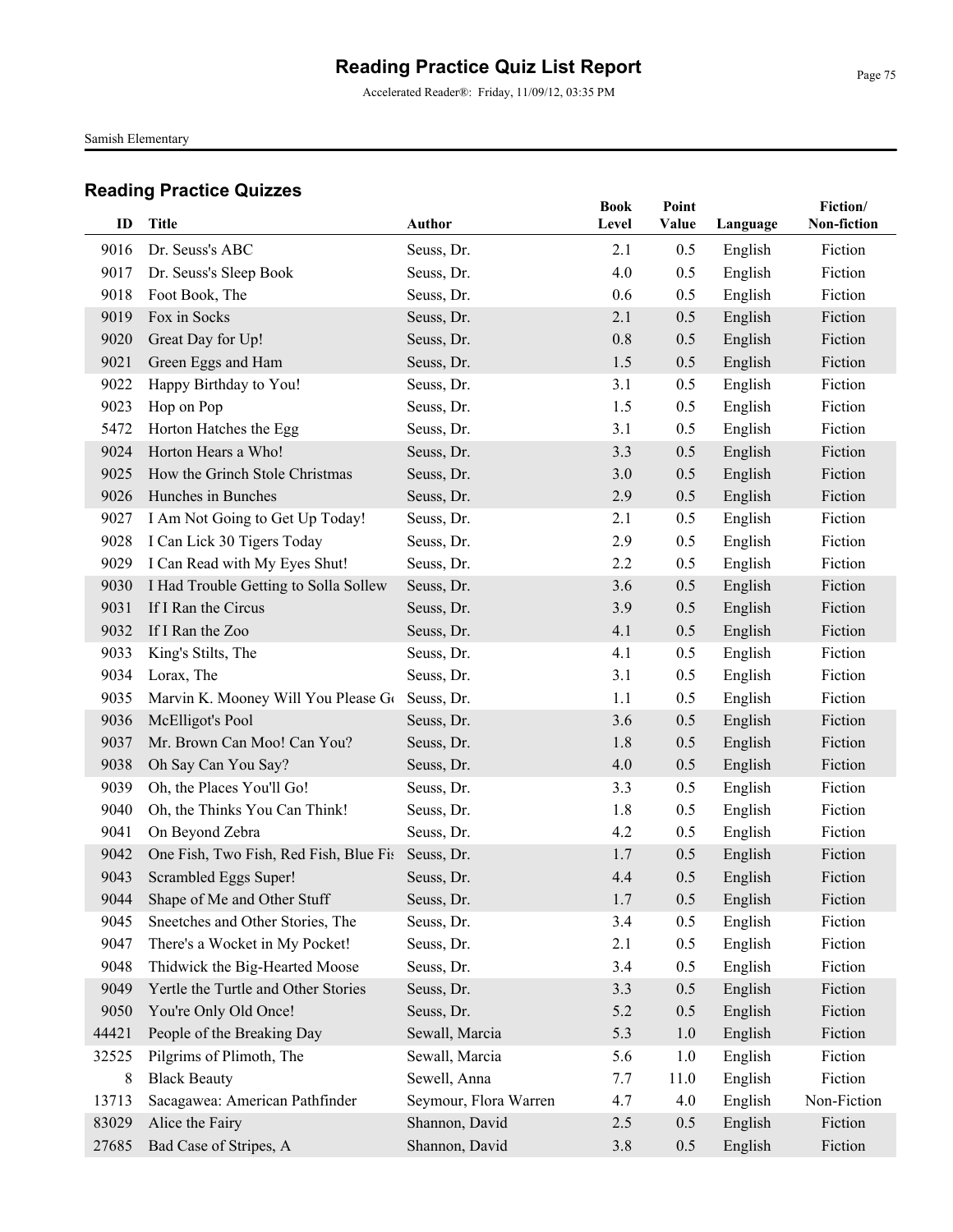Accelerated Reader®: Friday, 11/09/12, 03:35 PM

Samish Elementary

| ID     | Title                                 | <b>Author</b>            | <b>Book</b><br>Level | Point<br>Value | Language | Fiction/<br>Non-fiction |
|--------|---------------------------------------|--------------------------|----------------------|----------------|----------|-------------------------|
| 36596  | David Goes to School                  | Shannon, David           | 0.9                  | 0.5            | English  | Fiction                 |
| 678    | Nate the Great and the Musical Note   | Sharmat, Marjorie W./Cra | 2.9                  | 0.5            | English  | Fiction                 |
| 263    | Getting Something on Maggie Marmels   | Sharmat, Marjorie Weinm  | 4.2                  | 2.0            | English  | Fiction                 |
| 7331   | Mitchell Is Moving                    | Sharmat, Marjorie Weinm  | 2.8                  | 0.5            | English  | Fiction                 |
| 6373   | Mysteriously Yours, Maggie Marmelst   | Sharmat, Marjorie Weinm  | 4.0                  | 4.0            | English  | Fiction                 |
| 430    | Nate the Great and the Boring Beach B | Sharmat, Marjorie Weinm  | 2.7                  | 0.5            | English  | Fiction                 |
| 9286   | Nate the Great and the Mushy Valentin | Sharmat, Marjorie Weinm  | 3.0                  | 0.5            | English  | Fiction                 |
| 9287   | Nate the Great and the Stolen Base    | Sharmat, Marjorie Weinm  | 2.9                  | 0.5            | English  | Fiction                 |
| 187    | Rich Mitch                            | Sharmat, Marjorie Weinm  | 3.5                  | 2.0            | English  | Fiction                 |
| 7372   | Gregory, the Terrible Eater           | Sharmat, Mitchell        | 2.8                  | 0.5            | English  | Fiction                 |
| 74     | Rescuers, The                         | Sharp, Margery           | 6.3                  | 4.0            | English  | Fiction                 |
| 6017   | Waterman's Boy (Trouble at Marsh Ha   | Sharpe, Susan            | 4.6                  | 4.0            | English  | Fiction                 |
| 5407   | Changes for Kirsten                   | Shaw, Janet              | 3.9                  | 1.0            | English  | Fiction                 |
| 5016   | Happy Birthday, Kirsten!              | Shaw, Janet              | 4.0                  | 1.0            | English  | Fiction                 |
| 479    | Kirsten Learns a Lesson               | Shaw, Janet              | 4.0                  | 1.0            | English  | Fiction                 |
| 669    | Kirsten's Surprise                    | Shaw, Janet              | 3.9                  | 1.0            | English  | Fiction                 |
| 425    | Meet Kirsten                          | Shaw, Janet              | 3.8                  | 1.0            | English  | Fiction                 |
| 7380   | Mare for Young Wolf, A                | Shefelman, Janice        | 2.6                  | 0.5            | English  | Fiction                 |
| 10682  | Peddler's Dream, A                    | Shefelman, Janice Jordan | 4.2                  | 0.5            | English  | Fiction                 |
| 41111  | Frankenstein                          | Shelley/Burgan           | 4.5                  | 4.0            | English  | Fiction                 |
| 180    | Little Riders, The                    | Shemin, Margaretha       | 5.4                  | 2.0            | English  | Fiction                 |
| 80077  | King o' the Cats                      | Shepard, Aaron           | 3.9                  | 0.5            | English  | Fiction                 |
| 18630  | I Wish My Brother Was a Dog           | Shields, Carol Diggory   | 2.7                  | 0.5            | English  | Fiction                 |
| 105027 | This Is the Dream                     | Shore, Diane Z.          | 4.6                  | 0.5            | English  | Fiction                 |
| 5083   | Sacred Moon Tree, The                 | Shore, Laura Jan         | 5.7                  | 11.0           | English  | Fiction                 |
| 165    | Flunking of Joshua T. Bates, The      | Shreve, Susan            | 5.1                  | 2.0            | English  | Fiction                 |
| 11472  | Joshua T. Bates Takes Charge          | Shreve, Susan            | 4.1                  | 2.0            | English  | Fiction                 |
| 424    | Lily and the Runaway Baby             | Shreve, Susan            | 4.4                  | 1.0            | English  | Fiction                 |
| 466    | Don't Call Me Toad!                   | Shura, Mary Francis      | 4.9                  | 3.0            | English  | Fiction                 |
|        | 6362 Gentle Annie                     | Shura, Mary Francis      | 5.2                  | 5.0            | English  | Non-Fiction             |
| 5072   | Josie Gambit, The                     | Shura, Mary Francis      | 4.8                  | 4.0            | English  | Fiction                 |
| 5436   | Polly Panic                           | Shura, Mary Francis      | 4.7                  | 4.0            | English  | Fiction                 |
| 188    | Search for Grissi, The                | Shura, Mary Francis      | 5.0                  | 4.0            | English  | Fiction                 |
| 134206 | Everwild                              | Shusterman, Neal         | 5.9                  | 16.0           | English  | Fiction                 |
| 5293   | Shadow Club, The                      | Shusterman, Neal         | 5.5                  | 7.0            | English  | Fiction                 |
| 84962  | Song of the Water Boatman: And Other  | Sidman, Joyce            | 5.0                  | 0.5            | English  | Fiction                 |
| 113    | Five Little Peppers and How They Gre  | Sidney, Margaret         | 7.9                  | 13.0           | English  | Fiction                 |
| 58230  | Doing Time Online                     | Siebold, Jan             | 3.9                  | 2.0            | English  | Fiction                 |
| 24000  | Rope Burn                             | Siebold, Jan             | 4.4                  | 2.0            | English  | Fiction                 |
| 394    | Upon the Head of the Goat             | Siegal, Aranka           | 5.5                  | 10.0           | English  | Non-Fiction             |
| 110718 | To Dance: A Ballerina's Graphic Novel | Siegel, Siena Cherson    | $3.8$                | 0.5            | English  | Non-Fiction             |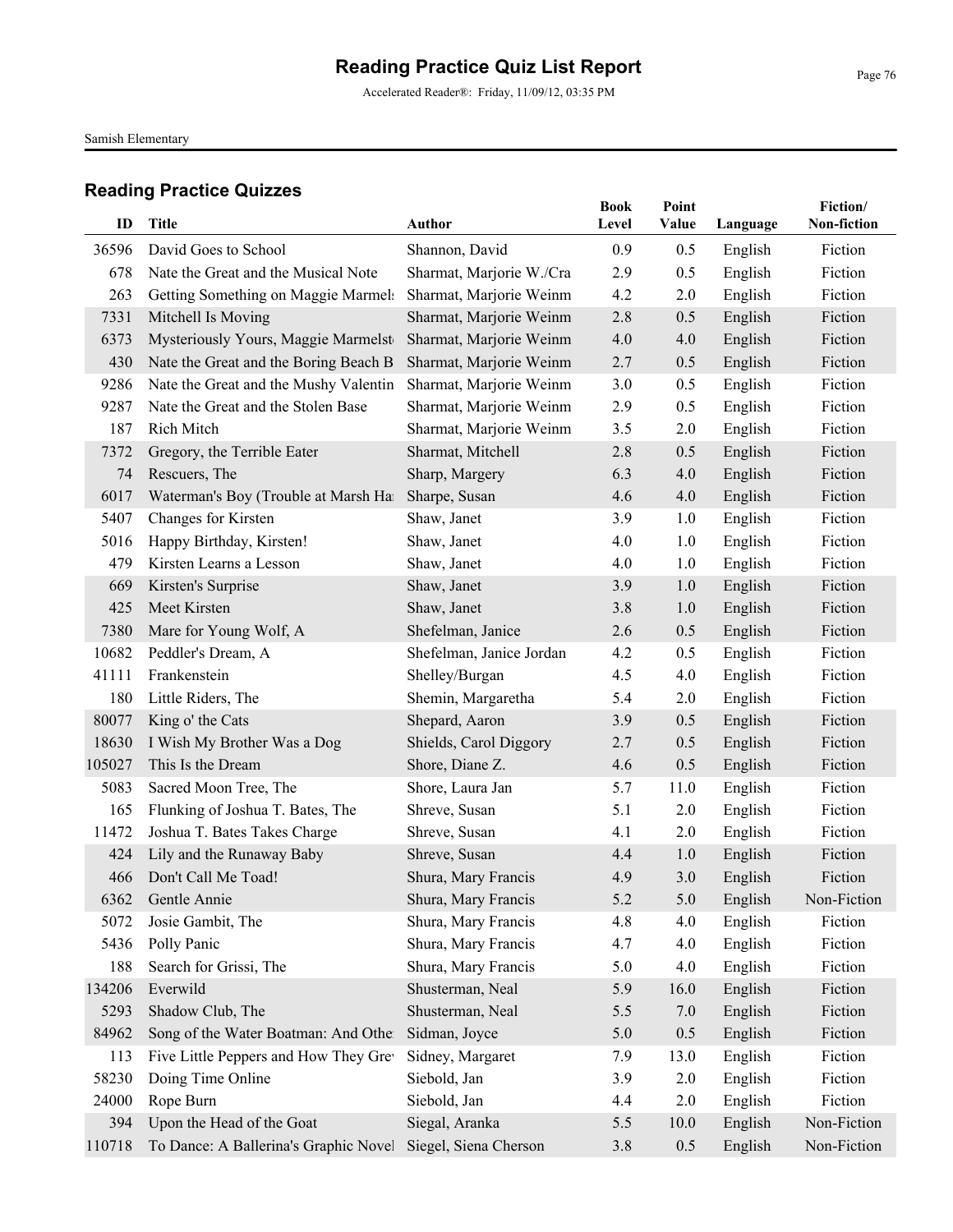Accelerated Reader®: Friday, 11/09/12, 03:35 PM

Samish Elementary

| ID     | <b>Title</b>                           | Author                | <b>Book</b><br>Level | Point<br>Value | Language | Fiction/<br>Non-fiction |
|--------|----------------------------------------|-----------------------|----------------------|----------------|----------|-------------------------|
| 17308  | <b>Counting Crocodiles</b>             | Sierra, Judy          | 3.8                  | 0.5            | English  | Fiction                 |
| 109634 | Secret Science Project That Almost Ate | Sierra, Judy          | 3.4                  | 0.5            | English  | Fiction                 |
| 5469   | Giving Tree, The                       | Silverstein, Shel     | 2.6                  | 0.5            | English  | Fiction                 |
| 5902   | <b>Big Cats</b>                        | Simon, Seymour        | 5.8                  | 1.0            | English  | Non-Fiction             |
| 260    | Einstein Anderson, Science Sleuth      | Simon, Seymour        | 4.4                  | 2.0            | English  | Fiction                 |
| 6016   | Twenty Ways to Lose Your Best Friend   | Singer, Marilyn       | 3.3                  | 2.0            | English  | Fiction                 |
| 7287   | No Mail for Mitchell                   | Siracusa, Catherine   | 2.0                  | 0.5            | English  | Fiction                 |
| 6458   | Dangerous Ground                       | Skurzynski, Gloria    | 4.6                  | 5.0            | English  | Fiction                 |
| 428    | Minstrel in the Tower, The             | Skurzynski, Gloria    | 4.2                  | 1.0            | English  | Fiction                 |
| 25236  | Virtual War                            | Skurzynski, Gloria    | 5.0                  | 6.0            | English  | Fiction                 |
| 7254   | Bunny Hop, The                         | Slater, Teddy         | 1.0                  | 0.5            | English  | Fiction                 |
| 27974  | Boxes, The                             | Sleator, William      | 4.5                  | 6.0            | English  | Fiction                 |
| 5424   | Into the Dream                         | Sleator, William      | 4.9                  | 4.0            | English  | Fiction                 |
| 6307   | Broccoli Tapes, The                    | Slepian, Jan          | 4.0                  | 6.0            | English  | Fiction                 |
| 6376   | Risk N' Roses                          | Slepian, Jan          | 4.2                  | 6.0            | English  | Fiction                 |
| 45223  | Farmer Brown Shears His Sheep: A Ya    | Sloat, Teri           | 2.7                  | 0.5            | English  | Fiction                 |
| 5461   | Caps for Sale                          | Slobodkina, Esphyr    | 3.1                  | 0.5            | English  | Fiction                 |
| 101048 | He Came with the Couch                 | Slonim, David         | 1.5                  | 0.5            | English  | Fiction                 |
| 5417   | Friend Like That, A                    | Slote, Alfred         | 3.3                  | 4.0            | English  | Fiction                 |
| 183    | My Robot Buddy                         | Slote, Alfred         | 3.6                  | 1.0            | English  | Fiction                 |
| 184    | My Trip to Alpha I                     | Slote, Alfred         | 4.3                  | 1.0            | English  | Fiction                 |
| 41     | Hundred and One Dalmatians, The        | Smith, Dodie          | 5.4                  | 7.0            | English  | Fiction                 |
| 384    | <b>Return to Bitter Creek</b>          | Smith, Doris Buchanan | 4.8                  | 6.0            | English  | Fiction                 |
| 295    | Taste of Blackberries, A               | Smith, Doris Buchanan | 4.0                  | 2.0            | English  | Fiction                 |
| 272    | Jelly Belly                            | Smith, Robert Kimmel  | 4.1                  | 4.0            | English  | Fiction                 |
| 298    | War With Grandpa, The                  | Smith, Robert Kimmel  | 3.9                  | 3.0            | English  | Fiction                 |
| 32520  | Captain's Dog, The                     | Smith, Roland         | 5.8                  | 8.0            | English  | Fiction                 |
| 19546  | Jaguar                                 | Smith, Roland         | 4.5                  | 8.0            | English  | Fiction                 |
| 34510  | Sasquatch                              | Smith, Roland         | 4.5                  | 5.0            | English  | Fiction                 |
| 14850  | Thunder Cave                           | Smith, Roland         | 4.2                  | 9.0            | English  | Fiction                 |
| 41280  | Austere Academy, The                   | Snicket, Lemony       | 6.7                  | 6.0            | English  | Fiction                 |
| 41281  | Bad Beginning, The                     | Snicket, Lemony       | 6.4                  | 4.0            | English  | Fiction                 |
| 63667  | Carnivorous Carnival, The              | Snicket, Lemony       | 6.6                  | 7.0            | English  | Fiction                 |
| 110253 | End, The                               | Snicket, Lemony       | 7.3                  | 9.0            | English  | Fiction                 |
| 46103  | Ersatz Elevator, The                   | Snicket, Lemony       | 6.6                  | 7.0            | English  | Fiction                 |
| 81705  | Grim Grotto, The                       | Snicket, Lemony       | 6.5                  | $8.0\,$        | English  | Fiction                 |
| 53273  | Hostile Hospital, The                  | Snicket, Lemony       | 6.9                  | 6.0            | English  | Fiction                 |
| 41284  | Miserable Mill, The                    | Snicket, Lemony       | 6.2                  | 5.0            | English  | Fiction                 |
| 101791 | Penultimate Peril, The                 | Snicket, Lemony       | 7.4                  | 7.0            | English  | Fiction                 |
| 41286  | Reptile Room, The                      | Snicket, Lemony       | 6.3                  | 5.0            | English  | Fiction                 |
| 72848  | Slippery Slope, The                    | Snicket, Lemony       | 7.1                  | 9.0            | English  | Fiction                 |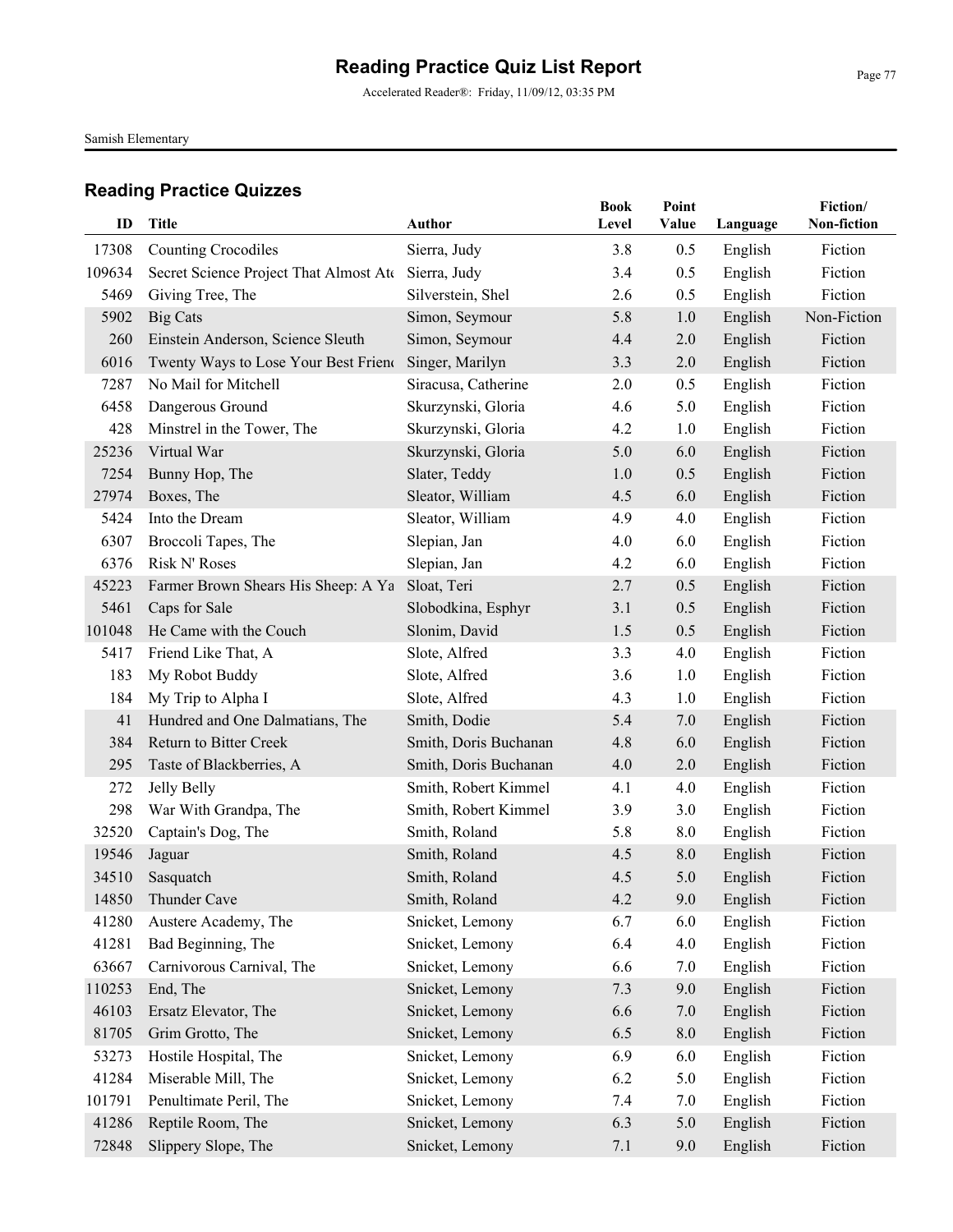Accelerated Reader®: Friday, 11/09/12, 03:35 PM

Samish Elementary

| ID     | Title                                  | Author                   | <b>Book</b><br>Level | Point<br>Value | Language | Fiction/<br>Non-fiction |
|--------|----------------------------------------|--------------------------|----------------------|----------------|----------|-------------------------|
| 48687  | Vile Village, The                      | Snicket, Lemony          | 6.7                  | 7.0            | English  | Fiction                 |
| 41287  | Wide Window, The                       | Snicket, Lemony          | 6.3                  | 5.0            | English  | Fiction                 |
| 5460   | Boy of the Three-Year Nap, The         | Snyder, Dianne           | 3.7                  | 0.5            | English  | Fiction                 |
| 5054   | And Condors Danced                     | Snyder, Zilpha Keatley   | 6.1                  | 9.0            | English  | Fiction                 |
| 217    | Egypt Game, The                        | Snyder, Zilpha Keatley   | 6.4                  | 7.0            | English  | Fiction                 |
| 117    | Headless Cupid, The                    | Snyder, Zilpha Keatley   | 5.3                  | 8.0            | English  | Fiction                 |
| 5026   | Libby on Wednesday                     | Snyder, Zilpha Keatley   | 6.3                  | 8.0            | English  | Fiction                 |
| 29337  | Runaways, The                          | Snyder, Zilpha Keatley   | 5.4                  | 10.0           | English  | Fiction                 |
| 149    | Witches of Worm, The                   | Snyder, Zilpha Keatley   | 5.7                  | 6.0            | English  | Fiction                 |
| 5415   | Ency. Brown Boy Detective              | Sobol, Donald J.         | 4.1                  | 1.0            | English  | Fiction                 |
| 10661  | Ency. BrownDead Eagles                 | Sobol, Donald J.         | 4.3                  | 1.0            | English  | Fiction                 |
| 10662  | Ency. BrownSecret Pitch                | Sobol, Donald J.         | 4.4                  | 2.0            | English  | Fiction                 |
| 10663  | Ency. Brown Takes the Case             | Sobol, Donald J.         | 4.2                  | 1.0            | English  | Fiction                 |
| 10664  | Ency. Brown's Book of Strange but Tru  | Sobol, Donald/Rose       | 5.3                  | 3.0            | English  | Non-Fiction             |
| 7319   | Harold's Runaway Nose                  | Sonnenschein, Harriet    | 2.7                  | 0.5            | English  | Fiction                 |
| 59     | Miracles on Maple Hill                 | Sorensen, Virginia       | 4.9                  | 7.0            | English  | Fiction                 |
| 27971  | <b>Brave Margaret</b>                  | Souci, Robert D. San     | 4.6                  | 0.5            | English  | Fiction                 |
| 28005  | Cendrillon: A Caribbean Cinderella     | Souci, Robert D. San     | 3.7                  | 0.5            | English  | Fiction                 |
| 51023  | Cinderella Skeleton                    | Souci, Robert D. San     | 5.2                  | 0.5            | English  | Fiction                 |
| 18677  | Hired Hand, The                        | Souci, Robert D. San     | 4.0                  | 0.5            | English  | Fiction                 |
| 44755  | Little Gold Star: A Spanish American ( | Souci, Robert D. San     | 4.6                  | 0.5            | English  | Fiction                 |
| 6244   | Sukey and the Mermaid                  | Souci, Robert D. San     | 4.8                  | 0.5            | English  | Fiction                 |
| 7697   | Talking Eggs, The                      | Souci, Robert D. San     | 4.4                  | 0.5            | English  | Fiction                 |
| 43396  | Terrifying Taste of Short & Shivery, A | Souci, Robert D. San     | 5.7                  | 5.0            | English  | Fiction                 |
| 34956  | Young Arthur                           | Souci, Robert D. San     | 5.1                  | 0.5            | English  | Fiction                 |
| 9509   | Young Guinevere                        | Souci, Robert D. San     | 5.6                  | 0.5            | English  | Fiction                 |
| 65297  | Young Lancelot                         | Souci, Robert D. San     | 5.1                  | 0.5            | English  | Fiction                 |
| 134342 | Whole Nother Story, A                  | Soup, Cuthbert           | 5.6                  | 9.0            | English  | Fiction                 |
| 13     | Bronze Bow, The                        | Speare, Elizabeth George | 5.0                  | 10.0           | English  | Fiction                 |
|        | 5062 Calico Captive                    | Speare, Elizabeth George | 6.0                  | 9.0            | English  | Fiction                 |
| 138    | Sign of the Beaver, The                | Speare, Elizabeth George | 4.9                  | 5.0            | English  | Fiction                 |
| 98     | Witch of Blackbird Pond, The           | Speare, Elizabeth George | 5.7                  | 9.0            | English  | Fiction                 |
| 10466  | Flag for Our Country, A                | Spencer, Eve             | 3.3                  | 0.5            | English  | Non-Fiction             |
| 15     | Call It Courage                        | Sperry, Armstrong        | 6.2                  | 3.0            | English  | Fiction                 |
| 7266   | Fox Went Out on a Chilly Night, The    | Spier, Peter             | 2.7                  | 0.5            | English  | Fiction                 |
| 49751  | Sophie's Masterpiece: A Spider's Tale  | Spinelli, Eileen         | 3.2                  | 0.5            | English  | Fiction                 |
| 14993  | Crash                                  | Spinelli, Jerry          | 3.6                  | 4.0            | English  | Fiction                 |
| 114833 | Eggs                                   | Spinelli, Jerry          | 3.6                  | 4.0            | English  | Fiction                 |
| 6361   | Fourth Grade Rats                      | Spinelli, Jerry          | 2.6                  | 2.0            | English  | Fiction                 |
| 20119  | Knots in My Yo-Yo String: The Autob    | Spinelli, Jerry          | 6.0                  | 5.0            | English  | Fiction                 |
| 24962  | Library Card, The                      | Spinelli, Jerry          | 4.3                  | 4.0            | English  | Fiction                 |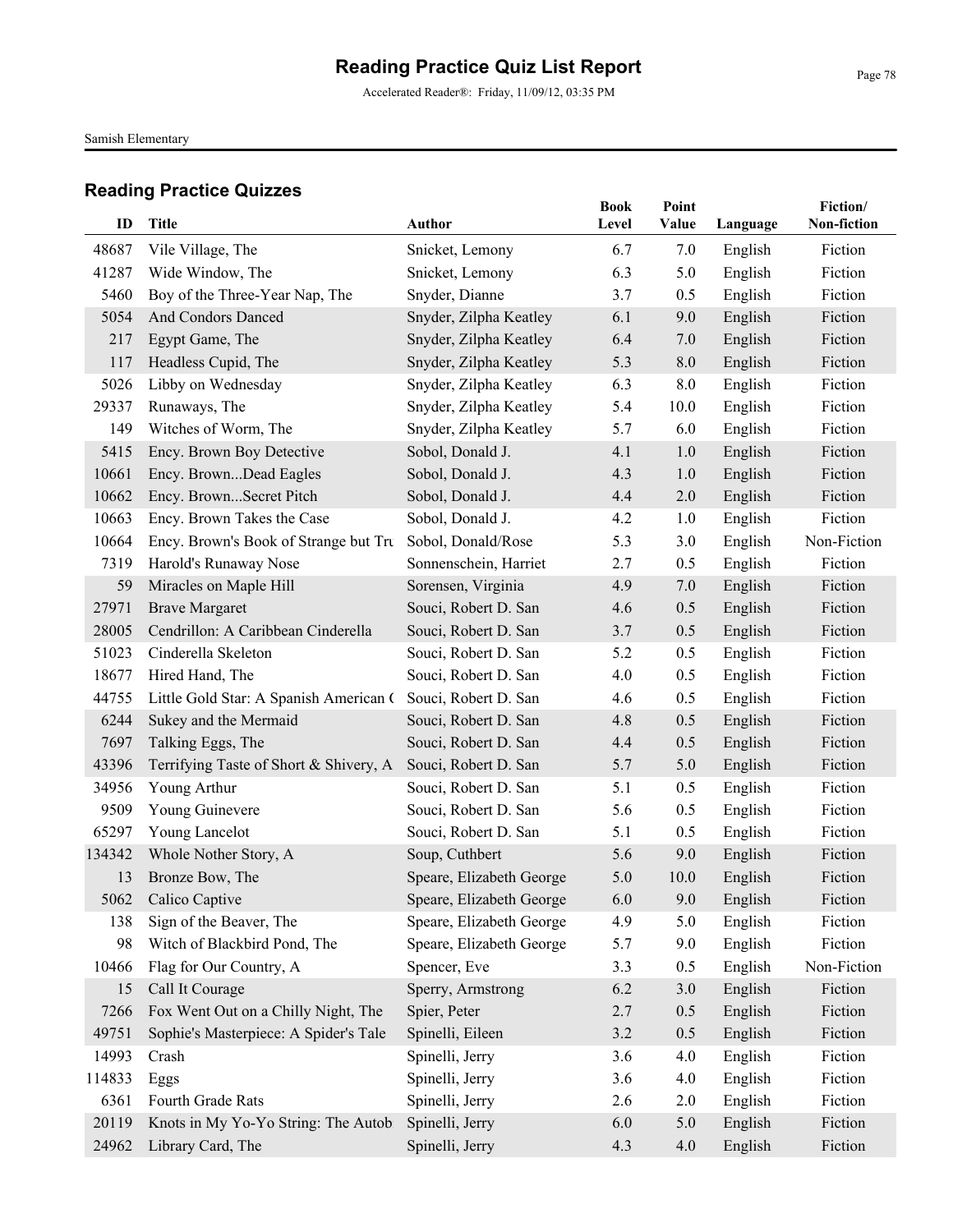Accelerated Reader®: Friday, 11/09/12, 03:35 PM

Samish Elementary

| ID             | <b>Title</b>                                                   | Author                 | <b>Book</b><br>Level | Point<br>Value | Language | Fiction/<br>Non-fiction |
|----------------|----------------------------------------------------------------|------------------------|----------------------|----------------|----------|-------------------------|
|                |                                                                |                        |                      |                |          |                         |
| 59382          | Loser                                                          | Spinelli, Jerry        | 4.3                  | 5.0            | English  | Fiction<br>Fiction      |
| 5075           | Maniac Magee                                                   | Spinelli, Jerry        | 4.7                  | 5.0            | English  |                         |
| 71828          | Milkweed                                                       | Spinelli, Jerry        | 3.6                  | 7.0            | English  | Fiction                 |
| 41562<br>10693 | Stargirl                                                       | Spinelli, Jerry        | 4.2<br>2.9           | 6.0            | English  | Fiction<br>Fiction      |
| 5298           | <b>Tooter Pepperday</b><br>Who Put That Hair in My Toothbrush? | Spinelli, Jerry        | 3.5                  | 1.0<br>7.0     | English  | Fiction                 |
| 17800          |                                                                | Spinelli, Jerry        | 4.5                  | 5.0            | English  | Fiction                 |
| 18609          | Wringer                                                        | Spinelli, Jerry        | 2.2                  | 0.5            | English  | Fiction                 |
|                | Dog and Cat Make a Splash                                      | Spohn, Kate            |                      |                | English  |                         |
| 71107          | Turtle and Snake's Day at the Beach                            | Spohn, Kate            | 1.2                  | 0.5            | English  | Fiction                 |
| 509            | Heidi                                                          | Spyri, Johanna         | 8.2                  | 16.0           | English  | Fiction                 |
| 7356           | Best Little Monkeys in the World, The                          | Standiford, Natalie    | 2.0                  | 0.5            | English  | Fiction                 |
| 10655          | Brave Maddie Egg                                               | Standiford, Natalie    | 2.8                  | 1.0            | English  | Fiction                 |
| 665            | I Speak English for My Mom                                     | Stanek, Muriel         | 2.8                  | 0.5            | English  | Fiction                 |
| 72364          | Goldie and the Three Bears                                     | Stanley, Diane         | 2.6                  | 0.5            | English  | Fiction                 |
| 13759          | Leonardo da Vinci                                              | Stanley, Diane         | 6.8                  | 1.0            | English  | Non-Fiction             |
| 17996          | <b>Saving Sweetness</b>                                        | Stanley, Diane         | 3.9                  | 0.5            | English  | Fiction                 |
| 53564          | Geronimo: Young Warrior                                        | Stanley, George Edward | 5.0                  | 3.0            | English  | Fiction                 |
| 6351           | Bard of Avon: The Story of William SI                          | Stanley/Vennema        | 6.2                  | 1.0            | English  | Non-Fiction             |
| 13503          | Air Assault Teams                                              | Stapleton, Gerard      | 6.5                  | 0.5            | English  | Non-Fiction             |
| 115393         | First Light                                                    | Stead, Rebecca         | 4.8                  | 10.0           | English  | Fiction                 |
| 131144         | When You Reach Me                                              | Stead, Rebecca         | 4.5                  | 6.0            | English  | Fiction                 |
| 40876          | Egyptian News (The History News), Tl                           | Steedman, Scott        | 6.7                  | 1.0            | English  | Non-Fiction             |
| 234            | Journey Outside                                                | Steele, Mary           | 5.7                  | 5.0            | English  | Fiction                 |
| 44522          | Aztec News (The History News), The                             | Steele, Philip         | 6.2                  | 1.0            | English  | Non-Fiction             |
| 25399          | Children of the Westward Trail                                 | Stefoff, Rebecca       | 6.8                  | $3.0$          | English  | Non-Fiction             |
| 101            | Abel's Island                                                  | Steig, William         | 5.9                  | 3.0            | English  | Fiction                 |
| 286            | Real Thief, The                                                | Steig, William         | 6.1                  | 1.0            | English  | Fiction                 |
| 5910           | Shrek!                                                         | Steig, William         | 3.9                  | 0.5            | English  | Fiction                 |
| 5494           | Sylvester and the Magic Pebble                                 | Steig, William         | 4.0                  | 0.5            | English  | Fiction                 |
|                | 5284 Red Pony, The                                             | Steinbeck, John        | 6.1                  | 6.0            | English  | Fiction                 |
| 284            | Oliver Dibbs to the Rescue!                                    | Steiner, Barbara       | 4.0                  | 4.0            | English  | Fiction                 |
| 5030           | Mufaro's Beautiful Daughters                                   | Steptoe, John          | 4.3                  | 0.5            | English  | Fiction                 |
| 5046           | Story of Jumping Mouse, The                                    | Steptoe, John          | 3.8                  | 0.5            | English  | Fiction                 |
| 34983          | Freedom Train: The Story of Harriet Tu                         | Sterling, Dorothy      | 6.2                  | 6.0            | English  | Non-Fiction             |
| 197            | Trouble for Lucy                                               | Stevens, Carla         | 3.8                  | 1.0            | English  | Fiction                 |
| 43508          | And the Dish Ran Away with the Spoo.                           | Stevens, Janet         | 2.6                  | 0.5            | English  | Fiction                 |
| 7126           | Coyote Steals the Blanket                                      | Stevens, Janet         | 2.8                  | 0.5            | English  | Fiction                 |
| 88641          | Great Fuzz Frenzy, The                                         | Stevens, Janet         | 1.9                  | 0.5            | English  | Fiction                 |
| 11397          | Tops and Bottoms                                               | Stevens, Janet         | 3.2                  | 0.5            | English  | Fiction                 |
| 10547          | Tortoise and the Hare, The                                     | Stevens, Janet         | 3.3                  | 0.5            | English  | Fiction                 |
| 34653          | Cook-a-doodle-doo!                                             | Stevens/Crummel        | 2.7                  | 0.5            | English  | Fiction                 |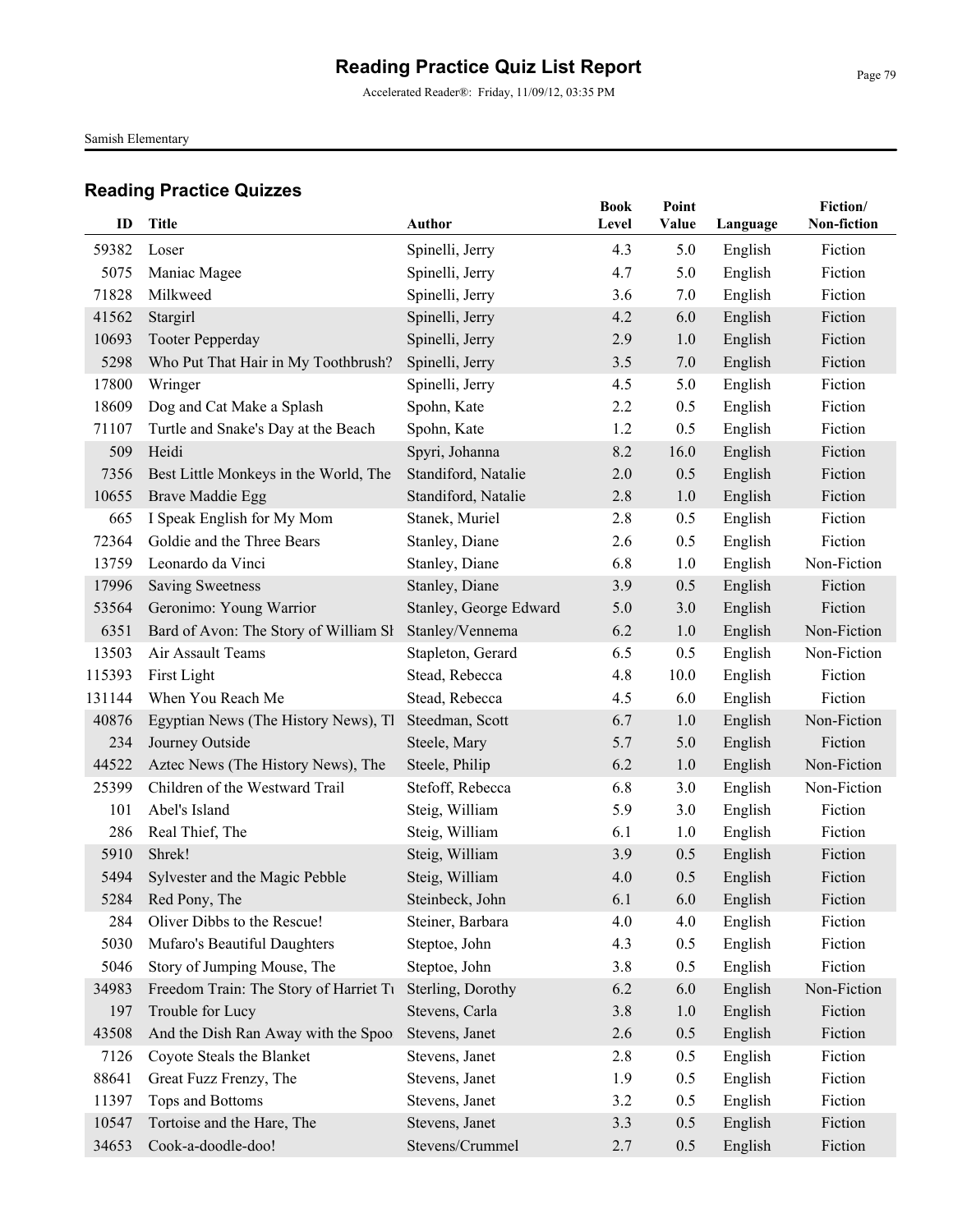Accelerated Reader®: Friday, 11/09/12, 03:35 PM

Samish Elementary

| ID     | <b>Title</b>                             | Author                  | <b>Book</b><br>Level | Point<br>Value | Language | Fiction/<br><b>Non-fiction</b> |
|--------|------------------------------------------|-------------------------|----------------------|----------------|----------|--------------------------------|
| 31595  | Shoe Town                                | Stevens/Crummel         | 1.7                  | 0.5            | English  | Fiction                        |
| 815    | Abraham Lincoln: The Great Emancipa      | Stevenson, Augusta      | 3.5                  | 3.0            | English  | Non-Fiction                    |
| 809    | Benjamin Franklin: Young Printer         | Stevenson, Augusta      | 3.9                  | 3.0            | English  | Fiction                        |
| 13704  | Buffalo Bill: Frontier Daredevil         | Stevenson, Augusta      | 3.6                  | 3.0            | English  | Non-Fiction                    |
| 803    | Clara Barton: Founder of the American    | Stevenson, Augusta      | 4.2                  | 3.0            | English  | Non-Fiction                    |
| 804    | Daniel Boone: Young Hunter and Tracl     | Stevenson, Augusta      | 3.7                  | 3.0            | English  | Fiction                        |
| 823    | George Washington: Young Leader          | Stevenson, Augusta      | 3.7                  | 3.0            | English  | Fiction                        |
| 816    | Molly Pitcher: Young Patriot             | Stevenson, Augusta      | 3.4                  | 3.0            | English  | Fiction                        |
| 817    | Paul Revere: Boston Patriot              | Stevenson, Augusta      | 3.9                  | 3.0            | English  | Fiction                        |
| 13714  | Sitting Bull: Dakota Boy                 | Stevenson, Augusta      | 3.3                  | 3.0            | English  | Non-Fiction                    |
| 825    | Wilbur and Orville Wright: Young Flie    | Stevenson, Augusta      | 3.7                  | 3.0            | English  | Fiction                        |
| 432    | O'Diddy                                  | Stevenson, Jocelyn      | 3.7                  | 1.0            | English  | Fiction                        |
| 6004   | Happily After All                        | Stevenson, Laura        | 4.1                  | 9.0            | English  | Fiction                        |
| 505    | Black Arrow, The                         | Stevenson, Robert Louis | 9.0                  | 14.0           | English  | Fiction                        |
| 512    | Kidnapped                                | Stevenson, Robert Louis | 7.6                  | 14.0           | English  | Fiction                        |
| 522    | Treasure Island                          | Stevenson, Robert Louis | 8.3                  | 12.0           | English  | Fiction                        |
| 30539  | Kidnapped (Great Illustrated Classics)   | Stevenson/Kestel        | 4.8                  | 2.0            | English  | Fiction                        |
| 30560  | Treasure Island (Great Illustrated Class | Stevenson/Laiken        | 5.5                  | 2.0            | English  | Fiction                        |
| 30555  | Strange Case of Dr. Jekyll and Mr. Hyc   | Stevenson/Yamamoto      | 5.4                  | 3.0            | English  | Fiction                        |
| 5296   | Walk in Wolf Wood, A                     | Stewart, Mary           | 5.4                  | 6.0            | English  | Fiction                        |
| 122839 | Mysterious Benedict Society and the Pt   | Stewart, Trenton Lee    | 6.1                  | 19.0           | English  | Fiction                        |
| 133674 | Mysterious Benedict Society and the P1   | Stewart, Trenton Lee    | 6.3                  | 15.0           | English  | Fiction                        |
| 113801 | Mysterious Benedict Society, The         | Stewart, Trenton Lee    | 5.6                  | 18.0           | English  | Fiction                        |
| 83160  | All Because of a Cup of Coffee           | Stilton, Geronimo       | 3.2                  | 1.0            | English  | Fiction                        |
| 146632 | Amazing Voyage, The                      | Stilton, Geronimo       | 4.2                  | 2.0            | English  | Fiction                        |
| 83793  | Attack of the Bandit Cats                | Stilton, Geronimo       | 3.8                  | 1.0            | English  | Fiction                        |
| 77123  | Cat and Mouse in a Haunted House         | Stilton, Geronimo       | 3.4                  | 1.0            | English  | Fiction                        |
| 86804  | Cheese-Colored Camper, A                 | Stilton, Geronimo       | 3.1                  | 1.0            | English  | Fiction                        |
| 77131  | Curse of the Cheese Pyramid, The         | Stilton, Geronimo       | 3.7                  | 1.0            | English  | Fiction                        |
|        | 114455 Down and Out Down Under           | Stilton, Geronimo       | 3.8                  | 1.0            | English  | Fiction                        |
| 131388 | Fabumouse School Adventure, A            | Stilton, Geronimo       | 4.2                  | 1.0            | English  | Fiction                        |
| 105177 | Field Trip to Niagara Falls              | Stilton, Geronimo       | 3.5                  | 1.0            | English  | Fiction                        |
| 77124  | Four Mice Deep in the Jungle             | Stilton, Geronimo       | 3.1                  | 1.0            | English  | Fiction                        |
| 127909 | Geronimo's Valentine                     | Stilton, Geronimo       | 3.8                  | 1.0            | English  | Fiction                        |
| 123673 | Geronimo Stilton, Secret Agent           | Stilton, Geronimo       | 3.6                  | 1.0            | English  | Fiction                        |
| 145412 | Haunted Castle, The                      | Stilton, Geronimo       | 4.1                  | 1.0            | English  | Fiction                        |
| 77126  | I'm Too Fond of My Fur!                  | Stilton, Geronimo       | 3.5                  | 1.0            | English  | Fiction                        |
| 135299 | Karate Mouse, The                        | Stilton, Geronimo       | 4.0                  | 1.0            | English  | Fiction                        |
| 77127  | Lost Treasure of the Emerald Eye         | Stilton, Geronimo       | 3.7                  | 1.0            | English  | Fiction                        |
| 83801  | Merry Christmas, Geronimo!               | Stilton, Geronimo       | 3.2                  | 1.0            | English  | Fiction                        |
| 86064  | Mona Mousa Code, The                     | Stilton, Geronimo       | 3.5                  | 1.0            | English  | Fiction                        |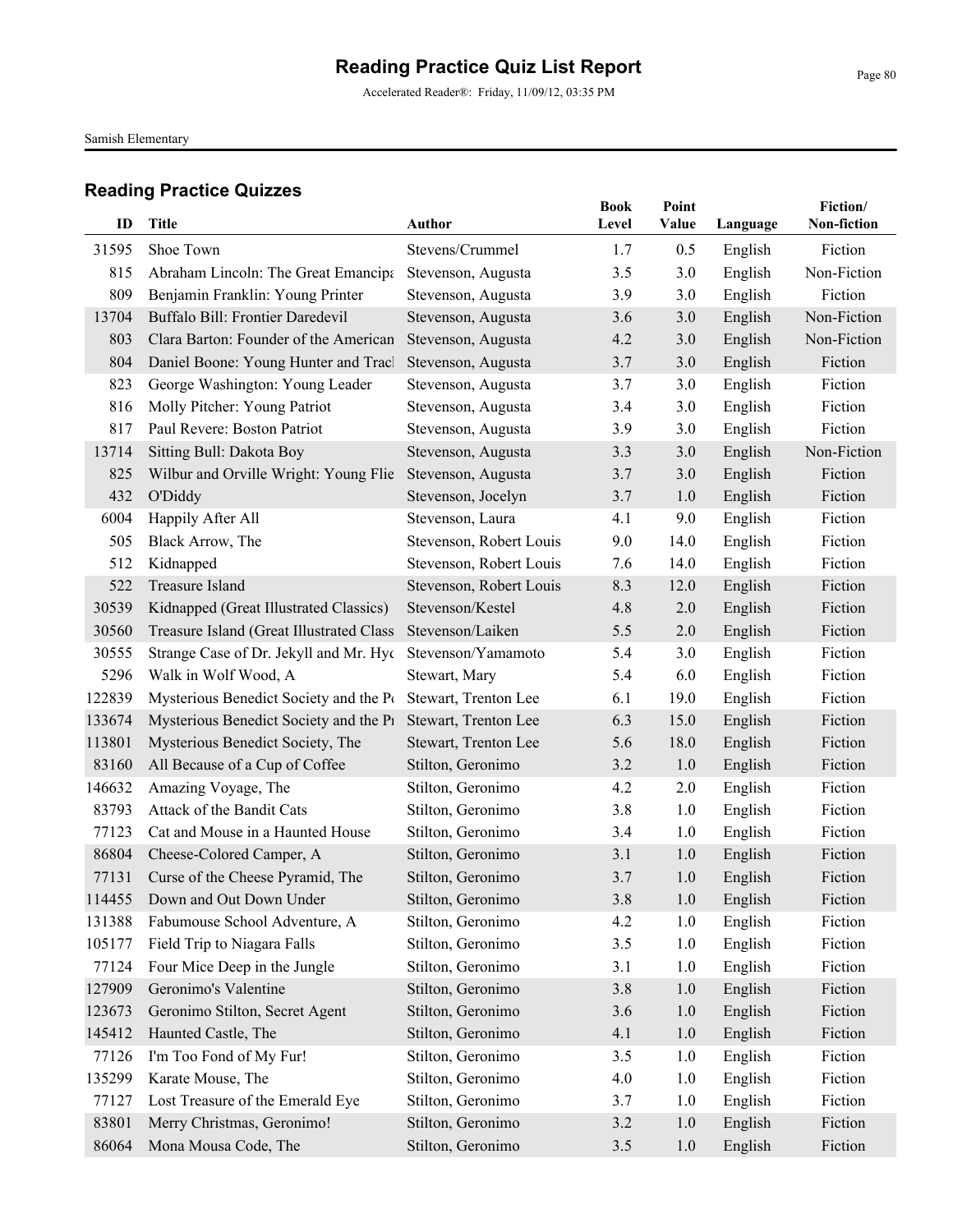Accelerated Reader®: Friday, 11/09/12, 03:35 PM

Samish Elementary

| ID     | <b>Title</b>                          | Author                 | <b>Book</b><br>Level | Point<br>Value | Language | Fiction/<br>Non-fiction |
|--------|---------------------------------------|------------------------|----------------------|----------------|----------|-------------------------|
|        |                                       |                        |                      |                |          |                         |
| 115226 | Mouse Island Marathon, The            | Stilton, Geronimo      | 3.8                  | 1.0            | English  | Fiction                 |
| 73830  | My Name Is Stilton, Geronimo Stilton  | Stilton, Geronimo      | 3.2                  | 1.0            | English  | Fiction                 |
| 77129  | Paws Off, Cheddarface!                | Stilton, Geronimo      | 3.4                  | 1.0            | English  | Fiction                 |
| 83802  | Phantom of the Subway, The            | Stilton, Geronimo      | 3.5                  | 1.0            | English  | Fiction                 |
| 77130  | Red Pizzas for a Blue Count           | Stilton, Geronimo      | 3.6                  | 1.0            | English  | Fiction                 |
| 101387 | Secret of Cacklefur Castle, The       | Stilton, Geronimo      | 3.1                  | 1.0            | English  | Fiction                 |
| 100081 | Shipwreck on the Pirate Islands       | Stilton, Geronimo      | 3.5                  | 1.0            | English  | Fiction                 |
| 86940  | Surf's Up, Geronimo!                  | Stilton, Geronimo      | 3.4                  | 1.0            | English  | Fiction                 |
| 84207  | Temple of the Ruby of Fire, The       | Stilton, Geronimo      | 3.5                  | 1.0            | English  | Fiction                 |
| 86809  | Watch Your Whiskers, Stilton!         | Stilton, Geronimo      | 3.2                  | 1.0            | English  | Fiction                 |
| 102147 | Wild, Wild West, The                  | Stilton, Geronimo      | 3.3                  | 1.0            | English  | Fiction                 |
| 7252   | <b>Bedtime Mouse</b>                  | Stoddard, Sandol       | 2.7                  | 0.5            | English  | Fiction                 |
| 18626  | Friend for Minerva Louise, A          | Stoeke, Janet Morgan   | 1.2                  | 0.5            | English  | Fiction                 |
| 102934 | <b>Brave Charlotte</b>                | Stohner, Anu           | 3.3                  | 0.5            | English  | Fiction                 |
| 662    | Golden Bird, The                      | Stolp, Hans            | 4.0                  | 1.0            | English  | Fiction                 |
| 30338  | Ballad of the Civil War, A            | Stolz, Mary            | 4.0                  | 1.0            | English  | Fiction                 |
| 164    | Dog on Barkham Street, A              | Stolz, Mary            | 4.6                  | 5.0            | English  | Fiction                 |
| 239    | Noonday Friends, The                  | Stolz, Mary            | 4.8                  | 6.0            | English  | Fiction                 |
| 682    | Quentin Corn                          | Stolz, Mary            | 4.8                  | 4.0            | English  | Fiction                 |
| 437    | Scruffy                               | Stoneley, Jack         | 5.3                  | 6.0            | English  | Fiction                 |
| 64579  | George Washington                     | Stout, Mary            | 6.0                  | 1.0            | English  | Non-Fiction             |
| 456    | <b>Ballet Shoes</b>                   | Streatfeild, Noel      | 5.7                  | 9.0            | English  | Fiction                 |
| 13514  | Green Berets, The                     | Streissguth, Tom       | 6.4                  | 0.5            | English  | Non-Fiction             |
| 13540  | U.S. Navy Seals                       | Streissguth, Tom       | 5.8                  | 0.5            | English  | Non-Fiction             |
| 54155  | Abraham Lincoln (In Their Own Word    | Sullivan, George       | 5.3                  | 2.0            | English  | Non-Fiction             |
| 52603  | Paul Revere (In Their Own Words)      | Sullivan, George       | 5.6                  | 2.0            | English  | Non-Fiction             |
| 5455   | Angel Child, Dragon Child             | Surat, Michele Maria   | 2.8                  | 0.5            | English  | Fiction                 |
| 135009 | Barack Obama                          | Sutcliffe, Jane        | 4.1                  | 1.0            | English  | Non-Fiction             |
| 26745  | <b>Giving Thanks</b>                  | Swamp, Chief Jake      | 3.3                  | 0.5            | English  | Fiction                 |
| 5259   | Bless the Beasts & Children           | Swarthout, Glendon     | 6.3                  | 6.0            | English  | Fiction                 |
| 7328   | Little Red LighthouseBridge, The      | Swift, Hildegarde Hoyt | 2.9                  | 0.5            | English  | Fiction                 |
| 507    | Gulliver's Travels                    | Swift, Jonathan        | 13.5                 | 25.0           | English  | Fiction                 |
| 7233   | Moving Day                            | Szekeres, Cyndy        | 2.1                  | 0.5            | English  | Fiction                 |
| 117633 | Wall: Growing up Behind the Iron Curt | Sís, Peter             | 5.2                  | 1.0            | English  | Non-Fiction             |
| 35829  | Joseph Had a Little Overcoat          | Taback, Simms          | 1.7                  | 0.5            | English  | Fiction                 |
| 36572  | Star of Luis                          | Talbert, Marc          | 4.2                  | 5.0            | English  | Fiction                 |
| 54157  | Attack on Pearl Harbor                | Tanaka, Shelley        | 5.7                  | 1.0            | English  | Non-Fiction             |
| 5043   | Secret of Gumbo Grove, The            | Tate, Eleanora E.      | 4.6                  | 7.0            | English  | Fiction                 |
| 6013   | Thank You, Dr. Martin Luther King, Jr | Tate, Eleanora E.      | 4.1                  | 7.0            | English  | Fiction                 |
| 86415  | Mudball                               | Tavares, Matt          | 3.4                  | 0.5            | English  | Fiction                 |
| 24665  | Air Forces of World War II            | Taylor, Mike           | 6.7                  | 1.0            | English  | Non-Fiction             |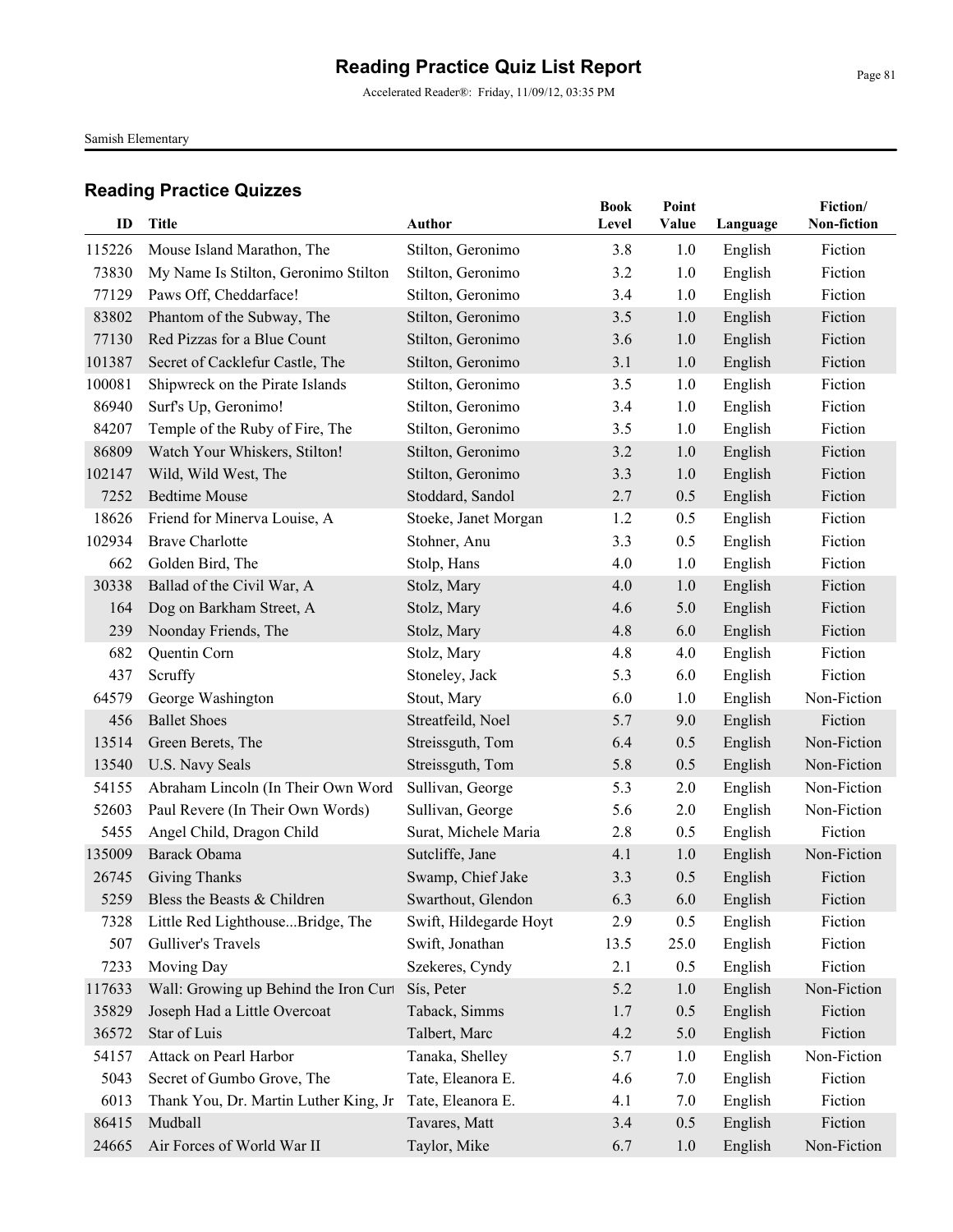Accelerated Reader®: Friday, 11/09/12, 03:35 PM

Samish Elementary

| ID     | <b>Title</b>                               | <b>Author</b>         | <b>Book</b><br>Level | Point<br>Value | Language | Fiction/<br>Non-fiction |
|--------|--------------------------------------------|-----------------------|----------------------|----------------|----------|-------------------------|
| 24663  | Battles of World War II                    | Taylor, Mike          | 7.3                  | 1.0            | English  | Non-Fiction             |
| 24666  | Navies of World War II                     | Taylor, Mike          | 7.1                  | 1.0            | English  | Non-Fiction             |
| 24667  | Weapons of World War II                    | Taylor, Mike          | 6.6                  | 1.0            | English  | Non-Fiction             |
| 170    | Gold Cadillac, The                         | Taylor, Mildred D.    | 4.1                  | 1.0            | English  | Fiction                 |
| 237    | Let the Circle Be Unbroken                 | Taylor, Mildred D.    | 5.7                  | 15.0           | English  | Fiction                 |
| 5431   | Mississippi Bridge                         | Taylor, Mildred D.    | 4.2                  | 1.0            | English  | Fiction                 |
| 136    | Roll of Thunder, Hear My Cry               | Taylor, Mildred D.    | 5.7                  | 10.0           | English  | Fiction                 |
| 191    | Song of the Trees                          | Taylor, Mildred D.    | 3.8                  | 1.0            | English  | Fiction                 |
| 116280 | When a Monster Is Born                     | Taylor, Sean          | 4.0                  | 0.5            | English  | Fiction                 |
| 2      | All-of-a-Kind Family                       | Taylor, Sydney        | 4.9                  | 5.0            | English  | Fiction                 |
| 108    | Cay, The                                   | Taylor, Theodore      | 5.3                  | 4.0            | English  | Fiction                 |
| 482    | Maldonado Miracle, The                     | Taylor, Theodore      | 4.5                  | 5.0            | English  | Fiction                 |
| 6478   | Maria: A Christmas Story                   | Taylor, Theodore      | 4.4                  | 2.0            | English  | Fiction                 |
| 198    | Trouble With Tuck, The                     | Taylor, Theodore      | 5.5                  | 4.0            | English  | Fiction                 |
| 63613  | Dear Mrs. Larue: Letters from Obedien      | Teague, Mark          | 3.6                  | 0.5            | English  | Fiction                 |
| 6456   | Children of Promise                        | Tedrow, T.L.          | 4.9                  | 6.0            | English  | Fiction                 |
| 6465   | Good Neighbors                             | Tedrow, T.L.          | 4.4                  | 8.0            | English  | Fiction                 |
| 6468   | Great Debate, The                          | Tedrow, T.L.          | 4.4                  | 9.0            | English  | Fiction                 |
| 6473   | Home to the Prairie                        | Tedrow, T.L.          | 4.4                  | 7.0            | English  | Fiction                 |
| 6474   | Land of Promise                            | Tedrow, T.L.          | 4.3                  | 7.0            | English  | Fiction                 |
| 6480   | Missouri Homestead                         | Tedrow, T.L.          | 5.3                  | 7.0            | English  | Fiction                 |
| 6481   | Mountain Miracle                           | Tedrow, T.L.          | 4.1                  | 8.0            | English  | Fiction                 |
| 6489   | World's Fair, The                          | Tedrow, T.L.          | 4.5                  | 8.0            | English  | Fiction                 |
| 54174  | Some Kind of Pride                         | Testa, Maria          | 4.4                  | 3.0            | English  | Fiction                 |
| 41027  | Cafeteria Lady from the Black Lagoon,      | Thaler, Mike          | 2.8                  | 0.5            | English  | Fiction                 |
| 5465   | Cream of Creature from the School Cat      | Thaler, Mike          | 2.7                  | 0.5            | English  | Fiction                 |
| 53079  | Custodian from the Black Lagoon, The       | Thaler, Mike          | 3.5                  | 0.5            | English  | Fiction                 |
| 12754  | Gym Teacher from the Black Lagoon,         | Thaler, Mike          | 2.2                  | 0.5            | English  | Fiction                 |
| 18635  | Librarian from the Black Lagoon, The       | Thaler, Mike          | 3.2                  | 0.5            | English  | Fiction                 |
|        | 43502 Music Teacher from the Black Lagoon, | Thaler, Mike          | 3.4                  | 0.5            | English  | Fiction                 |
| 12755  | Principal from the Black Lagoon, The       | Thaler, Mike          | 2.4                  | 0.5            | English  | Fiction                 |
| 12756  | School Nurse from the Black Lagoon, 7      | Thaler, Mike          | 3.1                  | 0.5            | English  | Fiction                 |
| 12757  | Teacher from the Black Lagoon, The         | Thaler, Mike          | 2.4                  | 0.5            | English  | Fiction                 |
| 7340   | Puppy Who Wanted a Boy, The                | Thayer, Jane          | 3.0                  | 0.5            | English  | Fiction                 |
| 161    | Comeback Dog, The                          | Thomas, Jane Resh     | 4.9                  | 1.0            | English  | Fiction                 |
| 6355   | Courage at Indian Deep                     | Thomas, Jane Resh     | 5.6                  | 4.0            | English  | Fiction                 |
| 6339   | Princess in the Pigpen, The                | Thomas, Jane Resh     | 4.9                  | 4.0            | English  | Fiction                 |
| 904    | Star Wars: Dangers of the Core             | Thomas, Jim           | 2.5                  | 0.5            | English  | Fiction                 |
| 903    | Star Wars: Luke's Fate                     | Thomas, Jim           | 2.5                  | 0.5            | English  | Fiction                 |
| 61039  | Get Well, Good Knight                      | Thomas, Shelley Moore | 2.3                  | 0.5            | English  | Fiction                 |
| 39566  | Good Night, Good Knight                    | Thomas, Shelley Moore | 2.1                  | 0.5            | English  | Fiction                 |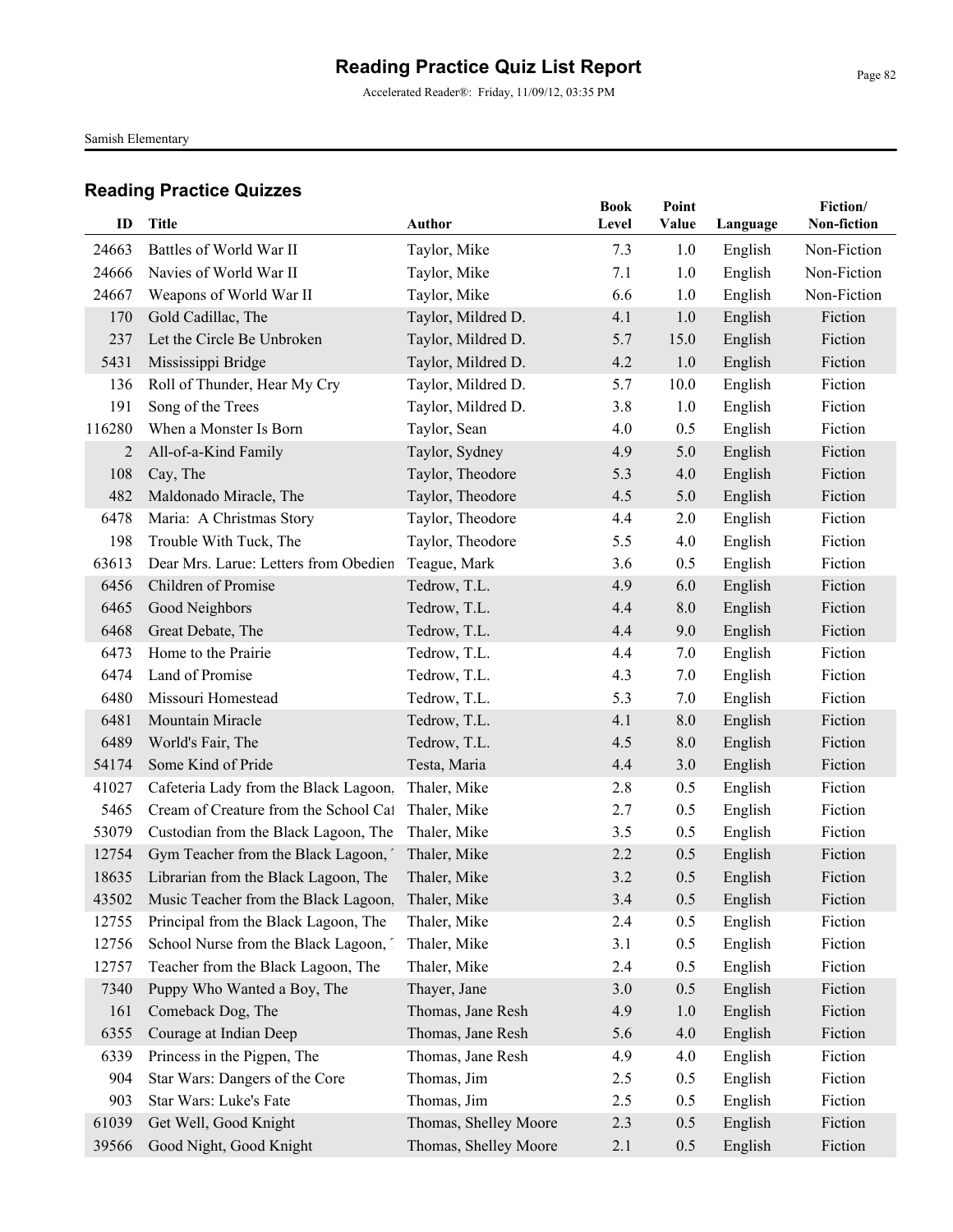Accelerated Reader®: Friday, 11/09/12, 03:35 PM

Samish Elementary

| ID     | Title                                    | Author                    | Book<br>Level | Point<br>Value | Language | Fiction/<br>Non-fiction |
|--------|------------------------------------------|---------------------------|---------------|----------------|----------|-------------------------|
| 43522  | One Riddle, One Answer                   | Thompson, Lauren          | 3.5           | 0.5            | English  | Fiction                 |
| 45492  | Dinosaur's Day                           | Thomson, Ruth             | 2.0           | 0.5            | English  | Fiction                 |
| 134016 | Faraway Island, A                        | Thor, Annika              | 4.4           | 8.0            | English  | Fiction                 |
| 5483   | Many Moons                               | Thurber, James            | 4.5           | 0.5            | English  | Fiction                 |
| 47320  | Animals in Camouflage                    | Tildes, Phyllis Limbacher | 3.0           | 0.5            | English  | Non-Fiction             |
| 25238  | Leon's Story                             | Tillage, Leon Walter      | 4.9           | 2.0            | English  | Non-Fiction             |
| 7238   | Pumpkin Pumpkin                          | Titherington, Jeanne      | 2.4           | 0.5            | English  | Fiction                 |
| 60652  | Surviving the Applewhites                | Tolan, Stephanie S.       | 5.5           | 7.0            | English  | Fiction                 |
| 737    | Fellowship of the Ring, The              | Tolkien, J.R.R.           | 6.1           | 29.0           | English  | Fiction                 |
| 511    | Hobbit, The                              | Tolkien, J.R.R.           | 6.6           | 16.0           | English  | Fiction                 |
| 5286   | Return of the King, The                  | Tolkien, J.R.R.           | 6.2           | 22.0           | English  | Fiction                 |
| 5295   | Two Towers, The                          | Tolkien, J.R.R.           | 6.3           | 23.0           | English  | Fiction                 |
| 61670  | Nothing Sticks Like a Shadow             | Tompert, Ann              | 2.9           | 0.5            | English  | Fiction                 |
| 7161   | Real McCoy, The                          | Towle, Wendy              | 5.7           | 0.5            | English  | Non-Fiction             |
| 54     | <b>Mary Poppins</b>                      | Travers, P.L.             | 6.1           | 6.0            | English  | Fiction                 |
| 6003   | Flight of Angels                         | Trease, Geoffrey          | 5.1           | 3.0            | English  | Fiction                 |
| 20309  | Li Lun: Lad of Courage                   | Treffinger, Carolyn       | 4.8           | 3.0            | English  | Fiction                 |
| 7373   | Hide and Seek Fog                        | Tresselt, Alvin           | 4.3           | 0.5            | English  | Fiction                 |
| 44     | I, Juan de Pareja                        | Trevino, Elizabeth Borton | 6.5           | 7.0            | English  | Fiction                 |
| 6487   | Village of Blue Stone, The               | Trimble, Stephen          | 6.0           | 1.0            | English  | Non-Fiction             |
| 5408   | Changes for Molly                        | Tripp, Valerie            | 3.7           | 1.0            | English  | Fiction                 |
| 5409   | Changes for Samantha                     | Tripp, Valerie            | 3.9           | 1.0            | English  | Fiction                 |
| 6414   | Felicity Learns a Lesson: A School Sto   | Tripp, Valerie            | 4.3           | 1.0            | English  | Fiction                 |
| 5017   | Happy Birthday, Molly!                   | Tripp, Valerie            | 3.5           | 1.0            | English  | Fiction                 |
| 5018   | Happy Birthday, Samantha!                | Tripp, Valerie            | 3.7           | 1.0            | English  | Fiction                 |
| 426    | Meet Molly                               | Tripp, Valerie            | 4.2           | 1.0            | English  | Fiction                 |
| 485    | Molly Learns a Lesson                    | Tripp, Valerie            | 3.7           | 1.0            | English  | Fiction                 |
| 675    | Molly's Surprise                         | Tripp, Valerie            | 3.6           | 1.0            | English  | Fiction                 |
| 5235   | Molly Saves the Day                      | Tripp, Valerie            | 3.7           | 1.0            | English  | Fiction                 |
| 18601  | Albert's Christmas                       | Tryon, Leslie             | 2.4           | 0.5            | English  | Fiction                 |
| 20671  | Mailing May                              | Tunnell, Michael O.       | 3.6           | 0.5            | English  | Fiction                 |
| 32567  | Drummer Boy: Marching to the Civil V     | Turner, Ann               | 3.8           | 0.5            | English  | Fiction                 |
| 32208  | Girl Who Chased Away Sorrow: The L       | Turner, Ann               | 5.1           | 5.0            | English  | Fiction                 |
| 7395   | <b>Stars for Sarah</b>                   | Turner, Ann               | 3.4           | 0.5            | English  | Fiction                 |
| 7296   | Through Moon and Stars and Night Ski     | Turner, Ann               | 2.1           | 0.5            | English  | Fiction                 |
| 7379   | Maebelle's Suitcase                      | Tusa, Tricia              | 2.8           | 0.5            | English  | Fiction                 |
| 7396   | Stay Away from the Junkyard              | Tusa, Tricia              | 3.4           | 0.5            | English  | Fiction                 |
| 501    | Adventures of Huckleberry Finn, The      | Twain, Mark               | 6.6           | 18.0           | English  | Fiction                 |
| 502    | Adventures of Tom Sawyer, The            | Twain, Mark               | 8.1           | 12.0           | English  | Fiction                 |
| 518    | Prince and the Pauper, The               | Twain, Mark               | 9.3           | 12.0           | English  | Fiction                 |
| 30552  | Prince and the Pauper (Great Illustrated | Twain/Bogart              | 5.0           | 3.0            | English  | Fiction                 |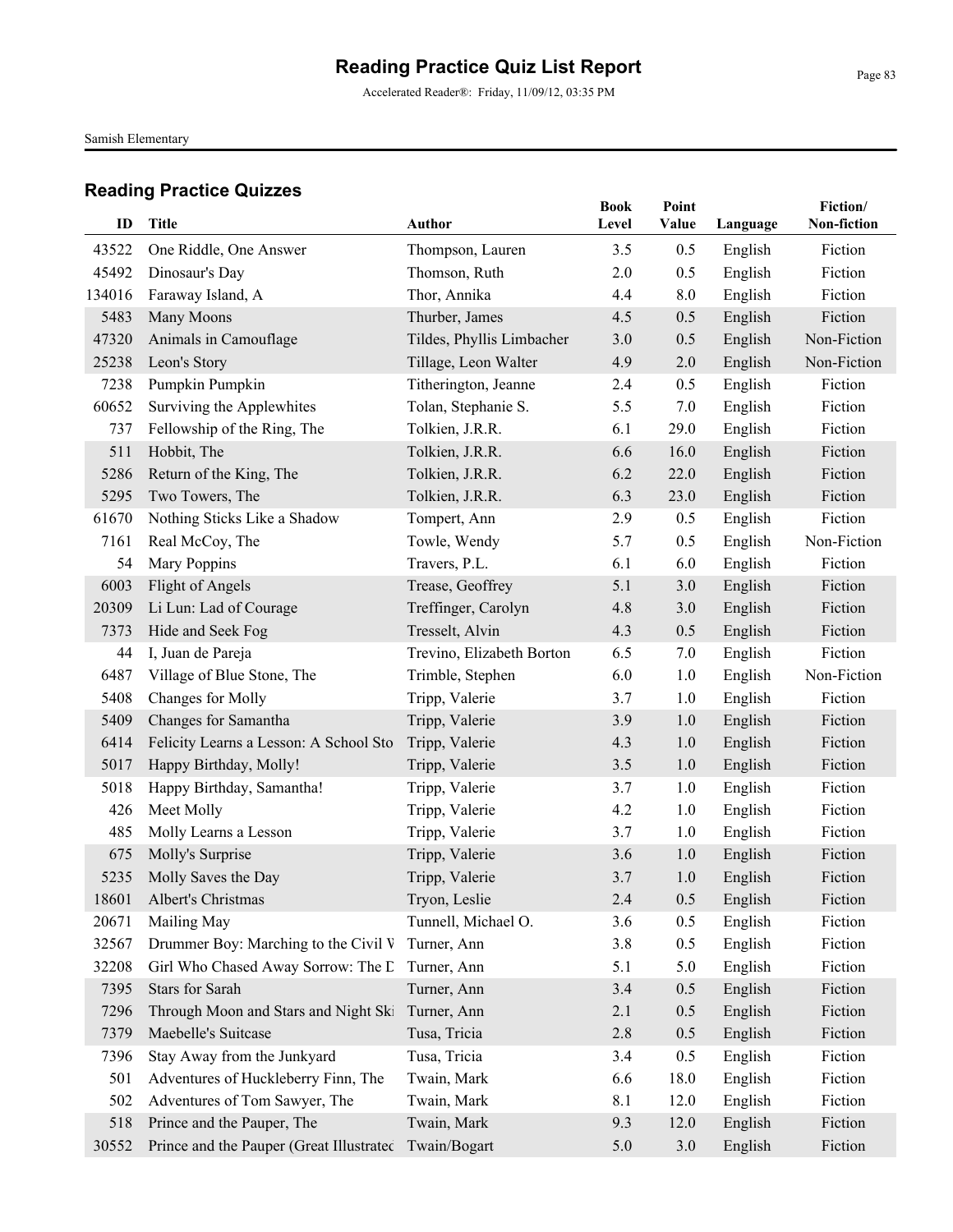Accelerated Reader®: Friday, 11/09/12, 03:35 PM

Samish Elementary

| ID     | Title                                                     | Author                | <b>Book</b><br>Level | Point<br>Value | Language | Fiction/<br>Non-fiction |
|--------|-----------------------------------------------------------|-----------------------|----------------------|----------------|----------|-------------------------|
|        |                                                           |                       |                      |                |          |                         |
| 41119  | Adventures of Tom Sawyer, The                             | Twain/Fuentes         | 6.2                  | 5.0            | English  | Fiction                 |
| 41114  | Joan of Arc                                               | Twain/Selene          | 5.8                  | 4.0            | English  | Fiction                 |
| 6452   | Best Bad Thing, The                                       | Uchida, Yoshiko       | 4.9                  | 4.0            | English  | Fiction                 |
| 233    | Jar of Dreams, A                                          | Uchida, Yoshiko       | 5.0                  | 4.0            | English  | Fiction                 |
| 5073   | Journey Home                                              | Uchida, Yoshiko       | 5.3                  | 4.0            | English  | Fiction                 |
| 207    | Banner in the Sky                                         | Ullman, James Ramsey  | 5.1                  | 11.0           | English  | Fiction                 |
| 77     | Saucepan Journey                                          | Unnerstad, Edith      | 5.6                  | $8.0\,$        | English  | Fiction                 |
| 64570  | Abraham Lincoln                                           | Uschan, Michael V.    | 6.0                  | 1.0            | English  | Non-Fiction             |
| 13551  | Abraham Lincoln: A Photo-Illustrated 1                    | Usel, T.M.            | 4.7                  | 0.5            | English  | Non-Fiction             |
| 13556  | Benjamin Franklin: A Photo-Illustrated Usel, T.M.         |                       | 3.8                  | 0.5            | English  | Non-Fiction             |
| 13565  | George Washington: A Photo-Illustrate Usel, T.M.          |                       | 4.1                  | 0.5            | English  | Non-Fiction             |
| 13580  | Thomas Jefferson: A Photo-Illustrated   Usel, T.M.        |                       | 4.6                  | 0.5            | English  | Non-Fiction             |
| 75663  | Secret Identity                                           | Van Draanen, Wendelin | 3.3                  | 2.0            | English  | Fiction                 |
| 78020  | Cabin on Trouble Creek                                    | Van Leeuwen, Jean     | 4.5                  | 6.0            | English  | Fiction                 |
| 19247  | Tales of Oliver Pig                                       | Van Leeuwen, Jean     | 2.3                  | 0.5            | English  | Fiction                 |
| 6348   | Widow's Broom, The                                        | VanAllsburg, Chris    | 4.7                  | 0.5            | English  | Fiction                 |
| 269    | Hugh Pine                                                 | VanDeWetering, Jan    | 4.8                  | 2.0            | English  | Fiction                 |
| 8453   | Anne Frank: Beyond the Diary                              | VanDerRol/Verhoeven   | 6.8                  | 3.0            | English  | Non-Fiction             |
| 9251   | Amanda Pig on Her Own                                     | VanLeeuwen, Jean      | 2.4                  | 0.5            | English  | Fiction                 |
| 18602  | Amanda Pig, Schoolgirl                                    | VanLeeuwen, Jean      | 2.5                  | 0.5            | English  | Fiction                 |
| 6467   | Great Christmas Kidnaping Caper, The                      | VanLeeuwen, Jean      | 4.9                  | 3.0            | English  | Fiction                 |
| 6470   | Great Rescue Operation, The                               | VanLeeuwen, Jean      | 4.0                  | 4.0            | English  | Fiction                 |
| 6366   | Great Summer Camp Catastrophe, The                        | VanLeeuwen, Jean      | 3.7                  | 5.0            | English  | Fiction                 |
| 18640  | Oliver & Amanda and the Big Snow                          | VanLeeuwen, Jean      | 2.2                  | 0.5            | English  | Fiction                 |
| 9289   | Oliver Pig at School                                      | VanLeeuwen, Jean      | 2.5                  | 0.5            | English  | Fiction                 |
| 821    | Babe Ruth: One of Baseball's Greatest                     | VanRiper, Guernsey    | 3.5                  | 3.0            | English  | Fiction                 |
| 822    | Jim Thorpe: Olympic Champion                              | VanRiper, Guernsey    | 4.0                  | 3.0            | English  | Fiction                 |
| 818    | Knute Rockne: Young Athlete                               | VanRiper, Guernsey    | 3.5                  | 3.0            | English  | Fiction                 |
| 810    | Lou Gehrig: One of Baseball's Greatest VanRiper, Guernsey |                       | 3.8                  | 3.0            | English  | Fiction                 |
|        | 140091 Moon over Manifest                                 | Vanderpool, Clare     | 5.3                  | 12.0           | English  | Fiction                 |
| 68413  | <b>Kissing Coyotes</b>                                    | Vaughan, Marcia       | 3.7                  | 0.5            | English  | Fiction                 |
| 54920  | Secret to Freedom, The                                    | Vaughan, Marcia       | 3.7                  | 0.5            | English  | Fiction                 |
| 523    | 20,000 Leagues Under the Sea                              | Verne, Jules          | 10.0                 | 28.0           | English  | Fiction                 |
| 504    | Around the World in Eighty Days                           | Verne, Jules          | 9.6                  | 12.0           | English  | Fiction                 |
| 30527  | Around the World in 80 Days (Great Ill                    | Verne/Leighton        | 5.0                  | $2.0\,$        | English  | Fiction                 |
| 130875 | Dragonbreath                                              | Vernon, Ursula        | 4.3                  | 1.0            | English  | Fiction                 |
| 5451   | Alexander and theVery Bad Day                             | Viorst, Judith        | 3.7                  | 0.5            | English  | Fiction                 |
| 7301   | Alexander, Who Used to Be Rich Last                       | Viorst, Judith        | 3.4                  | 0.5            | English  | Fiction                 |
| 22543  | Ginger                                                    | Voake, Charlotte      | 2.9                  | 0.5            | English  | Fiction                 |
| 357    | <b>Building Blocks</b>                                    | Voigt, Cynthia        | 4.2                  | 5.0            | English  | Fiction                 |
| 110    | Dicey's Song                                              | Voigt, Cynthia        | 5.0                  | 11.0           | English  | Fiction                 |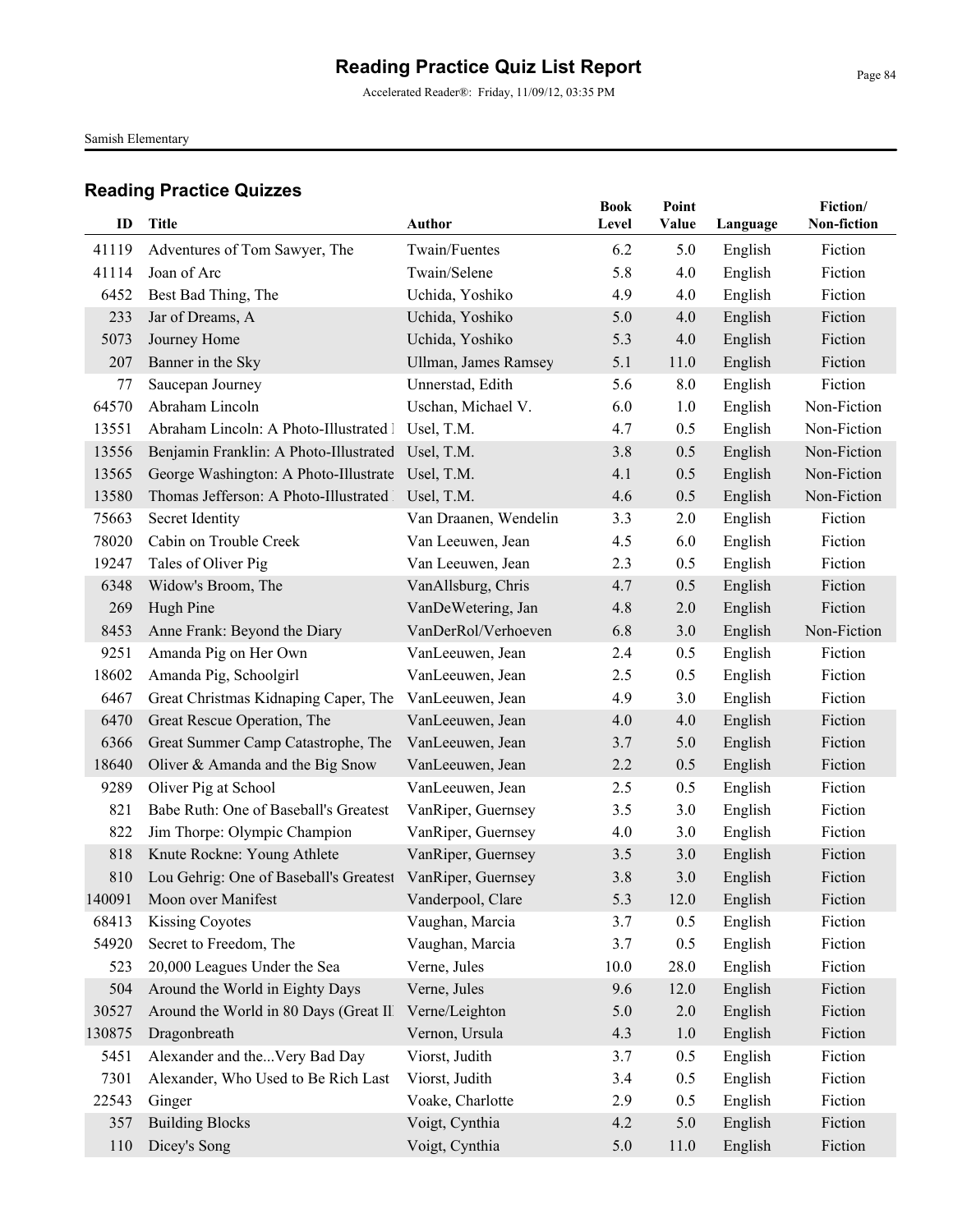Accelerated Reader®: Friday, 11/09/12, 03:35 PM

Samish Elementary

| ID    | Title                                                     | Author               | <b>Book</b><br>Level | Point<br><b>Value</b> | Language | Fiction/<br>Non-fiction |
|-------|-----------------------------------------------------------|----------------------|----------------------|-----------------------|----------|-------------------------|
| 368   | Homecoming                                                | Voigt, Cynthia       | 4.4                  | 16.0                  | English  | Fiction                 |
| 5287  | Runner, The                                               | Voigt, Cynthia       | 5.0                  | 9.0                   | English  | Fiction                 |
| 5291  | Seventeen against the Dealer                              | Voigt, Cynthia       | 6.3                  | 11.0                  | English  | Fiction                 |
| 388   | Solitary Blue, A                                          | Voigt, Cynthia       | 5.3                  | 11.0                  | English  | Fiction                 |
| 5087  | Sons from Afar                                            | Voigt, Cynthia       | 5.3                  | 13.0                  | English  | Fiction                 |
| 29998 | Anna Is Still Here                                        | Vos, Ida             | 3.3                  | 4.0                   | English  | Fiction                 |
| 30502 | Hide and Seek                                             | Vos, Ida             | 3.6                  | 4.0                   | English  | Fiction                 |
| 10698 | Where's Molly?                                            | Waas, Uli            | 2.9                  | 0.5                   | English  | Fiction                 |
| 5474  | Ira Sleeps Over                                           | Waber, Bernard       | 2.2                  | 0.5                   | English  | Fiction                 |
| 9113  | Can't You Sleep, Little Bear?                             | Waddell, Martin      | 3.3                  | 0.5                   | English  | Fiction                 |
| 10529 | Let's Go Home, Little Bear                                | Waddell, Martin      | 3.1                  | 0.5                   | English  | Fiction                 |
| 55469 | Early Battles of the American Revoluti                    | Wade, Linda R.       | 5.4                  | 0.5                   | English  | Non-Fiction             |
| 24651 | Early Battles of the Civil War                            | Wade, Linda R.       | 5.2                  | 1.0                   | English  | Non-Fiction             |
| 55472 | Events Leading to the American Revolv                     | Wade, Linda R.       | 5.9                  | 0.5                   | English  | Non-Fiction             |
| 55473 | Final Years of the American Revolution                    | Wade, Linda R.       | 6.9                  | 1.0                   | English  | Non-Fiction             |
| 888   | James Carter: Thirty-Ninth President of                   | Wade, Linda R.       | 7.2                  | 1.0                   | English  | Non-Fiction             |
| 55480 | Leaders of the American Revolution                        | Wade, Linda R.       | 5.9                  | 0.5                   | English  | Non-Fiction             |
| 55481 | Life After the American Revolution                        | Wade, Linda R.       | 5.4                  | 0.5                   | English  | Non-Fiction             |
| 55482 | Life in Colonial America                                  | Wade, Linda R.       | 5.0                  | 1.0                   | English  | Non-Fiction             |
| 24653 | Men Who Fought the Civil War, The                         | Wade, Linda R.       | 5.4                  | 0.5                   | English  | Non-Fiction             |
| 24654 | Prison Camps of the Civil War                             | Wade, Linda R.       | 5.3                  | 0.5                   | English  | Non-Fiction             |
| 24655 | Reconstruction: The Years Following th                    | Wade, Linda R.       | 5.8                  | 0.5                   | English  | Non-Fiction             |
| 24650 | Slavery and the Civil War                                 | Wade, Linda R.       | 5.5                  | 1.0                   | English  | Non-Fiction             |
| 24652 | Turning Points in the Civil War                           | Wade, Linda R.       | 5.2                  | 1.0                   | English  | Non-Fiction             |
| 478   | J.T.                                                      | Wagner, Jane         | 4.6                  | 1.0                   | English  | Fiction                 |
| 13701 | Abigail Adams: Girl of Colonial Days                      | Wagoner, Jean Brown  | 4.2                  | 3.0                   | English  | Non-Fiction             |
| 824   | Martha Washington: America's First Fi                     | Wagoner, Jean Brown  | 4.2                  | 3.0                   | English  | Non-Fiction             |
| 43945 | Surprise Puppy!                                           | Walker-Hodge, Judith | 2.1                  | 0.5                   | English  | Fiction                 |
| 5916  | Danger in Quicksand Swamp                                 | Wallace, Bill        | 4.3                  | 5.0                   | English  | Fiction                 |
|       | 261 Ferret in the Bedroom, Lizards in the F Wallace, Bill |                      | 4.4                  | 4.0                   | English  | Fiction                 |
| 64604 | Goosed!                                                   | Wallace, Bill        | 3.5                  | 2.0                   | English  | Fiction                 |
| 6375  | Red Dog                                                   | Wallace, Bill        | 4.4                  | 5.0                   | English  | Fiction                 |
| 440   | Snot Stew                                                 | Wallace, Bill        | 3.2                  | 2.0                   | English  | Fiction                 |
| 5091  | Trapped in Death Cave                                     | Wallace, Bill        | 4.2                  | 5.0                   | English  | Fiction                 |
| 89242 | Turkeys Together                                          | Wallace, Carol       | 1.9                  | 0.5                   | English  | Fiction                 |
| 45904 | <b>Big Machines</b>                                       | Wallace, Karen       | 2.3                  | 0.5                   | English  | Non-Fiction             |
| 32031 | Day at Seagull Beach, A                                   | Wallace, Karen       | 1.9                  | 0.5                   | English  | Non-Fiction             |
| 45906 | Diving Dolphin                                            | Wallace, Karen       | 2.1                  | 0.5                   | English  | Non-Fiction             |
| 43666 | Duckling Days                                             | Wallace, Karen       | 1.8                  | 0.5                   | English  | Non-Fiction             |
| 45916 | Tale of a Tadpole                                         | Wallace, Karen       | 2.1                  | 0.5                   | English  | Non-Fiction             |
| 68454 | Trip to the Zoo, A                                        | Wallace, Karen       | 2.4                  | 0.5                   | English  | Non-Fiction             |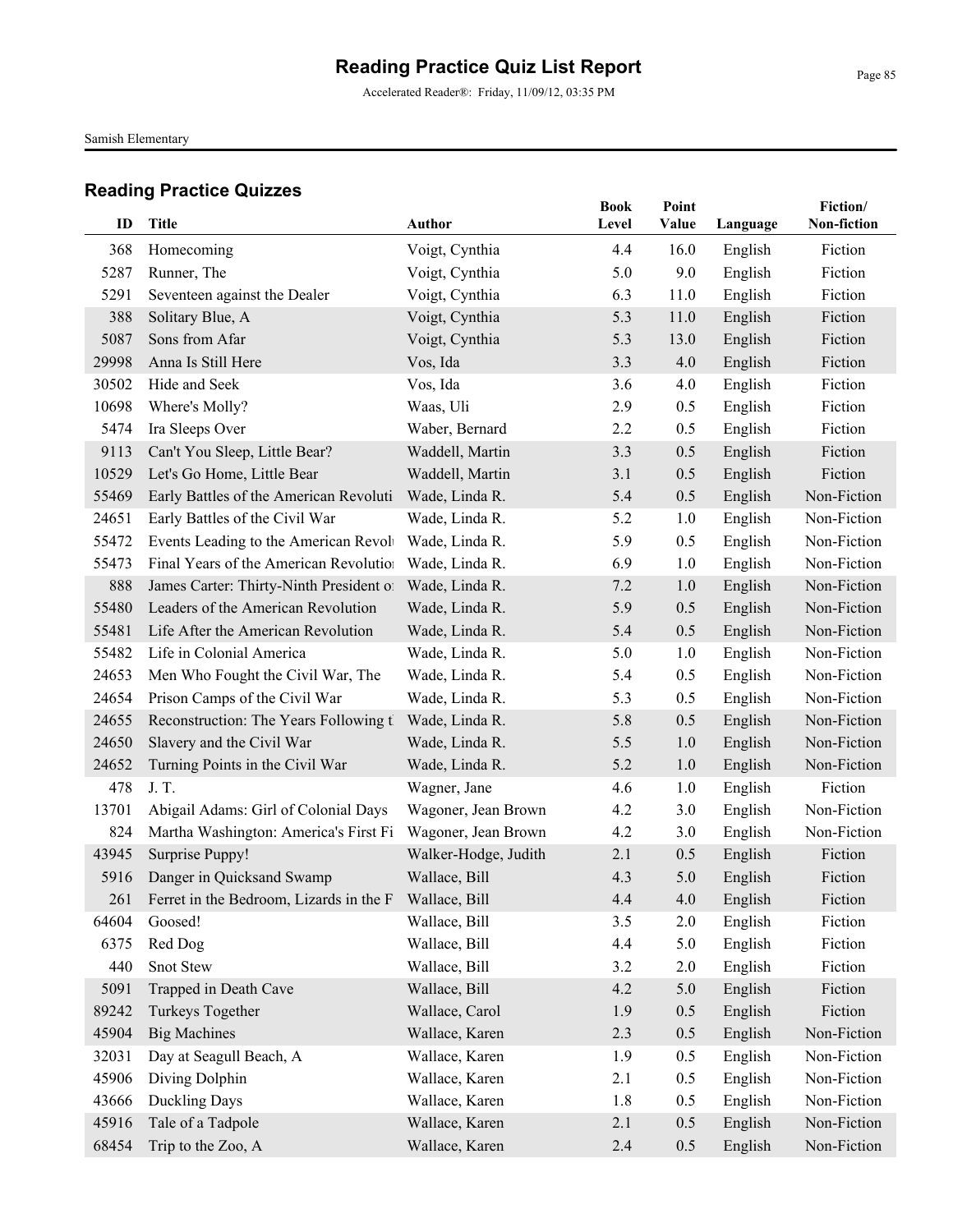Accelerated Reader®: Friday, 11/09/12, 03:35 PM

Samish Elementary

| ID    | <b>Title</b>                             | Author                   | <b>Book</b><br>Level | Point |          | Fiction/<br>Non-fiction |
|-------|------------------------------------------|--------------------------|----------------------|-------|----------|-------------------------|
|       |                                          |                          |                      | Value | Language |                         |
| 9461  | Mouse Paint                              | Walsh, Ellen Stoll       | 2.2                  | 0.5   | English  | Fiction                 |
| 177   | Justin and the Best Biscuits in the Worl | Walter, Mildred          | 3.9                  | 3.0   | English  | Fiction                 |
| 18648 | When Will It Be Spring?                  | Walters, Catherine       | 2.4                  | 0.5   | English  | Fiction                 |
| 58261 | Bertie Was a Watchdog                    | Walton, Rick             | 2.1                  | 0.5   | English  | Fiction                 |
| 74243 | Seed and the Giant Saguaro, The          | Ward, Jennifer           | 3.3                  | 0.5   | English  | Fiction                 |
| 5319  | Benny Uncovers a Mystery                 | Warner, Gertrude Chandle | 3.8                  | 2.0   | English  | Fiction                 |
| 5315  | <b>Bicycle Mystery</b>                   | Warner, Gertrude Chandle | 3.2                  | 2.0   | English  | Fiction                 |
| 5306  | <b>Blue Bay Mystery</b>                  | Warner, Gertrude Chandle | 2.9                  | 2.0   | English  | Fiction                 |
| 5301  | Boxcar Children, The                     | Warner, Gertrude Chandle | 3.9                  | 2.0   | English  | Fiction                 |
| 5318  | <b>Bus Station Mystery</b>               | Warner, Gertrude Chandle | 3.6                  | 2.0   | English  | Fiction                 |
| 5311  | Caboose Mystery                          | Warner, Gertrude Chandle | 3.2                  | 2.0   | English  | Fiction                 |
| 9258  | Canoe Trip Mystery, The                  | Warner, Gertrude Chandle | 4.1                  | 2.0   | English  | Fiction                 |
| 9259  | Castle Mystery, The                      | Warner, Gertrude Chandle | 3.9                  | 2.0   | English  | Fiction                 |
| 10660 | Dinosaur Mystery, The                    | Warner, Gertrude Chandle | 4.2                  | 3.0   | English  | Fiction                 |
| 9261  | Disappearing Friend Mystery, The         | Warner, Gertrude Chandle | 3.8                  | 2.0   | English  | Fiction                 |
| 9264  | Ghost Ship Mystery, The                  | Warner, Gertrude Chandle | 4.0                  | 3.0   | English  | Fiction                 |
| 5312  | Houseboat Mystery                        | Warner, Gertrude Chandle | 3.4                  | 3.0   | English  | Fiction                 |
| 9274  | Mystery at Snowflake Inn, The            | Warner, Gertrude Chandle | 3.9                  | 2.0   | English  | Fiction                 |
| 9275  | Mystery at the Dog Show, The             | Warner, Gertrude Chandle | 4.0                  | 2.0   | English  | Fiction                 |
| 5317  | Mystery Behind the Wall                  | Warner, Gertrude Chandle | 3.5                  | 2.0   | English  | Fiction                 |
| 9276  | Mystery Horse, The                       | Warner, Gertrude Chandle | 4.2                  | 3.0   | English  | Fiction                 |
| 5316  | Mystery in the Sand                      | Warner, Gertrude Chandle | 3.7                  | 3.0   | English  | Fiction                 |
| 9277  | Mystery in the Snow, The                 | Warner, Gertrude Chandle | 3.3                  | 2.0   | English  | Fiction                 |
| 9278  | Mystery in Washington, D.C., The         | Warner, Gertrude Chandle | 4.0                  | 2.0   | English  | Fiction                 |
| 9279  | Mystery of the Hidden Beach, The         | Warner, Gertrude Chandle | 4.2                  | 2.0   | English  | Fiction                 |
| 9280  | Mystery of the Lost Village, The         | Warner, Gertrude Chandle | 4.1                  | 2.0   | English  | Fiction                 |
| 9281  | Mystery of the Missing Cat, The          | Warner, Gertrude Chandle | 3.7                  | 2.0   | English  | Fiction                 |
| 9283  | Mystery of the Purple Pool, The          | Warner, Gertrude Chandle | 4.0                  | 2.0   | English  | Fiction                 |
| 9284  | Mystery of the Singing Ghost, The        | Warner, Gertrude Chandle | 3.6                  | 2.0   | English  | Fiction                 |
|       | 10678 Mystery of the Stolen Music, The   | Warner, Gertrude Chandle | 3.7                  | 2.0   | English  | Fiction                 |
| 10679 | Mystery on Stage, The                    | Warner, Gertrude Chandle | 4.2                  | 2.0   | English  | Fiction                 |
| 9285  | Mystery on the Ice, The                  | Warner, Gertrude Chandle | 3.9                  | 2.0   | English  | Fiction                 |
| 5304  | <b>Mystery Ranch</b>                     | Warner, Gertrude Chandle | 3.3                  | 2.0   | English  | Fiction                 |
| 9292  | Pizza Mystery, The                       | Warner, Gertrude Chandle | 4.1                  | 3.0   | English  | Fiction                 |
| 5313  | Snowbound Mystery                        | Warner, Gertrude Chandle | 3.4                  | 3.0   | English  | Fiction                 |
| 5302  | Surprise Island                          | Warner, Gertrude Chandle | 4.2                  | 3.0   | English  | Fiction                 |
| 5314  | Tree House Mystery                       | Warner, Gertrude Chandle | 3.3                  | 2.0   | English  | Fiction                 |
| 32526 | Mary Geddy's Day                         | Waters, Kate             | 3.7                  | 0.5   | English  | Fiction                 |
| 58882 | Samuel Eaton's Day: A Day in the Life    | Waters, Kate             | 4.0                  | 0.5   | English  | Non-Fiction             |
| 29247 | Sarah Morton's Day                       | Waters, Kate             | 3.4                  | 0.5   | English  | Fiction                 |
| 18894 | Story of the White House, The            | Waters, Kate             | 4.6                  | 0.5   | English  | Non-Fiction             |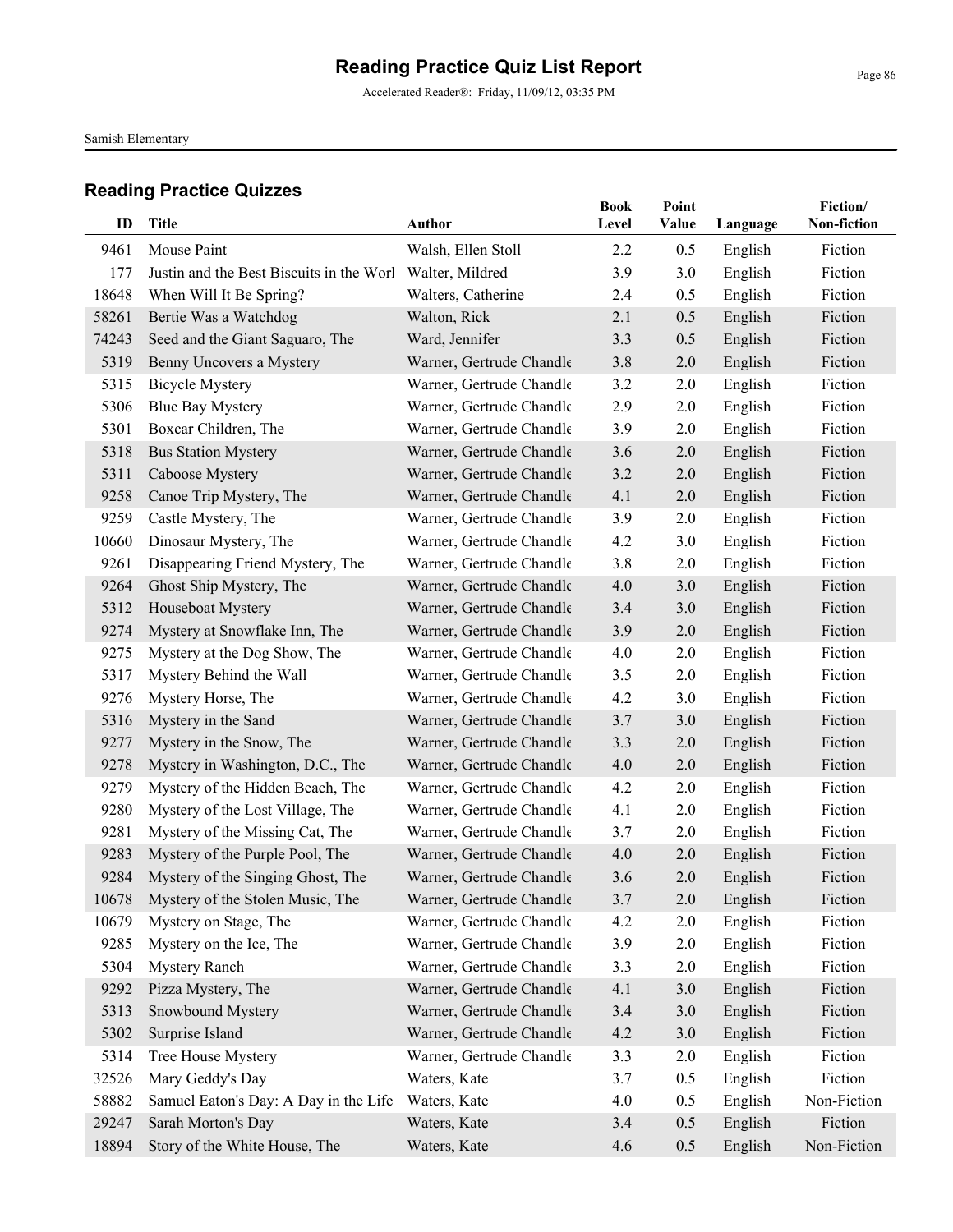Accelerated Reader®: Friday, 11/09/12, 03:35 PM

Samish Elementary

| ID     | Title                                    | <b>Author</b>             | <b>Book</b><br>Level | Point<br>Value | Language | Fiction/<br>Non-fiction |
|--------|------------------------------------------|---------------------------|----------------------|----------------|----------|-------------------------|
| 387    | So Far from the Bamboo Grove             | Watkins, Y. Kawashima     | 4.7                  | 6.0            | English  | Fiction                 |
| 117245 | Against the Empire                       | Watson, Jude              | 4.7                  | 4.0            | English  | Fiction                 |
| 130961 | Beyond the Grave                         | Watson, Jude              | 4.0                  | 5.0            | English  | Fiction                 |
| 54963  | Captive Temple, The                      | Watson, Jude              | 5.0                  | 4.0            | English  | Fiction                 |
| 78104  | Changing of the Guard, The               | Watson, Jude              | 5.0                  | 4.0            | English  | Fiction                 |
| 33623  | Dark Rival, The                          | Watson, Jude              | 4.6                  | 3.0            | English  | Fiction                 |
| 101556 | Dark Warning                             | Watson, Jude              | 5.1                  | 4.0            | English  | Fiction                 |
| 106163 | Death on Naboo                           | Watson, Jude              | 5.2                  | 4.0            | English  | Fiction                 |
| 54968  | Defenders of the Dead, The               | Watson, Jude              | 5.1                  | 4.0            | English  | Fiction                 |
| 89054  | Desperate Mission, The                   | Watson, Jude              | 4.9                  | 5.0            | English  | Fiction                 |
| 54969  | Evil Experiment, The                     | Watson, Jude              | 4.5                  | 4.0            | English  | Fiction                 |
| 54970  | Fight for Truth, The                     | Watson, Jude              | 4.6                  | 4.0            | English  | Fiction                 |
| 54971  | Hidden Past, The                         | Watson, Jude              | 4.6                  | 4.0            | English  | Fiction                 |
| 54959  | Jedi Quest                               | Watson, Jude              | 5.2                  | 5.0            | English  | Fiction                 |
| 54974  | Mark of the Crown, The                   | Watson, Jude              | 4.7                  | 4.0            | English  | Fiction                 |
| 120142 | Master of Deception                      | Watson, Jude              | 5.0                  | 5.0            | English  | Fiction                 |
| 33625  | Queen Amidala                            | Watson, Jude              | 4.6                  | 3.0            | English  | Fiction                 |
| 123051 | Reckoning                                | Watson, Jude              | 4.6                  | 4.0            | English  | Fiction                 |
| 111094 | Return of the Dark Side                  | Watson, Jude              | 5.1                  | 4.0            | English  | Fiction                 |
| 68450  | School of Fear, The                      | Watson, Jude              | 4.8                  | 4.0            | English  | Fiction                 |
| 114518 | Secret Weapon                            | Watson, Jude              | 4.8                  | 4.0            | English  | Fiction                 |
| 84321  | Shadow Trap, The                         | Watson, Jude              | 4.9                  | 4.0            | English  | Fiction                 |
| 54975  | Shattered Peace, The                     | Watson, Jude              | 4.6                  | 4.0            | English  | Fiction                 |
| 108270 | Tangled Web, A                           | Watson, Jude              | 5.0                  | 4.0            | English  | Fiction                 |
| 63101  | Trail of the Jedi, The                   | Watson, Jude              | 4.6                  | 3.0            | English  | Fiction                 |
| 54977  | Uncertain Path, The                      | Watson, Jude              | 4.6                  | 4.0            | English  | Fiction                 |
| 105095 | Underworld                               | Watson, Jude              | 4.7                  | 4.0            | English  | Fiction                 |
| 59072  | Way of the Apprentice, The               | Watson, Jude              | 4.8                  | 4.0            | English  | Fiction                 |
| 116744 | Chester                                  | Watt, Mélanie             | 1.8                  | 0.5            | English  | Fiction                 |
| 103011 | <b>Scaredy Squirrel</b>                  | Watt, Mélanie             | 3.6                  | 0.5            | English  | Fiction                 |
| 135010 | Dr. Seuss                                | Waxman, Laura Hamilton    | 3.7                  | 0.5            | English  | Non-Fiction             |
| 109416 | Moses: When Harriet Tubman Led Her       | Weatherford, Carole Bosto | 4.0                  | 0.5            | English  | Fiction                 |
| 78419  | So B. It                                 | Weeks, Sarah              | 5.0                  | 6.0            | English  | Fiction                 |
| 820    | Betsy Ross: Designer of Our Flag         | Weil, Ann                 | 3.8                  | 3.0            | English  | Fiction                 |
| 13705  | Eleanor Roosevelt: Fighter for Social Ju | Weil, Ann                 | 4.1                  | 3.0            | English  | Non-Fiction             |
| 5038   | Red Sails to Capri                       | Weil, Ann                 | 3.4                  | 4.0            | English  | Fiction                 |
| 9300   | X-Men: Enter Magneto                     | Weiner, Eric              | 3.0                  | 0.5            | English  | Fiction                 |
| 401    | Adventures of Ratman, The                | Weiss, Ellen              | 3.3                  | 1.0            | English  | Fiction                 |
| 29483  | From One Experience to Another           | Weiss, Jerry/Helen        | 4.7                  | 8.0            | English  | Fiction                 |
| 19212  | <b>Bunny Cakes</b>                       | Wells, Rosemary           | 2.6                  | 0.5            | English  | Fiction                 |
| 5276   | Man in the Woods, The                    | Wells, Rosemary           | 5.2                  | 8.0            | English  | Fiction                 |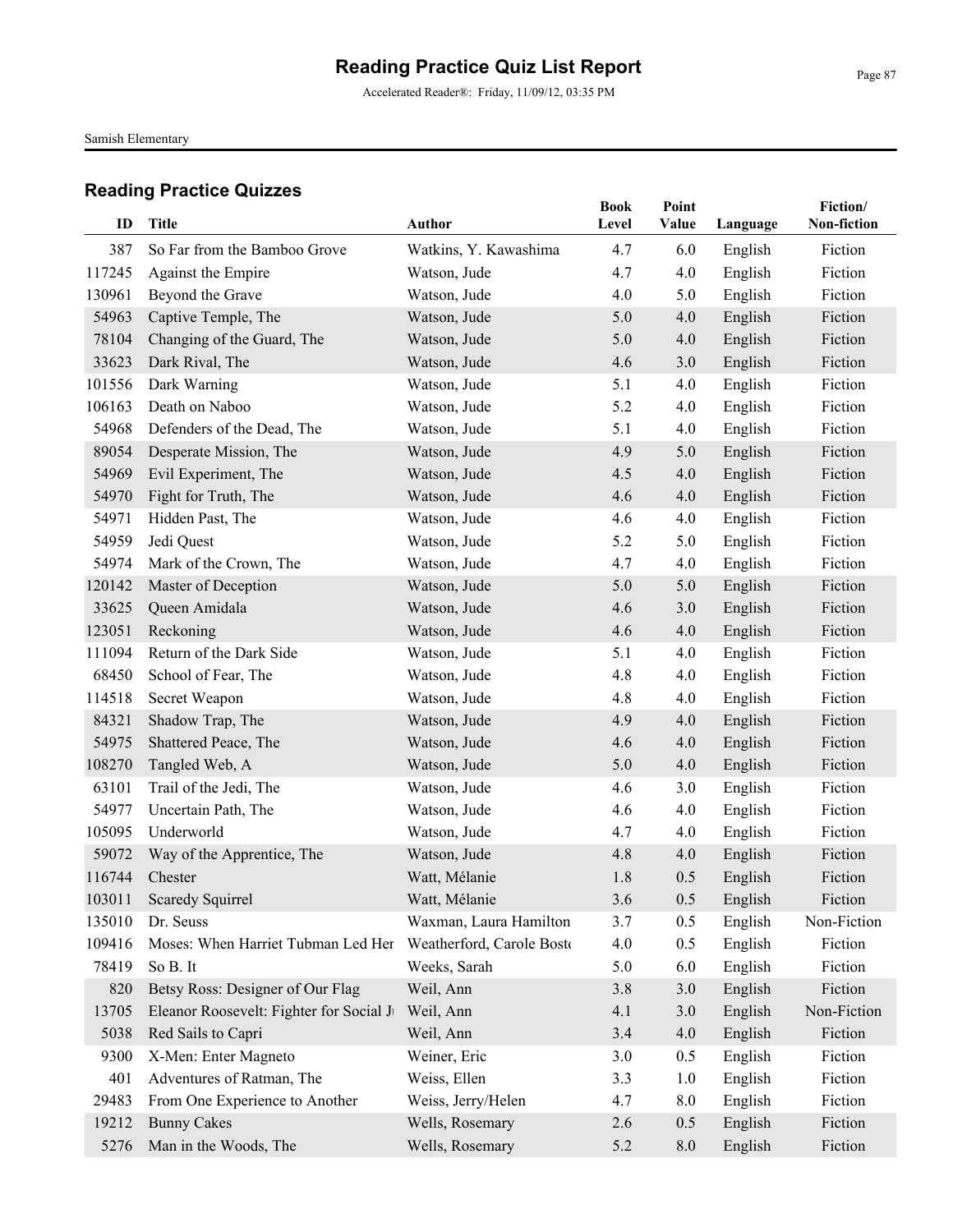Accelerated Reader®: Friday, 11/09/12, 03:35 PM

Samish Elementary

| ID     | <b>Title</b>                             | <b>Author</b>         | <b>Book</b><br>Level | Point<br>Value | Language | Fiction/<br>Non-fiction |
|--------|------------------------------------------|-----------------------|----------------------|----------------|----------|-------------------------|
| 18639  | Noisy Nora                               | Wells, Rosemary       | 2.6                  | 0.5            | English  | Fiction                 |
| 29511  | Yoko                                     | Wells, Rosemary       | 2.9                  | 0.5            | English  | Fiction                 |
| 30559  | Time Machine (Great Illustrated Classi   | Wells/Bogart          | 5.4                  | 3.0            | English  | Fiction                 |
| 30537  | Invisible Man (Great Illustrated Classic | Wells/Vogel           | 5.5                  | 3.0            | English  | Fiction                 |
| 24682  | George Washington                        | Welsbacher, Anne      | 4.0                  | 0.5            | English  | Non-Fiction             |
| 24683  | James Madison                            | Welsbacher, Anne      | 4.8                  | 0.5            | English  | Non-Fiction             |
| 24686  | John Adams                               | Welsbacher, Anne      | 3.9                  | 0.5            | English  | Non-Fiction             |
| 24689  | Theodore Roosevelt                       | Welsbacher, Anne      | 4.2                  | 0.5            | English  | Non-Fiction             |
| 29169  | Thomas Jefferson                         | Welsbacher, Anne      | 4.4                  | 0.5            | English  | Non-Fiction             |
| 42317  | Ulysses S. Grant                         | Welsbacher, Anne      | 5.2                  | 0.5            | English  | Non-Fiction             |
| 139477 | Behemoth                                 | Westerfeld, Scott     | 5.4                  | 13.0           | English  | Fiction                 |
| 132849 | Leviathan                                | Westerfeld, Scott     | 5.3                  | 12.0           | English  | Fiction                 |
| 86097  | Uglies                                   | Westerfeld, Scott     | 5.2                  | 13.0           | English  | Fiction                 |
| 6005   | Kate Shelley & the Midnight Express      | Wetterer, Margaret    | 3.3                  | 0.5            | English  | Non-Fiction             |
| 110863 | Snowflake                                | Weyn, Suzanne         | 3.1                  | 0.5            | English  | Fiction                 |
| 57302  | September 11, 2001: TheChanged Ar        | Wheeler, Jill C.      | 6.6                  | 1.0            | English  | Non-Fiction             |
| 6367   | Hannah                                   | Whelan, Gloria        | 4.3                  | 1.0            | English  | Fiction                 |
| 89524  | Listening for Lions                      | Whelan, Gloria        | 5.7                  | 7.0            | English  | Fiction                 |
| 431    | Next Spring an Oriole                    | Whelan, Gloria        | 4.5                  | 1.0            | English  | Fiction                 |
| 439    | Silver                                   | Whelan, Gloria        | 4.5                  | 1.0            | English  | Fiction                 |
| 19     | Charlotte's Web                          | White, E.B.           | 4.4                  | 5.0            | English  | Fiction                 |
| 194    | <b>Stuart Little</b>                     | White, E.B.           | 6.0                  | 3.0            | English  | Fiction                 |
| 90     | Trumpet of the Swan, The                 | White, E.B.           | 4.9                  | 6.0            | English  | Fiction                 |
| 52596  | Kaiulani: The People's Princess          | White, Ellen Emerson  | 6.4                  | 6.0            | English  | Fiction                 |
| 25892  | Voyage on the Great Titanic: The Diary   | White, Ellen Emerson  | 6.5                  | 5.0            | English  | Fiction                 |
| 59358  | Where Have All the Flowers Gone? Di-     | White, Ellen Emerson  | 5.8                  | 6.0            | English  | Fiction                 |
| 15791  | <b>Belle Prater's Boy</b>                | White, Ruth           | 4.4                  | 5.0            | English  | Fiction                 |
| 68684  | Tadpole                                  | White, Ruth           | 4.9                  | 6.0            | English  | Fiction                 |
| 16681  | Nightmare Machine, The                   | Whitman, John         | 4.7                  | 3.0            | English  | Fiction                 |
|        | 6306 Bread Winner, The                   | Whitmore, Arvella     | 4.1                  | 5.0            | English  | Fiction                 |
| 32564  | Little Wolf's Book of Badness            | Whybrow, Ian          | 3.9                  | 2.0            | English  | Fiction                 |
| 5279   | Night                                    | Wiesel, Elie          | 4.8                  | 4.0            | English  | Non-Fiction             |
| 48718  | Three Pigs, The                          | Wiesner, David        | 2.3                  | 0.5            | English  | Fiction                 |
| 519    | Rebecca of Sunnybrook Farm               | Wiggin, Kate          | 8.1                  | 13.0           | English  | Fiction                 |
| 5060   | Birds' Christmas Carol, The              | Wiggin, Kate Douglas  | 7.3                  | 2.0            | English  | Fiction                 |
| 212    | By the Shores of Silver Lake             | Wilder, Laura Ingalls | 5.3                  | 9.0            | English  | Fiction                 |
| 11166  | Dance at Grandpa's: AdaptedBooks b       | Wilder, Laura Ingalls | 3.7                  | 0.5            | English  | Fiction                 |
| 11167  | Deer in the Wood: AdaptedBooks by        | Wilder, Laura Ingalls | 3.2                  | 0.5            | English  | Fiction                 |
| 112    | Farmer Boy                               | Wilder, Laura Ingalls | 5.2                  | 9.0            | English  | Fiction                 |
| 5012   | First Four Years, The                    | Wilder, Laura Ingalls | 5.8                  | 4.0            | English  | Fiction                 |
| 179    | Little House in the Big Woods            | Wilder, Laura Ingalls | 5.3                  | 5.0            | English  | Fiction                 |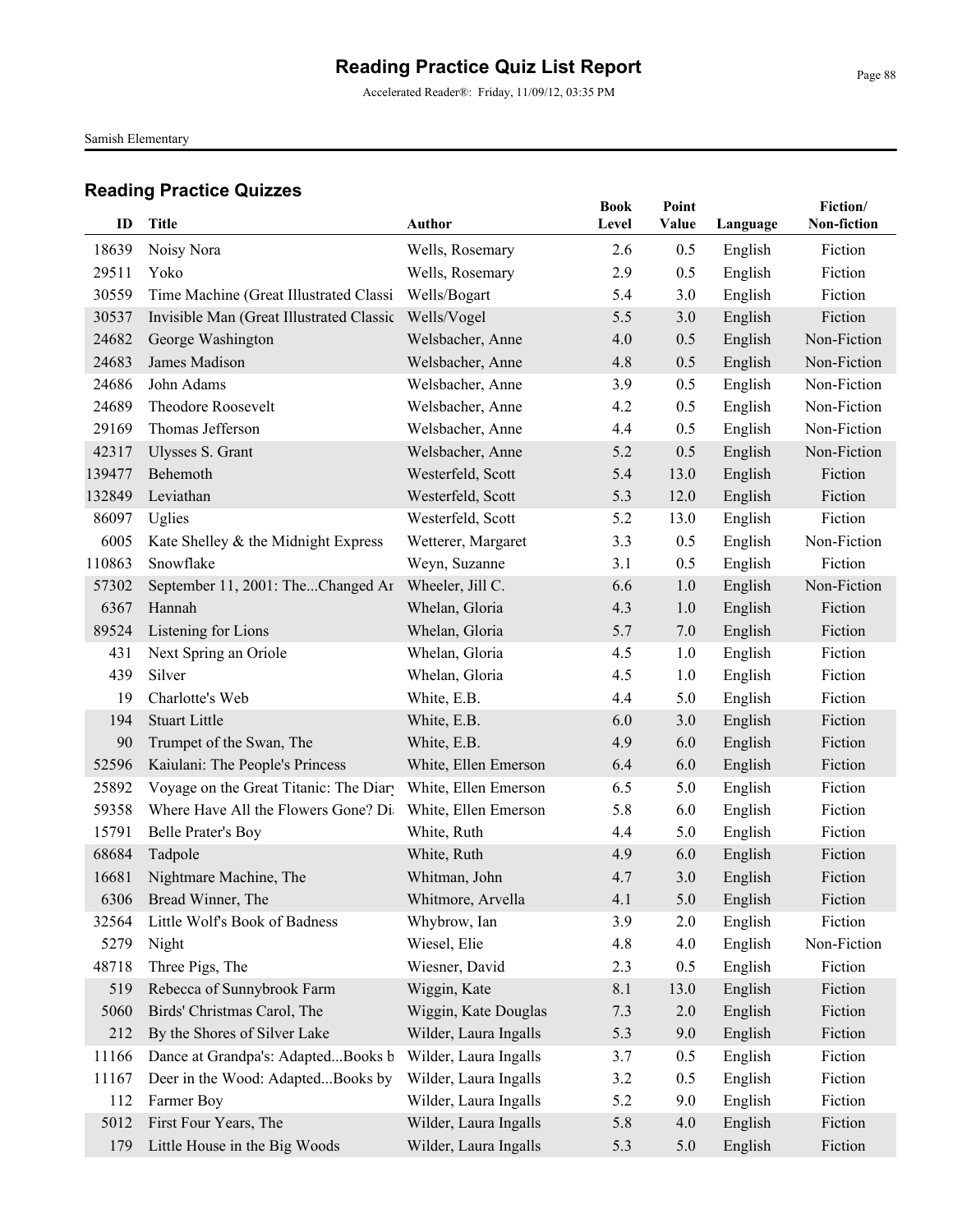Samish Elementary

| ID     | Title                                                | <b>Author</b>         | <b>Book</b><br>Level | Point<br><b>Value</b> | Language | Fiction/<br>Non-fiction |
|--------|------------------------------------------------------|-----------------------|----------------------|-----------------------|----------|-------------------------|
|        |                                                      |                       |                      |                       |          |                         |
| 53     | Little House on the Prairie                          | Wilder, Laura Ingalls | 4.9                  | 8.0                   | English  | Fiction                 |
| 327    | Little Town on the Prairie                           | Wilder, Laura Ingalls | 5.4                  | 9.0                   | English  | Fiction                 |
| 370    | Long Winter, The                                     | Wilder, Laura Ingalls | 5.3                  | 10.0                  | English  | Fiction                 |
| 67     | On the Banks of Plum Creek                           | Wilder, Laura Ingalls | 4.6                  | 8.0                   | English  | Fiction                 |
| 5033   | On the Way Home                                      | Wilder, Laura Ingalls | 5.3                  | 3.0                   | English  | Non-Fiction             |
| 497    | These Happy Golden Years                             | Wilder, Laura Ingalls | 5.6                  | 10.0                  | English  | Fiction                 |
| 5096   | West from Home                                       | Wilder, Laura Ingalls | 5.7                  | 4.0                   | English  | Non-Fiction             |
| 11199  | Winter Days in the Big Woods: Adapte                 | Wilder, Laura Ingalls | 4.0                  | 0.5                   | English  | Fiction                 |
| 137204 | Countdown                                            | Wiles, Deborah        | 4.4                  | 9.0                   | English  | Fiction                 |
| 47412  | Love, Ruby Lavender                                  | Wiles, Deborah        | 4.2                  | 4.0                   | English  | Fiction                 |
| 29331  | Little House by Boston Bay                           | Wiley, Melissa        | 5.4                  | 5.0                   | English  | Fiction                 |
| 29332  | Little House in the Highlands                        | Wiley, Melissa        | 5.5                  | 7.0                   | English  | Fiction                 |
| 46288  | On Tide Mill Lane                                    | Wiley, Melissa        | 5.6                  | 6.0                   | English  | Fiction                 |
| 18631  | I'll Always Love You                                 | Wilhelm, Hans         | 2.6                  | 0.5                   | English  | Fiction                 |
| 42157  | I Lost My Tooth!                                     | Wilhelm, Hans         | 0.7                  | 0.5                   | English  | Fiction                 |
| 42443  | On Top of Concord Hill                               | Wilkes, Maria D.      | 5.4                  | 7.0                   | English  | Fiction                 |
| 811    | Helen Keller: From Tragedy to Triump                 | Wilkie, Katharine E.  | 4.5                  | 4.0                   | English  | Fiction                 |
| 13712  | Mary Todd Lincoln: Girl of the Bluegra               | Wilkie, Katharine E.  | 3.9                  | 3.0                   | English  | Non-Fiction             |
| 17600  | Will Clark: Boy Adventurer                           | Wilkie, Katharine E.  | 3.7                  | 3.0                   | English  | Non-Fiction             |
| 72788  | Don't Let the Pigeon Drive the Bus!                  | Willems, Mo           | 0.9                  | 0.5                   | English  | Fiction                 |
| 82297  | Knuffle Bunny: A Cautionary Tale                     | Willems, Mo           | 1.6                  | 0.5                   | English  | Fiction                 |
| 118677 | Knuffle Bunny Too: A Case of Mistake                 | Willems, Mo           | 2.4                  | 0.5                   | English  | Fiction                 |
| 88782  | Leonardo, the Terrible Monster                       | Willems, Mo           | 2.3                  | 0.5                   | English  | Fiction                 |
| 279    | Mitzi's Honeymoon With Nana Potts                    | Williams, Barbara     | 4.0                  | 3.0                   | English  | Fiction                 |
| 7370   | Galimoto                                             | Williams, Karen Lynn  | 3.0                  | 0.5                   | English  | Fiction                 |
| 695    | Velveteen Rabbit, The                                | Williams, Margery     | 4.9                  | 1.0                   | English  | Fiction                 |
| 18636  | Library Lil                                          | Williams, Suzanne     | 4.0                  | 0.5                   | English  | Fiction                 |
| 135338 | One Crazy Summer                                     | Williams-Garcia, Rita | 4.6                  | 7.0                   | English  | Fiction                 |
| 29798  | Danny Dunn and the Homework Machi Williams/Abrashkin |                       | 4.1                  | 3.0                   | English  | Fiction                 |
|        | 17766 Danger Along the Ohio                          | Willis, Patricia      | 5.4                  | 6.0                   | English  | Fiction                 |
| 13703  | Annie Oakley: Young Markswoman                       | Wilson, Ellen         | 3.7                  | 3.0                   | English  | Non-Fiction             |
| 60893  | Bear Snores On                                       | Wilson, Karma         | 2.2                  | 0.5                   | English  | Fiction                 |
| 115148 | Leepike Ridge                                        | Wilson, N.D.          | 4.8                  | 7.0                   | English  | Fiction                 |
| 19057  | Mr. Lincoln's Whiskers                               | Winnick, Karen        | 2.7                  | 0.5                   | English  | Non-Fiction             |
| 128887 | You Never Heard of Sandy Koufax?!                    | Winter, Jonah         | 4.5                  | 0.5                   | English  | Non-Fiction             |
| 83484  | My Teacher for President                             | Winters, Kay          | 1.8                  | 0.5                   | English  | Fiction                 |
| 10232  | Battle for the Castle, The                           | Winthrop, Elizabeth   | 4.4                  | 6.0                   | English  | Fiction                 |
| 160    | Castle in the Attic, The                             | Winthrop, Elizabeth   | 4.9                  | 6.0                   | English  | Fiction                 |
| 7332   | Morris Goes to School                                | Wiseman, B.           | 2.0                  | 0.5                   | English  | Fiction                 |
| 29344  | Place Not Home, A                                    | Wiseman, Eva          | 4.9                  | 6.0                   | English  | Fiction                 |
| 28013  | Each One Special                                     | Wishinsky, Frieda     | 2.7                  | 0.5                   | English  | Fiction                 |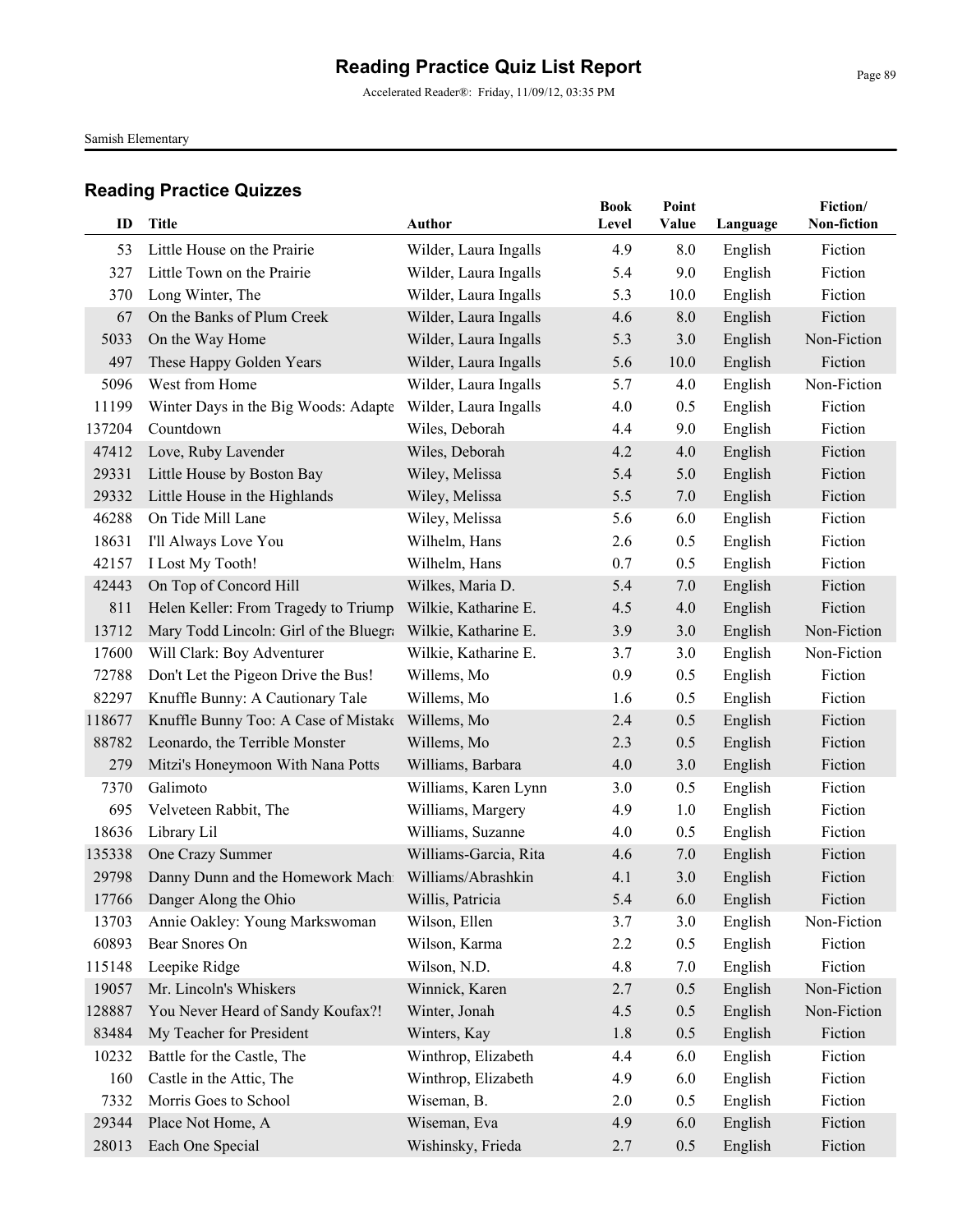Samish Elementary

| ID     | <b>Title</b>                          | <b>Author</b>         | <b>Book</b><br>Level | Point<br>Value | Language | Fiction/<br>Non-fiction |
|--------|---------------------------------------|-----------------------|----------------------|----------------|----------|-------------------------|
| 12366  | Mr. Lincoln's Drummer                 | Wisler, G. Clifton    | 5.3                  | 5.0            | English  | Fiction                 |
| 29972  | Thunder on the Tennessee              | Wisler, G. Clifton    | 5.3                  | 5.0            | English  | Fiction                 |
| 52317  | Golem                                 | Wisniewski, David     | 4.3                  | 0.5            | English  | Fiction                 |
| 689    | Stepbrother Sabotage                  | Wittman, Sally        | 4.1                  | 1.0            | English  | Fiction                 |
| 80     | Shadow of a Bull                      | Wojciechowska, Maia   | 5.2                  | 5.0            | English  | Fiction                 |
| 29497  | <b>Bat Six</b>                        | Wolff, Virginia Euwer | 5.1                  | 8.0            | English  | Fiction                 |
| 33622  | Rising Force, The                     | Wolverton, Dave       | 5.0                  | 5.0            | English  | Fiction                 |
| 13972  | Once When I Was Shipwrecked           | Womersley, Judith     | 4.1                  | 0.5            | English  | Fiction                 |
| 71310  | Minn and Jake                         | Wong, Janet S.        | 4.7                  | 2.0            | English  | Fiction                 |
| 25293  | Bunyans, The                          | Wood, Audrey          | 5.1                  | 0.5            | English  | Fiction                 |
| 54238  | Cowboy Christmas: The Miracle at Lor  | Wood, Audrey          | 4.2                  | 0.5            | English  | Fiction                 |
| 51660  | Elbert's Bad Word                     | Wood, Audrey          | 3.6                  | 0.5            | English  | Fiction                 |
| 6221   | Heckedy Peg                           | Wood, Audrey          | 3.2                  | 0.5            | English  | Fiction                 |
| 45146  | Jubal's Wish                          | Wood, Audrey          | 3.2                  | 0.5            | English  | Fiction                 |
| 45246  | King Bidgood's in the Bathtub         | Wood, Audrey          | 1.7                  | 0.5            | English  | Fiction                 |
| 64282  | Little Penguin's Tale                 | Wood, Audrey          | 2.7                  | 0.5            | English  | Fiction                 |
| 5530   | Napping House, The                    | Wood, Audrey          | 2.8                  | 0.5            | English  | Fiction                 |
| 56775  | Quick as a Cricket                    | Wood, Audrey          | 1.7                  | 0.5            | English  | Fiction                 |
| 16147  | Red Racer, The                        | Wood, Audrey          | 2.9                  | 0.5            | English  | Fiction                 |
| 51323  | Rude Giants                           | Wood, Audrey          | 3.4                  | 0.5            | English  | Fiction                 |
| 51676  | Silly Sally                           | Wood, Audrey          | 2.6                  | 0.5            | English  | Fiction                 |
| 84444  | Ten Little Fish                       | Wood, Audrey          | 1.5                  | 0.5            | English  | Fiction                 |
| 69645  | Merry Christmas, Big Hungry Bear!     | Wood, Don/Audrey      | 1.6                  | 0.5            | English  | Fiction                 |
| 59435  | Moo Moo, Brown Cow                    | Wood, Jakki           | 1.7                  | 0.5            | English  | Fiction                 |
| 29482  | Intrepid Polly McDoodle, The          | Woodbury, Mary        | 4.5                  | 4.0            | English  | Fiction                 |
| 29345  | Invisible Polly McDoodle, The         | Woodbury, Mary        | 4.5                  | 5.0            | English  | Fiction                 |
| 71264  | Ravenmaster's Secret: Escape from the | Woodruff, Elvira      | 5.2                  | 7.0            | English  | Fiction                 |
| 6349   | Wing Shop, The                        | Woodruff, Elvira      | 3.7                  | 0.5            | English  | Fiction                 |
| 109068 | My Name Is Sally Little Song          | Woods, Brenda         | 4.4                  | 4.0            | English  | Fiction                 |
|        | 78570 Coming on Home Soon             | Woodson, Jacqueline   | 2.9                  | 0.5            | English  | Fiction                 |
| 113352 | Feathers                              | Woodson, Jacqueline   | 4.4                  | 4.0            | English  | Fiction                 |
| 88030  | Show Way                              | Woodson, Jacqueline   | 3.8                  | 0.5            | English  | Fiction                 |
| 68987  | Blizzard, The                         | Wright, Betty Ren     | 3.4                  | 0.5            | English  | Fiction                 |
| 257    | Christina's Ghost                     | Wright, Betty Ren     | 4.1                  | 3.0            | English  | Fiction                 |
| 258    | Dollhouse Murders, The                | Wright, Betty Ren     | 4.3                  | 5.0            | English  | Fiction                 |
| 6364   | Ghost in the House, A                 | Wright, Betty Ren     | 4.4                  | 5.0            | English  | Fiction                 |
| 5419   | Ghost in the Window, A                | Wright, Betty Ren     | 5.5                  | 5.0            | English  | Fiction                 |
| 10668  | Ghost of Popcorn Hill, The            | Wright, Betty Ren     | 3.5                  | 1.0            | English  | Fiction                 |
| 5438   | Secret Window, The                    | Wright, Betty Ren     | 4.4                  | 4.0            | English  | Fiction                 |
| 44534  | Viking News (The History News), The   | Wright, Rachel        | 6.2                  | 1.0            | English  | Non-Fiction             |
| 11360  | Fish Faces                            | Wu, Norbert           | 1.5                  | 0.5            | English  | Non-Fiction             |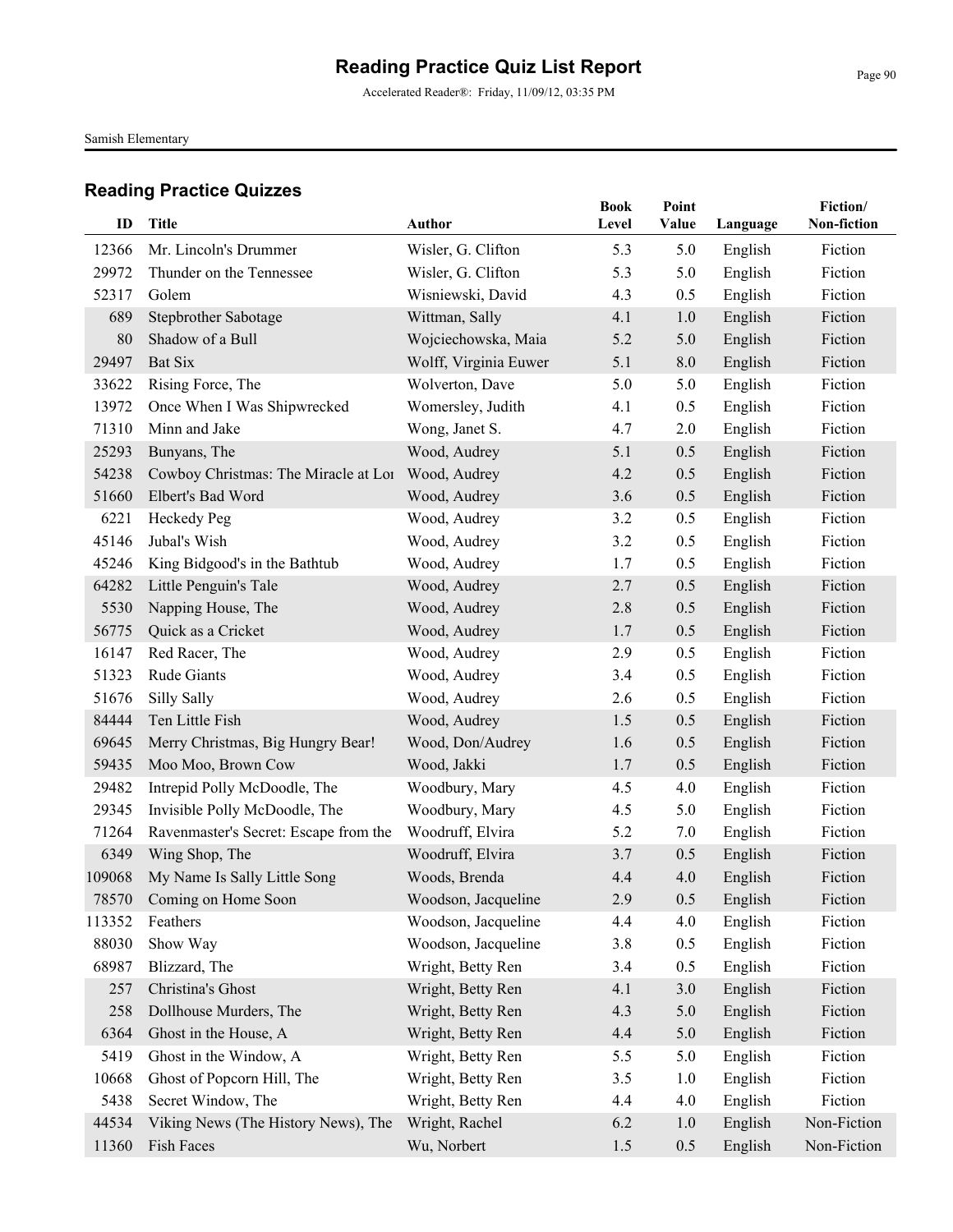Accelerated Reader®: Friday, 11/09/12, 03:35 PM

Samish Elementary

| ID    | <b>Title</b>                                         | <b>Author</b>        | <b>Book</b><br>Level | Point<br>Value | Language | Fiction/<br>Non-fiction |
|-------|------------------------------------------------------|----------------------|----------------------|----------------|----------|-------------------------|
| 58680 | Flying Free: Corey's Underground Rail                | Wyeth, Sharon Dennis | 3.3                  | 1.0            | English  | Fiction                 |
| 52592 | Freedom's Wings: Corey's Undergroun                  | Wyeth, Sharon Dennis | 3.0                  | 1.0            | English  | Fiction                 |
| 521   | Swiss Family Robinson, The                           | Wyss, Johann         | 9.7                  | 23.0           | English  | Fiction                 |
| 30556 | Swiss Family Robinson (Great Illustrat               | Wyss/Warren          | 5.5                  | 3.0            | English  | Fiction                 |
| 3     | Amos Fortune, Free Man                               | Yates, Elizabeth     | 6.5                  | 5.0            | English  | Non-Fiction             |
| 73256 | Millicent Min, Girl Genius                           | Yee, Lisa            | 5.8                  | 8.0            | English  | Fiction                 |
| 32475 | Case of the Lion Dance, The                          | Yep, Laurence        | 4.8                  | 7.0            | English  | Fiction                 |
| 358   | Child of the Owl                                     | Yep, Laurence        | 5.5                  | 10.0           | English  | Fiction                 |
| 410   | Curse of the Squirrel, The                           | Yep, Laurence        | 3.0                  | 1.0            | English  | Fiction                 |
| 10113 | Dragon's Gate                                        | Yep, Laurence        | 5.3                  | 10.0           | English  | Fiction                 |
| 111   | Dragonwings                                          | Yep, Laurence        | 5.3                  | 10.0           | English  | Fiction                 |
| 53427 | Lady of Ch'iao Kuo: Warrior of the Sou Yep, Laurence |                      | 5.3                  | 8.0            | English  | Fiction                 |
| 54858 | When the Circus Came to Town                         | Yep, Laurence        | 4.0                  | 3.0            | English  | Fiction                 |
| 63614 | Dear Santa, Please Come to the 19th Fl               | Yin                  | 3.2                  | 0.5            | English  | Fiction                 |
| 6313  | Encounter                                            | Yolen, Jane          | 4.2                  | 0.5            | English  | Fiction                 |
| 14470 | Hobby                                                | Yolen, Jane          | 5.0                  | 2.0            | English  | Fiction                 |
| 16916 | Merlin                                               | Yolen, Jane          | 4.9                  | 2.0            | English  | Fiction                 |
| 14481 | Passager                                             | Yolen, Jane          | 5.1                  | 2.0            | English  | Fiction                 |
| 43430 | Wizard's Hall                                        | Yolen, Jane          | 5.0                  | 4.0            | English  | Fiction                 |
| 46287 | Odysseus in the Serpent Maze                         | Yolen/Harris         | 5.0                  | 7.0            | English  | Fiction                 |
| 70869 | Roanoke: The Lost Colony: An Unsolv                  | Yolen/Stemple        | 5.6                  | 0.5            | English  | Non-Fiction             |
| 9293  | Pudmuddles                                           | York, Carol Beach    | 4.5                  | 0.5            | English  | Fiction                 |
| 6141  | Rumpelstiltskin                                      | Zelinsky, Paul       | 4.0                  | 0.5            | English  | Fiction                 |
| 29284 | Rapunzel                                             | Zelinsky, Paul O.    | 4.6                  | 0.5            | English  | Fiction                 |
| 7207  | Best Castle Ever, The                                | Ziefert, Harriet     | 1.0                  | 0.5            | English  | Fiction                 |
| 7255  | Can You Play?                                        | Ziefert, Harriet     | 0.5                  | 0.5            | English  | Fiction                 |
| 18606 | Cow in the House, The                                | Ziefert, Harriet     | 1.6                  | 0.5            | English  | Fiction                 |
| 7215  | Dozen Dogs, A                                        | Ziefert, Harriet     | 1.0                  | 0.5            | English  | Fiction                 |
| 51923 | Gingerbread Boy, The                                 | Ziefert, Harriet     | 1.9                  | 0.5            | English  | Fiction                 |
| 60384 | Hats off for the Fourth of July!                     | Ziefert, Harriet     | 1.6                  | 0.5            | English  | Fiction                 |
| 31590 | Henny-Penny                                          | Ziefert, Harriet     | 1.5                  | 0.5            | English  | Fiction                 |
| 7223  | I Hate Boots                                         | Ziefert, Harriet     | 1.1                  | 0.5            | English  | Fiction                 |
| 42170 | Little Red Hen, The                                  | Ziefert, Harriet     | 1.6                  | 0.5            | English  | Fiction                 |
| 42160 | Little Red Riding Hood                               | Ziefert, Harriet     | 2.2                  | 0.5            | English  | Fiction                 |
| 16400 | Magic Porridge Pot, The                              | Ziefert, Harriet     | 1.9                  | 0.5            | English  | Fiction                 |
| 7236  | No More TV, Sleepy Dog                               | Ziefert, Harriet     | 0.9                  | 0.5            | English  | Fiction                 |
| 7290  | Prince's Tooth Is Loose, The                         | Ziefert, Harriet     | 1.5                  | 0.5            | English  | Fiction                 |
| 7242  | Sleepy Dog                                           | Ziefert, Harriet     | 0.8                  | 0.5            | English  | Fiction                 |
| 7243  | So Sick!                                             | Ziefert, Harriet     | 1.1                  | 0.5            | English  | Fiction                 |
| 7293  | Take My Picture!                                     | Ziefert, Harriet     | 0.7                  | 0.5            | English  | Fiction                 |
| 7298  | Tim and Jim Take Off                                 | Ziefert, Harriet     | 1.6                  | 0.5            | English  | Fiction                 |